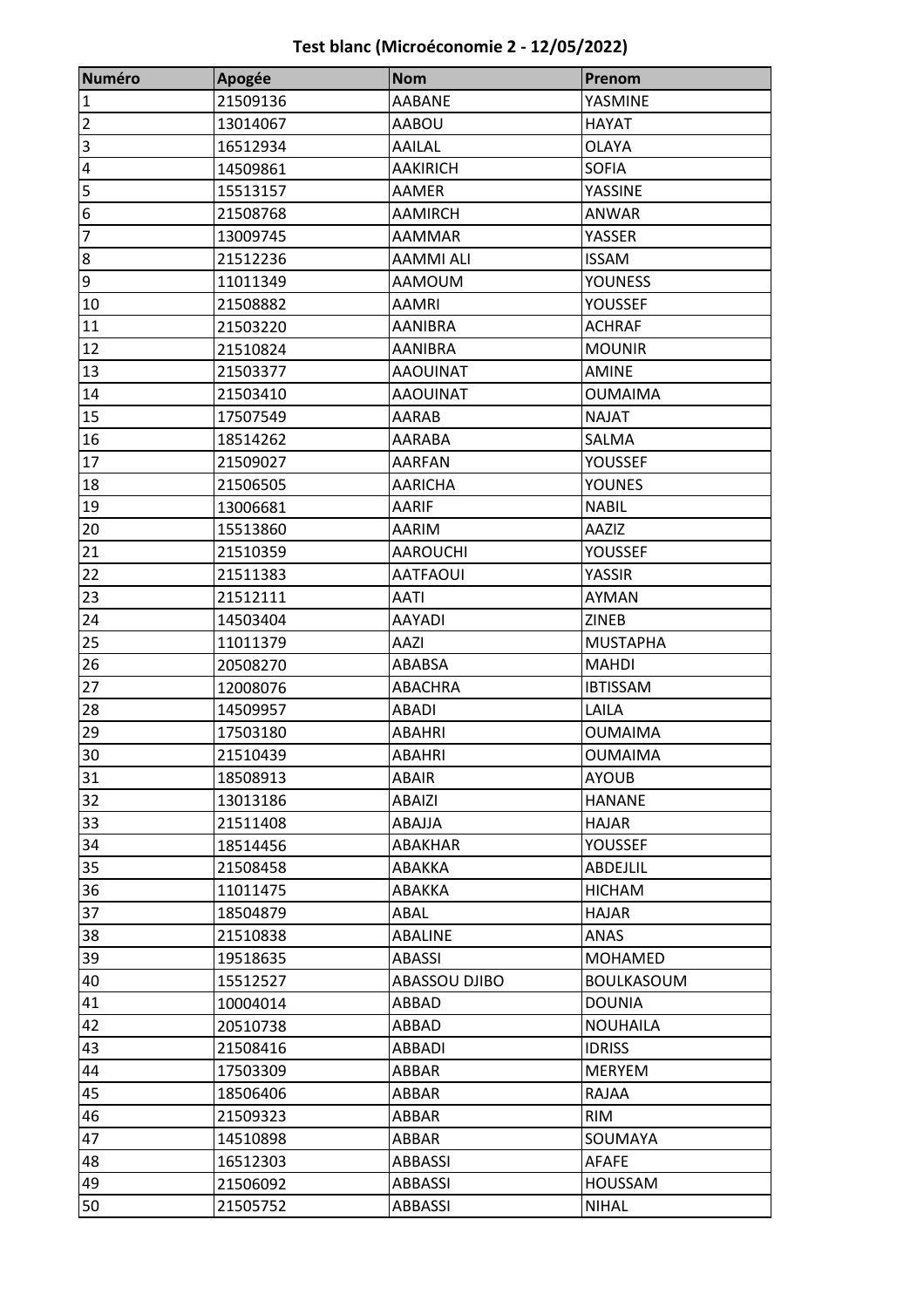| 51  | 11006891 | ABBASSI                     | <b>SIHAM</b>       |
|-----|----------|-----------------------------|--------------------|
| 52  | 21511832 | ABBAZ                       | <b>MOHAMED</b>     |
| 53  | 21510381 | <b>ABBOURI</b>              | HAJAR              |
| 54  | 21510140 | <b>ABBOURI</b>              | <b>MERYEM</b>      |
| 55  | 16503447 | <b>ABBOURI</b>              | SOUMAYA            |
| 56  | 21511225 | ABD                         | ZAKARIA            |
| 57  | 21519122 | ABDALLAH                    | ALLANDIGYAM        |
| 58  | 21504886 | ABDELJALIL                  | <b>SOUHAIR</b>     |
| 59  | 20516218 | ABDELKARIM                  | <b>ACHRAF</b>      |
| 60  | 15514723 | ABDELLAOUI                  | <b>HAMID</b>       |
| 61  | 21508118 | ABDELLAOUI                  | <b>MALAK</b>       |
| 62  | 21518490 | ABDELMOUMEN                 | RAHHALY            |
| 63  | 19513729 | ABDELOUAFI                  | SABAH              |
| 64  | 14504623 | ABDENABI                    | SAFAA              |
| 65  | 12013725 | ABDENNASSAR                 | EL MOKHTAR         |
| 66  | 21507256 | ABDERRAHIM                  | SALMA              |
| 67  | 21515606 | ABDERRAZAKI                 | <b>MAROUAN</b>     |
| 68  | 21515837 | ABDERRAZAKI                 | <b>NAZHA</b>       |
| 69  | 20502023 | ABDERRAZIK                  | YASSINE            |
| 70  | 21506233 | ABDERRAZZAK                 | <b>MERYEM</b>      |
| 71  | 21521985 | ABDOU ASSOUMANI             | <b>SOUFIANE</b>    |
| 72  | 19518844 | <b>ABDOULAYE COULIBALY</b>  | <b>ABDEL KADER</b> |
| 73  | 21520832 | ABDOURAHMANE MATABABOUBACAR |                    |
| 74  | 21508750 | ABER                        | SALMA              |
| 75  | 21506655 | ABERKAOUI                   | ASMAE              |
| 76  | 18504557 | ABES                        | CHAYMAE            |
| 77  | 12012698 | ABESO NDONG                 | <b>PROTASIO</b>    |
| 78  | 18500351 | <b>ABHAT</b>                | <b>MOSTAFA</b>     |
| 79  | 21510697 | ABI-ESSEROUR                | FATIMA-EZZAHRA     |
| 80  | 21508331 | ABIA                        | <b>CHAIMAE</b>     |
| 81  | 19513743 | ABID                        | <b>BASSMA</b>      |
| 82  | 20511288 | ABID                        | <b>MAROUANE</b>    |
| 83  | 21516007 | ABID                        | <b>MOUNA</b>       |
| 84  | 15513481 | ABIDA                       | HAJAR              |
| 85  | 21506775 | ABIDA                       | <b>HAJAR</b>       |
| 86  | 12011687 | ABIDA                       | HAMZA              |
| 87  | 21509021 | ABIDA                       | <b>YOUSSEF</b>     |
| 88  | 21512189 | ABIDA                       | <b>YOUSSEF</b>     |
| 89  | 15510001 | ABIDE                       | LAILA              |
| 90  | 21503002 | ABIDI                       | ZAKARIA            |
| 91  | 11004807 | ABKAR                       | OMAR               |
| 92  | 21505848 | <b>ABOGOURIN</b>            | WISSAL             |
| 93  | 21519491 | ABOU EL FATH                | <b>EL MEHDI</b>    |
| 94  | 21506114 | <b>ABOU OUAFA</b>           | SALIM              |
| 95  | 21507968 | ABOU-EL-GROUNE              | AYA                |
| 96  | 21510694 | ABOU-EL-OUYOUN              | SAFAE              |
| 97  | 10006766 | ABOU-ELHAROUF               | YASSIN             |
| 98  | 13015254 | ABOUABDALLAOUI              | RACHIDA            |
| 99  | 21508560 | <b>ABOUAM</b>               | <b>OUMAIMA</b>     |
| 100 | 12004941 | ABOUANANE                   | <b>NAJAT</b>       |
| 101 | 21508029 | <b>ABOUDEIF</b>             | ABIR               |
|     |          |                             |                    |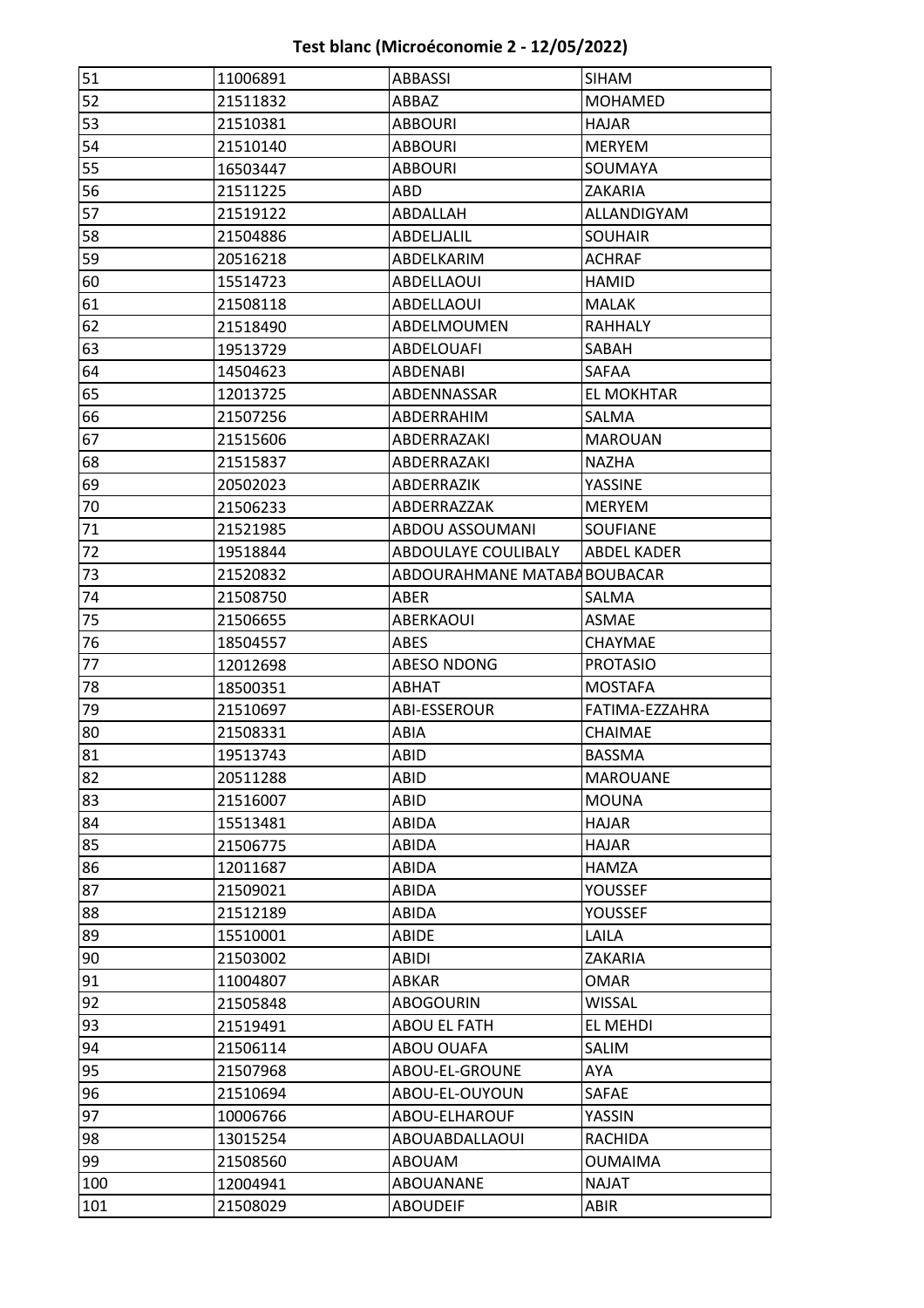| 102 | 19513844 | <b>ABOUDEIR</b>                | SOUKAINA        |
|-----|----------|--------------------------------|-----------------|
| 103 | 11011388 | ABOUELFADILE                   | <b>AMINE</b>    |
| 104 | 21506184 | ABOUELOUAFA EL IDRISSI   AMINE |                 |
| 105 | 21509720 | <b>ABOUFARIS</b>               | <b>IMANE</b>    |
| 106 | 21509255 | <b>ABOUHAIOU</b>               | ZAINAB          |
| 107 | 20516717 | ABOUHAMZA                      | SALMA           |
| 108 | 13013952 | ABOUJAMAL                      | ABDESSAMAD      |
| 109 | 20506762 | ABOUJAMAL                      | <b>BADR</b>     |
| 110 | 21506846 | ABOUJANDAR                     | <b>ISLAM</b>    |
| 111 | 12014645 | <b>ABOUKIR</b>                 | <b>MUSTAPHA</b> |
| 112 | 21512146 | ABOULHASSAN                    | OUSSAMA         |
| 113 | 21516418 | <b>ABOULIATIM</b>              | SAADIA          |
| 114 | 21511068 | ABOULOUAFA                     | <b>MARIEM</b>   |
| 115 | 21507735 | <b>ABOULOUAFA</b>              | SARA            |
| 116 | 18515233 | ABOUMOUSLIM                    | ABDERRAHMAN     |
| 117 | 12014995 | <b>ABOUNOAS</b>                | <b>AZIZ</b>     |
| 118 | 13011834 | <b>ABOUSEIR</b>                | ABDELMAJID      |
| 119 | 21511407 | ABOUSHANAB                     | AHMED           |
| 120 | 14507893 | ABOUSSAOUAB                    | KALTOUM         |
| 121 | 21512170 | ABOUSSIBAA                     | AYOUB           |
| 122 | 21509739 | ABOUZAKARIAE                   | <b>MOHAMED</b>  |
| 123 | 21506649 | ABOUZID                        | RAIHANA         |
| 124 | 21516907 | ABRAOU                         | <b>BOUTA-NA</b> |
| 125 | 21508220 | ABRASSOU                       | FATIMAZAHRA     |
| 126 | 10002923 | <b>ABSRI</b>                   | <b>SOUFIANE</b> |
| 127 | 21511736 | <b>ABSSI</b>                   | HAITAM          |
| 128 | 21506591 | ABYE                           | <b>MERYEM</b>   |
| 129 | 19516963 | <b>ABZOUN</b>                  | SOUFIANE        |
| 130 | 13010691 | <b>ACHABBAK</b>                | <b>MOHAMMED</b> |
| 131 | 17512339 | <b>ACHADMI</b>                 | <b>MAROUANE</b> |
| 132 | 21510232 | <b>ACHAGUI</b>                 | KHAOULA         |
| 133 | 21521371 | ACHAHBAR                       | MHAMMED         |
| 134 | 21510053 | <b>ACHAK</b>                   | <b>GHITA</b>    |
| 135 | 21503258 | <b>ACHAK</b>                   | <b>WAIL</b>     |
| 136 | 18505197 | <b>ACHAKI</b>                  | <b>MINA</b>     |
| 137 | 21511259 | <b>ACHAOUI</b>                 | <b>MERIEM</b>   |
| 138 | 11007156 | ACHARGUI                       | <b>JALILA</b>   |
| 139 | 11011417 | <b>ACHARGUI AFKIR</b>          | <b>NABIL</b>    |
| 140 | 3000218  | <b>ACHARID</b>                 | <b>HICHAM</b>   |
| 141 | 21518044 | <b>ACHBANI</b>                 | <b>OUMAIMA</b>  |
| 142 | 21504247 | ACHHAD                         | <b>FATIHA</b>   |
| 143 | 21504228 | <b>ACHHAD</b>                  | <b>KARIMA</b>   |
| 144 | 18508467 | ACHLOUJ                        | <b>HOUDA</b>    |
| 145 | 21511882 | <b>ACHLOUJ</b>                 | MOHAMMED        |
| 146 | 21511879 | <b>ACHLOUJ</b>                 | SALMA           |
| 147 | 21511843 | <b>ACHLOUJ</b>                 | YASSINE         |
| 148 | 20511107 | ACHOUJ                         | <b>TAOUFIK</b>  |
| 149 | 12011387 | ADALLAL                        | YOUSSEF         |
| 150 | 18506142 | ADAM                           | <b>IMANE</b>    |
| 151 | 21510678 | ADDAL                          | <b>MADIHA</b>   |
| 152 | 21508094 | ADDAY                          | HAYAT           |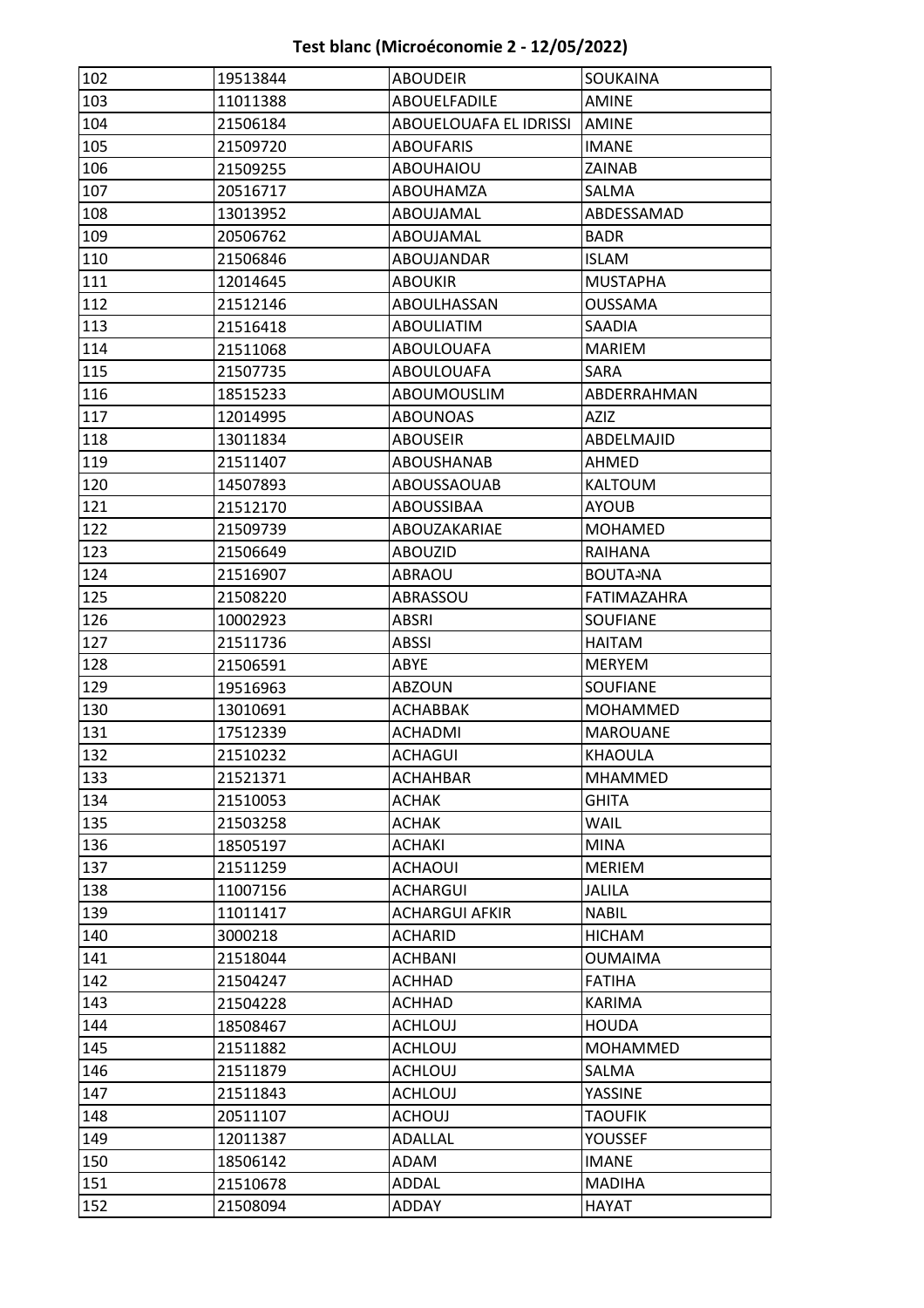| 153 | 11011367 | ADDI            | LAMYAE            |
|-----|----------|-----------------|-------------------|
| 154 | 21506606 | <b>ADDIBI</b>   | <b>NISSRINE</b>   |
| 155 | 21509849 | ADELOUANE       | HAITAM            |
| 156 | 17503277 | <b>ADISSA</b>   | <b>KAWTAR</b>     |
| 157 | 10005238 | <b>ADIYIR</b>   | ABDELLAH          |
| 158 | 21519125 | <b>ADJI</b>     | MAHAMAT MOUSSA    |
| 159 | 14513096 | <b>ADLI</b>     | <b>ASMAE</b>      |
| 160 | 14509252 | <b>ADRAOUI</b>  | HAJAR             |
| 161 | 21509818 | <b>ADRAOUI</b>  | <b>HAMZA</b>      |
| 162 | 21508115 | ADYB            | <b>HAJAR</b>      |
| 163 | 10008058 | <b>AEKOKY</b>   | SALAHEDDINE       |
| 164 | 21511322 | <b>AENIBAR</b>  | <b>ANWAR</b>      |
| 165 | 12012458 | AFAADAS         | LAHCEN            |
| 166 | 12012461 | <b>AFAADAS</b>  | <b>LHOUSSAIN</b>  |
| 167 | 11012836 | AFALLAH         | <b>AYOUB</b>      |
| 168 | 21510654 | AFELLAH         | SOMAYA            |
| 169 | 21511063 | AFELLAH         | ZAKARIA           |
| 170 | 21511992 | <b>AFFANE</b>   | AHMED             |
| 171 | 12008140 | AFFARI          | <b>SIHAM</b>      |
| 172 | 21509675 | <b>AFGGAN</b>   | YOUSSEF           |
| 173 | 20505406 | AFI             | <b>OMAR</b>       |
| 174 | 21515522 | <b>AFID</b>     | <b>IKRAM</b>      |
| 175 | 21510687 | <b>AFIF</b>     | AYATERRHMANE      |
| 176 | 12011680 | AFILAL          | WAIL              |
| 177 | 21511204 | AFKER           | YOUNESS           |
| 178 | 12010867 | <b>AFKIR</b>    | <b>NAIMA</b>      |
| 179 | 18505266 | AFOUFOU         | <b>AYOUB</b>      |
| 180 | 14503681 | <b>AFOUGACH</b> | <b>NADIA</b>      |
| 181 | 19504529 | AFOUGACH        | <b>NISRINE</b>    |
| 182 | 21509068 | <b>AFQUIR</b>   | <b>HOUDA</b>      |
| 183 | 13012089 | <b>AFRHANI</b>  | <b>ZINEB</b>      |
| 184 | 12012237 | AFRI            | SAMIRA            |
| 185 | 16502356 | <b>AFRIAD</b>   | AYMANE            |
| 186 | 18514058 | AFRIN           | <b>KAOUTAR</b>    |
| 187 | 13009139 | <b>AFSI</b>     | <b>IBTISSAM</b>   |
| 188 | 20509822 | <b>AFSI</b>     | SAFAA             |
| 189 | 18518491 | <b>AFTIH</b>    | <b>OTHMANE</b>    |
| 190 | 21512007 | AFYASS          | <b>SAFIA</b>      |
| 191 | 21507596 | AGAADI          | SAFAE             |
| 192 | 21505842 | <b>AGAJBA</b>   | <b>KARIMA</b>     |
| 193 | 21512862 | <b>AGALIM</b>   | <b>IMANE</b>      |
| 194 | 11011418 | AGARMOUD        | <b>FATIMA</b>     |
| 195 | 13012102 | <b>AGDOUZ</b>   | ASMAA             |
| 196 | 14505507 | AGGAGUI         | SARA              |
| 197 | 21510323 | <b>AGGOUN</b>   | HAITAM            |
| 198 | 21510226 | AGHBALOU        | <b>BADREDDINE</b> |
| 199 | 13012498 | AGHBALOU        | <b>IBTISSAME</b>  |
| 200 | 19518196 | <b>AGHLI</b>    | <b>JALAL</b>      |
| 201 | 21503551 | AGLAOU          | <b>KHALID</b>     |
| 202 | 21510457 | <b>AGMOUSS</b>  | <b>HAMID</b>      |
| 203 | 21522385 | <b>AGONKOUI</b> | CICA ISABELLE     |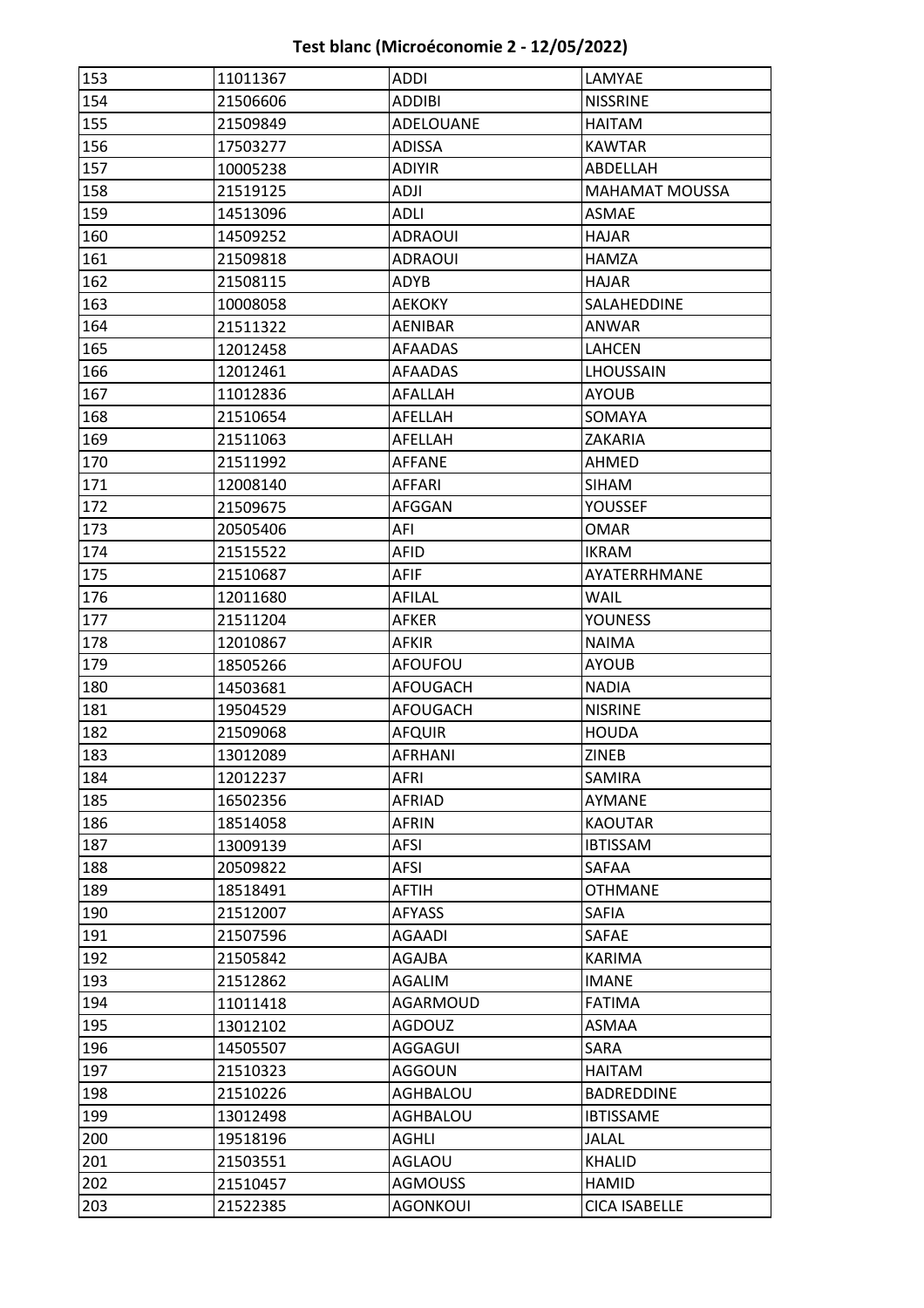| 204 | 10008238 | <b>AGOUJJIM</b>     | SANAA                       |
|-----|----------|---------------------|-----------------------------|
| 205 | 21508402 | <b>AGOULI</b>       | YASSINE                     |
| 206 | 13012060 | <b>AGOURRAM</b>     | <b>NAJATE</b>               |
| 207 | 17501963 | <b>AGOURRAM</b>     | SOUKAYNA                    |
| 208 | 15515396 | <b>AGOUZOUL</b>     | ABDELILAH                   |
| 209 | 20509806 | <b>AGROUANE</b>     | MOHAMED-AMINE               |
| 210 | 20516037 | AGUILOU             | <b>WAFAA</b>                |
| 211 | 18504902 | <b>AHAFID</b>       | <b>ANOUAR</b>               |
| 212 | 21506947 | AHAOUAZE            | <b>IKRAM</b>                |
| 213 | 20503878 | AHBABI              | <b>BADRE</b>                |
| 214 | 21506100 | AHBACHOU            | <b>MERYEM</b>               |
| 215 | 16502961 | AHERDANE            | MOHAMMED                    |
| 216 | 21508970 | <b>AHIDOUS</b>      | <b>KHADIJA</b>              |
| 217 | 20506059 | <b>AHIZOUNE</b>     | SAAD                        |
| 218 | 8001718  | AHLOUCH             | <b>FAISSAL</b>              |
| 219 | 21509307 | <b>AHMADATE</b>     | <b>RAJAE</b>                |
| 220 | 21508888 | AHMADDAN            | ASMAA                       |
| 221 | 21508890 | AHMARLAHYA          | WALID                       |
| 222 | 21509191 | AHMED               | <b>IDRISSI</b>              |
| 223 | 17510856 | AHMED SALEH         | <b>MOHAMED LEMINE YARBE</b> |
| 224 | 16511058 | AHMED SALH          | ABDELLAHI                   |
| 225 | 21509933 | <b>AHOUAISS</b>     | SAADIA                      |
| 226 | 10006564 | <b>AHOUAZE</b>      | SARA                        |
| 227 | 21507440 | AHRACHI             | FATIMA EZZAHRAA             |
| 228 | 21507335 | AHYTAS              | <b>MOUSSA</b>               |
| 229 | 21512163 | <b>AHYTASS</b>      | <b>MOURAD</b>               |
| 230 | 7006195  | <b>AICHI</b>        | ABDELMALEK                  |
| 231 | 17506072 | <b>AICHI</b>        | <b>AMINE</b>                |
| 232 | 20509074 | AILI                | <b>MOHAMED AMINE</b>        |
| 233 | 21507397 | <b>AILOUL</b>       | <b>NOUHAILA</b>             |
| 234 | 21515876 | <b>AINABI</b>       | <b>AYOUB</b>                |
| 235 | 14513548 | <b>AINANE</b>       | <b>HASNA</b>                |
| 236 | 20502490 | <b>AISSA</b>        | <b>AMINE</b>                |
| 237 | 18509296 | <b>AISSAMI</b>      | <b>NASSIMA</b>              |
| 238 | 21508157 | <b>AISSAOUI</b>     | <b>MERIEM</b>               |
| 239 | 21511905 | AIT LAHSEN          | MOHAMED                     |
| 240 | 21508450 | <b>AIT AADI</b>     | <b>ILYAS</b>                |
| 241 | 16503407 | <b>AIT ADDI</b>     | <b>KAWTAR</b>               |
| 242 | 20516927 | <b>AIT ADDI</b>     | SALIMA                      |
| 243 | 10003672 | <b>AIT ADOUBEL</b>  | <b>OTHMANE</b>              |
| 244 | 8005291  | AIT AHMED           | ABDERRAHIM                  |
| 245 | 10006557 | AIT AHMED OU BRAHIM | <b>KHADIJA</b>              |
| 246 | 10007650 | AIT AHMED OUBRAHIM  | <b>MERIEM</b>               |
| 247 | 10007569 | <b>AIT ALLA</b>     | FATIMA EZZAHRA              |
| 248 | 21515697 | <b>AIT ALLA</b>     | <b>MOHAMED</b>              |
| 249 | 15512597 | <b>AIT ALLE</b>     | SOUKAINA                    |
| 250 | 21503997 | AIT AMMI BRAHIM     | <b>IBTISSAME</b>            |
| 251 | 21506618 | AIT AMMOU           | <b>MOUSSA</b>               |
| 252 | 10004396 | AIT BAABDERRAHMAN   | <b>KHALID</b>               |
| 253 | 18515844 | AIT BAABDERRAHMAN   | OUSSAMA                     |
| 254 | 21508674 | AIT BAALLA          | <b>IMANE</b>                |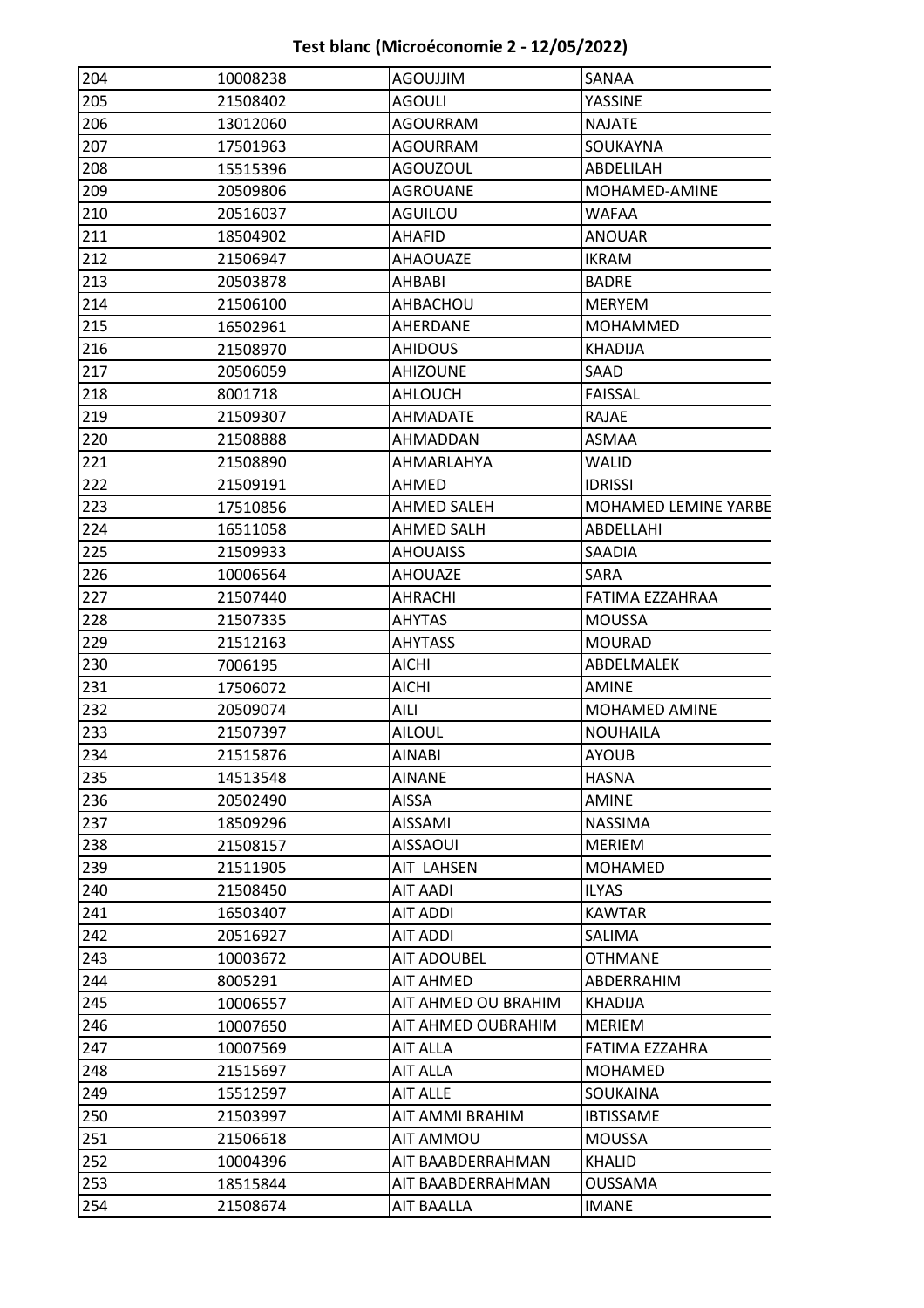| 255 | 21506525 | AIT BAHASSOU                  | ABDELJALIL          |
|-----|----------|-------------------------------|---------------------|
| 256 | 21509942 | AIT BASSOU BRAHIM             | SALMA               |
| 257 | 21504266 | AIT BEL ABDELMALEK            | HIBA                |
| 258 | 14508048 | AIT BELK                      | <b>SALAH EDDINE</b> |
| 259 | 21515705 | AIT BELKACEM                  | ZAKARIA             |
| 260 | 10008525 | AIT BEN SALAH                 | SARA                |
| 261 | 21511423 | <b>AIT BENKASSI</b>           | <b>HAYTEM</b>       |
| 262 | 17513755 | <b>AIT BENSALAH</b>           | <b>AYOUB</b>        |
| 263 | 12008131 | <b>AIT BIBOUN</b>             | <b>NAIMA</b>        |
| 264 | 13011158 | AIT BOUHOU                    | ABDELLAH            |
| 265 | 21510026 | AIT BOUHOU                    | AMIRA               |
| 266 | 21511980 | <b>AIT BOURIK</b>             | MOHAMED AMINE       |
| 267 | 13005378 | AIT BOUZID                    | <b>FATIMA</b>       |
| 268 | 21508617 | <b>AIT BRAHIM</b>             | <b>OUMAIMA</b>      |
| 269 | 9006359  | AIT DAOUD                     | HANANE              |
| 270 | 21510740 | <b>AIT DAOUD</b>              | HASNAE              |
| 271 | 21511341 | AIT DAOUD                     | <b>HICHAM</b>       |
| 272 | 21512466 | AIT EL ARABI                  | WAHIBA              |
| 273 | 21510385 | AIT EL HAJ                    | <b>HAJAR</b>        |
| 274 | 21509008 | AIT EL MAALIM                 | AYMANE              |
| 275 | 5081604  | AIT ELHAJ                     | FATIMA-ZAHRA        |
| 276 | 14507718 | <b>AIT ELKADI</b>             | <b>MERYEM</b>       |
| 277 | 21509949 | AIT ELKADI                    | <b>SAFIA</b>        |
| 278 | 15514710 | <b>AIT FARAJI</b>             | SARA                |
| 279 | 20511306 | <b>AIT FTIM</b>               | <b>MOHAMED</b>      |
| 280 | 12012517 | AIT HADDOU                    | ABDELMOUMEN         |
| 281 | 21509772 | AIT HAMMOU                    | <b>KARIMA</b>       |
| 282 | 21508408 | AIT HAMMOU                    | OUSSAMA             |
| 283 | 21509918 | AIT HAMOU                     | ANAS                |
| 284 | 10007738 | AIT HAMOU                     | NADIA               |
| 285 | 20510696 | AIT HMADOUALI                 | MOHAMED             |
| 286 | 21511476 | <b>AIT HSSAINE</b>            | <b>HAMZA</b>        |
| 287 | 21511349 | <b>AIT JABBOUR</b>            | ABDELJALIL          |
| 288 | 8005122  | <b>AIT JALLOUL</b>            | <b>HASNA</b>        |
| 289 | 12004675 | AIT KABIR                     | HAFIDA              |
| 290 | 14504675 | <b>AIT KASSI</b>              | OMAR                |
| 291 | 21508756 | AIT KHLAHCEN                  | <b>ISMAIL</b>       |
| 292 | 21503125 | AIT KHOUYA                    | <b>ASMAHAN</b>      |
| 293 | 19517074 | <b>AIT LABSIR</b>             | <b>MERYEM</b>       |
| 294 | 21511660 | AIT LAHBIB                    | <b>AYYOUB</b>       |
| 295 | 21506638 | <b>AIT LAHCEN</b>             | EL MEHDI            |
| 296 | 21506639 | AIT LAMALEM                   | <b>HASSAN</b>       |
| 297 | 12007775 | AIT M'HAMED                   | HAMZA               |
| 298 | 10005275 | <b>AIT MALEK</b>              | HANANE              |
| 299 | 21515734 | AIT MASSAOU                   | MOHAMMED            |
| 300 | 14502370 | <b>AIT MBAREK</b>             | <b>MOUNSSIF</b>     |
| 301 | 20504669 | AIT MENNA                     | <b>ISMAIL</b>       |
| 302 | 21511620 | <b>AIT MOULAY</b>             | <b>ISMAIL</b>       |
| 303 | 21507722 | AIT MOULAY ALI OUMBARK FOUZIA |                     |
| 304 | 21508840 | <b>AIT NACEUR</b>             | <b>HAFID</b>        |
| 305 | 21505880 | AIT NASSAR                    | WISSAL              |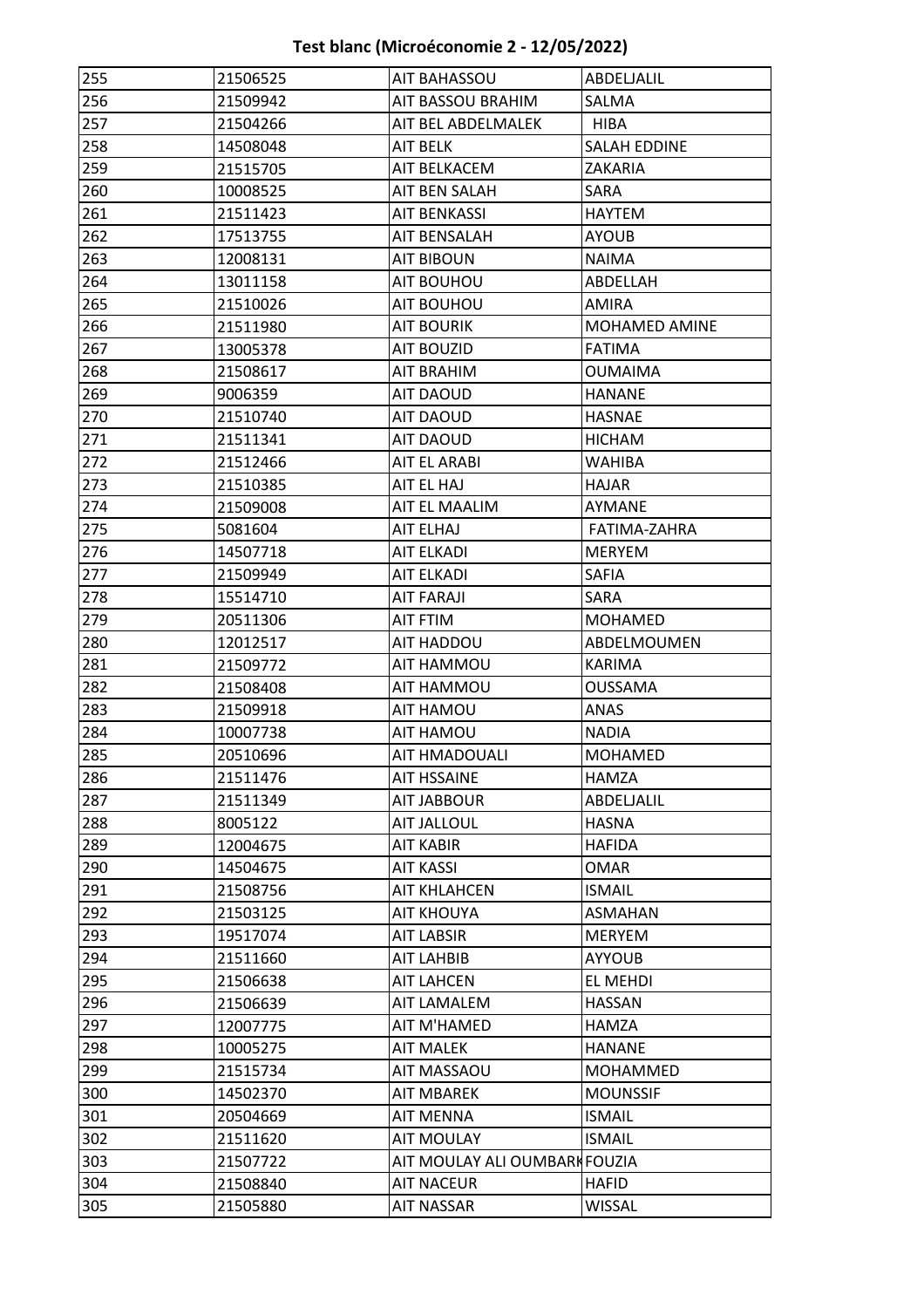| 306 | 21510092 | AIT OUAHMAN         | HAMZA                 |
|-----|----------|---------------------|-----------------------|
| 307 | 21511952 | <b>AIT OUAHMANE</b> | <b>MOHAMED</b>        |
| 308 | 21515493 | <b>AIT OUAHMANE</b> | <b>WALID</b>          |
| 309 | 21507347 | AIT OUGHELAD        | <b>ISMAIL</b>         |
| 310 | 21511499 | AIT OUHAMMOU        | YASSINE               |
| 311 | 21504259 | AIT OUMMAKATTOU     | <b>IBTISSAM</b>       |
| 312 | 21517315 | <b>AIT RADI</b>     | <b>KHOLOUD</b>        |
| 313 | 21512617 | AIT RAHHOU          | <b>AZIZ</b>           |
| 314 | 21509057 | <b>AIT RAI</b>      | <b>RAYANE</b>         |
| 315 | 21503006 | AIT SAID            | <b>AYOUB</b>          |
| 316 | 20500363 | <b>AIT SAIDI</b>    | <b>AMINE</b>          |
| 317 | 21508027 | <b>AIT SALAH</b>    | SALMA                 |
| 318 | 11006940 | <b>AIT SALEM</b>    | <b>AYYOUB</b>         |
| 319 | 11006429 | <b>AIT SALH</b>     | <b>HAFIDA</b>         |
| 320 | 15513919 | AIT SI              | <b>RAJAE</b>          |
| 321 | 21508051 | AIT SI HMAD         | <b>HAJAR</b>          |
| 322 | 13014096 | AIT SIDI AHMED      | ABDELKARIM            |
| 323 | 13011836 | AIT SIDI HAMMOU     | RACHID                |
| 324 | 15502803 | <b>AIT SOUSS</b>    | <b>KHADIJA</b>        |
| 325 | 11011396 | <b>AIT TAMI</b>     | <b>WAHIBA</b>         |
| 326 | 21504934 | <b>AIT YAICHE</b>   | <b>SAADIA</b>         |
| 327 | 12011650 | AIT-DAOUD           | <b>MINA</b>           |
| 328 | 13015322 | AIT-ADDI            | <b>HALIMA</b>         |
| 329 | 11011477 | AIT-ADDI            | <b>HANANE</b>         |
| 330 | 21515530 | AIT-SIDI-HAMOU      | <b>NAJATE</b>         |
| 331 | 21504408 | AIT-TERGA           | <b>FATIMA EZZAHRA</b> |
| 332 | 10003852 | AITABDERRAHMAN      | <b>HICHAM</b>         |
| 333 | 21509453 | <b>AITALLA</b>      | <b>AMAL</b>           |
| 334 | 21512154 | AITELHAJ            | <b>OTHMANE</b>        |
| 335 | 21504438 | <b>AITLAMINE</b>    | ADIL                  |
| 336 | 21507455 | <b>AITLKAID</b>     | <b>MERYEM</b>         |
| 337 | 21509065 | <b>AITMOUMOU</b>    | <b>IKRAM</b>          |
| 338 | 13008886 | <b>AITOUAZIZ</b>    | <b>MOHAMED</b>        |
| 339 | 21504715 | <b>AITOUNE</b>      | YASSINE               |
| 340 | 11011414 | AJAKAL              | <b>HICHAM</b>         |
| 341 | 17510620 | <b>AJBARI</b>       | ABDELALI              |
| 342 | 21508923 | AJDAA               | AMINA                 |
| 343 | 10004802 | <b>AJDOR</b>        | <b>NADA</b>           |
| 344 | 14513296 | <b>AJETTARY</b>     | <b>HICHAM</b>         |
| 345 | 21515634 | <b>AJHIL</b>        | ABDELILAH             |
| 346 | 21507196 | AJID                | AYA                   |
| 347 | 21507454 | <b>UOALLA</b>       | <b>HAMZA</b>          |
| 348 | 12012506 | <b>UOALLA</b>       | <b>ISMAIL</b>         |
| 349 | 21513237 | <b>UOALLA</b>       | <b>NISSRINE</b>       |
| 350 | 21508242 | <b>AJLAIBINE</b>    | <b>HANAA</b>          |
| 351 | 21508928 | AJLAIBINE           | SAFAA                 |
| 352 | 21509311 | <b>AJLIFA</b>       | <b>MARYAM</b>         |
| 353 | 21515851 | <b>AJOUGHLAL</b>    | <b>HADIL</b>          |
| 354 | 21511747 | AKBLY               | <b>AMINE</b>          |
| 355 | 18516262 | <b>AKHATAR</b>      | <b>MOHAMMED</b>       |
| 356 | 19514576 | AKHAYAT             | <b>OUMAIMA</b>        |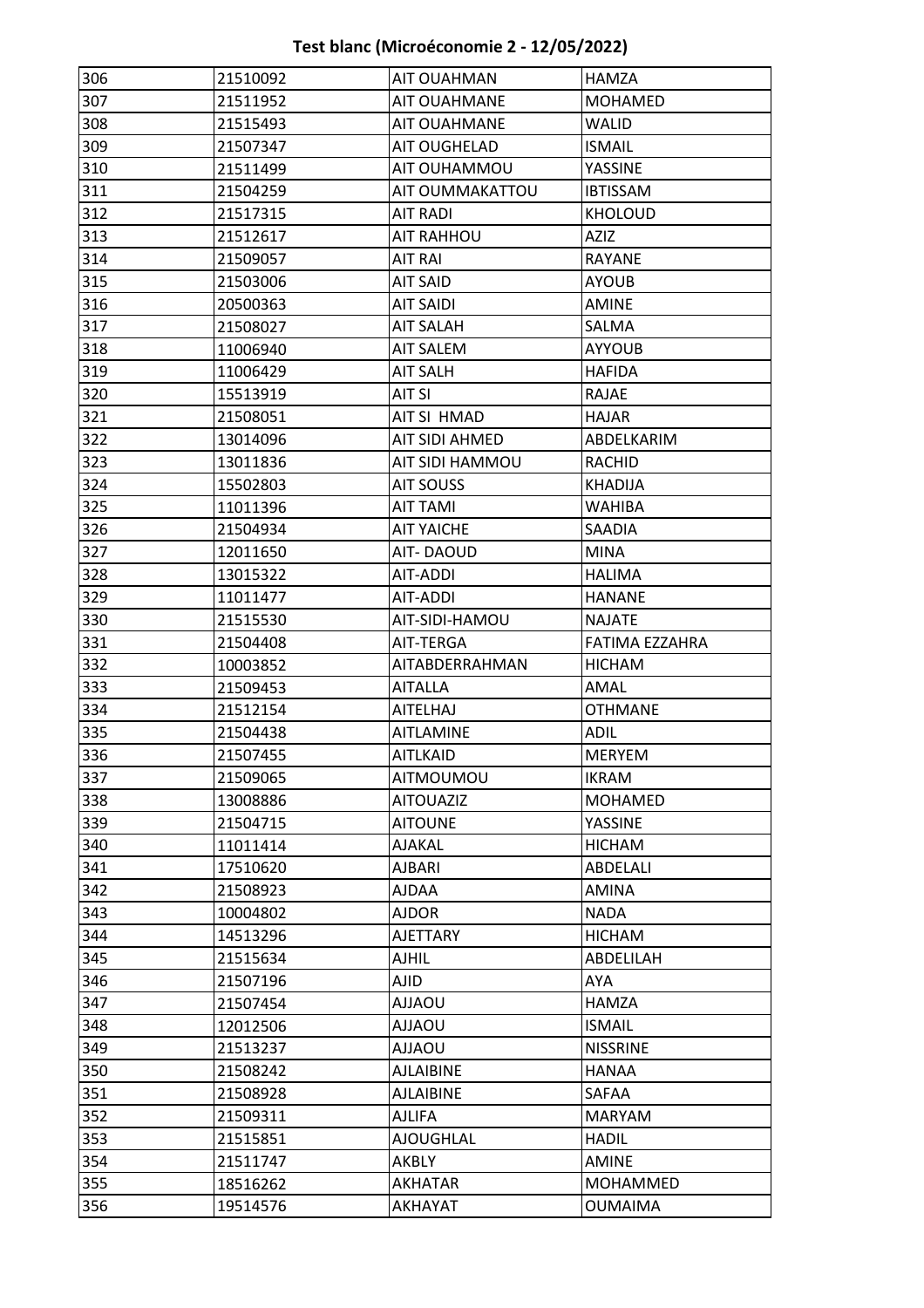| 357 | 16503645 | <b>AKHRRAZ</b>          | MINA                |
|-----|----------|-------------------------|---------------------|
| 358 | 19508853 | <b>AKID</b>             | <b>MERYEM</b>       |
| 359 | 18505502 | AKIL                    | <b>NAJOUA</b>       |
| 360 | 17507498 | AKIL                    | SAID                |
| 361 | 21511830 | AKIR                    | <b>KAMAL</b>        |
| 362 | 19505282 | AKKAD                   | <b>ROSSAFA</b>      |
| 363 | 21512197 | <b>AKKESBI</b>          | <b>OTHMAN</b>       |
| 364 | 13004879 | AKNIDIIL                | CHAIMAA             |
| 365 | 21523952 | AKOHOU                  | MAIMOUNATOU         |
| 366 | 16513707 | AKOUDAD                 | SAMI                |
| 367 | 21506249 | <b>AKOURAY</b>          | <b>HASSNA</b>       |
| 368 | 17513377 | AKOUTAM                 | <b>HAMZA</b>        |
| 369 | 21511670 | <b>AKRAFI</b>           | SARA                |
| 370 | 12008291 | <b>AKRICH</b>           | <b>GHITA</b>        |
| 371 | 15514276 | AL ACHBILI              | <b>IMANE</b>        |
| 372 | 18505454 | AL AHYANE               | HAJAR               |
| 373 | 21507918 | AL BAAOUI               | <b>HIND</b>         |
| 374 | 21520889 | <b>AL BATNAN</b>        | <b>FATIMA-ZAHRA</b> |
| 375 | 21508763 | <b>AL FAIZI</b>         | <b>MOHAMMED</b>     |
| 376 | 21506838 | AL GMAD                 | <b>IBTISSAM</b>     |
| 377 | 16512183 | AL HAKIOUI              | SAFAE               |
| 378 | 21512794 | <b>ALAHIAN</b>          | YOUSSEF             |
| 379 | 21515621 | <b>ALAHYANE</b>         | <b>NASSIMA</b>      |
| 380 | 20504162 | <b>ALAHYANE</b>         | SALMA               |
| 381 | 12012463 | ALAM                    | FATIMA-ZAHRA        |
| 382 | 21507269 | <b>ALAMI</b>            | <b>BOUCHRA</b>      |
| 383 | 21506592 | ALAMI                   | SOUKAINA            |
| 384 | 14509814 | <b>ALAMI EL IDRISSI</b> | <b>GHITA</b>        |
| 385 | 21510377 | ALBADRI                 | ANAS                |
| 386 | 21503066 | <b>ALBARJI</b>          | <b>ILYAS</b>        |
| 387 | 21503024 | <b>ALBY</b>             | <b>NOUHAILA</b>     |
| 388 | 12003568 | <b>ALEM</b>             | SAADIA              |
| 389 | 14512197 | <b>ALHAYAN</b>          | <b>ISMAIL</b>       |
| 390 | 15515659 | ALI MOHAMED             | CHAMSIA             |
| 391 | 20516678 | <b>ALICHENE</b>         | <b>MERIEM</b>       |
| 392 | 21522476 | <b>ALIJATE</b>          | ANAS                |
| 393 | 16502542 | ALILOU                  | MOHAMED TAOUFIK     |
| 394 | 21510180 | <b>ALIOUATE</b>         | <b>HAFSA</b>        |
| 395 | 17502188 | <b>ALJIB</b>            | MERYEM              |
| 396 | 21510653 | <b>ALKIDI</b>           | <b>AMINE</b>        |
| 397 | 19515293 | <b>ALLA</b>             | AMJAD               |
| 398 | 12012145 | <b>ALLA</b>             | ANAS                |
| 399 | 12011677 | <b>ALLA</b>             | <b>INAS</b>         |
| 400 | 17501814 | ALLAGUI                 | GHITA               |
| 401 | 15513877 | <b>ALLAGUI</b>          | <b>ILHAM</b>        |
| 402 | 13008492 | <b>ALLAL</b>            | FATIMA-ZAHRA        |
| 403 | 16502342 | <b>ALLAL</b>            | ZINEB               |
| 404 | 21510451 | <b>ALLALI</b>           | ABDELKHALEK         |
| 405 | 21506403 | ALLAM                   | <b>MERYEM</b>       |
| 406 | 21509156 | <b>ALLAOU</b>           | <b>ZINEB</b>        |
| 407 | 18509774 | ALLAOUI                 | <b>MERIEM</b>       |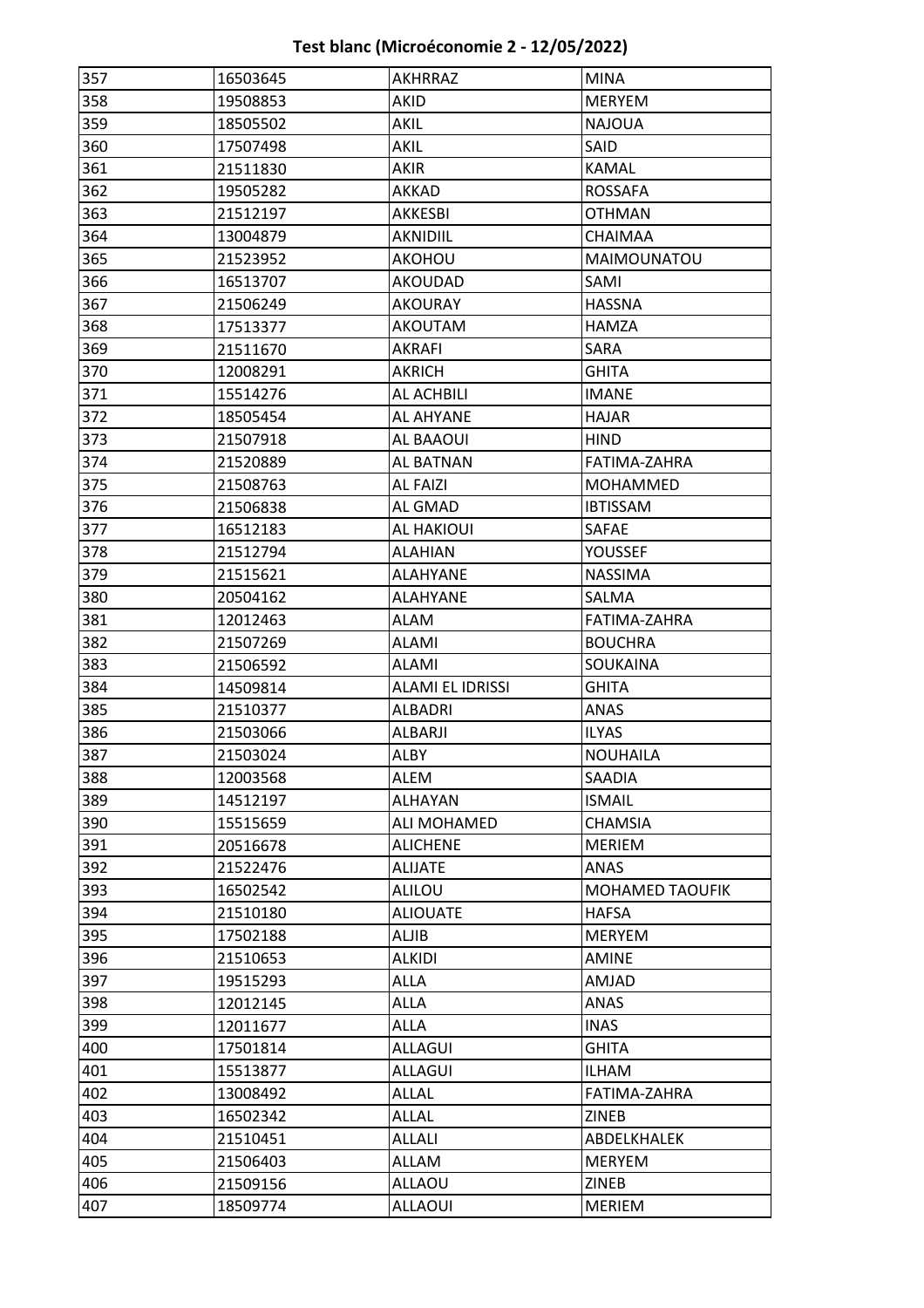| 408 | 21505905 | ALLOU               | ZINEB              |
|-----|----------|---------------------|--------------------|
| 409 | 21508129 | <b>ALLOUCHE</b>     | <b>WISSAL</b>      |
| 410 | 13015227 | <b>ALLOUL</b>       | ANASS              |
| 411 | 18510490 | <b>ALLOUL</b>       | <b>KHADIJA</b>     |
| 412 | 13014083 | ALMOATACIM          | MOHAMMED           |
| 413 | 21509281 | ALMOATASSIM         | <b>MARIEM</b>      |
| 414 | 21510646 | ALMOU               | SALMA              |
| 415 | 18510811 | <b>ALMOUMAIZ</b>    | <b>OUMAIMA</b>     |
| 416 | 21520885 | <b>ALOUAN</b>       | ABDELAZIZ          |
| 417 | 21506371 | <b>ALOUANI</b>      | SALMA              |
| 418 | 21510495 | <b>ALOUDAI</b>      | HAMZA              |
| 419 | 21509084 | <b>ALOUGAY</b>      | SALMA              |
| 420 | 21504826 | ALOUI               | OMAR               |
| 421 | 21508307 | <b>ALRWINY</b>      | <b>MOHAMED</b>     |
| 422 | 21508990 | ALYANI              | IKRAM              |
| 423 | 11007120 | AMAARAD             | <b>KHADIJA</b>     |
| 424 | 21504194 | AMADAH              | <b>HIBA TALLAH</b> |
| 425 | 21507946 | AMADDAH             | <b>HOUDA</b>       |
| 426 | 21515385 | AMAHMOUD            | <b>OUMAIMA</b>     |
| 427 | 18512730 | <b>AMAHRI</b>       | GHIZLANE           |
| 428 | 21511075 | AMAIZ               | KHADIJA            |
| 429 | 21515497 | AMALAL              | SALMA              |
| 430 | 18517537 | AMALLA              | <b>MARIAM</b>      |
| 431 | 13008191 | AMALLAH             | KAWTARE            |
| 432 | 18514795 | AMAM                | HAJAR              |
| 433 | 14502780 | AMANE               | OMAIMA             |
| 434 | 21507198 | <b>AMANI</b>        | <b>KEBIRA</b>      |
| 435 | 21505691 | <b>AMARAY</b>       | <b>NOUHAILA</b>    |
| 436 | 13012279 | AMARI               | FATIMA-EZ-ZAHRA    |
| 437 | 18502202 | <b>AMARIR</b>       | ABDELKRIM          |
| 438 | 21504896 | <b>AMARTINI</b>     | <b>YOUSSEF</b>     |
| 439 | 21507727 | AMAZIGH             | YOUSSEF            |
| 440 | 21511453 | <b>AMAZOUZ</b>      | <b>MOHSINE</b>     |
| 441 | 13013808 | <b>AMBOUROUET</b>   | <b>ANSE ROGER</b>  |
| 442 | 20510650 | <b>AMCHICH</b>      | FATIMA - EZZAHRAE  |
| 443 | 10007360 | AMELLAH             | <b>IMANE</b>       |
| 444 | 13008948 | <b>AMEUR</b>        | <b>IHSSANE</b>     |
| 445 | 15503972 | AMEUR               | <b>NADIA</b>       |
| 446 | 13010121 | AMEUR               | SOUAD              |
| 447 | 12011730 | AMEUR               | TAMOU              |
| 448 | 19509207 | AMEUR               | YASSINE            |
| 449 | 7002377  | AMEUR               | ZINEB              |
| 450 | 12006007 | AMEZIANE            | <b>ASSMAE</b>      |
| 451 | 21512393 | AMEZIANE            | <b>ILYASSE</b>     |
| 452 | 11010779 | AMEZIANE            | <b>KAMAL</b>       |
| 453 | 4041415  | AMEZIANE            | <b>NOURA</b>       |
| 454 | 16507018 | AMEZIANE EL HASSANI | <b>ADIB</b>        |
| 455 | 8003414  | AMGHAR              | <b>JALILA</b>      |
| 456 | 21510362 | <b>AMGHNAS</b>      | NIAMA              |
| 457 | 21511824 | <b>AMHIL</b>        | ABDELKARIM         |
| 458 | 21503281 | AMHLOUD             | ASMAA              |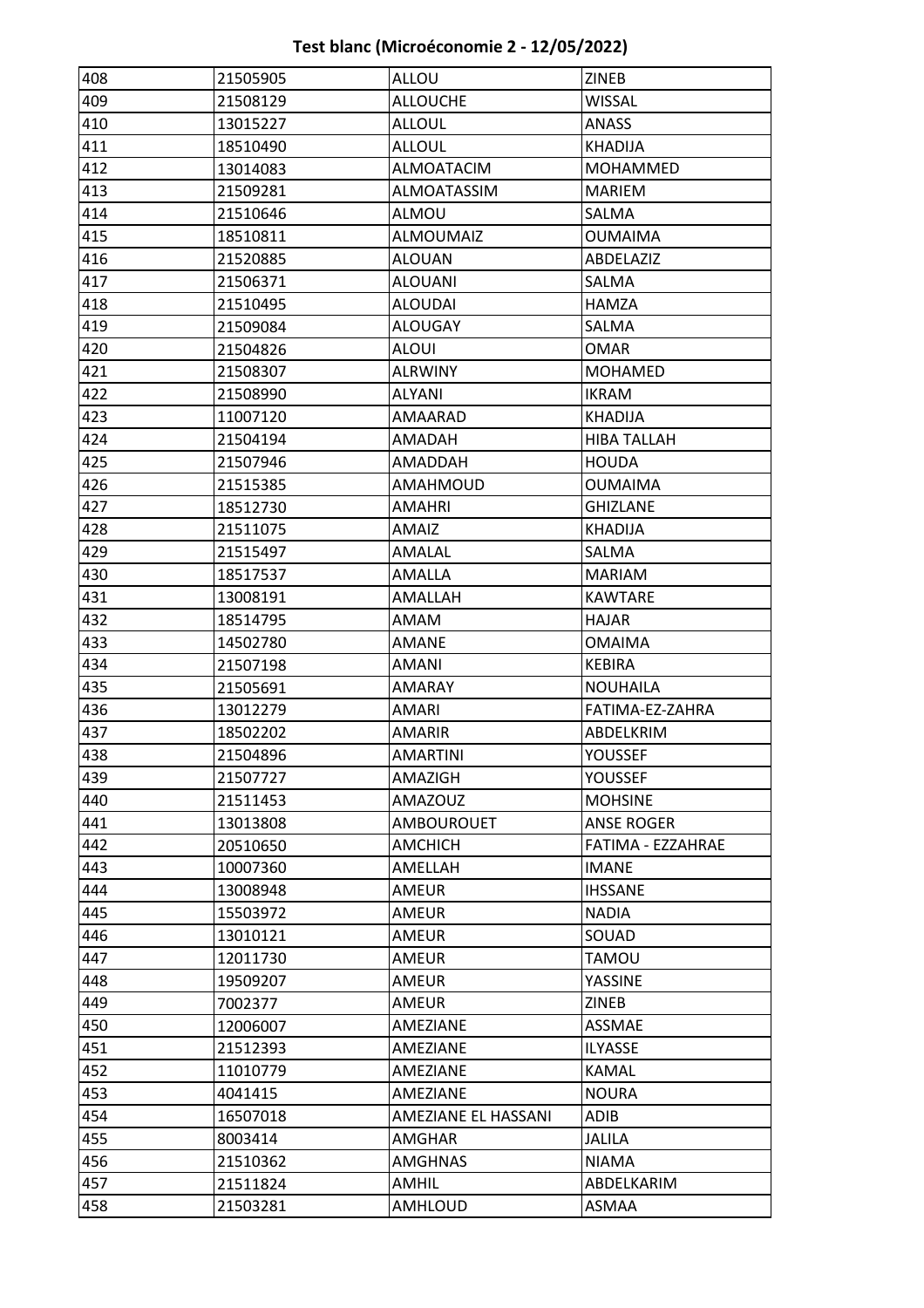| 459 | 17508474             | <b>AMHLOUD</b>        | <b>YOUNES</b>                |
|-----|----------------------|-----------------------|------------------------------|
| 460 | 19505011             | AMIL                  | YAHYA                        |
| 461 | 21509677             | AMILI                 | ASMAE                        |
| 462 | 21506560             | <b>AMINE</b>          | <b>HAITAME</b>               |
| 463 | 21508248             | <b>AMINE</b>          | <b>MERIEM</b>                |
| 464 | 21512841             | AMINE                 | YASMINE                      |
| 465 | 21516644             | <b>AMIRI</b>          | <b>OUIDAD</b>                |
| 466 | 19507539             | AMIRI                 | <b>TOURIA</b>                |
| 467 | 10007786             | <b>AMKOUNE</b>        | FATIMA-EZZAHRA               |
| 468 | 20509730             | AMLAL                 | <b>AMINE</b>                 |
| 469 | 18510077             | <b>AMMADY</b>         | <b>FAROUK</b>                |
| 470 | 21509536             | <b>AMMADY</b>         | <b>MOUAD</b>                 |
| 471 | 21508180             | AMMAOUI               | HAYAT                        |
| 472 | 21512208             | <b>IUOAMMA</b>        | <b>MUSTAPHA</b>              |
| 473 | 21511886             | <b>AMMAR</b>          | ANASSE                       |
| 474 | 21504028             | AMMARY                | HAJAR                        |
| 475 | 17502859             | AMMIALI               | <b>ZOUHAIR</b>               |
| 476 | 14509131             | AMMOR                 | <b>HANANE</b>                |
| 477 | 14510527             | <b>AMMOR</b>          | HIND                         |
| 478 | 21511938             | <b>AMMOULI</b>        | <b>ILYAS</b>                 |
| 479 | 21511451             | <b>AMMOURI</b>        | ABDELHADI                    |
| 480 | 15510971             | AMMOURI               | <b>FADOUA</b>                |
| 481 | 21510971             | AMNZOU                | OMAR                         |
| 482 | 21509202             | <b>AMOUHZI</b>        | MAJDA                        |
| 483 | 21509092             | AMOUKAR               | <b>WAFAA</b>                 |
| 484 | 7005739              | <b>AMOUNIR</b>        | MOHAMED                      |
| 485 | 21506121             | AMOUR                 | <b>HIBA</b>                  |
| 486 | 21507174             | <b>AMOURI</b>         | ANAS                         |
| 487 | 13010196             | AMRAN                 | <b>MEHDI</b>                 |
| 488 |                      | AMRANE                | <b>ISRAE</b>                 |
| 489 | 21509758<br>21506243 | AMRANE                | <b>KAWTAR</b>                |
| 490 | 21504912             | <b>AMRANI</b>         | <b>BASMA</b>                 |
| 491 | 21508142             | <b>AMRANI ZERRIFI</b> | <b>ZINEB</b>                 |
| 492 |                      |                       |                              |
|     | 18511245             | AMRAOUZA              | <b>IMANE</b><br><b>FADWA</b> |
| 493 | 15507686             | AMRI                  |                              |
| 494 | 14504738             | AMRI                  | <b>HASNA</b>                 |
| 495 | 21509665             | <b>AMRIDA</b>         | AYA                          |
| 496 | 13002778             | AMROS                 | <b>NASSIMA</b>               |
| 497 | 13015823             | AMSAAD                | ABDERRAHIM                   |
| 498 | 21509979             | AMZIL                 | <b>FATIMA</b>                |
| 499 | 21510403             | AMZIL                 | <b>HAIBA</b>                 |
| 500 | 12014227             | AMZIL                 | <b>MARIAM</b>                |
| 501 | 21507285             | AMZIL                 | <b>MOHAMMED</b>              |
| 502 | 21508667             | AMZIL                 | MOHAMMED                     |
| 503 | 21507671             | AMZIL                 | <b>RACHID</b>                |
| 504 | 20511371             | AMZZIANE              | MAJDA                        |
| 505 | 20509774             | ANAMI                 | <b>JIHANE</b>                |
| 506 | 21509815             | ANBA                  | <b>HAJAR</b>                 |
| 507 | 21515426             | ANBARI                | <b>IBTISSAM</b>              |
| 508 | 19516949             | <b>ANDI</b>           | <b>JENNATE</b>               |
| 509 | 21508724             | ANEDAME               | GHIZLANE                     |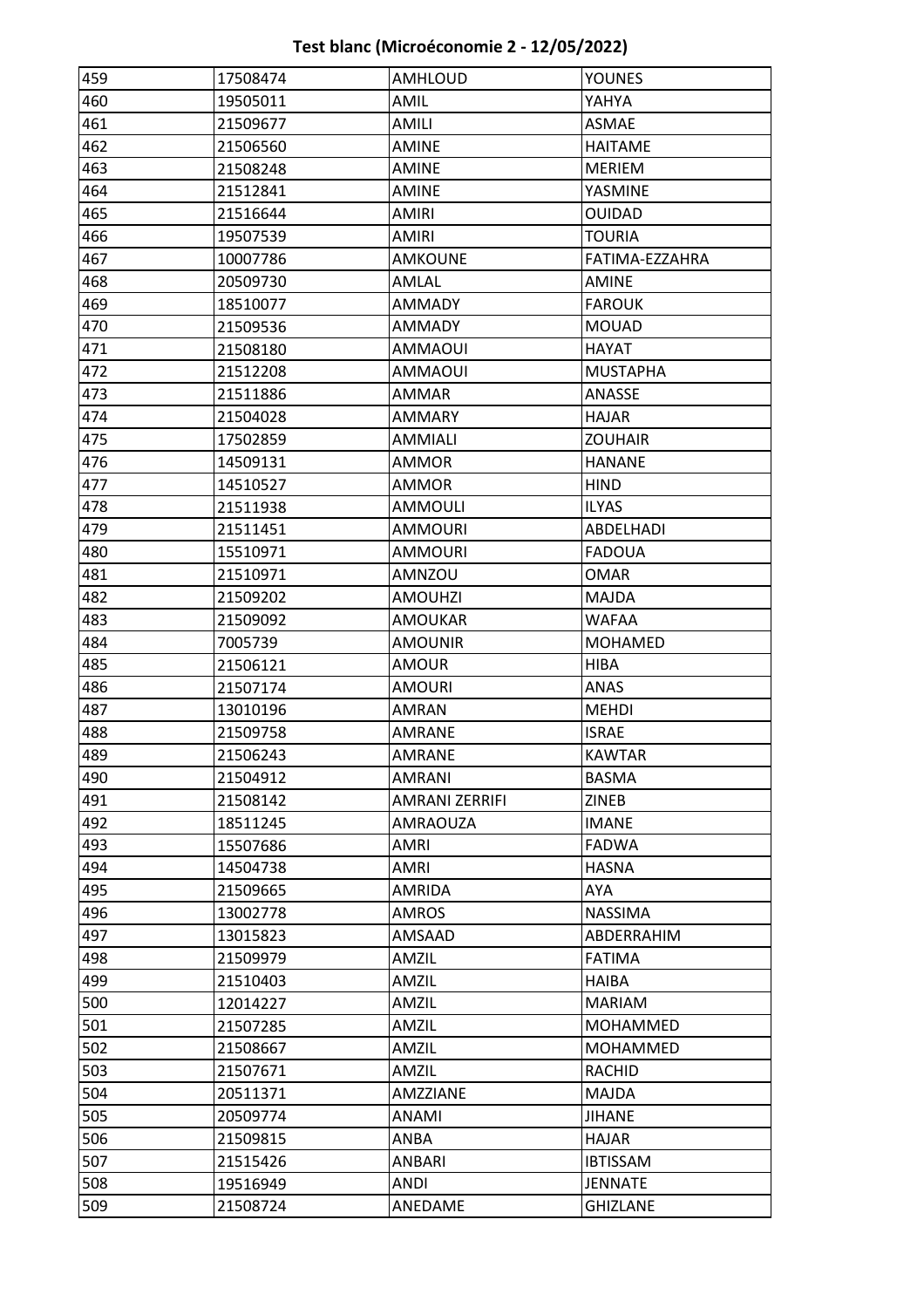| 510 | 19508838 | ANIB             | AYMAN                 |
|-----|----------|------------------|-----------------------|
| 511 | 21507886 | ANIBA            | <b>YOUSSEF</b>        |
| 512 | 21508483 | ANID             | <b>RABHA</b>          |
| 513 | 13009864 | ANNAG            | <b>NAJAT</b>          |
| 514 | 21512604 | ANNAG            | SOUFIANE              |
| 515 | 21510066 | ANNAGUE          | <b>MOHAMMED</b>       |
| 516 | 12003103 | <b>ANOUAR</b>    | SABAH                 |
| 517 | 21504475 | <b>ANOUAR</b>    | ZINEB                 |
| 518 | 11007018 | ANSARI           | <b>ACHRAF</b>         |
| 519 | 20504026 | <b>ANWAR</b>     | <b>HASNAA</b>         |
| 520 | 21511975 | ANWAR            | <b>MOUAD</b>          |
| 521 | 21507319 | AOBAD            | <b>MOUNIR</b>         |
| 522 | 7007149  | <b>AOUAL</b>     | <b>RAJA</b>           |
| 523 | 21511604 | <b>AOUAME</b>    | <b>ACHRAF</b>         |
| 524 | 14510051 | AOUD             | <b>LOUBNA</b>         |
| 525 | 21511332 | <b>AOUDI</b>     | <b>OUSSAMA</b>        |
| 526 | 21511207 | <b>AOUFAFI</b>   | <b>IMAD</b>           |
| 527 | 11006626 | <b>AOUIMRY</b>   | <b>MOUSSA</b>         |
| 528 | 21504821 | <b>AOUINATI</b>  | <b>ALAE</b>           |
| 529 | 21509600 | <b>AOUNE</b>     | <b>RIM</b>            |
| 530 | 21504485 | <b>AOURIR</b>    | FARID                 |
| 531 | 13002124 | <b>AOUSSIR</b>   | <b>MERIEM</b>         |
| 532 | 21509085 | <b>AOUTAR</b>    | <b>MARIAM</b>         |
| 533 | 21512063 | AOUZAL           | ANAS                  |
| 534 | 16502239 | <b>AQILLOUCH</b> | SOUKAINA              |
| 535 | 15507568 | <b>AQLIL</b>     | <b>REDA</b>           |
| 536 | 12011753 | <b>AQLIL</b>     | YASSINE               |
| 537 | 12010522 | <b>AQUIL</b>     | <b>ZAHRA</b>          |
| 538 | 21508120 | ARABI            | <b>FATIMA EZZAHRA</b> |
| 539 | 10004143 | ARAD             | CHOROUK               |
| 540 | 15514275 | <b>ARADI</b>     | <b>RIDA</b>           |
| 541 | 21510788 | ARAHAL           | OUMAIMA               |
| 542 | 12004426 | ARAID            | <b>AZEDDINE</b>       |
| 543 | 21511323 | ARAMI            | <b>RIDA</b>           |
| 544 | 19515892 | ARBAD            | <b>AYOUB</b>          |
| 545 | 21509015 | ARBAOUI          | <b>ELMEHDI</b>        |
| 546 | 10007787 | ARBAOUI          | <b>MOUNIR</b>         |
| 547 | 19503769 | ARBAZ            | <b>BOUTAINA</b>       |
| 548 | 19518191 | ARBAZ            | LAILA                 |
| 549 | 12006438 | ARBI             | MOHAMED               |
| 550 | 21516004 | ARBIA            | CHADI                 |
| 551 | 14507669 | ARBIA            | <b>IMANE</b>          |
| 552 | 21506148 | <b>ARFOUDI</b>   | HAJAR                 |
| 553 | 11007212 | ARFY             | KHADIJA               |
| 554 | 12011936 | ARGHAL           | <b>IMANE</b>          |
| 555 | 20510442 | ARGOUB           | <b>ATIKA</b>          |
| 556 | 21512042 | ARGUIOUANE       | ABDELALI              |
| 557 | 13015158 | ARHRAY           | <b>FATIMA</b>         |
| 558 | 21504281 | ARIBACH          | AHLAM                 |
| 559 | 21509757 | ARIBBAN          | HAMZA                 |
| 560 | 12013760 | ARIBI            | LAMIAA                |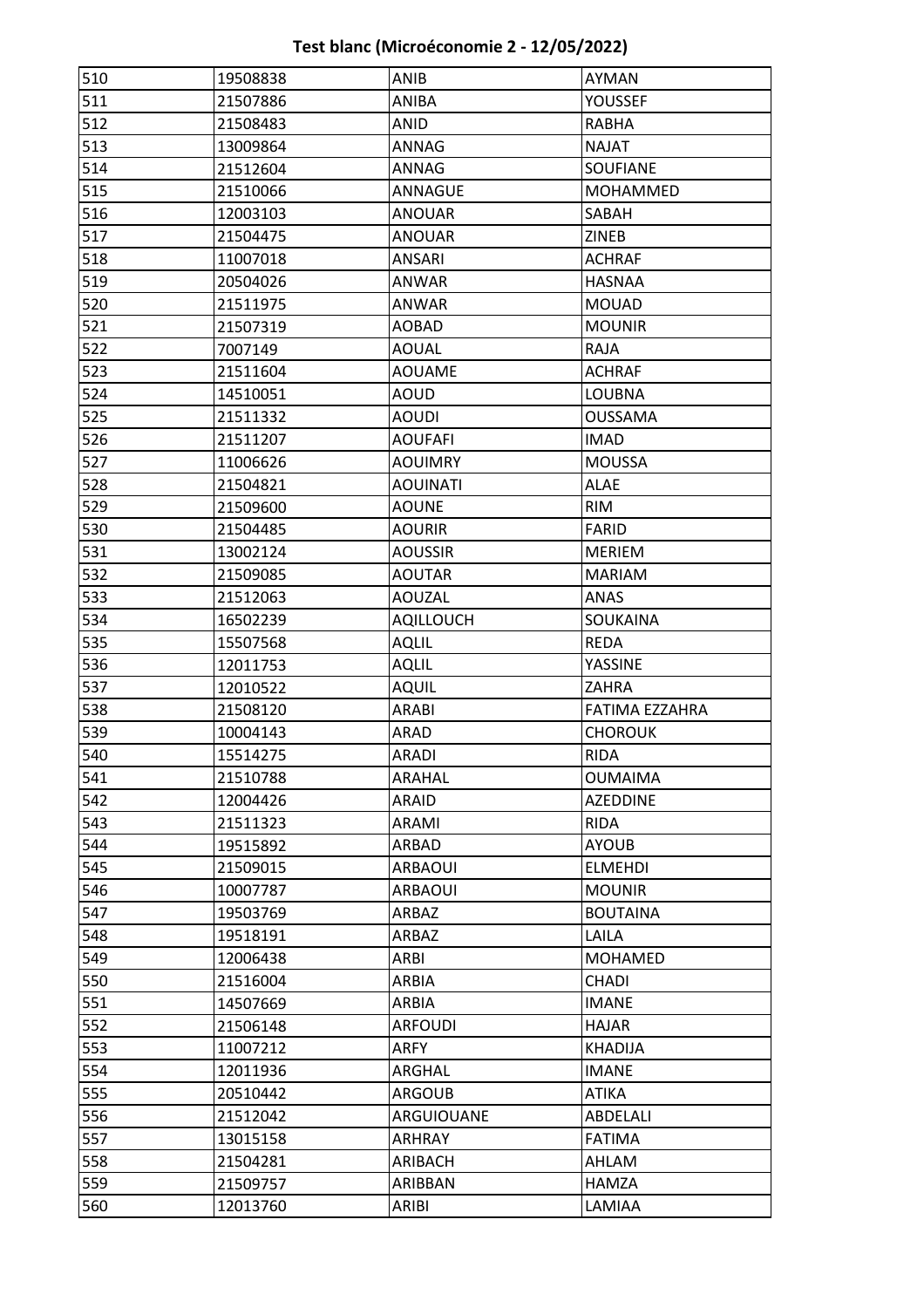| 561 | 19516958 | ARIBI           | <b>YOUNES</b>      |
|-----|----------|-----------------|--------------------|
| 562 | 21503029 | <b>ARICHA</b>   | SAID               |
| 563 | 18514455 | ARIF            | <b>ASSIA</b>       |
| 564 | 16504781 | ARIF            | <b>HOUDA</b>       |
| 565 | 11002879 | ARIKA           | <b>IMANE</b>       |
| 566 | 14510069 | ARIKA           | RABIA              |
| 567 | 21508927 | <b>ARIRI</b>    | <b>ASMAA</b>       |
| 568 | 17513324 | ARJI            | YOUSSEF            |
| 569 | 9000659  | ARJY            | SOUKAINA           |
| 570 | 20506235 | <b>AROUB</b>    | <b>IMANE</b>       |
| 571 | 20511408 | <b>AROUBITE</b> | <b>DOUAA</b>       |
| 572 | 21507094 | ARRACH          | <b>SOHAIB</b>      |
| 573 | 14507738 | ARRAK           | <b>MEHDI</b>       |
| 574 | 12004051 | <b>ARRAKI</b>   | <b>OUMAIMA</b>     |
| 575 | 21511343 | ARRAMI          | <b>ELMEHDI</b>     |
| 576 | 21508238 | ARRAMI          | SARA               |
| 577 | 13015520 | ARRICH          | SARAA              |
| 578 | 18511913 | <b>ARROUB</b>   | <b>ISMAIL</b>      |
| 579 | 21501827 | <b>ARROUB</b>   | SOUKAINA           |
| 580 | 21515863 | ARROUD          | ANASS              |
| 581 | 21506732 | ARSAOUI         | <b>KAWTAR</b>      |
| 582 | 19507096 | ARZAKI          | <b>OUMAIMA</b>     |
| 583 | 21511142 | <b>ARZOUK</b>   | <b>ZINEB</b>       |
| 584 | 21509549 | <b>ASAL</b>     | <b>BILAL</b>       |
| 585 | 21503517 | ASBBANE         | ABDERRAFIA         |
| 586 | 21520933 | <b>ASHIMDA</b>  | SALAH EDDINE       |
| 587 | 20515711 | ASKARI          | <b>JALALEDDINE</b> |
| 588 | 21509053 | <b>ASKARI</b>   | <b>MERYEM</b>      |
| 589 | 18508976 | <b>ASKARI</b>   | <b>MOBARAK</b>     |
| 590 | 20516843 | ASLI            | HAMZA              |
| 591 | 11011321 | <b>ASLI</b>     | <b>MOUNIA</b>      |
| 592 | 14510643 | <b>ASRAOUI</b>  | ABDELMOUNAIM       |
| 593 | 21510277 | <b>ASRI</b>     | MOHAMED AYMAN      |
| 594 | 17506579 | ASSABBAR        | HAMZA              |
| 595 | 11011480 | ASSADDAGUE      | <b>NAJAT</b>       |
| 596 | 20500480 | <b>ASSAFFAR</b> | <b>MERIEM</b>      |
| 597 | 14507847 | <b>ASSAILIM</b> | SOUKAINA           |
| 598 | 14503670 | ASSAL           | KHAOULA            |
| 599 | 15513599 | <b>ASSALI</b>   | <b>MOHAMED</b>     |
| 600 | 20502917 | <b>ASSALI</b>   | SALMA              |
| 601 | 15514983 | <b>ASSALIMI</b> | <b>HASSAN</b>      |
| 602 | 21509902 | <b>ASSAOUS</b>  | HAYAT              |
| 603 | 11011355 | ASSBGUE         | ABDELLAH           |
| 604 | 12014157 | <b>ASSEKOUR</b> | SAHAR              |
| 605 | 21509390 | ASSEL           | <b>KARIMA</b>      |
| 606 | 21509912 | <b>ASSERRAR</b> | MOHAMMED           |
| 607 | 21510834 | <b>ASSIFOU</b>  | ZAKARIA            |
| 608 | 13015234 | <b>ASSIL</b>    | ABDESSAMAD         |
| 609 | 21508034 | <b>ASSIL</b>    | FATIMA ZAHRA       |
| 610 | 18510703 | <b>ASSIL</b>    | <b>IKRAM</b>       |
| 611 | 10002837 | <b>ASSILA</b>   | <b>DOUNIA</b>      |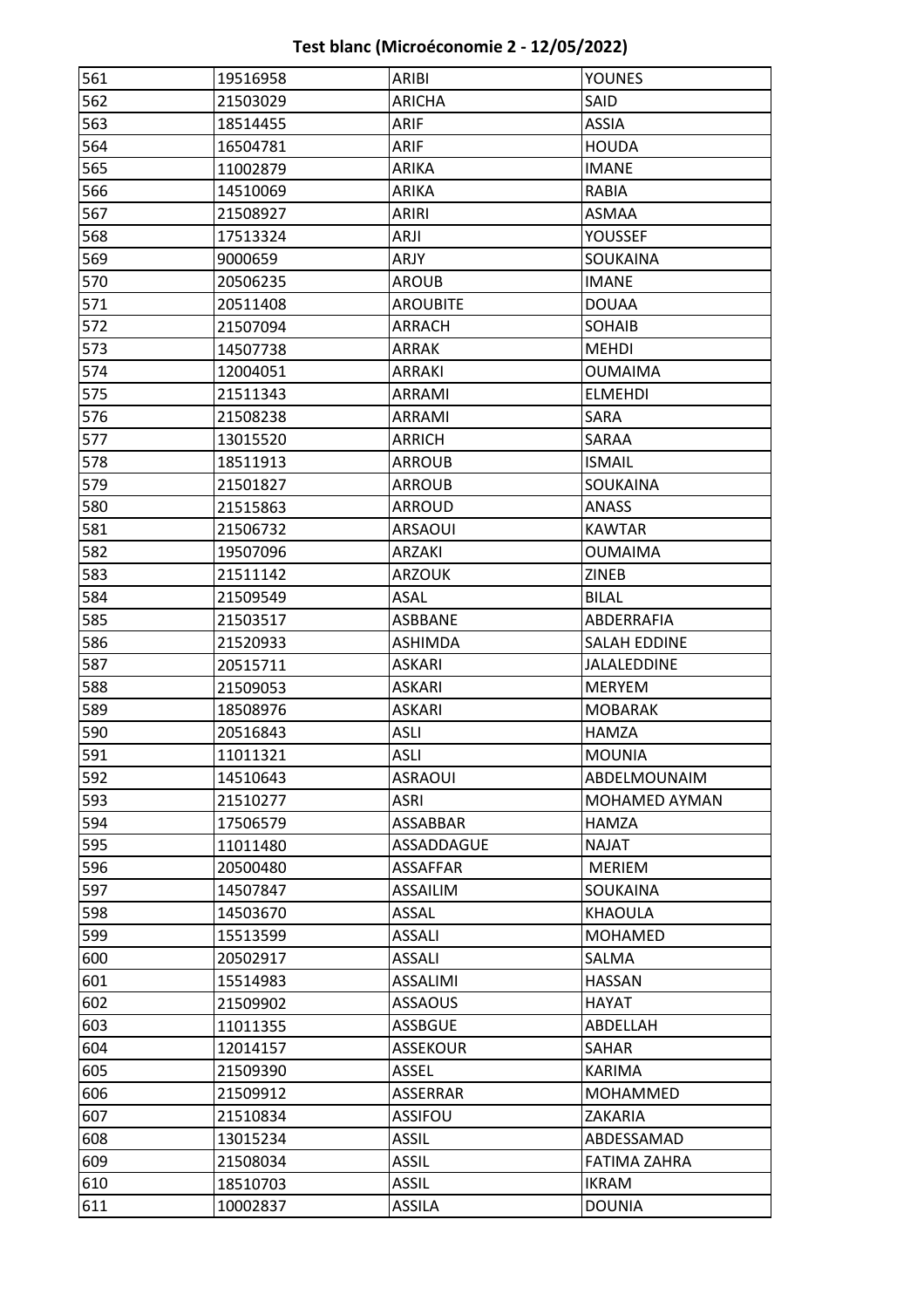| 612 | 13009565 | <b>ASSILA</b>             | <b>WAFAA</b>    |
|-----|----------|---------------------------|-----------------|
| 613 | 21508777 | <b>ASSILA</b>             | <b>WISSAL</b>   |
| 614 | 21511160 | <b>ASSITA</b>             | <b>RIHAB</b>    |
| 615 | 14506182 | <b>ASSOUD</b>             | SARA            |
| 616 | 21506386 | <b>ASSOUL</b>             | HAJAR           |
| 617 | 21506662 | <b>ASSOUL</b>             | <b>IMANE</b>    |
| 618 | 21508440 | <b>ASSOUL</b>             | <b>IMANE</b>    |
| 619 | 9002012  | <b>ASSOULE</b>            | <b>NAIMA</b>    |
| 620 | 21506949 | <b>ASSOULI</b>            | LAMYAE          |
| 621 | 15513486 | <b>ASSOULI</b>            | <b>MOSTAFA</b>  |
| 622 | 21506304 | <b>ASSOULI</b>            | YASSIR          |
| 623 | 12012475 | <b>ASSOULY</b>            | <b>FATIHA</b>   |
| 624 | 11006680 | <b>ASSOULY</b>            | FATIMA EZZAHRA  |
| 625 | 17513832 | <b>ASSOUQI NIHOULIYEN</b> | HAMZA           |
| 626 | 19510615 | <b>ASTOUR</b>             | SAIDA           |
| 627 | 21509932 | <b>ATANAN</b>             | SAAD            |
| 628 | 13002257 | <b>ATBA</b>               | FATIMA-EZ-ZAHRA |
| 629 | 21512435 | <b>ATEF</b>               | <b>JALAL</b>    |
| 630 | 21507235 | <b>ATFAOUI</b>            | SALMA           |
| 631 | 21509130 | <b>ATIALLAH</b>           | <b>KHAWLA</b>   |
| 632 | 18507013 | <b>ATIF</b>               | <b>ACHRAF</b>   |
| 633 | 21511946 | <b>ATIF</b>               | AYMAN           |
| 634 | 21512812 | <b>ATIF</b>               | <b>AYOUB</b>    |
| 635 | 21507386 | <b>ATIF</b>               | <b>MOHAMMED</b> |
| 636 | 21510076 | <b>ATIF</b>               | ZAKARIA         |
| 637 | 18500487 | <b>ATIFI</b>              | <b>KHADIJA</b>  |
| 638 | 21520931 | ATIFI                     | NASSIMA         |
| 639 | 21504462 | <b>ATIK</b>               | FATIMA-EZZAHRA  |
| 640 | 13015526 | <b>ATIKI</b>              | <b>FATIMA</b>   |
| 641 | 21506156 | ATIT                      | <b>IMANE</b>    |
| 642 | 21503109 | <b>ATLASSI</b>            | <b>CHAIMAE</b>  |
| 643 | 14510551 | ATTA                      | ZAHRA           |
| 644 | 10006848 | <b>ATTAKI</b>             | ABDESSAMAD      |
| 645 | 13010255 | ATTAR                     | AHMED           |
| 646 | 21508660 | <b>ATTAR</b>              | <b>ASSIA</b>    |
| 647 | 18514797 | <b>ATTAR</b>              | FATIMA-EZ-ZAHRA |
| 648 | 15510983 | <b>ATTAR</b>              | <b>RITTA</b>    |
| 649 | 19507459 | <b>ATTARI</b>             | <b>OMAR</b>     |
| 650 | 21513330 | <b>ATTARI</b>             | WISSAM          |
| 651 | 14502354 | <b>ATTARY</b>             | ASMAE           |
| 652 | 21507221 | <b>ATTARY</b>             | SALWA           |
| 653 | 21515481 | <b>ATTEGUE</b>            | MARIEME         |
| 654 | 21510710 | <b>ATTIOUI</b>            | <b>GHITA</b>    |
| 655 | 17501589 | <b>ATTIOUI</b>            | LAMYAE          |
| 656 | 21519986 | <b>AUGUSTO TOBANA</b>     | <b>MIGUEL</b>   |
| 657 | 13014438 | AWRAGH                    | <b>KAOUTHAR</b> |
| 658 | 11012687 | AYA                       | <b>KHADIJA</b>  |
| 659 | 21508584 | <b>AYACH</b>              | SALIMA          |
| 660 | 11006948 | AYAD                      | <b>ABDELATI</b> |
| 661 | 12012503 | AYAD                      | SABAH           |
| 662 | 21512198 | AYAD                      | YASSINE         |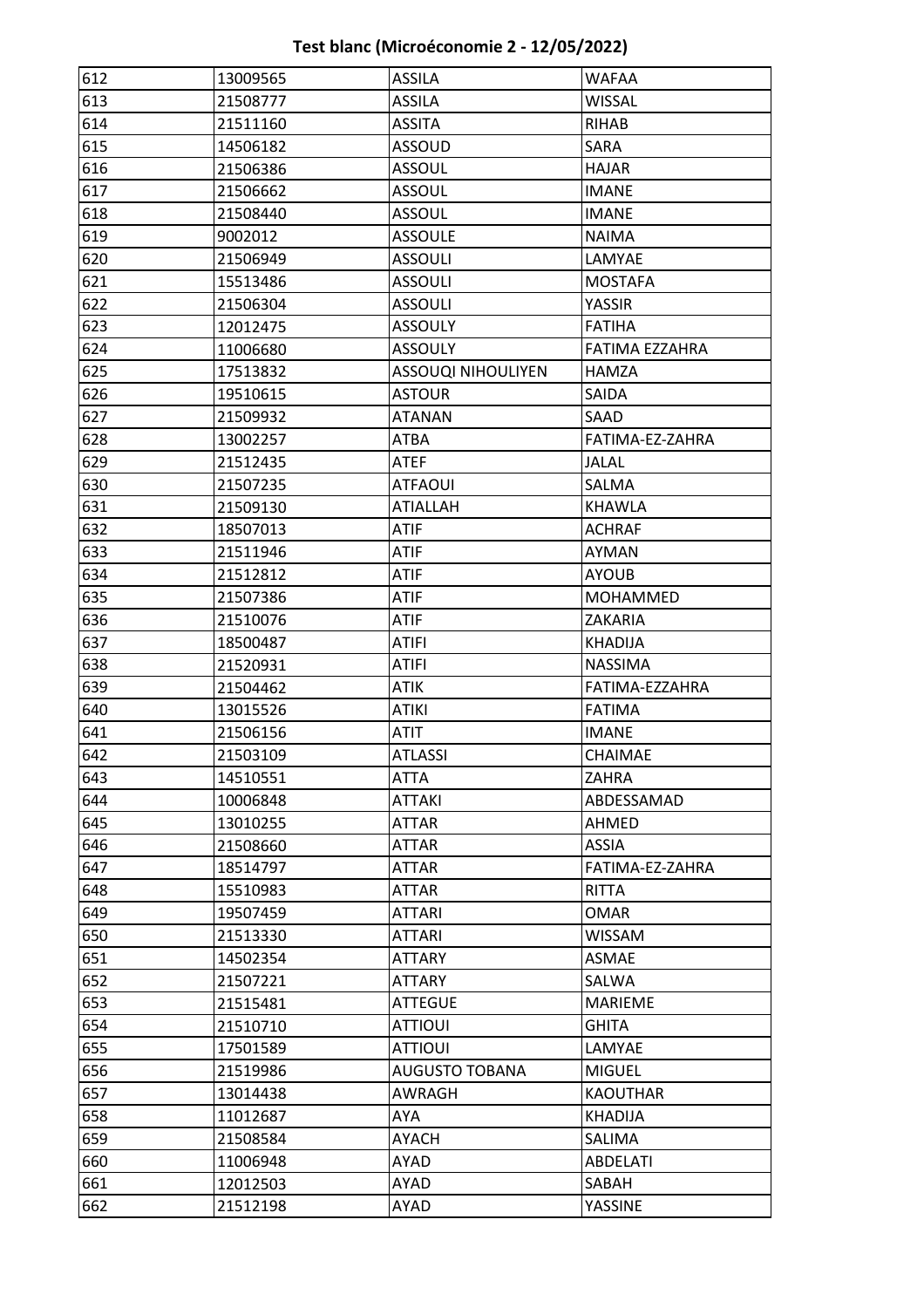| 663 | 21506587 | AYAD             | YOUSRA               |
|-----|----------|------------------|----------------------|
| 664 | 21515489 | <b>AYADI</b>     | <b>TAOUFIK</b>       |
| 665 | 18515109 | AYAHA AHMED      | ABRAHAM              |
| 666 | 14507052 | AYAR             | <b>SOUFIANE</b>      |
| 667 | 20513583 | <b>AYOUB</b>     | <b>BAHBAH</b>        |
| 668 | 21508995 | AYOUB            | KAWTAR               |
| 669 | 21511742 | <b>AZ ENHAJI</b> | <b>OUSSAMA</b>       |
| 670 | 21510641 | AZAFAD           | <b>MANAL</b>         |
| 671 | 21510367 | <b>AZALE</b>     | YAHYA                |
| 672 | 21509887 | AZDA             | SOUKAINA             |
| 673 | 21510201 | AZDDI            | <b>CHAYMAE</b>       |
| 674 | 20510480 | <b>AZEMOUR</b>   | SALMA                |
| 675 | 21513313 | AZENE KANAGO     | <b>CHRIS VALERE</b>  |
| 676 | 21512108 | AZEROUAL         | <b>HICHAM</b>        |
| 677 | 15503409 | AZEROUAL         | <b>YOUNESS</b>       |
| 678 | 21507920 | <b>AZHAR</b>     | <b>OUMAIMA</b>       |
| 679 | 21502941 | <b>AZHAR</b>     | <b>OUSSAMA</b>       |
| 680 | 13011961 | AZIM             | YASMINE              |
| 681 | 21504858 | <b>AZINNE</b>    | WASSIM               |
| 682 | 21504764 | <b>AZIOUEZ</b>   | RAHMA                |
| 683 | 20515547 | <b>AZIZ</b>      | <b>ELMEHDI</b>       |
| 684 | 20509035 | <b>AZIZ</b>      | <b>KARIMA</b>        |
| 685 | 19517151 | AZIZ             | <b>MOHAMMED</b>      |
| 686 | 21520638 | <b>AZIZ</b>      | <b>OUMAIMA</b>       |
| 687 | 16504508 | AZIZI            | <b>KAOUTHAR</b>      |
| 688 | 21511191 | <b>AZME</b>      | SOUAD                |
| 689 | 21522001 | AZOH             | <b>CUSLINE MAFON</b> |
| 690 | 21506556 | <b>AZOUL</b>     | SALMA                |
| 691 | 12012941 | <b>AZOUZI</b>    | ABDERRRAHMANE        |
| 692 | 21511787 | <b>AZREG</b>     | ADNANE               |
| 693 | 21503166 | <b>AZRI</b>      | <b>ROUKIA</b>        |
| 694 | 11006589 | <b>AZRIOUIL</b>  | <b>KHADIJA</b>       |
| 695 | 19516990 | <b>AZZA</b>      | <b>OTHMANE</b>       |
| 696 | 21515598 | <b>AZZA</b>      | <b>OUSSAMA</b>       |
| 697 | 21512577 | AZZA             | SARA                 |
| 698 | 12010644 | AZZAB            | MOHAMMED             |
| 699 | 21510050 | <b>AZZAM</b>     | ASMA                 |
| 700 | 21507891 | AZZAROUAL        | AFAF                 |
| 701 | 21512747 | <b>AZZOUZ</b>    | SAMIR                |
| 702 | 18519191 | FERؤA            | AMINA                |
| 703 | 17513626 | <b>B'NADAD</b>   | <b>HAMZA</b>         |
| 704 | 13007131 | <b>B'SIBISS</b>  | SOUKAINA             |
| 705 | 15511325 | <b>B'ZIZE</b>    | <b>OUSSAMA</b>       |
| 706 | 17504133 | <b>B'ZIZE</b>    | YASSINE              |
| 707 | 21503016 | <b>BA SIDI</b>   | <b>YOUSSEF</b>       |
| 708 | 14512801 | <b>BAAI</b>      | <b>YOUSSEF</b>       |
| 709 | 12011062 | <b>BAAKIL</b>    | <b>NADIA</b>         |
| 710 | 21515650 | <b>BAALOUKY</b>  | ANAS                 |
| 711 | 20513515 | <b>BAATARI</b>   | <b>ELMAHDI</b>       |
| 712 | 20510779 | <b>BAATI</b>     | <b>ZINEB</b>         |
| 713 | 21507775 | <b>BAATITE</b>   | <b>ISHAK</b>         |
|     |          |                  |                      |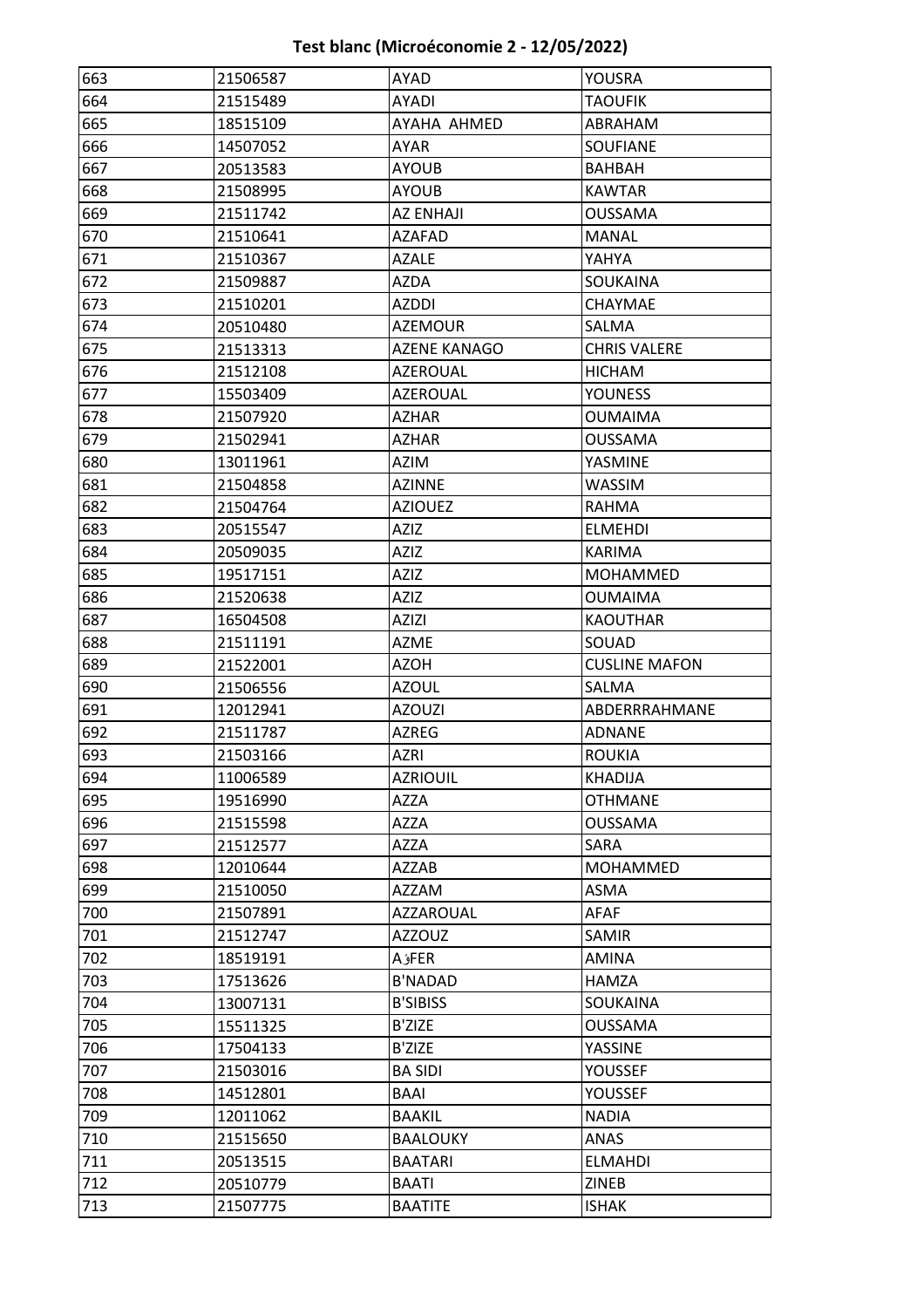| 714 | 10006004 | <b>BAAZAOUI</b>    | <b>MERYEM</b>         |
|-----|----------|--------------------|-----------------------|
| 715 | 9004871  | <b>BAAZZI</b>      | SOUKAINA              |
| 716 | 21510718 | BABA               | FATIMA EZZAHRA        |
| 717 | 13012348 | <b>BABA</b>        | <b>MOHAMED</b>        |
| 718 | 21509984 | <b>BABA</b>        | <b>OUAFA</b>          |
| 719 | 19512357 | <b>BABA HAMMOU</b> | HALIMA                |
| 720 | 21503020 | <b>BABAOUI</b>     | ABDERAZZAK            |
| 721 | 19504389 | <b>BABBOUCHE</b>   | EL MEHDI              |
| 722 | 15510860 | <b>BABOUCHI</b>    | <b>AYOUB</b>          |
| 723 | 12015045 | <b>BACHA</b>       | ABDELKRIM             |
| 724 | 20511705 | <b>BACHAR</b>      | <b>MOHAMED WALID</b>  |
| 725 | 14514370 | <b>BACHCHI</b>     | <b>FATIMA ZAHRA</b>   |
| 726 | 21509891 | <b>BACHIRI</b>     | <b>NOUHAILA</b>       |
| 727 | 9005472  | <b>BACHRA</b>      | <b>MERIEM</b>         |
| 728 | 21520647 | <b>BACHTAOUI</b>   | ZAYNAB                |
| 729 | 21505554 | <b>BADA</b>        | CHAIMAA               |
| 730 | 13005830 | <b>BADAOUI</b>     | <b>ILHAM</b>          |
| 731 | 21512103 | <b>BADAOUI</b>     | <b>YOUSSEF</b>        |
| 732 | 21505906 | <b>BADDA</b>       | ABDERRAZZAK           |
| 733 | 17503321 | <b>BADDI</b>       | <b>KAOUTAR</b>        |
| 734 | 21504049 | <b>BADDOU</b>      | HAJAR                 |
| 735 | 21508121 | <b>BADI</b>        | ASMAE                 |
| 736 | 16502368 | <b>BADI</b>        | <b>HIND</b>           |
| 737 | 20509231 | <b>BADI</b>        | SOUFIANE              |
| 738 | 10007791 | <b>BADII</b>       | <b>BOUCHRA</b>        |
| 739 | 17514918 | <b>BADINE</b>      | <b>MOHAMED</b>        |
| 740 | 21507142 | <b>BADIR</b>       | <b>KHADIJA</b>        |
| 741 | 20514042 | <b>BADIRI</b>      | SOUAD                 |
| 742 | 21509081 | <b>BADISS</b>      | CHAIMAA               |
| 743 | 20514047 | <b>BADISS</b>      | YASMINE               |
| 744 | 12011342 | <b>BADOU</b>       | HAMZA                 |
| 745 | 12006630 | <b>BADR</b>        | <b>AYOUB</b>          |
| 746 | 10004788 | <b>BADRANE</b>     | <b>KARIMA</b>         |
| 747 | 21514940 | <b>BADRANE</b>     | <b>KAWTAR</b>         |
| 748 | 14513169 | <b>BADREDDINE</b>  | <b>MANAL</b>          |
| 749 | 17512976 | <b>BADRI</b>       | <b>OTMANE BOUAZZA</b> |
| 750 | 19516798 | <b>BAGGARI</b>     | HAMZA                 |
| 751 | 21509872 | <b>BAHA</b>        | AHMED AYMAN           |
| 752 | 21504673 | <b>BAHAD</b>       | <b>AYOUB</b>          |
| 753 | 21503159 | <b>BAHADI</b>      | <b>ZAKARIA</b>        |
| 754 | 20504267 | <b>BAHAJ</b>       | ABDELILAH             |
| 755 | 21512763 | <b>BAHANE</b>      | MARWA                 |
| 756 | 21505973 | <b>BAHAOUI</b>     | SALMA                 |
| 757 | 16511655 | <b>BAHHAR</b>      | <b>MOHAMED</b>        |
| 758 | 21503104 | <b>BAHIJ</b>       | <b>BILAL</b>          |
| 759 | 21510762 | <b>BAHIMI</b>      | SALMA                 |
| 760 | 9004205  | BAHJI              | LATIFA                |
| 761 | 21511368 | <b>BAHLAOUANE</b>  | ALAE                  |
| 762 | 12010620 | <b>BAHLAOUANE</b>  | SANAE                 |
| 763 | 21509653 | <b>BAHLOUL</b>     | CHAIMAE               |
| 764 | 21507797 | <b>BAHLOULA</b>    | <b>NEIMA</b>          |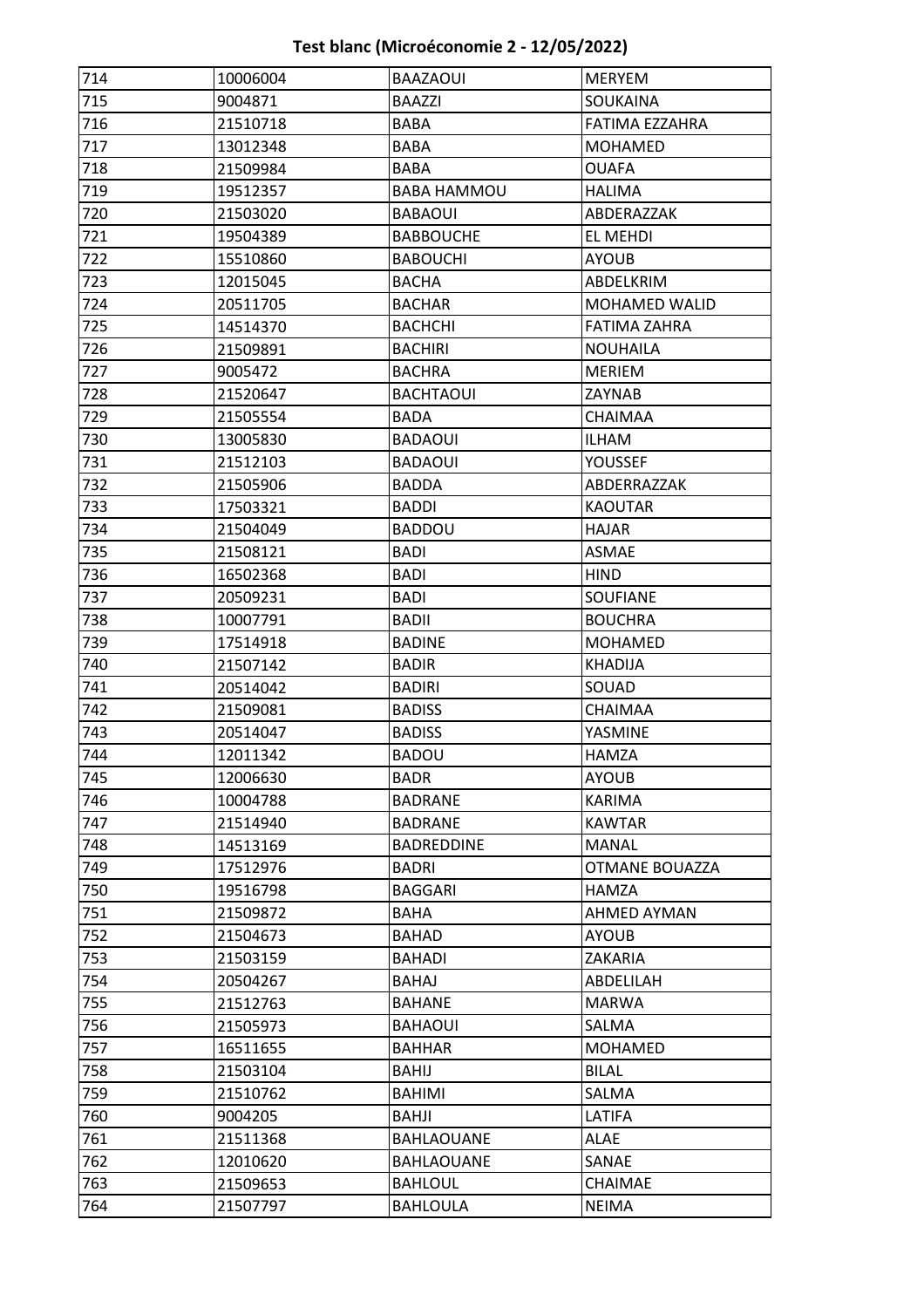| 765 | 21508397 | <b>BAHLOULI</b>   | CHAIMAE             |
|-----|----------|-------------------|---------------------|
| 766 | 12003829 | <b>BAHLOULI</b>   | <b>RAJAE</b>        |
| 767 | 21512115 | <b>BAHOU</b>      | <b>MOHAMMED</b>     |
| 768 | 21510446 | <b>BAHRI</b>      | <b>NIZAR</b>        |
| 769 | 21509347 | <b>BAHROU</b>     | <b>HAJAR</b>        |
| 770 | 13010104 | <b>BAHROU</b>     | <b>HOUDA</b>        |
| 771 | 21508901 | <b>BAHTER</b>     | SAMIA               |
| 772 | 12007752 | <b>BAID</b>       | <b>YOUNES</b>       |
| 773 | 13008869 | <b>BAIDA</b>      | <b>BADR</b>         |
| 774 | 13015171 | <b>BAIDAK</b>     | <b>TARIK</b>        |
| 775 | 21508020 | <b>BAIDORI</b>    | <b>IMANE</b>        |
| 776 | 21504618 | <b>BAIH</b>       | <b>HANAA</b>        |
| 777 | 21509690 | <b>BAIRAK</b>     | ABDELILAH           |
| 778 | 21515870 | <b>BAITAOUI</b>   | <b>OUSSAMA</b>      |
| 779 | 19506485 | <b>BAIZ</b>       | <b>MOUNIR</b>       |
| 780 | 21506232 | <b>BAIZAKH</b>    | <b>ILHAM</b>        |
| 781 | 21510677 | <b>BAJDAMIR</b>   | <b>DOUNIA</b>       |
| 782 | 16512327 | <b>BAJEDDI</b>    | <b>FATIMA</b>       |
| 783 | 12011226 | <b>BAJJI</b>      | <b>IMAD</b>         |
| 784 | 21511280 | <b>BAKHOUCH</b>   | SALMA               |
| 785 | 14506690 | <b>BAKIR</b>      | <b>HASNAA</b>       |
| 786 | 13005845 | <b>BAKKAL</b>     | ABOULKASSIM         |
| 787 | 21505696 | <b>BAKKARI</b>    | <b>AMINA</b>        |
| 788 | 11007990 | BAKKI             | ABDERRAHIM          |
| 789 | 21504794 | <b>BAKKOUCH</b>   | HIBA                |
| 790 | 21512001 | <b>BAKOUN</b>     | <b>HASNAA</b>       |
| 791 | 21509266 | <b>BAKRAOUI</b>   | KENZA               |
| 792 | 12013086 | <b>BAKRI</b>      | <b>AYOUB</b>        |
| 793 | 15510842 | BAKRI             | SALWA               |
| 794 | 11012619 | <b>BALADI</b>     | <b>MOHAMMED</b>     |
| 795 | 21508003 | <b>BALAGHI</b>    | SOUKAINA            |
| 796 | 21509007 | <b>BALAKRAFAS</b> | YOUSRA              |
| 797 | 21508082 | <b>BALAOUI</b>    | YOUSSRA             |
| 798 | 21505966 | <b>BALFAS</b>     | <b>MOHAMMED</b>     |
| 799 | 21509642 | <b>BALFKIH</b>    | SALMA               |
| 800 | 21510458 | <b>BALIDO</b>     | ABDELALI            |
| 801 | 20513784 | <b>BALLAJ</b>     | OMAR                |
| 802 | 16513405 | <b>BALLOUCHY</b>  | <b>FATIMA ZOHRA</b> |
| 803 | 12013862 | <b>BALRHI</b>     | <b>AYOUB</b>        |
| 804 | 20503007 | <b>BALTIM</b>     | <b>AICHA</b>        |
| 805 | 12011576 | BAMHAMMED         | MOHAMMED            |
| 806 | 21522380 | <b>BAMHAOUTE</b>  | ABDENNACER          |
| 807 | 14508046 | <b>BAMMOU</b>     | LAMIAA              |
| 808 | 12011569 | <b>BAMOUSS</b>    | <b>MOURAD</b>       |
| 809 | 21506758 | <b>BANAICHE</b>   | <b>ILHAM</b>        |
| 810 | 18513118 | <b>BANANI</b>     | CHARIFA             |
| 811 | 17513474 | BANDARIYA         | AMINE               |
| 812 | 21510368 | <b>BANI</b>       | HAMZA               |
| 813 | 20508684 | <b>BANKOUR</b>    | EL MEHDI            |
| 814 | 21506398 | <b>BANTOR</b>     | <b>KAWTAR</b>       |
| 815 | 20510302 | <b>BAOUZI</b>     | ANASS               |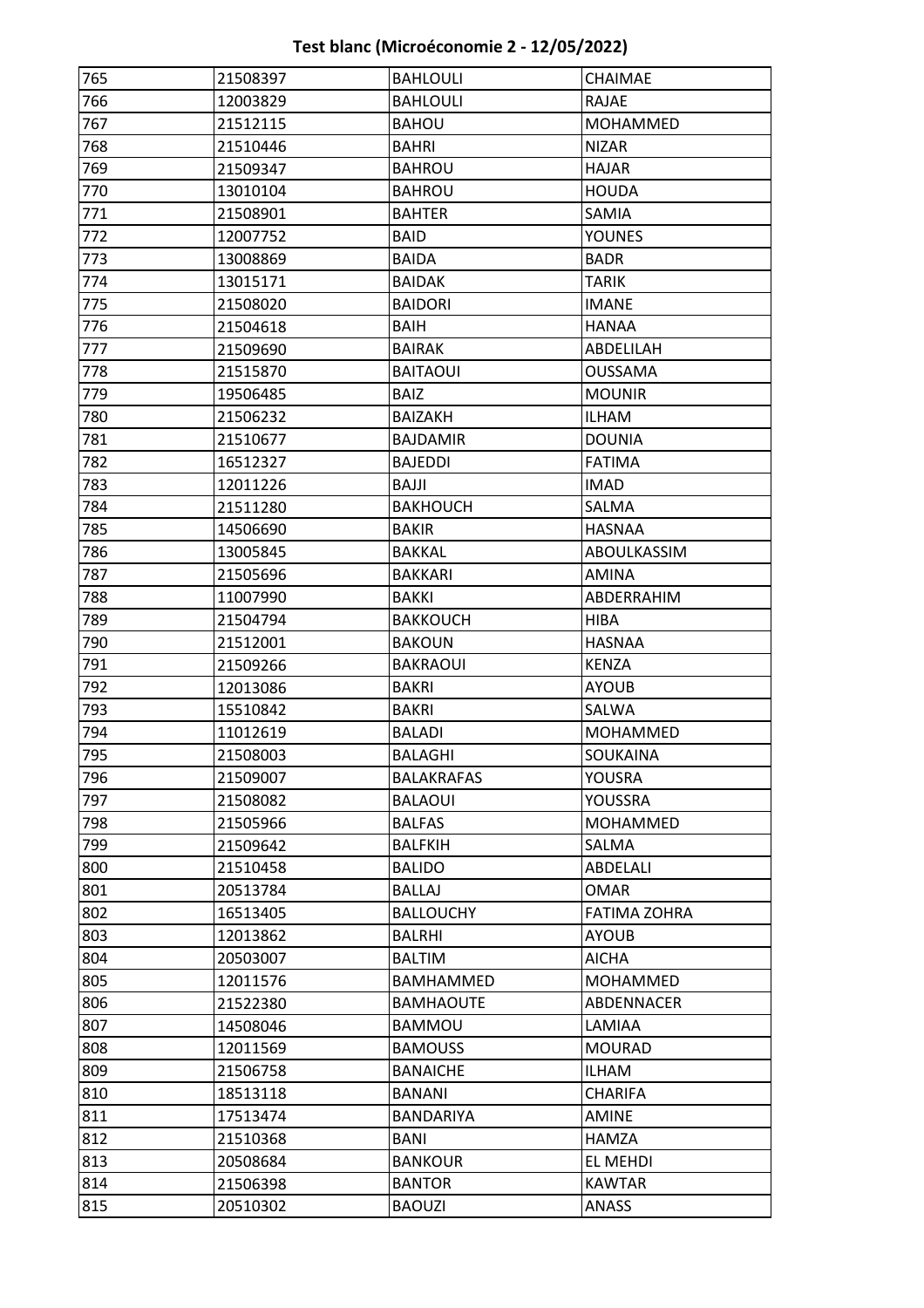| 816 | 20508582 | <b>BARAKAH</b>          | <b>MAROUA</b>          |
|-----|----------|-------------------------|------------------------|
| 817 | 18516377 | <b>BARAKAT</b>          | <b>GHIZLANE</b>        |
| 818 | 9006123  | <b>BARAKATE</b>         | <b>NORA</b>            |
| 819 | 21503064 | <b>BARAKTLAH</b>        | AHMED                  |
| 820 | 21506797 | <b>BARCHI</b>           | <b>KHADIJA</b>         |
| 821 | 18509271 | <b>BARGACHE</b>         | ABDERRAZAK             |
| 822 | 21507933 | <b>BARGHAZ</b>          | <b>HICHAM</b>          |
| 823 | 21503868 | <b>BARHOUM</b>          | <b>CHAIMAA</b>         |
| 824 | 9005005  | <b>BARHOUMY</b>         | <b>LAHCEN</b>          |
| 825 | 21508459 | <b>BARI</b>             | ABDALLAH               |
| 826 | 18514612 | <b>BARKA</b>            | <b>KHADIJA</b>         |
| 827 | 16502788 | <b>BARKAOUI</b>         | ABIR                   |
| 828 | 21509198 | <b>BARKAOUI</b>         | <b>HICHAM</b>          |
| 829 | 3000517  | <b>BARMAKY</b>          | <b>MAROUANE</b>        |
| 830 | 19513862 | <b>BARNOUN</b>          | <b>MOUAD</b>           |
| 831 | 21506195 | <b>BAROUAT</b>          | <b>KHADIJA</b>         |
| 832 | 21503933 | <b>BAROUDI</b>          | <b>IMANE</b>           |
| 833 | 16512996 | <b>BAROUDI</b>          | <b>MOUAD</b>           |
| 834 | 20508079 | <b>BARTAI</b>           | <b>OUMAIMA</b>         |
| 835 | 21507123 | <b>BARTITA</b>          | <b>IKHLASS</b>         |
| 836 | 21507157 | <b>BARTOUT</b>          | EL MEHDI               |
| 837 | 14512204 | <b>BARTOUT</b>          | <b>HAMID</b>           |
| 838 | 20517066 | <b>BASLI</b>            | <b>FATIMA</b>          |
| 839 | 14514208 | <b>BASRI</b>            | SAMIRA                 |
| 840 | 14507234 | <b>BASSIT</b>           | FATIMA EZZAHRA         |
| 841 | 16513670 | <b>BASSOLE</b>          | <b>DENISE MARIETOU</b> |
| 842 | 20511268 | <b>BASSOU</b>           | <b>NOUHAILA</b>        |
| 843 | 21507777 | <b>BASTAOUI</b>         | ZAINAB                 |
| 844 | 14510571 | <b>BATIL</b>            | <b>GHIZLANE</b>        |
| 845 | 20514409 | <b>BATTARI</b>          | <b>KHADIJA</b>         |
| 846 | 21509596 | <b>BATTARI</b>          | SAID                   |
| 847 | 21508865 | <b>BAYA</b>             | <b>HALIMA</b>          |
| 848 | 21511179 | BAYA                    | <b>MOHAMED</b>         |
| 849 | 21508095 | <b>BAYAD</b>            | <b>HANANE</b>          |
| 850 | 21503129 | <b>BAYAD</b>            | <b>KAOUTAR</b>         |
| 851 | 16504831 | <b>BAYAD</b>            | ZAKARIA                |
| 852 | 21511767 | <b>BAYADH</b>           | <b>ANOUAR</b>          |
| 853 | 21509373 | <b>BAYADI</b>           | <b>MARWA</b>           |
| 854 | 21509343 | <b>BAYADI</b>           | SAFAA                  |
| 855 | 15505568 | <b>BAYOUD</b>           | <b>TAOUFIK</b>         |
| 856 | 19513573 | <b>BAYTI</b>            | SARA                   |
| 857 | 14514265 | <b>BAZI</b>             | <b>ELMEHDI</b>         |
| 858 | 21503482 | <b>BAZI</b>             | <b>OUMAIMA</b>         |
| 859 | 21511599 | <b>BAZID</b>            | WALID                  |
| 860 | 20507109 | <b>BAZTAMI</b>          | YASMINE                |
| 861 | 21506933 | <b>BAZZI</b>            | <b>JIHANE</b>          |
| 862 | 15504209 | <b>BECHCHAR</b>         | <b>HIND</b>            |
| 863 | 17514966 | <b>BECHTIOUI</b>        | <b>BADR</b>            |
| 864 | 21511023 | <b>BEDDI</b>            | KHAOULA                |
| 865 | 21503809 | <b>BEDRAOUI IDRISSI</b> | FATIMA - EZZAHRA       |
| 866 | 21503294 | <b>BEGAR</b>            | CHAIMAA                |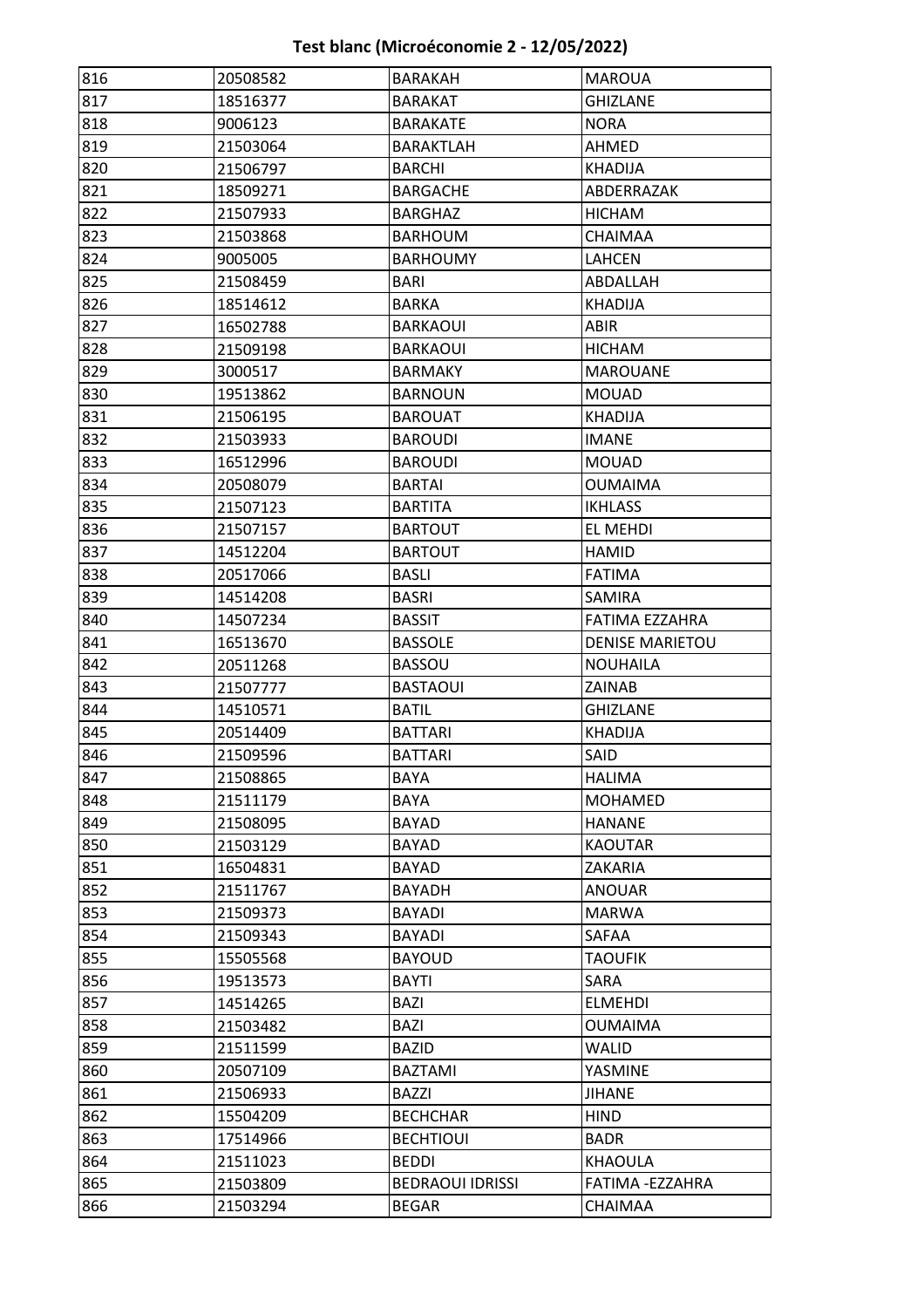| 867 | 21511196 | <b>BEJINE</b>      | HAMZA              |
|-----|----------|--------------------|--------------------|
| 868 | 21515641 | <b>BEJJAJ</b>      | <b>ACHRAF</b>      |
| 869 | 21509253 | <b>BEKRAOUI</b>    | SALMA              |
| 870 | 21508675 | <b>BEL ANZOL</b>   | CHAIMAA            |
| 871 | 21518519 | <b>BEL BADAOUY</b> | ABDELHADI          |
| 872 | 19508103 | <b>BEL-MATRIK</b>  | <b>NASREDDINE</b>  |
| 873 | 10007504 | <b>BELABBAR</b>    | <b>REDDAD</b>      |
| 874 | 18511067 | <b>BELAGMIRI</b>   | <b>KHADIJA</b>     |
| 875 | 11007976 | <b>BELAHCEN</b>    | <b>MERYEM</b>      |
| 876 | 21507314 | <b>BELAJ</b>       | SALMA              |
| 877 | 21512139 | <b>BELAL</b>       | <b>SAID</b>        |
| 878 | 10008103 | <b>BELALOUI</b>    | EL MOSTAPHA        |
| 879 | 21510346 | <b>BELAMM</b>      | <b>KHAWLA</b>      |
| 880 | 21512355 | <b>BELARABI</b>    | <b>NOAMANE</b>     |
| 881 | 21506635 | <b>BELASRI</b>     | SAAD               |
| 882 | 18505918 | <b>BELATIQ</b>     | AYA                |
| 883 | 21508685 | <b>BELAYADI</b>    | HAMZA              |
| 884 | 21512014 | <b>BELAZIZ</b>     | YASSINE            |
| 885 | 21509774 | BELBARAKA          | CHOAIB             |
| 886 | 11007732 | <b>BELCAIDA</b>    | KARIM              |
| 887 | 21510012 | <b>BELEGCHOUR</b>  | <b>HASNAA</b>      |
| 888 | 19508269 | <b>BELEKHTIB</b>   | <b>FATIMA</b>      |
| 889 | 15503113 | BELEMKADDEM        | ANASS              |
| 890 | 21511488 | BELEMKADDEM        | <b>ELMEHDI</b>     |
| 891 | 21511656 | BELEMSAGGAM        | <b>NOURA</b>       |
| 892 | 12013224 | <b>BELFAKIR</b>    | ABDELILAH          |
| 893 | 21510278 | <b>BELFAQIR</b>    | YASSINE            |
| 894 | 16511844 | <b>BELFARAH</b>    | <b>BADR-EDDINE</b> |
| 895 | 19514702 | <b>BELGHARIB</b>   | <b>IHSSANE</b>     |
| 896 | 21511504 | <b>BELGHITI</b>    | MOHAMMED           |
| 897 | 21515540 | <b>BELGUOUMIRI</b> | <b>KAOUTAR</b>     |
| 898 | 21510844 | <b>BELHABIB</b>    | <b>HATIM</b>       |
| 899 | 21504824 | <b>BELHAD</b>      | ZAKARIA            |
| 900 | 16503680 | <b>BELHAJ</b>      | LATIFA             |
| 901 | 21504672 | <b>BELHAJ</b>      | RAJAA              |
| 902 | 21502105 | <b>BELHAJ</b>      | ZINEB              |
| 903 | 21510603 | BELHAJAM           | MOHAMMED           |
| 904 | 20505961 | <b>BELHORA</b>     | ZINEB              |
| 905 | 10007257 | <b>BELHOTI</b>     | AZHAR              |
| 906 | 19518416 | <b>BELHOTI</b>     | <b>GHYZLANE</b>    |
| 907 | 21507108 | <b>BELHOUJI</b>    | ALI                |
| 908 | 21506016 | <b>BELHOUK</b>     | <b>MAROUANE</b>    |
| 909 | 21515660 | <b>BELKAID</b>     | WALID              |
| 910 | 21508146 | <b>BELKAID</b>     | YOUSSRA            |
| 911 | 16505641 | <b>BELKAIDA</b>    | <b>GHIZLANE</b>    |
| 912 | 14507372 | <b>BELKHADRA</b>   | YASSINE            |
| 913 | 21510146 | <b>BELKHAOUA</b>   | AMINA              |
| 914 | 21506566 | <b>BELKHDIM</b>    | <b>ILYASS</b>      |
| 915 | 21509839 | <b>BELKHEYAT</b>   | <b>ELYAZID</b>     |
| 916 | 11011738 | <b>BELKHIR</b>     | <b>MERYEM</b>      |
| 917 | 21512684 | <b>BELKOUCHI</b>   | SOUMAYA            |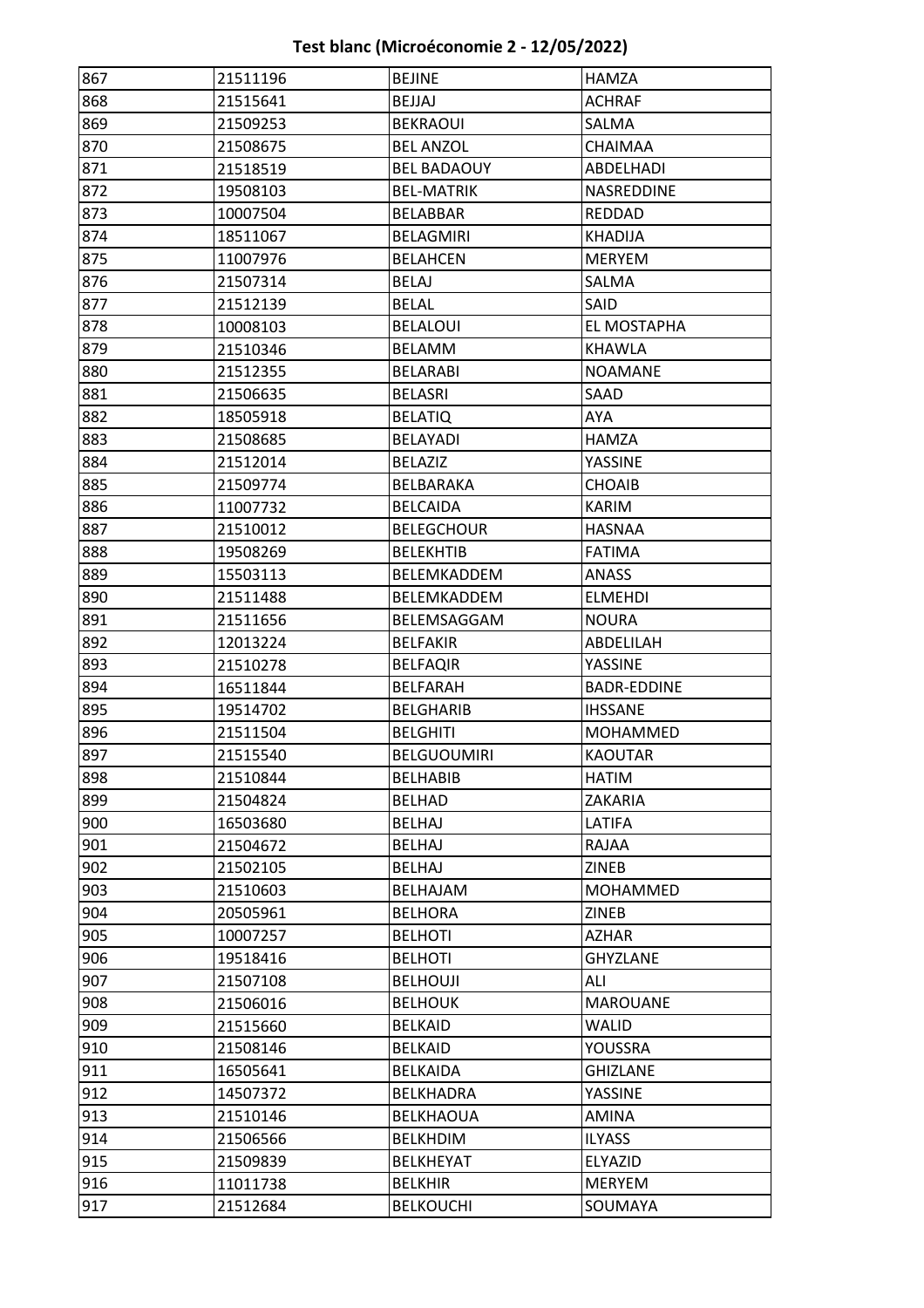| 918 | 21512490 | <b>BELLADI</b>           | HICHAM              |
|-----|----------|--------------------------|---------------------|
| 919 | 21510644 | <b>BELLAGUE</b>          | <b>MOHAMMED</b>     |
| 920 | 13011117 | <b>BELLAL</b>            | YASSINE             |
| 921 | 21512145 | BELLAMOUDEN              | TARIK               |
| 922 | 21511808 | <b>BELLAOUI</b>          | AMINE               |
| 923 | 21517836 | <b>BELLATIK</b>          | MOHAMMED            |
| 924 | 15515488 | <b>BELLEHOU</b>          | <b>ISSAM</b>        |
| 925 | 21505163 | <b>BELLIHY</b>           | <b>IBTISSAM</b>     |
| 926 | 21514396 | <b>BELLOUT</b>           | <b>FATIMA ZAHRA</b> |
| 927 | 16509584 | <b>BELLOUTI</b>          | <b>IBTISSAM</b>     |
| 928 | 21510075 | BELMADANI                | YASSIR              |
| 929 | 21508452 | <b>BELMEJDOUB</b>        | <b>DOUNIA</b>       |
| 930 | 21503347 | <b>BELMEKKI</b>          | SARA                |
| 931 | 21511957 | <b>BELMEKKI</b>          | <b>TAWFIK</b>       |
| 932 | 13006983 | <b>BELMOKADEM</b>        | EL MEHDI            |
| 933 | 12009909 | <b>BELMOUS</b>           | <b>YOUSSEF</b>      |
| 934 | 21511456 | BELMOUZOUNA              | <b>SALAH EDDINE</b> |
| 935 | 12011107 | <b>BELOMARIA</b>         | SARA                |
| 936 | 21511011 | <b>BELOUAD</b>           | <b>MOUAD</b>        |
| 937 | 21512484 | <b>BELOUADDI</b>         | BASMA               |
| 938 | 18507583 | <b>BELYAZID</b>          | <b>HASSAN</b>       |
| 939 | 21506977 | BELYMAM                  | KHALIL              |
| 940 | 21520938 | <b>BEN ATTA</b>          | OUMAIMA             |
| 941 | 14503443 | <b>BEN ABBOU</b>         | AYOUB               |
| 942 | 21512205 | <b>BEN ABDELLAH</b>      | YASMINE             |
| 943 | 20501349 | <b>BEN ADDI</b>          | <b>SAMIRA</b>       |
| 944 | 14513252 | <b>BEN ADDOU IDRISSI</b> | OUMAIMA             |
| 945 | 15513596 | <b>BEN ALLOU</b>         | AHMED               |
| 946 | 21509552 | <b>BEN ALLOU</b>         | <b>HANAE</b>        |
| 947 | 20509449 | <b>BEN ALLOU</b>         | SAFIA               |
| 948 | 11011627 | <b>BEN ALLOU</b>         | YOUSSEF             |
| 949 | 20516157 | <b>BEN AMAR</b>          | OTHMANE             |
| 950 | 20513564 | <b>BEN ARAJ</b>          | SOUHAIL             |
| 951 | 21520854 | <b>BEN BANNOUR</b>       | KHADIJA             |
| 952 | 21503787 | <b>BEN CHAHBA</b>        | MOHAMED-AMINE       |
| 953 | 21509394 | <b>BEN CHOKAIRI</b>      | <b>CHOUAIB</b>      |
| 954 | 21509664 | <b>BEN DAOU</b>          | <b>BOUCHRA</b>      |
| 955 | 21521974 | <b>BEN DHIA</b>          | AMIRA               |
| 956 | 18511861 | <b>BEN ELHARFI</b>       | <b>REDA</b>         |
| 957 | 20513785 | <b>BEN GUELLAH</b>       | <b>MERYEM</b>       |
| 958 | 21509925 | <b>BEN HAJ</b>           | SALMA               |
| 959 | 17504107 | <b>BEN KALTOUM</b>       | <b>KAOUTHAR</b>     |
| 960 | 21512194 | <b>BEN KHADRA</b>        | HAMZA               |
| 961 | 14504792 | <b>BEN KOUHAILA</b>      | <b>IMANE</b>        |
| 962 | 9001958  | <b>BEN LAAROUSSI</b>     | <b>HASSAN</b>       |
| 963 | 17503195 | <b>BEN LAJDID</b>        | EL MEHDI            |
| 964 | 21510048 | <b>BEN LAMTAI</b>        | <b>AICHA</b>        |
| 965 | 21508719 | <b>BEN MARZOUK</b>       | <b>OUMAIMA</b>      |
| 966 | 14510248 | <b>BEN MOUSSA</b>        | <b>RIDA</b>         |
| 967 | 10007616 | <b>BEN SID</b>           | <b>HAFID</b>        |
| 968 | 11007432 | <b>BEN SLAOUIA</b>       | YOUSRA              |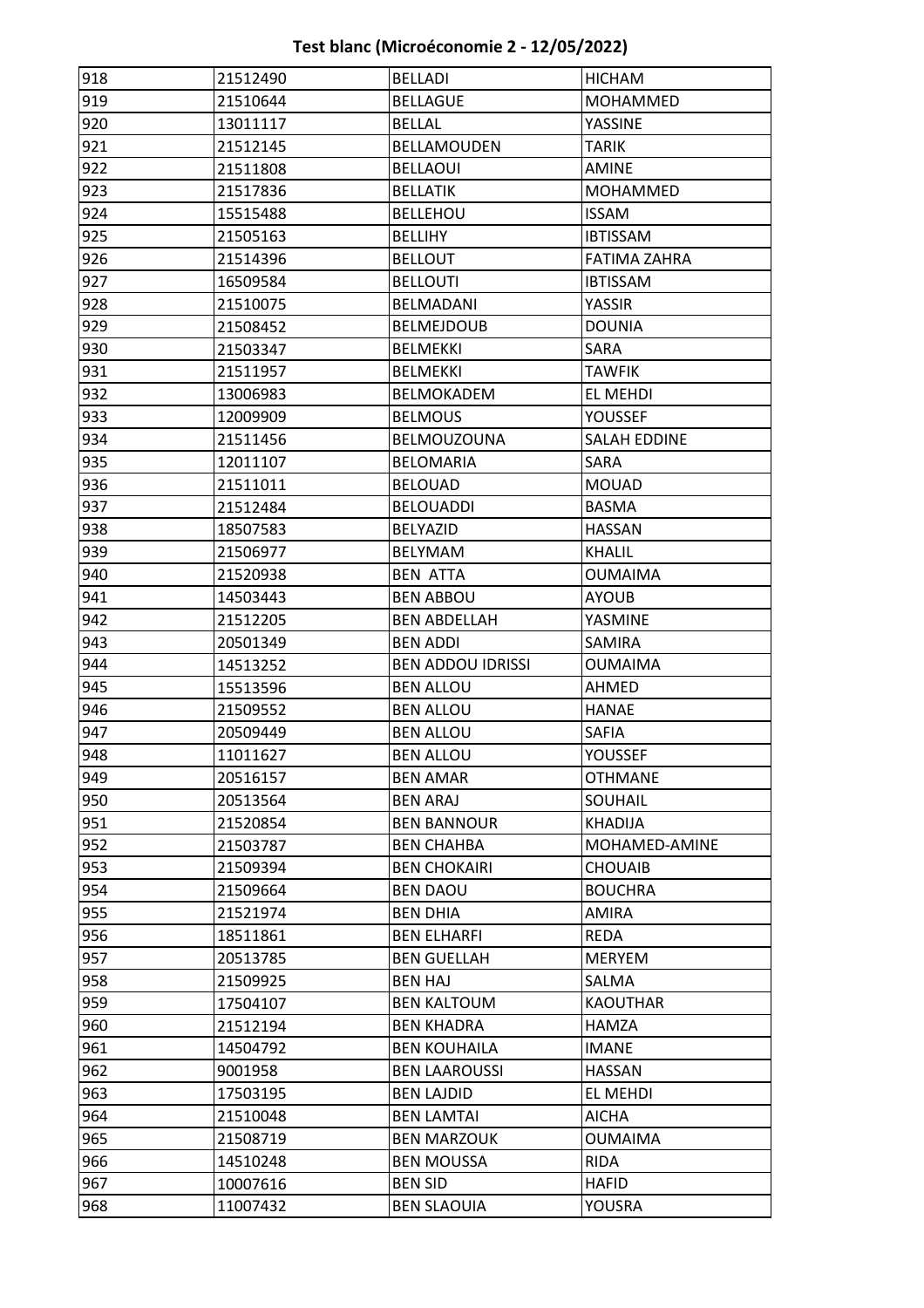| 969  | 21504730 | <b>BEN SLIMANE</b>  | <b>SOUFIANE</b>    |
|------|----------|---------------------|--------------------|
| 970  | 16506627 | <b>BEN TALB</b>     | <b>IMRANE</b>      |
| 971  | 21503800 | <b>BEN YOUSSEF</b>  | MANAL              |
| 972  | 21503797 | <b>BEN ZELLAL</b>   | WASSIMA            |
| 973  | 21509893 | <b>BEN-BOUZIANE</b> | ABDERRAHMAN        |
| 974  | 21511974 | <b>BEN-CHAMA</b>    | ABDELALI           |
| 975  | 21506254 | <b>BEN-ELAOUNI</b>  | HAJAR              |
| 976  | 19516846 | BENA-DAM            | WALID              |
| 977  | 21509134 | <b>BENAARROU</b>    | RABABE             |
| 978  | 12012447 | <b>BENABAD</b>      | ABDELHAMID         |
| 979  | 21512905 | <b>BENABBAS</b>     | <b>AMINE</b>       |
| 980  | 19507787 | <b>BENABBOU</b>     | SAID               |
| 981  | 21510176 | BENABDALLAH         | AYMAN              |
| 982  | 21511255 | <b>BENABOU</b>      | <b>MALAK</b>       |
| 983  | 15513222 | <b>BENACHOUR</b>    | ANAS               |
| 984  | 13008846 | <b>BENADDI</b>      | <b>RACHIDA</b>     |
| 985  | 12010573 | <b>BENAGUIDA</b>    | SAADIA             |
| 986  | 18514591 | <b>BENAICH</b>      | YASSINE            |
| 987  | 17512623 | <b>BENAICHOUCH</b>  | <b>CHAIMAE</b>     |
| 988  | 19507590 | <b>BENALI</b>       | NAWAL              |
| 989  | 21515639 | <b>BENALIKA</b>     | ANAS               |
| 990  | 20500574 | <b>BENALOU</b>      | <b>MAKRAM</b>      |
| 991  | 18504965 | <b>BENAMEUR</b>     | HAMZA              |
| 992  | 15508999 | <b>BENAMEUR</b>     | <b>JAMAL</b>       |
| 993  | 10005012 | <b>BENAMRE</b>      | SARA               |
| 994  | 21507181 | <b>BENAMROSGHIR</b> | CHAIMAE            |
| 995  | 21508993 | <b>BENAOUM</b>      | <b>MERIEM</b>      |
| 996  | 18509490 | <b>BENATTARE</b>    | <b>AICHA</b>       |
| 997  | 18507679 | <b>BENBAASID</b>    | OUMAIMA            |
| 998  | 21508216 | <b>BENBAKHTA</b>    | SARA               |
| 999  | 19504730 | <b>BENBAKRIM</b>    | <b>OUMAIMA</b>     |
| 1000 | 14513714 | <b>BENBANNOUR</b>   | ABDELGHANI         |
| 1001 | 21507248 | BENBOUAZZA          | YASSINE            |
| 1002 | 21506200 | <b>BENBRRIOUA</b>   | <b>HOUDA</b>       |
| 1003 | 14504869 | BENCHAACHOUA        | YASSINE            |
| 1004 | 11011599 | <b>BENCHAGRA</b>    | <b>FATIMAZAHRA</b> |
| 1005 | 10006796 | <b>BENCHAMA</b>     | FATIMA-ZAHRA       |
| 1006 | 21510482 | <b>BENCHAMA</b>     | <b>FOUAD</b>       |
| 1007 | 9003741  | <b>BENCHAMA</b>     | <b>RACHID</b>      |
| 1008 | 15507661 | <b>BENCHAOU</b>     | <b>HANAE</b>       |
| 1009 | 18514557 | <b>BENCHELHA</b>    | KAMAL              |
| 1010 | 12010636 | <b>BENCHERIF</b>    | <b>HIND</b>        |
| 1011 | 21509377 | <b>BENCHERKI</b>    | <b>HAJAR</b>       |
| 1012 | 9000743  | <b>BENCHIBOUB</b>   | HIBA               |
| 1013 | 21510917 | <b>BENCHIKH</b>     | FATIMA-EZZAHRA     |
| 1014 | 21512188 | <b>BENCHOUAF</b>    | <b>HOUSSAM</b>     |
| 1015 | 17504929 | <b>BENCHOUAF</b>    | <b>MAJIDA</b>      |
| 1016 | 21507091 | <b>BENCHOUAF</b>    | <b>NAWFAL</b>      |
| 1017 | 16512992 | <b>BENCHOUAF</b>    | TAHAR              |
| 1018 | 21504724 | BENDAHMAN           | <b>FIRDAOUSS</b>   |
| 1019 | 21506610 | <b>BENDAMIA</b>     | ADAM               |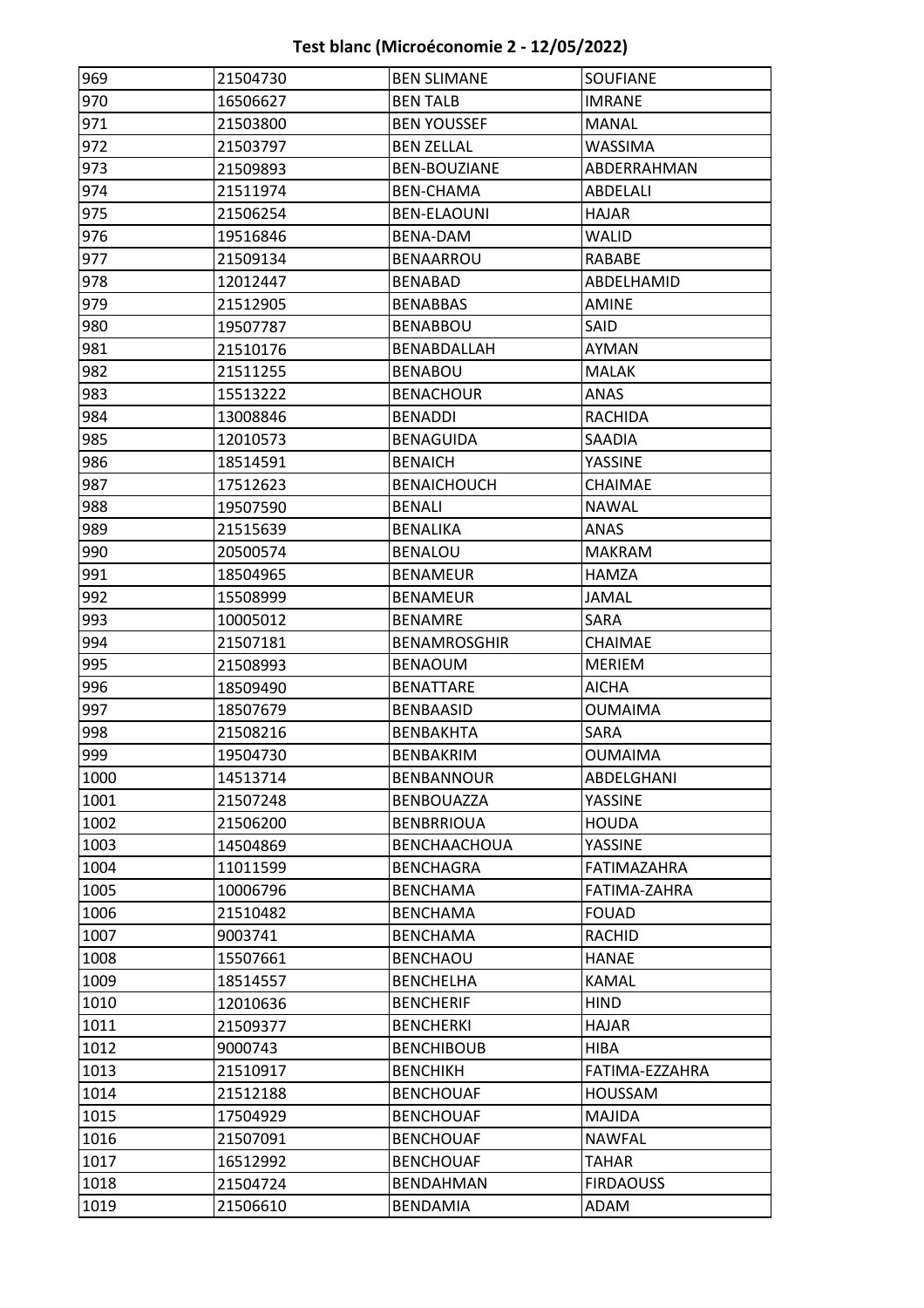| 1020 | 13013972 | <b>BENDAOUD</b>      | SARA                        |
|------|----------|----------------------|-----------------------------|
| 1021 | 18507945 | <b>BENDARKAOUI</b>   | SALMA                       |
| 1022 | 19504899 | <b>BENDAYA</b>       | SOUKAINA                    |
| 1023 | 21509313 | <b>BENDIDDA</b>      | SOUKAINA                    |
| 1024 | 11012701 | <b>BENDIDI</b>       | <b>MOHAMMED</b>             |
| 1025 | 13005282 | <b>BENDRAOU</b>      | <b>IBTISSAM</b>             |
| 1026 | 9005252  | <b>BENDRAOU</b>      | <b>MEHDI</b>                |
| 1027 | 16504084 | <b>BENDRISS</b>      | AMAL                        |
| 1028 | 21506833 | <b>BENELFARI</b>     | <b>MAROUA</b>               |
| 1029 | 21515363 | BENELKHAMMAL         | OTHMANE                     |
| 1030 | 21509070 | <b>BENEMOR</b>       | SALMA                       |
| 1031 | 21512538 | <b>BENERRAMI</b>     | <b>AYOUB</b>                |
| 1032 | 21507341 | <b>BENEZZAOUI</b>    | <b>KHADIJA</b>              |
| 1033 | 12013309 | <b>BENFARHI</b>      | AMR                         |
| 1034 | 21508797 | <b>BENFARJIA</b>     | <b>FATIMA ZAHRA</b>         |
| 1035 | 21509463 | <b>BENFATTOUM</b>    | <b>ZINEB</b>                |
| 1036 | 21512585 | <b>BENGHEZIEL</b>    | YASSINE                     |
| 1037 | 12008199 | <b>BENHACHEMI</b>    | <b>AYOUB</b>                |
| 1038 | 21506365 | <b>BENHACHIMI</b>    | <b>FADOUA</b>               |
| 1039 | 20513070 | <b>BENHADAR</b>      | SOUHAIL                     |
| 1040 | 21507217 | <b>BENHADDOUCH</b>   | <b>HAJAR</b>                |
| 1041 | 16511739 | <b>BENHADDOUCHE</b>  | <b>KHALIL</b>               |
| 1042 |          | <b>BENHADDY</b>      | CHAIMAA                     |
| 1043 | 21509726 | <b>BENHADJ</b>       |                             |
|      | 20500237 |                      | <b>DOHA</b><br><b>MANAL</b> |
| 1044 | 13008303 | <b>BENHAIMOUD</b>    |                             |
| 1045 | 20509790 | BENHAJJAJ            | LAILA                       |
| 1046 | 21509952 | BENHALIMA            | CHAIMAA                     |
| 1047 | 21508977 | <b>BENHALIMA</b>     | <b>KHAOULA</b>              |
| 1048 | 12006219 | <b>BENHAMID</b>      | <b>MOUNA</b>                |
| 1049 | 21511709 | <b>BENHAYOUNE</b>    | AYMANE                      |
| 1050 | 21510704 | <b>BENHIDA</b>       | SALMA                       |
| 1051 | 12012343 | <b>BENHIDA</b>       | SOUFIANE                    |
| 1052 | 21505796 | <b>BENHRIF</b>       | ZAKARIAE                    |
| 1053 | 15502699 | <b>BENI LAABASSI</b> | ZAKARIA                     |
| 1054 | 19503742 | <b>BENIHOUSSE</b>    | YOUSSRA                     |
| 1055 | 18508627 | <b>BENITO</b>        | <b>AMINE</b>                |
| 1056 | 21510786 | BENJAMAA             | AYA                         |
| 1057 | 20505773 | <b>BENJELLOUN</b>    | MOHAMMED-IMAD               |
| 1058 | 15502753 | <b>BENJIDA</b>       | HAJAR                       |
| 1059 | 11011587 | <b>BENJLIL</b>       | ABDELILLAH                  |
| 1060 | 21509785 | <b>BENKAIDA</b>      | <b>NABIL</b>                |
| 1061 | 21509883 | BENKAMEL             | YASSIR                      |
| 1062 | 18511078 | BENKHADDA            | <b>FATNA</b>                |
| 1063 | 12011219 | <b>BENKHADER</b>     | <b>KHADIJA</b>              |
| 1064 | 21509152 | <b>BENKHALLOUF</b>   | <b>OUMAIMA</b>              |
| 1065 | 19504714 | <b>BENKHATTAB</b>    | MOHAMMED                    |
| 1066 | 21507734 | BENKHELLADI          | <b>MOHAMED</b>              |
| 1067 | 21504131 | <b>BENKIRANE</b>     | HAYTHAM                     |
| 1068 | 21507445 | <b>BENKIRANE</b>     | <b>MALAK</b>                |
| 1069 | 21505830 | BENLAAMA             | <b>ISSAM</b>                |
| 1070 | 20507862 | <b>BENLAHCEN</b>     | <b>HOUSSAM</b>              |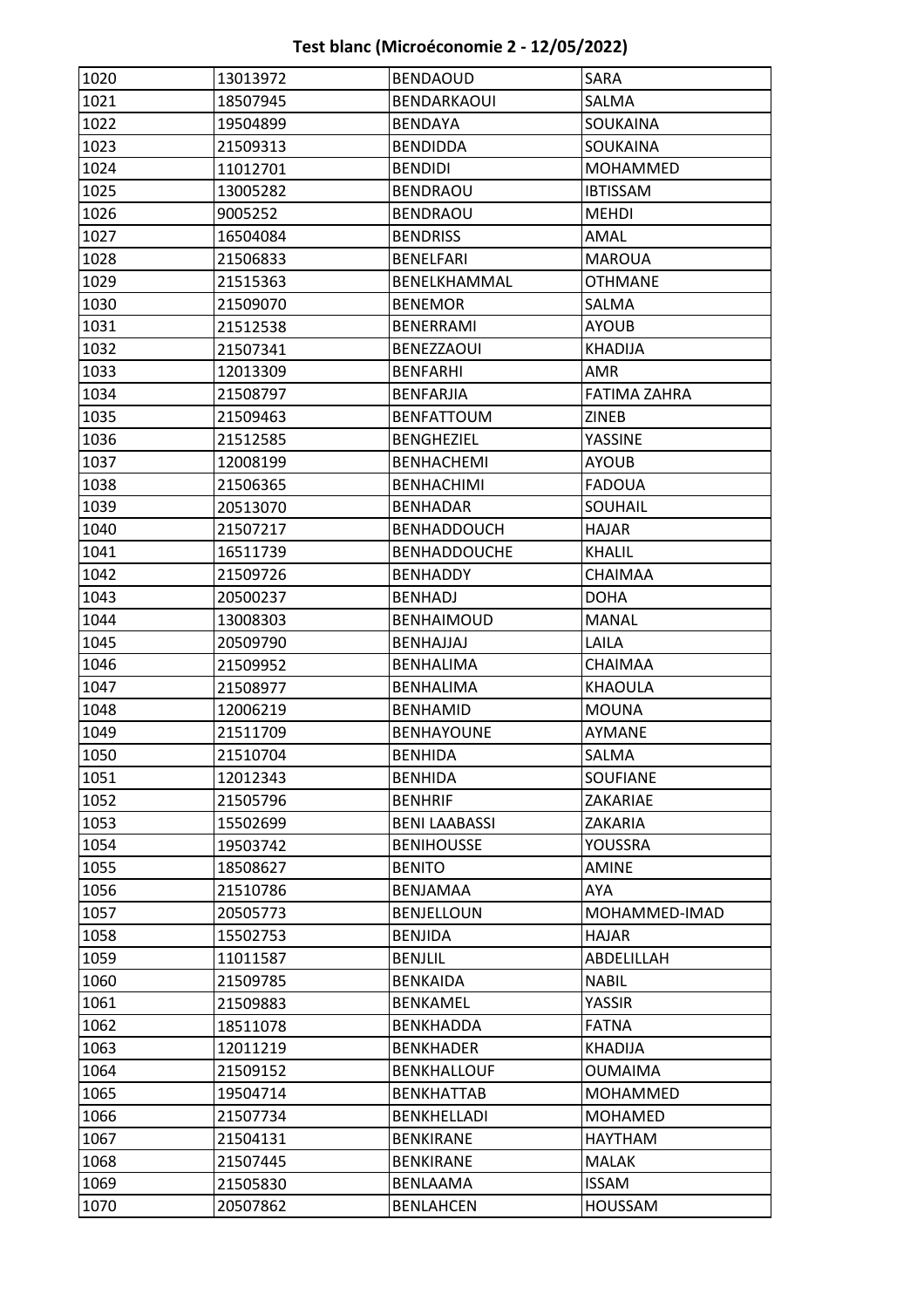| 1071 | 21512169             | <b>BENLAMLIH</b>       | ZAKARIA          |
|------|----------------------|------------------------|------------------|
| 1072 | 21510099             | <b>BENLEFKIH</b>       | MOHAMED AMINE    |
| 1073 | 20501768             | <b>BENLEFKIH</b>       | SALMA            |
| 1074 | 21508722             | <b>BENLHACHEMI</b>     | RANIA            |
| 1075 | 19517162             | <b>BENMAAZOUZ</b>      | <b>YOUNES</b>    |
| 1076 | 21502896             | <b>BENMADA</b>         | <b>AZZEDDINE</b> |
| 1077 | 10003941             | <b>BENMAHJOUB</b>      | <b>SAFAE</b>     |
| 1078 | 21511455             | <b>BENMALOUK</b>       | ABDELLAH         |
| 1079 | 9002913              | <b>BENMANSER</b>       | <b>CHAKIB</b>    |
| 1080 | 21508520             | <b>BENMANSOUR</b>      | <b>SAFAA</b>     |
| 1081 | 11011698             | <b>BENMIR</b>          | ZAKARIA          |
| 1082 | 18507312             | <b>BENMIRA</b>         | <b>IKRAM</b>     |
| 1083 | 21521488             | <b>BENMOUSA</b>        | IKRAM            |
| 1084 | 21509022             | <b>BENMOUSSA</b>       | <b>FATIMA</b>    |
| 1085 | 17508054             | <b>BENNA</b>           | FATIMA -ZAHRA    |
| 1086 | 21510982             | <b>BENNAFEA</b>        | <b>AMINA</b>     |
| 1087 | 21509938             | <b>BENNANE</b>         | <b>HAJAR</b>     |
| 1088 | 11011366             | <b>BENNANI KEMMOUN</b> | FATIMA-ZAHRA     |
| 1089 | 21511734             | <b>BENNAY</b>          | <b>MOHAMMED</b>  |
| 1090 | 21515403             | <b>BENNEHARI</b>       | DOUNIA           |
| 1091 | 21507858             | <b>BENNIS</b>          | <b>HOUDA</b>     |
| 1092 | 21515693             | <b>BENOUAA</b>         | <b>OUIAM</b>     |
| 1093 | 21509754             | <b>BENRATOUS</b>       | HAJAR            |
| 1094 | 16512200             | <b>BENRIANE</b>        | YASSINE          |
| 1095 | 21508639             | <b>BENSADIQ</b>        | <b>IBTISSAM</b>  |
| 1096 | 21507656             | <b>BENSAID</b>         | AYA              |
| 1097 | 21507127             | <b>BENSAID</b>         | SOUMIA           |
| 1098 | 21509474             | <b>BENSALAH</b>        | <b>HAJAR</b>     |
| 1099 | 17513119             | <b>BENSAMKA</b>        | ACHRAF           |
| 1100 | 14510996             | BENSAMKA               | RABAB            |
| 1101 | 21507574             | <b>BENSASSI</b>        | <b>AYMEN</b>     |
| 1102 | 20500624             | <b>BENSEDIRAH</b>      | <b>AMINE</b>     |
| 1103 | 21515661             | <b>BENSFAIA</b>        | <b>KAOUTAR</b>   |
| 1104 | 12011433             | <b>BENSLIMAN</b>       | SOUMIA           |
| 1105 | 21507575             | <b>BENSOLTANA</b>      | <b>MOHAMMED</b>  |
| 1106 | 13013456             | <b>BENTABET</b>        | YOUSSEF          |
| 1107 | 10007804             | <b>BENTAHILA</b>       | HAJAR            |
| 1108 | 14509363             | <b>BENTAIK</b>         | <b>LOUBNA</b>    |
| 1109 | 13013723             | <b>BENTAJA</b>         | SALAHEDDINE      |
| 1110 | 21513203             | <b>BENTALBA</b>        | <b>TAHA</b>      |
| 1111 | 18513354             | <b>BENTALEB</b>        | SOUMIA           |
| 1112 | 21506519             | <b>BENTALHA</b>        | <b>IMAD</b>      |
| 1113 |                      |                        | YOUSSEF          |
| 1114 | 13008506             | <b>BENTAMOU</b>        | NASR-ALLAH       |
| 1115 | 21514187<br>21512083 | <b>BENTAYBI</b>        | <b>NABIL</b>     |
|      |                      | <b>BENTRAICH</b>       |                  |
| 1116 | 12012450             | <b>BENYACOB</b>        | SAAD             |
| 1117 | 21522478             | <b>BENYADINE</b>       | <b>HAMZA</b>     |
| 1118 | 18508432             | <b>BENYAICH</b>        | SALMA            |
| 1119 | 21506651             | <b>BENYEKN</b>         | SALMA            |
| 1120 | 9001329              | <b>BENZARIA</b>        | <b>HANANE</b>    |
| 1121 | 10004917             | BENZEKRI               | SALMA            |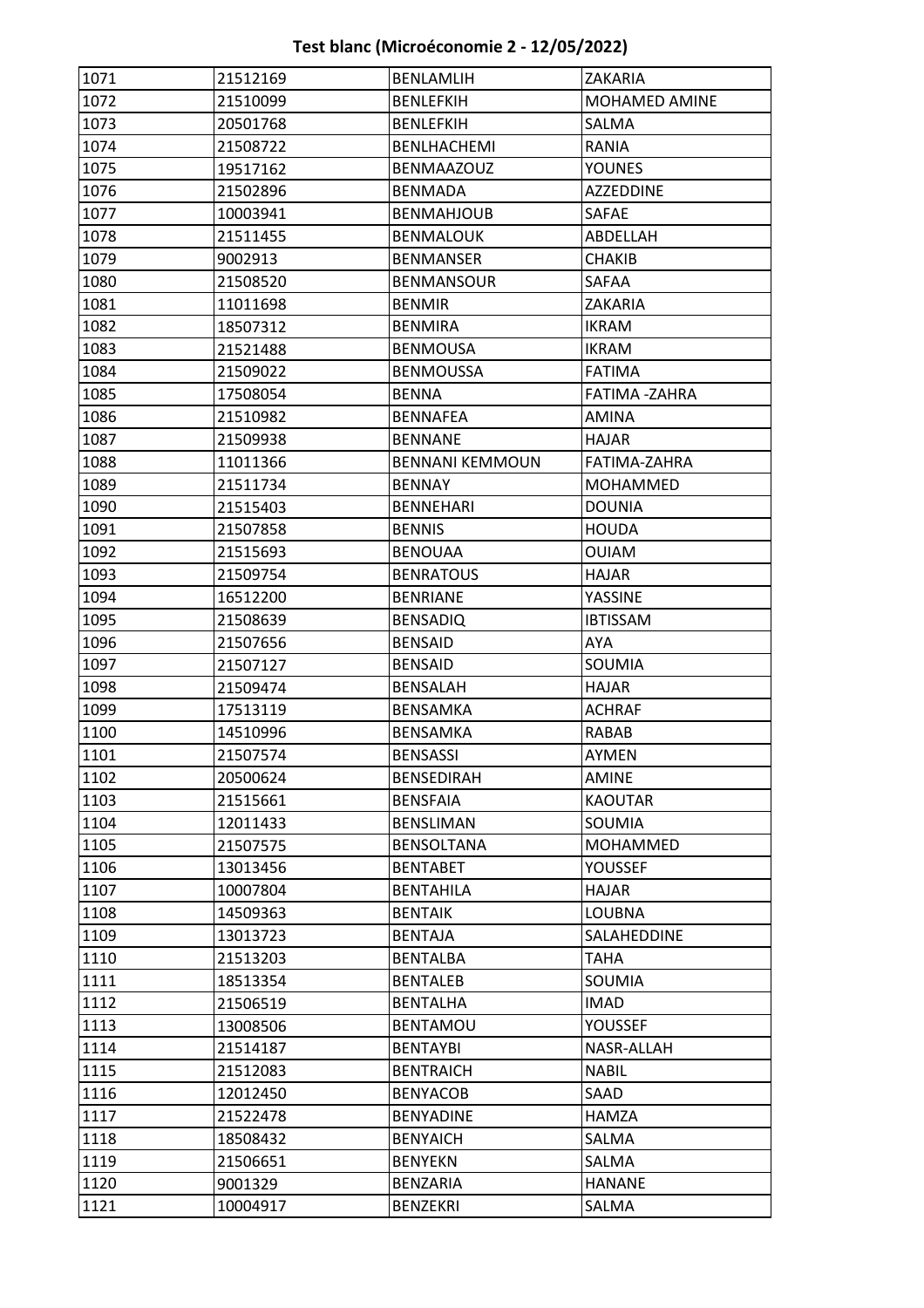| 1122 | 21510272 | <b>BENZEROUAL</b>             | <b>IMANE</b>           |
|------|----------|-------------------------------|------------------------|
| 1123 | 18516246 | <b>BENZOHRA</b>               | AHLAM                  |
| 1124 | 21511279 | <b>BENZOUINA</b>              | <b>MOHAMMED</b>        |
| 1125 | 21514207 | <b>BENZZAHER</b>              | <b>MAROIA</b>          |
| 1126 | 12011501 | <b>BENZZINBI</b>              | <b>RANYA</b>           |
| 1127 | 21519282 | <b>BEN</b> <sup>I</sup> ACHER | <b>AYOUB</b>           |
| 1128 | 15513608 | <b>BEQACHA</b>                | <b>YOUSSEF</b>         |
| 1129 | 20501972 | <b>BERDAHOUM</b>              | <b>OUMAIMA</b>         |
| 1130 | 18514033 | <b>BERHIL</b>                 | <b>TARIK</b>           |
| 1131 | 21509508 | <b>BERHOUN</b>                | <b>IMANE</b>           |
| 1132 | 21507563 | <b>BERJALI</b>                | <b>FAYCAL</b>          |
| 1133 | 21511176 | <b>BERKAOUI</b>               | CHAIMAA                |
| 1134 | 21507726 | <b>BERMA</b>                  | IKRAM                  |
| 1135 | 13013523 | <b>BERNI</b>                  | <b>ISMAIL</b>          |
| 1136 | 13015308 | <b>BERNOUN</b>                | LAILA                  |
| 1137 | 14503596 | <b>BEROUAGA</b>               | <b>KACEM</b>           |
| 1138 | 21506047 | <b>BERRAD</b>                 | <b>BADR EDDINE</b>     |
| 1139 | 21509048 | <b>BERRAD</b>                 | <b>ZINEB</b>           |
| 1140 | 10004789 | <b>BERRADA</b>                | SAMIA                  |
| 1141 | 12011765 | <b>BERRADA RAKHABI</b>        | AKRAM                  |
| 1142 | 18510277 | <b>BERRAFAS</b>               | <b>AMINE</b>           |
| 1143 | 21517989 | <b>BERRHAZI</b>               | ILHAM                  |
| 1144 | 3000656  | <b>BERROUANE</b>              | RABII                  |
| 1145 | 21517832 | <b>BETTACH</b>                | MOHAMMED               |
| 1146 | 20506792 | <b>BEZGAOUI</b>               | AYA                    |
| 1147 | 21512583 | <b>BHAIH</b>                  | ZAKARIA                |
| 1148 | 21508012 | <b>BHARY</b>                  | <b>ABIR</b>            |
| 1149 | 19516843 | <b>BHOREK</b>                 | ZAKARIA                |
| 1150 | 21509206 | <b>BIAD</b>                   | HAMZA                  |
| 1151 | 21510645 | <b>BIARI</b>                  | <b>WIAAM</b>           |
| 1152 | 21510347 | <b>BICHARA</b>                | <b>MOHAMMED</b>        |
| 1153 | 20513548 | <b>BICHRI</b>                 | <b>OSSAMA</b>          |
| 1154 | 15500132 | <b>BIDAOUCH</b>               | SOUAD                  |
| 1155 | 21514875 | <b>BIGUE-MASTOUKA</b>         | <b>VIANNEY</b>         |
| 1156 | 9003526  | <b>BILAL</b>                  | <b>FOUAD</b>           |
| 1157 | 21504306 | <b>BILATY</b>                 | <b>OUSSAMA</b>         |
| 1158 | 21521078 | <b>BIROUCH</b>                | <b>MAROUANE</b>        |
| 1159 | 21505836 | <b>BIROUK</b>                 | <b>BASMA</b>           |
| 1160 | 16511971 | <b>BITITE</b>                 | <b>MOHAMMED</b>        |
| 1161 | 16507221 | <b>BIYADY</b>                 | <b>REDA</b>            |
| 1162 | 21504845 | <b>BLILA</b>                  | <b>HIBA</b>            |
| 1163 | 21505797 | <b>BNINOU</b>                 | <b>KAWTAR</b>          |
| 1164 | 21509215 | <b>BOGASSA</b>                | <b>BOUCHRA</b>         |
| 1165 | 21521991 | <b>BOINALI EL-AYAD</b>        | <b>BOINALI MSAIDIE</b> |
| 1166 | 14510473 | <b>BOUAARBOUN</b>             | <b>NAOUFAL</b>         |
| 1167 | 14509081 | <b>BOUABID</b>                | CHAIMA                 |
| 1168 | 12014651 | <b>BOUABIDI</b>               | <b>HANANE</b>          |
| 1169 | 18509378 | <b>BOUABIDI</b>               | <b>INTISSAR</b>        |
| 1170 | 21506974 | <b>BOUADDI</b>                | LAMYAE                 |
| 1171 | 12012102 | <b>BOUADDI</b>                | SAIDA                  |
| 1172 | 17502227 | <b>BOUADEL</b>                | <b>ISSAM</b>           |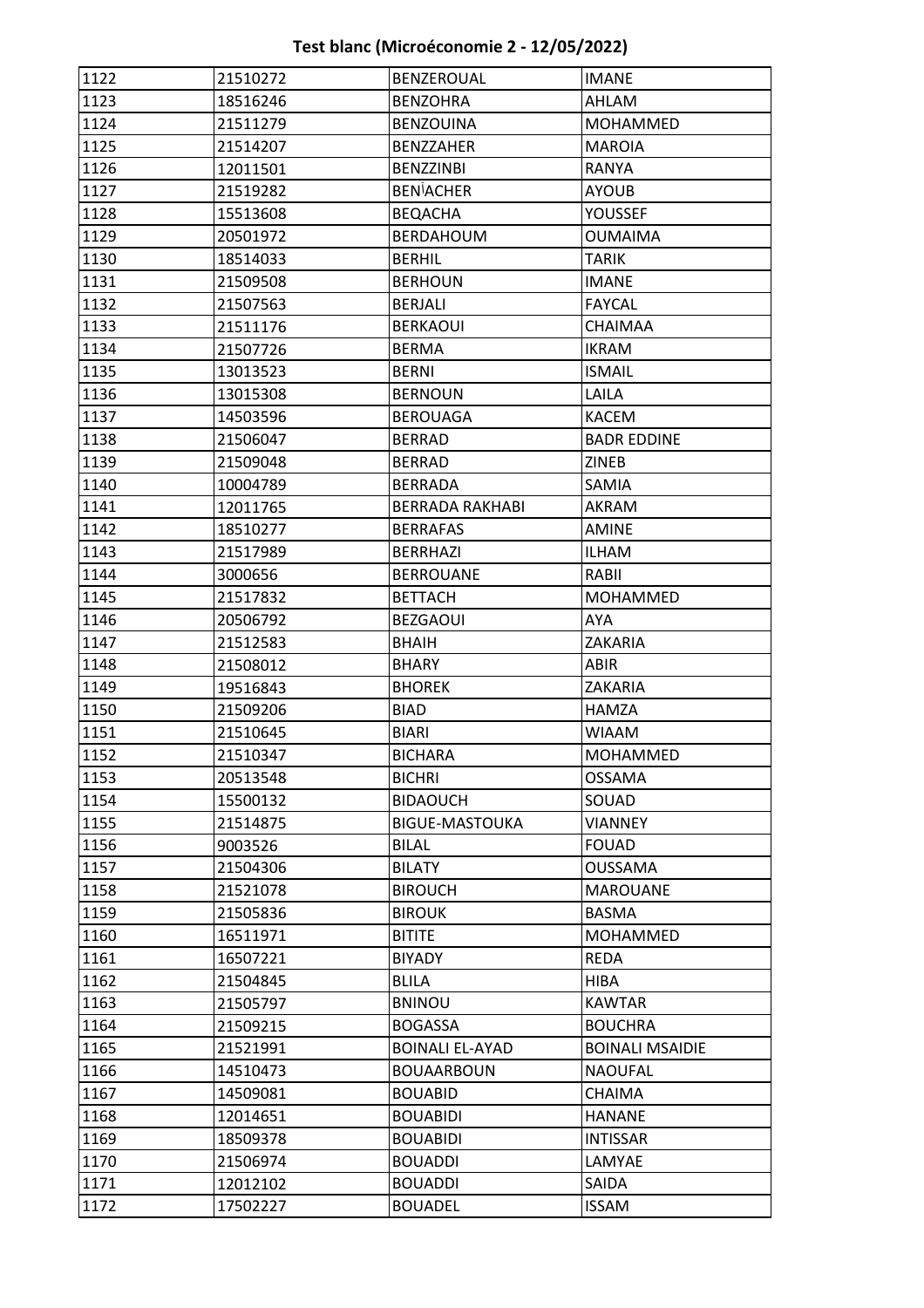| 1173 | 20513168 | <b>BOUADEL</b>      | <b>OUSSAMA</b>         |
|------|----------|---------------------|------------------------|
| 1174 | 21511464 | <b>BOUAGOU</b>      | <b>BILAL</b>           |
| 1175 | 21510931 | <b>BOUAIN</b>       | MOHAMMED WASSIM        |
| 1176 | 21509926 | <b>BOUAJAJA</b>     | <b>AMINA</b>           |
| 1177 | 12012925 | <b>BOUALI</b>       | <b>MERYEM</b>          |
| 1178 | 11005010 | <b>BOUALI</b>       | RABIA                  |
| 1179 | 20507792 | <b>BOUALIM</b>      | MOHAMMED AMINE         |
| 1180 | 21503115 | <b>BOUALLA</b>      | <b>FATIMA ZAHRA</b>    |
| 1181 | 10003082 | <b>BOUALLALA</b>    | AMINE                  |
| 1182 | 14507103 | <b>BOUAMOUD</b>     | OTHMAN                 |
| 1183 | 11011601 | <b>BOUARAGNE</b>    | EL HACHMI              |
| 1184 | 15514296 | <b>BOUARDA</b>      | <b>ADIL</b>            |
| 1185 | 21508105 | <b>BOUARIB</b>      | SANAA                  |
| 1186 | 21512526 | <b>BOUARIF</b>      | <b>ASSIA</b>           |
| 1187 | 21508565 | <b>BOUAROUA</b>     | <b>RKIA</b>            |
| 1188 | 19508209 | <b>BOUARRASSIA</b>  | WADIE                  |
| 1189 | 10007670 | <b>BOUATANE</b>     | RACHID                 |
| 1190 | 21502778 | <b>BOUATROUS</b>    | <b>MOUHSSINE</b>       |
| 1191 | 21515826 | <b>BOUAYOUNE</b>    | <b>HAMZA</b>           |
| 1192 | 21510342 | <b>BOUAZAR</b>      | <b>KHADIJA</b>         |
| 1193 | 21508053 | <b>BOUAZIZ</b>      | <b>ZINEB</b>           |
| 1194 | 21510927 | <b>BOUAZIZI</b>     | HAMZA                  |
| 1195 | 21515503 | <b>BOUAZIZI</b>     | <b>KAOUTAR</b>         |
| 1196 | 21510925 | <b>BOUAZIZI</b>     | MOHAMED AMINE          |
| 1197 | 21510222 | <b>BOUAZZIZI</b>    | AMINE                  |
| 1198 | 21510169 | <b>BOUAZZIZI</b>    | <b>IMANE</b>           |
| 1199 | 18519374 | <b>BOUBACAR</b>     | <b>TALEB EL HASSEN</b> |
| 1200 | 21507075 | <b>BOUBAKAR</b>     | <b>HIND</b>            |
| 1201 | 18517540 | <b>BOUBARAD</b>     | <b>FATIMA</b>          |
| 1202 | 21508924 | <b>BOUBCHER</b>     | ABDERRAHMANE           |
| 1203 | 10007780 | <b>BOUBEKRY</b>     | <b>HASNA</b>           |
| 1204 | 20504405 | <b>BOUBRY</b>       | <b>AFAF</b>            |
| 1205 | 12007824 | <b>BOUBRY</b>       | <b>NADIA</b>           |
| 1206 | 21511615 | <b>BOUCETTA</b>     | <b>DOUAE</b>           |
| 1207 | 21511949 | <b>BOUCHAALA</b>    | MOHAMMED               |
| 1208 | 8003372  | <b>BOUCHAALLA</b>   | <b>HASNAA</b>          |
| 1209 | 14510117 | <b>BOUCHAMA</b>     | <b>NABILA</b>          |
| 1210 | 20515694 | <b>BOUCHANOUJ</b>   | <b>AMINE</b>           |
| 1211 | 21510990 | <b>BOUCHARI</b>     | MANAL                  |
| 1212 | 13013771 | <b>BOUCHENNAFA</b>  | SAID                   |
| 1213 | 21512595 | <b>BOUCHIBA</b>     | <b>NOURA</b>           |
| 1214 | 14510924 | <b>BOUCHIYOUA</b>   | <b>SAAD EDDINE</b>     |
| 1215 | 21512082 | <b>BOUCHOUITINA</b> | AKRAM                  |
| 1216 | 21501610 | <b>BOUCHTA</b>      | MOUSTAPHA              |
| 1217 | 21508231 | <b>BOUCHTANE</b>    | <b>IKRAM</b>           |
| 1218 | 13002001 | <b>BOUCHTI</b>      | <b>ILHAM</b>           |
| 1219 | 14514267 | <b>BOUCHTI</b>      | <b>JIHAD</b>           |
| 1220 | 11007905 | <b>BOUCHTI</b>      | <b>LOUBNA</b>          |
| 1221 | 21504936 | <b>BOUCHTI</b>      | SALMA                  |
| 1222 | 21509910 | <b>BOUDAAIR</b>     | <b>MALIKA</b>          |
| 1223 | 13011841 | <b>BOUDABLIJ</b>    | SOUKAINA               |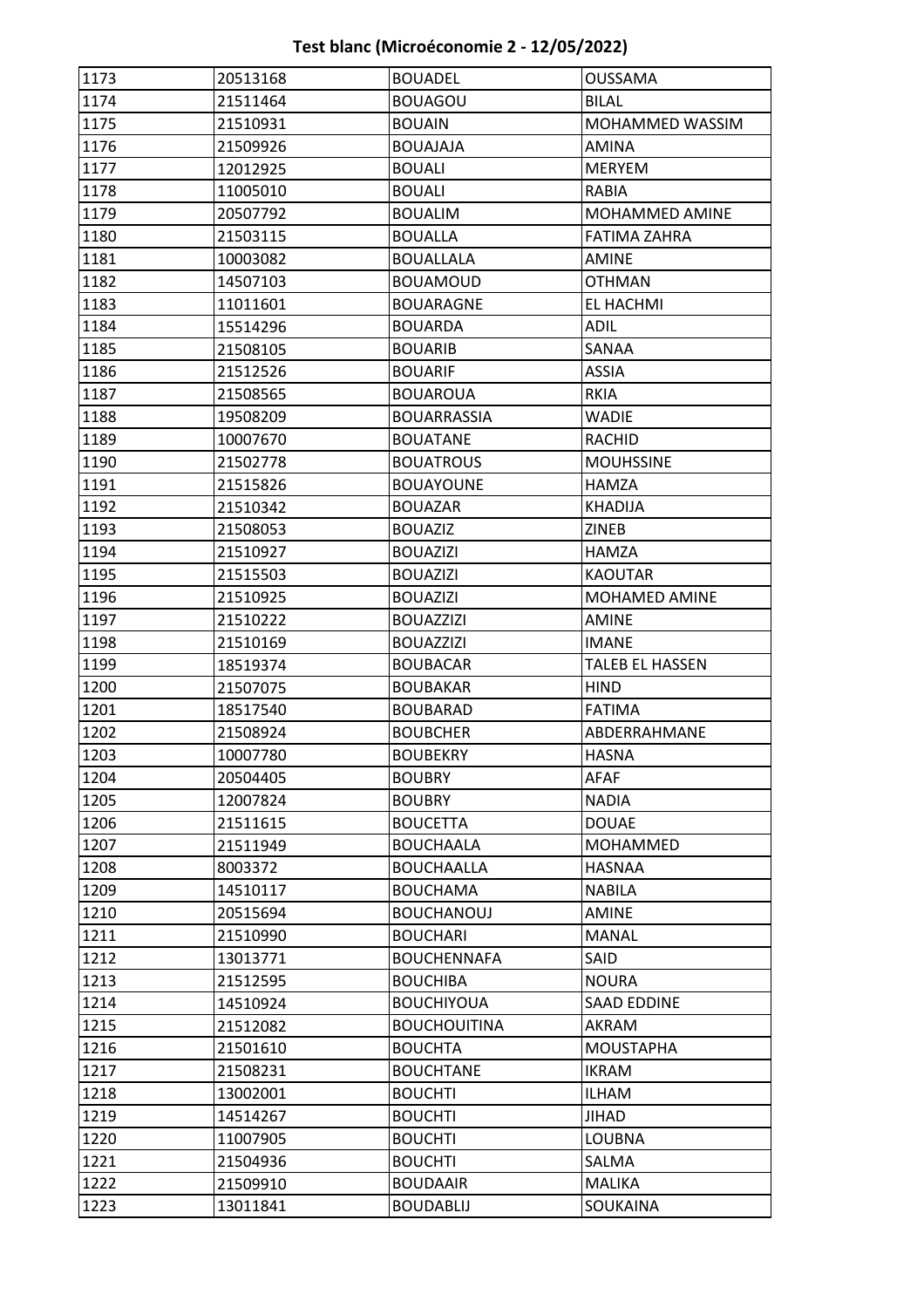| 1224 | 21512131 | <b>BOUDAD</b>       | <b>IMAD</b>          |
|------|----------|---------------------|----------------------|
| 1225 | 18508314 | <b>BOUDAGDIGUE</b>  | SALMA                |
| 1226 | 18504736 | <b>BOUDALA</b>      | IKRAM                |
| 1227 | 19506393 | <b>BOUDALE</b>      | <b>MOHAMMED</b>      |
| 1228 | 21516000 | <b>BOUDALLAHA</b>   | AYA                  |
| 1229 | 21511913 | <b>BOUDARSE</b>     | <b>MOUNIR</b>        |
| 1230 | 21503934 | <b>BOUDGAGASS</b>   | <b>HANAN</b>         |
| 1231 | 21510595 | <b>BOUDLALE</b>     | <b>HOUDA</b>         |
| 1232 | 19509017 | <b>BOUDY</b>        | <b>OUSSAMA</b>       |
| 1233 | 14503697 | <b>BOUENANI</b>     | SALMA                |
| 1234 | 15506910 | <b>BOUETIRE</b>     | <b>MARWANE</b>       |
| 1235 | 21506406 | <b>BOUFARRA</b>     | ANAS                 |
| 1236 | 21512172 | <b>BOUFARS</b>      | <b>HAYTHAM</b>       |
| 1237 | 21512590 | <b>BOUFDILA</b>     | <b>KHALID</b>        |
| 1238 | 21515377 | <b>BOUFERDOUSSE</b> | WIJDANE              |
| 1239 | 16512193 | <b>BOUFERNANA</b>   | <b>KHAWLA</b>        |
| 1240 | 21507357 | <b>BOUFTAIM</b>     | <b>MARIA</b>         |
| 1241 | 21507223 | <b>BOUFZOUZ</b>     | <b>AZZEDDINE</b>     |
| 1242 | 21511202 | <b>BOUGANDOULA</b>  | <b>HIBA</b>          |
| 1243 | 21515814 | <b>BOUGANSSA</b>    | YOUSSEF              |
| 1244 | 21508518 | <b>BOUGARNOU</b>    | <b>ZINEB</b>         |
| 1245 | 21503052 | <b>BOUGATAYA</b>    | <b>DOHA</b>          |
| 1246 | 17506874 | <b>BOUGATTAYA</b>   | MAJDA                |
| 1247 | 13002658 | <b>BOUGATTAYA</b>   | <b>MANAL</b>         |
| 1248 | 12013641 | <b>BOUGATTAYA</b>   | <b>NAIMA</b>         |
| 1249 | 21505791 | <b>BOUGATTAYA</b>   | <b>OUMAIMA</b>       |
| 1250 | 12012931 | <b>BOUGHAZA</b>     | LOUBNA               |
| 1251 | 20513986 | <b>BOUGHDIR</b>     | HAMZA                |
| 1252 | 21510025 | <b>BOUGHZA</b>      | ZAINAB               |
| 1253 | 21507459 | <b>BOUGI</b>        | <b>OUSSAMA</b>       |
| 1254 | 21509485 | <b>BOUGRINE</b>     | <b>MARIA</b>         |
| 1255 | 21510774 | <b>BOUGUERCH</b>    | <b>NOUHAILA</b>      |
| 1256 | 21504684 | <b>BOUGUESSA</b>    | <b>AYA</b>           |
| 1257 | 20505562 | <b>BOUHADDAD</b>    | <b>ILYAS</b>         |
| 1258 | 21509980 | <b>BOUHADI</b>      | AYA                  |
| 1259 | 21510849 | <b>BOUHAICHANA</b>  | <b>CHARAF EDDINE</b> |
| 1260 | 21503417 | <b>BOUHALI</b>      | AHMED                |
| 1261 | 12011131 | <b>BOUHALI</b>      | SAMIHA               |
| 1262 | 21504069 | <b>BOUHALI</b>      | <b>YOUNESS</b>       |
| 1263 | 21512414 | <b>BOUHAMIDI</b>    | <b>IMANE</b>         |
| 1264 | 20510384 | <b>BOUHAMIDI</b>    | MANAL                |
| 1265 | 12012289 | <b>BOUHARRACHA</b>  | <b>KHADIJA</b>       |
| 1266 | 21512136 | <b>BOUHAYA</b>      | <b>IMAD</b>          |
| 1267 | 18511113 | <b>BOUHAYATI</b>    | HANAE                |
| 1268 | 19516916 | <b>BOUHBAK</b>      | <b>IMAD</b>          |
| 1269 | 13011879 | <b>BOUHIL</b>       | <b>ISSAM</b>         |
| 1270 | 14513408 | <b>BOUHLAL</b>      | CHAIMAE              |
| 1271 | 17503144 | <b>BOUHLAL</b>      | WISSAL               |
| 1272 | 18514647 | <b>BOUHMAMA</b>     | OUSSAMA              |
| 1273 | 10005707 | <b>BOUHMAMI</b>     | <b>HIND</b>          |
| 1274 | 21506583 | <b>BOUHMOUCH</b>    | AHMED                |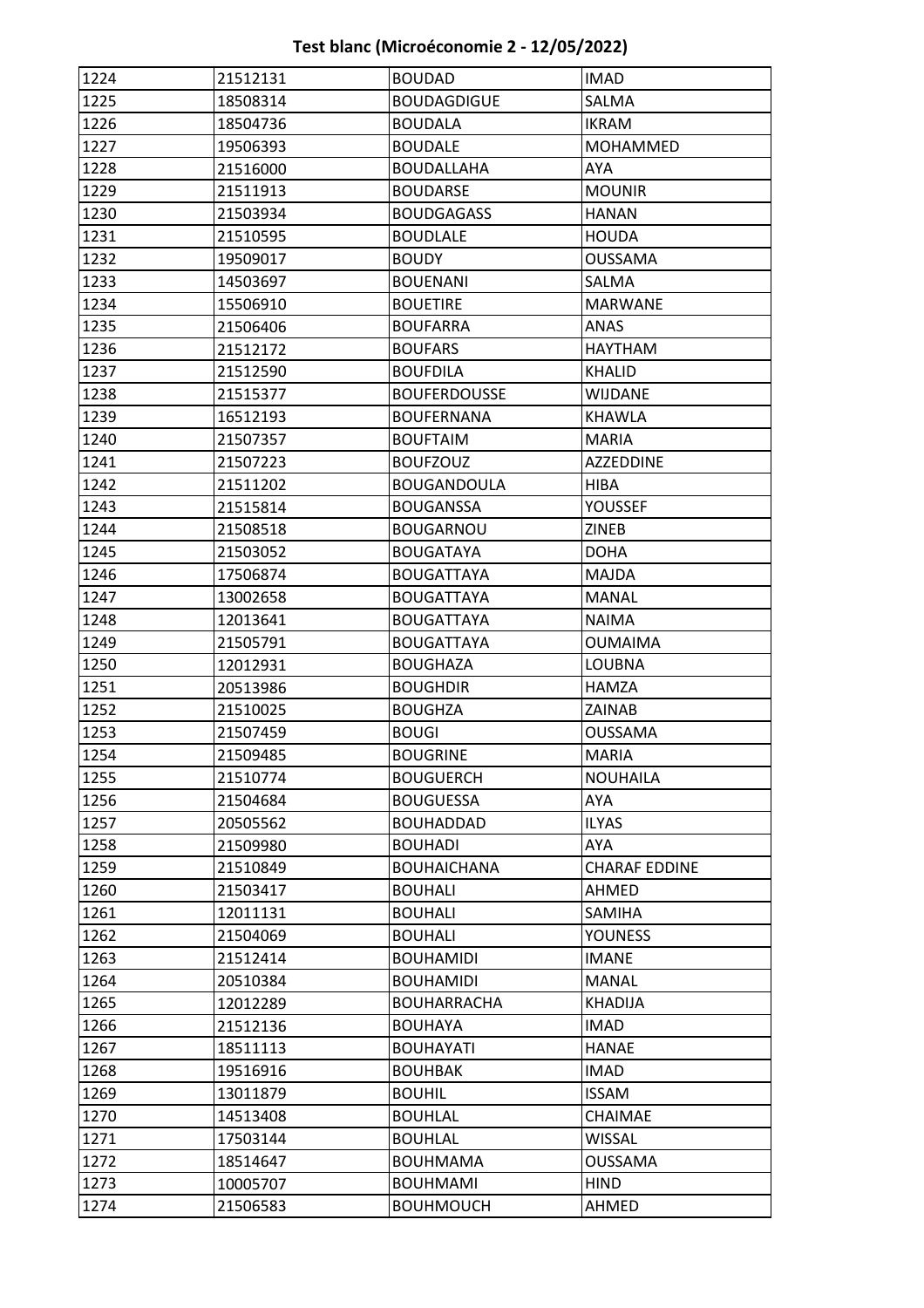| 1275 | 10007690 | <b>BOUHMOUCH</b>     | MOHAMED MONCEF  |
|------|----------|----------------------|-----------------|
| 1276 | 19502716 | <b>BOUHOUT</b>       | <b>MOHAMMED</b> |
| 1277 | 9000871  | <b>BOUHRARAT</b>     | <b>HOUDA</b>    |
| 1278 | 21507049 | <b>BOUIBA</b>        | <b>YOUSSEF</b>  |
| 1279 | 12008950 | <b>BOUIBICHA</b>     | YOUSSEF         |
| 1280 | 21521366 | <b>BOUICHA</b>       | <b>ELMEHDI</b>  |
| 1281 | 21508574 | <b>BOUICHOU</b>      | <b>IBRAHIM</b>  |
| 1282 | 19516914 | <b>BOUIDDOU</b>      | SOUHAILA        |
| 1283 | 21508066 | <b>BOUIH</b>         | <b>RIHAM</b>    |
| 1284 | 13007942 | <b>BOUIH</b>         | ZINEB           |
| 1285 | 21510608 | <b>BOUIMAMA</b>      | ADAM            |
| 1286 | 18514803 | <b>BOUIRI</b>        | YASSINE         |
| 1287 | 21512612 | <b>BOUISSERFANE</b>  | <b>YOUSSEF</b>  |
| 1288 | 21512231 | <b>BOUISSI</b>       | YAAKOUB         |
| 1289 | 21516008 | <b>BOUJA</b>         | <b>OTHMANE</b>  |
| 1290 | 21510151 | <b>BOUJARFAOUI</b>   | <b>SAFAE</b>    |
| 1291 | 15514283 | <b>BOUJARRA</b>      | SOUFIANE        |
| 1292 | 15507595 | <b>BOUJAYA</b>       | <b>IKRAME</b>   |
| 1293 | 21512558 | <b>BOUJELLABA</b>    | <b>NAJOUA</b>   |
| 1294 | 21519153 | <b>BOUJELM</b>       | WIAM            |
| 1295 | 21507231 | <b>BOUJLIL</b>       | <b>AYOUB</b>    |
| 1296 | 10006905 | <b>BOUJMADA</b>      | <b>HOUDA</b>    |
| 1297 | 11011671 | <b>BOUJNAH</b>       | ABDELMJID       |
| 1298 | 21512691 | <b>BOUJNANE</b>      | YASSIR          |
| 1299 | 20503371 | <b>BOUJRAOUI</b>     | <b>OUMAIMA</b>  |
| 1300 | 21507646 | <b>BOUKAA</b>        | <b>YOUNESSE</b> |
| 1301 | 12010986 | <b>BOUKACEM</b>      | HAJAR           |
| 1302 | 12013216 | <b>BOUKACEM</b>      | SAAD            |
| 1303 | 21505702 | <b>BOUKAHAILA</b>    | TALAL           |
| 1304 | 13010679 | <b>BOUKAIR</b>       | <b>FOUZIA</b>   |
| 1305 | 21507363 | <b>BOUKANDIL</b>     | <b>HAMZA</b>    |
| 1306 | 21509436 | <b>BOUKAR</b>        | <b>AYOUB</b>    |
| 1307 | 21511588 | <b>BOUKAT</b>        | <b>IMANE</b>    |
| 1308 | 21514203 | <b>BOUKDIR</b>       | <b>MILOUD</b>   |
| 1309 | 18511848 | <b>BOUKHAL</b>       | AMINA           |
| 1310 | 12014023 | <b>BOUKHALKHAL</b>   | ANASS           |
| 1311 | 20514039 | <b>BOUKHAMI</b>      | OUAHIBA         |
| 1312 | 21510623 | <b>BOUKHARE</b>      | FATIMA EZZAHRA  |
| 1313 | 21509232 | <b>BOUKHARI</b>      | WADIA           |
| 1314 | 21512511 | <b>BOUKHARI</b>      | <b>YOUSSEF</b>  |
| 1315 | 21509133 | <b>BOUKHARTA</b>     | SALMA           |
| 1316 | 21504335 | <b>BOUKHASSI</b>     | FATIMA EZZAHRA  |
| 1317 | 12010578 | <b>BOUKRIM</b>       | OUMAIMA         |
| 1318 | 17501811 | <b>BOUKRY</b>        | ASMAE           |
| 1319 | 21512162 | <b>BOUKTIB</b>       | <b>OUSSAMA</b>  |
| 1320 | 11007983 | <b>BOUL-HANICHAT</b> | NAJAT           |
| 1321 | 19517305 | <b>BOUL-HANNA</b>    | <b>KHALIL</b>   |
| 1322 | 13008118 | <b>BOULAGHMANE</b>   | YASSINE         |
| 1323 | 12014568 | <b>BOULAGROUN</b>    | KHADIJA         |
| 1324 | 21509244 | <b>BOULAHYA</b>      | ADNANE          |
| 1325 | 10007586 | <b>BOULAHYA</b>      | <b>FATIMA</b>   |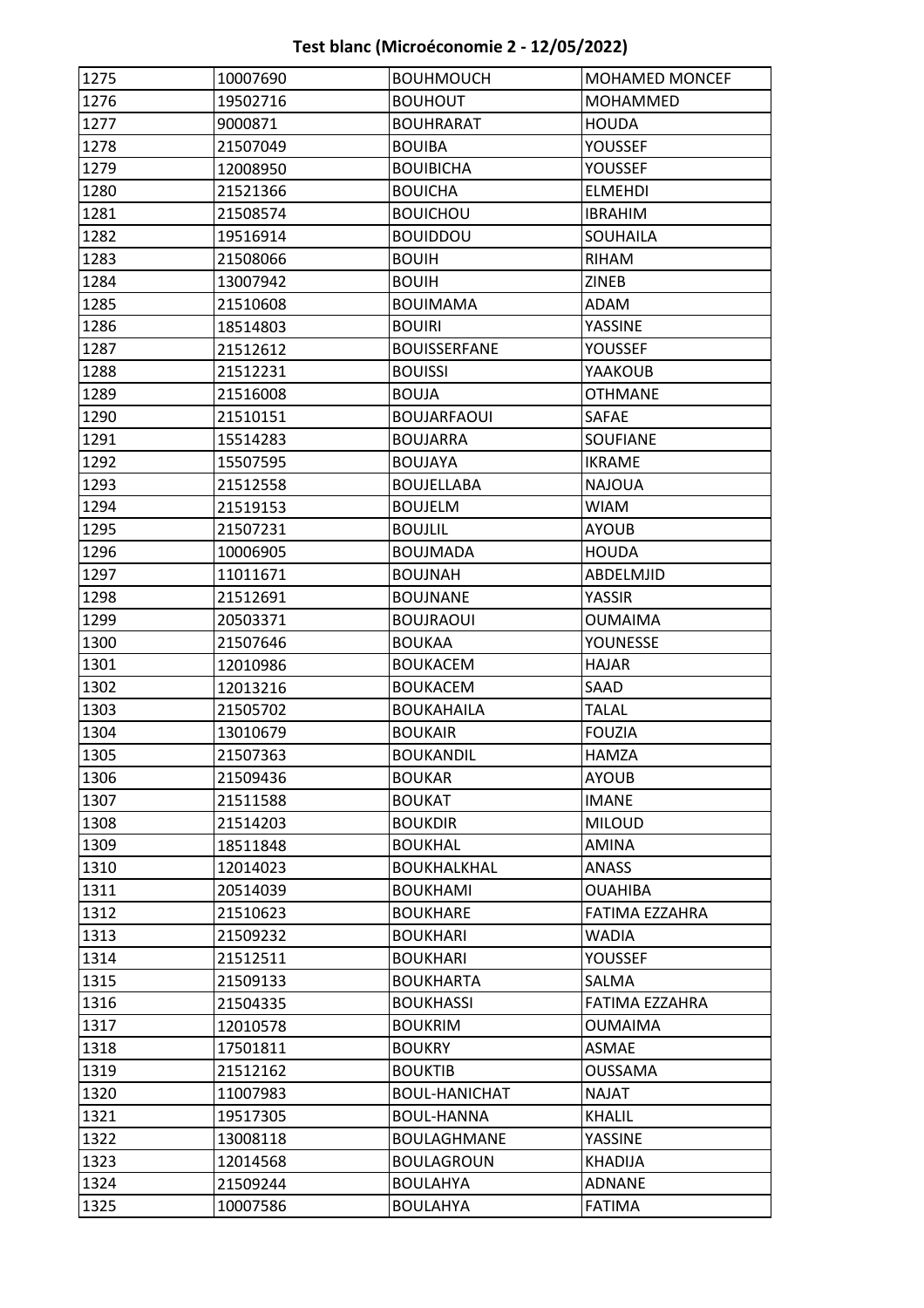| 1327<br>21513235<br><b>BOULAL</b><br>AYA<br>1328<br><b>BOULANOUAR</b><br><b>AYOUB</b><br>21509393<br>1329<br>14509897<br><b>BOULANOUAR</b><br><b>OUSSAMA</b><br>1330<br><b>BOULASSLIA</b><br>21503486<br>AHLAM<br>1331<br>21512142<br><b>BOULBAROD</b><br>ADIL<br>1332<br><b>ASMAE</b><br>21509472<br><b>BOULBOURJ</b><br>1333<br><b>BASSMA</b><br><b>BOULKHALIL</b><br>19505062<br>1334<br><b>BOULKHOUDRET</b><br>19507923<br><b>CHAIMAA</b> |
|-----------------------------------------------------------------------------------------------------------------------------------------------------------------------------------------------------------------------------------------------------------------------------------------------------------------------------------------------------------------------------------------------------------------------------------------------|
|                                                                                                                                                                                                                                                                                                                                                                                                                                               |
|                                                                                                                                                                                                                                                                                                                                                                                                                                               |
|                                                                                                                                                                                                                                                                                                                                                                                                                                               |
|                                                                                                                                                                                                                                                                                                                                                                                                                                               |
|                                                                                                                                                                                                                                                                                                                                                                                                                                               |
|                                                                                                                                                                                                                                                                                                                                                                                                                                               |
|                                                                                                                                                                                                                                                                                                                                                                                                                                               |
|                                                                                                                                                                                                                                                                                                                                                                                                                                               |
| 1335<br><b>ZINEB</b><br>12010905<br><b>BOULKHOUDRET</b>                                                                                                                                                                                                                                                                                                                                                                                       |
| 1336<br><b>MOUHCINE</b><br>7001197<br><b>BOULOUIDA</b>                                                                                                                                                                                                                                                                                                                                                                                        |
| 1337<br>LAILA<br><b>BOUMAIZ</b><br>21504599                                                                                                                                                                                                                                                                                                                                                                                                   |
| 1338<br>14509950<br><b>BOUMDEK</b><br><b>IMANE</b>                                                                                                                                                                                                                                                                                                                                                                                            |
| 1339<br>17503312<br><b>BOUMKIOUD</b><br><b>FATIMA</b>                                                                                                                                                                                                                                                                                                                                                                                         |
| 1340<br>LAILA<br>17506558<br><b>BOUMLIJ</b>                                                                                                                                                                                                                                                                                                                                                                                                   |
| 1341<br><b>BOUMNADE</b><br>ABDERRAZZAK<br>21507161                                                                                                                                                                                                                                                                                                                                                                                            |
| 1342<br><b>YOUSSEF</b><br>21507713<br><b>BOUMTIRA</b>                                                                                                                                                                                                                                                                                                                                                                                         |
| 1343<br>17503292<br><b>WAFAA</b><br><b>BOUMYA</b>                                                                                                                                                                                                                                                                                                                                                                                             |
| 1344<br>15507088<br><b>MUSTAPHA</b><br><b>BOUNAFA</b>                                                                                                                                                                                                                                                                                                                                                                                         |
| 1345<br><b>BOUNAFAA</b><br><b>MOHAMED</b><br>21512224                                                                                                                                                                                                                                                                                                                                                                                         |
| 1346<br>MOHAMMED AMINE<br>14510198<br><b>BOUNAIM</b>                                                                                                                                                                                                                                                                                                                                                                                          |
| 1347<br>21508426<br><b>BOUNASR</b><br><b>CHAIMAA</b>                                                                                                                                                                                                                                                                                                                                                                                          |
| 1348<br><b>BOUNDAR</b><br><b>KAOUTAR</b><br>13013932                                                                                                                                                                                                                                                                                                                                                                                          |
| 1349<br><b>MOHAMED</b><br><b>BOUNIF</b><br>16502230                                                                                                                                                                                                                                                                                                                                                                                           |
| 1350<br>17504328<br><b>BOUNNIT</b><br><b>OUMAIMA</b>                                                                                                                                                                                                                                                                                                                                                                                          |
| 1351<br>13013481<br><b>BOUNOU</b><br><b>ACHRAF</b>                                                                                                                                                                                                                                                                                                                                                                                            |
| 1352<br>MOHAMED ALI<br>21512155<br><b>BOUNOUAR</b>                                                                                                                                                                                                                                                                                                                                                                                            |
| 1353<br>19516506<br><b>BOUNOUM</b><br><b>MOUSSAB</b>                                                                                                                                                                                                                                                                                                                                                                                          |
| 1354<br><b>WALID</b><br>21504734<br><b>BOUNQOURT</b>                                                                                                                                                                                                                                                                                                                                                                                          |
| 1355<br>21505912<br><b>BOUNSIR</b><br><b>YOUSSEF</b>                                                                                                                                                                                                                                                                                                                                                                                          |
| 1356<br><b>BOUOBAIDA</b><br><b>CHAIMAE</b><br>20516885                                                                                                                                                                                                                                                                                                                                                                                        |
| 1357<br>21508909<br><b>BOUR-HIM</b><br>MOHAMED AMINE                                                                                                                                                                                                                                                                                                                                                                                          |
| 1358<br>21507986<br><b>BOURAADA</b><br><b>MERIEM</b>                                                                                                                                                                                                                                                                                                                                                                                          |
| 1359<br>21504834<br><b>BOURABAH</b><br><b>MOHAMED</b>                                                                                                                                                                                                                                                                                                                                                                                         |
| 1360<br><b>BOURAHMI</b><br>ZAKARIA<br>21511951                                                                                                                                                                                                                                                                                                                                                                                                |
| 1361<br><b>ISMAIL</b><br>21515728<br><b>BOURAIS</b>                                                                                                                                                                                                                                                                                                                                                                                           |
| 1362<br>20504220<br><b>BOURAS</b><br><b>KHADIJA</b>                                                                                                                                                                                                                                                                                                                                                                                           |
| 1363<br><b>BOURAS</b><br><b>OUISSAL</b><br>21506087                                                                                                                                                                                                                                                                                                                                                                                           |
| 1364<br>17513798<br><b>BOURASS</b><br><b>KAWTAR</b>                                                                                                                                                                                                                                                                                                                                                                                           |
| 1365<br>16512106<br><b>BOURCHAK</b><br><b>SOUFIANE</b>                                                                                                                                                                                                                                                                                                                                                                                        |
| 1366<br>YASSINE<br>12012873<br><b>BOURCHIM</b>                                                                                                                                                                                                                                                                                                                                                                                                |
| 1367<br><b>BOURHABI</b><br><b>IBTISSAM</b><br>21505932                                                                                                                                                                                                                                                                                                                                                                                        |
| 1368<br><b>YOUSSEF</b><br>18509595<br><b>BOURHANNOU</b>                                                                                                                                                                                                                                                                                                                                                                                       |
| 1369<br>18516375<br><b>BOURHILA</b><br>ANASS                                                                                                                                                                                                                                                                                                                                                                                                  |
| 1370<br>21520701<br><b>FATIMA EZZAHRAE</b><br><b>BOURHIM</b>                                                                                                                                                                                                                                                                                                                                                                                  |
| 1371<br><b>KHADIJA</b><br>21508177<br><b>BOURHIM</b>                                                                                                                                                                                                                                                                                                                                                                                          |
| 1372<br>21511426<br><b>BOURHIM</b><br><b>KHALID</b>                                                                                                                                                                                                                                                                                                                                                                                           |
| 1373<br><b>BOURIAL</b><br><b>AMINE</b><br>21503372                                                                                                                                                                                                                                                                                                                                                                                            |
| 1374<br><b>BOURIG</b><br>SALMA<br>21504639                                                                                                                                                                                                                                                                                                                                                                                                    |
| 1375<br><b>BOURIMI</b><br>AYMANE<br>21512217                                                                                                                                                                                                                                                                                                                                                                                                  |
| 1376<br>YASSINE<br>18515768<br><b>BOURISS</b>                                                                                                                                                                                                                                                                                                                                                                                                 |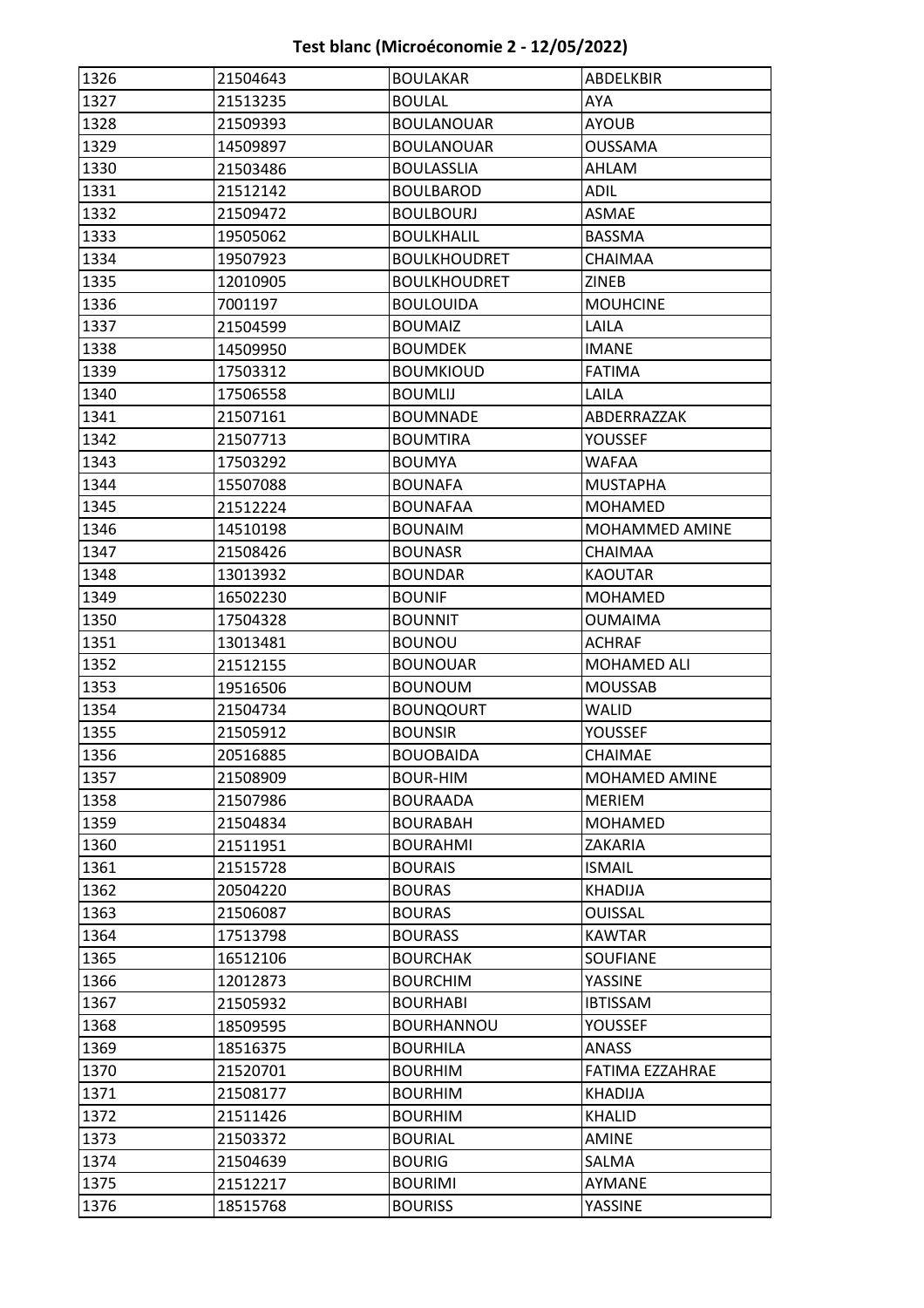| 1377 | 21512057 | <b>BOURKAB</b>       | ABDELLATIF        |
|------|----------|----------------------|-------------------|
| 1378 | 21511970 | <b>BOURKI</b>        | <b>RACHID</b>     |
| 1379 | 21512760 | <b>BOURKIA</b>       | <b>FATIMA</b>     |
| 1380 | 14514269 | <b>BOURRI</b>        | <b>FATIMA</b>     |
| 1381 | 21508914 | <b>BOURRI</b>        | KARAM             |
| 1382 | 21518097 | <b>BOURRICH</b>      | <b>BADREDDINE</b> |
| 1383 | 21504214 | <b>BOURZEK</b>       | <b>KAOUTAR</b>    |
| 1384 | 21511650 | <b>BOUSAG</b>        | OUSSAMA           |
| 1385 | 21507417 | <b>BOUSAID</b>       | <b>NAJOUA</b>     |
| 1386 | 21508868 | <b>BOUSBAE</b>       | <b>IKRAM</b>      |
| 1387 | 21510242 | <b>BOUSBIBIT</b>     | SALMA             |
| 1388 | 21507333 | <b>BOUSELLAM</b>     | <b>OUSSAMA</b>    |
| 1389 | 11012198 | <b>BOUSLAMA</b>      | MOHAMED           |
| 1390 | 21507997 | <b>BOUSLHAME</b>     | <b>AICHA</b>      |
| 1391 | 21508472 | <b>BOUSSABATA</b>    | <b>BILAL</b>      |
| 1392 | 19516839 | <b>BOUSSADDA</b>     | MOHAMMED          |
| 1393 | 10007206 | <b>BOUSSAKRI</b>     | REKAIA            |
| 1394 | 21511444 | <b>BOUSSALEM</b>     | <b>ISMAIL</b>     |
| 1395 | 11007830 | <b>BOUSSALHAM</b>    | <b>LOUBNA</b>     |
| 1396 | 21506146 | <b>BOUSSALM</b>      | ANAS              |
| 1397 | 9004064  | <b>BOUSSARRA</b>     | <b>ILHAM</b>      |
| 1398 | 21502968 | <b>BOUSSATACH</b>    | AYMAN             |
| 1399 | 21509055 | <b>BOUSSELMAME</b>   | AYMAN             |
| 1400 | 20513133 | <b>BOUSSENNA</b>     | ANAS              |
| 1401 | 21514630 | <b>BOUSSIH</b>       | OMAR              |
| 1402 | 21511245 | <b>BOUSSOF</b>       | <b>MERYEM</b>     |
| 1403 | 21507464 | <b>BOUSTANI</b>      | <b>NAWAL</b>      |
| 1404 | 21508312 | <b>BOUTACHRAFINE</b> | <b>MARWA</b>      |
| 1405 | 21511936 | <b>BOUTAIB</b>       | <b>ZINEB</b>      |
| 1406 | 21511166 | <b>BOUTAIBI</b>      | HAMZA             |
| 1407 | 21508021 | <b>BOUTALEB</b>      | LAILA             |
| 1408 | 20511138 | <b>BOUTANE</b>       | ABDELLAH          |
| 1409 | 16506527 | <b>BOUTAR</b>        | <b>REDA</b>       |
| 1410 | 21508954 | <b>BOUTARF</b>       | <b>DOHA</b>       |
| 1411 | 12011579 | <b>BOUTARF</b>       | LAILA             |
| 1412 | 20516598 | <b>BOUTARF</b>       | <b>MOUSSA</b>     |
| 1413 | 13015401 | <b>BOUTARFA</b>      | <b>YOUNES</b>     |
| 1414 | 17506755 | <b>BOUTARFE</b>      | <b>BOUCHRA</b>    |
| 1415 | 14503409 | <b>BOUTCHICHE</b>    | <b>HIND</b>       |
| 1416 | 21517417 | <b>BOUTERFASS</b>    | <b>KHALID</b>     |
| 1417 | 21509109 | <b>BOUTIOUR</b>      | SARA              |
| 1418 | 21515613 | <b>BOUTIOURA</b>     | ABDERRAHMANE      |
| 1419 | 13013944 | <b>BOUTOILA</b>      | SAID              |
| 1420 | 9006508  | <b>BOUTOUIL</b>      | <b>TARIK</b>      |
| 1421 | 21506914 | <b>BOUYAGOUB</b>     | AYA               |
| 1422 | 21514211 | <b>BOUYARDEN</b>     | AHLAM             |
| 1423 | 21507420 | <b>BOUZAIDI</b>      | <b>MOHAMED</b>    |
| 1424 | 21507552 | <b>BOUZAIDI</b>      | <b>YOUSSEF</b>    |
| 1425 | 21506777 | <b>BOUZAKRI</b>      | AYMAN             |
| 1426 | 21507448 | <b>BOUZAR</b>        | <b>INAS</b>       |
| 1427 | 12012302 | <b>BOUZEKRAOUI</b>   | <b>ACHRAF</b>     |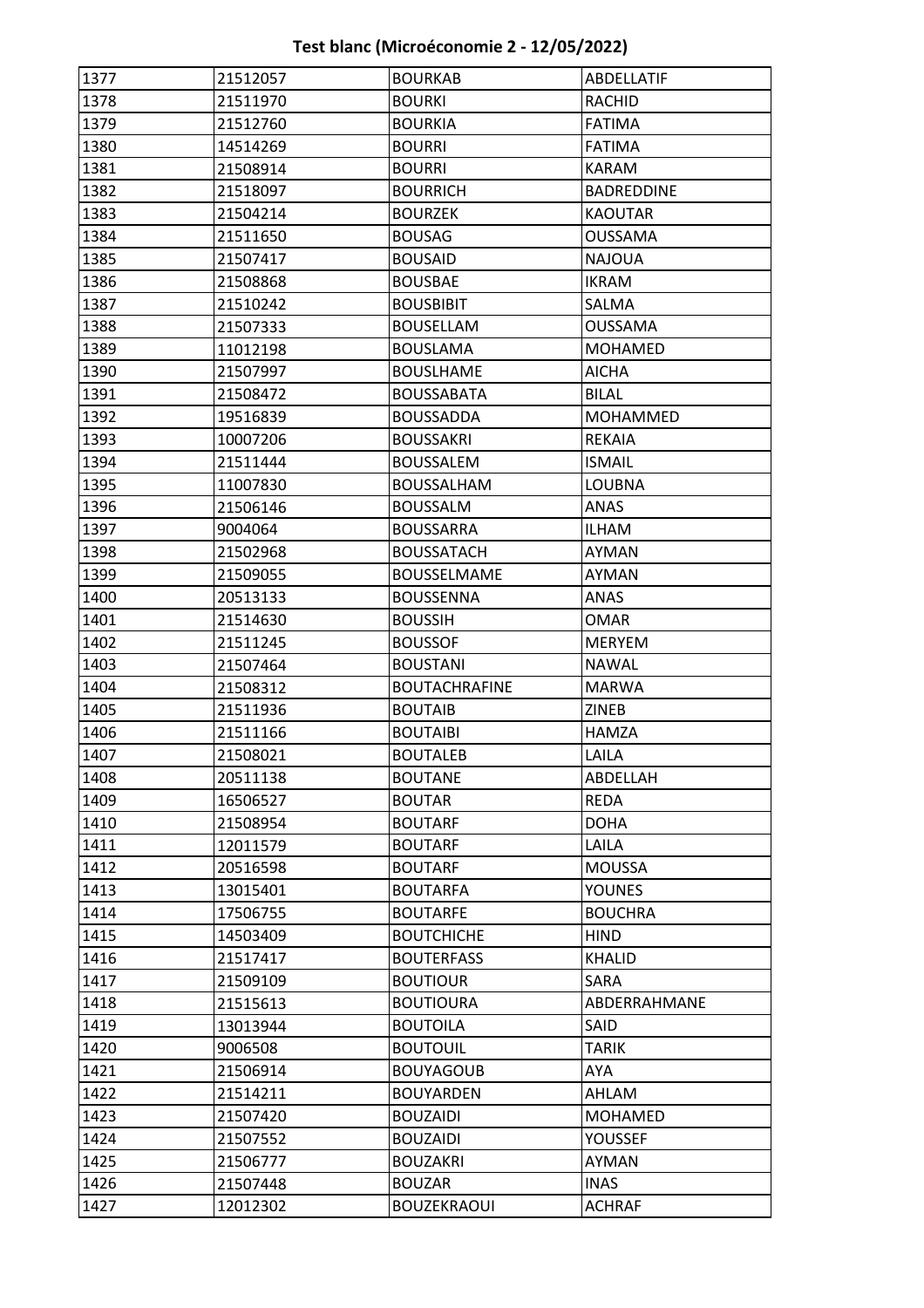| 1428 | 21506189 | <b>BOUZID</b>    | <b>MOUNAIM</b>         |
|------|----------|------------------|------------------------|
| 1429 | 20500971 | <b>BOUZID</b>    | <b>OMAR</b>            |
| 1430 | 21508104 | <b>BOUZID</b>    | SALMA                  |
| 1431 | 15514731 | <b>BOUZIDI</b>   | ABDERRAHIM             |
| 1432 | 21508203 | <b>BOUZIDY</b>   | <b>IHSSAN</b>          |
| 1433 | 11011678 | <b>BOUZITOU</b>  | <b>ERWAN ELVIRE</b>    |
| 1434 | 18508393 | <b>BOUZMAN</b>   | <b>IMANE</b>           |
| 1435 | 20516483 | <b>BOUZOUBAA</b> | YASSINE                |
| 1436 | 17512944 | <b>BOUZZIAN</b>  | <b>ACHRAF</b>          |
| 1437 | 21510953 | <b>BOUZZIT</b>   | <b>FADI</b>            |
| 1438 | 21509955 | <b>BRAHIMI</b>   | <b>WIAM</b>            |
| 1439 | 18516210 | <b>BRAHMI</b>    | MOHAMMED               |
| 1440 | 15502707 | <b>BRANDA</b>    | <b>ZOUHAIR</b>         |
| 1441 | 15507555 | <b>BREIDA</b>    | <b>AMINE</b>           |
| 1442 | 21508691 | <b>BRIBACH</b>   | <b>KAMAL</b>           |
| 1443 | 12004322 | <b>BRIBICHE</b>  | <b>BTISSAM</b>         |
| 1444 | 21514385 | <b>BRIGHET</b>   | <b>IKRAM</b>           |
| 1445 | 18519196 | <b>BRIK</b>      | <b>AWATIF</b>          |
| 1446 | 14510021 | <b>BRINGO</b>    | SALMA                  |
| 1447 | 18508427 | <b>BRIWA</b>     | AMINA                  |
| 1448 | 13005541 | <b>BSSAILLA</b>  | <b>WIJDANE</b>         |
| 1449 | 67504647 | <b>BTIHADI</b>   | <b>IMANE</b>           |
| 1450 | 10007512 | BY               | HAMZA                  |
| 1451 | 6184321  | <b>BYAD</b>      | <b>KHALID</b>          |
| 1452 | 21507955 | <b>BYADI</b>     | CHAIMAA                |
| 1453 | 21507905 | <b>BYKBANE</b>   | <b>YOUSSEF</b>         |
| 1454 | 21510668 | <b>BZAR</b>      | <b>ABIR</b>            |
| 1455 | 15514305 | <b>CAMARA</b>    | <b>FATOUMATA BINTA</b> |
| 1456 | 21520607 | CAMARA           | LASSANA BIDJINE        |
| 1457 | 20516022 | <b>CHAAB</b>     | <b>MALAK</b>           |
| 1458 | 21511252 | <b>CHAABA</b>    | FATIMA-EZZAHRA         |
| 1459 | 14504119 | CHAABI           | SALWA                  |
| 1460 | 20508474 | <b>CHAAIBI</b>   | FATIMAEZZAHRA          |
| 1461 | 21508999 | <b>CHAANOUNE</b> | <b>NOURA</b>           |
| 1462 | 20511403 | <b>CHABAB</b>    | SOUFIANE               |
| 1463 | 21504546 | <b>CHABI</b>     | LAHCEN                 |
| 1464 | 12008543 | CHABI            | <b>WIDAD</b>           |
| 1465 | 12003332 | <b>CHACHAI</b>   | <b>AYOUB</b>           |
| 1466 | 20520133 | <b>CHADI</b>     | MOHAMED AMINE          |
| 1467 | 21511593 | <b>CHADID</b>    | SAMIA                  |
| 1468 | 21515081 | CHADLI           | YOUSRA                 |
| 1469 | 16512555 | <b>CHAFAI</b>    | <b>NAJOUA</b>          |
| 1470 | 20515706 | <b>CHAFAI</b>    | <b>OUSSAMA</b>         |
| 1471 | 21515396 | CHAFI            | <b>HASNA</b>           |
| 1472 | 13007564 | <b>CHAFIAI</b>   | <b>HASSNA</b>          |
| 1473 | 21510715 | CHAFIANE         | AYA                    |
| 1474 | 20510733 | <b>CHAFII</b>    | AMINA                  |
| 1475 | 21510218 | <b>CHAFIK</b>    | <b>IHSSANE</b>         |
| 1476 | 14508443 | <b>CHAFIL</b>    | ABDELHAMID             |
| 1477 | 21509816 | <b>CHAFIQ</b>    | SALMA                  |
| 1478 | 21503237 | CHAGHILI         | LOUBNA                 |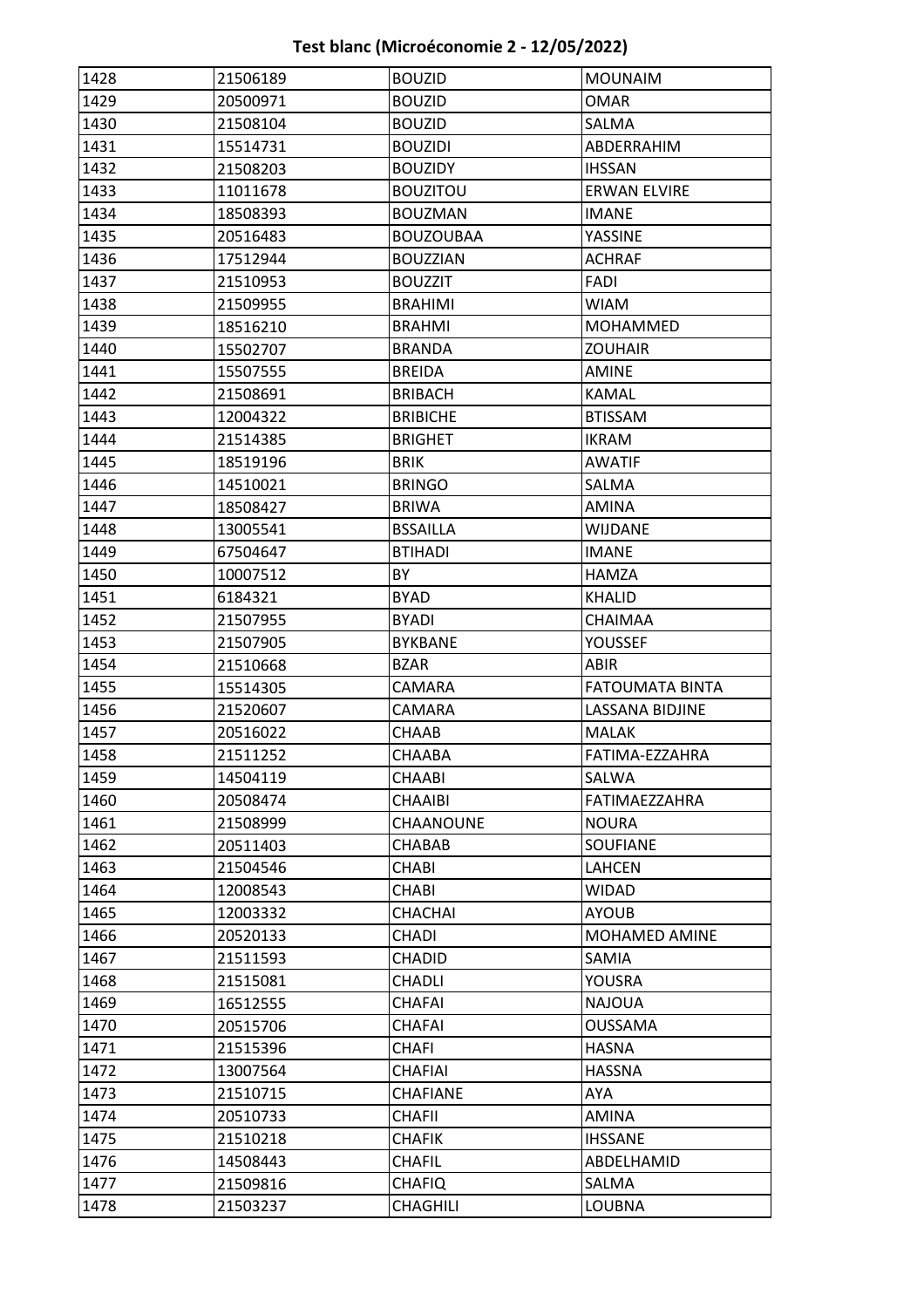| 1479 | 21507877 | <b>CHAGOURI</b>  | <b>MERIEM</b>   |
|------|----------|------------------|-----------------|
| 1480 | 21509149 | <b>CHAGUER</b>   | SAFAA           |
| 1481 | 17501567 | CHAHBA           | AMAL            |
| 1482 | 15510841 | <b>CHAHBAOUI</b> | SALWA           |
| 1483 | 21506915 | <b>CHAHBI</b>    | SAMIR           |
| 1484 | 12011518 | <b>CHAHCHI</b>   | <b>MERIEM</b>   |
| 1485 | 14509733 | <b>CHAHCHOUH</b> | LEILA           |
| 1486 | 19509178 | CHAHI            | <b>IMANE</b>    |
| 1487 | 20513125 | <b>CHAHIB</b>    | <b>MOHAMMED</b> |
| 1488 | 21512668 | CHAHID           | EL MEHDI        |
| 1489 | 20507735 | CHAHID           | SALMA           |
| 1490 | 13016480 | CHAHIR           | <b>AYOUB</b>    |
| 1491 | 20511259 | <b>CHAHIR</b>    | MOHAMMED AMINE  |
| 1492 | 18514725 | <b>CHAHIR</b>    | <b>SOUKAINA</b> |
| 1493 | 19508897 | CHAHM            | YOUSSEF         |
| 1494 | 12008560 | <b>CHAHMI</b>    | <b>ANASS</b>    |
| 1495 | 21511052 | <b>CHAHMOUNE</b> | WALID           |
| 1496 | 20509165 | <b>CHAHYD</b>    | <b>MALAK</b>    |
| 1497 | 18511840 | CHAIB            | AMAL            |
| 1498 | 11004388 | CHAIB            | <b>FADWA</b>    |
| 1499 | 20500842 | <b>CHAIB</b>     | <b>HAJAR</b>    |
| 1500 | 13008047 | CHAIB            | <b>HICHAM</b>   |
| 1501 | 21512396 | CHAIB            | <b>OUSSAMA</b>  |
| 1502 | 21522258 | <b>CHAIB</b>     | SALMA           |
| 1503 | 12008486 | CHAIBA           | YASSINE         |
| 1504 | 16502574 | CHAIBAT          | <b>ILYASS</b>   |
| 1505 | 15507614 | CHAIBI           | <b>HICHAM</b>   |
| 1506 | 21514381 | <b>CHAIBI</b>    | <b>NOUHAILA</b> |
| 1507 | 12013164 | <b>CHAIKHI</b>   | RAJAE           |
| 1508 | 10007816 | <b>CHAIR</b>     | AHMED           |
| 1509 | 18506455 | <b>CHAJARI</b>   | <b>HAMZA</b>    |
| 1510 | 18514721 | <b>CHAJI</b>     | <b>BRAHIM</b>   |
| 1511 | 12008562 | CHAJLI           | <b>MERYEM</b>   |
| 1512 | 12013485 | CHAKAOUI         | <b>DRISS</b>    |
| 1513 | 21510751 | <b>CHAKIB</b>    | <b>BOUCHAIB</b> |
| 1514 | 21508223 | CHAKIB           | <b>MARYAM</b>   |
| 1515 | 13012522 | <b>CHAKIR</b>    | <b>BOUCHAIB</b> |
| 1516 | 21512143 | <b>CHAKIR</b>    | EL MEHDI        |
| 1517 | 11006054 | <b>CHAKIR</b>    | <b>MOHCINE</b>  |
| 1518 | 15510839 | <b>CHAKIR</b>    | <b>NADYA</b>    |
| 1519 | 21506789 | CHAKIR           | <b>NOUHA</b>    |
| 1520 | 21508174 | <b>CHAKIR</b>    | <b>NOUHAILA</b> |
| 1521 | 21505708 | CHAKIRI          | ANASS           |
| 1522 | 12011481 | <b>CHAKLI</b>    | SARA            |
| 1523 | 20509731 | <b>CHAKOR</b>    | <b>FATIMA</b>   |
| 1524 | 21503887 | CHAKOUR          | <b>MOHAMED</b>  |
| 1525 | 21503438 | CHAKOURI         | SIHAM           |
| 1526 | 21508951 | CHAKROU          | FATIMA ZAHRA    |
| 1527 | 12005301 | <b>CHAKROUF</b>  | <b>IMANE</b>    |
| 1528 | 21511261 | CHAL-HY          | CHAIMAE         |
| 1529 | 21511262 | CHAL-HY          | HAJAR           |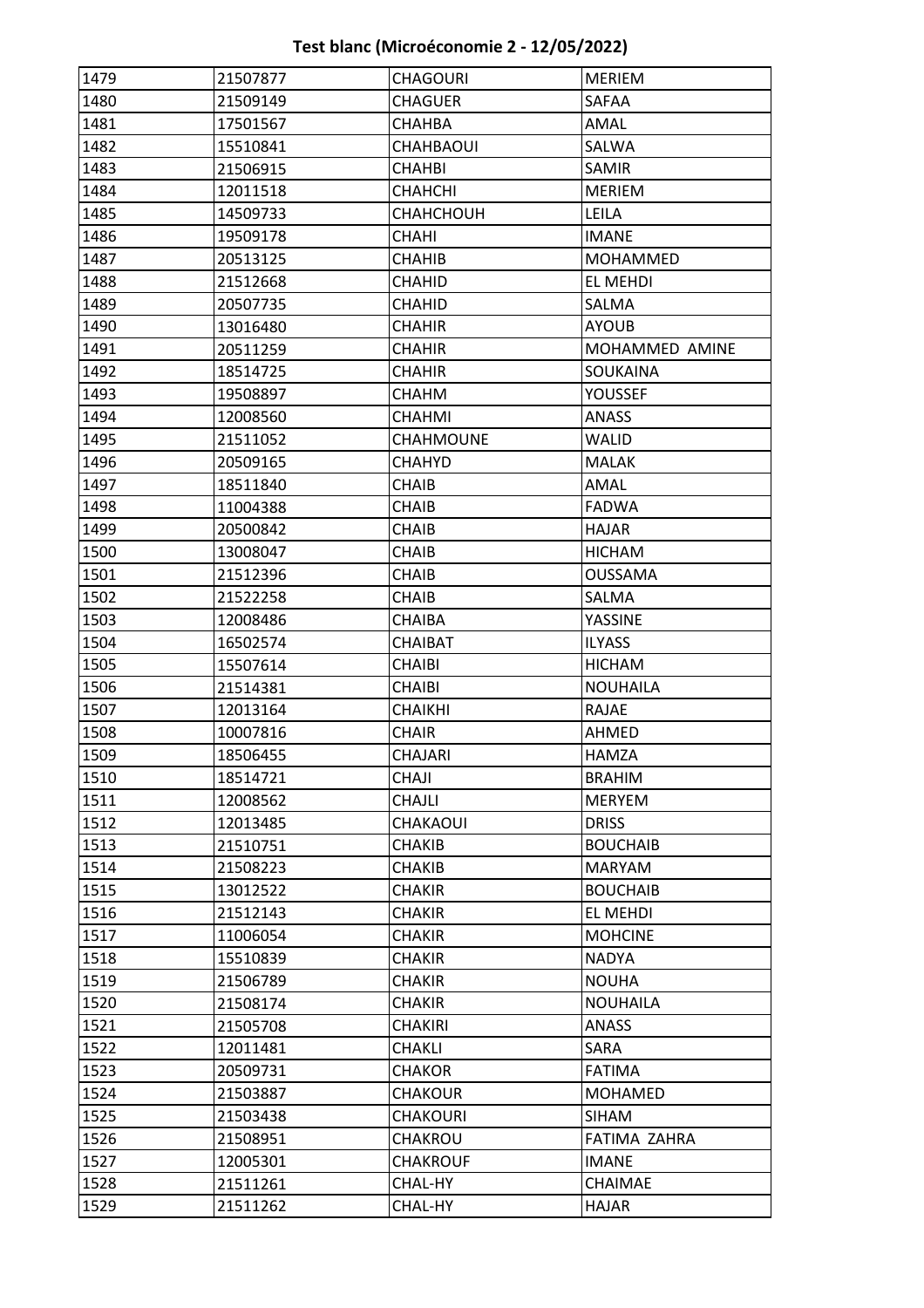| 1530         | 17512934             | CHALLALI                       | <b>MERYEM</b>            |
|--------------|----------------------|--------------------------------|--------------------------|
| 1531         | 21503175             | <b>CHAMAKH</b>                 | ABDELBADII               |
| 1532         | 20510157             | CHAMAKMAKI                     | SALMA                    |
| 1533         | 21512426             | CHAMI                          | HIND                     |
| 1534         | 21506269             | CHAMI                          | <b>MARYAM</b>            |
| 1535         | 14509799             | CHANDAR                        | <b>KHADIJA</b>           |
| 1536         | 9001288              | <b>CHANGUITI</b>               | ABDELJALIL               |
| 1537         | 21505810             | CHANNANY                       | ZINEB                    |
| 1538         | 18511239             | <b>CHANTOUFI</b>               | YOUSSRA                  |
| 1539         | 20516668             | CHAOUFI                        | MOHAMMED                 |
| 1540         | 15513613             | <b>CHAOUI</b>                  | SOUKAINA                 |
| 1541         | 20509664             | <b>CHAOUKI</b>                 | RABAB                    |
| 1542         | 21502792             | <b>CHAOUKI</b>                 | SALMA                    |
| 1543         | 18510853             | <b>CHAOUKI</b>                 | ZAHRA                    |
| 1544         | 17503744             | CHAOUQUI                       | <b>AYMANE</b>            |
| 1545         | 12008504             | <b>CHAOUTY</b>                 | <b>MOHAMMED</b>          |
| 1546         | 21507667             | <b>CHARAF</b>                  | HAJAR                    |
| 1547         | 9002934              | <b>CHARAF</b>                  | <b>NEZHA</b>             |
| 1548         | 18505410             | <b>CHARAI</b>                  | ABDELILAH                |
| 1549         | 17502911             | CHARAI                         | CHAIMAE                  |
| 1550         | 19505004             | CHARANI                        | <b>HASNAA</b>            |
| 1551         | 13007951             | CHAREY                         | <b>FARAH</b>             |
| 1552         | 11011748             | <b>CHARFI</b>                  | AFAF                     |
| 1553         | 21510587             | <b>CHARFI</b>                  | SAFAA                    |
| 1554         | 20503580             | <b>CHARIF</b>                  | <b>AMINA</b>             |
| 1555         | 17501904             | <b>CHARIF EDDINE</b>           | CHAIMAE                  |
| 1556         |                      | <b>CHARII</b>                  | MOHAMMED                 |
| 1557         | 21503520<br>17506570 | <b>CHARIOUI</b>                | <b>SAID</b>              |
|              |                      | CHARKI                         |                          |
| 1558<br>1559 | 21508456             |                                | <b>FATIHA</b>            |
| 1560         | 21510793<br>21509790 | <b>CHARKI</b><br><b>CHARKI</b> | <b>JIHANE</b><br>OUSSAMA |
| 1561         | 21504776             |                                |                          |
| 1562         |                      | <b>CHAROUKH</b>                | <b>KHADIJA</b><br>SOUMIA |
| 1563         | 21515713             | CHARRAD                        |                          |
|              | 21504435             | CHARRADI                       | <b>ILYASS</b>            |
| 1564         | 16512780             | <b>CHARRAF</b>                 | <b>AOUATIF</b>           |
| 1565         | 19513433             | CHARRAJY                       | <b>YOUNES</b>            |
| 1566         | 21509895             | <b>CHARRAKI</b>                | <b>ISSAM</b>             |
| 1567         | 21521491             | CHARRASS                       | SALAHDDINE               |
| 1568         | 21511321             | CHARRAT                        | <b>YOUNES</b>            |
| 1569         | 21509399             | <b>CHARROK</b>                 | <b>ZINEB</b>             |
| 1570         | 21507568             | CHARROUD                       | <b>HANANE</b>            |
| 1571         | 17511663             | <b>CHATOUI</b>                 | ZAINAB                   |
| 1572         | 21508046             | CHAWKI                         | AYA                      |
| 1573         | 21515383             | <b>CHAY</b>                    | <b>MAROUA</b>            |
| 1574         | 19507505             | <b>CHAYBOUB</b>                | <b>AYOUB</b>             |
| 1575         | 17512841             | CHBALATE                       | MAHA                     |
| 1576         | 21502850             | CHBANAT                        | <b>FATIMA ZAHRAE</b>     |
| 1577         | 21503467             | CHBAROU                        | HASNAA                   |
| 1578         | 21511812             | <b>CHBARY</b>                  | <b>ACHRAF</b>            |
| 1579         | 21515419             | <b>CHEBAIRGUI</b>              | IKRAM                    |
| 1580         | 12004390             | <b>CHEBBA</b>                  | MOHAMMED                 |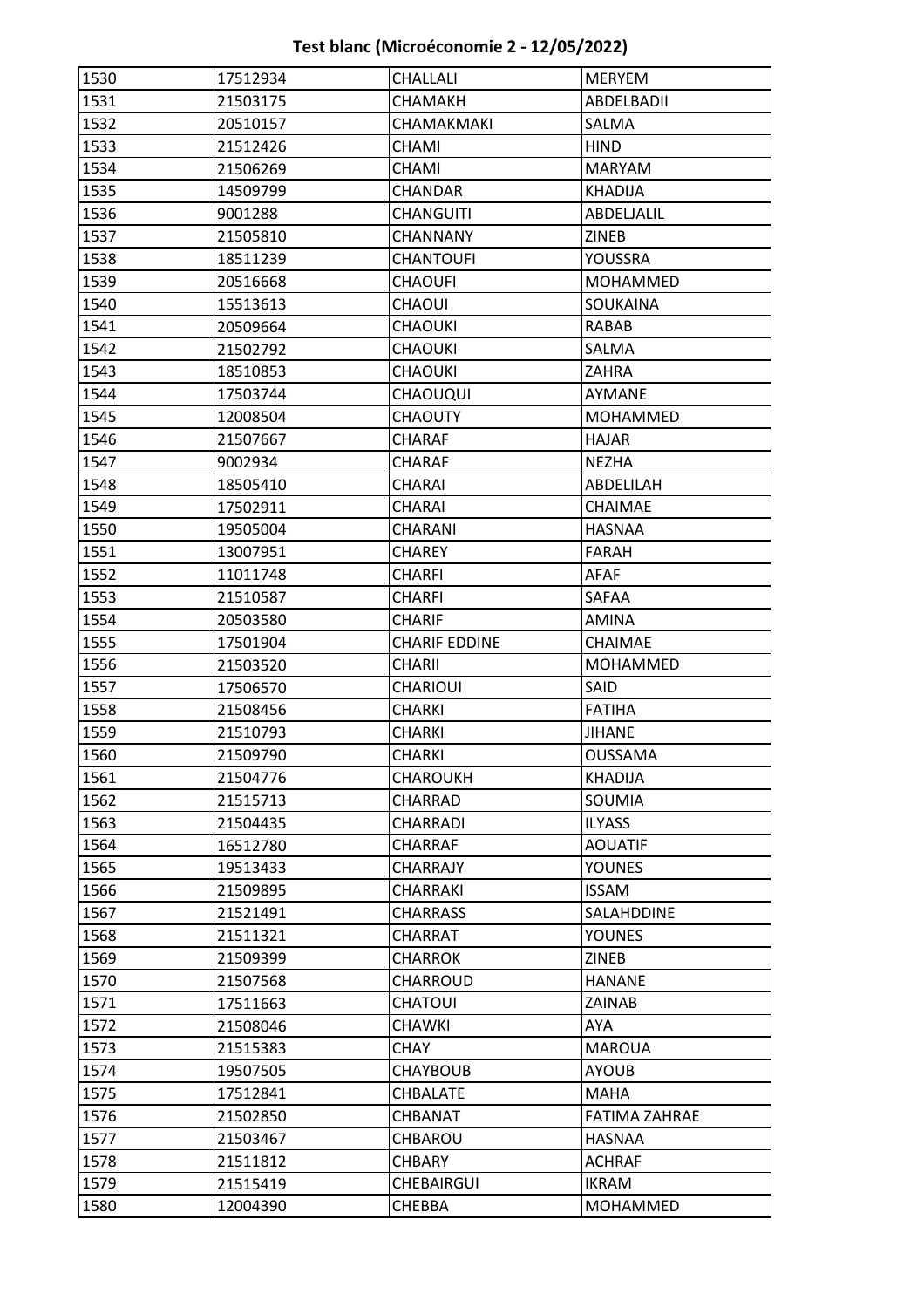| 1581 | 20512887 | CHEDDAD          | <b>IBRAHIM</b>          |
|------|----------|------------------|-------------------------|
| 1582 | 21507979 | CHEDDANI         | <b>IMANE</b>            |
| 1583 | 15510832 | CHEGDANI         | SOUKAINA                |
| 1584 | 21512161 | <b>CHEGRI</b>    | <b>NIZAR</b>            |
| 1585 | 21503059 | <b>CHEHAB</b>    | ABDESSAMIE              |
| 1586 | 21511971 | <b>CHEIKH</b>    | <b>BRAHIM</b>           |
| 1587 | 21504188 | <b>CHEIKH</b>    | <b>MARWA</b>            |
| 1588 | 20507123 | CHEIKH           | <b>ZINEB</b>            |
| 1589 | 17503191 | <b>CHELH</b>     | <b>ZINEB</b>            |
| 1590 | 14510783 | <b>CHELLA</b>    | <b>SMAIL</b>            |
| 1591 | 9000847  | <b>CHEMAOUI</b>  | <b>HAMZA</b>            |
| 1592 | 17501996 | <b>CHEMSI</b>    | <b>IKRAM</b>            |
| 1593 | 19516715 | <b>CHEMSI</b>    | WALID                   |
| 1594 | 19502816 | <b>CHENANE</b>   | SAFAA                   |
| 1595 | 21509037 | CHENNAF          | BASMA                   |
| 1596 | 21510441 | <b>CHENTOUF</b>  | OUSSAMA                 |
| 1597 | 21503270 | <b>CHERFAOUI</b> | <b>BAHAA EDDINE</b>     |
| 1598 | 11008139 | <b>CHERGUI</b>   | ALI                     |
| 1599 | 21506711 | <b>CHERGUI</b>   | AYA                     |
| 1600 | 10006911 | CHERGUI          | FATIMA-ZAHRA            |
| 1601 | 8004351  | <b>CHERIF</b>    | <b>ASSIA</b>            |
| 1602 | 16512323 | <b>CHERIF</b>    | <b>HAWA</b>             |
| 1603 | 16512422 | <b>CHERIFI</b>   | OUMAIMA                 |
| 1604 | 21511941 | CHERKANI         | HAMZA                   |
| 1605 | 13015264 | <b>CHERKAOUI</b> | MOHAMMED AMINE          |
| 1606 | 12005143 | CHERNAKI         | <b>BOUCHAIB</b>         |
| 1607 | 15515589 | CHERQAOUI        | <b>NOUHAILA</b>         |
| 1608 | 19516713 | <b>CHERRADI</b>  | <b>ISMAIL</b>           |
| 1609 | 21511888 | CHERRADI         | MOHAMMED AMINE          |
| 1610 | 21507641 | CHERRIDOU        | <b>AYA</b>              |
| 1611 | 21515859 | <b>CHETOUANI</b> | <b>IKRAM</b>            |
| 1612 | 21506198 | <b>CHETOUI</b>   | <b>HAFSA</b>            |
| 1613 | 18515284 | <b>CHETOUI</b>   | <b>HAMZA</b>            |
| 1614 | 21520721 | CHGUAR           | <b>OUSSAMA</b>          |
| 1615 | 10004505 | CHHAIMI          | FATIMA EZZAHRA          |
| 1616 | 11003854 | CHIBA            | LAMIA                   |
| 1617 | 11002627 | CHIBA            | SARA                    |
| 1618 | 21511872 | CHIBANI          | OMAR                    |
| 1619 | 13016047 | CHIBOUB          | ZINEB                   |
| 1620 | 21511892 | <b>CHIHAB</b>    | <b>BADREEDDINE</b>      |
| 1621 | 13008514 | CHIHAB           | HAMZA                   |
| 1622 | 21506353 | <b>CHIHAB</b>    | <b>OUMAIMA</b>          |
| 1623 |          |                  |                         |
| 1624 | 21504357 | <b>CHIHAB</b>    | SAMIRA<br><b>WISSAL</b> |
|      | 21507340 | CHIHAB           |                         |
| 1625 | 21510622 | <b>CHIHAB</b>    | ZIAD                    |
| 1626 | 13008871 | CHIHEB           | <b>BASMA</b>            |
| 1627 | 21510056 | <b>CHIHEB</b>    | KAOUTAR                 |
| 1628 | 11011436 | CHIKA            | <b>BOUCHRA</b>          |
| 1629 | 19516559 | <b>CHIKHI</b>    | EL MAHDI                |
| 1630 | 21510657 | <b>CHIKRE</b>    | SALMA                   |
| 1631 | 21510918 | <b>CHINY</b>     | <b>RAOUIA</b>           |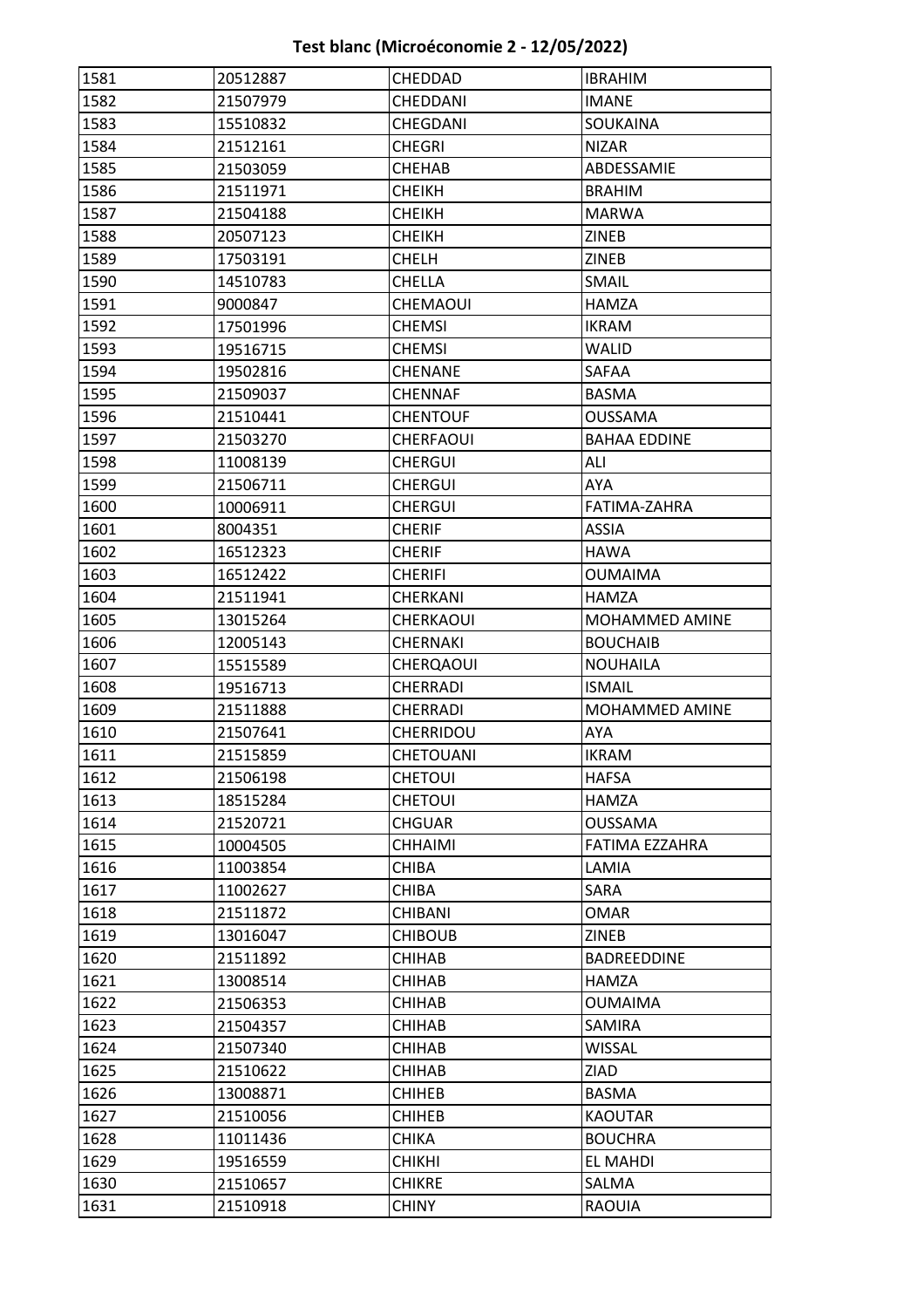| 1632 | 12014906 | <b>CHIOUKHI</b>          | JAMAL                 |
|------|----------|--------------------------|-----------------------|
| 1633 | 16503868 | <b>CHIT</b>              | YOUSSEF               |
| 1634 | 15510894 | CHKAIR                   | <b>HANANE</b>         |
| 1635 | 15514817 | <b>CHKHOUJI</b>          | <b>AYMEN</b>          |
| 1636 | 21512350 | <b>CHKIR</b>             | <b>NIHAD</b>          |
| 1637 | 10007941 | <b>CHLEH</b>             | <b>RKIA</b>           |
| 1638 | 15510865 | <b>CHMOUK</b>            | SALMA                 |
| 1639 | 20501472 | <b>CHNINE</b>            | ASMAA                 |
| 1640 | 9000032  | <b>CHOHROUR</b>          | SOUMYA                |
| 1641 | 21507451 | CHOKLAT                  | <b>ASSIA</b>          |
| 1642 | 21507683 | <b>CHOKRI</b>            | SAFAA                 |
| 1643 | 21510967 | <b>CHORFI</b>            | <b>HIBA</b>           |
| 1644 | 15511010 | <b>CHORFI</b>            | <b>NOHA</b>           |
| 1645 | 21510698 | <b>CHOTBI</b>            | SALMA                 |
| 1646 | 21517297 | <b>CHOUADLI</b>          | <b>AYA</b>            |
| 1647 | 19516662 | <b>CHOUAF</b>            | <b>MOUAD</b>          |
| 1648 | 21512485 | <b>CHOUAIBY</b>          | <b>HOUSSAM</b>        |
| 1649 | 21517379 | <b>CHOUARI</b>           | <b>MOHAMMED FOUZI</b> |
| 1650 | 21508616 | <b>CHOUBBANE</b>         | <b>FATIMA ZAHRA</b>   |
| 1651 | 21507693 | <b>CHOUDALY</b>          | ABDELLAH              |
| 1652 | 11008178 | <b>CHOUF</b>             | <b>NADIA</b>          |
| 1653 | 21508940 | CHOUHAD                  | ABDERRAHIM            |
| 1654 | 20514152 | CHOUHAD                  | HIBATALLAH            |
| 1655 | 12003164 | <b>CHOUHAR</b>           | YOUSRA                |
| 1656 | 21512602 | <b>CHOUIKIA</b>          | ABIR                  |
| 1657 | 20505509 | <b>CHOUIKIA</b>          | MAJDA                 |
| 1658 | 21512808 | <b>CHOUIRITA</b>         | <b>SIHAM</b>          |
| 1659 | 9002925  | <b>CHOUKAIRI</b>         | <b>FATIMA ZAHRA</b>   |
| 1660 | 21509125 | <b>CHOUKI</b>            | ASMAA                 |
| 1661 | 18507709 | <b>CHOUKI</b>            | HAMZA                 |
| 1662 | 14510169 | <b>CHOUKRI</b>           | <b>FAROUK</b>         |
| 1663 | 12008757 | <b>CHOUKRI</b>           | <b>IMANE</b>          |
| 1664 | 14507194 | <b>CHOUKRI</b>           | <b>KAOUTAR</b>        |
| 1665 | 21509071 | <b>CHOUKRI</b>           | <b>MERIEM</b>         |
| 1666 | 15508939 | <b>CHOUKRY</b>           | <b>JIHANE</b>         |
| 1667 | 13013509 | <b>CHOUKRY</b>           | <b>KAMILIA</b>        |
| 1668 | 20508919 | <b>CHRA</b>              | SOUAD                 |
| 1669 | 21510185 | <b>CHRAGUA</b>           | RANIA                 |
| 1670 | 21507957 | <b>CHREIBA</b>           | WISSAL                |
| 1671 | 20510679 | <b>CHRIFI-EL IDRISSI</b> | <b>HIND</b>           |
| 1672 | 12008545 | <b>CHTAIB</b>            | SAMAH                 |
| 1673 | 21505817 | <b>CHTAIB</b>            | SARA                  |
| 1674 | 21510376 | <b>CHTAIB</b>            | ZAINEB                |
| 1675 | 16507079 | <b>CHTAIBI</b>           | <b>MARIEM</b>         |
| 1676 | 21506274 | <b>CHTAIBI</b>           | SAAD                  |
| 1677 | 18508226 | CHTAINI                  | <b>FAIROUZ</b>        |
| 1678 | 20515586 | <b>CHTIBI</b>            | <b>LOUBNA</b>         |
| 1679 | 21506661 | <b>CHTIOUI</b>           | AZIZA                 |
| 1680 | 16512167 | <b>CHTIOUI</b>           | CHAAIBIA              |
| 1681 | 20508974 | <b>CHTIOUI</b>           | <b>OUTMANE</b>        |
| 1682 | 21507873 | <b>CHTIOUY</b>           | <b>NIZAR</b>          |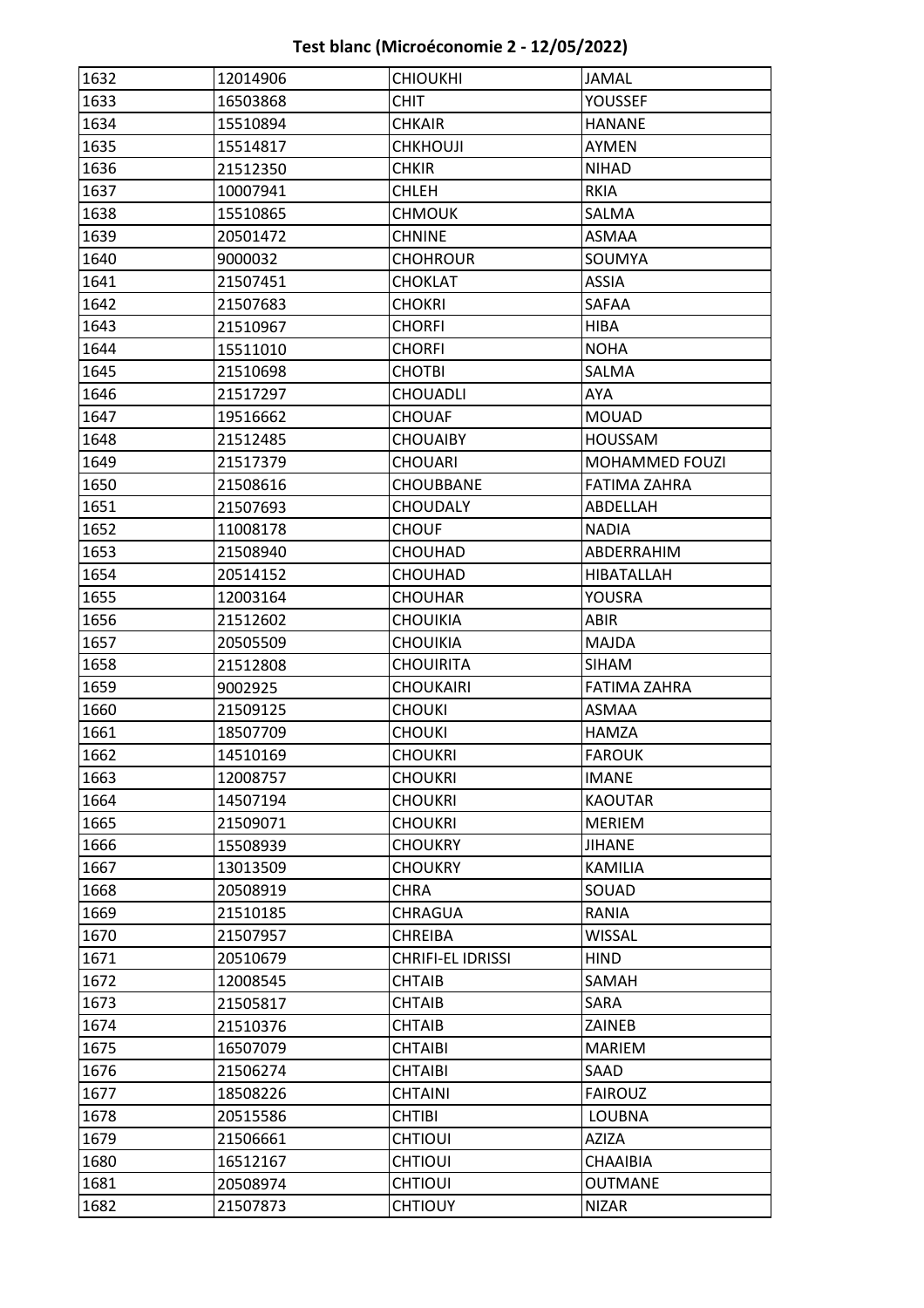| 1683 | 11011732 | <b>CISSE</b>                              | ABDELLAH               |
|------|----------|-------------------------------------------|------------------------|
| 1684 | 17514585 | <b>CISSE</b>                              | <b>FATOUMATA</b>       |
| 1685 | 21523891 | <b>CISSE</b>                              | <b>HASSAN BOUBACAR</b> |
| 1686 | 19518726 | <b>CISSE</b>                              | <b>SIRA</b>            |
| 1687 | 11010727 | <b>CONDE</b>                              | <b>HAWA</b>            |
| 1688 | 11010664 | <b>CONDE</b>                              | <b>MOHAMED</b>         |
| 1689 | 16513674 | CONDE                                     | <b>MOHAMED</b>         |
| 1690 | 13013800 | <b>CONTE</b>                              | ALPHA MOUSSA           |
| 1691 | 18516126 | <b>COULIBALY</b>                          | ALPHA AMADOU           |
| 1692 | 16512839 | <b>COULIBALY</b>                          | MAHAMADOU              |
| 1693 | 21513610 | COULIBALY ABDUL IBRAHII KALIL ISAAC FALNA |                        |
| 1694 | 12010683 | <b>DAAFI</b>                              | <b>MUSTAPHA</b>        |
| 1695 | 21521698 | <b>DABALE</b>                             | <b>ISSA HAMADOU</b>    |
| 1696 | 21508996 | <b>DABALLA</b>                            | <b>FADWA</b>           |
| 1697 | 21508164 | <b>DACHRAOUI</b>                          | <b>IMANE</b>           |
| 1698 | 67504719 | <b>DADDA</b>                              | <b>BRAHIM</b>          |
| 1699 | 21510257 | <b>DADDA</b>                              | MOHAMMED               |
| 1700 | 21506250 | <b>DADOUH</b>                             | <b>YOUNES</b>          |
| 1701 | 21506251 | <b>DADOUH</b>                             | <b>ZINEB</b>           |
| 1702 | 14510095 | <b>DADSSI</b>                             | <b>DRISS</b>           |
| 1703 | 20502164 | <b>DAGHAY</b>                             | <b>NOUHAILA</b>        |
| 1704 | 21507300 | DAHBI                                     | OMAIMA                 |
| 1705 | 10006681 | <b>DAHBI</b>                              | SOUKAINA               |
| 1706 | 14513346 | <b>DAHBI SKALI</b>                        | YASSINE                |
| 1707 | 21503804 | <b>DAHBY</b>                              | RANIA                  |
| 1708 | 19517435 | DAHHANE                                   | <b>IBTISSAM</b>        |
| 1709 | 21504042 | <b>DAHMANE</b>                            | <b>LOUBNA</b>          |
| 1710 | 18504782 | <b>DAHMANI</b>                            | <b>MERIEM</b>          |
| 1711 | 14502569 | <b>DAHMANI</b>                            | SAID                   |
| 1712 | 11008355 | <b>DAHMANY</b>                            | YOUSSEF                |
| 1713 | 21506020 | <b>DAHNANE</b>                            | SALMA                  |
| 1714 | 15514027 | <b>DAHOU</b>                              | <b>OMAR</b>            |
| 1715 | 21505850 | <b>DAHOU</b>                              | ZAHRA                  |
| 1716 | 21508953 | <b>DAHOUR</b>                             | <b>NOUAMANE</b>        |
| 1717 | 14513351 | <b>DAHOUZ</b>                             | AHMED                  |
| 1718 | 21509736 | <b>DAHR</b>                               | MOHAMMED AMINE         |
| 1719 | 12008842 | <b>DAHRAOUI</b>                           | <b>FATIMA ZAHRA</b>    |
| 1720 | 16506384 | <b>DAHRIF</b>                             | <b>ZINEB</b>           |
| 1721 | 21510235 | <b>DAIF</b>                               | <b>ACHRAF</b>          |
| 1722 | 21506322 | <b>DAIF</b>                               | <b>NAJAT</b>           |
| 1723 | 20509046 | <b>DAILI</b>                              | <b>DOUAE</b>           |
| 1724 | 67504724 | <b>DAKHLI</b>                             | SOUAD                  |
| 1725 | 11011786 | <b>DAKIR</b>                              | LAYLA                  |
| 1726 | 11008395 | <b>DALAL</b>                              | <b>YOUNES</b>          |
| 1727 | 21504499 | <b>DALIL</b>                              | <b>TAHA</b>            |
| 1728 | 21509998 | <b>DALY</b>                               | <b>HASNAA</b>          |
| 1729 | 18514718 | <b>DAMIR</b>                              | FATIMA EZZAHRA         |
| 1730 | 21514389 | <b>DAMIR</b>                              | <b>HAFSA</b>           |
| 1731 | 12011474 | <b>DAMIR</b>                              | LAILA                  |
| 1732 | 14509255 | <b>DAMIRI</b>                             | ZINEB                  |
| 1733 | 21511505 | <b>DANDANE</b>                            | AHLAME                 |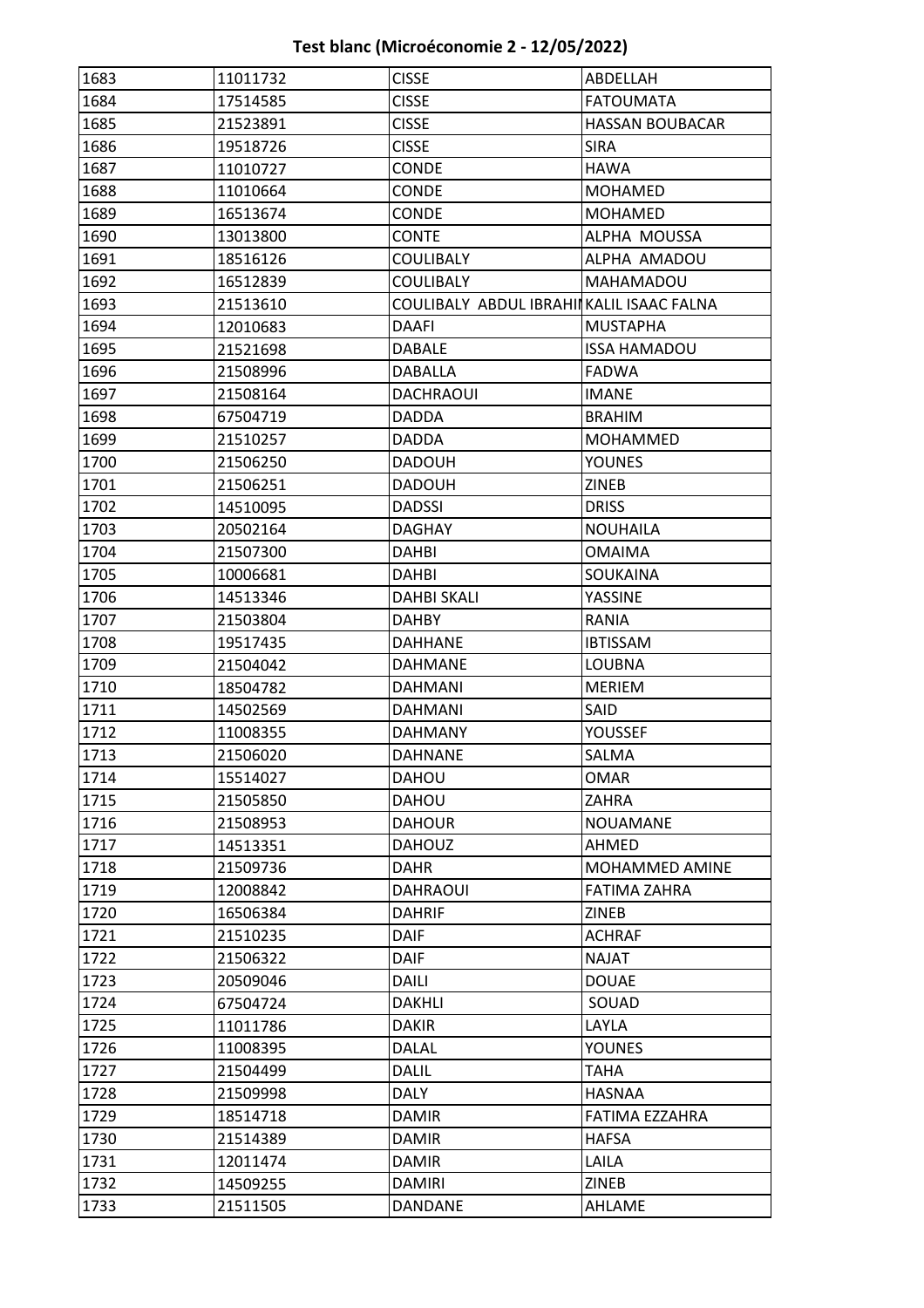| 1734 | 13012455 | <b>DANIB</b>      | AISSAME                |
|------|----------|-------------------|------------------------|
| 1735 | 21503493 | <b>DANNAITE</b>   | <b>AYOUB</b>           |
| 1736 | 21506926 | DANNI             | <b>MOHAMED</b>         |
| 1737 | 17514753 | <b>DANSOKO</b>    | ALHASSANE              |
| 1738 | 21508091 | <b>DAOUAM</b>     | <b>KHADIJA</b>         |
| 1739 | 21508827 | <b>DAOUASSI</b>   | <b>DOUNIA</b>          |
| 1740 | 21523492 | <b>DAOUD NOUR</b> | CHARMARKE              |
| 1741 | 21512549 | <b>DAOUDI</b>     | <b>KHALID</b>          |
| 1742 | 19516416 | <b>DAOUDI</b>     | SALMA                  |
| 1743 | 21515054 | <b>DAOUDI</b>     | ZAYNAB                 |
| 1744 | 21506115 | <b>DAOUI</b>      | <b>BASMA</b>           |
| 1745 | 21511840 | <b>DAOUI</b>      | HAMZA                  |
| 1746 | 20517098 | <b>DAOUI</b>      | NASR-EDDINE            |
| 1747 | 21509886 | <b>DAOUIOU</b>    | <b>NADA</b>            |
| 1748 | 20511010 | DARBALE           | SALIMA                 |
| 1749 | 19509011 | <b>DARHAI</b>     | <b>AMINE</b>           |
| 1750 | 21506863 | <b>DARIF</b>      | <b>BAHIJA</b>          |
| 1751 | 21512848 | <b>DARIF</b>      | <b>OUSSAMA</b>         |
| 1752 | 21513239 | <b>DARIF</b>      | YOUSRA                 |
| 1753 | 21515998 | <b>DARINI</b>     | <b>MOUAD</b>           |
| 1754 | 17506275 | <b>DARIR</b>      | ABDELHAMID             |
| 1755 | 14508207 | <b>DARIR</b>      | <b>EL MAHDI</b>        |
| 1756 | 21510243 | <b>DARKAOUI</b>   | <b>KHALIL DIAE</b>     |
| 1757 | 10003604 | <b>DARKAOUI</b>   | <b>FATIMA</b>          |
| 1758 | 21510417 | <b>DAROUACH</b>   | <b>OTHMAN</b>          |
| 1759 | 11008430 | <b>DAROUASS</b>   | <b>NOHAILA</b>         |
| 1760 | 21511845 | <b>DAROUI</b>     | <b>ILHAME</b>          |
| 1761 | 21508298 | <b>DAROUI</b>     | <b>ISMAIL</b>          |
| 1762 | 21502914 | <b>DAROUICH</b>   | <b>BADR</b>            |
| 1763 | 14502843 | <b>DAROUICH</b>   | YASSINE                |
| 1764 | 19507517 | DARRAA            | <b>HAMZA</b>           |
| 1765 | 18510275 | <b>DARROUSSI</b>  | <b>AZZEDDINE</b>       |
| 1766 | 17513790 | <b>DARRY</b>      | SALWA                  |
| 1767 | 21511796 | <b>DARS</b>       | <b>AYOUB</b>           |
| 1768 | 21512202 | <b>DARS</b>       | <b>FAISSAL</b>         |
| 1769 | 11011611 | <b>DARY</b>       | <b>MERYEM</b>          |
| 1770 | 20505602 | <b>DAYAR</b>      | <b>NAOUAL</b>          |
| 1771 | 11008404 | <b>DAZZAZE</b>    | ABDELJALIL             |
| 1772 | 21506261 | <b>DAZZAZI</b>    | <b>WIJDANE</b>         |
| 1773 | 21512020 | <b>DCHICH</b>     | <b>MOUAD</b>           |
| 1774 | 21513316 | DEBARE KORADJIM   | <b>HERMINE FANETTE</b> |
| 1775 | 9005219  | <b>DEBBAGH</b>    | EZZAAIMA               |
| 1776 | 14510164 | <b>DEGGAG</b>     | <b>HASSAN</b>          |
| 1777 | 21509649 | <b>DEGHAY</b>     | <b>HIND</b>            |
| 1778 | 21508189 | <b>DEGUIG</b>     | <b>ASSIA</b>           |
| 1779 | 18517530 | <b>DEH</b>        | <b>JEMAL</b>           |
| 1780 | 6012711  | <b>DEHBI</b>      | <b>FOUZIA</b>          |
| 1781 | 12010906 | <b>DEHBI</b>      | <b>OUIAM</b>           |
| 1782 | 21510000 | <b>DEHNY</b>      | WAFAE                  |
| 1783 | 16512524 | <b>DEKKAKI</b>    | <b>FAYCAL</b>          |
| 1784 | 17506526 | <b>DEKKAKI</b>    | <b>YOUSSEF</b>         |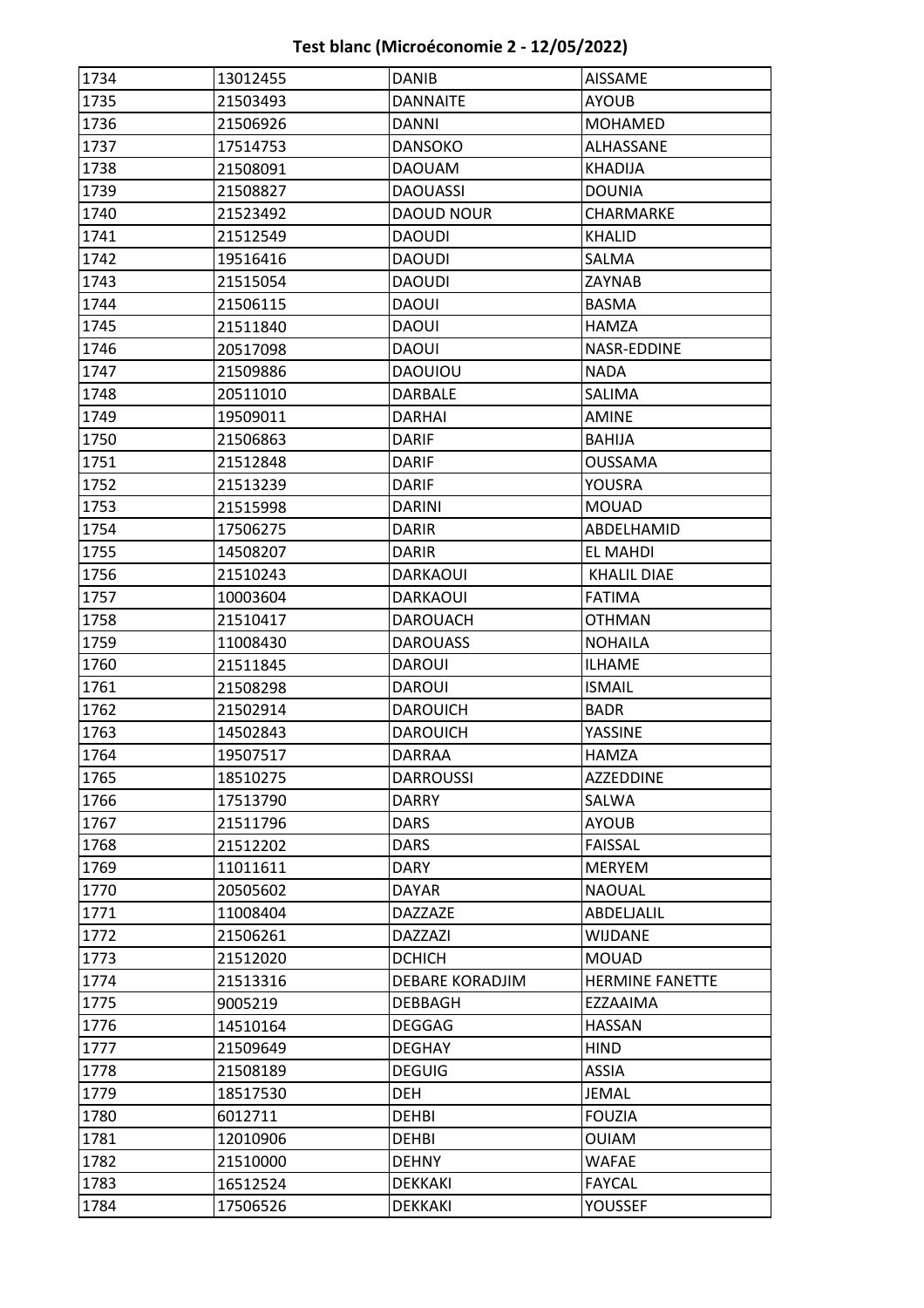| 1785 | 21509916 | <b>DEKKAL</b>                          | <b>ILHAM</b>          |
|------|----------|----------------------------------------|-----------------------|
| 1786 | 15512515 | <b>DEMBELE</b>                         | AMADOU                |
| 1787 | 18518403 | <b>DEMBELE</b>                         | <b>AMADOU SORY</b>    |
| 1788 | 21507467 | <b>DERDAK</b>                          | <b>KHADIJA</b>        |
| 1789 | 21510275 | <b>DERFOUFI</b>                        | <b>AYOUB</b>          |
| 1790 | 21509361 | <b>DEROUICHE</b>                       | SARA                  |
| 1791 | 16502225 | <b>DEROUICHE</b>                       | <b>WAHIBA</b>         |
| 1792 | 21506461 | <b>DERSI</b>                           | <b>HAJAR</b>          |
| 1793 | 21513332 | <b>DEVOT</b>                           | <b>IONE DIVINE</b>    |
| 1794 | 21510383 | <b>DEYENE</b>                          | <b>HAMID</b>          |
| 1795 | 21509820 | <b>DGHOUGHI</b>                        | <b>HAMZA</b>          |
| 1796 | 9004307  | <b>DGHOUGHI</b>                        | <b>HASNAA</b>         |
| 1797 | 21509239 | <b>DGHOUGHI</b>                        | <b>NAJWA</b>          |
| 1798 | 21507652 | <b>DHAIKA</b>                          | YASSINE               |
| 1799 | 15510977 | <b>DHISSI</b>                          | <b>HAFIDA</b>         |
| 1800 | 20506167 | <b>DIAB</b>                            | ABDESSAMAD            |
| 1801 | 10008324 | <b>DIAB</b>                            | <b>AZIZ</b>           |
| 1802 | 18516121 | <b>DIABATE</b>                         | <b>OUMAR</b>          |
| 1803 | 16512824 | <b>DIABY</b>                           | ABDOULMALICKI MAMAD(  |
| 1804 | 16512374 | <b>DIALLO</b>                          | <b>FATOUMATA KANE</b> |
| 1805 | 16511343 | <b>DIALLO</b>                          | <b>IDIATOU</b>        |
| 1806 | 19517984 | <b>DIANE</b>                           | ELHADJ OUMAR          |
| 1807 | 16501775 | <b>DIANE</b>                           | <b>HAMZA</b>          |
| 1808 | 21523651 | <b>DIARE</b>                           | <b>ALMAMY FAMORO</b>  |
| 1809 | 18517149 | <b>DIARRA</b>                          | FATOUMATA MAHAMOUD    |
| 1810 | 21522056 | <b>DIAW</b>                            | <b>MAMAN AMADY</b>    |
| 1811 | 21521997 | <b>DIAWARA</b>                         | <b>BINTIA</b>         |
| 1812 | 15514392 | <b>DIAWARA</b>                         | <b>CHEICK OUMAR</b>   |
| 1813 | 20521275 | <b>DIAWARA</b>                         | <b>HAMID</b>          |
| 1814 | 10008146 | <b>DIAWARA</b>                         | <b>KADIALY</b>        |
| 1815 |          | <b>DICH</b>                            | <b>ANAS</b>           |
| 1816 | 21512168 | <b>DICKO</b>                           | <b>AISSATA</b>        |
|      | 17515589 |                                        |                       |
| 1817 | 21515519 | <b>DIDDAR</b>                          | SALMA                 |
| 1818 | 13013801 | <b>DIENE</b>                           | <b>SIDI MOHAMED</b>   |
| 1819 | 21511102 | <b>DIFAA</b>                           | <b>ANOUAR</b>         |
| 1820 | 21510366 | <b>DIHAZI</b>                          | <b>OMAIMA</b>         |
| 1821 | 21508149 | <b>DINAR</b>                           | FATIMA EZZAHRAE       |
| 1822 | 12013158 | <b>DINI</b>                            | AZZEDDINE             |
| 1823 | 11011516 | <b>DIOGO</b>                           | CECILE CARVALHO MELO  |
| 1824 | 21522538 | <b>DIOP</b>                            | <b>ADAMA SALL</b>     |
| 1825 | 21512087 | <b>DIYANE</b>                          | <b>MOHAMED</b>        |
| 1826 | 21518118 | <b>DJEMANEIR</b>                       | <b>OUMAIMA</b>        |
| 1827 | 20519554 | <b>DJIGA</b>                           | <b>DJENEBA</b>        |
| 1828 | 21506765 | <b>DJIMARKAN</b>                       | <b>KHADIJA</b>        |
| 1829 | 21513353 | <b>DJODJO</b>                          | <b>BOGA AKESSE</b>    |
| 1830 | 20522203 | DJODJO BOGA                            | AKESSE                |
| 1831 | 12008838 | <b>DJOU</b>                            | <b>OUMAIMA</b>        |
| 1832 | 14506429 | <b>DKHISSI</b>                         | <b>AYOUB</b>          |
| 1833 | 21509796 | <b>DKHISSI</b>                         | <b>IMAD</b>           |
| 1834 | 21506396 | <b>DMIYAR</b>                          | <b>OUSSAMA</b>        |
| 1835 | 21522389 | DOGBOMISSI CHANCELLE VBAPT-ME DYBLAZEE |                       |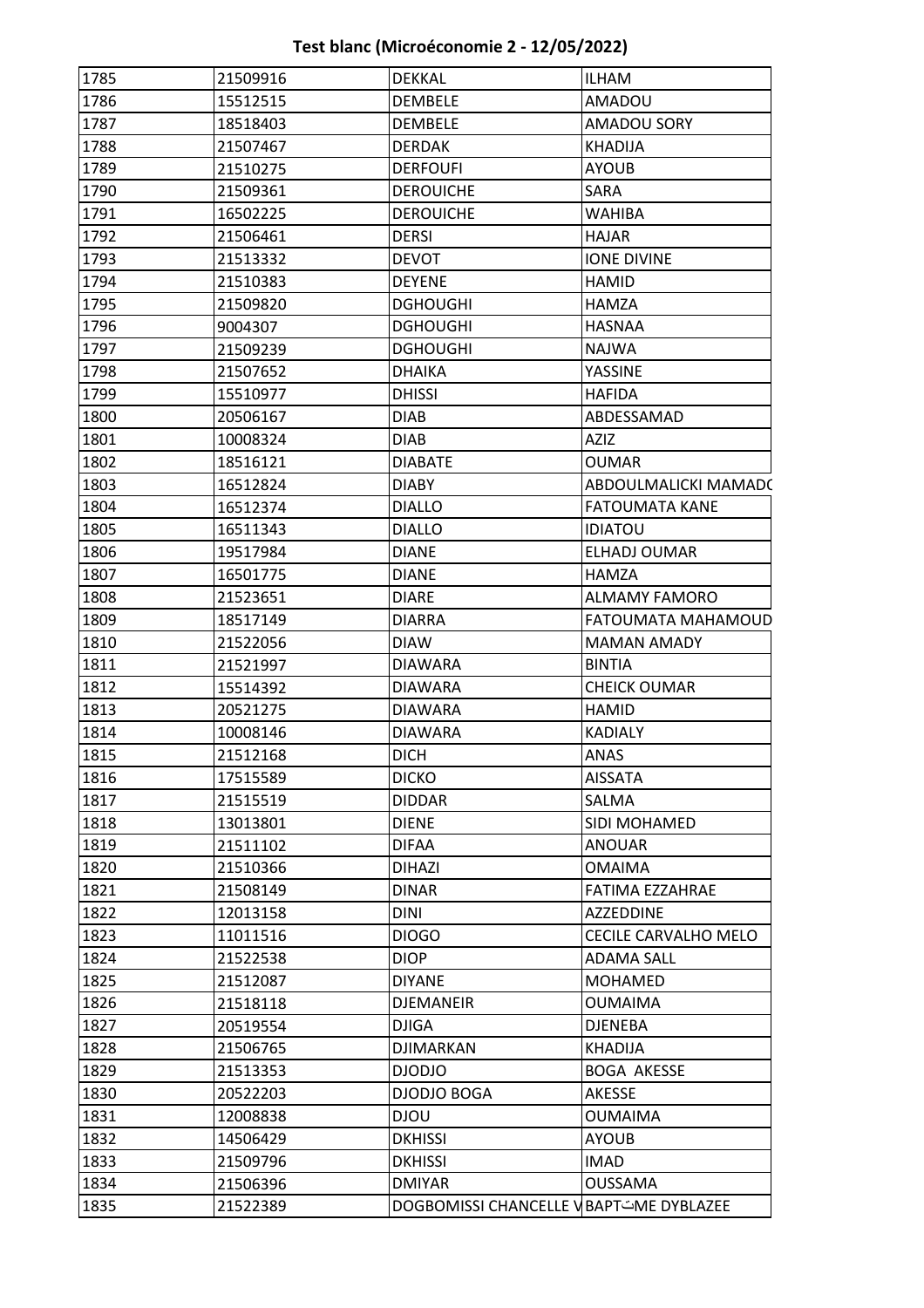| 1836 | 19504884 | <b>DOGHMI</b>         | <b>KHADIJA</b>      |
|------|----------|-----------------------|---------------------|
| 1837 | 13001989 | <b>DOGHMI</b>         | <b>MERIEM</b>       |
| 1838 | 12005158 | <b>DOHAIBI</b>        | <b>MERIEM</b>       |
| 1839 | 19516660 | <b>DOUAH</b>          | <b>FATIMA ZAHRA</b> |
| 1840 | 21508441 | <b>DOUAMI</b>         | <b>REDA</b>         |
| 1841 | 18514737 | <b>DOUAZOU</b>        | SALAH-EDDINE        |
| 1842 | 19508879 | <b>DOUCH</b>          | <b>IBRAHIM</b>      |
| 1843 | 18518195 | <b>DOUCOURE</b>       | <b>HAWA CHEICK</b>  |
| 1844 | 16502475 | <b>DOUGHMI</b>        | <b>MORJANA</b>      |
| 1845 | 21509831 | <b>DOUHA</b>          | WAHIBA              |
| 1846 | 21508893 | <b>DOUIBI</b>         | ABDELKARIM          |
| 1847 | 18504796 | <b>DOUKI</b>          | SOUAD               |
| 1848 | 11008410 | <b>DOUKIL</b>         | ILHAM               |
| 1849 | 21512383 | <b>DOUKKALI</b>       | <b>BASMA</b>        |
| 1850 | 15514667 | <b>DOUKOURE</b>       | <b>HALIMATA</b>     |
| 1851 | 15513892 | <b>DOUMARI</b>        | <b>AYOUB</b>        |
| 1852 | 21511278 | <b>DOUMI</b>          | <b>MOUHCINE</b>     |
| 1853 | 21512420 | <b>DRAA</b>           | <b>KAOUTAR</b>      |
| 1854 | 20516551 | <b>DRAIDI</b>         | <b>HANAA</b>        |
| 1855 | 16504725 | <b>DRAISS</b>         | OUSSAMA             |
| 1856 | 10004686 | <b>DRIASS</b>         | SOUFIANE            |
| 1857 | 21508735 | <b>DRIBI</b>          | SALMA               |
| 1858 | 21509051 | <b>DRIHEM</b>         | <b>ILYAS</b>        |
| 1859 | 21508878 | <b>DRISSI</b>         | <b>MOUAD</b>        |
| 1860 | 12013118 | <b>DRISSI</b>         | ZINE-EDDINE         |
| 1861 | 12011475 | DRISSI TOUZANI WALALI | <b>HASNAA</b>       |
| 1862 | 14509885 | <b>DYAJI</b>          | <b>HICHAM</b>       |
| 1863 | 12009015 | <b>DYANE</b>          | KHADDOUJ            |
| 1864 | 21510946 | <b>DZIRI</b>          | YOUNESS             |
| 1865 | 21512792 | <b>E TRAICHI</b>      | MOHAMMED            |
| 1866 | 21512520 | <b>ECH-CHADILY</b>    | <b>OUMAIMA</b>      |
| 1867 | 3000959  | <b>ECH-CHAKERY</b>    | <b>HICHAM</b>       |
| 1868 | 21515295 | <b>ECH-CHARDI</b>     | MOHAMMED AMINE      |
| 1869 | 21506814 | <b>ECH-CHAREF</b>     | NABIL               |
| 1870 | 21511640 | ECH-CHARQAOUY         | <b>NOUHAILA</b>     |
| 1871 | 21510531 | ECH-CHARYFY           | EL GHALIA           |
| 1872 | 20514020 | <b>ECH-CHEIKH</b>     | OMAR                |
| 1873 | 11012491 | <b>ECH-CHERRATE</b>   | <b>LOUBNA</b>       |
| 1874 | 21509029 | ECH-CHOAYBY           | NASSIMA             |
| 1875 | 18511546 | ECH.CHAHI             | <b>IMANE</b>        |
| 1876 | 16503722 | <b>ECHAFI</b>         | <b>NAHLA</b>        |
| 1877 | 21515398 | <b>ECHAFI</b>         | WALID               |
| 1878 | 9004908  | <b>ECHAHBOUNI</b>     | AYAT                |
| 1879 | 21507855 | <b>ECHAITI</b>        | <b>NIRMINE</b>      |
| 1880 | 21507216 | <b>ECHAKI</b>         | <b>IHAB</b>         |
| 1881 | 11011794 | <b>ECHAMIL</b>        | AHLAM               |
| 1882 | 21511285 | <b>ECHANNAOUI</b>     | MERIEM              |
| 1883 | 13007418 | <b>ECHAROUNI</b>      | MOHAMMED            |
| 1884 | 21512512 | <b>ECHCHADDADY</b>    | <b>MAROUANE</b>     |
| 1885 | 16507246 | <b>ECHCHAIBI</b>      | <b>ANASS</b>        |
| 1886 | 11009073 | <b>ECHCHBOUKY</b>     | ZINEB               |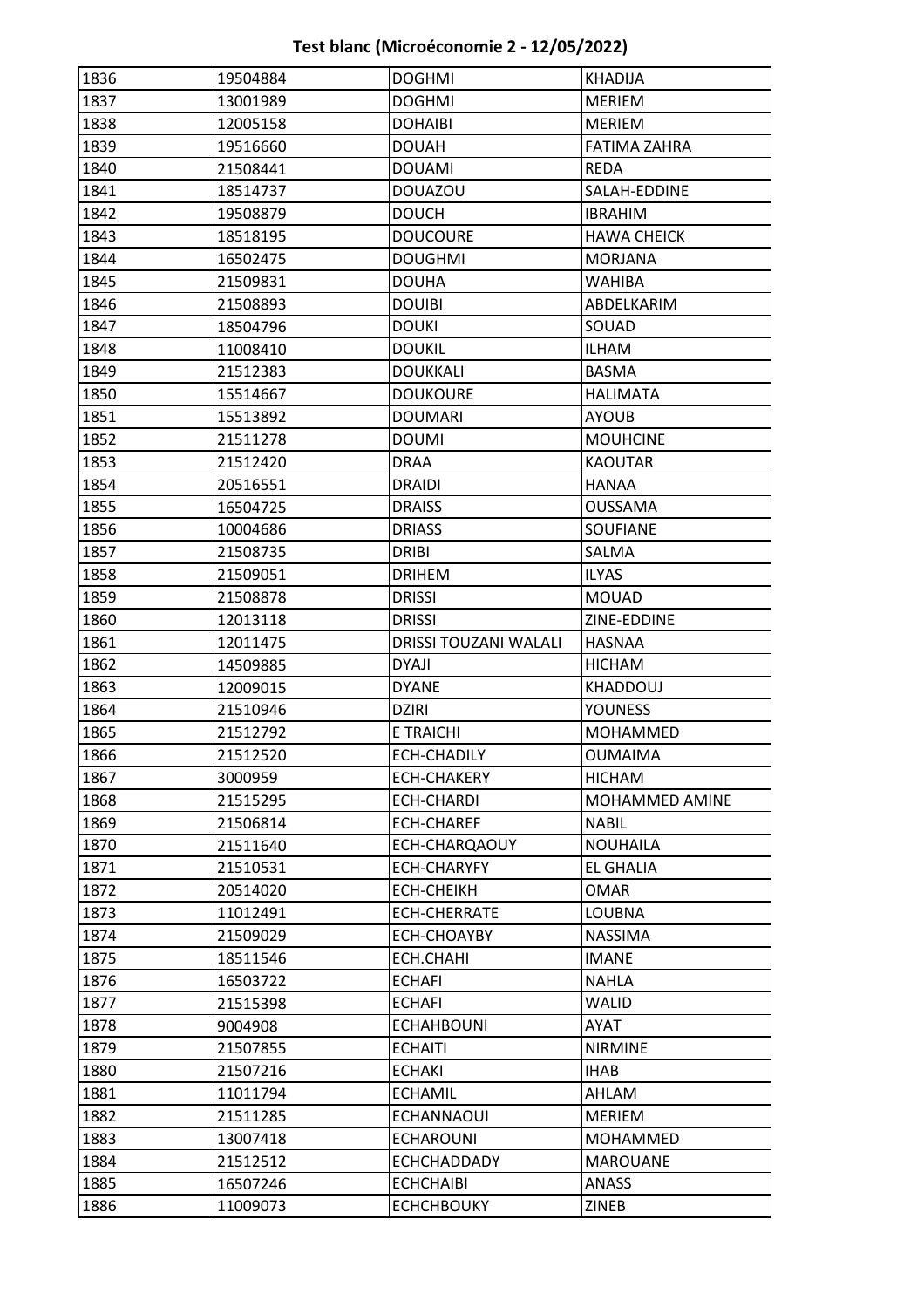| 1887 | 14509975 | <b>ECHCHYGUER</b> | FATIMA EZ-ZAHRA      |
|------|----------|-------------------|----------------------|
| 1888 | 14507726 | <b>ECHCHYGUER</b> | <b>KHADIJA</b>       |
| 1889 | 12014597 | <b>ECHHAIBI</b>   | <b>MOUNIR</b>        |
| 1890 | 21511373 | <b>ECHIKHI</b>    | <b>HAMZA</b>         |
| 1891 | 21506763 | <b>ECHNIN</b>     | <b>ADHAM SOUHAIL</b> |
| 1892 | 15502898 | ED DAHBY          | <b>SOUFIANE</b>      |
| 1893 | 21505693 | ED-DAIF           | <b>AMINA</b>         |
| 1894 | 14507742 | <b>EDDAGNI</b>    | <b>MERYEM</b>        |
| 1895 | 21508742 | <b>EDDAHHAK</b>   | <b>BASMA</b>         |
| 1896 | 21510707 | <b>EDDAMNATY</b>  | <b>IBTISAM</b>       |
| 1897 | 21509700 | <b>EDDAOUDI</b>   | <b>AMINE</b>         |
| 1898 | 21509701 | <b>EDDAOUDI</b>   | AYMEN                |
| 1899 | 21506484 | <b>EDDARI</b>     | SALAH- EDDINE        |
| 1900 | 21512831 | <b>EDDARI</b>     | SOUKAINA             |
| 1901 | 11008506 | <b>EDDARIF</b>    | AMINA                |
| 1902 | 21506608 | <b>EDDARY</b>     | <b>NOHAYLA</b>       |
| 1903 | 21507560 | <b>EDDARYESI</b>  | <b>MERYEM</b>        |
| 1904 | 21507599 | <b>EDDAYFI</b>    | <b>KHADIJA</b>       |
| 1905 | 19517002 | <b>EDDERRAZ</b>   | <b>OUIJDANE</b>      |
| 1906 | 20516701 | <b>EDDIB</b>      | ABDELAZIZ            |
| 1907 | 21512522 | <b>EDDKIOUAK</b>  | <b>DOAA</b>          |
| 1908 | 21509906 | <b>EDDOGHMI</b>   | <b>HIBA</b>          |
| 1909 | 21509944 | <b>EDDOGHMI</b>   | LOUBNA               |
| 1910 | 21506631 | <b>EDDOUH</b>     | <b>HASNAA</b>        |
| 1911 | 21522003 | EFFALA OBONO      | THECLE VIVIANE       |
| 1912 | 13013184 | <b>EJEREFI</b>    | YOUSSEF              |
| 1913 | 21511208 | <b>EJJMILI</b>    | <b>NAJOUA</b>        |
| 1914 | 13013812 | EKIEKE-TSANGABIRA | <b>HERMINE</b>       |
| 1915 | 21503461 | EL MASMOUDI       | LAILA                |
| 1916 | 21510042 | <b>EL AAIDY</b>   | <b>MERIEM</b>        |
| 1917 | 12014731 | <b>EL AAMILI</b>  | <b>TAHAR</b>         |
| 1918 | 12013167 | <b>EL AAYDY</b>   | JAMILA               |
| 1919 | 11008422 | <b>EL ABASSI</b>  | <b>KAMAL</b>         |
| 1920 | 21511307 | EL ABBADI         | AYA                  |
| 1921 | 21508897 | EL ABBADI         | <b>IKBAL</b>         |
| 1922 | 21516021 | EL ABBADI         | <b>RIZK</b>          |
| 1923 | 21506594 | EL ABBASSI        | <b>IKRAM</b>         |
| 1924 | 21511336 | EL ABBASSI        | YASSINE              |
| 1925 | 21511508 | EL ABBASY         | BILAL                |
| 1926 | 21509591 | <b>EL ABBASY</b>  | MOHAMED              |
| 1927 | 21518968 | EL ABBOUBI        | ZAKARIA              |
| 1928 | 21512203 | EL ABDALI         | OUSSAMA              |
| 1929 | 21505964 | EL ABDELLAOUI     | <b>FADOUA</b>        |
| 1930 | 20510358 | EL ABDOULLI       | SAFAA                |
| 1931 | 15514713 | EL ABOUDI         | <b>MOUHCINE</b>      |
| 1932 | 11008375 | EL ABYAD          | HASNA                |
| 1933 | 21507980 | <b>EL ACHABY</b>  | ASSIA                |
| 1934 | 21512358 | EL ACHARI         | AMINE                |
| 1935 | 21505685 | <b>EL ACHGAR</b>  | <b>MARYAME</b>       |
| 1936 | 12010133 | EL ACHHAB         | LAILA                |
| 1937 | 16502747 | EL ACHHAB         | NAWAL                |
|      |          |                   |                      |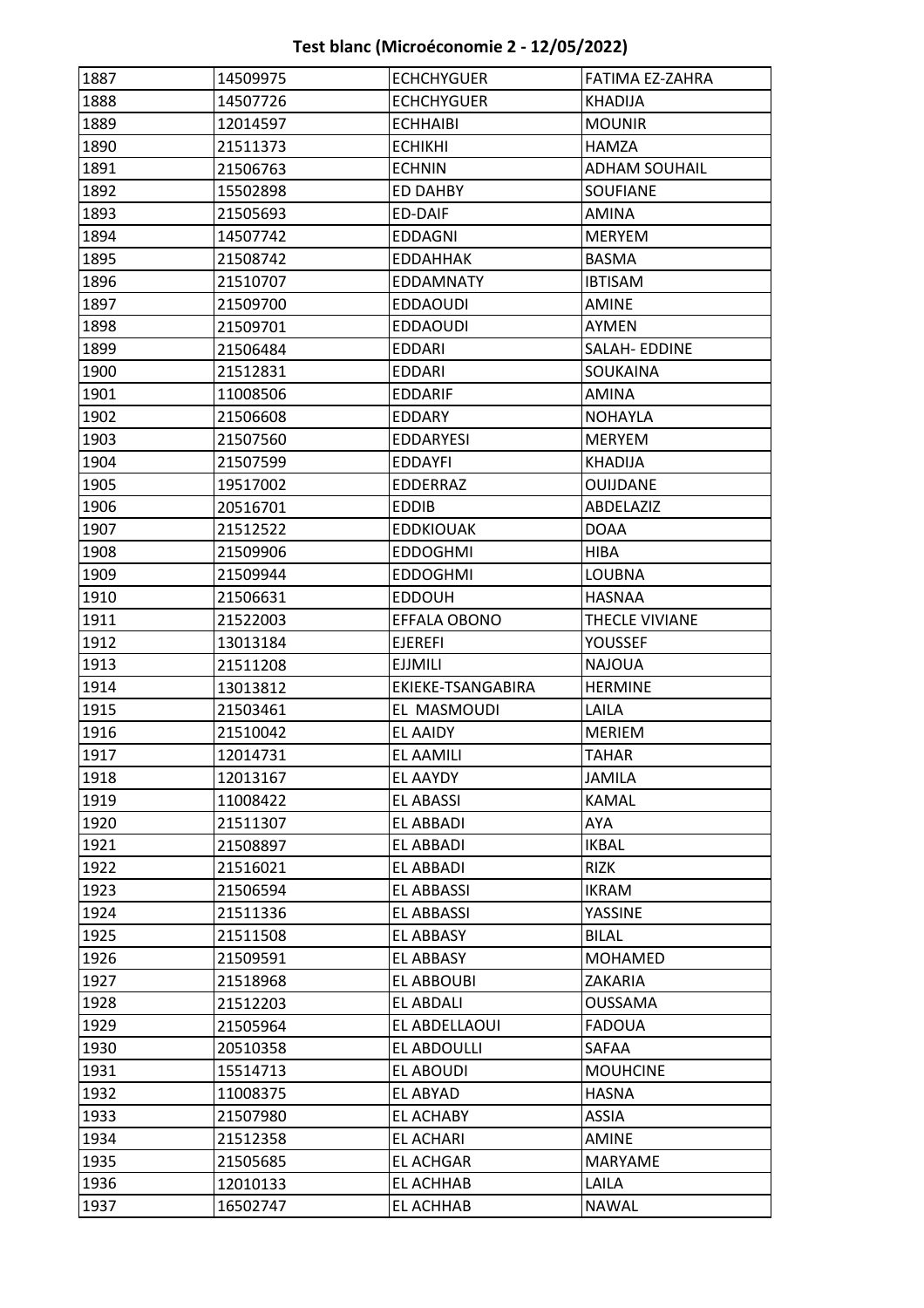| 1938 | 21507562 | EL ACHIKI          | ZAHIRA                  |
|------|----------|--------------------|-------------------------|
| 1939 | 9005207  | <b>EL ADILA</b>    | SOUKAINA                |
| 1940 | 21512620 | EL ADLANI          | SAID                    |
| 1941 | 20509841 | EL ADLAOUI         | <b>SOKAINA</b>          |
| 1942 | 11009253 | <b>EL ADLI</b>     | CHAIMAE                 |
| 1943 | 11008443 | EL ADRAOUI         | AYOUB                   |
| 1944 | 21511624 | <b>EL AFFAS</b>    | <b>OUMAIMA</b>          |
| 1945 | 17514913 | EL AIDOUNI         | ABDERRAHMANE            |
| 1946 | 12013084 | EL AISSAOUI        | SARAH                   |
| 1947 | 21512675 | EL AISSAOUI        | YOUSSEF                 |
| 1948 | 21506595 | EL AJMI            | SALMA                   |
| 1949 | 15507844 | <b>EL AJROUDI</b>  | <b>HAMZA</b>            |
| 1950 | 21511964 | EL AKHDAR          | WALID                   |
| 1951 | 12013274 | <b>EL AKKARY</b>   | YASSINE                 |
| 1952 | 21512177 | <b>EL ALAMI</b>    | ABDERRAHMANE            |
| 1953 | 14512194 | <b>EL ALAMI</b>    | EL FATMI                |
| 1954 | 16504905 | <b>EL ALAMI</b>    | <b>GHIZLANE</b>         |
| 1955 | 19507734 | EL ALAMI           | OUMAIMA                 |
| 1956 | 21507812 | EL ALAOUI          | <b>MOUAD</b>            |
| 1957 | 21508447 | EL ALLAMI          | <b>KHADIJA</b>          |
| 1958 | 21508341 | EL ALMOUSSI        | <b>KAOUTAR</b>          |
| 1959 | 21510549 | EL AMEUR           | <b>BADR</b>             |
| 1960 | 14509921 | EL AMRABTI         | GHIZLANE                |
| 1961 | 15511127 | <b>EL AMRANI</b>   | <b>IMANE</b>            |
| 1962 | 21510268 | EL AMRI            | HIBA                    |
| 1963 | 14509751 | EL AMRI            | <b>ZINEB</b>            |
| 1964 | 21510792 | EL ANAG            | <b>HIBA</b>             |
| 1965 | 21509303 | <b>EL ANSARI</b>   | KHAWLA                  |
| 1966 | 17503399 | EL ANTRI           | HAMZA                   |
| 1967 | 11014712 | EL ANZOUL          | ABDELLAH                |
| 1968 | 21517828 | EL AOUACHI         | SAID                    |
| 1969 | 13009176 | EL AOUADI          | <b>AZIZA</b>            |
| 1970 | 21509776 | EL AOUAM           | <b>ANAS</b>             |
| 1971 | 20508431 | <b>EL AOURAKY</b>  | <b>DOHA</b>             |
| 1972 | 16512856 | <b>EL AQIL</b>     | <b>DOUNIA</b>           |
| 1973 | 12008113 | <b>EL ARAR</b>     | <b>KAOUTAR</b>          |
| 1974 | 15513927 | EL ARGOUBI         | EL MEHDI                |
| 1975 | 21503950 | <b>EL AROUI</b>    | <b>AYOUB</b>            |
| 1976 | 14513580 | <b>EL AROUI</b>    | <b>IMANE</b>            |
| 1977 | 21508060 | EL ARRACH          | SALMA                   |
| 1978 | 15510834 | <b>EL ARYFI</b>    | <b>LOUBNA</b>           |
| 1979 | 21510709 | <b>EL ARYFI</b>    | <b>ZHOUR</b>            |
| 1980 | 10005233 | <b>EL ASFAHANY</b> | <b>EMOUAATAZ BILLAH</b> |
| 1981 | 21510165 | EL ASMAR           | <b>HOUDA</b>            |
| 1982 | 16503390 | <b>EL ASRI</b>     | <b>ASSIA</b>            |
| 1983 | 21510394 | EL ASRI            | <b>IHSANE</b>           |
| 1984 | 21508559 | EL ASSALI          | <b>HAJAR</b>            |
| 1985 | 21512660 | EL ASSASSE         | <b>NAJIA</b>            |
| 1986 | 21509030 | EL ASSIRI          | RABIAA                  |
| 1987 | 20512940 | EL ASSLOUJ         | SOKAINA                 |
| 1988 | 21515344 | EL ATOUANI         | <b>NOUHAILA</b>         |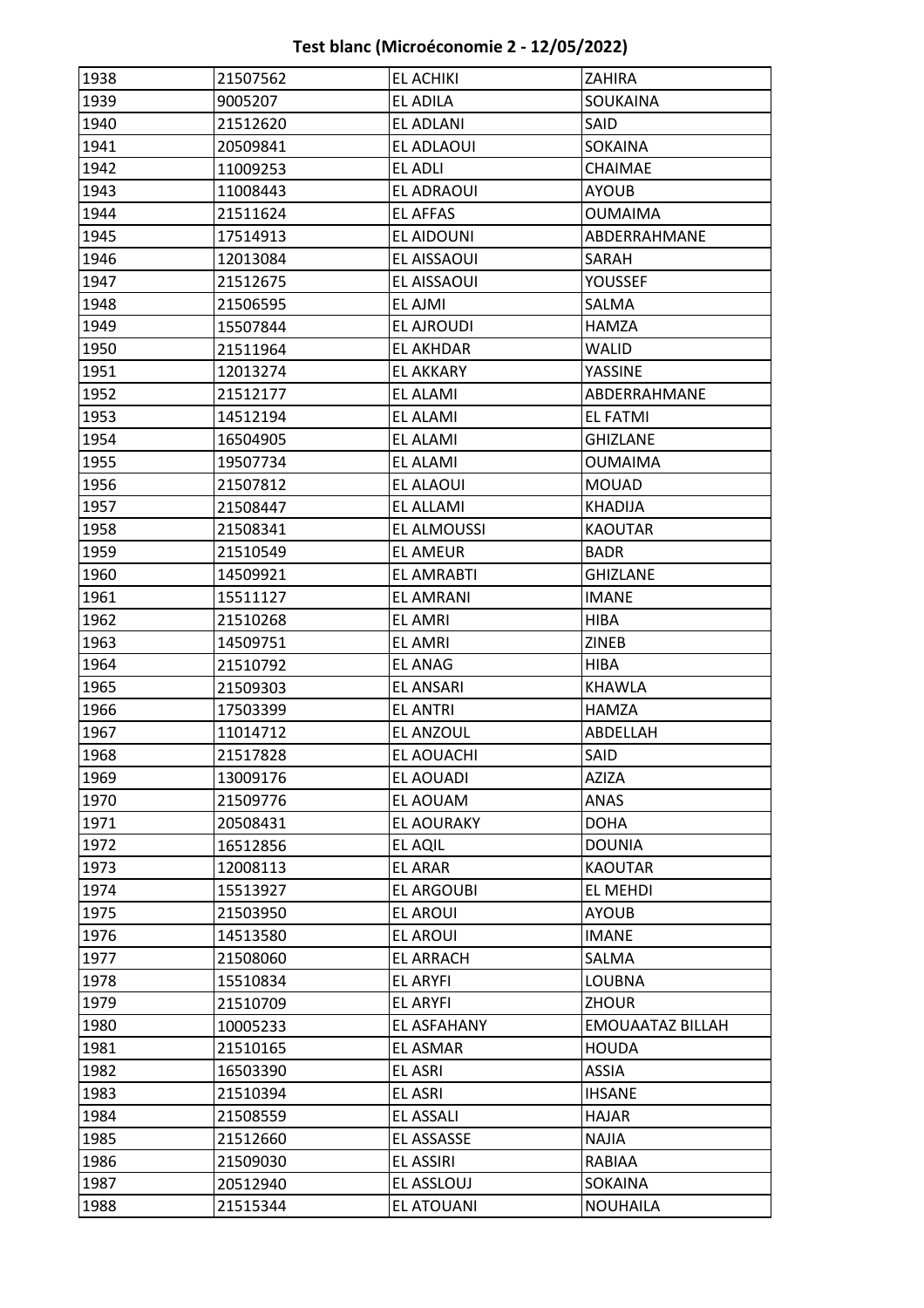| 1989 | 21507539 | EL ATTAOUI        | AYA                 |
|------|----------|-------------------|---------------------|
| 1990 | 19513499 | EL ATTAOUI        | FATIMA EZZAHRA      |
| 1991 | 11012783 | <b>EL ATTAR</b>   | ABDELLAH            |
| 1992 | 21508749 | <b>EL ATTARI</b>  | <b>SALAH EDDINE</b> |
| 1993 | 14506867 | <b>EL AYADI</b>   | <b>HANAA</b>        |
| 1994 | 21512700 | EL AYADI          | YASSINE             |
| 1995 | 20509733 | EL AYBOUD         | ZAKARIA             |
| 1996 | 21516015 | EL AYOUBI         | <b>MOUNIA</b>       |
| 1997 | 21518160 | EL AYSSAOUI       | <b>HAYAT</b>        |
| 1998 | 17501955 | EL AYYADNY        | MANAL               |
| 1999 | 21508792 | EL AZHARI         | WIAM                |
| 2000 | 14506868 | EL AZIZ           | YASSINE             |
| 2001 | 21506133 | EL AZIZI          | AYA                 |
| 2002 | 15511021 | <b>EL AZRI</b>    | <b>MINA</b>         |
| 2003 | 14505063 | EL AZRI ENNASSIRI | ZINEB               |
| 2004 | 21512681 | EL AZZOUZI        | MOHAMMED            |
| 2005 | 21512036 | EL AZZOUZI        | <b>NABIL</b>        |
| 2006 | 21508606 | <b>EL BAAKALI</b> | SALMA               |
| 2007 | 11009000 | <b>EL BABI</b>    | CHAYMAA             |
| 2008 | 14514325 | EL BADRI          | ZAKARIA             |
| 2009 | 11008665 | EL BAGGARI        | HAJAR               |
| 2010 | 18516452 | EL BAGHAZAOUI     | ZAKARIA             |
| 2011 | 12012327 | EL BAGHDADI       | YASSINE             |
| 2012 | 21510436 | EL BAHJA          | FATIMA-EZZAHRA      |
| 2013 | 12005150 | EL BAHJI          | LATIFA              |
| 2014 | 19508473 | EL BAHLOULI       | CHAIMAE             |
| 2015 | 21506515 | EL BAHRAOUI       | MOHAMMED AMINE      |
| 2016 | 11008718 | EL BAHRI          | <b>MUSTAPHA</b>     |
| 2017 | 21512742 | EL BAIDI          | HAMZA               |
| 2018 | 14513132 | <b>EL BAIN</b>    | <b>HALIMA</b>       |
| 2019 | 11012286 | EL BAKDOURI       | <b>HASNA</b>        |
| 2020 | 17513394 | EL BALLOUTI       | TAREQ               |
| 2021 | 21504318 | EL BARAKA         | <b>AYOUB</b>        |
| 2022 | 14505237 | EL BARKAOUI       | <b>OUSSAMA</b>      |
| 2023 | 13002732 | EL BARNOUSY       | SOUMIA              |
| 2024 | 15507287 | EL BAROUDI        | <b>KHAWLA</b>       |
| 2025 | 21508044 | EL BAROUDY        | <b>NAJOUA</b>       |
| 2026 | 15507032 | <b>EL BATCHY</b>  | <b>REDA</b>         |
| 2027 | 67504792 | EL BATRA          | NOUREDDINE          |
| 2028 | 13009754 | <b>EL BAYAD</b>   | <b>KAWTAR</b>       |
| 2029 | 21507942 | EL BAYYATY        | LAMIAE              |
| 2030 | 16504454 | EL BAZE           | RANIA               |
| 2031 | 20516531 | <b>EL BAZI</b>    | <b>AZIZ</b>         |
| 2032 | 21516533 | <b>EL BECHIR</b>  | <b>BRAHIM</b>       |
| 2033 | 19509173 | EL BERD           | SABAH               |
| 2034 | 19503822 | EL BESRI          | OUMAIMA             |
| 2035 | 21511837 | EL BESSALI        | <b>IMAD</b>         |
| 2036 | 21506216 | <b>EL BETTAH</b>  | <b>HAROUN</b>       |
| 2037 | 21507704 | EL BIDA           | AYMANE              |
| 2038 | 21511425 | EL BOUAZIZI       | SOUHAIL             |
| 2039 | 17514325 | EL BOUAZZAOUI     | <b>MOUNIA</b>       |
|      |          |                   |                     |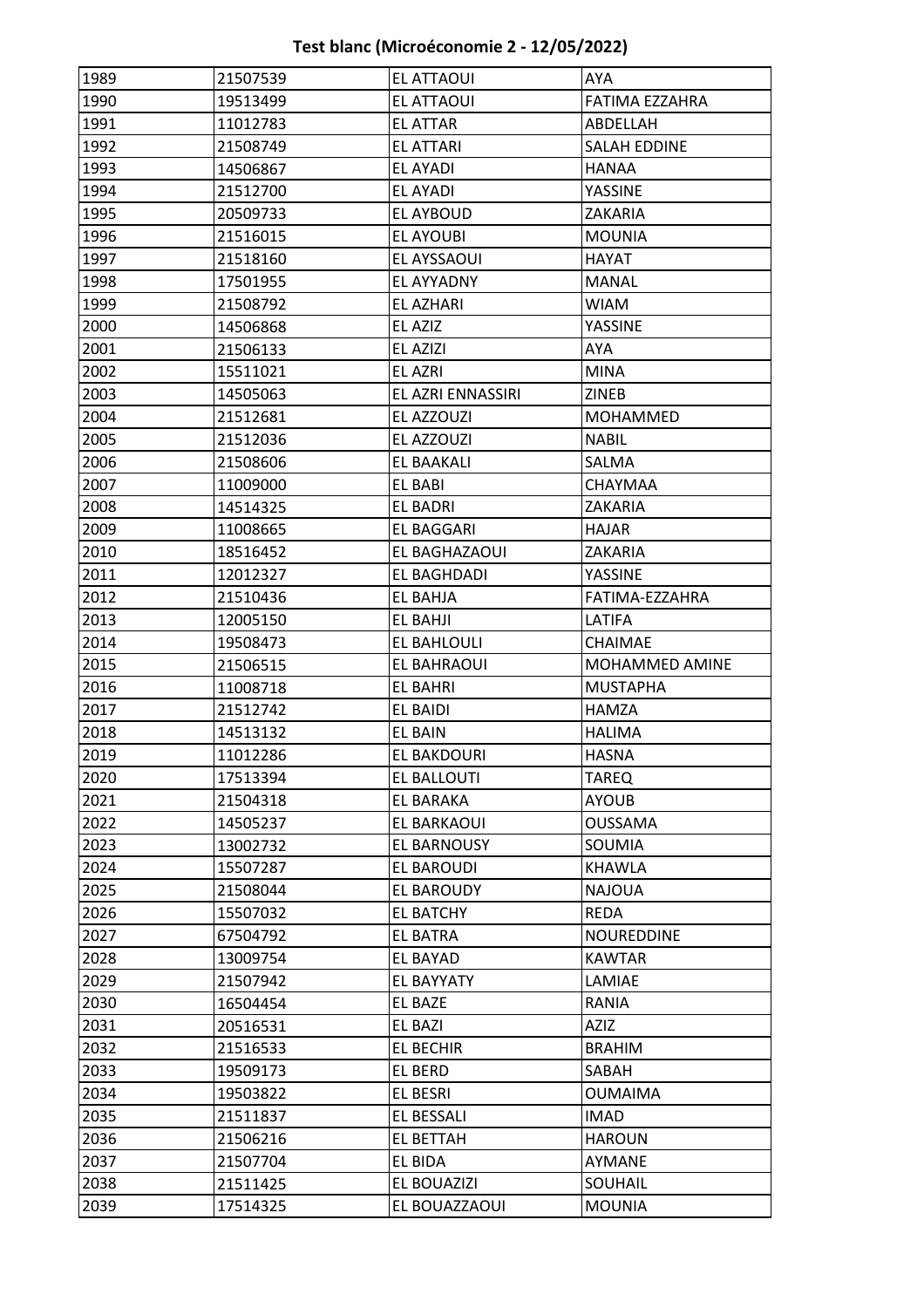| 2040 | 15512480             | EL BOUAZZAOUI               | WAFAA           |
|------|----------------------|-----------------------------|-----------------|
| 2041 | 21504785             | EL BOUBAKRI                 | <b>YOUSRA</b>   |
| 2042 | 11008802             | EL BOUDI                    | <b>HICHAM</b>   |
| 2043 | 21506134             | EL BOUDI                    | <b>MOUAD</b>    |
| 2044 | 21511608             | EL BOUHALI                  | EL MAHDI        |
| 2045 | 21507593             | EL BOUINANY                 | ZAHIRA          |
| 2046 | 21509595             | EL BOUJADY                  | ABDESSAMAD      |
| 2047 | 21511668             | EL BOUKHARI                 | SALMA           |
| 2048 | 19503877             | EL BOULALI                  | <b>HAMZA</b>    |
| 2049 | 21507752             | EL BOUQI                    | YASSINE         |
| 2050 | 18509338             | EL BOUSSTANI                | MOHAMMED        |
| 2051 | 12003766             | EL BOUTI                    | RABAB           |
| 2052 | 21510928             | EL BOUZE                    | <b>ASMAE</b>    |
| 2053 | 21507378             | <b>EL BRINI</b>             | RAJAA           |
| 2054 | 20516680             | EL BROUQ                    | <b>IKRAM</b>    |
| 2055 | 14502642             | <b>EL BTAOURI</b>           | <b>ASSIA</b>    |
| 2056 | 21507329             | <b>EL FADELY</b>            | WISSAL          |
| 2057 | 17513527             | <b>EL FADILI</b>            | CHAIMAE         |
| 2058 | 14507733             | <b>EL FADLI</b>             | <b>MEHDI</b>    |
| 2059 | 17503205             | <b>EL FAIQ</b>              | <b>NOUHAILA</b> |
| 2060 | 18501881             | <b>EL FAIZ</b>              | <b>OUSSAMA</b>  |
| 2061 | 67504801             | <b>EL FAJRI</b>             | <b>NADIA</b>    |
| 2062 | 19513155             | <b>EL FALAH</b>             | AMAL            |
| 2063 | 13009552             | <b>EL FALLAH</b>            | <b>MARIEM</b>   |
| 2064 | 13008522             | EL FALLAOUY                 | <b>IMANE</b>    |
| 2065 | 8003035              | <b>EL FARJI</b>             | <b>OTHMANE</b>  |
| 2066 | 16502053             | EL FATIMI                   | NEZHA           |
| 2067 | 14502346             | <b>EL FATIMI</b>            | SALAH           |
| 2068 |                      |                             | <b>AYOUB</b>    |
| 2069 | 13002877             | EL FATMI<br><b>EL FAZNI</b> | <b>ZINEB</b>    |
| 2070 | 21510664<br>21510155 | <b>EL FELLAH</b>            | <b>IMANE</b>    |
| 2071 | 21506240             | <b>EL FERNANI</b>           |                 |
| 2072 | 20500484             |                             | FATIMA-ZAHRA    |
|      |                      | EL FERNANI                  | <b>IMAD</b>     |
| 2073 | 12006004             | EL GADARI                   | <b>SOUFIANE</b> |
| 2074 | 21502795             | <b>EL GARCH</b>             | ABDELJALIL      |
| 2075 | 9005470              | EL GASS                     | AHMED           |
| 2076 | 20510682             | <b>EL GHALBI</b>            | SOUAD           |
| 2077 | 21508563             | EL GHALMI                   | <b>AZIZA</b>    |
| 2078 | 15509071             | EL GHALMI                   | <b>HANANE</b>   |
| 2079 | 9001364              | <b>EL GHANASSY</b>          | <b>SOUFIANE</b> |
| 2080 | 17512367             | EL GHAOUATI                 | AMINE           |
| 2081 | 21505825             | <b>EL GHARIB</b>            | <b>OUSSAMA</b>  |
| 2082 | 9004033              | <b>EL GHARRAS</b>           | <b>MOHAMED</b>  |
| 2083 | 21509662             | <b>EL GHARROUBI</b>         | <b>IMANE</b>    |
| 2084 | 16511002             | EL GHASSEM                  | EL GHASSEM      |
| 2085 | 21510854             | EL GHAZI                    | OUSSAMA         |
| 2086 | 17510789             | <b>EL GHAZILI</b>           | FATIMA EZZAHRA  |
| 2087 | 21515464             | <b>EL GORCH</b>             | FATIMA ZAHRA    |
| 2088 | 19517968             | EL GOUBBI                   | HIBA            |
| 2089 | 13008576             | EL GOUCHI                   | SARA            |
| 2090 | 21510674             | EL GOUCHY                   | <b>BOUTAINA</b> |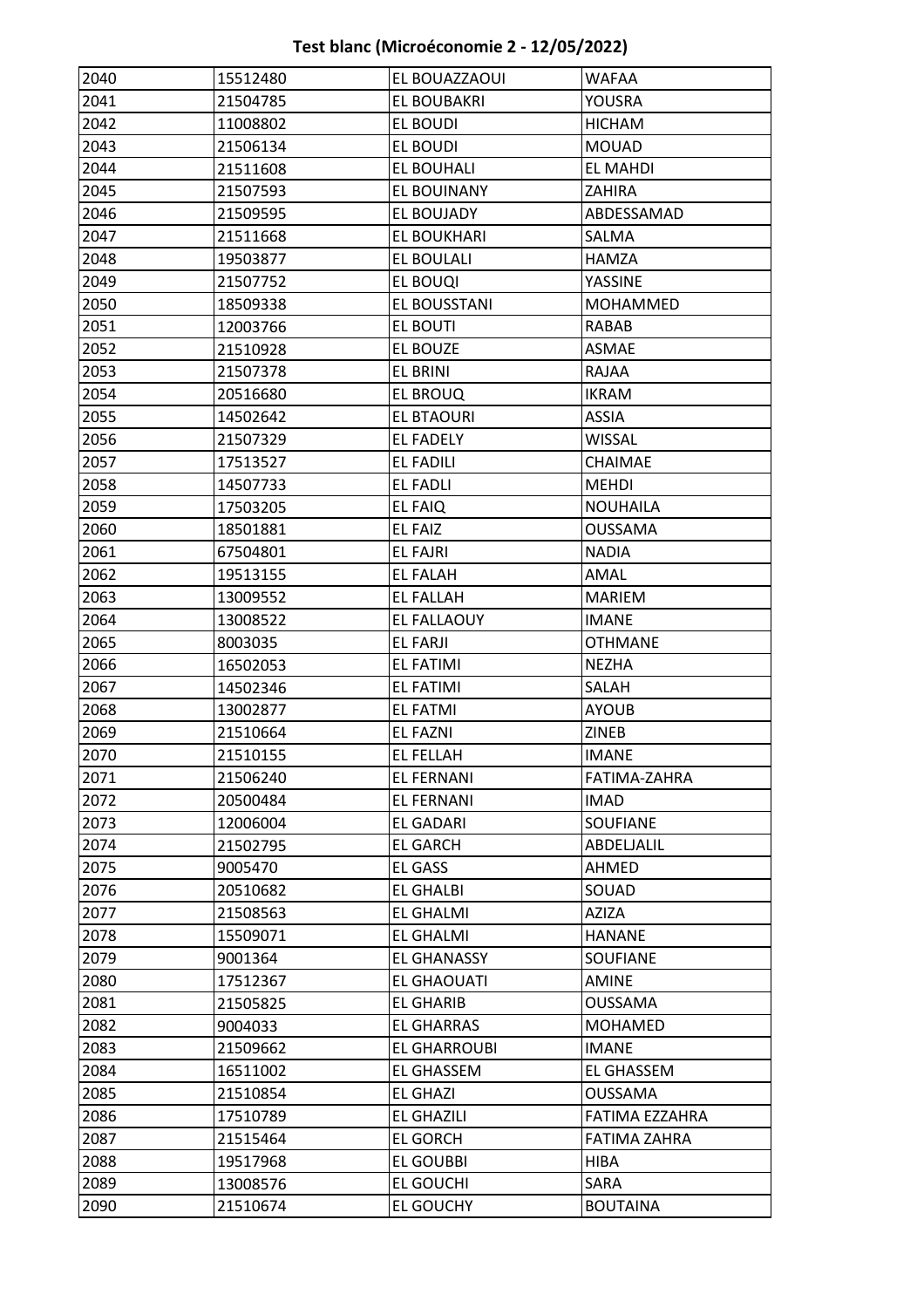| 2091 | 21511965 | EL GOUMI         | SAAD            |
|------|----------|------------------|-----------------|
| 2092 | 21509936 | EL GUELAOUY      | <b>JAWAHIR</b>  |
| 2093 | 14513391 | EL GUERMAI       | <b>MEHDI</b>    |
| 2094 | 21507042 | EL GUERROUJI     | <b>KHAWLA</b>   |
| 2095 | 11008641 | EL GUEZOULY      | <b>MERIEM</b>   |
| 2096 | 12008559 | EL HABACHI       | <b>BADIA</b>    |
| 2097 | 11008649 | EL HABBAR        | <b>GHIZLANE</b> |
| 2098 | 18510895 | EL HACHADI       | OUMAIMA         |
| 2099 | 21509103 | <b>EL HACHFI</b> | SANAA           |
| 2100 | 11008558 | EL HACHIMI       | SALIMA          |
| 2101 | 21510297 | EL HACHOUMI      | SABAH           |
| 2102 | 21511229 | EL HADDADY       | CHAIMAE         |
| 2103 | 21506478 | EL HADDAOUI      | HIBA            |
| 2104 | 21511864 | <b>EL HADI</b>   | AYA             |
| 2105 | 21506970 | EL HADI          | <b>MOHAMED</b>  |
| 2106 | 12014659 | EL HADI          | <b>SIHAM</b>    |
| 2107 | 19513278 | EL HADRATI       | <b>ZAKARIAE</b> |
| 2108 | 15513283 | EL HADRI         | <b>JIHANE</b>   |
| 2109 | 21510287 | <b>EL HAFAR</b>  | SOUMIYA         |
| 2110 | 21511703 | EL HAFDI         | SARA            |
| 2111 | 21507243 | EL HAFIAN        | SOUFIANE        |
| 2112 | 21512468 | EL HAFIANE       | ASMAE           |
| 2113 | 16512235 | EL HAFIANE       | <b>FADWA</b>    |
| 2114 | 21507173 | EL HAFIDY        | HAJAR           |
| 2115 | 21508006 | EL HAIDI         | <b>JIHANE</b>   |
| 2116 | 21506213 | <b>EL HAIMER</b> | <b>HASSAN</b>   |
| 2117 | 20501771 | EL HAIMER        | OUSSAMA         |
| 2118 | 18510343 | EL HAIMEUR       | <b>AMINE</b>    |
| 2119 | 21507654 | EL HAISSOUF      | WALID           |
| 2120 | 21508967 | EL HAJIBI        | <b>HIND</b>     |
| 2121 | 21511419 | EL HAJJAJI       | <b>BADR</b>     |
| 2122 | 21507717 | EL HAJJAJI       | KHADIJA         |
| 2123 | 21515486 | <b>EL HAJJY</b>  | <b>REDOUANE</b> |
| 2124 | 15512812 | EL HAJRI         | YOUSRA          |
| 2125 | 15503434 | EL HAKIMI        | KHADIJA         |
| 2126 | 21511658 | <b>EL HALABI</b> | <b>MALAK</b>    |
| 2127 | 21509950 | EL HALHOULY      | NAJWA           |
| 2128 | 19507662 | EL HALLABI       | <b>MEROUANE</b> |
| 2129 | 10003933 | EL HALOUANI      | <b>FATIMA</b>   |
| 2130 | 14509827 | EL HAMDANI       | <b>KAWTAR</b>   |
| 2131 | 21507031 | EL HAMDANI       | LOUBNA          |
| 2132 | 21507283 | EL HAMDANI       | <b>NABIL</b>    |
| 2133 | 14504895 | EL HAMDANY       | <b>IMANE</b>    |
| 2134 | 21512600 | EL HAMDI         | KHAOULA         |
| 2135 | 15503222 | EL HAMMOUMI      | <b>ISMAIL</b>   |
| 2136 | 18516366 | EL HAMOUDI       | <b>MAROUAN</b>  |
| 2137 | 21515866 | EL HAMRI         | <b>ACHRAF</b>   |
| 2138 | 19502834 | EL HAMRITY       | <b>NOUHAILA</b> |
| 2139 | 21510504 | <b>EL HAMRY</b>  | WALID           |
| 2140 | 18511175 | EL HAMZAOUY      | <b>OUMAIMA</b>  |
| 2141 | 21504664 | EL HANDAOUI      | ADIL            |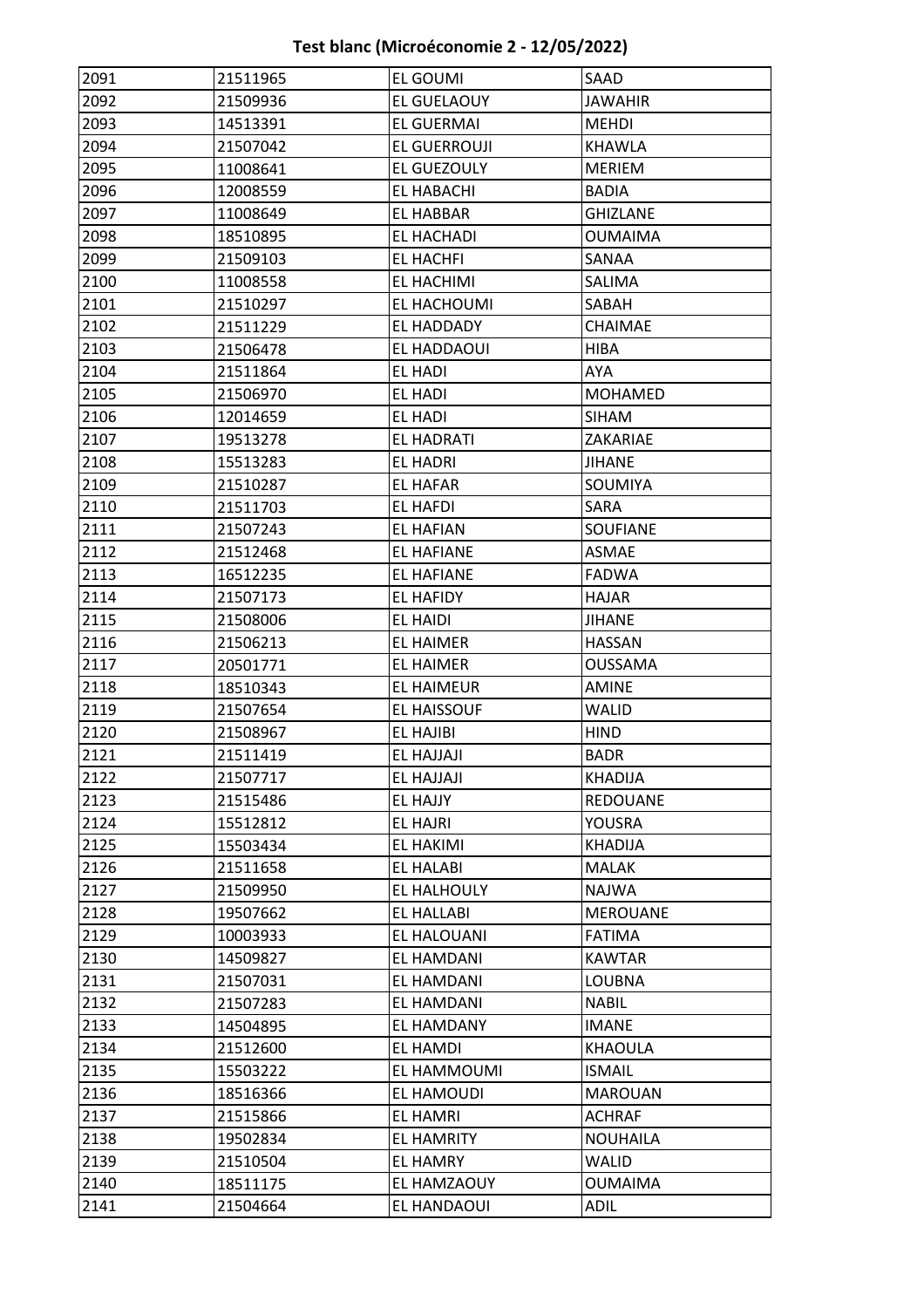| 2142 | 21508514 | EL HANINE        | <b>HIBA TELLAH</b> |
|------|----------|------------------|--------------------|
| 2143 | 21508753 | EL HANINE        | <b>HOUDA</b>       |
| 2144 | 21515454 | <b>EL HANINE</b> | <b>IMANE</b>       |
| 2145 | 21503359 | EL HANNAOUI      | <b>ZINEB</b>       |
| 2146 | 21512067 | EL HAOUF         | <b>BADREDDINE</b>  |
| 2147 | 21507134 | EL HARAKATI      | MARWA              |
| 2148 | 19518633 | EL HARCHALI      | ADNANE             |
| 2149 | 9005033  | EL HARCHAOUI     | <b>HIND</b>        |
| 2150 | 19505815 | EL HARCHI        | RABAB              |
| 2151 | 21507071 | EL HARFAOUI      | <b>IMAD</b>        |
| 2152 | 16506349 | EL HARICHI       | <b>FADOUA</b>      |
| 2153 | 16506160 | <b>EL HARIR</b>  | <b>HAMZA</b>       |
| 2154 | 17513095 | EL HARIRI        | HAMZA              |
| 2155 | 18511921 | EL HARITHY       | <b>ILHAM</b>       |
| 2156 | 21510195 | EL HARIZ         | CHAIMAE            |
| 2157 | 21502992 | EL HARJ          | <b>ILYASS</b>      |
| 2158 | 21515688 | EL HARJAOUI      | SAAD               |
| 2159 | 20510479 | EL HARMALI       | HAMZA              |
| 2160 | 14511491 | <b>EL HARTI</b>  | SARA               |
| 2161 | 12013882 | EL HARTOUL       | <b>IKRAM</b>       |
| 2162 | 21508793 | EL HASSAD        | YASSER             |
| 2163 | 21504431 | EL HASSANY       | <b>AYOUB</b>       |
| 2164 | 21514376 | EL HASSANY       | SALIHA             |
| 2165 | 21503074 | EL HASSAR        | HIBA               |
| 2166 | 12011105 | EL HAYANI        | <b>NESSRINE</b>    |
| 2167 | 15513867 | EL HAYANY        | MOHAMMAED          |
| 2168 | 16512285 | EL HAYYANY       | <b>DALILA</b>      |
| 2169 | 21506725 | EL HEDDAOUI      | SALMA              |
| 2170 | 18507147 | EL HEMRI         | YAHYA EL MOSTAFA   |
| 2171 | 15505938 | EL HIJAZI        | SALAH EDDINE       |
| 2172 | 21520729 | EL HILALI        | <b>ISMAIL</b>      |
| 2173 | 21505855 | EL HILALI        | SALMA              |
| 2174 | 19508295 | EL HILALI        | ZAKARYA            |
| 2175 | 16502717 | EL HIRECH        | <b>GHIZLANE</b>    |
| 2176 | 13002432 | EL HIRECH        | WAHIBA             |
| 2177 | 21507165 | EL HISSOUF       | <b>FATIMA</b>      |
| 2178 | 20505561 | EL HMIDY         | <b>MOHAMMED</b>    |
| 2179 | 21507069 | EL HOR           | MOHAMED            |
| 2180 | 21508612 | <b>EL HORRE</b>  | <b>IMANE</b>       |
| 2181 | 21506127 | EL HOSSAINY      | <b>AICHA</b>       |
| 2182 | 17513622 | EL HOSSAINY      | <b>MOHAMED</b>     |
| 2183 | 21511057 | EL HOUMMANI      | SAIDA              |
| 2184 | 11008800 | EL HOUMMASS      | SARA               |
| 2185 | 11008516 | EL HOUNAINI      | AYOUB              |
| 2186 | 21510299 | EL HOUR          | <b>NOUHAYLA</b>    |
| 2187 | 21512754 | EL HRARMA        | WALID              |
| 2188 | 13007556 | EL IAKOUTI       | <b>MERIEM</b>      |
| 2189 | 21511238 | EL IDRISSI       | EL MEHDI           |
| 2190 | 21513229 | EL IDRISSI       | <b>MERIEM</b>      |
| 2191 | 21506010 | EL IDRISSI       | MOHAMMED           |
| 2192 | 21516940 | EL IDRISSI       | ZINEB              |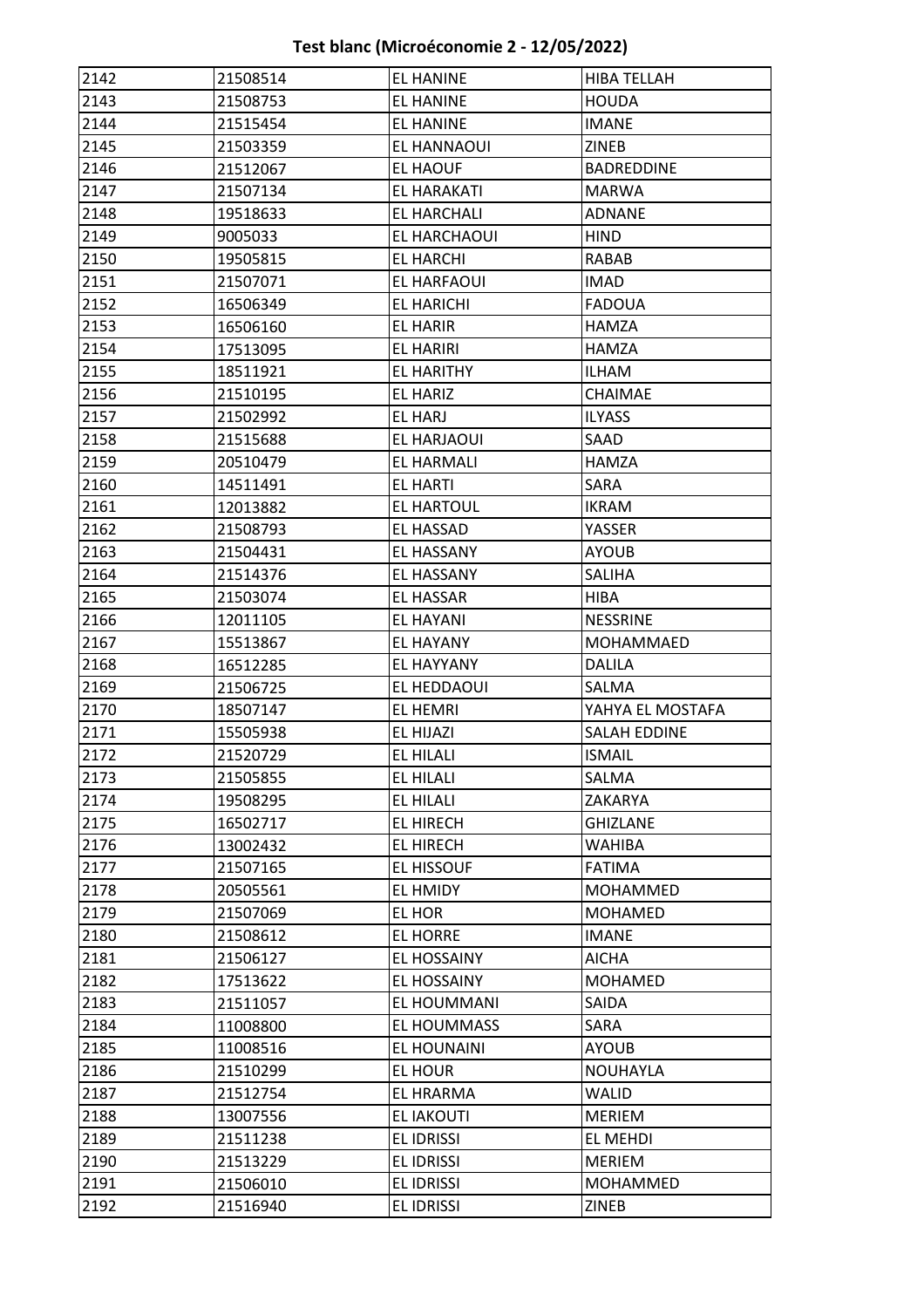| 2193 | 21503095 | EL IDRISSI AMRANI   | HIBA            |
|------|----------|---------------------|-----------------|
| 2194 | 12013919 | <b>EL IDRYSY</b>    | SOUKAINA        |
| 2195 | 12008554 | EL IMADI            | AMINA           |
| 2196 | 18504383 | EL IMRANY           | FATIMA-EZ-ZAHRA |
| 2197 | 19517069 | EL ISMAALY          | ABDELOUAHED     |
| 2198 | 21509331 | EL JAAFARI          | MANAL           |
| 2199 | 11008386 | <b>EL JAAFARI</b>   | <b>SAFA</b>     |
| 2200 | 18506574 | <b>EL JADLI</b>     | HAMZA           |
| 2201 | 13014631 | EL JALOULI          | KARIMA          |
| 2202 | 17513405 | EL JAMYLY           | <b>NAJWA</b>    |
| 2203 | 21505940 | EL JAOUADI          | <b>AYOUB</b>    |
| 2204 | 18506398 | <b>EL JARAY</b>     | <b>MERIEM</b>   |
| 2205 | 21508678 | EL JARTI            | CHAIMAE         |
| 2206 | 20504193 | <b>EL JBARY</b>     | <b>ACHRAF</b>   |
| 2207 | 21515630 | EL JERARI           | AIMEN           |
| 2208 | 21506839 | <b>EL JILANI</b>    | SAMIR           |
| 2209 | 19508499 | EL JOUD             | <b>ILHAME</b>   |
| 2210 | 21511750 | EL JOUNAYDI         | <b>KHALID</b>   |
| 2211 | 21503041 | <b>EL KAABA</b>     | SALMA           |
| 2212 | 17513276 | EL KABANI           | <b>MANAR</b>    |
| 2213 | 21510915 | EL KACHACH          | <b>ZINEB</b>    |
| 2214 | 18515451 | <b>EL KADDI</b>     | <b>IMANE</b>    |
| 2215 | 21512184 | <b>EL KADI</b>      | <b>REDA</b>     |
| 2216 | 12011788 | <b>EL KADIANI</b>   | <b>AMINE</b>    |
| 2217 | 21512453 | EL KADIRI           | SALMA           |
| 2218 | 15513931 | EL KADMIRI EL AZIZI | <b>CHAMA</b>    |
| 2219 | 21509836 | EL KAILACH          | CHAIMAE         |
| 2220 | 21510662 | EL KAILACHE         | <b>ASSIA</b>    |
| 2221 | 13002947 | <b>EL KAMELY</b>    | RAJAE           |
| 2222 | 21511611 | <b>EL KARDI</b>     | <b>MOHAMED</b>  |
| 2223 | 21507352 | EL KARDOUDI         | <b>NOUHAILA</b> |
| 2224 | 18506641 | EL KARROUMI         | <b>FADWA</b>    |
| 2225 | 11009067 | EL KASBAOUI         | SOUMAYA         |
| 2226 | 21512156 | EL KASRI            | <b>TAHA</b>     |
| 2227 | 21507055 | <b>EL KASRY</b>     | RAJAE           |
| 2228 | 21515490 | <b>EL KATIB</b>     | <b>DOHA</b>     |
| 2229 | 21510189 | EL KAZZAR           | <b>AMINE</b>    |
| 2230 | 20505294 | <b>EL KEBCH</b>     | <b>HANANE</b>   |
| 2231 | 21512436 | <b>ELKEJ</b>        | <b>MONSIF</b>   |
| 2232 | 12005647 | EL KENTAOUI         | RAJAE           |
| 2233 | 21506922 | EL KHACHFI          | <b>REDA</b>     |
| 2234 | 12003881 | EL KHADIR           | <b>FAHD</b>     |
| 2235 | 21506159 | EL KHADIRI          | HIBATERRAHMAN   |
| 2236 | 14513487 | EL KHADRAOUI        | OMAR            |
| 2237 | 21511940 | <b>EL KHALDI</b>    | SALIM           |
| 2238 | 21510695 | <b>EL KHALIL</b>    | SAFAA           |
| 2239 | 20510858 | EL KHALLEDI         | <b>OUMAIMA</b>  |
| 2240 | 21508112 | EL KHAOUA           | ASMAE           |
| 2241 | 17513441 | EL KHAOUA           | <b>BILAL</b>    |
| 2242 | 13010344 | <b>EL KHARBY</b>    | CHAYMAA         |
| 2243 | 9002754  | <b>EL KHARCHI</b>   | <b>FATIMA</b>   |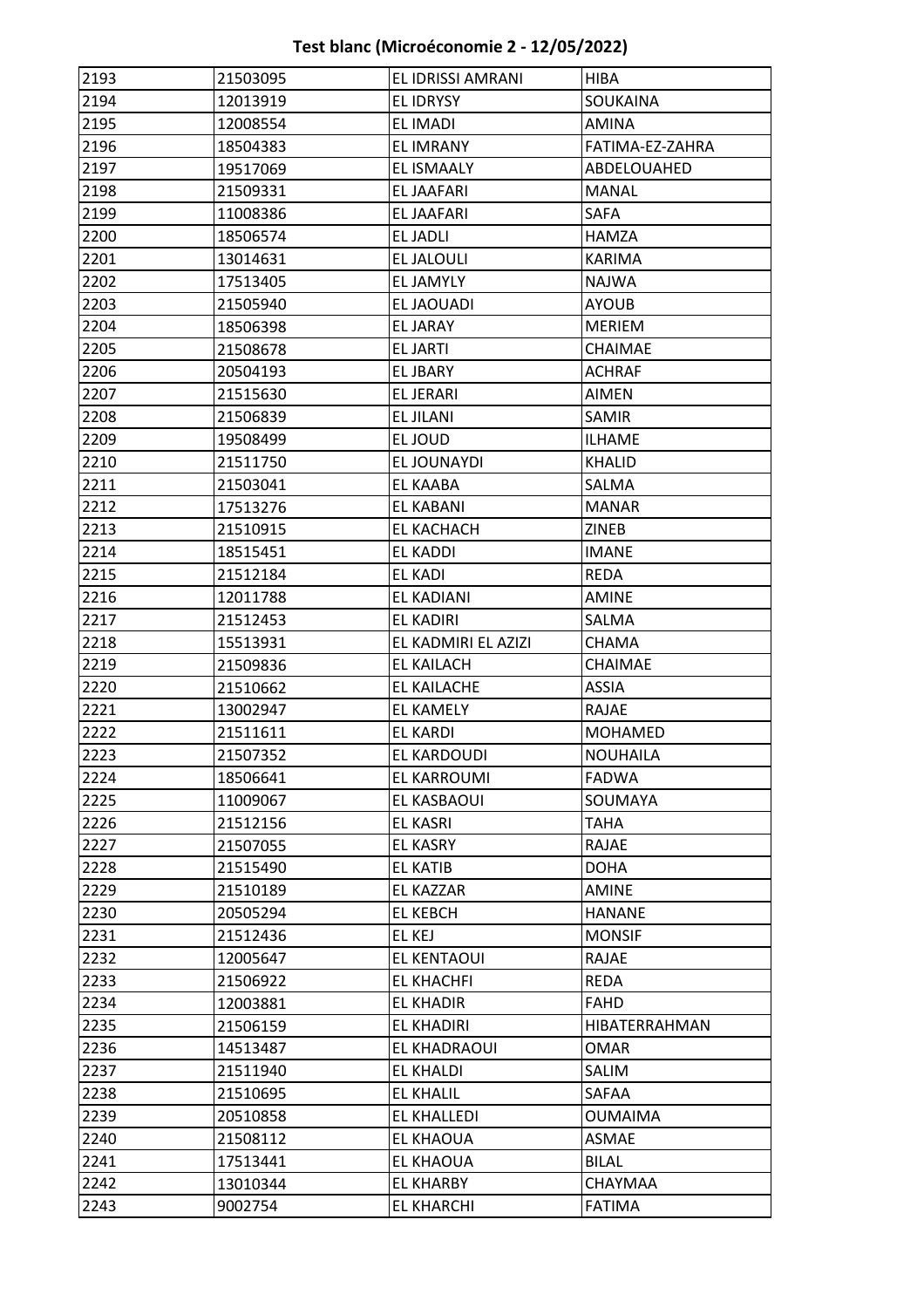| 2244 | 18506790 | <b>EL KHARCHI</b>    | SOUKAINA                 |
|------|----------|----------------------|--------------------------|
| 2245 | 16512462 | <b>EL KHARJI</b>     | <b>MOAD</b>              |
| 2246 | 21508773 | <b>EL KHARTOUFI</b>  | <b>KARIMA</b>            |
| 2247 | 11012203 | EL KHASSOUMY         | YOUSSEF                  |
| 2248 | 18510259 | <b>EL KHATI</b>      | <b>ANASS</b>             |
| 2249 | 13013788 | EL KHATIR            | <b>MERIEM</b>            |
| 2250 | 21505936 | <b>EL KHATTAB</b>    | <b>DOUNIA</b>            |
| 2251 | 17513631 | EL KHATTAB           | <b>MOSTAPHA</b>          |
| 2252 | 21506816 | <b>EL KHATTABI</b>   | MANAL                    |
| 2253 | 21510001 | <b>EL KHATTABI</b>   | <b>NOUHAILA</b>          |
| 2254 | 13008951 | EL KHAYAR            | <b>SOFIA</b>             |
| 2255 | 21510193 | EL KHAYYAM           | <b>KHAOULA</b>           |
| 2256 | 21517371 | EL KHAZZARI          | <b>SALAH EDDINE</b>      |
| 2257 | 17513804 | EL KHDYM             | <b>AMINE</b>             |
| 2258 | 21510983 | <b>EL KHIAT</b>      | SALMA                    |
| 2259 | 11008833 | EL KHIDER            | <b>YOUSSEF</b>           |
| 2260 | 16502564 | EL KHIHEL            | SOUFIA                   |
| 2261 | 21512173 | <b>EL KHMAL</b>      | <b>MOHSSINE</b>          |
| 2262 | 21512132 | <b>EL KHOUDI</b>     | <b>LARBI NASSR ALLAH</b> |
| 2263 | 19513569 | EL KHOUIL            | WAFAA                    |
| 2264 | 19517061 | EL KISSAI            | <b>BRAHIM</b>            |
| 2265 | 21510290 | <b>EL KORAICHI</b>   | <b>MARYEM</b>            |
| 2266 | 21512048 | EL KORAICHI          | <b>ZOHAIR</b>            |
| 2267 | 21507450 | <b>EL KORAYCHY</b>   | AKRAM                    |
| 2268 | 16505524 | EL KORCHI            | SALIMA                   |
| 2269 | 21510256 | EL KOUALI            | MOHAMED AMINE            |
| 2270 | 21512199 | EL KOUDIA            | <b>OMAR</b>              |
| 2271 | 13002332 | <b>EL KOURI</b>      | <b>SARA</b>              |
| 2272 | 21512066 | EL MAADANE           | EL MEHDI                 |
| 2273 | 21507884 | EL MAATI             | <b>IMANE</b>             |
| 2274 | 13014149 | <b>EL MAAZI</b>      | <b>YOUNESS</b>           |
| 2275 | 21508611 | EL MAAZOUZI          | <b>BADREDDINE</b>        |
| 2276 | 21508861 | EL MAAZOUZI          | <b>HAJAR</b>             |
| 2277 | 12013099 | EL MAAZOUZI          | <b>TARIK</b>             |
| 2278 | 21512095 | EL MACHHOUR          | <b>AYOUB</b>             |
| 2279 | 21509406 | EL MACHOUAT          | YASSER                   |
| 2280 | 20508916 | EL MACHRAFI          | <b>OUMAIMA</b>           |
| 2281 | 20505777 | EL MACHRAFI          | <b>SIHAME</b>            |
| 2282 | 21509948 | EL MADAD             | CHAIMAA                  |
| 2283 | 11008521 | EL MADDAH-EL IDRISSI | <b>RIDA</b>              |
| 2284 | 14503837 | <b>EL MAGRI</b>      | <b>KHADIJA</b>           |
| 2285 | 21506163 | EL MAHDAOUY          | ASMAE                    |
| 2286 | 21508602 | EL MAHDI             | SAAD                     |
| 2287 | 18511858 | EL MAHFOUDI          | KALTOUM                  |
| 2288 | 16502309 | EL MAHMOUDI          | <b>HAJAR</b>             |
| 2289 | 20501689 | EL MAHMOUDI          | <b>ZINEB</b>             |
| 2290 | 21511730 | EL MAIDEN            | ZAKARIA                  |
| 2291 | 21506421 | EL MAJID             | CHADIA                   |
| 2292 | 10007214 | <b>EL MAJJATI</b>    | KARIMA                   |
| 2293 | 18509129 | <b>EL MAJRI</b>      | SALMA                    |
| 2294 | 11008788 | EL MAKHANTAR         | SAFAA                    |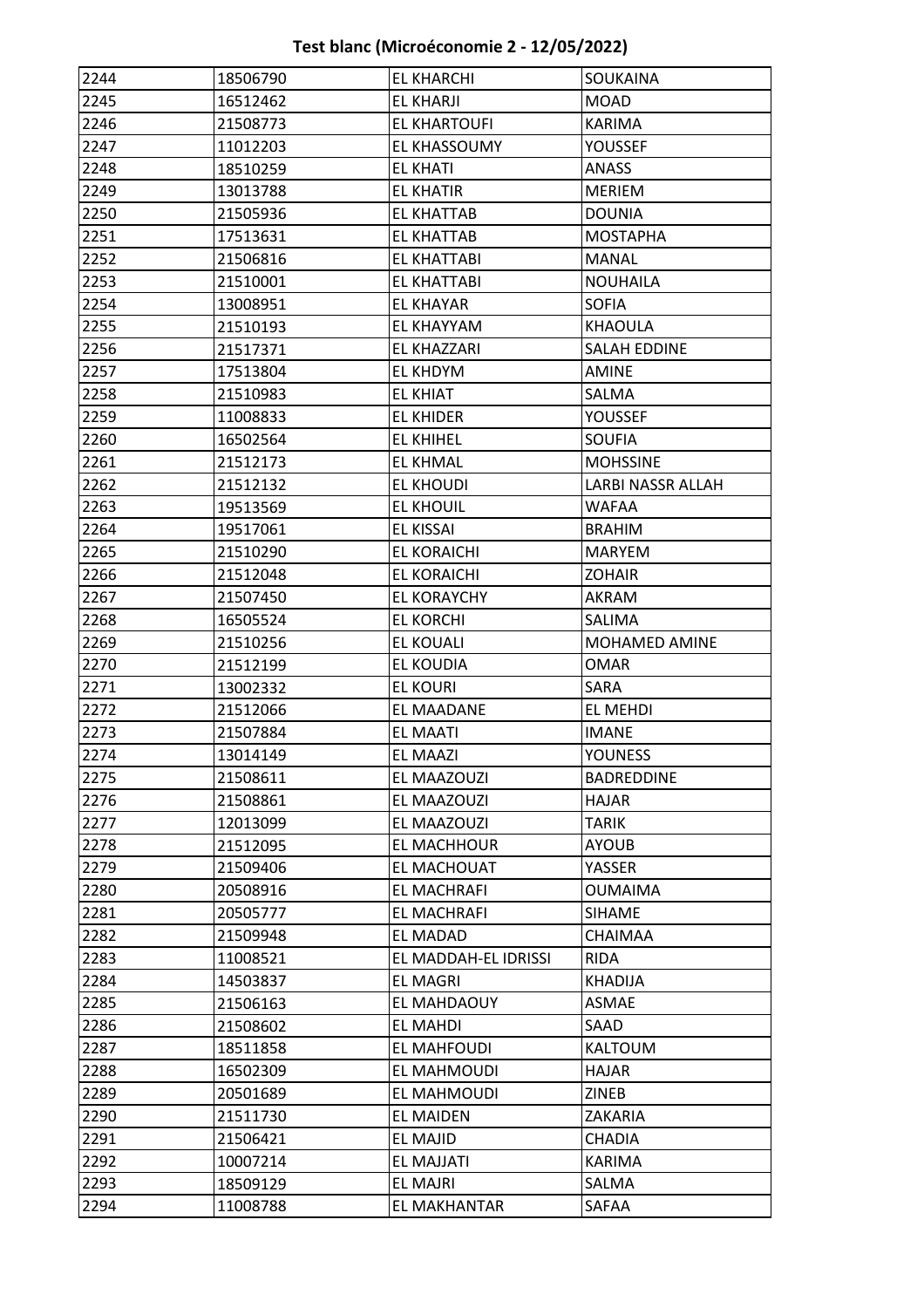| 2295 | 21511841 | EL MAKHOUKHY          | <b>KARIMA</b>     |
|------|----------|-----------------------|-------------------|
| 2296 | 21511198 | <b>EL MAKRAZI</b>     | SALMA             |
| 2297 | 21511066 | <b>EL MALEK</b>       | ADAM              |
| 2298 | 20500253 | EL MALIKY             | YASSINE           |
| 2299 | 18510229 | EL MALKI              | <b>OUMAIMA</b>    |
| 2300 | 19512047 | EL MALKI              | SANAE             |
| 2301 | 13008170 | EL MALYANI            | <b>HAMZA</b>      |
| 2302 | 21515428 | EL MANIANI            | <b>HIBA</b>       |
| 2303 | 12011718 | <b>EL MANKOUDE</b>    | <b>IHSSANE</b>    |
| 2304 | 18508163 | EL MANNANI            | <b>MOHAMED</b>    |
| 2305 | 13008525 | EL MANSOURI           | <b>MERYEM</b>     |
| 2306 | 16510895 | EL MANSOURY           | <b>RIDA</b>       |
| 2307 | 13010963 | EL MANSSOUR           | <b>CHAIMAA</b>    |
| 2308 | 13010856 | EL MANSSOUR           | <b>HALIMA</b>     |
| 2309 | 21511582 | <b>EL MARZI</b>       | <b>AYMAN</b>      |
| 2310 | 21509746 | EL MARZI              | <b>FATIMA</b>     |
| 2311 | 18509276 | EL MASKI              | <b>DOHA</b>       |
| 2312 | 21511009 | EL MASROUHI           | <b>MOHAMED</b>    |
| 2313 | 12008324 | EL MASSAADI           | <b>HANAN</b>      |
| 2314 | 21509751 | EL MASSAADI           | <b>HOUSSAME</b>   |
| 2315 | 21508323 | EL MASSAADI           | SALMA             |
| 2316 | 21509264 | EL MASSAOUDI          | <b>KAWTAR</b>     |
| 2317 | 15509170 | EL MASSAOUDI          | <b>SARA</b>       |
| 2318 | 15503966 | EL MASTOUR            | <b>KAOUTAR</b>    |
| 2319 | 13008552 | EL MATKOUNA           | ZINEB             |
| 2320 | 21512122 | EL MAZLANI            | <b>MOHAMMED</b>   |
| 2321 | 21503184 | EL MAZOUZI            | YASSER            |
| 2322 | 21507623 | <b>EL MEDHAK</b>      | <b>HIND</b>       |
| 2323 | 19508065 | EL MEHDI              | <b>EDBIRI</b>     |
| 2324 | 20509300 | EL MEJDI IDRISSI      | ABDELHAMID        |
| 2325 | 21510336 | EL MEKKAOUI           | EL MEHDI          |
| 2326 | 17513363 | EL MELIANI            | <b>IBTISSAME</b>  |
| 2327 | 21510063 | <b>EL MENNANI</b>     | <b>AICHA</b>      |
| 2328 | 18506758 | EL MENNANI            | SOUKAINA          |
| 2329 | 12012863 | <b>EL MENYNY</b>      | <b>EL HOUCINE</b> |
| 2330 | 21508354 | EL MERHOUARI          | <b>SALMA</b>      |
| 2331 | 21506044 | EL MERJANI            | <b>DOHA</b>       |
| 2332 | 21509428 | EL MEZIANE            | SALEM             |
| 2333 | 19516515 | EL MEZOUARI EL GLAOUI | ZINEB             |
| 2334 | 13008950 | EL MEZOUEZ            | <b>HAJAR</b>      |
| 2335 | 21503195 | EL MEZRAOUI           | <b>RIM</b>        |
| 2336 | 21507771 | EL MIBRAK             | AHMED             |
| 2337 | 21510633 | EL MIBRAK             | <b>OUMAIMA</b>    |
| 2338 | 3003036  | EL MINDARI            | <b>AMINE</b>      |
| 2339 | 21510065 | <b>EL MNARI</b>       | <b>OUSSAMA</b>    |
| 2340 | 21503411 | EL MORHDER            | OUSSAMA           |
| 2341 | 15513277 | EL MORTAJI            | <b>ZOUBEIR</b>    |
| 2342 | 14508217 | EL MOSTADRIF          | ADNANE            |
| 2343 | 21508900 | EL MOSTADRIF          | ANAS              |
| 2344 | 21503036 | EL MOTAOUAKKEL        | ALI               |
| 2345 | 18506964 | EL MOUADDANE          | <b>OTHMANE</b>    |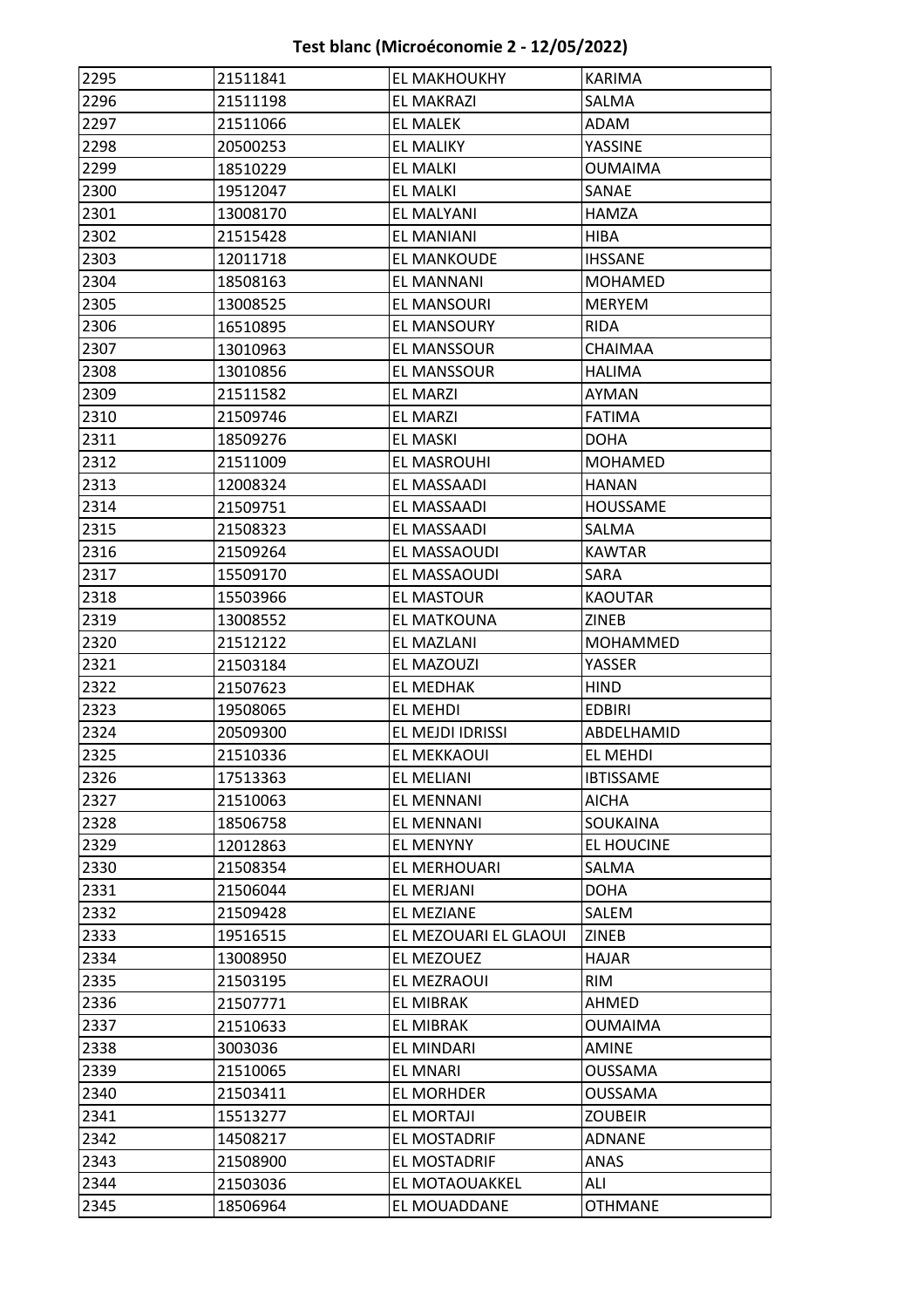| 2346 | 13007558 | EL MOUAK            | KHAOULA              |
|------|----------|---------------------|----------------------|
| 2347 | 17513428 | EL MOUALLED         | <b>ZEYNEB</b>        |
| 2348 | 21508985 | EL MOUCHARDAL       | WISSAL               |
| 2349 | 21509107 | EL MOUDNI           | <b>MALAK</b>         |
| 2350 | 16510190 | EL MOUHSINE         | <b>AHMED YASSINE</b> |
| 2351 | 21504801 | EL MOUKADDEMI       | AYMANE               |
| 2352 | 21509205 | <b>EL MOUKI</b>     | <b>MAROUA</b>        |
| 2353 | 15507671 | EL MOULOU           | LATIFA               |
| 2354 | 21511655 | EL MOULOURH         | <b>LOUBNA</b>        |
| 2355 | 21510041 | EL MOUMNI           | <b>HIND</b>          |
| 2356 | 21503501 | EL MOUMNI           | <b>ILYAS</b>         |
| 2357 | 14505504 | EL MOURABITE        | <b>FATIMA</b>        |
| 2358 | 21503907 | EL MOURABITE        | <b>KAWTAR</b>        |
| 2359 | 12011130 | EL MOUSSAIF         | <b>BADR</b>          |
| 2360 | 21508232 | EL MOUSSAOUI        | HAJAR                |
| 2361 | 13012480 | EL MOUTOUAKIL       | <b>YOUNESS</b>       |
| 2362 | 11009052 | <b>EL MRABET</b>    | <b>TARIK</b>         |
| 2363 | 10008260 | EL MRIMI            | <b>JAMAL</b>         |
| 2364 | 20509854 | <b>EL MRINI</b>     | <b>FATIMA ZAHRA</b>  |
| 2365 | 16512101 | EL MSAFAOUI         | <b>MOUAD</b>         |
| 2366 | 13009182 | EL MZEM             | <b>MOUNIR</b>        |
| 2367 | 21511005 | EL NOUR             | <b>NIZAR</b>         |
| 2368 | 14507717 | EL OBBADI           | <b>ALFAROUK</b>      |
| 2369 | 21510435 | <b>EL OIFA</b>      | SOUKAINA             |
| 2370 | 17513781 | EL OIFI             | <b>MERYEM</b>        |
| 2371 | 11009082 | EL OIJBI            | <b>KAOUTAR</b>       |
| 2372 | 21507054 | EL OIJBI            | <b>MERIEM</b>        |
| 2373 | 11012232 | EL OIRDI            | <b>FATIMA</b>        |
| 2374 | 19515027 | <b>EL OMRANI</b>    | <b>MAROUANE</b>      |
| 2375 | 19508655 | <b>EL OMRI</b>      | <b>HAJAR</b>         |
| 2376 | 18515592 | EL ORAOUI ELIDRISSI | CHAIMAA              |
| 2377 | 20517072 | EL OTMANI           | HAMZA                |
| 2378 | 11012684 | EL OUADI            | <b>MALIKA</b>        |
| 2379 | 21515873 | EL OUADI            | <b>MOHAMMED</b>      |
| 2380 | 21510614 | EL OUADI            | SALMA                |
| 2381 | 21512016 | <b>EL OUAFI</b>     | <b>MERYEM</b>        |
| 2382 | 21510029 | <b>EL OUAFI</b>     | ZINEB                |
| 2383 | 21504400 | EL OUAHRANI         | <b>KAWTAR</b>        |
| 2384 | 17513892 | <b>EL OUAKDI</b>    | <b>OUSSAMA</b>       |
| 2385 | 20506534 | EL OUALI            | <b>MOUAD</b>         |
| 2386 | 21508948 | <b>EL OUALI</b>     | SALMA                |
| 2387 | 21516137 | EL OUALLADI         | <b>IKRAM</b>         |
| 2388 | 21510209 | EL OUARD            | SAFAA                |
| 2389 | 21510438 | EL OUARDI           | HIND                 |
| 2390 | 4055521  | EL OUARDI           | <b>MERYEM</b>        |
| 2391 | 13012347 | EL OUARDI           | MERYEM               |
| 2392 | 17513430 | EL OUARDI           | <b>MOHAMMED</b>      |
| 2393 | 21511815 | EL OUARDIGHI        | <b>OTHMANE</b>       |
| 2394 | 13014341 | EL OUAZZANI         | ASMAA                |
| 2395 | 11011830 | EL OUEHABI          | <b>ISMAIL</b>        |
| 2396 | 21512780 | EL OUIDAN           | <b>BADR-EDDINE</b>   |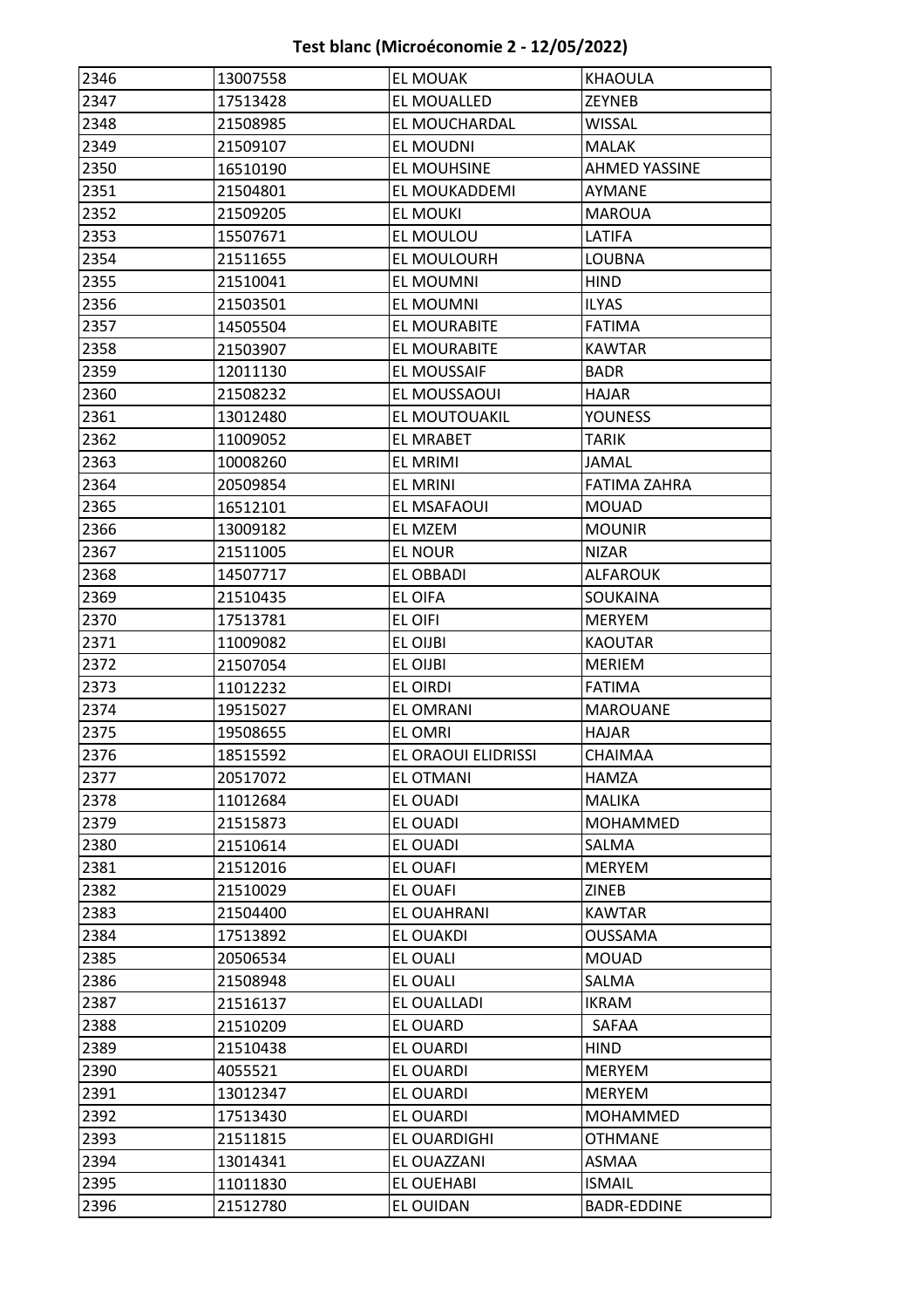| 2397 | 21507799 | EL OUMAMI            | <b>KHADIJA</b>  |
|------|----------|----------------------|-----------------|
| 2398 | 21510372 | EL OUTASSI           | <b>NADIA</b>    |
| 2399 | 21508168 | <b>EL QADI</b>       | <b>IKHLASSE</b> |
| 2400 | 21510442 | EL QARNI             | OUSSAMA         |
| 2401 | 14509774 | EL QAROUANY          | <b>MINA</b>     |
| 2402 | 17504555 | EL QAROUANY          | SOUAD           |
| 2403 | 21510962 | EL QOUNS             | <b>YOUSSEF</b>  |
| 2404 | 19513578 | EL QUADIWI ELIDRISSI | KHAOULA         |
| 2405 | 21507764 | EL RH'RIB            | <b>MOHAMMED</b> |
| 2406 | 21510097 | <b>EL RHABRA</b>     | <b>ILYASS</b>   |
| 2407 | 21510338 | <b>EL RHADFI</b>     | SAID            |
| 2408 | 15504043 | EL RHALI             | <b>IMANE</b>    |
| 2409 | 21507790 | EL RHANAY            | <b>SOUFIANE</b> |
| 2410 | 21503452 | <b>EL TARCHE</b>     | <b>SOUFIANE</b> |
| 2411 | 15514865 | EL TOURROUG          | ZINEB           |
| 2412 | 11005627 | EL WACHAM            | CHAIMAA         |
| 2413 | 21512554 | EL WACHAM            | <b>YOUSSEF</b>  |
| 2414 | 9003462  | EL WAHBI             | <b>KHADIJA</b>  |
| 2415 | 21512207 | EL WAHIDI EL ALAOUI  | OTHMANE         |
| 2416 | 21508640 | EL WARDI             | SALMA           |
| 2417 | 13012327 | EL WAZDINY           | <b>AFAF</b>     |
| 2418 | 21510660 | EL YAAGOUBI          | LAMYAA          |
| 2419 | 20517575 | <b>EL YAAKOUBI</b>   | MOHAMMED        |
| 2420 | 21517950 | EL YAKOUBI           | ABDELKHALEK     |
| 2421 | 12008461 | EL YAKOUBI           | YOUSSEF         |
| 2422 | 13013070 | <b>EL YAKOUTI</b>    | <b>KAOUTAR</b>  |
| 2423 | 19504101 | EL YAMANY            | <b>NISSRINE</b> |
| 2424 | 21508040 | EL YAZAGHI EZZAHNI   | LAMIAA          |
| 2425 | 14510074 | EL YAZAGHI EZZAHNI   | <b>ISMAIL</b>   |
| 2426 | 21509935 | EL YAZGHI EZZAHNI    | <b>ILYAS</b>    |
| 2427 | 21505876 | <b>EL YEDRI</b>      | REDA            |
| 2428 | 21510569 | <b>EL YOUSFI</b>     | SOUKAINA        |
| 2429 | 21512210 | EL YOUSOUFI          | EL MEHDI        |
| 2430 | 21509310 | EL-BRIBRI            | <b>OUMAIMA</b>  |
| 2431 | 18509358 | <b>EL-KHADIR</b>     | <b>OTHMANE</b>  |
| 2432 | 21508132 | EL-MALLOULY          | NAJWA           |
| 2433 | 21509844 | <b>EL-MATOUI</b>     | <b>FATIHA</b>   |
| 2434 | 14507753 | EL-AA'MERY           | <b>CHAIMAE</b>  |
| 2435 | 18519250 | EL-AMRAOUI           | <b>HANANE</b>   |
| 2436 | 19514506 | EL-ASERY             | CHAIMAA         |
| 2437 | 21510070 | EL-ASLY              | <b>BADER</b>    |
| 2438 | 21507323 | EL-BAKKOUCHI         | <b>NISSRINE</b> |
| 2439 | 11008380 | EL-BILALY            | <b>FATNA</b>    |
| 2440 | 20501053 | EL-GARAGUI           | CHAIMAE         |
| 2441 | 11008883 | <b>EL-GHARDOUF</b>   | SOUAD           |
| 2442 | 12003705 | EL-GHEZAOUY          | <b>IMANE</b>    |
| 2443 | 21515626 | EL-HAJBI             | <b>AYOUB</b>    |
| 2444 | 21515477 | EL-HANCHY            | OUSSAMA         |
| 2445 | 21507826 | <b>EL-HANI</b>       | ZAKARIAE        |
| 2446 | 12008492 | EL-HILALI            | SOUKAINA        |
| 2447 | 17513424 | EL-KHAYYATY          | <b>ISSAME</b>   |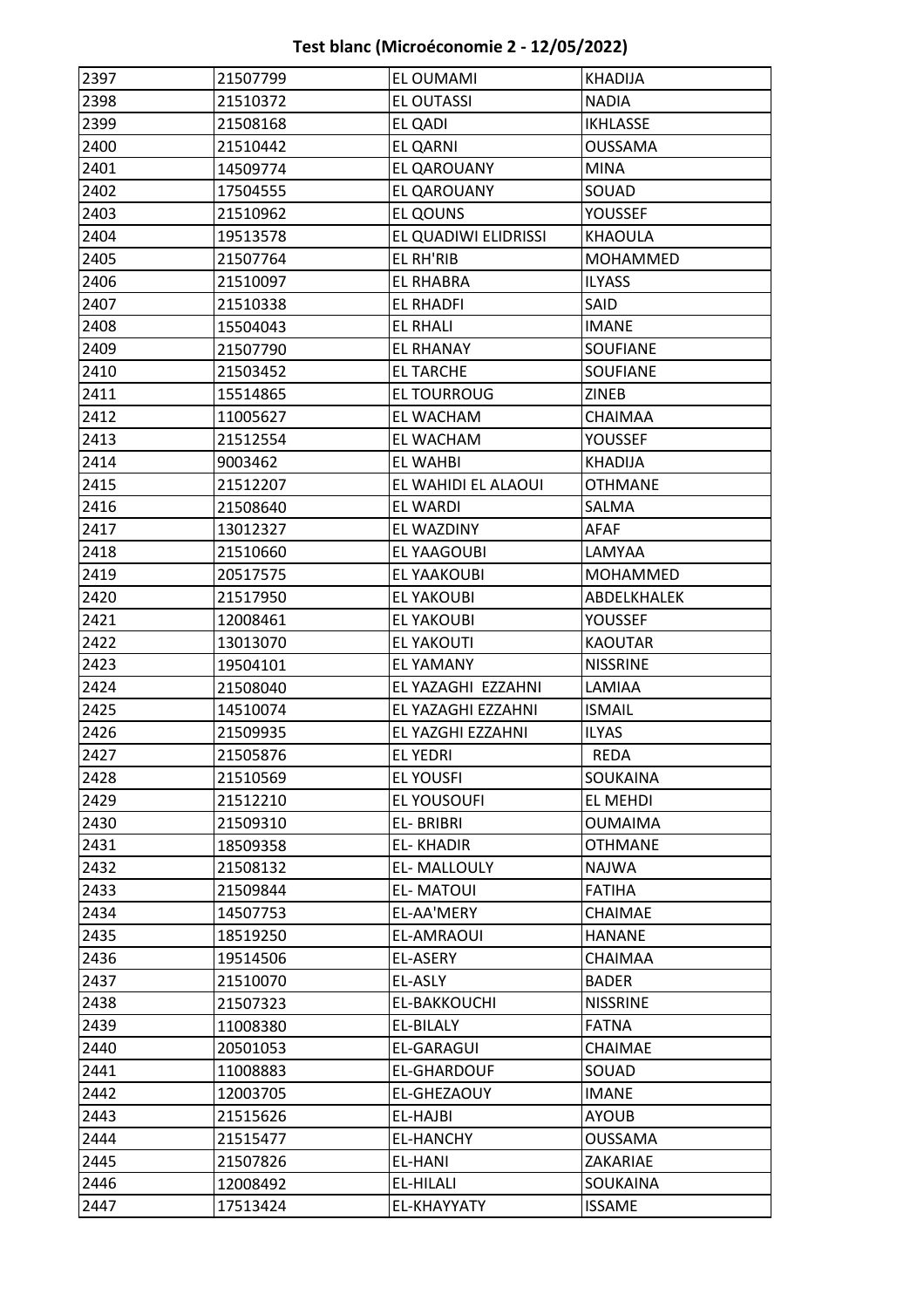| 2448 | 21512005 | EL-KHLIFA          | <b>MOHAMED</b>      |
|------|----------|--------------------|---------------------|
| 2449 | 11012218 | <b>EL-KHOMSSI</b>  | <b>BRAHIM</b>       |
| 2450 | 21512059 | EL-KNATRI          | <b>KAWTAR</b>       |
| 2451 | 21510986 | <b>EL-MCHICHI</b>  | <b>YOUSSEF</b>      |
| 2452 | 21512479 | EL-MERNOUTI        | YOUSSEF             |
| 2453 | 21510702 | EL-MESLOH          | <b>HAJAR</b>        |
| 2454 | 21510978 | <b>EL-RHOULI</b>   | <b>IBTISSAM</b>     |
| 2455 | 21508982 | ELAAZROUDI         | ASMAA               |
| 2456 | 21506122 | ELABBASSI          | <b>WIAM</b>         |
| 2457 | 21507550 | <b>ELABBASSI</b>   | <b>WISSAL</b>       |
| 2458 | 21507899 | <b>ELABD</b>       | <b>AYOUB</b>        |
| 2459 | 21516826 | <b>ELACHIR</b>     | SAAD                |
| 2460 | 21509660 | <b>ELACHMAOUI</b>  | JAWAD               |
| 2461 | 20511112 | <b>ELADILI</b>     | <b>EZZOUBIR</b>     |
| 2462 | 13002618 | <b>ELAISSAOUI</b>  | MOHAMMED            |
| 2463 | 21508969 | <b>ELAKROUD</b>    | <b>MOUNIA</b>       |
| 2464 | 13005712 | <b>ELALAOUI</b>    | <b>IBTISSAM</b>     |
| 2465 | 21510649 | <b>ELALAOUI</b>    | <b>LOBNA</b>        |
| 2466 | 21511244 | <b>ELALAOUI</b>    | ZAHRA               |
| 2467 | 19509166 | <b>ELALLAOUI</b>   | HIND                |
| 2468 | 19511423 | <b>ELALLOUCHI</b>  | <b>MANAL</b>        |
| 2469 | 19509107 | <b>ELAMIM</b>      | <b>NOUHAILA</b>     |
| 2470 | 9003026  | ELAMRANI EZZERRIFI | <b>HANAE</b>        |
| 2471 | 12006236 | ELAMRANI EZZERRIFI | <b>IMANE</b>        |
| 2472 | 21515475 | <b>ELAMRAOUI</b>   | <b>FATIMA ZAHRA</b> |
| 2473 | 12012051 | <b>ELANNAB</b>     | <b>YOUSSEF</b>      |
| 2474 | 20511546 | <b>ELAOUDI</b>     | <b>RACHID</b>       |
| 2475 | 21508601 | <b>ELASLOUJY</b>   | <b>ZINEB</b>        |
| 2476 | 14509802 | ELASRI TRAIKI      | <b>RIM</b>          |
| 2477 | 21521984 | <b>ELASSALY</b>    | SALWA               |
| 2478 | 21504897 | <b>ELASSFOURI</b>  | <b>ANAS</b>         |
| 2479 | 12005815 | <b>ELAZZOUZI</b>   | ASMAE               |
| 2480 | 18504664 | <b>ELAZZOUZI</b>   | <b>IMANE</b>        |
| 2481 | 21508306 | ELBADAOUI          | <b>MARWA</b>        |
| 2482 | 21520517 | ELBADAOUI          | <b>MERYEM</b>       |
| 2483 | 21510250 | <b>ELBADRY</b>     | YASSIR              |
| 2484 | 21506961 | <b>ELBAHLOULI</b>  | ILHAM               |
| 2485 | 11008719 | ELBAJJANY          | <b>MOHSSINE</b>     |
| 2486 | 12012022 | ELBARDOUNI         | CHAIMAA             |
| 2487 | 9006694  | ELBARDOUNI         | FATIMA EZZAHRA      |
| 2488 | 17503097 | ELBARKAOUI         | <b>INTISSAR</b>     |
| 2489 | 17504984 | <b>ELBAROUDI</b>   | OUSSAMA             |
| 2490 | 21509153 | <b>ELBASSITE</b>   | AYA                 |
| 2491 | 11012722 | <b>ELBATTAH</b>    | AHMED               |
| 2492 | 21506729 | ELBEJJAJI          | <b>BADR EDDINE</b>  |
| 2493 | 21512547 | ELBERKAOUI         | MOHAMMED            |
| 2494 | 20516931 | <b>ELBERRAQ</b>    | SOUKAINA            |
| 2495 | 21506060 | ELBIDA             | WIJDANE             |
| 2496 | 14502687 | <b>ELBOUCHI</b>    | <b>HALIMA</b>       |
| 2497 | 21507672 | <b>ELBOUJBAOUI</b> | AMINE               |
| 2498 | 21509095 | <b>ELBOUKRI</b>    | <b>IBTISSAM</b>     |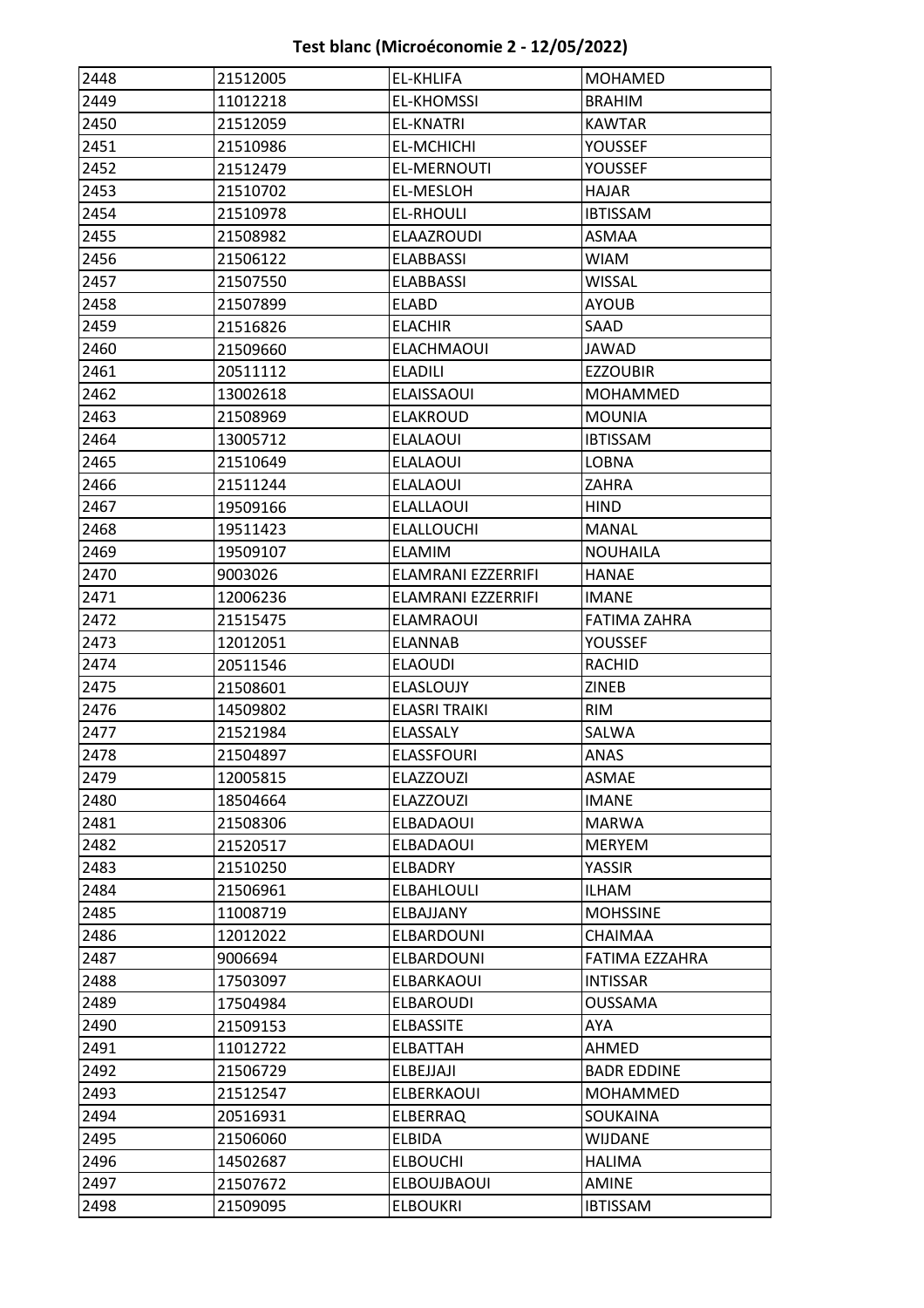| 2499 | 21523471 | ELELY AMONDA            | JASON EXAUCE    |
|------|----------|-------------------------|-----------------|
| 2500 | 10007294 | ELFADLAOUI              | <b>MERYEM</b>   |
| 2501 | 14503288 | <b>ELFAJRI</b>          | FATIMA-EZZAHRA  |
| 2502 | 19509857 | <b>ELFALLAH IDRISSI</b> | ABDELHAMID      |
| 2503 | 9001197  | ELFALLAOUY              | LAILA           |
| 2504 | 21512090 | ELFARCHAKHI             | SALAH-EDDINE    |
| 2505 | 21507833 | <b>ELFARIK</b>          | AIMEN           |
| 2506 | 21508820 | <b>ELFAROUAH</b>        | <b>OUMAIMA</b>  |
| 2507 | 19505185 | <b>ELFAROUI</b>         | <b>AYOUB</b>    |
| 2508 | 21509530 | <b>ELFATIHI</b>         | ABDERRAHMAN     |
| 2509 | 21507601 | <b>ELFATIMI</b>         | ASMAE           |
| 2510 | 21514198 | <b>ELFATTAL</b>         | <b>ILYAS</b>    |
| 2511 | 17503199 | <b>ELGACHOUCHE</b>      | <b>HOURIA</b>   |
| 2512 | 21506796 | <b>ELGANFOUD</b>        | YOUSRA          |
| 2513 | 16501579 | وَELGARA                | <b>MERIEM</b>   |
| 2514 | 21510392 | ELGARRA                 | <b>ASMAA</b>    |
| 2515 | 21511434 | <b>ELGHACHOUA</b>       | AYOUB           |
| 2516 | 21507770 | <b>ELGHANNAMI</b>       | <b>NIHAD</b>    |
| 2517 | 19516576 | <b>ELGHARABI</b>        | <b>TARIK</b>    |
| 2518 | 13013218 | <b>ELGHIGHAI</b>        | <b>KAOUTAR</b>  |
| 2519 | 21509852 | <b>ELGHOUDRI</b>        | SALMA           |
| 2520 | 21504786 | <b>ELGOUCHI</b>         | AYA             |
| 2521 | 21508825 | <b>ELGOUR</b>           | <b>IKRAME</b>   |
| 2522 | 21507385 | <b>ELGUARRAB</b>        | <b>HOURIA</b>   |
| 2523 | 12011114 | <b>ELGUIL</b>           | OMAR            |
| 2524 | 21509658 | <b>ELHABBASSI</b>       | <b>NOUHAILA</b> |
| 2525 | 15507653 | <b>ELHADIOUI</b>        | FATIMA EZZAHRA  |
| 2526 | 14502415 | <b>ELHADRAOUI</b>       | <b>NISRINE</b>  |
| 2527 | 21504070 | <b>ELHADRI</b>          | <b>NISSRINE</b> |
| 2528 | 13002208 | <b>ELHAFIDI</b>         | <b>SOKAINA</b>  |
| 2529 | 11009101 | <b>ELHAIDI</b>          | AMAL            |
| 2530 | 21508109 | <b>ELHAIL</b>           | OUMAIMA         |
| 2531 | 21510023 | <b>ELHAIL</b>           | <b>OUMAIMA</b>  |
| 2532 | 21503260 | <b>ELHAJJAJI</b>        | LAILA           |
| 2533 | 17503137 | <b>ELHAJJOUJI</b>       | <b>OUMAIMA</b>  |
| 2534 | 21507688 | ELHAKKANI               | <b>IMAD</b>     |
| 2535 | 21509319 | <b>ELHALAOUI</b>        | <b>KHADIJA</b>  |
| 2536 | 21508980 | ELHALIMI                | <b>HASSNA</b>   |
| 2537 | 9003079  | ELHALLAM                | KHADIJA         |
| 2538 | 18509435 | ELHAMDAOUI              | <b>ZINEB</b>    |
| 2539 | 21520698 | ELHAMID                 | LAMYAE          |
| 2540 | 21507953 | <b>ELHAMIDI</b>         | SALMA           |
| 2541 | 14507346 | ELHAMRY                 | <b>OTHMANE</b>  |
| 2542 | 21504099 | <b>ELHANDOUCH</b>       | <b>AMINA</b>    |
| 2543 | 21508809 | <b>ELHANI</b>           | <b>HAJAR</b>    |
| 2544 | 21508883 | <b>ELHANINE</b>         | FATIMA-ZAHRA    |
| 2545 | 10007168 | ELHANNAOUI              | ASMAA           |
| 2546 | 10007178 | ELHANSALI               | SALIMA          |
| 2547 | 18515569 | <b>ELHANSALI</b>        | <b>YOUNES</b>   |
| 2548 | 21508760 | <b>ELHAOU</b>           | <b>HOUSSAM</b>  |
| 2549 | 21508488 | <b>ELHARIR</b>          | AICHA           |
|      |          |                         |                 |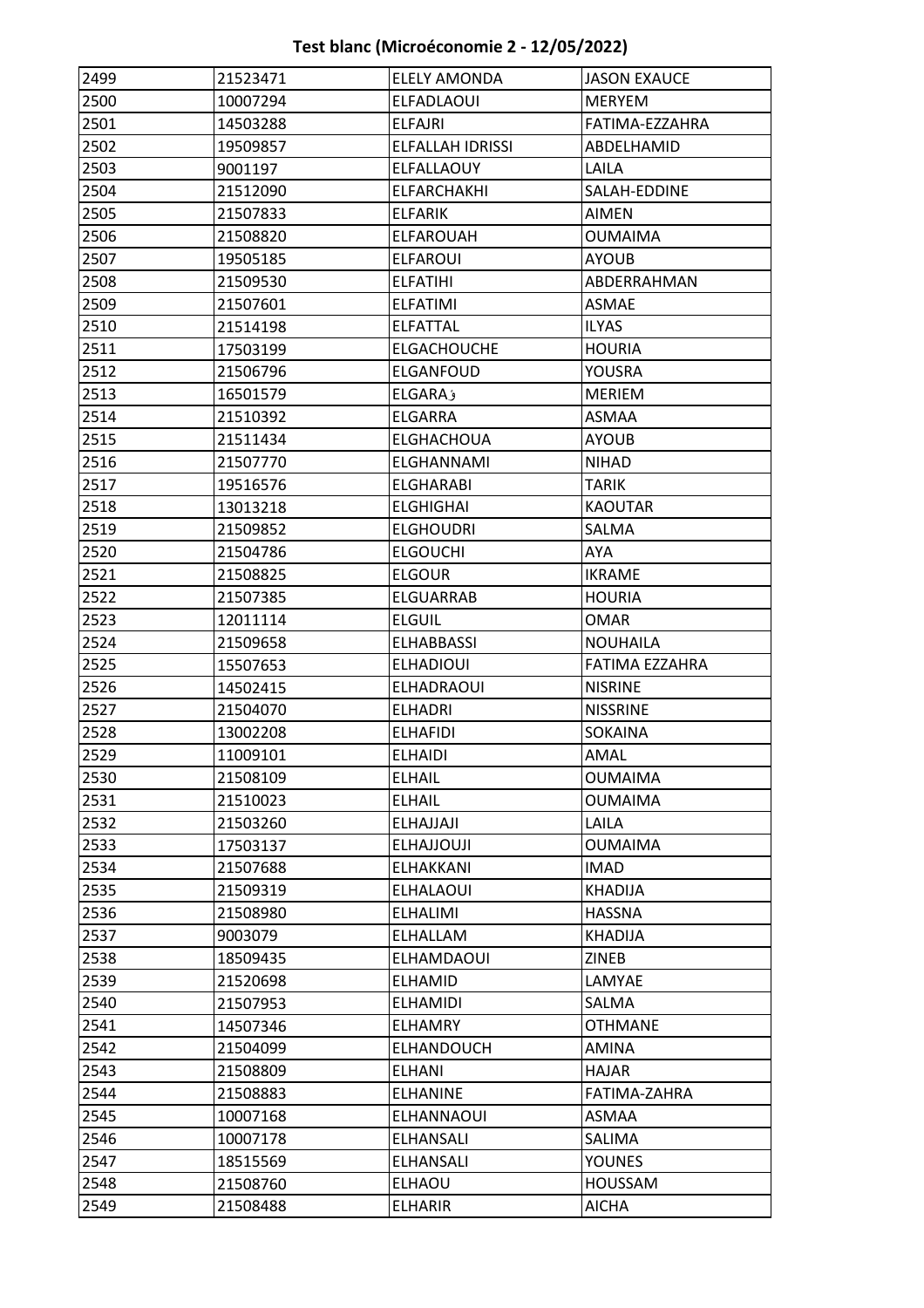| 2550 | 21504806 | <b>ELHARRAQ</b>     | <b>KHOULOUD</b>     |
|------|----------|---------------------|---------------------|
| 2551 | 21506633 | <b>ELHARROUFY</b>   | <b>OMAR</b>         |
| 2552 | 12005329 | <b>ELHASSOUNI</b>   | CHAIMAA             |
| 2553 | 19517023 | <b>ELHATT</b>       | <b>IMANE</b>        |
| 2554 | 21505705 | <b>ELHEDDAD</b>     | SOUKAINA            |
| 2555 | 13008751 | <b>ELHICHAMY</b>    | HAJAR               |
| 2556 | 21507937 | <b>ELHILALI</b>     | <b>MERYEM</b>       |
| 2557 | 21504191 | <b>ELHLLAFI</b>     | ABIR                |
| 2558 | 21508998 | <b>ELHOUARY</b>     | <b>IMANE</b>        |
| 2559 | 9003749  | <b>ELHOUFIA</b>     | SALIMA              |
| 2560 | 14507510 | <b>ELHOUR</b>       | SAID                |
| 2561 | 19516876 | <b>ELIAKOUTI</b>    | ABDELLAH            |
| 2562 | 20505627 | <b>ELIDRISSI</b>    | <b>BRAHIM</b>       |
| 2563 | 21514204 | <b>ELIDRISSI</b>    | <b>MOHAMED</b>      |
| 2564 | 13009834 | ELIDRISSI ELKADMIRI | CHAIMAA             |
| 2565 | 11008821 | <b>ELJABLI</b>      | <b>HIND</b>         |
| 2566 | 20511137 | <b>ELJAKANI</b>     | <b>KAWTAR</b>       |
| 2567 | 18511233 | <b>ELJANATI</b>     | <b>HANANE</b>       |
| 2568 | 21512214 | <b>ELJAZIR</b>      | SOHAIL              |
| 2569 | 17503381 | ELJEN               | AHMED               |
| 2570 | 19509118 | <b>ELKAABA</b>      | <b>IKRAM</b>        |
| 2571 | 21505954 | <b>ELKABANI</b>     | <b>WIJDANE</b>      |
| 2572 | 18505802 | <b>ELKABLI</b>      | <b>IMANE</b>        |
| 2573 | 17502329 | ELKADMIRI ELAZIZI   | <b>NISRINE</b>      |
| 2574 | 12013917 | ELKAHLI             | CHAYMAE             |
| 2575 | 17503197 | <b>ELKAIDOUNI</b>   | <b>TARIK</b>        |
| 2576 | 17513932 | <b>ELKAMAR</b>      | KAMAR               |
| 2577 | 21506627 | <b>ELKAMCHI</b>     | <b>MANAL</b>        |
| 2578 | 14508770 | ELKAMELY            | HAJAR               |
| 2579 | 12013908 | <b>ELKAMLI</b>      | ABDELADIM           |
| 2580 | 16505908 | ELKAMMOUNI          | <b>KHADIJA</b>      |
| 2581 | 13007432 | <b>ELKAOUSSI</b>    | <b>YOUSSEF</b>      |
| 2582 | 13015957 | <b>ELKARAFLI</b>    | LAILA               |
| 2583 | 21507150 | <b>ELKARRICHI</b>   | <b>FATIMA ZAHRA</b> |
| 2584 | 21504927 | <b>ELKHADIMI</b>    | YOUSRA              |
| 2585 | 21506734 | <b>ELKHADIRI</b>    | ABDENACER           |
| 2586 | 11012584 | ELKHADRAOUI         | ABDESSAMAD          |
| 2587 | 12009299 | <b>ELKHATIRI</b>    | AHMED               |
| 2588 | 21518554 | <b>ELKHAYAT</b>     | <b>REDA</b>         |
| 2589 | 10007207 | <b>ELKHAYAT</b>     | SOUAD               |
| 2590 | 21515689 | <b>ELKHOURDIFI</b>  | SALAH-EDDINE        |
| 2591 | 16512318 | <b>ELKODSI</b>      | <b>NADIA</b>        |
| 2592 | 21507783 | <b>ELKOUCHI</b>     | CHAIMAA             |
| 2593 | 21507555 | <b>ELKZIBRI</b>     | <b>NOUHAILA</b>     |
| 2594 | 21511763 | <b>ELLAITI</b>      | FATIMAZAHRAE        |
| 2595 | 21520723 | ELLAJJI             | MERYEM              |
| 2596 | 21509034 | <b>ELLATIFI</b>     | MOHAMMED            |
| 2597 | 21509285 | <b>ELLOUZI</b>      | <b>JIHANE</b>       |
| 2598 | 21510600 | <b>ELMAAZI</b>      | <b>BOUCHAIB</b>     |
| 2599 | 21508195 | <b>ELMACHERFI</b>   | HASSNAA             |
| 2600 | 13001968 | <b>ELMADANI</b>     | <b>FATIMA ZEHRA</b> |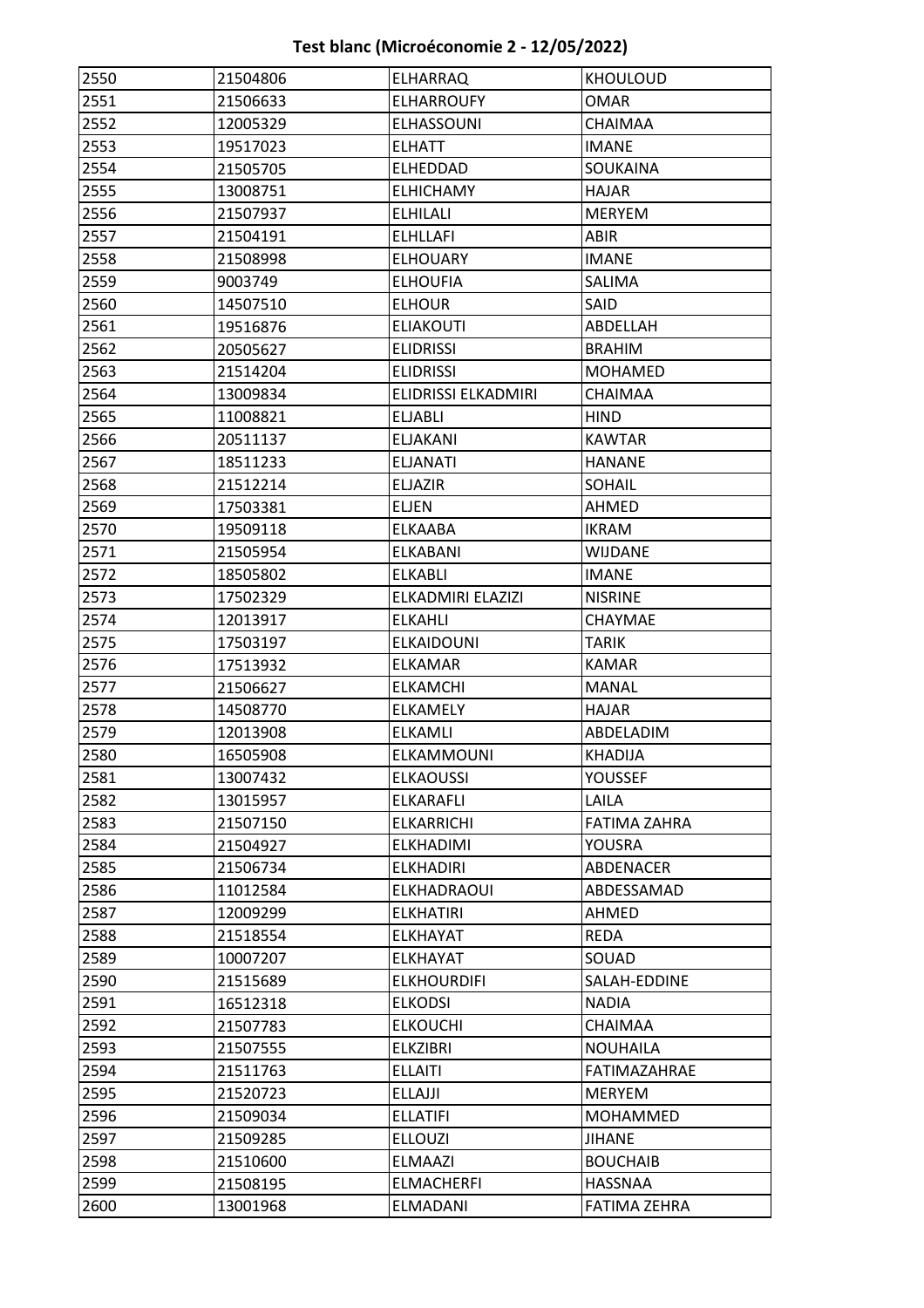| 2601 | 21510034 | <b>ELMADI</b>        | <b>NOUHAILA</b>     |
|------|----------|----------------------|---------------------|
| 2602 | 20509421 | <b>ELMAHJOUBI</b>    | <b>KAOUTAR</b>      |
| 2603 | 12006258 | <b>ELMAHRAOUI</b>    | <b>MERIEM</b>       |
| 2604 | 12008549 | ELMAJ-HAD            | SARA                |
| 2605 | 16512526 | <b>ELMAKHROUBI</b>   | <b>KARIM</b>        |
| 2606 | 16512420 | <b>ELMALKI</b>       | AYOUB               |
| 2607 | 12011244 | <b>ELMANAI</b>       | <b>BASMA</b>        |
| 2608 | 10004428 | <b>ELMANOUNI</b>     | <b>KHADIJA</b>      |
| 2609 | 15507976 | <b>ELMANSOURI</b>    | <b>ASSIA</b>        |
| 2610 | 16504136 | ELMAROUANI           | <b>CHAIMAE</b>      |
| 2611 | 21510615 | <b>ELMASLOUHY</b>    | <b>HAFSA</b>        |
| 2612 | 21510286 | <b>ELMATNI</b>       | LAYLA               |
| 2613 | 21506988 | <b>ELMATRABI</b>     | <b>ZINEB</b>        |
| 2614 | 21507660 | ELMAZOUARI           | SALIMA              |
| 2615 | 21508493 | ELMBARRAE            | <b>MERIEM</b>       |
| 2616 | 21503499 | <b>ELMELKAOUI</b>    | <b>IMANE</b>        |
| 2617 | 21505972 | <b>ELMENYNY</b>      | <b>FOUAD</b>        |
| 2618 | 21505951 | <b>ELMERAHY</b>      | <b>AYOUB</b>        |
| 2619 | 20506335 | <b>ELMHAIN</b>       | <b>IMANE</b>        |
| 2620 | 21523431 | ELMI ABDI            | <b>MOHAMED</b>      |
| 2621 | 21512165 | <b>ELMIDOULI</b>     | <b>OUSSAMA</b>      |
| 2622 | 21511573 | <b>ELMNAOUAR</b>     | SARA                |
| 2623 | 21511883 | <b>ELMOUDDEN</b>     | SALMA               |
| 2624 | 12012494 | <b>ELMOUDDENE</b>    | <b>ISSAM</b>        |
| 2625 | 21507839 | <b>ELMOUFID</b>      | LAILA               |
| 2626 | 18504549 | <b>ELMOUHIB</b>      | WAFAA               |
| 2627 | 21507189 | <b>ELMOUHTARIM</b>   | OUSSAMA             |
| 2628 | 19515037 | <b>ELMOURTAQI</b>    | <b>OMAR</b>         |
| 2629 | 21510935 | <b>ELMOUSSAOUI</b>   | <b>ACHRAF</b>       |
| 2630 | 21519164 | ELMOUTAOUAKKIL       | HAJAR               |
| 2631 | 13014894 | <b>ELMOUTATAOUIE</b> | <b>FATIMA ZAHRA</b> |
| 2632 | 13011467 | <b>ELMSALEK</b>      | <b>MOHAMMED</b>     |
| 2633 | 21513213 | <b>ELOMARI</b>       | <b>MARYEM</b>       |
| 2634 | 21504837 | <b>ELOMARY</b>       | <b>AICHA</b>        |
| 2635 | 21512140 | <b>ELORCH</b>        | <b>ANASS</b>        |
| 2636 | 20516093 | <b>ELOUAD</b>        | MOHAMMED            |
| 2637 | 21508692 | <b>ELOUADDARI</b>    | HIBA                |
| 2638 | 12005403 | <b>ELOUADI</b>       | <b>HANANE</b>       |
| 2639 | 21508979 | <b>ELOUAFI</b>       | <b>IKRAME</b>       |
| 2640 | 21508976 | <b>ELOUAFI</b>       | <b>ZINEB</b>        |
| 2641 | 21507648 | <b>ELOUARDI</b>      | <b>IBTISSAM</b>     |
| 2642 | 20511101 | <b>ELOUARDI</b>      | <b>NOUHAILA</b>     |
| 2643 | 18516475 | <b>ELOUARDI</b>      | SAIF EDDINE         |
| 2644 | 20502863 | <b>ELOUARDIGHI</b>   | <b>AYOUB</b>        |
| 2645 | 21512144 | <b>ELOUARDIGHI</b>   | MOHAMED-JALAL       |
| 2646 | 21516841 | <b>ELOUARDY</b>      | ILHAM               |
| 2647 | 9002878  | ELOUAZNI             | YASSINE             |
| 2648 | 21506038 | ELOUAZZAA            | <b>NOUHAILA</b>     |
| 2649 | 21510144 | <b>ELOUFI</b>        | AYA                 |
| 2650 | 17513244 | <b>ELOUIDAN</b>      | <b>HAMZA</b>        |
| 2651 | 21508219 | <b>ELOUIRI</b>       | AMINA               |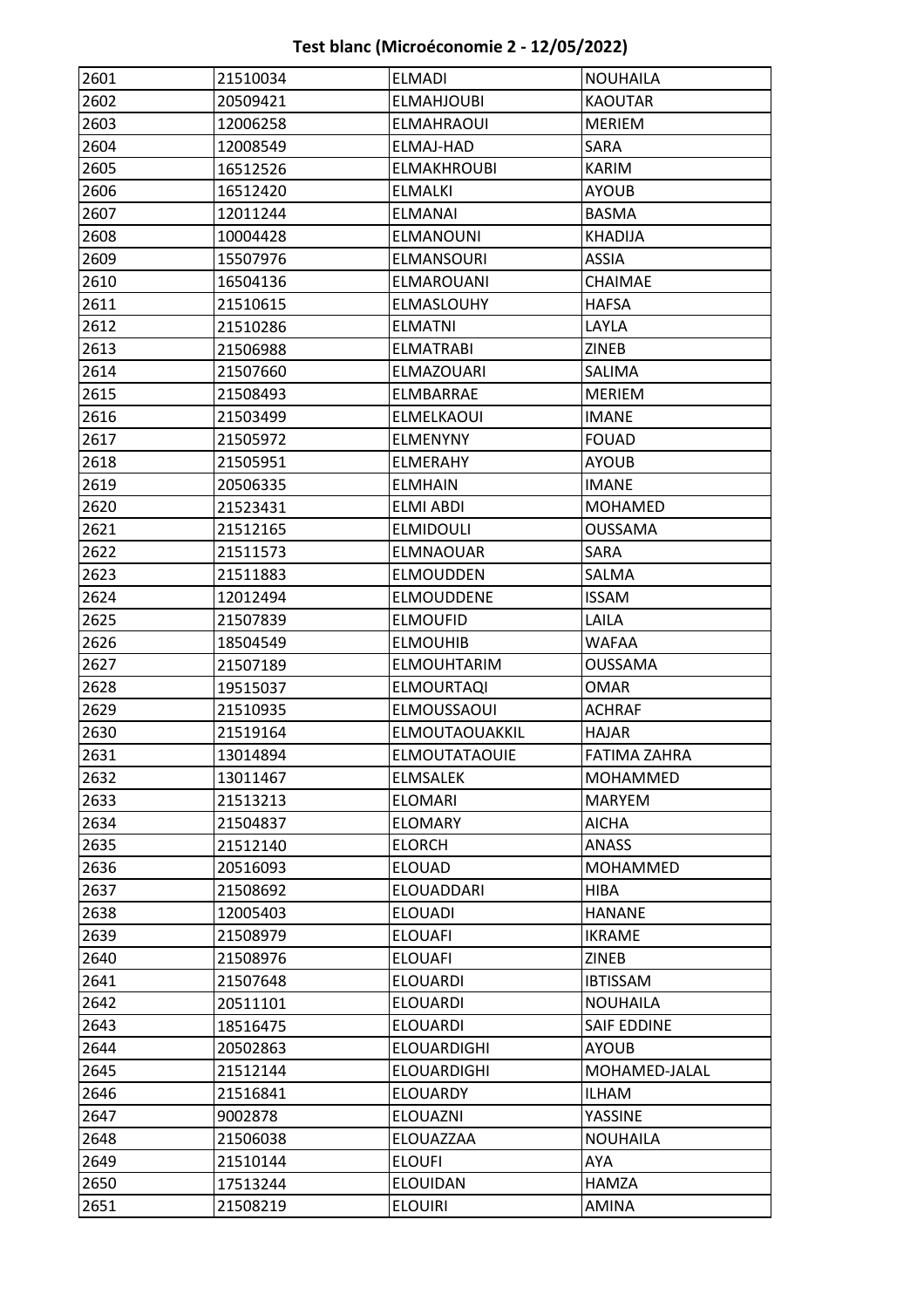| 2652 | 10007016 | <b>ELOULLADI</b>  | <b>BENACEUR</b> |
|------|----------|-------------------|-----------------|
| 2653 | 20508601 | <b>ELOUMAMI</b>   | FATIMA EZZAHRAA |
| 2654 | 21509970 | <b>ELQABBAL</b>   | AHLAM           |
| 2655 | 11008809 | ELQADDOURY        | <b>MERIEM</b>   |
| 2656 | 19517022 | ELRHALLADE        | <b>MARWANE</b>  |
| 2657 | 12011791 | ELRHALLADE        | ZAKARIA         |
| 2658 | 21506511 | <b>ELYOUSFI</b>   | FATIMA EZZAHRAA |
| 2659 | 21506313 | <b>EN NACIRI</b>  | SALMA           |
| 2660 | 15506821 | EN-NAJEM          | <b>MUSTAPHA</b> |
| 2661 | 21517396 | <b>EN-NASERY</b>  | <b>KHADIJA</b>  |
| 2662 | 21508126 | <b>EN-NASIRY</b>  | <b>OUMAIMA</b>  |
| 2663 | 11005692 | <b>EN-NMIRATE</b> | <b>MOUNIA</b>   |
| 2664 | 21511697 | <b>EN-NOUR</b>    | SALMA           |
| 2665 | 12012850 | <b>ENNAANAI</b>   | AHLAM           |
| 2666 | 9006186  | <b>ENNABLY</b>    | <b>KHADIJA</b>  |
| 2667 | 21511199 | <b>ENNADIF</b>    | AYA.            |
| 2668 | 15512589 | <b>ENNADIFI</b>   | SALMA           |
| 2669 | 21507303 | <b>ENNAFAD</b>    | <b>OTMANE</b>   |
| 2670 | 21503336 | <b>ENNAGASSI</b>  | <b>NOUHAILA</b> |
| 2671 | 12013909 | <b>ENNAIMI</b>    | HAMZA           |
| 2672 | 21508200 | <b>ENNAJAR</b>    | <b>MERIEM</b>   |
| 2673 | 21506640 | <b>ENNAJHI</b>    | WAHIBA          |
| 2674 | 21508437 | ENNAJI            | OUSSAMA         |
| 2675 | 18506883 | <b>ENNAJJAOUI</b> | FATIMA-ZAHRA    |
| 2676 | 21510814 | <b>ENNAJJAOUI</b> | <b>JIHANE</b>   |
| 2677 | 21508481 | <b>ENNAJY</b>     | RAJAE           |
| 2678 | 21509587 | ENNAKI            | ASMAA           |
| 2679 | 21511416 | <b>ENNAKRAOUI</b> | <b>WIAM</b>     |
| 2680 | 21512822 | <b>ENNASSIRI</b>  | AYMANE          |
| 2681 | 21510673 | <b>ENNASSIRI</b>  | FATIMA-ZAHRA    |
| 2682 | 11010773 | <b>ENNAZIH</b>    | <b>HICHAM</b>   |
| 2683 | 19513496 | <b>ENNEJJAR</b>   | <b>KHAOULA</b>  |
| 2684 | 21511803 | <b>ENNEJJARI</b>  | <b>HAMZA</b>    |
| 2685 | 13010341 | <b>ENNEJMY</b>    | <b>AMINA</b>    |
| 2686 | 21509546 | <b>ENNIAJI</b>    | SOUHAIL         |
| 2687 | 20505136 | <b>ENOURI</b>     | ABDERRAHIM      |
| 2688 | 16505450 | ER RABBANY        | <b>ILYASS</b>   |
| 2689 | 17508143 | ER RAJY           | <b>OMAIMA</b>   |
| 2690 | 21509860 | ER RAMY           | <b>IKRAM</b>    |
| 2691 | 21509564 | ER-RABAA          | <b>IKRAM</b>    |
| 2692 | 21506940 | ER-RADHA          | ZINEB           |
| 2693 | 21516937 | ER-RAFIA          | <b>MOUNA</b>    |
| 2694 | 10007238 | ER-RAFIAI         | <b>AICHA</b>    |
| 2695 | 21511214 | ER-RAHHALI        | WIDAD           |
| 2696 | 11008408 | ER-RAHMOUNI       | <b>JAMAL</b>    |
| 2697 | 11008710 | ER-RAMY           | <b>NOURA</b>    |
| 2698 | 21505873 | ER-RAOUI          | <b>HIBA</b>     |
| 2699 | 12014116 | ER-RAOUY          | <b>KHADIJA</b>  |
| 2700 | 13013687 | ER-RESYFY         | <b>NABIL</b>    |
| 2701 | 11006460 | ER-RMILI          | MOHAMMED        |
| 2702 | 21510532 | ERADI             | <b>MILOUD</b>   |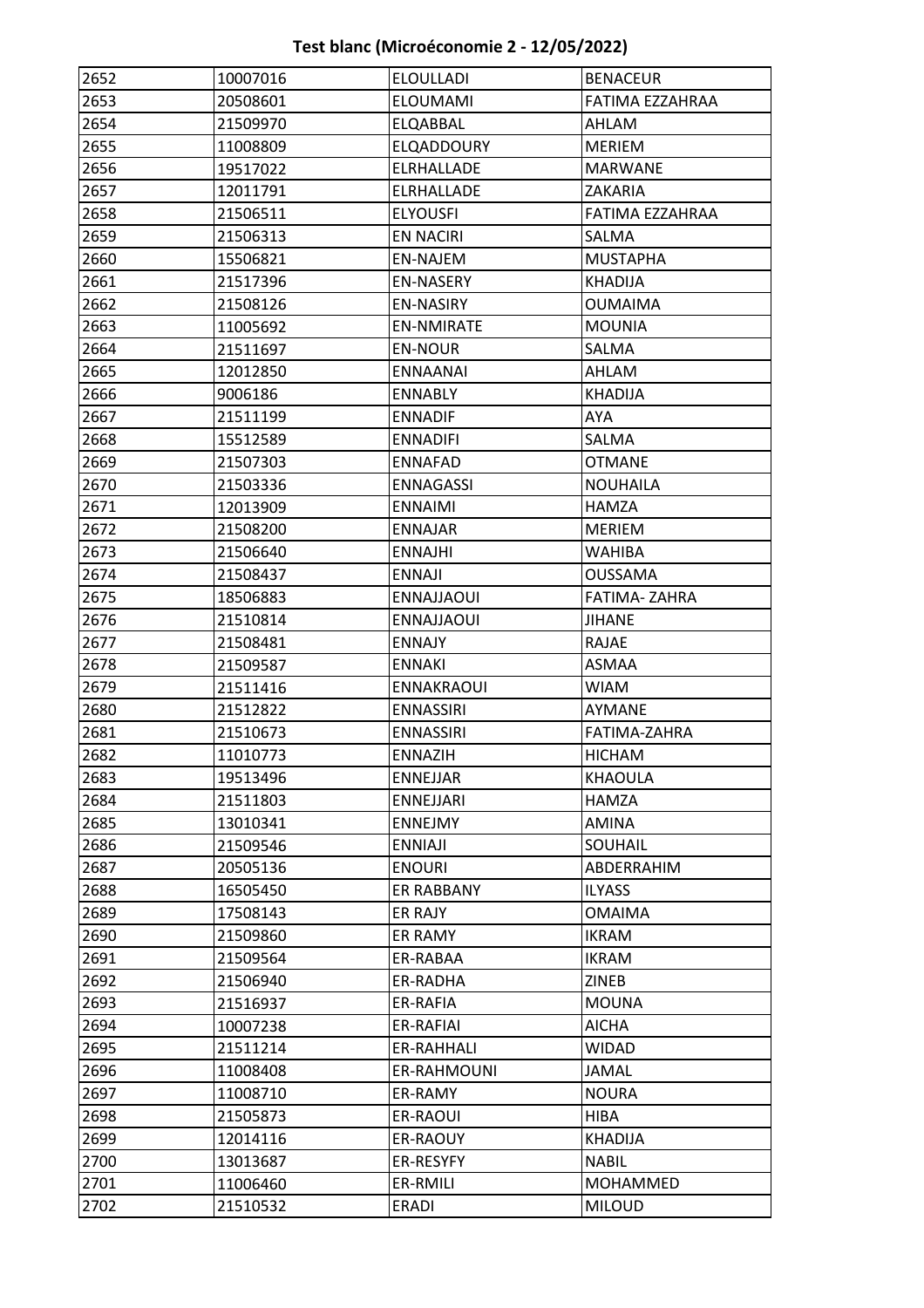| 2703 | 18517828 | <b>ERGUIGUE</b>           | HAMZA               |
|------|----------|---------------------------|---------------------|
| 2704 | 18515518 | ERKHAYLA                  | <b>MOUSSA</b>       |
| 2705 | 21506509 | ERKHAYLA                  | ZAKARIA             |
| 2706 | 21511922 | <b>ERRADI</b>             | <b>HICHAM</b>       |
| 2707 | 21510829 | ERRADI                    | <b>KHALID</b>       |
| 2708 | 21508815 | ERRADI                    | <b>YOUNES</b>       |
| 2709 | 12010228 | ERRADOUANE                | <b>FADWA</b>        |
| 2710 | 21513222 | ERRADY                    | BADI <sup>I</sup>   |
| 2711 | 21509561 | ERRAED                    | SALMA               |
| 2712 | 15509087 | <b>ERRAFAS</b>            | GHIZLANE            |
| 2713 | 21507301 | <b>ERRAFAS</b>            | <b>MOUNA</b>        |
| 2714 | 20508729 | ERRAFII                   | YOUSRA              |
| 2715 | 21508534 | ERRAJA                    | ANAS                |
| 2716 | 21509143 | <b>ERRAJA</b>             | <b>IBTISSAM</b>     |
| 2717 | 21512372 | ERRAJI                    | HASSAN              |
| 2718 | 21512201 | ERRAJI                    | MOHAMMED            |
| 2719 | 16500755 | <b>ERRAKHAOUI</b>         | <b>NAIMA</b>        |
| 2720 | 20514062 | ERRAMI                    | <b>YOUSSEF</b>      |
| 2721 | 21508895 | <b>ERRAOUASY</b>          | <b>KHADIJA</b>      |
| 2722 | 18510821 | ERRAYADI                  | <b>SOUFIANE</b>     |
| 2723 | 12010196 | ERRAYADI                  | SOUKAINA            |
| 2724 | 21508032 | ERREBAIY                  | SALMA               |
| 2725 | 20505975 | ERREBBAHI                 | <b>HOURIA</b>       |
| 2726 | 20516913 | ERRGANA                   | HAJAR               |
| 2727 | 21511371 | <b>ERRIAHI EL IDRISSI</b> | <b>MERIEME</b>      |
| 2728 | 20502039 | <b>ERRIAHI EL IDRISSI</b> | SOUMIA              |
| 2729 | 19517055 | <b>ERRIFAIY</b>           | <b>ATIQ</b>         |
| 2730 | 11012724 | <b>ERRIFI</b>             | ADIL                |
| 2731 | 11008593 | ERRIFI                    | LAILA               |
| 2732 | 12002887 | <b>ERRIKI</b>             | <b>HAFIDA</b>       |
| 2733 | 14513592 | <b>ERRIYAGUI</b>          | <b>FATIMA</b>       |
| 2734 | 13008724 | <b>ERROU</b>              | SOUKAINA            |
| 2735 | 21507058 | <b>ERROUDANI</b>          | <b>IMANE</b>        |
| 2736 | 21506834 | <b>ERROUSSAFI</b>         | <b>IMAD</b>         |
| 2737 | 21509044 | ERRYAHI                   | <b>HOUDA</b>        |
| 2738 | 13004074 | ES-SABBAK                 | FATIMA ZOHRA        |
| 2739 | 21503043 | <b>ES-SABER</b>           | <b>HIBA</b>         |
| 2740 | 18507592 | <b>ES-SAIMAK</b>          | <b>OTHMANE</b>      |
| 2741 | 21514472 | ES-SAIMAK                 | WAFAE               |
| 2742 | 11008839 | ES-SALOUANY               | YASSMINE            |
| 2743 | 21521482 | ES-SAMLALI                | HASSNA              |
| 2744 | 15513273 | <b>ES-SAYAH</b>           | ANAS                |
| 2745 | 21515395 | <b>ES-SAYYAF</b>          | <b>NOUR EDDINE</b>  |
| 2746 | 14502457 | <b>ES-SEBOUTY</b>         | <b>MERYEM</b>       |
| 2747 | 21509396 | <b>ES-SOUANI</b>          | <b>MARWA</b>        |
| 2748 | 21508662 | ES-SOUYDY                 | HANAE               |
| 2749 | 21508649 | ES-SOUYDY                 | SAFAE               |
| 2750 | 11008776 | <b>ESHAIMI</b>            | <b>BOUCHRA</b>      |
| 2751 | 13001732 | ESSAADANI                 | <b>HIND</b>         |
| 2752 | 11003811 | <b>ESSAADAOUI</b>         | <b>FATIMA ZAHRA</b> |
| 2753 | 12014101 | <b>ESSAADI</b>            | FATIMA EZZAHRA      |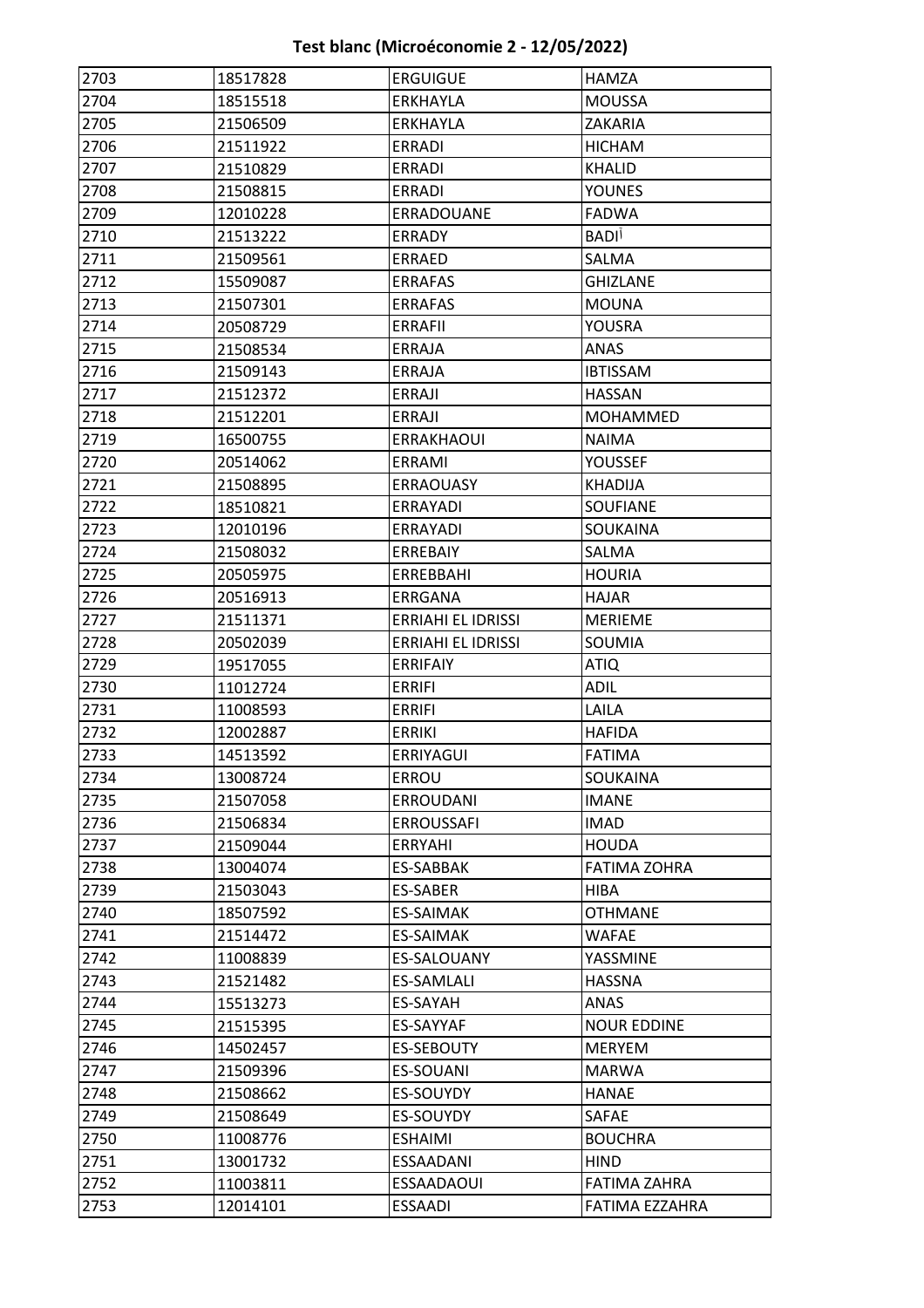| 2754 | 21507998 | <b>ESSAADY</b>           | <b>NISRINE</b>  |
|------|----------|--------------------------|-----------------|
| 2755 | 21509049 | <b>ESSABIR</b>           | <b>ANASS</b>    |
| 2756 | 21517684 | <b>ESSABRI</b>           | HIBA            |
| 2757 | 19500042 | <b>ESSADEKY</b>          | <b>MOHAMED</b>  |
| 2758 | 21509628 | <b>ESSADIK</b>           | YOUSRA          |
| 2759 | 18511055 | <b>ESSADIKI</b>          | <b>NAWAL</b>    |
| 2760 | 15514675 | <b>ESSADKI</b>           | <b>HANIA</b>    |
| 2761 | 21510741 | <b>ESSADOUNY</b>         | SOUMIA          |
| 2762 | 21508479 | <b>ESSADRATI</b>         | <b>NEZHA</b>    |
| 2763 | 13012623 | <b>ESSAFI</b>            | <b>AYOUB</b>    |
| 2764 | 16502783 | <b>ESSAFI</b>            | <b>MERYEM</b>   |
| 2765 | 21508014 | <b>ESSAFIR</b>           | <b>GHIZLANE</b> |
| 2766 | 12012928 | <b>ESSAFY</b>            | SARA            |
| 2767 | 20510064 | <b>ESSAHRAOUI</b>        | <b>BASMA</b>    |
| 2768 | 11009107 | <b>ESSAHRAOUI</b>        | RACHID          |
| 2769 | 21504344 | <b>ESSAID</b>            | FATIMA-EZZAHRA  |
| 2770 | 5082389  | <b>ESSAID EL ALAOUI</b>  | LALLA WAFAA     |
| 2771 | 21512204 | <b>ESSAIH</b>            | ABDELGHAFOUR    |
| 2772 | 11009231 | <b>ESSAIH</b>            | <b>AMINE</b>    |
| 2773 | 17513689 | <b>ESSAILI</b>           | SOUFIANE        |
| 2774 | 21510560 | <b>ESSAISSE</b>          | <b>HAKIMA</b>   |
| 2775 | 17507952 | <b>ESSAJAI</b>           | CHAIMAE         |
| 2776 | 14508258 | <b>ESSAJAI</b>           | <b>ISMAIL</b>   |
| 2777 | 21509588 | <b>ESSAJI</b>            | SAID            |
| 2778 | 21512137 | <b>ESSAKEN</b>           | EL MEHDI        |
| 2779 | 21510537 | <b>ESSAKHI</b>           | AMAL            |
| 2780 | 13012107 | <b>ESSAKHI</b>           | <b>CHERINE</b>  |
| 2781 | 20510976 | <b>ESSAKHI</b>           | <b>REDOUAN</b>  |
| 2782 | 21507404 | <b>ESSAKHI</b>           | <b>SAMIR</b>    |
| 2783 | 11004643 | <b>ESSAKHI</b>           | <b>ZINEB</b>    |
| 2784 | 21506588 | <b>ESSAKHI</b>           | <b>ZINEB</b>    |
| 2785 | 20510391 | <b>ESSAKI</b>            | <b>ANISA</b>    |
| 2786 | 21511835 | <b>ESSALA</b>            | MOHAMED AMINE   |
| 2787 | 21512556 | <b>ESSALAH</b>           | AMINA           |
| 2788 | 19514688 | <b>ESSALAK ELOUARRAK</b> | <b>KAOUTHAR</b> |
| 2789 | 17514965 | <b>ESSALEK</b>           | <b>GHIZLANE</b> |
| 2790 | 21508542 | <b>ESSALHI</b>           | ZAKARIAE        |
| 2791 | 21509077 | ESSALLAMI                | RAJAA           |
| 2792 | 21508069 | <b>ESSALOUANY</b>        | CHAIMAE         |
| 2793 | 20505704 | <b>ESSAMI</b>            | MOHAMMED        |
| 2794 | 21502811 | ESSAMLALI                | ZAKARIAE        |
| 2795 | 12013272 | <b>ESSAOUITI</b>         | SANAA           |
| 2796 | 10007243 | <b>ESSARHANI</b>         | <b>MOUNIR</b>   |
| 2797 | 11008396 | <b>ESSASSI</b>           | HAJAR           |
| 2798 | 12012935 | <b>ESSATOUTI</b>         | YASSIR          |
| 2799 | 21506375 | ESSAYD                   | HASSAN          |
| 2800 | 21506369 | ESSAYD                   | SAID            |
| 2801 | 19513474 | <b>ESSAYSY</b>           | <b>ISMAIL</b>   |
| 2802 | 21512424 | <b>ESSBAI</b>            | <b>ZINB</b>     |
| 2803 | 11005303 | <b>ESSENDID</b>          | <b>AYOUB</b>    |
| 2804 | 12005124 | <b>ESSENNAOUI</b>        | <b>AYOUB</b>    |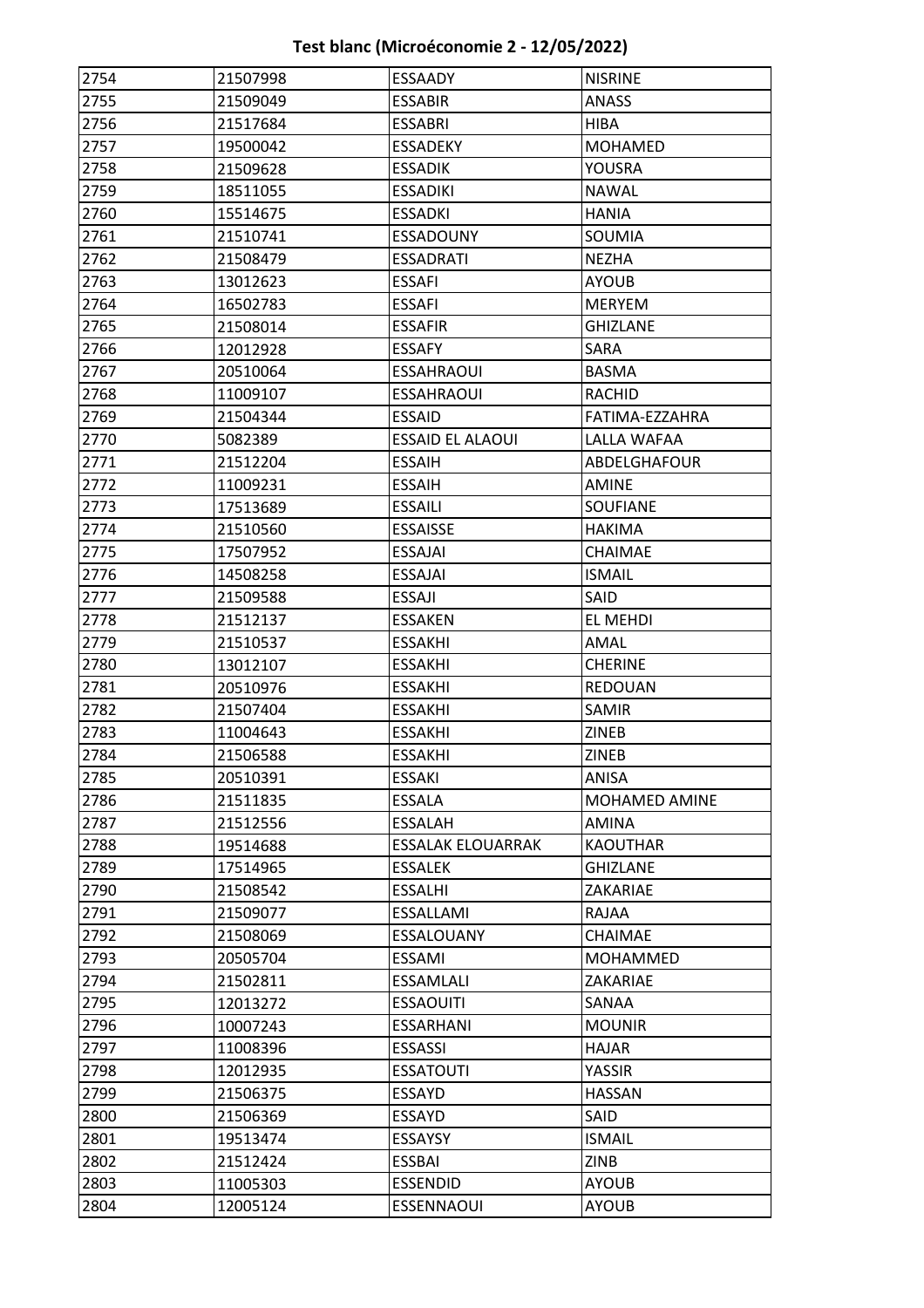| 2805 | 21505995 | <b>ESSEOUABY</b>  | ALI                 |
|------|----------|-------------------|---------------------|
| 2806 | 21509996 | ESSLIMANY         | <b>HAJIBA</b>       |
| 2807 | 14501346 | <b>ESSMAINI</b>   | <b>AYOUB</b>        |
| 2808 | 19500477 | <b>ESSOHAYLY</b>  | ABDERRAHMANE        |
| 2809 | 21512369 | <b>ESSOUBAI</b>   | <b>ACHRAF</b>       |
| 2810 | 67504973 | <b>ESSOUBAI</b>   | <b>KHADIJA</b>      |
| 2811 | 21506931 | <b>ESSOUFY</b>    | SOUHAIL             |
| 2812 | 3004013  | <b>ESSOUKTANI</b> | <b>KHALID</b>       |
| 2813 | 19506349 | <b>ESSOUSI</b>    | ABDERRAHIM          |
| 2814 | 9005048  | <b>ESSOUSSI</b>   | <b>BOUCHAIB</b>     |
| 2815 | 21512569 | ET TADLAOUY       | <b>MERYEM</b>       |
| 2816 | 18508202 | ET TALHY          | <b>MERYEM</b>       |
| 2817 | 21506850 | <b>ET TOURCHI</b> | <b>WIDAD</b>        |
| 2818 | 21510518 | ET-TALBI          | <b>NOUHAILA</b>     |
| 2819 | 21510489 | ET-TELYTY         | <b>OUMAIMA</b>      |
| 2820 | 21506489 | <b>ETTABTI</b>    | <b>SARA</b>         |
| 2821 | 21509539 | <b>ETTAHERY</b>   | <b>AMINE</b>        |
| 2822 | 18509862 | <b>ETTAHIRI</b>   | <b>CHAIMAA</b>      |
| 2823 | 10005279 | <b>ETTAHIRY</b>   | <b>ELMEHDI</b>      |
| 2824 | 21508043 | <b>ETTALMY</b>    | <b>WIJDANE</b>      |
| 2825 | 15507082 | ETTAMSAMANI       | <b>HICHAM</b>       |
| 2826 | 17506058 | <b>ETTANJI</b>    | REDA                |
| 2827 | 21511129 | <b>ETTAOUIL</b>   | <b>MUSTAPHA</b>     |
| 2828 | 17502042 | <b>ETTAOUILI</b>  | <b>ELHOUSSINE</b>   |
| 2829 | 20516220 | <b>ETTAYYAN</b>   | <b>WAHIBA</b>       |
| 2830 | 20509897 | ETTEBAA           | <b>HIND</b>         |
| 2831 | 16504881 | <b>ETTIJANI</b>   | <b>HIND</b>         |
| 2832 | 21510008 | <b>ETTIJANI</b>   | <b>OUMAIMA</b>      |
| 2833 | 15513603 | <b>ETTIJANI</b>   | SOUKAINA            |
| 2834 | 11012225 | <b>ETTOUAB</b>    | ABDELKARIM          |
| 2835 | 21506218 | <b>ETTOUAF</b>    | <b>HALIMA</b>       |
| 2836 | 20509267 | <b>ETTOUAHRI</b>  | <b>KHADIJA</b>      |
| 2837 | 15507764 | <b>ETTOUBY</b>    | <b>HAYAT</b>        |
| 2838 | 21503459 | <b>ETTOUILE</b>   | <b>MERIEM</b>       |
| 2839 | 12011137 | <b>ETTOUJAIBI</b> | <b>AYOUB</b>        |
| 2840 | 21509461 | <b>ETTOUKI</b>    | YASMINE             |
| 2841 | 21506879 | <b>ETTYZAOUY</b>  | YASSINE             |
| 2842 | 12005101 | EZ-ZAHER          | LAILA               |
| 2843 | 16508023 | EZ-ZAHIDY         | <b>MERIEM</b>       |
| 2844 | 21508172 | EZ-ZAHRAOUI       | <b>HIND</b>         |
| 2845 | 11012268 | EZ-ZGHOULI        | <b>KHALISSA</b>     |
| 2846 | 21507382 | EZ-ZGHOULI        | <b>NAIMA</b>        |
| 2847 | 21507622 | EZ-ZINE           | <b>KAWTAR</b>       |
| 2848 | 15514025 | EZ-ZINI           | <b>FOUAD</b>        |
| 2849 | 9005358  | EZ-ZIYMY          | <b>NAIMA</b>        |
| 2850 | 21518557 | EZ-ZIYMY          | <b>SOFIANE</b>      |
| 2851 | 9006851  | EZ-ZOUINE         | <b>KAMAL</b>        |
| 2852 | 21521348 | EZ-ZYANI          | SALAH EDDINE        |
| 2853 | 21510138 | EZ.ZAHIR          | SALMA               |
| 2854 | 21508061 | EZAHIDI           | <b>FATIMA ZAHRA</b> |
| 2855 | 21515408 | <b>EZINOUNI</b>   | <b>AYOUB</b>        |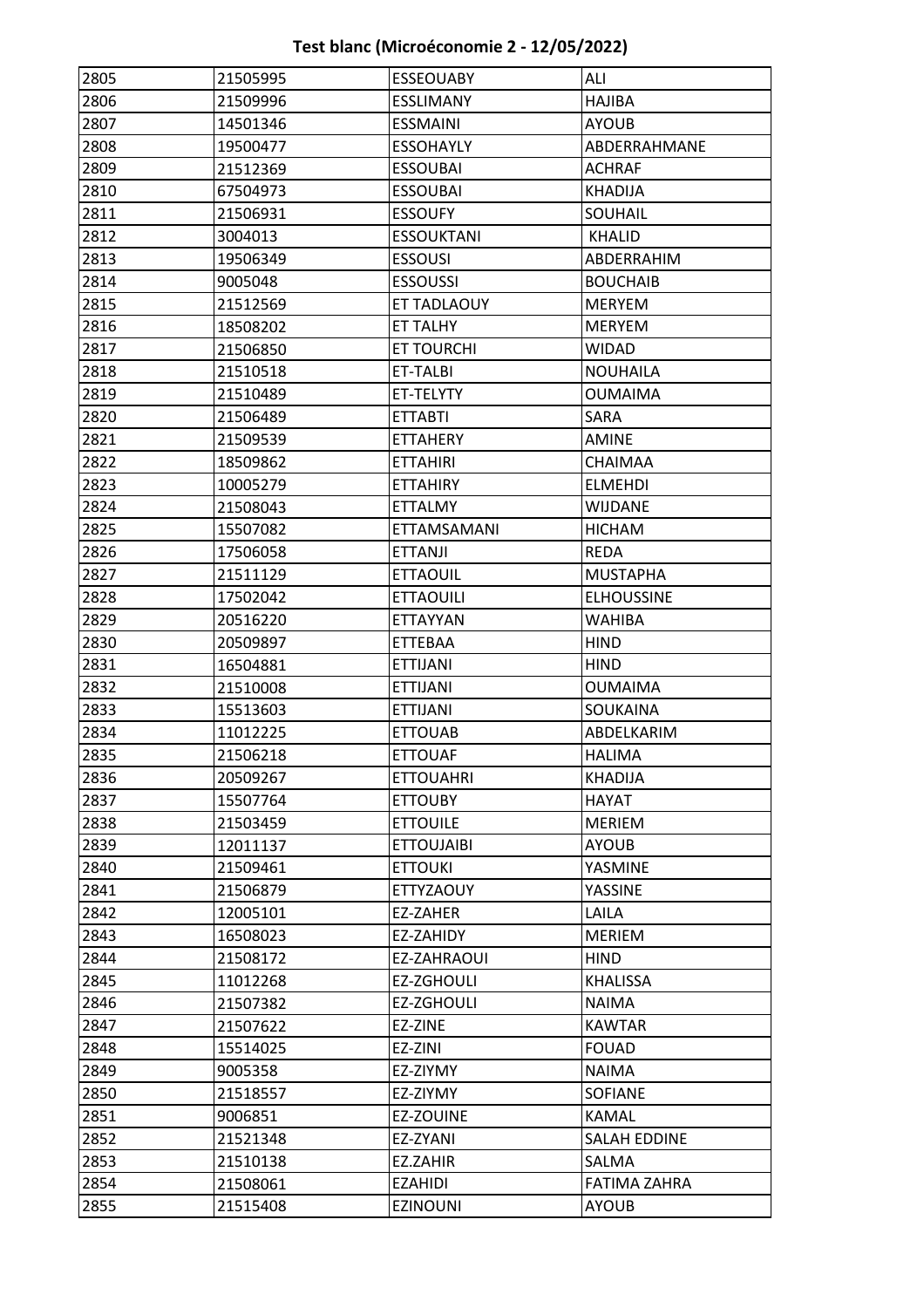| 2856 | 19513595 | <b>EZRAIDI</b>    | <b>FATIMA</b>    |
|------|----------|-------------------|------------------|
| 2857 | 17513728 | <b>EZROUKI</b>    | ZAHRA            |
| 2858 | 14509479 | <b>EZZAAKOUNI</b> | FATIMA EZ-ZAHRA  |
| 2859 | 21507730 | EZZABBAR          | <b>MOHAMMED</b>  |
| 2860 | 21512102 | <b>EZZAHIR</b>    | <b>HATIM</b>     |
| 2861 | 21508446 | <b>EZZAHRAOUI</b> | <b>NABIL</b>     |
| 2862 | 21504394 | EZZAKANI          | SALMA            |
| 2863 | 21502923 | <b>EZZAKOURI</b>  | <b>MOHAMMED</b>  |
| 2864 | 14512218 | EZZALAGHI         | <b>HANANE</b>    |
| 2865 | 9006189  | EZZAMMOURI        | ZAKARIA          |
| 2866 | 13007947 | <b>EZZAOUI</b>    | <b>GHIZLANE</b>  |
| 2867 | 21504421 | <b>EZZARBI</b>    | <b>GHITA</b>     |
| 2868 | 21511891 | EZZARGHILI        | <b>NIZAR</b>     |
| 2869 | 21511480 | <b>EZZAYTOUNY</b> | <b>BRAHIM</b>    |
| 2870 | 13013388 | <b>EZZINE</b>     | <b>HANANE</b>    |
| 2871 | 18515579 | <b>EZZINE</b>     | YASMINE          |
| 2872 | 19514508 | <b>EZZOUHRI</b>   | AMAL             |
| 2873 | 20509738 | <b>EZZOUKY</b>    | LAILA            |
| 2874 | 21506727 | <b>F'SAHI</b>     | AHMED            |
| 2875 | 21509971 | <b>F'SAHI</b>     | <b>MERYEM</b>    |
| 2876 | 21511987 | FAAD              | <b>SOUFIANE</b>  |
| 2877 | 20510192 | <b>FACIH</b>      | SALOUA           |
| 2878 | 21512230 | <b>FADAD</b>      | AYMANE           |
| 2879 | 12007554 | <b>FADDANI</b>    | SOUKAINA         |
| 2880 | 21507424 | <b>FADEL</b>      | <b>NOUHAILA</b>  |
| 2881 | 13008561 | <b>FADIL</b>      | <b>ASSIA</b>     |
| 2882 | 21511271 | <b>FADIL</b>      | <b>KAOUTAR</b>   |
| 2883 | 17507395 | <b>FADIL</b>      | LAILA            |
| 2884 | 18515879 | <b>FADIL</b>      | <b>OUMAIMA</b>   |
| 2885 | 18509469 | <b>FADILE</b>     | <b>IBTISSAME</b> |
| 2886 | 21519028 | <b>FADILI</b>     | <b>ANAS</b>      |
| 2887 | 20511468 | <b>FADLANE</b>    | YOUSSEF          |
| 2888 | 21509246 | <b>FADLI</b>      | <b>MOHAMED</b>   |
| 2889 | 21510312 | <b>FADLO</b>      | ASSIA            |
| 2890 | 10009786 | <b>FADOL</b>      | <b>MUSTAPHA</b>  |
| 2891 | 21502879 | <b>FADOULI</b>    | <b>HANAA</b>     |
| 2892 | 21511305 | <b>FAHFOUHI</b>   | YASSINE          |
| 2893 | 21510755 | <b>FAHIL</b>      | <b>MERYEM</b>    |
| 2894 | 21504659 | <b>FAHIM</b>      | <b>HOUDA</b>     |
| 2895 | 18510858 | <b>FAHIM</b>      | <b>KAWTAR</b>    |
| 2896 | 19516753 | <b>FAHIM</b>      | <b>NADA</b>      |
| 2897 | 21509362 | <b>FAHIM</b>      | YAHYA            |
| 2898 | 11004819 | <b>FAHIMI</b>     | <b>SOFIA</b>     |
| 2899 | 21511884 | <b>FAHMI</b>      | AHMED            |
| 2900 | 21510351 | <b>FAHMI</b>      | AYA              |
| 2901 | 21510289 | FAHMI             | FATIMA-EZZAHRA   |
| 2902 | 14513586 | <b>FAHMI</b>      | <b>IBTISSAM</b>  |
| 2903 | 17513840 | <b>FAHMI</b>      | KAMAL            |
| 2904 | 21503529 | <b>FAHMI</b>      | SAFAA            |
| 2905 | 15507124 | <b>FAHMI</b>      | YOUSSEF          |
| 2906 | 21518369 | FAHMI             | ZAKARIA          |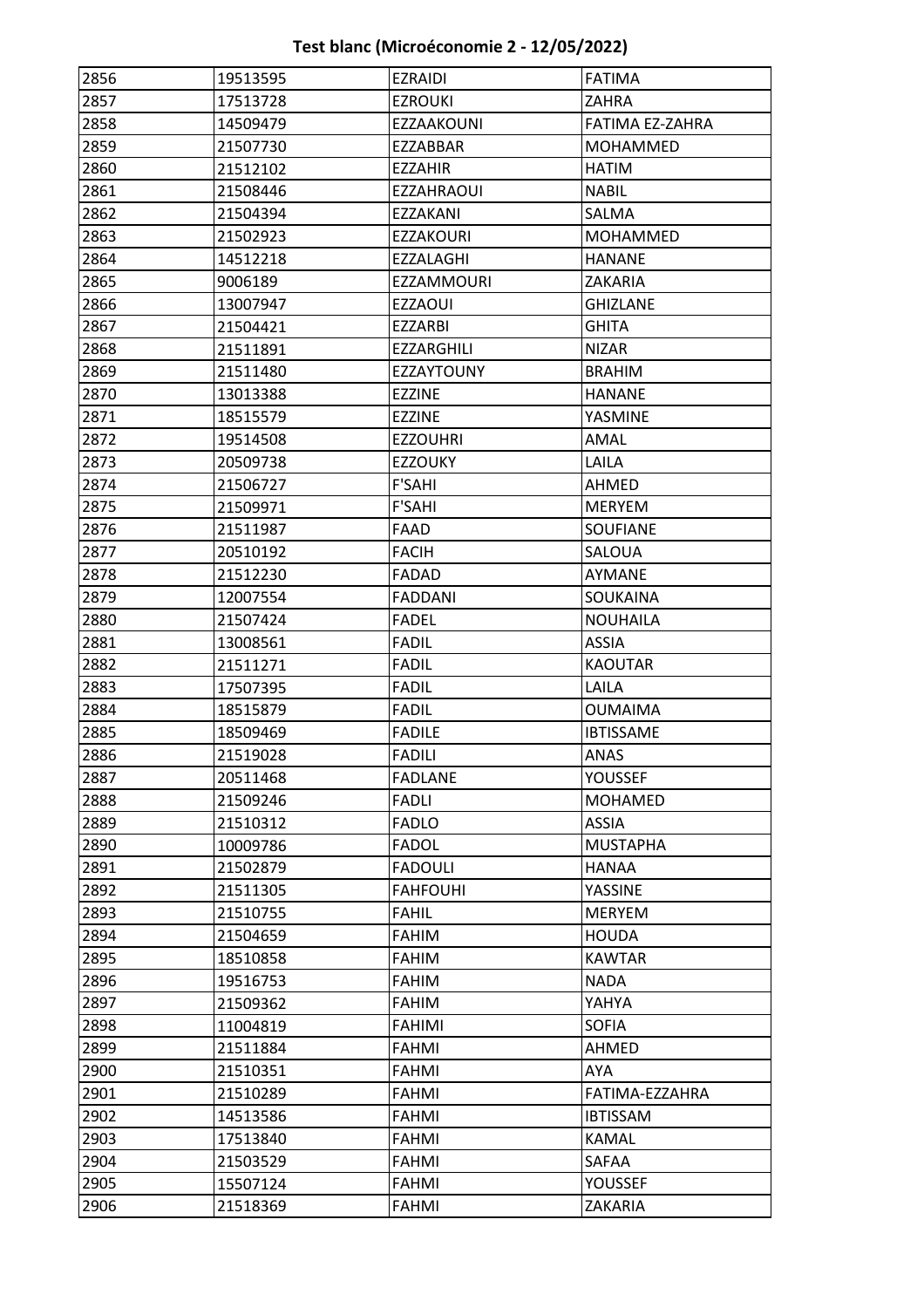| 2907 | 18514877 | <b>FAHMI</b>       | ZINEB              |
|------|----------|--------------------|--------------------|
| 2908 | 12011385 | <b>FAHYM</b>       | SOUAD              |
| 2909 | 9004238  | <b>FAIK</b>        | <b>HAYAT</b>       |
| 2910 | 21508196 | <b>FAIK</b>        | <b>HOUDA</b>       |
| 2911 | 11009324 | <b>FAIK</b>        | <b>ZINEB</b>       |
| 2912 | 19512190 | <b>FAITAH</b>      | YASMINE            |
| 2913 | 15508762 | FAIZ               | <b>MOUHCINE</b>    |
| 2914 | 21512609 | <b>FAJR</b>        | HAMZA              |
| 2915 | 20516321 | <b>FAJRAOUI</b>    | <b>MAROUANE</b>    |
| 2916 | 21510183 | <b>FAJRI</b>       | <b>AZIZA</b>       |
| 2917 | 21504021 | FAKAK              | <b>WALID</b>       |
| 2918 | 21509947 | <b>FAKHAR</b>      | <b>ASMAA</b>       |
| 2919 | 10007696 | <b>FAKHDA</b>      | SALMA              |
| 2920 | 21503131 | <b>FAKHIR</b>      | <b>FAKHREDDINE</b> |
| 2921 | 21509914 | <b>FAKHIR</b>      | OUSSAMA            |
| 2922 | 21507185 | <b>FAKHOUR</b>     | SANAE              |
| 2923 | 21511918 | <b>FAKHOURI</b>    | <b>ISSAM</b>       |
| 2924 | 21515515 | <b>FAKHREDDINE</b> | <b>YASMINE</b>     |
| 2925 | 21508380 | <b>FAKHRI</b>      | <b>SALMA</b>       |
| 2926 | 21508181 | <b>FAKID</b>       | ZINEB              |
| 2927 | 16512484 | <b>FAKIHI</b>      | <b>DOUNIA</b>      |
| 2928 | 13007686 | <b>FAKIHI</b>      | SAADIA             |
| 2929 | 21507570 | <b>FAKIR</b>       | <b>IBTISSAM</b>    |
| 2930 | 21511226 | <b>FAKIR</b>       | <b>IMRANE</b>      |
| 2931 | 19513840 | <b>FAKIR</b>       | <b>KHALID</b>      |
| 2932 | 19505040 | <b>FAKIRI</b>      | <b>FATIMA</b>      |
| 2933 | 21504738 | <b>FAKIRNI</b>     | AYMANE             |
| 2934 | 21509928 | <b>FAKKAKE</b>     | <b>MAJDA</b>       |
| 2935 | 21505737 | <b>FAKKIROU</b>    | KHAOULA            |
| 2936 | 21509967 | FAKRI              | <b>MARYAM</b>      |
| 2937 | 21509911 | <b>FALAH</b>       | <b>FATNA</b>       |
| 2938 | 21515359 | <b>FALAH</b>       | <b>NORA</b>        |
| 2939 | 16507241 | <b>FALAH</b>       | SOUKAINA           |
| 2940 | 21506935 | <b>FALAHOU</b>     | HALIMA             |
| 2941 | 20503041 | <b>FALBI</b>       | <b>NOUHAILA</b>    |
| 2942 | 21510523 | <b>FALHI</b>       | AYA                |
| 2943 | 21509590 | <b>FALOUL</b>      | <b>OTHMANE</b>     |
| 2944 | 21512823 | <b>FALOUSS</b>     | <b>AYOUB</b>       |
| 2945 | 21522067 | <b>FALZATI</b>     | <b>BACAR</b>       |
| 2946 | 11012306 | <b>FANDI</b>       | <b>SIHAM</b>       |
| 2947 | 21505841 | <b>FANGAR</b>      | AYMENE             |
| 2948 | 21502797 | FANGAR             | RANIA              |
| 2949 | 14512246 | <b>FANGAR</b>      | <b>YOUSRA</b>      |
| 2950 | 21512133 | <b>FANID</b>       | <b>RACHID</b>      |
| 2951 | 21508632 | <b>FANNANE</b>     | <b>HIBA</b>        |
| 2952 | 13014433 | <b>FANTASSI</b>    | <b>OTHMANE</b>     |
| 2953 | 21518139 | <b>FAOUZI</b>      | SALIM              |
| 2954 | 21508170 | <b>FARABY</b>      | <b>LINA</b>        |
| 2955 | 21512545 | FARAH              | AMINE              |
| 2956 | 11012354 | <b>FARAH</b>       | EL MEHDI           |
| 2957 | 21503475 | <b>FARAH</b>       | ZAKARIA            |
|      |          |                    |                    |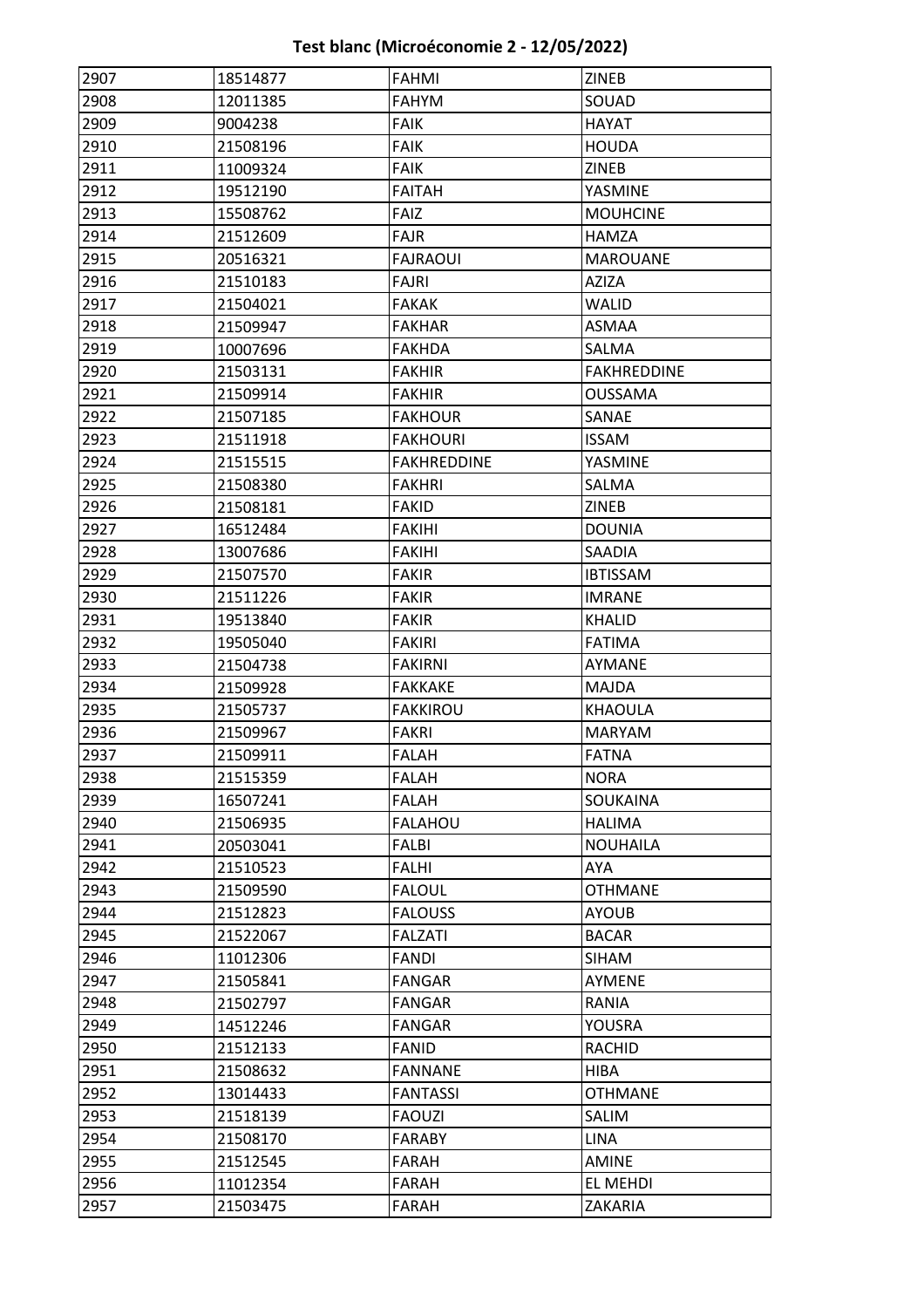| 2958 | 15503939 | <b>FARAHY</b>   | <b>MERYEM</b>       |
|------|----------|-----------------|---------------------|
| 2959 | 14513449 | FARAJ           | ABDELHADI           |
| 2960 | 20503584 | FARAJ           | CHAIMAE             |
| 2961 | 20517099 | FARAJI          | <b>HAMZA</b>        |
| 2962 | 12012929 | FARAJI          | <b>KAOUTAR</b>      |
| 2963 | 20516156 | <b>FARAJY</b>   | KAWTAR              |
| 2964 | 15513933 | <b>FARCHIA</b>  | <b>RACHID</b>       |
| 2965 | 21504005 | <b>FARDOUN</b>  | <b>MERIEME</b>      |
| 2966 | 21510443 | <b>FAREHAT</b>  | <b>FATIMA ZAHRA</b> |
| 2967 | 12007564 | <b>FARES</b>    | MOHAMMED AMINE      |
| 2968 | 21503233 | <b>FARES</b>    | <b>OUMAIMA</b>      |
| 2969 | 14510481 | <b>FARGOUCH</b> | <b>MOHAMED</b>      |
| 2970 | 21515722 | <b>FARHAN</b>   | <b>NOUHAILA</b>     |
| 2971 | 9005147  | <b>FARHANE</b>  | <b>FATIHA</b>       |
| 2972 | 13010327 | <b>FARHANE</b>  | <b>MOHAMMED</b>     |
| 2973 | 21508564 | <b>FARHAT</b>   | <b>WIAME</b>        |
| 2974 | 19504137 | <b>FARHATE</b>  | <b>HASNAE</b>       |
| 2975 | 17513889 | <b>FARHATE</b>  | WIJDANE             |
| 2976 | 5082442  | <b>FARHI</b>    | <b>MOHAMED</b>      |
| 2977 | 12012907 | FARI            | <b>FADWA</b>        |
| 2978 | 12012896 | FARI            | FATIMA EZZAHRA      |
| 2979 | 21506646 | FARID           | <b>AYA</b>          |
| 2980 | 14513556 | FARID           | HAMZA               |
| 2981 | 20511171 | <b>FARIK</b>    | WIDANE              |
| 2982 | 13012526 | <b>FARISS</b>   | <b>ACHRAF</b>       |
| 2983 | 21510302 | <b>FARISS</b>   | YASSINE             |
| 2984 | 21520665 | <b>FARISSI</b>  | <b>OUMAIMA</b>      |
| 2985 | 16511730 | <b>FARJIA</b>   | SALAH               |
| 2986 | 20508504 | <b>FARKAS</b>   | CHAIMAA             |
| 2987 | 11009369 | <b>FARKAS</b>   | <b>FOUAD</b>        |
| 2988 | 14510139 | <b>FARKCHI</b>  | <b>AMINA</b>        |
| 2989 | 21510826 | <b>FARKHANE</b> | <b>AMINE</b>        |
| 2990 | 5082447  | FARKHANI        | SALWA               |
| 2991 | 10007751 | FARKHANI        | <b>FATINE</b>       |
| 2992 | 15513614 | <b>FARKOUSS</b> | SAID                |
| 2993 | 15513903 | FARRAJE         | <b>BADR</b>         |
| 2994 | 18506155 | <b>FARRAJE</b>  | <b>IHSANE</b>       |
| 2995 | 15513868 | <b>FASLI</b>    | <b>ADNANE</b>       |
| 2996 | 19510006 | <b>FASLI</b>    | HAMZA               |
| 2997 | 21509339 | <b>FASSEL</b>   | <b>ANASS</b>        |
| 2998 | 11009385 | <b>FAT-HI</b>   | MOHAMED-AMINE       |
| 2999 | 14510015 | FATHALLAH       | <b>IMANE</b>        |
| 3000 | 19516755 | <b>FATHI</b>    | ASMAE               |
| 3001 | 12007544 | <b>FATHI</b>    | FATIMA-EZZAHRA      |
| 3002 | 17502935 | <b>FATHI</b>    | LAILA               |
| 3003 | 20513047 | <b>FATHI</b>    | <b>MERIEM</b>       |
| 3004 | 13013756 | <b>FATHI</b>    | <b>NAJLAA</b>       |
| 3005 | 21506999 | <b>FATHI</b>    | SAAD                |
| 3006 | 21507238 | <b>FATHI</b>    | SALAHEDDINE         |
| 3007 | 14510002 | FATI            | MOHAMMED            |
| 3008 | 20503675 | <b>FATIH</b>    | <b>AICHA</b>        |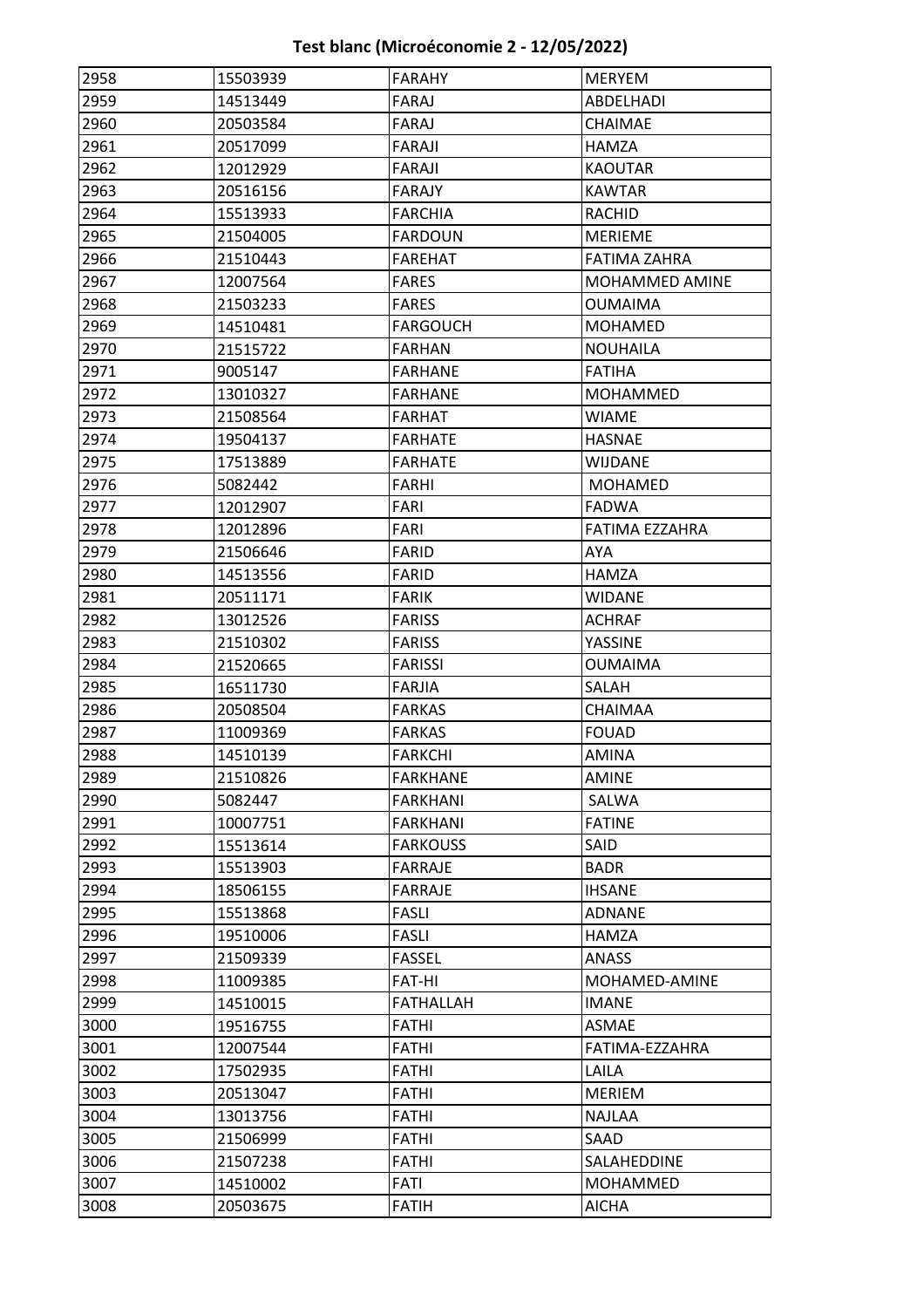| 3009 | 18511595 | <b>FATIH</b>    | <b>IMANE</b>        |
|------|----------|-----------------|---------------------|
| 3010 | 21508136 | <b>FATIH</b>    | <b>KHADIJA</b>      |
| 3011 | 21510005 | <b>FATIHI</b>   | <b>KHADIJA</b>      |
| 3012 | 7000973  | <b>FATIHI</b>   | SIHAM               |
| 3013 | 21502880 | <b>FATIMI</b>   | REDA ELLAH          |
| 3014 | 21504582 | <b>FATINE</b>   | NOURE-DDINE         |
| 3015 | 20501839 | <b>FATINE</b>   | SALMA               |
| 3016 | 21508155 | <b>FATINI</b>   | <b>HOUDA</b>        |
| 3017 | 20510623 | <b>FATMI</b>    | SAAD                |
| 3018 | 21515087 | <b>FATMI</b>    | SALMA               |
| 3019 | 21506070 | <b>FATTAH</b>   | WALID               |
| 3020 | 15503155 | <b>FATTAR</b>   | <b>MADIHA</b>       |
| 3021 | 21512663 | <b>FATTICHE</b> | SALMA               |
| 3022 | 18514876 | <b>FATTOUMY</b> | <b>FAIROUZ</b>      |
| 3023 | 13005538 | FAWZI           | <b>OUMAIMA</b>      |
| 3024 | 21509827 | <b>FEDDAOUI</b> | SALMA               |
| 3025 | 21507850 | <b>FEGGADI</b>  | <b>KHADIJA</b>      |
| 3026 | 21507878 | <b>FEGGADI</b>  | ZAYNAB              |
| 3027 | 17507888 | <b>FEHDI</b>    | <b>OUMAIMA</b>      |
| 3028 | 14510056 | <b>FEKKAOUI</b> | YASSINE             |
| 3029 | 12012890 | <b>FEKKAOUI</b> | <b>YOUSSEF</b>      |
| 3030 | 10005516 | <b>FELAHI</b>   | <b>OUMAIMA</b>      |
| 3031 | 21509516 | <b>FELLAHI</b>  | SAAD                |
| 3032 | 21510700 | <b>FELOUACH</b> | <b>ASMAA</b>        |
| 3033 | 21510220 | <b>FENNANE</b>  | ADNANE              |
| 3034 | 21509212 | <b>FENNANE</b>  | AHLAM               |
| 3035 | 21515647 | <b>FENNANI</b>  | <b>KHAWLA</b>       |
| 3036 | 21509050 | <b>FENNASS</b>  | <b>FATIMA ZAHRA</b> |
| 3037 | 21503207 | <b>FENOUN</b>   | <b>NAOUFAL</b>      |
| 3038 | 21507542 | <b>FERDAOUS</b> | DOUNYA              |
| 3039 | 14513410 | <b>FERHANE</b>  | <b>KHALID</b>       |
| 3040 | 21507023 | <b>FERIANI</b>  | <b>IBRAHIM</b>      |
| 3041 | 21509389 | <b>FERNIQUI</b> | <b>NAOUAL</b>       |
| 3042 | 21511782 | <b>FERRI</b>    | <b>FATIHA</b>       |
| 3043 | 21510972 | <b>FERRIKH</b>  | <b>IMANE</b>        |
| 3044 | 21509353 | <b>FESRIRY</b>  | <b>RHITA</b>        |
| 3045 | 5082463  | <b>FETRI</b>    | ALAADDINE           |
| 3046 | 15505283 | <b>FETTACHE</b> | <b>HATIM</b>        |
| 3047 | 15515556 | <b>FETTAHI</b>  | <b>RAFIK</b>        |
| 3048 | 21512074 | <b>FETTANE</b>  | YAHYA               |
| 3049 | 21509272 | <b>FETTAT</b>   | <b>MAROUAN</b>      |
| 3050 | 10003697 | <b>FETTATY</b>  | HANAE               |
| 3051 | 21504931 | <b>FETTOUCH</b> | <b>HASNAA</b>       |
| 3052 | 10005053 | <b>FIALI</b>    | <b>NAIMA</b>        |
| 3053 | 16506933 | <b>FIKRI</b>    | <b>MANAR</b>        |
| 3054 | 21504307 | <b>FIKRY</b>    | <b>IKRAM</b>        |
| 3055 | 15511088 | <b>FIKRY</b>    | WAHIBA              |
| 3056 | 21511327 | <b>FINY</b>     | ABDELMOUNAIM        |
| 3057 | 21508162 | <b>FIRACHEN</b> | SALMA               |
| 3058 | 21503012 | <b>FIRADI</b>   | SALMA               |
| 3059 | 21509748 | <b>FITAJ</b>    | <b>NOUHAILA</b>     |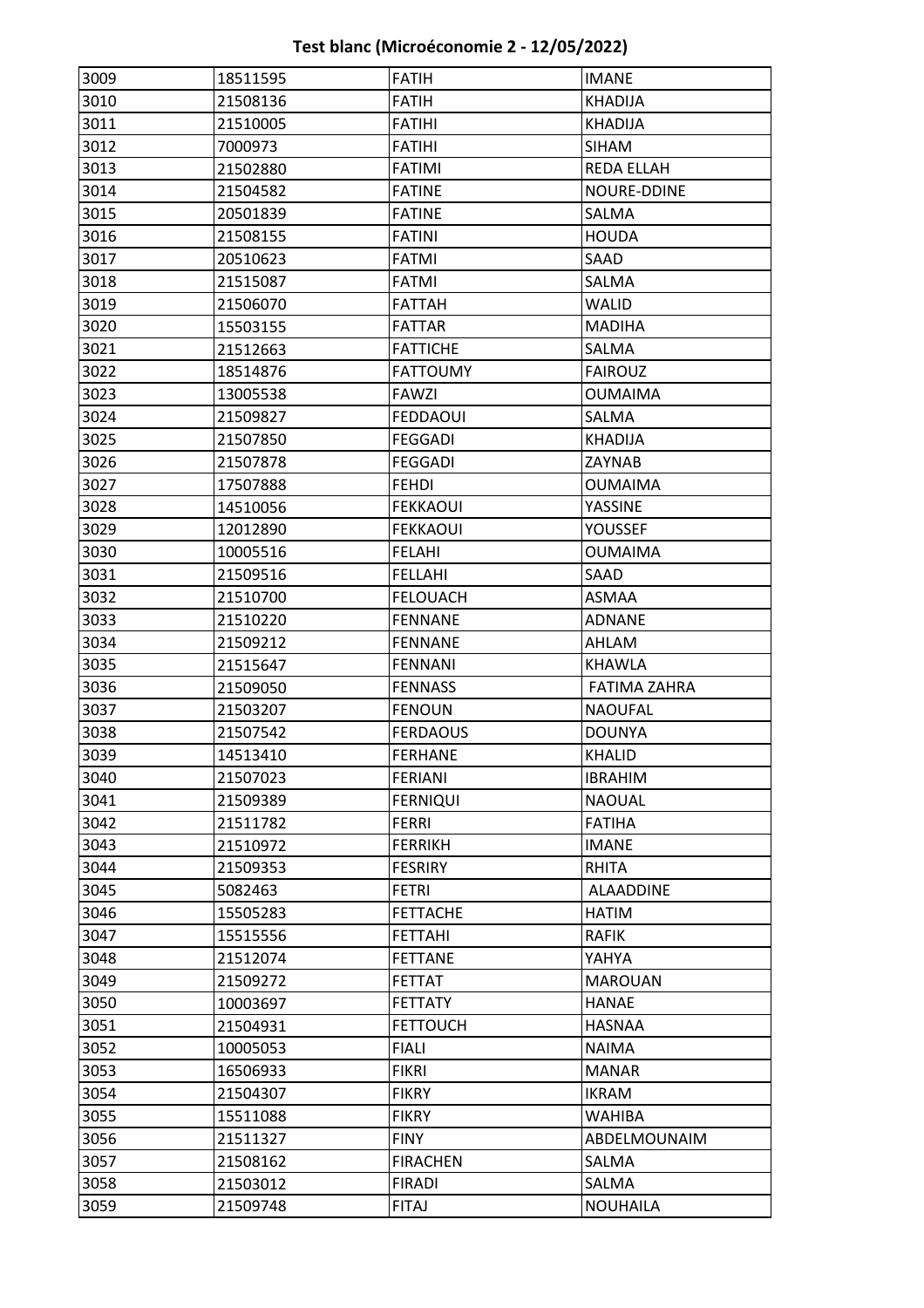| 3060 | 12010184 | <b>FIZAZI</b>   | ABDESSAMAD          |
|------|----------|-----------------|---------------------|
| 3061 | 15507100 | <b>FKIRA</b>    | <b>HALIMA</b>       |
| 3062 | 67505022 | <b>FLILOU</b>   | <b>BRAHIM</b>       |
| 3063 | 9002051  | <b>FNINE</b>    | ZAKARIA             |
| 3064 | 21508150 | <b>FOGUANE</b>  | SALMA               |
| 3065 | 21507971 | <b>FOUAD</b>    | WIAM                |
| 3066 | 21507843 | <b>FOUADE</b>   | <b>AICHA</b>        |
| 3067 | 21504691 | <b>FOUADI</b>   | FATIMA-ZAHRAE       |
| 3068 | 18506221 | <b>FOUADI</b>   | <b>SAFIA</b>        |
| 3069 | 19508353 | <b>FOUGARZI</b> | ABDELHAKIM          |
| 3070 | 21507894 | <b>FOUGHANE</b> | SALAH EDINE         |
| 3071 | 10002883 | <b>FOUHAD</b>   | <b>ACHRAF</b>       |
| 3072 | 13007859 | <b>FOUHAD</b>   | HAMZA               |
| 3073 | 13014139 | <b>FOUHAIRI</b> | <b>KAWTAR</b>       |
| 3074 | 21510544 | <b>FOULANE</b>  | <b>ZINEB</b>        |
| 3075 | 18512836 | <b>FOUNCHA</b>  | SALMA               |
| 3076 | 11009320 | <b>FOUNNI</b>   | <b>IBTISSAM</b>     |
| 3077 | 13009719 | <b>FOUQANI</b>  | <b>MARWANE</b>      |
| 3078 | 21508178 | <b>FREJ</b>     | <b>NOUHAILA</b>     |
| 3079 | 21513226 | <b>FRIGUI</b>   | <b>NOURA</b>        |
| 3080 | 11009345 | <b>FRIH</b>     | <b>KHANSAA</b>      |
| 3081 | 15513944 | <b>FRIKEH</b>   | SARA                |
| 3082 | 17504902 | <b>FRINDI</b>   | SOUKAINA            |
| 3083 | 21510720 | <b>FROUKHE</b>  | <b>MALAK</b>        |
| 3084 | 18517813 | <b>FZAL</b>     | <b>REDA</b>         |
| 3085 | 19506693 | <b>FZIYEN</b>   | <b>MARWA</b>        |
| 3086 | 19514913 | <b>FZIYEN</b>   | SOUFIANE            |
| 3087 | 11009504 | GABBAH          | <b>MOUSSA</b>       |
| 3088 | 21515034 | <b>GACKOU</b>   | MODOU MOUSTAPHA     |
| 3089 | 21506473 | <b>GAHROUR</b>  | <b>SIHAM</b>        |
| 3090 | 21509965 | <b>GAIDI</b>    | ASMAA               |
| 3091 | 21507160 | <b>GAIDI</b>    | HOSSAM              |
| 3092 | 21506584 | <b>GALIL</b>    | <b>HOUDA</b>        |
| 3093 | 14507521 | <b>GALYAOUI</b> | SARA                |
| 3094 | 14502937 | <b>GAMAR</b>    | SOUFIANE            |
| 3095 | 21508886 | GAMRI           | SALMA               |
| 3096 | 12005181 | <b>GAOUET</b>   | <b>AMINE</b>        |
| 3097 | 21521158 | <b>GARBATI</b>  | ZAYNAB ABDULLAHI    |
| 3098 | 14505084 | GARCHALI        | KENZA               |
| 3099 | 20509348 | <b>GARDA</b>    | <b>MERYEM</b>       |
| 3100 | 12013040 | <b>GARDAOUI</b> | KAWTAR              |
| 3101 | 21504937 | GARGARE         | MARWA               |
| 3102 | 21508026 | <b>GARGATA</b>  | OUMAIMA             |
| 3103 | 21509863 | GAROUCHE        | CHAIMAA             |
| 3104 | 16504459 | <b>GARTITE</b>  | <b>FATIMA ZAHRA</b> |
| 3105 | 14510106 | GASSAR          | HAMZA               |
| 3106 | 14510112 | GAYOU           | REHAB               |
| 3107 | 16502220 | <b>GAZZARI</b>  | EL MEHDI            |
| 3108 | 10003721 | GAZZARI         | <b>MARIA</b>        |
| 3109 | 21509673 | <b>GAZZARI</b>  | MOHAMMED            |
| 3110 | 21513200 | <b>GEURRAR</b>  | YOUSSEF             |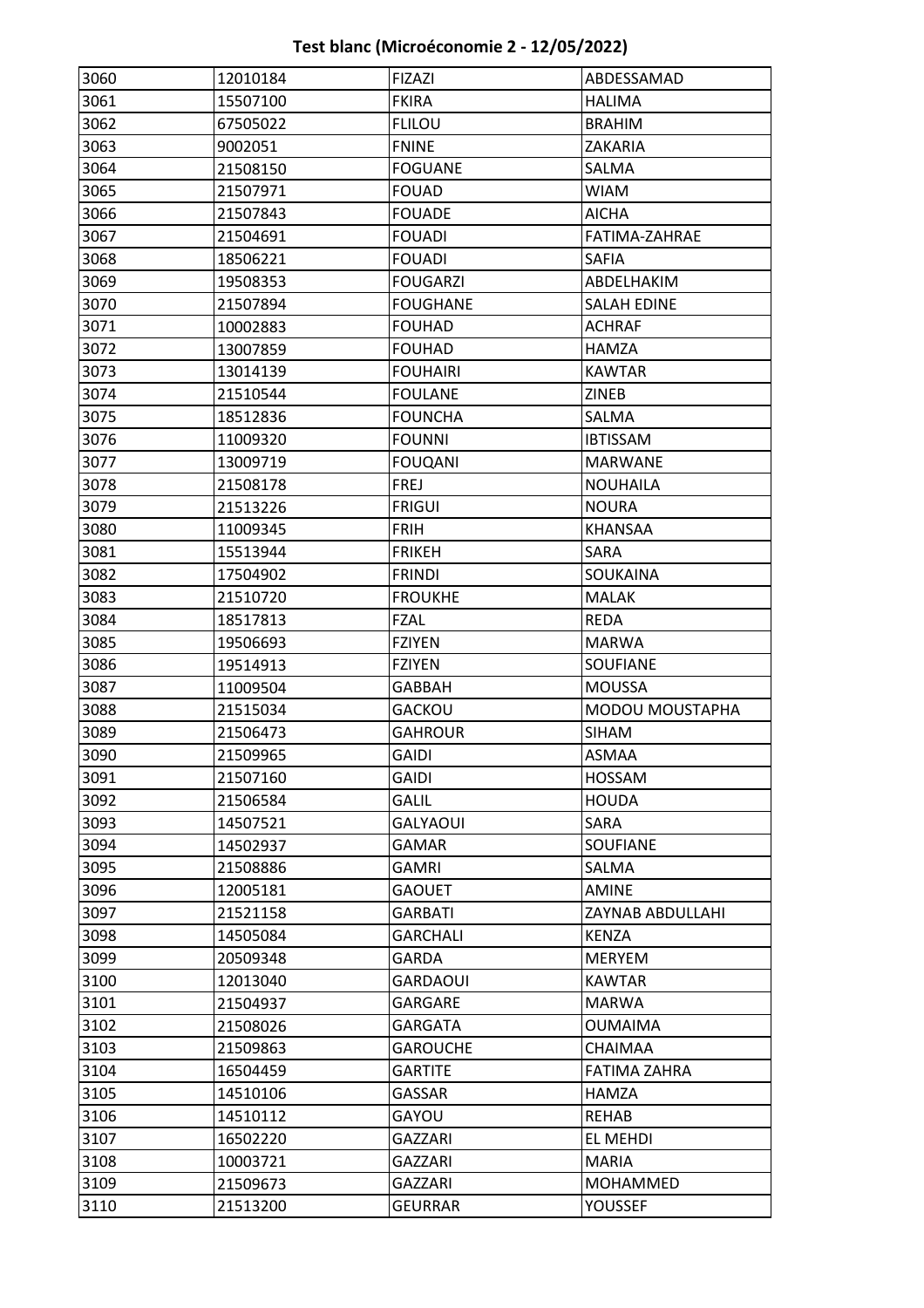| 3111 | 19510456 | <b>GHABA</b>     | SAFAA           |
|------|----------|------------------|-----------------|
| 3112 | 21511326 | <b>GHABRAOUI</b> | <b>MOHAMED</b>  |
| 3113 | 12012064 | GHADDANJA        | SOUKAINA        |
| 3114 | 21509968 | <b>GHAFIR</b>    | WISSAL          |
| 3115 | 21512786 | GHALAB           | WISSAL          |
| 3116 | 21512362 | GHALI            | ILHAM           |
| 3117 | 21511509 | <b>GHALIB</b>    | <b>MOHAMED</b>  |
| 3118 | 11011602 | GHALLAB          | HIND            |
| 3119 | 21507926 | <b>GHALLAB</b>   | <b>MALAK</b>    |
| 3120 | 13013785 | GHALLAB          | <b>NADIA</b>    |
| 3121 | 21509784 | GHALLAL          | SALMA           |
| 3122 | 18504552 | GHANDI           | ABDELMOUGHIT    |
| 3123 | 17504002 | GHANDI           | <b>AZIZA</b>    |
| 3124 | 14511537 | <b>GHANDI</b>    | FATIMA EZZAHRA  |
| 3125 | 13015150 | GHANDOUMY        | ALI             |
| 3126 | 20504730 | <b>GHANDOURI</b> | <b>RACHID</b>   |
| 3127 | 21506517 | GHANI            | <b>ACHRAF</b>   |
| 3128 | 21510744 | <b>GHANNAMI</b>  | FATIMA EZ-ZAHRA |
| 3129 | 14514350 | <b>GHANNASS</b>  | <b>KARIMA</b>   |
| 3130 | 21503245 | GHAOUTA          | WIDAD           |
| 3131 | 12012947 | <b>GHAOUTI</b>   | <b>NAWAL</b>    |
| 3132 | 14503772 | GHARBAJE         | <b>ZOUHAIR</b>  |
| 3133 | 21512497 | <b>GHARIB</b>    | <b>BILAL</b>    |
| 3134 | 21511178 | <b>GHARIB</b>    | HANAA           |
| 3135 | 21517941 | <b>GHARIB</b>    | OUSSAMA         |
| 3136 | 19513863 | GHARJOUM         | <b>HAKIM</b>    |
| 3137 | 21509780 | GHARMOUL         | IKRAM           |
| 3138 | 21509503 | <b>GHAROUADI</b> | <b>MANAL</b>    |
| 3139 | 21520483 | <b>GHATRIF</b>   | ASMAE           |
| 3140 | 21509324 | <b>GHATRIF</b>   | SAAD            |
| 3141 | 21510011 | <b>GHATRIFI</b>  | <b>HASSNA</b>   |
| 3142 | 12007720 | <b>GHAZALI</b>   | NADIA           |
| 3143 | 19502613 | <b>GHAZI</b>     | <b>ACHRAF</b>   |
| 3144 | 19506276 | <b>GHAZI</b>     | OUSSAMA         |
| 3145 | 10007963 | <b>GHAZIZ</b>    | SARA            |
| 3146 | 21512605 | <b>GHAZOUI</b>   | MOHAMMED        |
| 3147 | 13002884 | <b>GHAZZA</b>    | AHLAM           |
| 3148 | 21510486 | <b>GHAZZALI</b>  | <b>ANOUAR</b>   |
| 3149 | 21505887 | <b>GHAZZALI</b>  | <b>IKRAM</b>    |
| 3150 | 20516440 | <b>GHELLAMI</b>  | <b>OUMAIMA</b>  |
| 3151 | 10007938 | GHIRANE          | AHMED           |
| 3152 | 12007659 | <b>GHNIOUA</b>   | <b>HAJAR</b>    |
| 3153 | 12013628 | GHOLLAM          | <b>HASNA</b>    |
| 3154 | 21515304 | <b>GHOUATI</b>   | SAAD            |
| 3155 | 21506190 | <b>GHOUFIR</b>   | <b>BASSMA</b>   |
| 3156 | 21511197 | GHOULAMI         | WALID           |
| 3157 | 20511289 | <b>GHOURIEB</b>  | <b>HOUSSAM</b>  |
| 3158 | 21509767 | <b>GHZIEL</b>    | <b>HALA</b>     |
| 3159 | 18514892 | <b>GLIEL</b>     | <b>MOUAD</b>    |
| 3160 | 21504162 | <b>GOMRANI</b>   | YOUSSRA         |
| 3161 | 21507205 | <b>GORICH</b>    | NABILA          |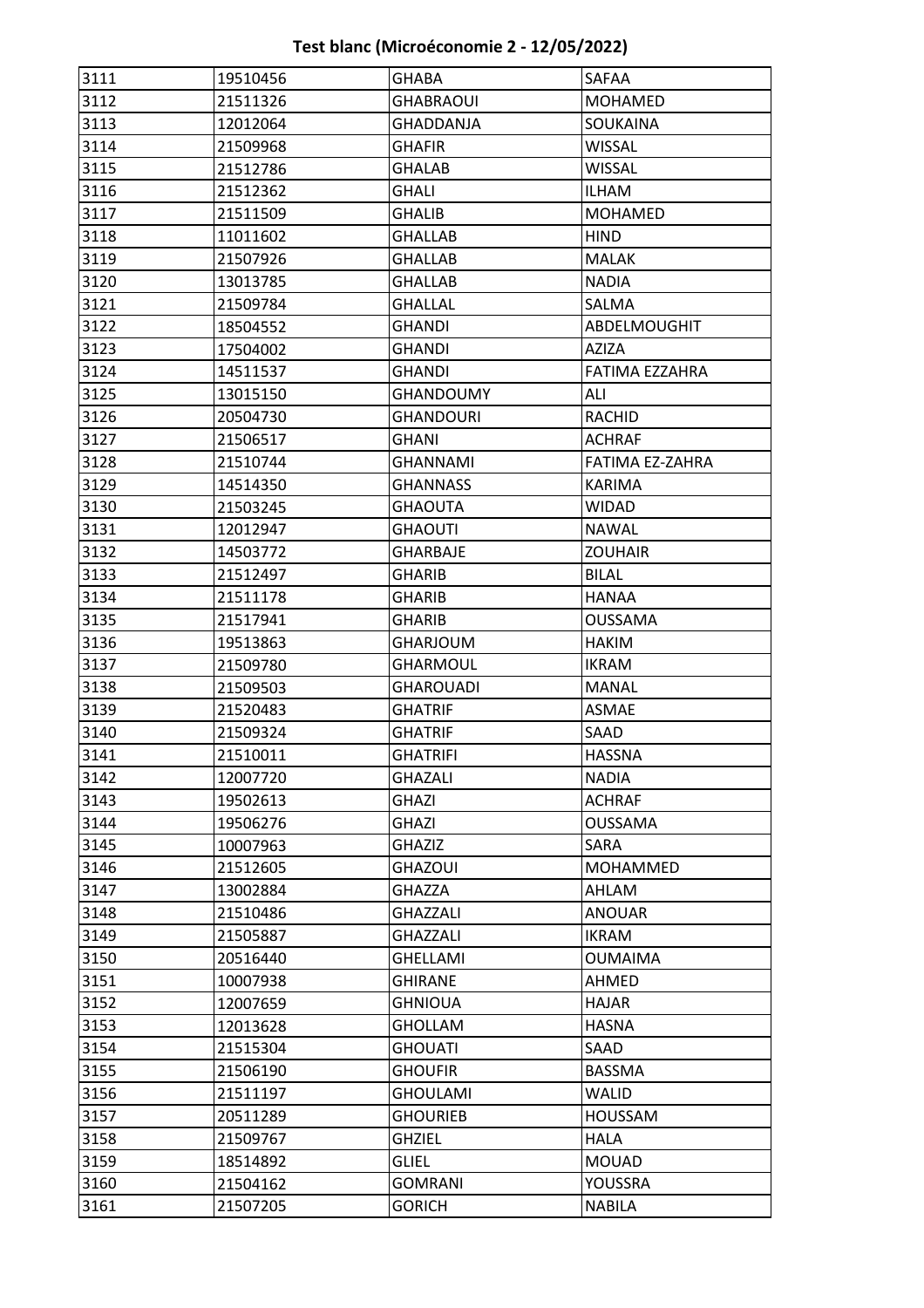| 3162 | 19513432 | GOU-ALI            | <b>RACHID</b>           |
|------|----------|--------------------|-------------------------|
| 3163 | 21520944 | <b>GOUBARA</b>     | <b>HAJAR</b>            |
| 3164 | 21509197 | <b>GOUGNI</b>      | <b>OMAR</b>             |
| 3165 | 21508595 | <b>GOUGNI</b>      | <b>OTHMANE</b>          |
| 3166 | 21507794 | GOUM               | MAJDA                   |
| 3167 | 21507845 | <b>GOUMRANI</b>    | SALMA                   |
| 3168 | 12007667 | <b>GOUMRI</b>      | SOUKAINA                |
| 3169 | 21512190 | GOUNDALI           | ZAKARIA                 |
| 3170 | 9006655  | <b>GOUNTIT</b>     | <b>ABDERRAHIM</b>       |
| 3171 | 18510878 | <b>GOUNTIT</b>     | <b>MOHAMMED</b>         |
| 3172 | 10006017 | <b>GOURAINY</b>    | <b>OTHMANE</b>          |
| 3173 | 20509749 | <b>GOURIA</b>      | <b>ILYASSE</b>          |
| 3174 | 21508184 | <b>GOURICH</b>     | FATIMA-ZAHRAE           |
| 3175 | 17502488 | <b>GOURINDA</b>    | MOHAMED AMINE           |
| 3176 | 19511416 | GOURMACH           | <b>FADWA</b>            |
| 3177 | 12013082 | <b>GOURMAJE</b>    | <b>IBTISSAM</b>         |
| 3178 | 16502358 | GOUROU             | SOUKAINA                |
| 3179 | 12013029 | <b>GOURRAM</b>     | <b>HASSAN</b>           |
| 3180 | 12007690 | <b>GOURRAM</b>     | <b>ISMAIL</b>           |
| 3181 | 12005838 | <b>GOURRAME</b>    | SAMIRA                  |
| 3182 | 18516230 | <b>GOUSSIRY</b>    | ZAKARIA                 |
| 3183 | 16512401 | <b>GOUTAYY</b>     | <b>BADR</b>             |
| 3184 | 10006764 | <b>GOUTAYY</b>     | SOUKAINA                |
| 3185 | 21508629 | GOUZA              | <b>DOUAA</b>            |
| 3186 | 21508001 | <b>GOUZAGHAR</b>   | ILHAM                   |
| 3187 | 11012445 | <b>GRIDA</b>       | CHEHRAZAD               |
| 3188 | 21511646 | <b>GRINI</b>       | <b>HIND</b>             |
| 3189 | 21508701 | <b>GRINI</b>       | <b>MOHAMED</b>          |
| 3190 | 21508311 | <b>GSSIR</b>       | <b>KHIYATI</b>          |
| 3191 | 21515543 | <b>GUAOUI</b>      | HAMZA                   |
| 3192 | 21508715 | <b>GUAOUZI</b>     | SALMA                   |
| 3193 | 21511653 | <b>GUARAB</b>      | <b>NAOUFAL</b>          |
| 3194 | 21508425 | <b>GUARRAS</b>     | <b>SALMA</b>            |
| 3195 | 13010340 | <b>GUECHCHOULI</b> | YAHYA                   |
| 3196 | 19505916 | <b>GUEDDARI</b>    | <b>OUMAYMA</b>          |
| 3197 | 12005400 | <b>GUEFAITI</b>    | WIDAD                   |
| 3198 | 18516488 | <b>GUEJIMI</b>     | <b>SEBASTIEN YANNIS</b> |
| 3199 | 17501919 | <b>GUELMAME</b>    | FATIMA ZAHRAE           |
| 3200 | 21504153 | <b>GUENDOULI</b>   | MOHAMMED AMINE          |
| 3201 | 21502862 | <b>GUENGOU</b>     | SARA                    |
| 3202 | 9002866  | <b>GUENICHE</b>    | <b>KHADIJA</b>          |
| 3203 | 18506428 | <b>GUENINE</b>     | KHAOULA                 |
| 3204 | 14509919 | <b>GUENNOUN</b>    | <b>OUMAIMA</b>          |
| 3205 | 11005901 | <b>GUERCH</b>      | <b>NAIMA</b>            |
| 3206 | 21508738 | <b>GUERROUMI</b>   | <b>ASSIA</b>            |
| 3207 | 21511221 | <b>GUERTIT</b>     | <b>ILIAS</b>            |
| 3208 | 18514818 | <b>GUESSAB</b>     | <b>HASSAN</b>           |
| 3209 | 21509277 | <b>GUETMY</b>      | <b>AYOUB</b>            |
| 3210 | 20509586 | <b>GUETRANI</b>    | <b>MEHDI</b>            |
| 3211 | 21506654 | <b>GUEZZAOUI</b>   | <b>RIHAB</b>            |
| 3212 | 20521535 | <b>GUINDOU</b>     | OUSMANE AMADOU          |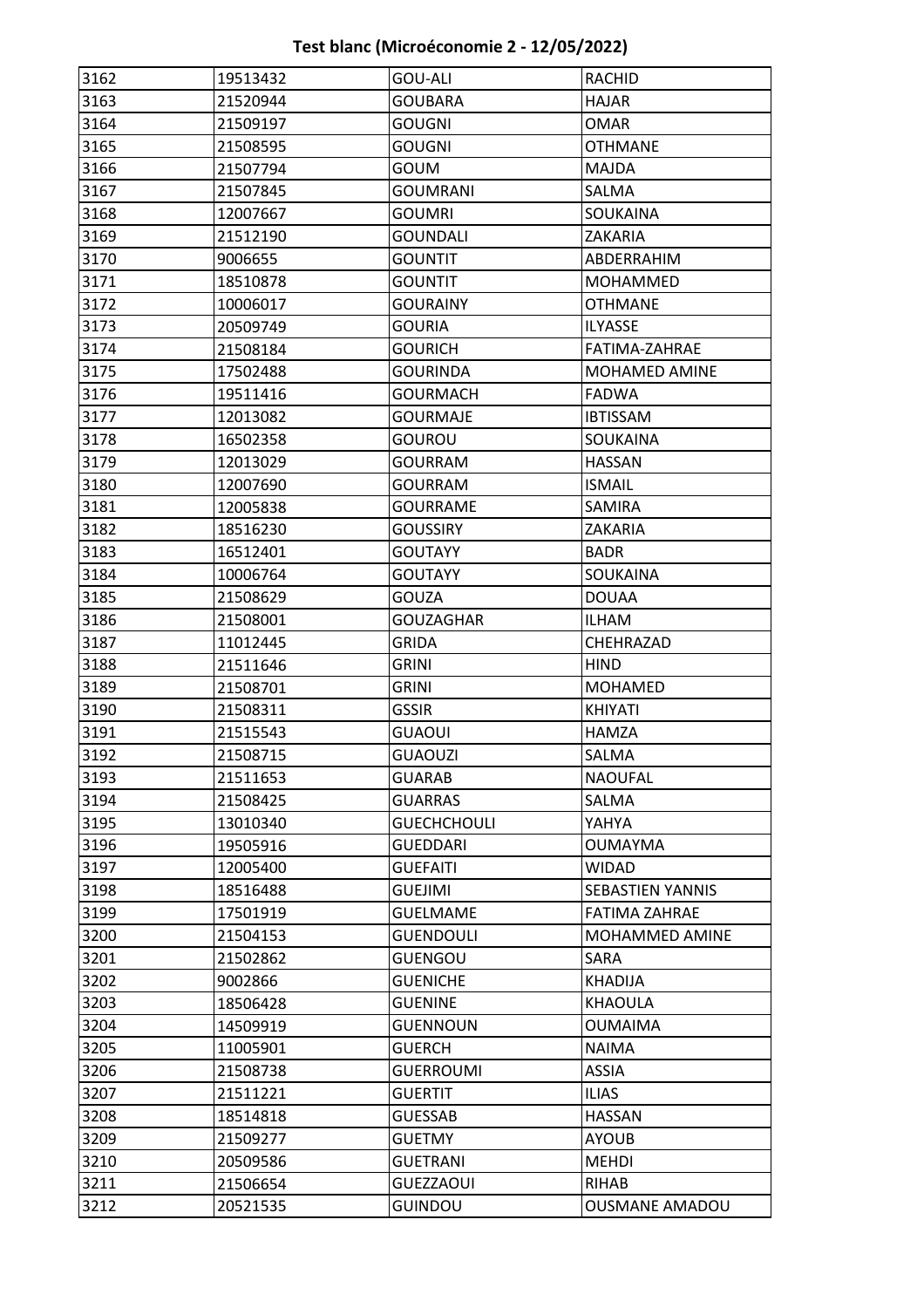| 3213 | 20513782 | <b>GUISSER</b>    | <b>GHIZLANE</b>      |
|------|----------|-------------------|----------------------|
| 3214 | 12012945 | <b>GZIZIR</b>     | <b>HAMZA</b>         |
| 3215 | 11002929 | <b>GZIZIR</b>     | REDA                 |
| 3216 | 21502740 | <b>HABABI</b>     | WALID                |
| 3217 | 21507295 | <b>HABB</b>       | <b>ASMAE</b>         |
| 3218 | 21509953 | HABBI             | JAMILA               |
| 3219 | 21510765 | <b>HABIB</b>      | <b>KHADIJA</b>       |
| 3220 | 13010785 | HABIB             | <b>SOUFIANE</b>      |
| 3221 | 11009543 | <b>HABIBALLAH</b> | SOUKAINA             |
| 3222 | 21507757 | <b>HABICHY</b>    | YASSINE              |
| 3223 | 21504656 | <b>HABIL</b>      | LAILA                |
| 3224 | 21507852 | <b>HABLA</b>      | <b>GHITA</b>         |
| 3225 | 11012855 | <b>HABOUCHA</b>   | <b>BOUCHRA</b>       |
| 3226 | 21511852 | <b>HABROUNE</b>   | <b>CHARAF EDDINE</b> |
| 3227 | 21508851 | <b>HABTI</b>      | <b>FAIZA</b>         |
| 3228 | 12007294 | HABTI             | <b>HOUDA</b>         |
| 3229 | 14509224 | <b>HABTI</b>      | <b>SIHAM</b>         |
| 3230 | 15505359 | <b>HABTI</b>      | <b>ZINEB</b>         |
| 3231 | 17507351 | <b>HABYBELLAH</b> | <b>HAMZA</b>         |
| 3232 | 17504451 | <b>HABZI</b>      | <b>FATNA</b>         |
| 3233 | 12013997 | <b>HACHADI</b>    | <b>ANASS</b>         |
| 3234 | 21515667 | <b>HACHADI</b>    | <b>IBTISSAM</b>      |
| 3235 | 21508910 | HACHADI           | WALID                |
| 3236 | 15506846 | <b>HACHAMI</b>    | AHMED                |
| 3237 | 14509901 | <b>HACHCHOUMI</b> | MEHDI                |
| 3238 | 21512459 | <b>HACHEM</b>     | EL MEHDI             |
| 3239 | 14505384 | HACHEM            | MOHAMMED AMINE       |
| 3240 | 14509884 | <b>HACHLAF</b>    | <b>JALAL</b>         |
| 3241 | 21503531 | <b>HACHOUCH</b>   | <b>FADWA</b>         |
| 3242 | 21512686 | <b>HACHOUMI</b>   | <b>MOHAMMED</b>      |
| 3243 | 14505102 | <b>HACHOUMY</b>   | ABDESSAMAD           |
| 3244 | 12008181 | <b>HACHOUMY</b>   | <b>AYOUB</b>         |
| 3245 | 21507471 | <b>HACHOUMY</b>   | SALMA                |
| 3246 | 17507293 | <b>HACHROUNE</b>  | HAMZA                |
| 3247 | 16511510 | HAD               | ABDELBASSET          |
| 3248 | 21510037 | <b>HADAR</b>      | MARIEM               |
| 3249 | 20510071 | <b>HADBI</b>      | <b>ANASS</b>         |
| 3250 | 21509958 | <b>HADDACHI</b>   | <b>HOUDA</b>         |
| 3251 | 18514864 | <b>HADDADI</b>    | <b>AMINE</b>         |
| 3252 | 12014838 | <b>HADDADI</b>    | <b>AYOUB</b>         |
| 3253 | 20508699 | <b>HADDADI</b>    | SOUKAINA             |
| 3254 | 21512174 | HADDADI           | YASSINE              |
| 3255 | 21509558 | <b>HADDADY</b>    | <b>IMAD</b>          |
| 3256 | 21508680 | <b>HADDAJ</b>     | SALWA                |
| 3257 | 19515828 | HADDAJ            | YASMINE              |
| 3258 | 13015136 | HADDAOUI          | <b>GHIZLANE</b>      |
| 3259 | 17501477 | <b>HADDARI</b>    | OUMAIMA              |
| 3260 | 21510590 | <b>HADDI</b>      | ABDELHAKIM           |
| 3261 | 21503484 | <b>HADDI</b>      | AHMED                |
| 3262 | 17506400 | <b>HADDOU</b>     | ASMAA                |
| 3263 | 21515387 | <b>HADDOU</b>     | YOUSSEF              |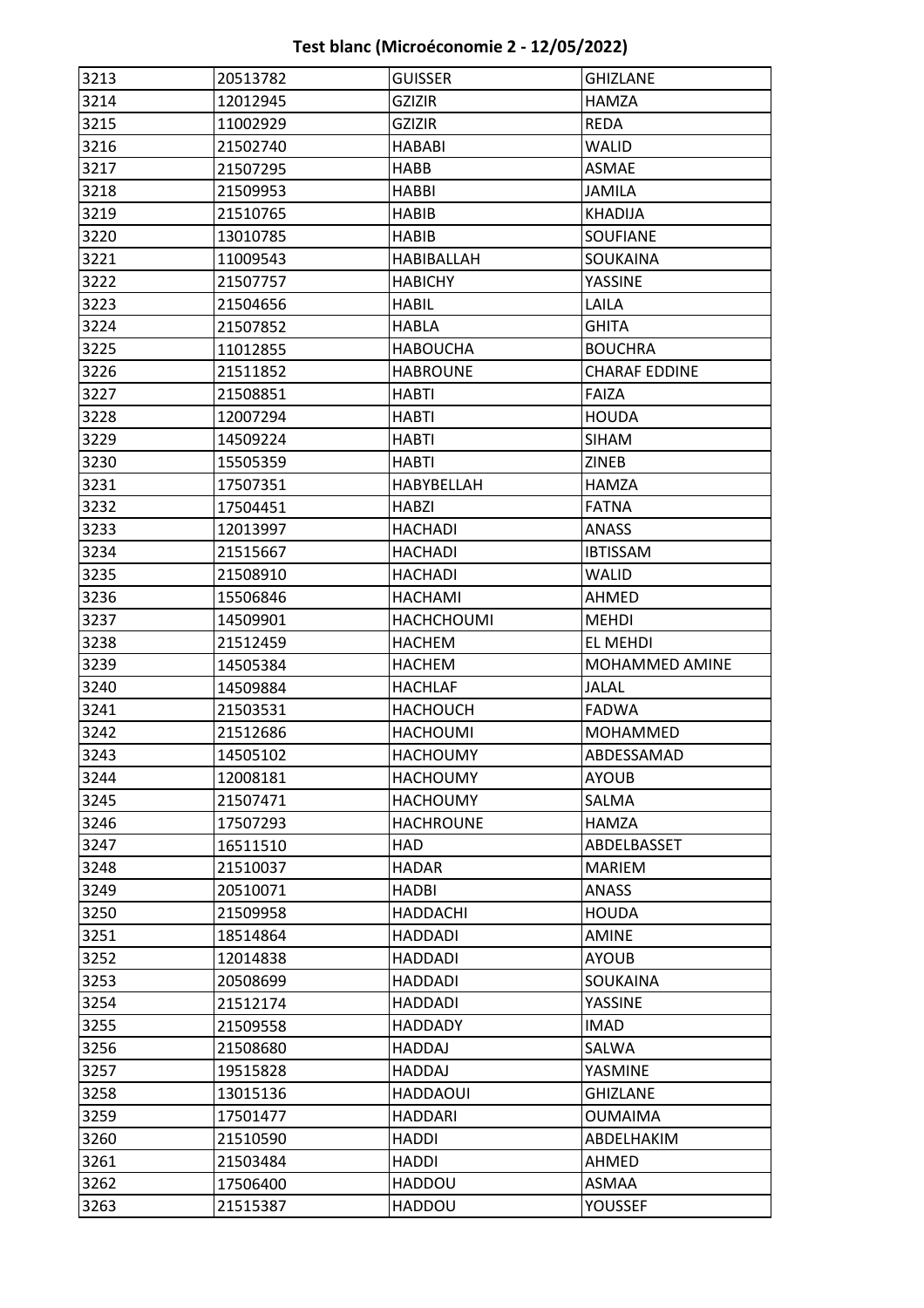| 3264 | 21506881 | <b>HADDOUCH</b>                     | <b>RADOUANE</b>       |
|------|----------|-------------------------------------|-----------------------|
| 3265 | 21510965 | <b>HADOUB</b>                       | <b>RACHID</b>         |
| 3266 | 21510002 | <b>HADOUDY</b>                      | <b>OUMAIMA</b>        |
| 3267 | 13006901 | <b>HADRANI</b>                      | <b>ILHAM</b>          |
| 3268 | 10006767 | <b>HADRI</b>                        | <b>BOUCHRA</b>        |
| 3269 | 18507572 | <b>HADRI</b>                        | FATIMA-ZAHRA          |
| 3270 | 21508100 | <b>HADRI</b>                        | <b>FATINE</b>         |
| 3271 | 11012439 | <b>HADRIA</b>                       | SARA                  |
| 3272 | 21507639 | <b>HAFDALI</b>                      | <b>DOUAA</b>          |
| 3273 | 12007807 | <b>HAFDANE</b>                      | ELMOUATASSIM          |
| 3274 | 14512770 | <b>HAFDANE</b>                      | <b>HIND</b>           |
| 3275 | 14513604 | <b>HAFFAD</b>                       | M'HAMMED              |
| 3276 | 14510679 | <b>HAFIANI</b>                      | <b>DOUNIA</b>         |
| 3277 | 21511472 | <b>HAFID</b>                        | <b>MOHAMED</b>        |
| 3278 | 20516161 | HAFID                               | <b>NOUHAILA</b>       |
| 3279 | 14507725 | <b>HAFID ALLAH</b>                  | SARA                  |
| 3280 | 21515468 | <b>HAFIDI</b>                       | <b>MAROUANE</b>       |
| 3281 | 10003502 | <b>HAFIDI</b>                       | <b>MOHAMED</b>        |
| 3282 | 21509765 | <b>HAFIDI</b>                       | YASSMINE              |
| 3283 | 21506613 | <b>HAFSA</b>                        | ET-TAIB               |
| 3284 | 21507405 | <b>HAFSA</b>                        | <b>MOUNA</b>          |
| 3285 | 13014027 | <b>HAFSSI</b>                       | <b>MUSTAPHA</b>       |
| 3286 | 13010130 | <b>HAFYANE</b>                      | <b>AWATIF</b>         |
| 3287 | 21507371 | <b>HAFYANE</b>                      | <b>IBTISSAM</b>       |
| 3288 | 18510893 | <b>HAGGOUCHI</b>                    | <b>MERYEM</b>         |
| 3289 | 21509118 | <b>HAIDA</b>                        | AMAL                  |
| 3290 | 12005333 | HAIDA                               | <b>GHIZLANE</b>       |
| 3291 | 21503426 | <b>HAIDA</b>                        | <b>HANANE</b>         |
| 3292 | 21509131 | <b>HAIDA</b>                        | <b>IMANE</b>          |
| 3293 | 19507109 | <b>HAIDA</b>                        | <b>NAIMA</b>          |
| 3294 | 21507678 | <b>HAIDA</b>                        | <b>YOUSRA</b>         |
| 3295 | 21510388 | <b>HAIDAR</b>                       | ARZAK                 |
| 3296 | 18518589 | <b>HAIDARA</b>                      | <b>ALASSANE BATTA</b> |
| 3297 | 17514221 | HAIDARA ABDERAHMANE DIT BIRMAHAMANE |                       |
| 3298 | 21515040 | <b>HAIDOUNE</b>                     | <b>IMANE</b>          |
| 3299 | 11012458 | <b>HAIE</b>                         | ZAHRA                 |
| 3300 | 11002154 | <b>HAIMAK</b>                       | SOUKAINA              |
| 3301 | 21511352 | <b>HAIMAR</b>                       | ZAKARIAA              |
| 3302 | 20510373 | <b>HAIMER</b>                       | GHIZLANE              |
| 3303 | 19503902 | <b>HAIR</b>                         | <b>ZOUHAIR</b>        |
| 3304 | 18507833 | HAJAB                               | <b>MOUHJA</b>         |
| 3305 | 12011577 | HAJBA                               | <b>SOUHAILA</b>       |
| 3306 | 3001470  | HAJBI                               | ABDERRAHIM            |
| 3307 | 21510374 | HAJI                                | YASSINE               |
| 3308 | 21505733 | <b>HAJJAB</b>                       | EL MEHDI              |
| 3309 | 16513166 | HAJJI                               | OTHMANE               |
| 3310 | 14513494 | <b>HAJJI</b>                        | YASSINE               |
| 3311 | 21509013 | <b>HAJJIOUI</b>                     | YASSINE               |
| 3312 | 12008443 | HAJMAOUI                            | HAMZA                 |
| 3313 | 21511098 | <b>HAJOUN</b>                       | CHAIMAA               |
| 3314 | 13013518 | <b>HAJOUZ</b>                       | HAMZA                 |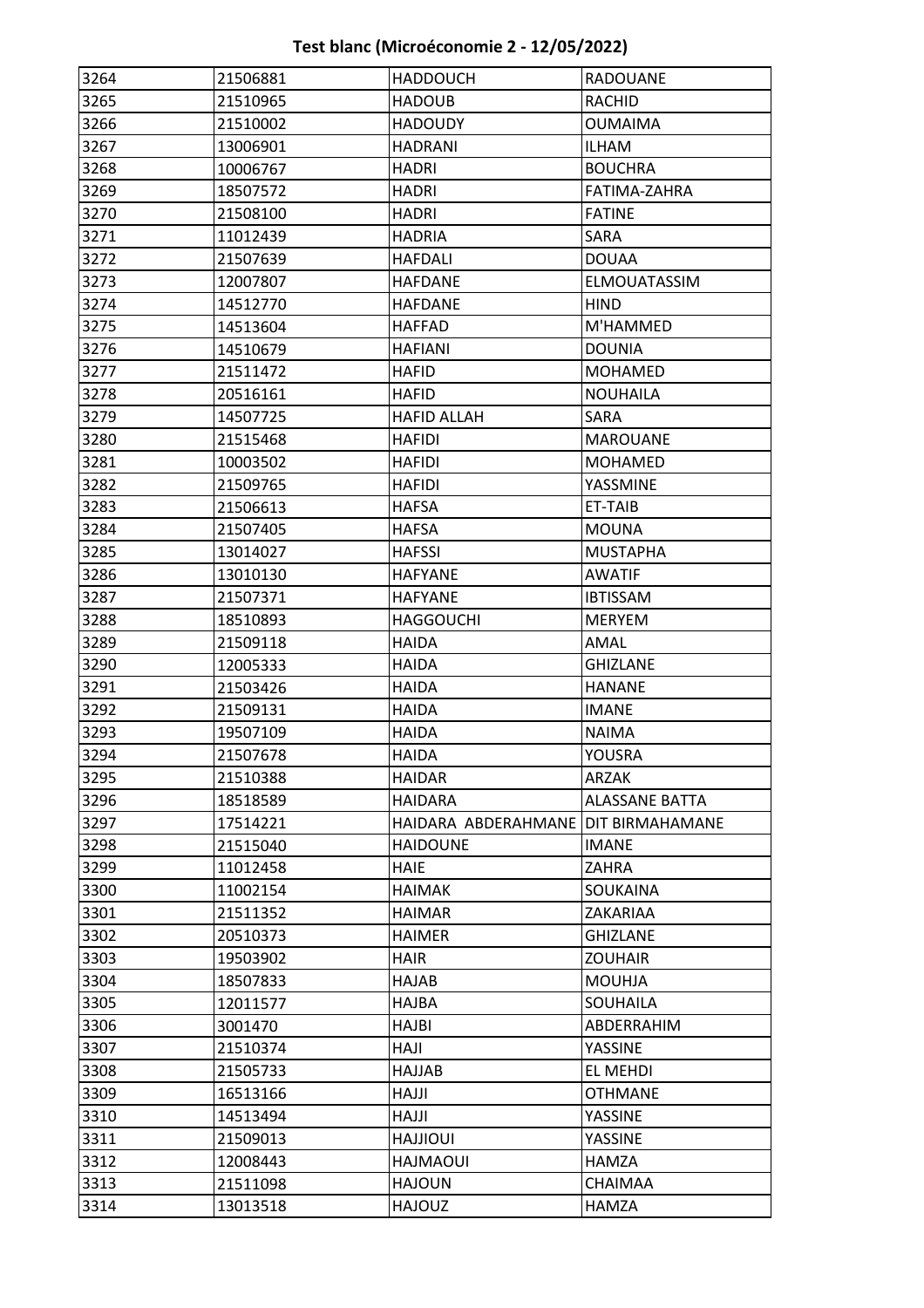| 3315 | 20504530 | <b>HAJRI</b>      | <b>ELMAHDI</b>     |
|------|----------|-------------------|--------------------|
| 3316 | 14507289 | <b>HAJRI</b>      | <b>OUMAYMA</b>     |
| 3317 | 21503322 | <b>HAK</b>        | <b>ALHOUSSINE</b>  |
| 3318 | 21515448 | <b>HAKARI</b>     | <b>ZAHIRA</b>      |
| 3319 | 17513681 | <b>HAKIM</b>      | <b>HAMZA</b>       |
| 3320 | 21507307 | <b>HAKIMI</b>     | NAJWA              |
| 3321 | 21508048 | <b>HAKIMI</b>     | WAHIBA             |
| 3322 | 18510244 | HAKKAM            | YOUSRA             |
| 3323 | 11007499 | <b>HAL-ELFADL</b> | <b>IMANE</b>       |
| 3324 | 21509003 | <b>HALAL</b>      | <b>EL MAHDI</b>    |
| 3325 | 21512575 | <b>HALGACH</b>    | <b>NOUREDDINE</b>  |
| 3326 | 21511228 | <b>HALHALI</b>    | <b>MOAD</b>        |
| 3327 | 21503051 | <b>HALIL</b>      | YASMINE            |
| 3328 | 21509345 | <b>HALIM</b>      | <b>HANANE</b>      |
| 3329 | 21509917 | HALIM             | <b>RACHIDA</b>     |
| 3330 | 21515440 | HALIMI            | RABAB              |
| 3331 | 21509584 | <b>HALLAB</b>     | <b>NOURA</b>       |
| 3332 | 18514108 | HALLI             | <b>MOUAD</b>       |
| 3333 | 21512817 | <b>HALLOUL</b>    | SAID               |
| 3334 | 21503988 | <b>HALLOUMI</b>   | <b>ALAE-EDDINE</b> |
| 3335 | 21511628 | <b>HALLOUTI</b>   | <b>ACHRAF</b>      |
| 3336 | 15506145 | HALLY             | CHAIMAE            |
| 3337 | 13013649 | <b>HALOUA</b>     | ABDELJALIL         |
| 3338 | 21504592 | <b>HALOUA</b>     | <b>DOUHA</b>       |
| 3339 | 20514584 | <b>HALOUA</b>     | <b>MOHAMED</b>     |
| 3340 | 17508092 | <b>HALOUI</b>     | SANAA              |
| 3341 | 21510618 | <b>HAMAD</b>      | <b>NAJWA</b>       |
| 3342 | 21512351 | HAMADA            | ZINEB              |
| 3343 | 19506185 | HAMAM             | LEILA              |
| 3344 | 21502869 | <b>HAMAMA</b>     | AIMEN              |
| 3345 | 13013410 | HAMAMA            | HAMZA              |
| 3346 | 21511777 | <b>HAMANI</b>     | <b>YOUNES</b>      |
| 3347 | 21511954 | <b>HAMDANE</b>    | AYMEN              |
| 3348 | 21510078 | HAMDANE           | YASSINE            |
| 3349 | 21519047 | <b>HAMDAOUI</b>   | LAMYAE             |
| 3350 | 21506612 | <b>HAMDAOUI</b>   | <b>OTMANE</b>      |
| 3351 | 18506393 | <b>HAMDAOUI</b>   | <b>OUMAIMA</b>     |
| 3352 | 21506578 | <b>HAMDAOUI</b>   | WASSIME            |
| 3353 | 21510763 | <b>HAMDI</b>      | <b>MERIEM</b>      |
| 3354 | 21507400 | <b>HAMDI</b>      | SOUMIA             |
| 3355 | 21504905 | <b>HAMDOUCH</b>   | <b>ATIF</b>        |
| 3356 | 20516925 | <b>HAMDOUCHE</b>  | MOHAMED ALI        |
| 3357 | 21521484 | <b>HAMDOUN</b>    | <b>IKBAL</b>       |
| 3358 | 21512566 | <b>HAMDOUNE</b>   | DALAL              |
| 3359 | 11005182 | <b>HAMDOUNI</b>   | <b>MILOUDA</b>     |
| 3360 | 21516843 | <b>HAMDY</b>      | ALI                |
| 3361 | 21511903 | <b>HAMED</b>      | <b>AYOUB</b>       |
| 3362 | 21508989 | HAMED             | <b>NAOUAL</b>      |
| 3363 | 11009586 | <b>HAMED</b>      | <b>SIHAM</b>       |
| 3364 | 21506028 | <b>HAMER RAS</b>  | AYMANE             |
| 3365 | 21508015 | HAMI-EDDINE       | KHALID             |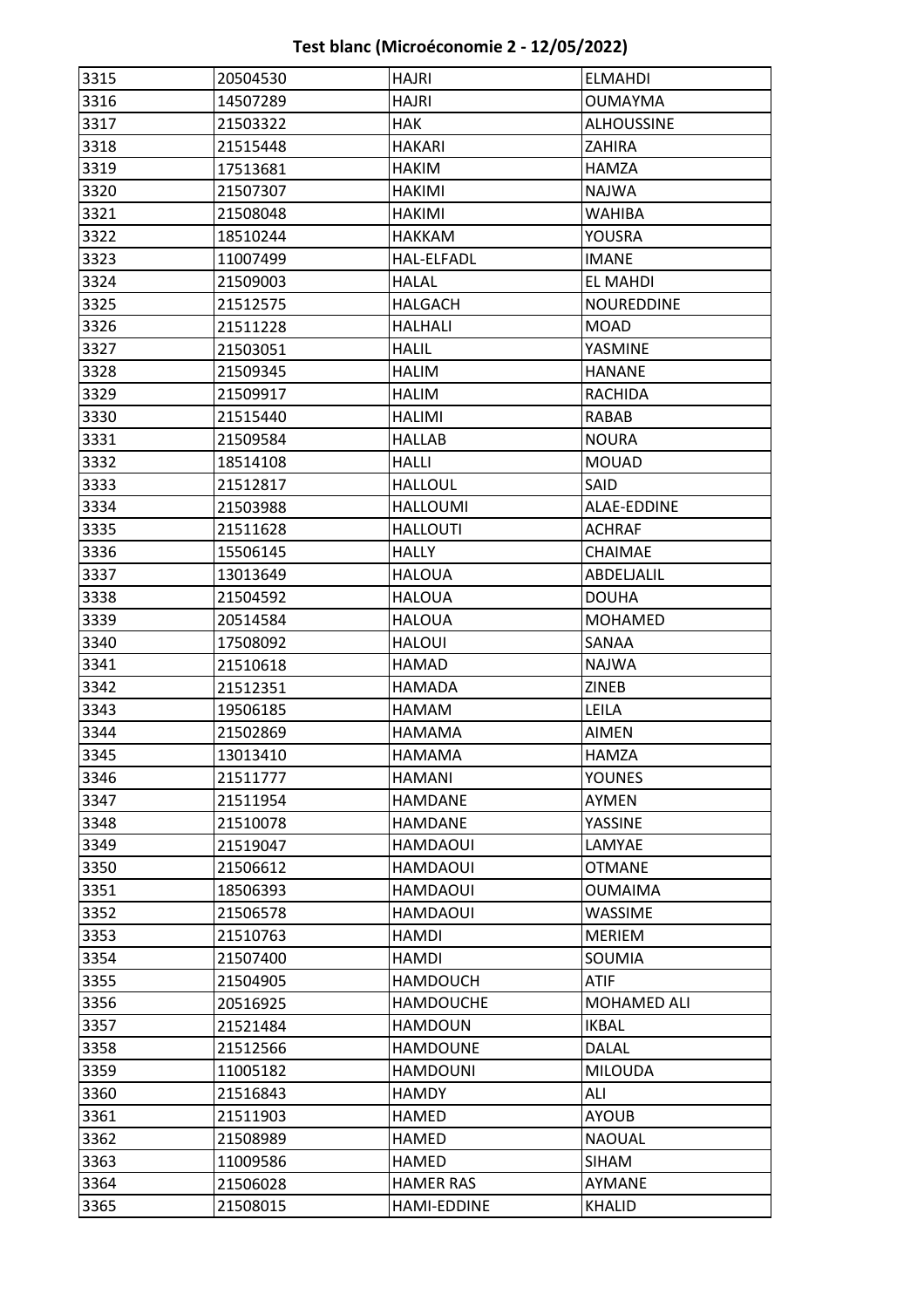| 3366 | 15506028 | <b>HAMIDINE</b>   | AYOUB           |
|------|----------|-------------------|-----------------|
| 3367 | 11012448 | <b>HAMIDOUCHE</b> | <b>BOUCHRA</b>  |
| 3368 | 21511125 | HAMILEDDINE       | <b>ASSIA</b>    |
| 3369 | 12012847 | <b>HAMIMOUN</b>   | ARBIA           |
| 3370 | 19506017 | <b>HAMIMOUNE</b>  | SAMIRA          |
| 3371 | 18504547 | <b>HAMMACH</b>    | ZENAB           |
| 3372 | 21510634 | <b>HAMMANE</b>    | AMINA           |
| 3373 | 14507715 | <b>HAMMANI</b>    | EL MEHDI        |
| 3374 | 21508320 | HAMMAZ            | <b>NASSIMA</b>  |
| 3375 | 20512186 | <b>HAMMOUCHI</b>  | <b>MOHAMMED</b> |
| 3376 | 21504326 | <b>HAMMOUCHI</b>  | <b>OUMAIMA</b>  |
| 3377 | 9006644  | HAMMOUDA          | <b>RACHID</b>   |
| 3378 | 21508392 | <b>HAMMOUMI</b>   | ABDELMOUGHIT    |
| 3379 | 21507251 | <b>HAMMY</b>      | YOUSRA          |
| 3380 | 21508527 | <b>HAMOUNAT</b>   | <b>ASSIA</b>    |
| 3381 | 11012440 | <b>HAMRERRAS</b>  | <b>ADIL</b>     |
| 3382 | 12008386 | <b>HAMRIYA</b>    | SAAD            |
| 3383 | 11009985 | <b>HAMROUD</b>    | ABDELBASSET     |
| 3384 | 18515841 | <b>HAMROUD</b>    | <b>AYOUB</b>    |
| 3385 | 17504828 | <b>HAMSI</b>      | RATIBA          |
| 3386 | 21508625 | <b>HAMSSI</b>     | YOUSRA          |
| 3387 | 12008141 | <b>HAMZA</b>      | <b>BADR</b>     |
| 3388 | 18515355 | HAMZA             | <b>SAID</b>     |
| 3389 | 17506704 | HAMZA             | SALMA           |
| 3390 | 21503352 | HAMZANE           | MOHAMMED        |
| 3391 | 20509443 | <b>HAMZAOUI</b>   | FATIMA EZZAHRAA |
| 3392 | 21507442 | <b>HAMZAOUI</b>   | WIDAD           |
| 3393 | 21510190 | <b>HANATY</b>     | SALMA           |
| 3394 | 14513672 | <b>HANATY</b>     | TARIK           |
| 3395 | 21512070 | <b>HANBALI</b>    | <b>HOUSSAM</b>  |
| 3396 | 21510845 | <b>HANBEL</b>     | <b>AMINE</b>    |
| 3397 | 19507495 | <b>HANDA</b>      | YOUSSEF         |
| 3398 | 20505457 | <b>HANFIOUI</b>   | <b>JIHANE</b>   |
| 3399 | 16505658 | <b>HANI</b>       | OTHMANE         |
| 3400 | 17513970 | <b>HANIF</b>      | <b>ACHRAF</b>   |
| 3401 | 21510478 | <b>HANIN</b>      | YOUSSEF         |
| 3402 | 21508062 | <b>HANINE</b>     | SALMA           |
| 3403 | 14509213 | <b>HANINI</b>     | <b>HOUDA</b>    |
| 3404 | 21508577 | <b>HANIOUI</b>    | <b>ILHAM</b>    |
| 3405 | 21506088 | <b>HANNACHE</b>   | CHAIMAA         |
| 3406 | 21510414 | <b>HANNAOUI</b>   | YASSINE         |
| 3407 | 18506289 | <b>HANNAOUI</b>   | ZINEB           |
| 3408 | 12008234 | <b>HANNATI</b>    | SANAE           |
| 3409 | 12014074 | <b>HANNOUCHY</b>  | HAMID           |
| 3410 | 19508521 | <b>HANNOUCHY</b>  | SOUKAINA        |
| 3411 | 21508371 | <b>HANNOUN</b>    | <b>WIAM</b>     |
| 3412 | 21509270 | <b>HANNOUN</b>    | WISSAL          |
| 3413 | 21508179 | <b>HANSALI</b>    | LAILA           |
| 3414 | 21502269 | <b>HANYF</b>      | <b>IMANE</b>    |
| 3415 | 21516050 | <b>HANYN</b>      | <b>HIND</b>     |
| 3416 | 21507398 | <b>HAOUAT</b>     | ANAS            |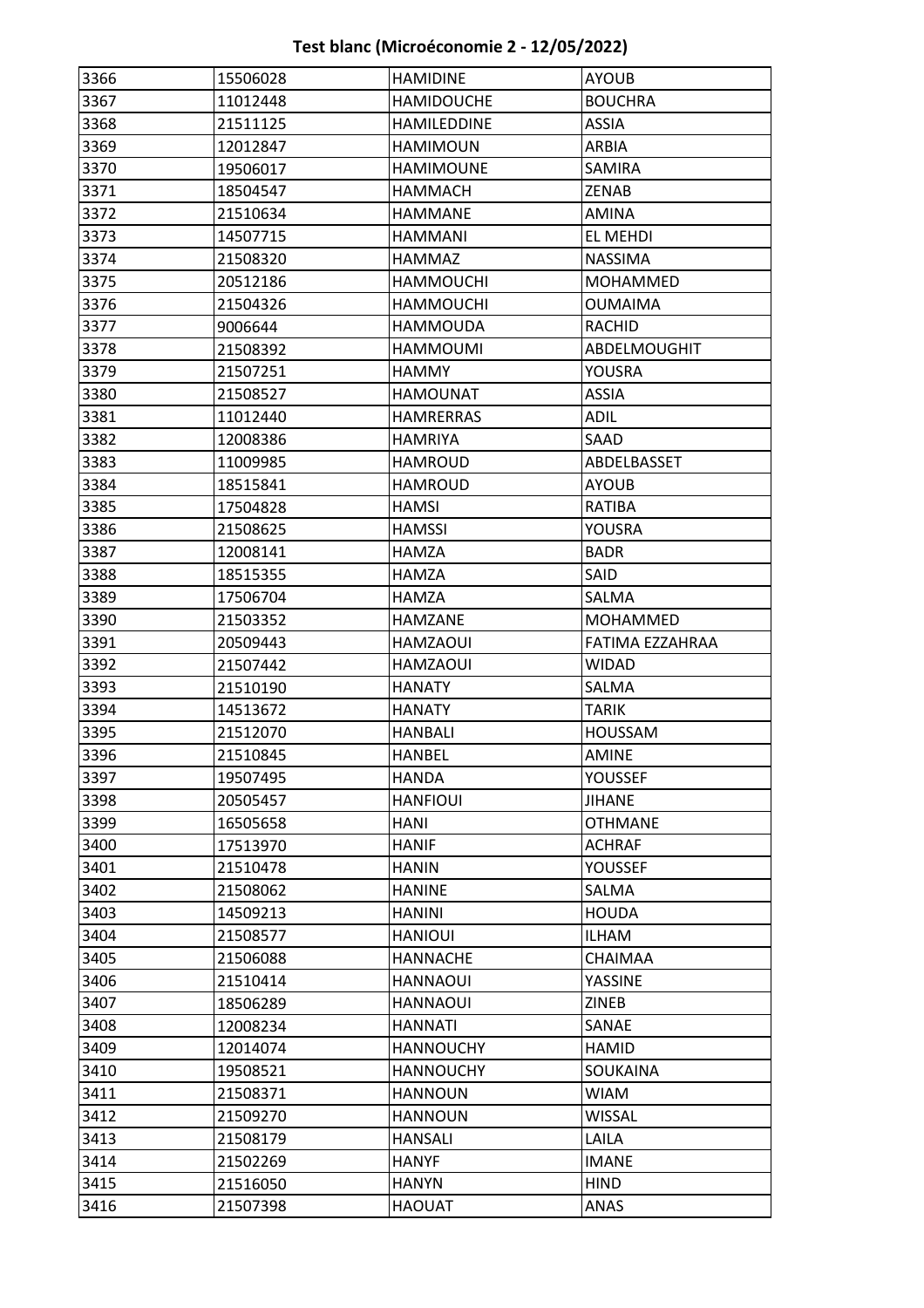| 3417 | 21508293 | <b>HARAKAT</b>   | <b>DOUAA</b>         |
|------|----------|------------------|----------------------|
| 3418 | 14510921 | <b>HARAKAT</b>   | <b>FATIMA</b>        |
| 3419 | 21523335 | <b>HARBI</b>     | <b>ISSA HOUSSEIN</b> |
| 3420 | 19511604 | <b>HARDAL</b>    | CHAIMAA              |
| 3421 | 21511629 | <b>HARFY</b>     | <b>MERYEM</b>        |
| 3422 | 21510661 | <b>HARHIRA</b>   | CHAIMAE              |
| 3423 | 21506782 | <b>HARIDA</b>    | <b>HAJAR</b>         |
| 3424 | 10007833 | <b>HARISS</b>    | <b>NAJIB</b>         |
| 3425 | 20510248 | <b>HARIZI</b>    | SALMA                |
| 3426 | 17506756 | <b>HARKATI</b>   | <b>ASMAE</b>         |
| 3427 | 17503293 | <b>HARKATI</b>   | <b>NABIL</b>         |
| 3428 | 21507658 | <b>HARKI</b>     | AYA                  |
| 3429 | 15514673 | <b>HARMA</b>     | HAJAR                |
| 3430 | 13009844 | <b>HARMOUZI</b>  | <b>NADIA</b>         |
| 3431 | 15511096 | <b>HAROUAL</b>   | <b>ABDEL AZZIZ</b>   |
| 3432 | 16502840 | <b>HAROUIYA</b>  | <b>MERYEM</b>        |
| 3433 | 11014588 | <b>HAROUROUD</b> | <b>ILHAM</b>         |
| 3434 | 16505749 | <b>HARRACH</b>   | YASSINE              |
| 3435 | 17500916 | <b>HARRAK</b>    | <b>ISMAIL</b>        |
| 3436 | 12008065 | <b>HARRAS</b>    | FATIMA EZZAHRA       |
| 3437 | 21509992 | <b>HARRASS</b>   | SOUMIA               |
| 3438 | 21508510 | <b>HARRAT</b>    | <b>ASSIA</b>         |
| 3439 | 20509720 | <b>HARRAT</b>    | ZAKARIA              |
| 3440 | 18507075 | <b>HARRES</b>    | <b>HOUSSAM</b>       |
| 3441 | 11012466 | <b>HARROU</b>    | NADA                 |
| 3442 | 19504977 | <b>HARROUD</b>   | <b>ILHAM</b>         |
| 3443 | 21510152 | <b>HARROUFI</b>  | <b>IKRAM</b>         |
| 3444 | 14514352 | <b>HARTHY</b>    | <b>GHIZLANE</b>      |
| 3445 | 21512227 | <b>HARTI</b>     | SOUHAIL              |
| 3446 | 21509533 | <b>HASBAT</b>    | <b>MOUAD</b>         |
| 3447 | 21507650 | <b>HASBOU</b>    | <b>NAOUFAL</b>       |
| 3448 | 17504773 | <b>HASIN</b>     | <b>NORA</b>          |
| 3449 | 21503103 | <b>HASNA</b>     | <b>OUSSAMA</b>       |
| 3450 | 21511211 | <b>HASNAN</b>    | <b>YOUSSEF</b>       |
| 3451 | 21511495 | <b>HASNAOUI</b>  | AZ-EDDINE            |
| 3452 | 21505789 | <b>HASNAOUI</b>  | <b>HIBA</b>          |
| 3453 | 11012437 | <b>HASNAOUI</b>  | YOUSSEF              |
| 3454 | 13008839 | <b>HASSAIRI</b>  | <b>LOUBNA</b>        |
| 3455 | 20509293 | <b>HASSAIRI</b>  | RIHAB                |
| 3456 | 21511853 | <b>HASSANE</b>   | <b>AYOUB</b>         |
| 3457 | 10008746 | <b>HASSANI</b>   | <b>HAKIMA</b>        |
| 3458 | 20504696 | HASSANI          | OUSSAMA              |
| 3459 | 21512830 | <b>HASSARI</b>   | SANAE                |
| 3460 | 19510754 | <b>HASSIB</b>    | SOUKAINA             |
| 3461 | 11005947 | <b>HASSINE</b>   | FATIMA - EZ-ZAHRA    |
| 3462 | 21507856 | <b>HASSIRI</b>   | <b>MOHAMMED</b>      |
| 3463 | 20510655 | <b>HASSOUN</b>   | <b>BRAHIM</b>        |
| 3464 | 21519160 | <b>HATBI</b>     | <b>MERIEM</b>        |
| 3465 | 13013645 | <b>HATIM</b>     | ABDELILAH            |
| 3466 | 21507004 | <b>HATIM</b>     | <b>OUSSAMA</b>       |
| 3467 | 19507643 | <b>HATIM</b>     | SALMA                |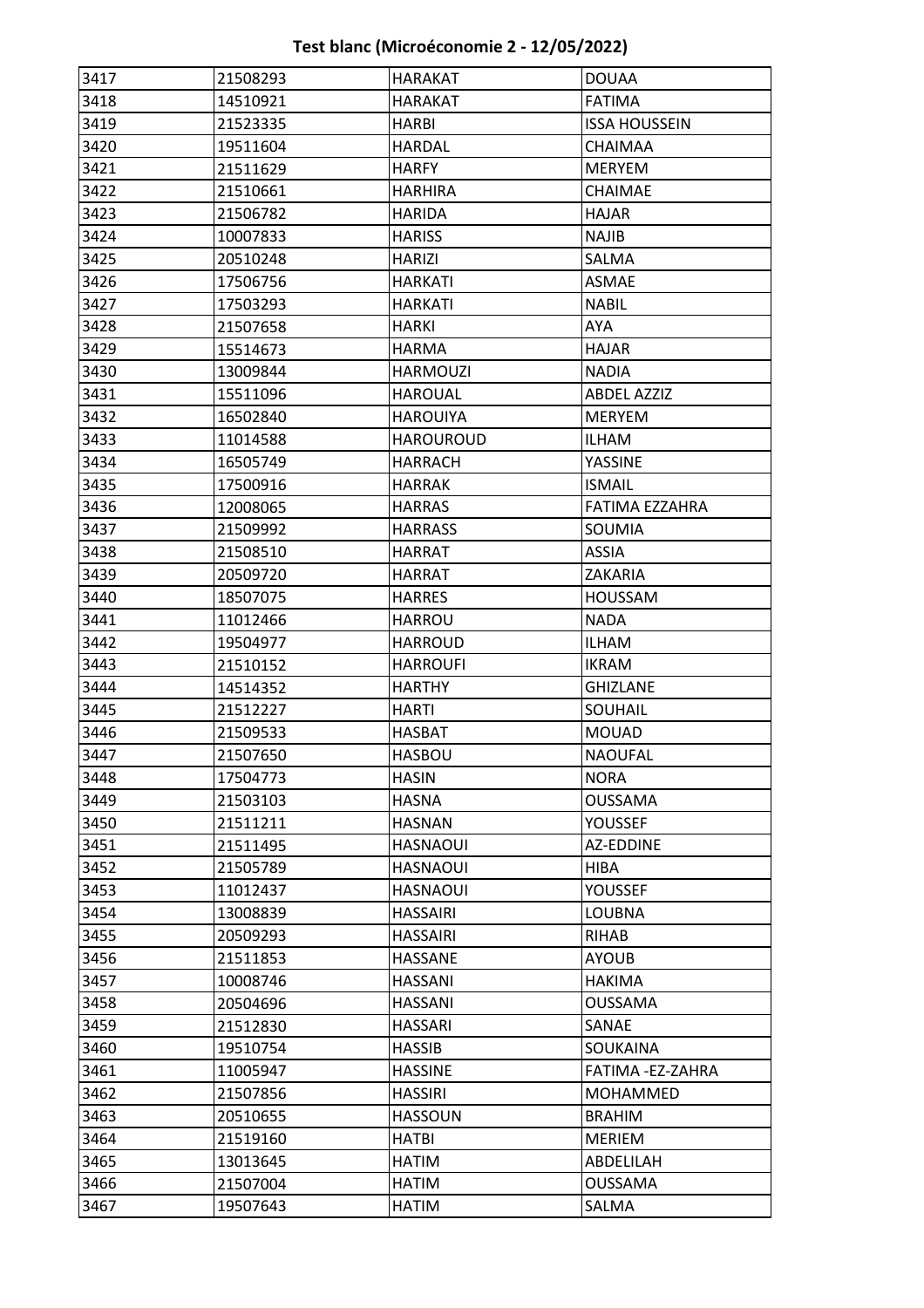| 3468 | 21505846 | <b>HATIMI</b>     | FATIMA-EZZAHRAA |
|------|----------|-------------------|-----------------|
| 3469 | 11009615 | <b>HATOUF</b>     | FATIMA ZAHRA    |
| 3470 | 11003895 | <b>HATOUF</b>     | <b>ZINEB</b>    |
| 3471 | 21505818 | <b>HATTA</b>      | RABII           |
| 3472 | 14509602 | <b>HATTAB</b>     | <b>AYOUB</b>    |
| 3473 | 21509661 | <b>HATTAB</b>     | <b>HAFSA</b>    |
| 3474 | 12013998 | <b>HAYA</b>       | SAFAA           |
| 3475 | 21508209 | <b>HAYADI</b>     | <b>DOUAA</b>    |
| 3476 | 12008362 | <b>HAYAL</b>      | <b>NABAOUIA</b> |
| 3477 | 20516207 | <b>HAYDARAH</b>   | YASSER          |
| 3478 | 21506985 | <b>HAYEN</b>      | <b>BASMA</b>    |
| 3479 | 10004501 | <b>HAZEM</b>      | <b>MOUNSSEF</b> |
| 3480 | 14511539 | HAZLI             | <b>NABILA</b>   |
| 3481 | 19504138 | <b>HDIDOU</b>     | AHMED           |
| 3482 | 21506503 | <b>HDIRICH</b>    | <b>KOUTHAR</b>  |
| 3483 | 9006660  | <b>HEDDOUN</b>    | ABDELALI        |
| 3484 | 21520688 | <b>HEDOUI</b>     | <b>MOHAMMED</b> |
| 3485 | 21515885 | <b>HEFNAOUI</b>   | ABDELGHAFOUR    |
| 3486 | 18510387 | <b>HENFAR</b>     | <b>NABILA</b>   |
| 3487 | 11011323 | <b>HERMACH</b>    | <b>AZIZ</b>     |
| 3488 | 10007940 | <b>HETTAB</b>     | <b>HASNAA</b>   |
| 3489 | 14502451 | <b>HICHAM</b>     | <b>NADIA</b>    |
| 3490 | 14513423 | HIDAGA            | LAILA           |
| 3491 | 18507569 | <b>HIDAOUI</b>    | <b>ZOUBAIR</b>  |
| 3492 | 13014131 | <b>HIFDAN</b>     | ABDERRAZAK      |
| 3493 | 21503140 | <b>HIHI</b>       | <b>KHALED</b>   |
| 3494 | 20516043 | HILAL             | <b>KHADIJA</b>  |
| 3495 | 21509930 | <b>HILAL</b>      | <b>NAJWA</b>    |
| 3496 | 12007964 | <b>HILALI</b>     | EL AMINE        |
| 3497 | 20501468 | <b>HILALO</b>     | SALMA           |
| 3498 | 21510047 | <b>HILMI</b>      | <b>HOUDA</b>    |
| 3499 | 20509811 | <b>HILMY</b>      | WIJDANE         |
| 3500 | 13016151 | <b>HIMA</b>       | <b>TARIK</b>    |
| 3501 | 20502833 | <b>HINANE</b>     | <b>REDA</b>     |
| 3502 | 21511492 | <b>HIRCHI</b>     | <b>BILLAL</b>   |
| 3503 | 14504882 | <b>HIRITY</b>     | <b>SIHAM</b>    |
| 3504 | 21504914 | <b>HISSAR</b>     | AYMEN           |
| 3505 | 20507173 | <b>HISSI</b>      | <b>OUSSAMA</b>  |
| 3506 | 20509237 | <b>HLIOUA</b>     | <b>NOHAILA</b>  |
| 3507 | 18515649 | <b>HMAIMID</b>    | <b>KARIMA</b>   |
| 3508 | 21508884 | <b>HMAMDA</b>     | AMINE           |
| 3509 | 21509041 | <b>HMANNI</b>     | KHADIJA         |
| 3510 | 21514920 | <b>HMAR-CHKIF</b> | MOHAMMED        |
| 3511 | 21506335 | <b>HMITICHE</b>   | <b>KHALID</b>   |
| 3512 | 21503895 | <b>HNIDA</b>      | <b>OUASSIM</b>  |
| 3513 | 11012462 | <b>HNINTI</b>     | SAIDA           |
| 3514 | 21511820 | <b>HOMADI</b>     | MOHAMMED        |
| 3515 | 11005507 | <b>HOMAIL</b>     | SOUFIANE        |
| 3516 | 21507460 | <b>HOMARI</b>     | <b>IBTIHAL</b>  |
| 3517 | 12014799 | <b>HOSSNI</b>     | <b>AICHA</b>    |
| 3518 | 18503136 | <b>HOSSNI</b>     | HAYAT           |
|      |          |                   |                 |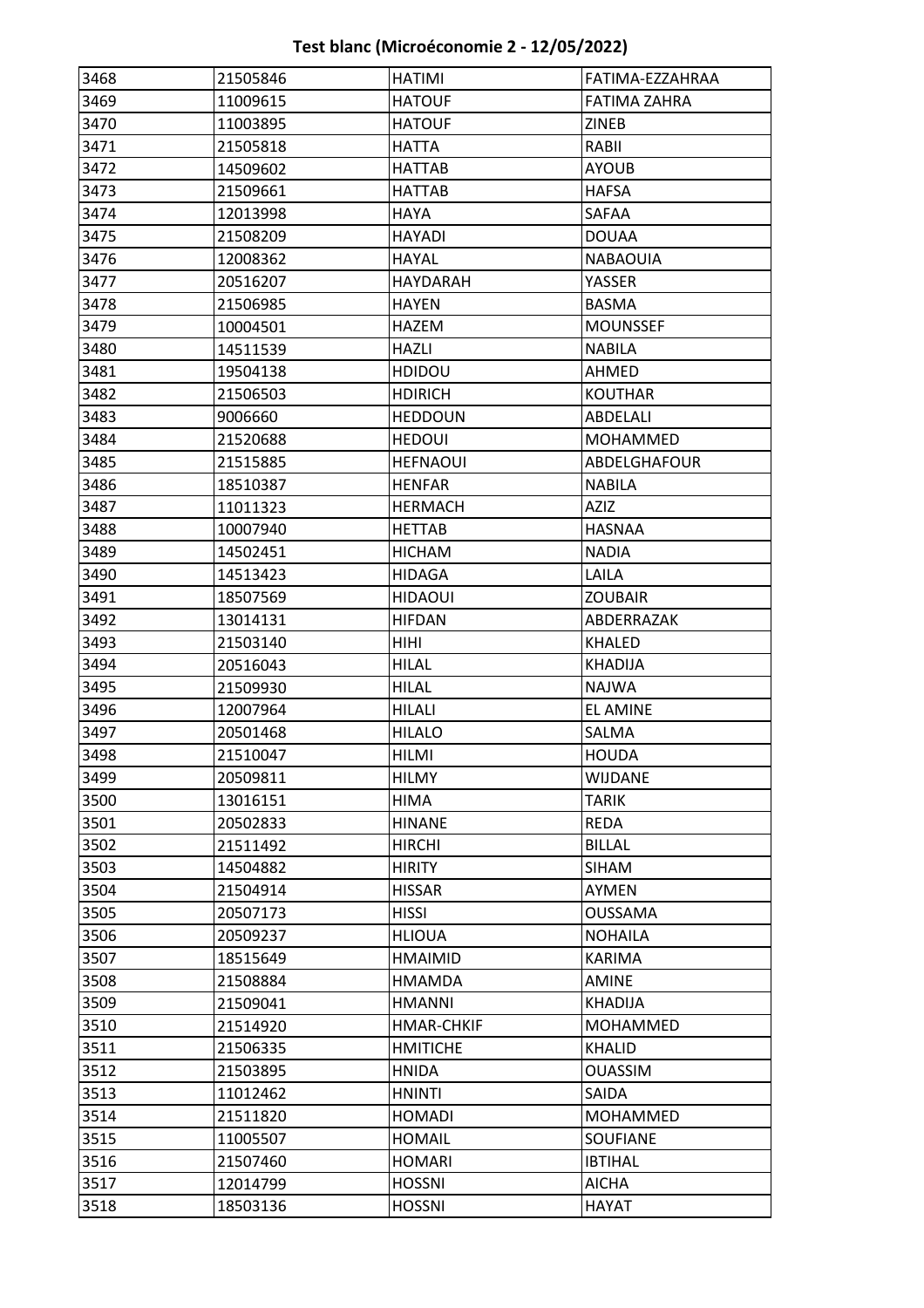| 3519 | 14507705 | <b>HOUAD</b>         | ZAKARIA             |
|------|----------|----------------------|---------------------|
| 3520 | 16503027 | <b>HOUAR</b>         | <b>HAJAR</b>        |
| 3521 | 20512077 | <b>HOUBOUB</b>       | <b>MERYEM</b>       |
| 3522 | 21506574 | <b>HOUDAJ</b>        | <b>MOHAMED</b>      |
| 3523 | 21517958 | <b>HOUFRI</b>        | <b>MERYEM</b>       |
| 3524 | 12008462 | <b>HOUMADI</b>       | <b>IMANE</b>        |
| 3525 | 11009941 | <b>HOUMIRY</b>       | <b>MILOUD</b>       |
| 3526 | 19510548 | <b>HOUMMAD</b>       | <b>HAJAR</b>        |
| 3527 | 21520633 | <b>HOUMMIYA</b>      | OUSSAMA             |
| 3528 | 10008265 | <b>HOURI</b>         | <b>NAWAL</b>        |
| 3529 | 21503255 | <b>HOURMATALLAH</b>  | <b>MARWANE</b>      |
| 3530 | 21518532 | <b>HOURMY</b>        | <b>AYOUB</b>        |
| 3531 | 21512534 | <b>HOURY</b>         | <b>AYOUB</b>        |
| 3532 | 20515532 | <b>HOURY</b>         | EL MEHDI            |
| 3533 | 16504994 | <b>HOUSNI</b>        | <b>FATIMA</b>       |
| 3534 | 10008263 | <b>HOUSNI</b>        | <b>NADIA</b>        |
| 3535 | 21507007 | <b>HOUSNY</b>        | <b>AMINE</b>        |
| 3536 | 21510513 | <b>HOUSNY</b>        | <b>HALIMA</b>       |
| 3537 | 10007315 | <b>HOUSNY</b>        | <b>HICHAM</b>       |
| 3538 | 9004266  | <b>HOUSNY</b>        | MALIKA              |
| 3539 | 21506659 | <b>HOUSNY</b>        | <b>MERYEM</b>       |
| 3540 | 19512331 | <b>HOUSSINI</b>      | <b>MOUAD</b>        |
| 3541 | 20500283 | <b>HOUTAIR</b>       | <b>JIHANE</b>       |
| 3542 | 21512757 | <b>HRAICH</b>        | <b>HAMZA</b>        |
| 3543 | 20514436 | <b>HRAIM</b>         | ZINEB               |
| 3544 | 20504598 | <b>HRARTE</b>        | <b>IMANE</b>        |
| 3545 | 15513069 | <b>HREIRA</b>        | CHAIMAA             |
| 3546 | 7002128  | <b>HRIMACHE</b>      | <b>JAWAD</b>        |
| 3547 | 17505863 | <b>HROUNA</b>        | <b>NORA</b>         |
| 3548 | 13009778 | <b>HSAYN</b>         | <b>KAOUTAR</b>      |
| 3549 | 20516098 | <b>HSSAINE</b>       | YASSINE             |
| 3550 | 21506238 | <b>HSSAINI</b>       | LATIFA              |
| 3551 | 21518141 | <b>HTITI</b>         | <b>BADER-EDDINE</b> |
| 3552 | 21510640 | <b>HZOUM</b>         | <b>OUMNIA</b>       |
| 3553 | 21503287 | <b>IAOUAJEN</b>      | FATIMA EZ-ZAHRAA    |
| 3554 | 12011073 | <b>IBALINE</b>       | <b>AICHA</b>        |
| 3555 | 12013080 | <b>IBN YAICH</b>     | <b>OUSSAMA</b>      |
| 3556 | 21509231 | <b>IBNE LAJLA</b>    | <b>OUSSAMA</b>      |
| 3557 | 9005424  | <b>IBNOU INE</b>     | <b>MAROUANE</b>     |
| 3558 | 12011516 | <b>IBNOU-INE</b>     | <b>NOUHAILA</b>     |
| 3559 | 11005959 | <b>IBNOU-MOUNJIM</b> | <b>FARAH</b>        |
| 3560 | 21506342 | <b>IBOUCHEN</b>      | <b>GHIZLANE</b>     |
| 3561 | 11012310 | <b>IBOUREK</b>       | <b>LAHCEN</b>       |
| 3562 | 18510840 | <b>IBOURK</b>        | <b>ACHRAF</b>       |
| 3563 | 21509123 | <b>IBRAHAN</b>       | <b>NOURA</b>        |
| 3564 | 21511447 | <b>IBRAHIMI</b>      | <b>AYOUB</b>        |
| 3565 | 19511507 | <b>IBRAHIMI</b>      | SAFIA               |
| 3566 | 17503498 | <b>IBRANI</b>        | <b>AMINE</b>        |
| 3567 | 21503915 | <b>IBTISSAM</b>      | LACHKAR             |
| 3568 | 20502005 | <b>ICHCHOU</b>       | <b>HAMZA</b>        |
| 3569 | 12013073 | <b>ICHCHOU</b>       | <b>OTHMANE</b>      |
|      |          |                      |                     |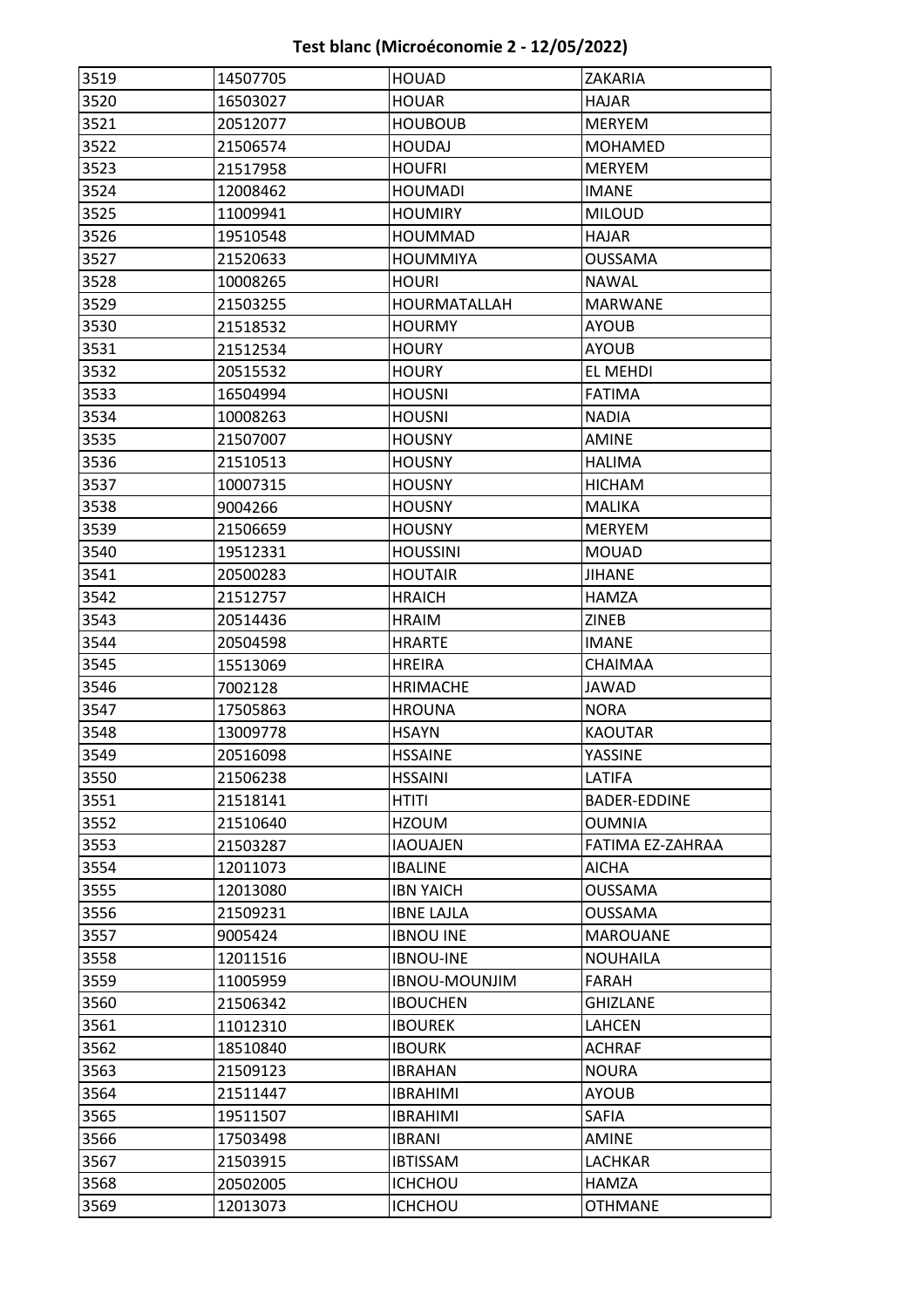| 3570 | 13007943 | <b>ICHOU</b>            | SANAA               |
|------|----------|-------------------------|---------------------|
| 3571 | 10004893 | <b>ID AHMED</b>         | <b>KHADIJA</b>      |
| 3572 | 14513611 | <b>ID BOUBKER</b>       | <b>REDA</b>         |
| 3573 | 12014981 | <b>ID BOUSSETTA</b>     | YOUSSEF             |
| 3574 | 21508769 | ID MESSAOUD             | <b>ELHAM</b>        |
| 3575 | 21508080 | <b>ID TALEB</b>         | <b>KHADIJA</b>      |
| 3576 | 21503508 | <b>IDALI</b>            | SALMA               |
| 3577 | 18504818 | <b>IDBELLA</b>          | YOUSSEF             |
| 3578 | 20503668 | <b>IDBIHI</b>           | <b>AYOUB</b>        |
| 3579 | 21504667 | <b>IDBIROUK</b>         | SALMA               |
| 3580 | 21510639 | <b>IDHAMID</b>          | HANANE              |
| 3581 | 21511778 | <b>IDHAMOUCH</b>        | <b>CHAKIB</b>       |
| 3582 | 21507803 | <b>IDIDAR</b>           | <b>AYMANE</b>       |
| 3583 | 21511663 | <b>IDIKANE</b>          | SALMA               |
| 3584 | 11012964 | <b>IDIR</b>             | <b>CHARAF</b>       |
| 3585 | 21506495 | <b>IDIR</b>             | SALMA               |
| 3586 | 21507838 | <b>IDJROUK</b>          | <b>OTHMANE</b>      |
| 3587 | 21511110 | <b>IDLAASRI</b>         | <b>NISRINE</b>      |
| 3588 | 9007028  | <b>IDLAHAJ</b>          | <b>OMAR</b>         |
| 3589 | 21506394 | <b>IDLASSERI</b>        | AYOUB               |
| 3590 | 21508037 | <b>IDMAHAND</b>         | ASMAA               |
| 3591 | 19516651 | <b>IDMBAREK</b>         | ILHAM               |
| 3592 | 14510500 | <b>IDMHAND</b>          | ABDELHAMID          |
| 3593 | 21509803 | <b>IDMKHAICH</b>        | <b>ASMAA</b>        |
| 3594 | 10006389 | <b>IDOUBIRA</b>         | KHADIJA             |
| 3595 | 12014347 | <b>IDRISSI</b>          | <b>KAOUTAR</b>      |
| 3596 | 9004684  | <b>IDRISSI</b>          | MOHAMED AMINE       |
| 3597 | 21515366 | <b>IDRISSI</b>          | YOUSSRA             |
| 3598 | 14508264 | <b>IDRISSI GARTOUMI</b> | <b>KAWTAR</b>       |
| 3599 | 14512206 | <b>IDRISSI MACHICHI</b> | RAIHANA             |
| 3600 | 12010690 | IDYASSINE               | <b>AICHA</b>        |
| 3601 | 14503531 | <b>IFEZWAN</b>          | LAMYAE              |
| 3602 | 21510636 | <b>IFRAH</b>            | <b>HIBA</b>         |
| 3603 | 12005851 | <b>IGGOUDI</b>          | AHMED               |
| 3604 | 18506951 | <b>IGGOUDI</b>          | ZAINAB              |
| 3605 | 4042329  | <b>IGHAFI</b>           | <b>MORAD</b>        |
| 3606 | 21507072 | <b>IGNAOUN</b>          | <b>FATIMA ZOHRA</b> |
| 3607 | 21509939 | <b>IGUER</b>            | KHADIJA             |
| 3608 | 18514916 | <b>IGUER</b>            | TAHA YASSINE        |
| 3609 | 21511682 | <b>IHFA</b>             | <b>AZEDDINE</b>     |
| 3610 | 21507092 | <b>IHTIMAL</b>          | <b>IKRAM</b>        |
| 3611 | 17502321 | <b>IJAAD</b>            | YAHYA               |
| 3612 | 21503121 | <b>IJOUARAN</b>         | ABDELHAK            |
| 3613 | 21511152 | IKHERRAZEN              | AYMAN               |
| 3614 | 16512155 | <b>IKINE</b>            | ABDERRAHIM          |
| 3615 | 19515044 | <b>IKSI</b>             | YOUSSEF             |
| 3616 | 11009604 | <b>IKZABY</b>           | <b>FATIMA</b>       |
| 3617 | 18514931 | <b>ILANE</b>            | YASSINE             |
| 3618 | 21507571 | <b>ILYAS</b>            | <b>BOUCHAMA</b>     |
| 3619 | 21507309 | <b>IMAGHRI</b>          | <b>HIND</b>         |
| 3620 | 21507592 | <b>IMEJJANE</b>         | <b>HIBA</b>         |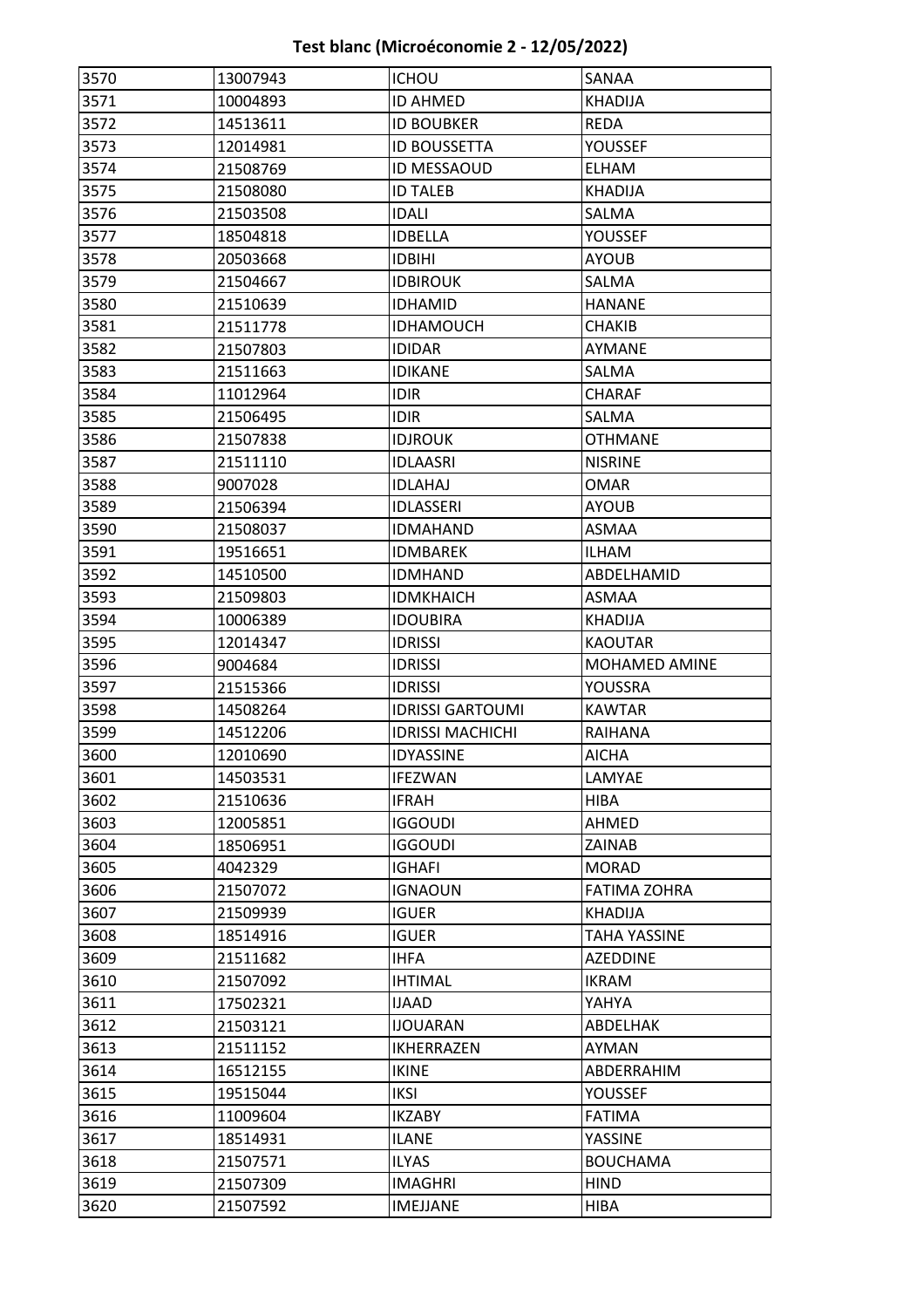| 3621 | 12010893 | <b>IMERZIG</b>     | <b>AYOUB</b>        |
|------|----------|--------------------|---------------------|
| 3622 | 18508003 | <b>IMIOUSSAKA</b>  | RANIA               |
| 3623 | 21512153 | <b>INAK</b>        | <b>MOHAMMED</b>     |
| 3624 | 18515294 | <b>INASSIRI</b>    | <b>KHADIJA</b>      |
| 3625 | 13013815 | <b>INDAI-OKAKA</b> | <b>JUSTINA RAYA</b> |
| 3626 | 19518583 | <b>INDAM</b>       | SARA                |
| 3627 | 18518849 | <b>INOUSSA ALI</b> | <b>ISMAEL</b>       |
| 3628 | 9005212  | <b>IQDOUR</b>      | <b>MOHAMED</b>      |
| 3629 | 21512052 | <b>IRFANE</b>      | YASSINE             |
| 3630 | 19503758 | <b>IRIGH</b>       | TARIQ               |
| 3631 | 21515638 | <b>IRJAA</b>       | <b>FATIMA ZAHRA</b> |
| 3632 | 13016354 | <b>ISAH</b>        | DANJUMA LUKA        |
| 3633 | 21506634 | <b>ISERRAJENE</b>  | LAMIAA              |
| 3634 | 20502278 | <b>ISMAIL</b>      | <b>MAHMOUD</b>      |
| 3635 | 18514896 | <b>ISSAD</b>       | OUMAIMA             |
| 3636 | 21512200 | <b>ISSAOUI</b>     | <b>MAROUANE</b>     |
| 3637 | 14514358 | <b>ISSOFI</b>      | SARA                |
| 3638 | 20504952 | <b>ISSOULANE</b>   | <b>ANOUAR</b>       |
| 3639 | 13002225 | <b>ITAR</b>        | <b>AICHA</b>        |
| 3640 | 17506734 | <b>ITAR</b>        | ZINEB               |
| 3641 | 21507384 | <b>IZGUNAN</b>     | SALMA               |
| 3642 | 16503578 | IZM                | <b>BOUCHRA</b>      |
| 3643 | 21511290 | <b>IZMAOUNE</b>    | SOUKAINA            |
| 3644 | 21507638 | <b>IZOUGARNE</b>   | <b>OUSSAMA</b>      |
| 3645 | 21511696 | <b>IZOUI</b>       | <b>FADOUA</b>       |
| 3646 | 11012223 | <b>IZZOUKE</b>     | <b>FATIMA</b>       |
| 3647 | 21503927 | J'DIDI             | <b>HAYAT</b>        |
| 3648 | 10006218 | <b>JAADOUD</b>     | <b>MARIA</b>        |
| 3649 | 21511967 | JAAFAR             | <b>AYOUB</b>        |
| 3650 | 21509567 | <b>JAAFARI</b>     | ABDELILLAH          |
| 3651 | 21514437 | <b>JAAFARI</b>     | LAILA               |
| 3652 | 11012348 | <b>JAAFARI</b>     | <b>ZOUHAIR</b>      |
| 3653 | 21508054 | <b>JAAFARI</b>     | <b>ZOUHRA</b>       |
| 3654 | 21508435 | JAAK               | AYMAN               |
| 3655 | 21506567 | <b>JABBAR</b>      | <b>KHADIJA</b>      |
| 3656 | 21512379 | JABBAR             | <b>SAMIRA</b>       |
| 3657 | 14510532 | <b>JABBOUR</b>     | <b>MOHAMED</b>      |
| 3658 | 21517662 | <b>JABHA</b>       | <b>NOUREDDINE</b>   |
| 3659 | 21509159 | <b>JABIR</b>       | <b>MAROUA</b>       |
| 3660 | 7002575  | <b>JABIR</b>       | <b>MERYEM</b>       |
| 3661 | 20501403 | JABIRI             | <b>AFAF</b>         |
| 3662 | 17501950 | <b>JABNAOUI</b>    | AYMAN               |
| 3663 | 21511387 | <b>JABOUR</b>      | SAAD                |
| 3664 | 11012358 | JABRANE            | ABDESSAMAD          |
| 3665 | 21511907 | <b>JABRIOUI</b>    | <b>ACHRAF</b>       |
| 3666 | 21510397 | JADBA              | SALMA               |
| 3667 | 20509281 | <b>JADDAOUI</b>    | AYA                 |
| 3668 | 12012484 | <b>JADDI</b>       | <b>MERYEM</b>       |
| 3669 | 20500902 | <b>JADDI</b>       | SAFAE               |
| 3670 | 12009457 | <b>JADI</b>        | LARBI               |
| 3671 | 21507789 | JADID              | LEKBIRA             |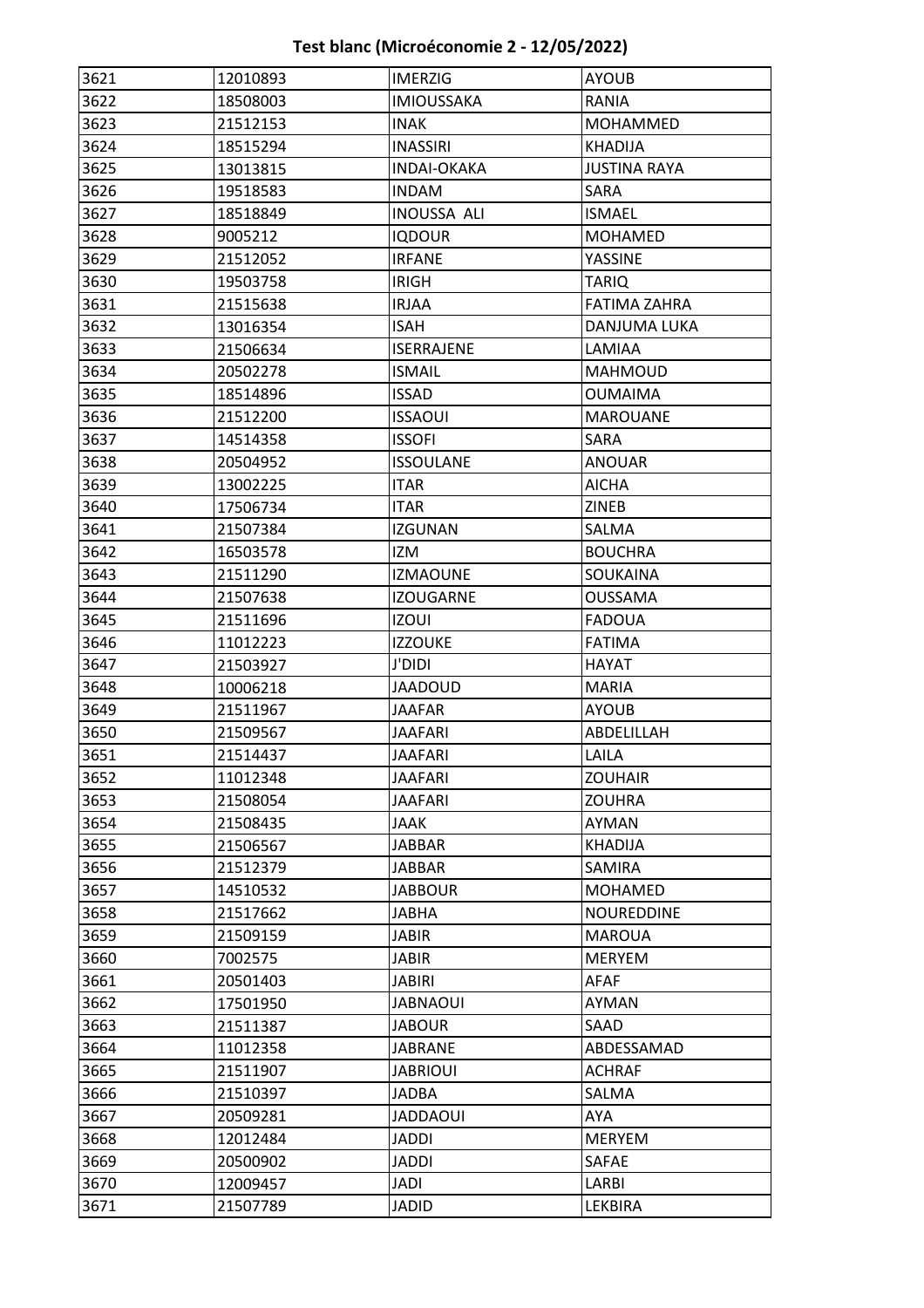| 3673<br><b>JADINE</b><br>14507031<br><b>JAMILA</b><br>3674<br><b>NADIA</b><br>19505574<br><b>JADOURI</b><br>3675<br>12011510<br><b>JADRA</b><br><b>RAFIK</b><br>3676<br><b>JADYANI</b><br><b>NORA</b><br>20513287<br>3677<br>21507114<br><b>JAFFAR</b><br>ADNANE<br>3678<br><b>JAFFAR</b><br><b>ASMAA</b><br>21505982<br>3679<br>JAGHLAF<br>HASNA<br>21507351<br>3680<br><b>HALHAL</b><br><b>MERYEM</b><br>20503824<br>3681<br><b>JAHROUN</b><br><b>OMAR</b><br>17506176<br>3682<br><b>JAI MOUSSAID</b><br><b>NOUHA-LA</b><br>21515447<br>3683<br><b>JAIDANI</b><br><b>BOUTAINA</b><br>21510216<br>3684<br>21504572<br>JAIL<br><b>AYOUB</b><br>3685<br>21512009<br><b>JAIMA</b><br>YOUSSEF<br>3686<br><b>JAKHJOUKHI</b><br>10003782<br><b>BADR</b><br>3687<br><b>YOUNES</b><br><b>JAKHJOUKHI</b><br>18504837<br>3688<br><b>JALAL</b><br><b>NAJLAE</b><br>21509741<br>3689<br>21508727<br><b>NEZHA</b><br>JALAL<br>3690<br>21510427<br><b>JALALI</b><br><b>IKRAM</b><br>3691<br><b>JALALI</b><br>SOUFIANE<br>17501921<br>3692<br>21512225<br><b>JALLALI</b><br>MOHAMMED<br>3693<br><b>JALLOUL</b><br>21514200<br>MOHAMMED<br>3694<br><b>JAMAA</b><br>FATIMAZAHRA<br>12012297<br>3695<br><b>JAMALDINE</b><br><b>OUMAIMA</b><br>16504581<br>3696<br>14504902<br>JAMALI<br>LATIFA<br>3697<br><b>JAMALI</b><br><b>NOUHAILA</b><br>16501619<br>3698<br><b>IUOAMAL</b><br><b>MARIAM</b><br>13005229<br>3699<br>21507739<br><b>JAMIL</b><br><b>HAJAR</b><br>3700<br><b>MOHAMED</b><br>20509772<br>JAMIL<br>3701<br>21512724<br><b>JAMIL</b><br><b>OMHANI</b><br>3702<br><b>JAMIL</b><br><b>ZINEB</b><br>12012518<br>3703<br>20507991<br><b>JANAH</b><br>ABDELHADI<br>3704<br>21509059<br><b>JANAH</b><br>ABDESSAMIA<br>3705<br><b>JANAH</b><br>21507892<br>KHAWLA<br>3706<br><b>JANAH</b><br><b>NOUHAILA</b><br>21507287<br>3707<br><b>JANAH</b><br><b>ZOUBIDA</b><br>21509076<br>3708<br>12007552<br><b>JANOUANE</b><br>EL MEHDI<br>3709<br><b>FATIHA</b><br><b>JAOUDAR</b><br>10006408<br>3710<br>12013539<br><b>JAOUHAR</b><br><b>BADR</b><br>3711<br>21506581<br><b>JAOUHAR</b><br><b>KHAOULA</b><br>3712<br>18506990<br><b>JAOUHAR</b><br><b>MOUAD</b><br>3713<br>REDA<br>14512257<br><b>JAOUHAR</b><br>3714<br>14513341<br><b>JAOUHARI</b><br><b>MOHAMED</b><br>3715<br>21512666<br><b>JAOUHARI</b><br>OUMAIMA<br>3716<br>11008920<br><b>JARBILI</b><br>SALMA<br>3717<br><b>JARMOUN</b><br>ANASS<br>21510344<br>3718<br>16510332<br><b>JARMOUNI</b><br><b>SIHAM</b><br>3719<br><b>JAROUDY</b><br>YASSER<br>21504585<br>3720<br><b>JATIM</b><br><b>ZINEB</b><br>20510394<br>3721<br><b>JBARA</b><br><b>MERYEM</b><br>11012333<br>3722<br>11012338<br><b>JBBANI</b><br>SOUKAINA | 3672 | 21508863 | <b>JADIDI</b> | <b>OUMAIMA</b> |
|-----------------------------------------------------------------------------------------------------------------------------------------------------------------------------------------------------------------------------------------------------------------------------------------------------------------------------------------------------------------------------------------------------------------------------------------------------------------------------------------------------------------------------------------------------------------------------------------------------------------------------------------------------------------------------------------------------------------------------------------------------------------------------------------------------------------------------------------------------------------------------------------------------------------------------------------------------------------------------------------------------------------------------------------------------------------------------------------------------------------------------------------------------------------------------------------------------------------------------------------------------------------------------------------------------------------------------------------------------------------------------------------------------------------------------------------------------------------------------------------------------------------------------------------------------------------------------------------------------------------------------------------------------------------------------------------------------------------------------------------------------------------------------------------------------------------------------------------------------------------------------------------------------------------------------------------------------------------------------------------------------------------------------------------------------------------------------------------------------------------------------------------------------------------------------------------------------------------------------------------------------------------------------------------------------------------------------------------------------------------------------------------------------------------------------------------------------------------------------------------------------------------------------------------------------------------------------------------------------------------------------------------------------------------------------|------|----------|---------------|----------------|
|                                                                                                                                                                                                                                                                                                                                                                                                                                                                                                                                                                                                                                                                                                                                                                                                                                                                                                                                                                                                                                                                                                                                                                                                                                                                                                                                                                                                                                                                                                                                                                                                                                                                                                                                                                                                                                                                                                                                                                                                                                                                                                                                                                                                                                                                                                                                                                                                                                                                                                                                                                                                                                                                             |      |          |               |                |
|                                                                                                                                                                                                                                                                                                                                                                                                                                                                                                                                                                                                                                                                                                                                                                                                                                                                                                                                                                                                                                                                                                                                                                                                                                                                                                                                                                                                                                                                                                                                                                                                                                                                                                                                                                                                                                                                                                                                                                                                                                                                                                                                                                                                                                                                                                                                                                                                                                                                                                                                                                                                                                                                             |      |          |               |                |
|                                                                                                                                                                                                                                                                                                                                                                                                                                                                                                                                                                                                                                                                                                                                                                                                                                                                                                                                                                                                                                                                                                                                                                                                                                                                                                                                                                                                                                                                                                                                                                                                                                                                                                                                                                                                                                                                                                                                                                                                                                                                                                                                                                                                                                                                                                                                                                                                                                                                                                                                                                                                                                                                             |      |          |               |                |
|                                                                                                                                                                                                                                                                                                                                                                                                                                                                                                                                                                                                                                                                                                                                                                                                                                                                                                                                                                                                                                                                                                                                                                                                                                                                                                                                                                                                                                                                                                                                                                                                                                                                                                                                                                                                                                                                                                                                                                                                                                                                                                                                                                                                                                                                                                                                                                                                                                                                                                                                                                                                                                                                             |      |          |               |                |
|                                                                                                                                                                                                                                                                                                                                                                                                                                                                                                                                                                                                                                                                                                                                                                                                                                                                                                                                                                                                                                                                                                                                                                                                                                                                                                                                                                                                                                                                                                                                                                                                                                                                                                                                                                                                                                                                                                                                                                                                                                                                                                                                                                                                                                                                                                                                                                                                                                                                                                                                                                                                                                                                             |      |          |               |                |
|                                                                                                                                                                                                                                                                                                                                                                                                                                                                                                                                                                                                                                                                                                                                                                                                                                                                                                                                                                                                                                                                                                                                                                                                                                                                                                                                                                                                                                                                                                                                                                                                                                                                                                                                                                                                                                                                                                                                                                                                                                                                                                                                                                                                                                                                                                                                                                                                                                                                                                                                                                                                                                                                             |      |          |               |                |
|                                                                                                                                                                                                                                                                                                                                                                                                                                                                                                                                                                                                                                                                                                                                                                                                                                                                                                                                                                                                                                                                                                                                                                                                                                                                                                                                                                                                                                                                                                                                                                                                                                                                                                                                                                                                                                                                                                                                                                                                                                                                                                                                                                                                                                                                                                                                                                                                                                                                                                                                                                                                                                                                             |      |          |               |                |
|                                                                                                                                                                                                                                                                                                                                                                                                                                                                                                                                                                                                                                                                                                                                                                                                                                                                                                                                                                                                                                                                                                                                                                                                                                                                                                                                                                                                                                                                                                                                                                                                                                                                                                                                                                                                                                                                                                                                                                                                                                                                                                                                                                                                                                                                                                                                                                                                                                                                                                                                                                                                                                                                             |      |          |               |                |
|                                                                                                                                                                                                                                                                                                                                                                                                                                                                                                                                                                                                                                                                                                                                                                                                                                                                                                                                                                                                                                                                                                                                                                                                                                                                                                                                                                                                                                                                                                                                                                                                                                                                                                                                                                                                                                                                                                                                                                                                                                                                                                                                                                                                                                                                                                                                                                                                                                                                                                                                                                                                                                                                             |      |          |               |                |
|                                                                                                                                                                                                                                                                                                                                                                                                                                                                                                                                                                                                                                                                                                                                                                                                                                                                                                                                                                                                                                                                                                                                                                                                                                                                                                                                                                                                                                                                                                                                                                                                                                                                                                                                                                                                                                                                                                                                                                                                                                                                                                                                                                                                                                                                                                                                                                                                                                                                                                                                                                                                                                                                             |      |          |               |                |
|                                                                                                                                                                                                                                                                                                                                                                                                                                                                                                                                                                                                                                                                                                                                                                                                                                                                                                                                                                                                                                                                                                                                                                                                                                                                                                                                                                                                                                                                                                                                                                                                                                                                                                                                                                                                                                                                                                                                                                                                                                                                                                                                                                                                                                                                                                                                                                                                                                                                                                                                                                                                                                                                             |      |          |               |                |
|                                                                                                                                                                                                                                                                                                                                                                                                                                                                                                                                                                                                                                                                                                                                                                                                                                                                                                                                                                                                                                                                                                                                                                                                                                                                                                                                                                                                                                                                                                                                                                                                                                                                                                                                                                                                                                                                                                                                                                                                                                                                                                                                                                                                                                                                                                                                                                                                                                                                                                                                                                                                                                                                             |      |          |               |                |
|                                                                                                                                                                                                                                                                                                                                                                                                                                                                                                                                                                                                                                                                                                                                                                                                                                                                                                                                                                                                                                                                                                                                                                                                                                                                                                                                                                                                                                                                                                                                                                                                                                                                                                                                                                                                                                                                                                                                                                                                                                                                                                                                                                                                                                                                                                                                                                                                                                                                                                                                                                                                                                                                             |      |          |               |                |
|                                                                                                                                                                                                                                                                                                                                                                                                                                                                                                                                                                                                                                                                                                                                                                                                                                                                                                                                                                                                                                                                                                                                                                                                                                                                                                                                                                                                                                                                                                                                                                                                                                                                                                                                                                                                                                                                                                                                                                                                                                                                                                                                                                                                                                                                                                                                                                                                                                                                                                                                                                                                                                                                             |      |          |               |                |
|                                                                                                                                                                                                                                                                                                                                                                                                                                                                                                                                                                                                                                                                                                                                                                                                                                                                                                                                                                                                                                                                                                                                                                                                                                                                                                                                                                                                                                                                                                                                                                                                                                                                                                                                                                                                                                                                                                                                                                                                                                                                                                                                                                                                                                                                                                                                                                                                                                                                                                                                                                                                                                                                             |      |          |               |                |
|                                                                                                                                                                                                                                                                                                                                                                                                                                                                                                                                                                                                                                                                                                                                                                                                                                                                                                                                                                                                                                                                                                                                                                                                                                                                                                                                                                                                                                                                                                                                                                                                                                                                                                                                                                                                                                                                                                                                                                                                                                                                                                                                                                                                                                                                                                                                                                                                                                                                                                                                                                                                                                                                             |      |          |               |                |
|                                                                                                                                                                                                                                                                                                                                                                                                                                                                                                                                                                                                                                                                                                                                                                                                                                                                                                                                                                                                                                                                                                                                                                                                                                                                                                                                                                                                                                                                                                                                                                                                                                                                                                                                                                                                                                                                                                                                                                                                                                                                                                                                                                                                                                                                                                                                                                                                                                                                                                                                                                                                                                                                             |      |          |               |                |
|                                                                                                                                                                                                                                                                                                                                                                                                                                                                                                                                                                                                                                                                                                                                                                                                                                                                                                                                                                                                                                                                                                                                                                                                                                                                                                                                                                                                                                                                                                                                                                                                                                                                                                                                                                                                                                                                                                                                                                                                                                                                                                                                                                                                                                                                                                                                                                                                                                                                                                                                                                                                                                                                             |      |          |               |                |
|                                                                                                                                                                                                                                                                                                                                                                                                                                                                                                                                                                                                                                                                                                                                                                                                                                                                                                                                                                                                                                                                                                                                                                                                                                                                                                                                                                                                                                                                                                                                                                                                                                                                                                                                                                                                                                                                                                                                                                                                                                                                                                                                                                                                                                                                                                                                                                                                                                                                                                                                                                                                                                                                             |      |          |               |                |
|                                                                                                                                                                                                                                                                                                                                                                                                                                                                                                                                                                                                                                                                                                                                                                                                                                                                                                                                                                                                                                                                                                                                                                                                                                                                                                                                                                                                                                                                                                                                                                                                                                                                                                                                                                                                                                                                                                                                                                                                                                                                                                                                                                                                                                                                                                                                                                                                                                                                                                                                                                                                                                                                             |      |          |               |                |
|                                                                                                                                                                                                                                                                                                                                                                                                                                                                                                                                                                                                                                                                                                                                                                                                                                                                                                                                                                                                                                                                                                                                                                                                                                                                                                                                                                                                                                                                                                                                                                                                                                                                                                                                                                                                                                                                                                                                                                                                                                                                                                                                                                                                                                                                                                                                                                                                                                                                                                                                                                                                                                                                             |      |          |               |                |
|                                                                                                                                                                                                                                                                                                                                                                                                                                                                                                                                                                                                                                                                                                                                                                                                                                                                                                                                                                                                                                                                                                                                                                                                                                                                                                                                                                                                                                                                                                                                                                                                                                                                                                                                                                                                                                                                                                                                                                                                                                                                                                                                                                                                                                                                                                                                                                                                                                                                                                                                                                                                                                                                             |      |          |               |                |
|                                                                                                                                                                                                                                                                                                                                                                                                                                                                                                                                                                                                                                                                                                                                                                                                                                                                                                                                                                                                                                                                                                                                                                                                                                                                                                                                                                                                                                                                                                                                                                                                                                                                                                                                                                                                                                                                                                                                                                                                                                                                                                                                                                                                                                                                                                                                                                                                                                                                                                                                                                                                                                                                             |      |          |               |                |
|                                                                                                                                                                                                                                                                                                                                                                                                                                                                                                                                                                                                                                                                                                                                                                                                                                                                                                                                                                                                                                                                                                                                                                                                                                                                                                                                                                                                                                                                                                                                                                                                                                                                                                                                                                                                                                                                                                                                                                                                                                                                                                                                                                                                                                                                                                                                                                                                                                                                                                                                                                                                                                                                             |      |          |               |                |
|                                                                                                                                                                                                                                                                                                                                                                                                                                                                                                                                                                                                                                                                                                                                                                                                                                                                                                                                                                                                                                                                                                                                                                                                                                                                                                                                                                                                                                                                                                                                                                                                                                                                                                                                                                                                                                                                                                                                                                                                                                                                                                                                                                                                                                                                                                                                                                                                                                                                                                                                                                                                                                                                             |      |          |               |                |
|                                                                                                                                                                                                                                                                                                                                                                                                                                                                                                                                                                                                                                                                                                                                                                                                                                                                                                                                                                                                                                                                                                                                                                                                                                                                                                                                                                                                                                                                                                                                                                                                                                                                                                                                                                                                                                                                                                                                                                                                                                                                                                                                                                                                                                                                                                                                                                                                                                                                                                                                                                                                                                                                             |      |          |               |                |
|                                                                                                                                                                                                                                                                                                                                                                                                                                                                                                                                                                                                                                                                                                                                                                                                                                                                                                                                                                                                                                                                                                                                                                                                                                                                                                                                                                                                                                                                                                                                                                                                                                                                                                                                                                                                                                                                                                                                                                                                                                                                                                                                                                                                                                                                                                                                                                                                                                                                                                                                                                                                                                                                             |      |          |               |                |
|                                                                                                                                                                                                                                                                                                                                                                                                                                                                                                                                                                                                                                                                                                                                                                                                                                                                                                                                                                                                                                                                                                                                                                                                                                                                                                                                                                                                                                                                                                                                                                                                                                                                                                                                                                                                                                                                                                                                                                                                                                                                                                                                                                                                                                                                                                                                                                                                                                                                                                                                                                                                                                                                             |      |          |               |                |
|                                                                                                                                                                                                                                                                                                                                                                                                                                                                                                                                                                                                                                                                                                                                                                                                                                                                                                                                                                                                                                                                                                                                                                                                                                                                                                                                                                                                                                                                                                                                                                                                                                                                                                                                                                                                                                                                                                                                                                                                                                                                                                                                                                                                                                                                                                                                                                                                                                                                                                                                                                                                                                                                             |      |          |               |                |
|                                                                                                                                                                                                                                                                                                                                                                                                                                                                                                                                                                                                                                                                                                                                                                                                                                                                                                                                                                                                                                                                                                                                                                                                                                                                                                                                                                                                                                                                                                                                                                                                                                                                                                                                                                                                                                                                                                                                                                                                                                                                                                                                                                                                                                                                                                                                                                                                                                                                                                                                                                                                                                                                             |      |          |               |                |
|                                                                                                                                                                                                                                                                                                                                                                                                                                                                                                                                                                                                                                                                                                                                                                                                                                                                                                                                                                                                                                                                                                                                                                                                                                                                                                                                                                                                                                                                                                                                                                                                                                                                                                                                                                                                                                                                                                                                                                                                                                                                                                                                                                                                                                                                                                                                                                                                                                                                                                                                                                                                                                                                             |      |          |               |                |
|                                                                                                                                                                                                                                                                                                                                                                                                                                                                                                                                                                                                                                                                                                                                                                                                                                                                                                                                                                                                                                                                                                                                                                                                                                                                                                                                                                                                                                                                                                                                                                                                                                                                                                                                                                                                                                                                                                                                                                                                                                                                                                                                                                                                                                                                                                                                                                                                                                                                                                                                                                                                                                                                             |      |          |               |                |
|                                                                                                                                                                                                                                                                                                                                                                                                                                                                                                                                                                                                                                                                                                                                                                                                                                                                                                                                                                                                                                                                                                                                                                                                                                                                                                                                                                                                                                                                                                                                                                                                                                                                                                                                                                                                                                                                                                                                                                                                                                                                                                                                                                                                                                                                                                                                                                                                                                                                                                                                                                                                                                                                             |      |          |               |                |
|                                                                                                                                                                                                                                                                                                                                                                                                                                                                                                                                                                                                                                                                                                                                                                                                                                                                                                                                                                                                                                                                                                                                                                                                                                                                                                                                                                                                                                                                                                                                                                                                                                                                                                                                                                                                                                                                                                                                                                                                                                                                                                                                                                                                                                                                                                                                                                                                                                                                                                                                                                                                                                                                             |      |          |               |                |
|                                                                                                                                                                                                                                                                                                                                                                                                                                                                                                                                                                                                                                                                                                                                                                                                                                                                                                                                                                                                                                                                                                                                                                                                                                                                                                                                                                                                                                                                                                                                                                                                                                                                                                                                                                                                                                                                                                                                                                                                                                                                                                                                                                                                                                                                                                                                                                                                                                                                                                                                                                                                                                                                             |      |          |               |                |
|                                                                                                                                                                                                                                                                                                                                                                                                                                                                                                                                                                                                                                                                                                                                                                                                                                                                                                                                                                                                                                                                                                                                                                                                                                                                                                                                                                                                                                                                                                                                                                                                                                                                                                                                                                                                                                                                                                                                                                                                                                                                                                                                                                                                                                                                                                                                                                                                                                                                                                                                                                                                                                                                             |      |          |               |                |
|                                                                                                                                                                                                                                                                                                                                                                                                                                                                                                                                                                                                                                                                                                                                                                                                                                                                                                                                                                                                                                                                                                                                                                                                                                                                                                                                                                                                                                                                                                                                                                                                                                                                                                                                                                                                                                                                                                                                                                                                                                                                                                                                                                                                                                                                                                                                                                                                                                                                                                                                                                                                                                                                             |      |          |               |                |
|                                                                                                                                                                                                                                                                                                                                                                                                                                                                                                                                                                                                                                                                                                                                                                                                                                                                                                                                                                                                                                                                                                                                                                                                                                                                                                                                                                                                                                                                                                                                                                                                                                                                                                                                                                                                                                                                                                                                                                                                                                                                                                                                                                                                                                                                                                                                                                                                                                                                                                                                                                                                                                                                             |      |          |               |                |
|                                                                                                                                                                                                                                                                                                                                                                                                                                                                                                                                                                                                                                                                                                                                                                                                                                                                                                                                                                                                                                                                                                                                                                                                                                                                                                                                                                                                                                                                                                                                                                                                                                                                                                                                                                                                                                                                                                                                                                                                                                                                                                                                                                                                                                                                                                                                                                                                                                                                                                                                                                                                                                                                             |      |          |               |                |
|                                                                                                                                                                                                                                                                                                                                                                                                                                                                                                                                                                                                                                                                                                                                                                                                                                                                                                                                                                                                                                                                                                                                                                                                                                                                                                                                                                                                                                                                                                                                                                                                                                                                                                                                                                                                                                                                                                                                                                                                                                                                                                                                                                                                                                                                                                                                                                                                                                                                                                                                                                                                                                                                             |      |          |               |                |
|                                                                                                                                                                                                                                                                                                                                                                                                                                                                                                                                                                                                                                                                                                                                                                                                                                                                                                                                                                                                                                                                                                                                                                                                                                                                                                                                                                                                                                                                                                                                                                                                                                                                                                                                                                                                                                                                                                                                                                                                                                                                                                                                                                                                                                                                                                                                                                                                                                                                                                                                                                                                                                                                             |      |          |               |                |
|                                                                                                                                                                                                                                                                                                                                                                                                                                                                                                                                                                                                                                                                                                                                                                                                                                                                                                                                                                                                                                                                                                                                                                                                                                                                                                                                                                                                                                                                                                                                                                                                                                                                                                                                                                                                                                                                                                                                                                                                                                                                                                                                                                                                                                                                                                                                                                                                                                                                                                                                                                                                                                                                             |      |          |               |                |
|                                                                                                                                                                                                                                                                                                                                                                                                                                                                                                                                                                                                                                                                                                                                                                                                                                                                                                                                                                                                                                                                                                                                                                                                                                                                                                                                                                                                                                                                                                                                                                                                                                                                                                                                                                                                                                                                                                                                                                                                                                                                                                                                                                                                                                                                                                                                                                                                                                                                                                                                                                                                                                                                             |      |          |               |                |
|                                                                                                                                                                                                                                                                                                                                                                                                                                                                                                                                                                                                                                                                                                                                                                                                                                                                                                                                                                                                                                                                                                                                                                                                                                                                                                                                                                                                                                                                                                                                                                                                                                                                                                                                                                                                                                                                                                                                                                                                                                                                                                                                                                                                                                                                                                                                                                                                                                                                                                                                                                                                                                                                             |      |          |               |                |
|                                                                                                                                                                                                                                                                                                                                                                                                                                                                                                                                                                                                                                                                                                                                                                                                                                                                                                                                                                                                                                                                                                                                                                                                                                                                                                                                                                                                                                                                                                                                                                                                                                                                                                                                                                                                                                                                                                                                                                                                                                                                                                                                                                                                                                                                                                                                                                                                                                                                                                                                                                                                                                                                             |      |          |               |                |
|                                                                                                                                                                                                                                                                                                                                                                                                                                                                                                                                                                                                                                                                                                                                                                                                                                                                                                                                                                                                                                                                                                                                                                                                                                                                                                                                                                                                                                                                                                                                                                                                                                                                                                                                                                                                                                                                                                                                                                                                                                                                                                                                                                                                                                                                                                                                                                                                                                                                                                                                                                                                                                                                             |      |          |               |                |
|                                                                                                                                                                                                                                                                                                                                                                                                                                                                                                                                                                                                                                                                                                                                                                                                                                                                                                                                                                                                                                                                                                                                                                                                                                                                                                                                                                                                                                                                                                                                                                                                                                                                                                                                                                                                                                                                                                                                                                                                                                                                                                                                                                                                                                                                                                                                                                                                                                                                                                                                                                                                                                                                             |      |          |               |                |
|                                                                                                                                                                                                                                                                                                                                                                                                                                                                                                                                                                                                                                                                                                                                                                                                                                                                                                                                                                                                                                                                                                                                                                                                                                                                                                                                                                                                                                                                                                                                                                                                                                                                                                                                                                                                                                                                                                                                                                                                                                                                                                                                                                                                                                                                                                                                                                                                                                                                                                                                                                                                                                                                             |      |          |               |                |
|                                                                                                                                                                                                                                                                                                                                                                                                                                                                                                                                                                                                                                                                                                                                                                                                                                                                                                                                                                                                                                                                                                                                                                                                                                                                                                                                                                                                                                                                                                                                                                                                                                                                                                                                                                                                                                                                                                                                                                                                                                                                                                                                                                                                                                                                                                                                                                                                                                                                                                                                                                                                                                                                             |      |          |               |                |
|                                                                                                                                                                                                                                                                                                                                                                                                                                                                                                                                                                                                                                                                                                                                                                                                                                                                                                                                                                                                                                                                                                                                                                                                                                                                                                                                                                                                                                                                                                                                                                                                                                                                                                                                                                                                                                                                                                                                                                                                                                                                                                                                                                                                                                                                                                                                                                                                                                                                                                                                                                                                                                                                             |      |          |               |                |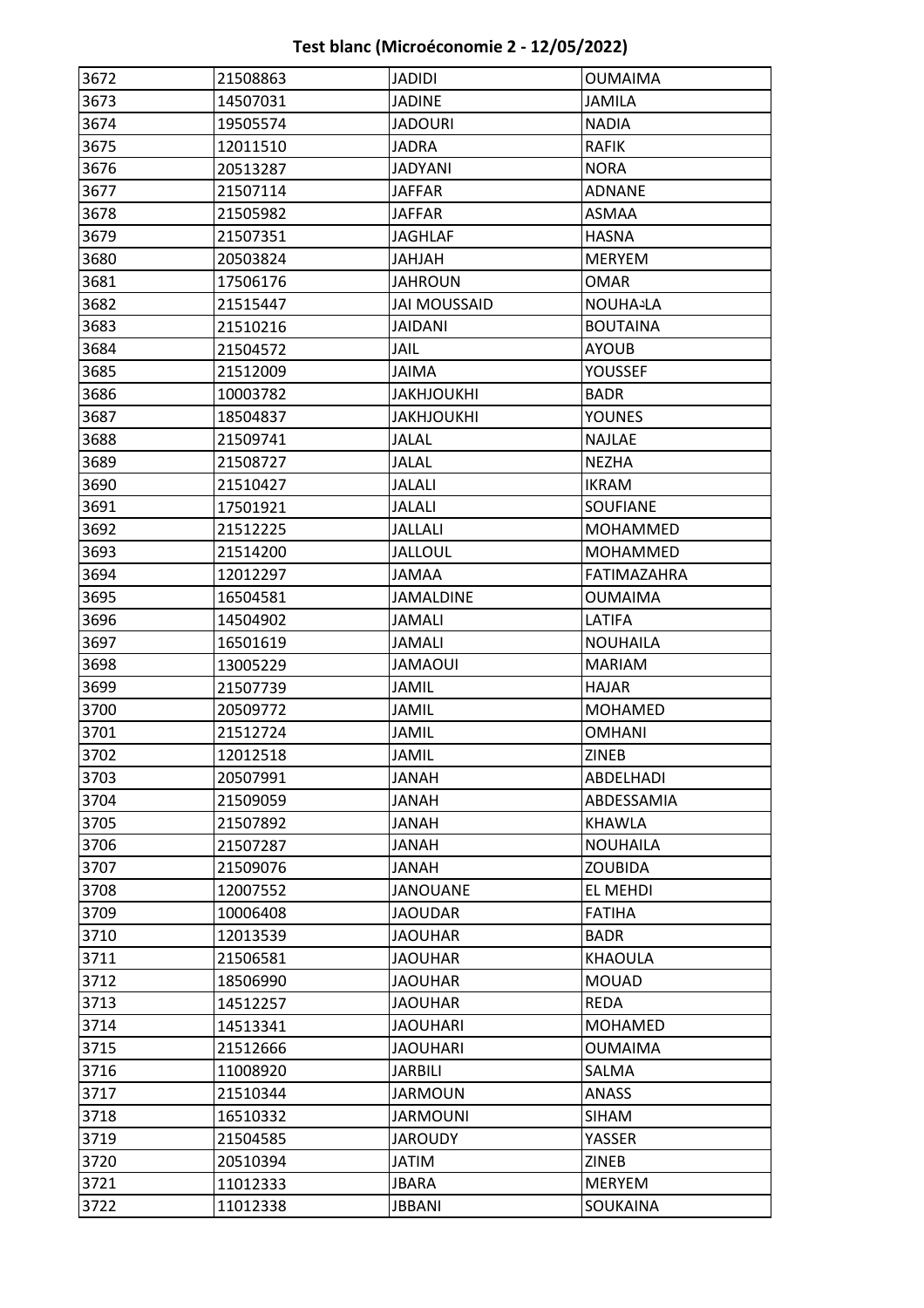| 3723 | 16503950 | <b>JBILOU</b>   | SANAE              |
|------|----------|-----------------|--------------------|
| 3724 | 21511720 | <b>JDILY</b>    | <b>OUSSAMA</b>     |
| 3725 | 14514363 | JEBARI          | SOUFIANE           |
| 3726 | 21508198 | <b>JEBBOUJI</b> | <b>FADOUA</b>      |
| 3727 | 20509227 | <b>JEBBOUJI</b> | <b>ISMAIL</b>      |
| 3728 | 18514918 | <b>JEDDAB</b>   | <b>KAOUTAR</b>     |
| 3729 | 12012072 | <b>JEDDI</b>    | <b>MOHAMMED</b>    |
| 3730 | 21508410 | <b>JEDDI</b>    | SALAH-EDDINE       |
| 3731 | 18509428 | <b>JEDIYO</b>   | <b>MARWANE</b>     |
| 3732 | 11001696 | JEFLAJE         | <b>ACHRAF</b>      |
| 3733 | 21507963 | <b>JEGHAD</b>   | <b>MERYEM</b>      |
| 3734 | 12010111 | <b>JEGHOUT</b>  | SARA               |
| 3735 | 18504839 | JELILI          | <b>HIND</b>        |
| 3736 | 21511324 | <b>JELLOULI</b> | <b>ACHRAF</b>      |
| 3737 | 21517353 | <b>JEMMAKI</b>  | CHAIMAE            |
| 3738 | 21504890 | <b>JEMMAKI</b>  | <b>ZINEB</b>       |
| 3739 | 18510289 | JENNAH          | ABDELKARIM         |
| 3740 | 14507337 | <b>JENNAH</b>   | SANAE              |
| 3741 | 21512404 | <b>JENNATI</b>  | <b>BADR-EDDINE</b> |
| 3742 | 18511790 | JERDANY         | WADIE              |
| 3743 | 12013299 | <b>JERRADI</b>  | <b>ISSAM</b>       |
| 3744 | 12014830 | JGHIDER         | <b>WALID</b>       |
| 3745 | 21509704 | <b>JIAR</b>     | ALI                |
| 3746 | 21507908 | JID             | <b>IMEN</b>        |
| 3747 | 20502781 | <b>JIHAZ</b>    | <b>ZINEB</b>       |
| 3748 | 21509365 | <b>JILALI</b>   | YASSINE            |
| 3749 | 21509010 | <b>JILOUL</b>   | <b>FATIMA</b>      |
| 3750 | 21504830 | JINAMI          | AYA                |
| 3751 | 21514182 | <b>JINDI</b>    | <b>BILAL</b>       |
| 3752 | 14509660 | <b>JLADOU</b>   | <b>SIHAM</b>       |
| 3753 | 21511038 | <b>JMAILI</b>   | MOHAMED IHAB       |
| 3754 | 12007192 | <b>JMIL</b>     | <b>MOHAMED</b>     |
| 3755 | 4042370  | <b>JMILI</b>    | <b>IMANE</b>       |
| 3756 | 17512925 | <b>JNINI</b>    | <b>AYOUB</b>       |
| 3757 | 20502769 | <b>JOHAR</b>    | <b>YOUNES</b>      |
| 3758 | 21512234 | <b>JOLLANAR</b> | HAITAM             |
| 3759 | 21519130 | <b>JOSEPH</b>   | <b>WENTHINIE</b>   |
| 3760 | 21503958 | <b>JOUAMI</b>   | <b>NOURA</b>       |
| 3761 | 21507320 | <b>JOUDA</b>    | AYMAN              |
| 3762 | 21511619 | <b>JOUHADI</b>  | <b>MARWANE</b>     |
| 3763 | 21510724 | <b>JOUHARY</b>  | <b>ZINEB</b>       |
| 3764 | 16513929 | <b>JOUHRI</b>   | SARA               |
| 3765 | 14509063 | <b>JOULALE</b>  | <b>IMANE</b>       |
| 3766 | 21509721 | <b>JOURAYA</b>  | <b>HOUDA</b>       |
| 3767 | 17506144 | <b>JOUY</b>     | <b>HAJAR</b>       |
| 3768 | 12013471 | <b>YUOL</b>     | WIDAD              |
| 3769 | 21506425 | <b>JRHAIDER</b> | <b>HIND</b>        |
| 3770 | 21512504 | <b>JRIDA</b>    | <b>OUSSAMA</b>     |
| 3771 | 21510483 | <b>JRIDA</b>    | <b>YOUSSEF</b>     |
| 3772 | 21512730 | <b>JRIFI</b>    | MOHAMED-AMINE      |
| 3773 | 21512034 | KAAB            | YASSIR             |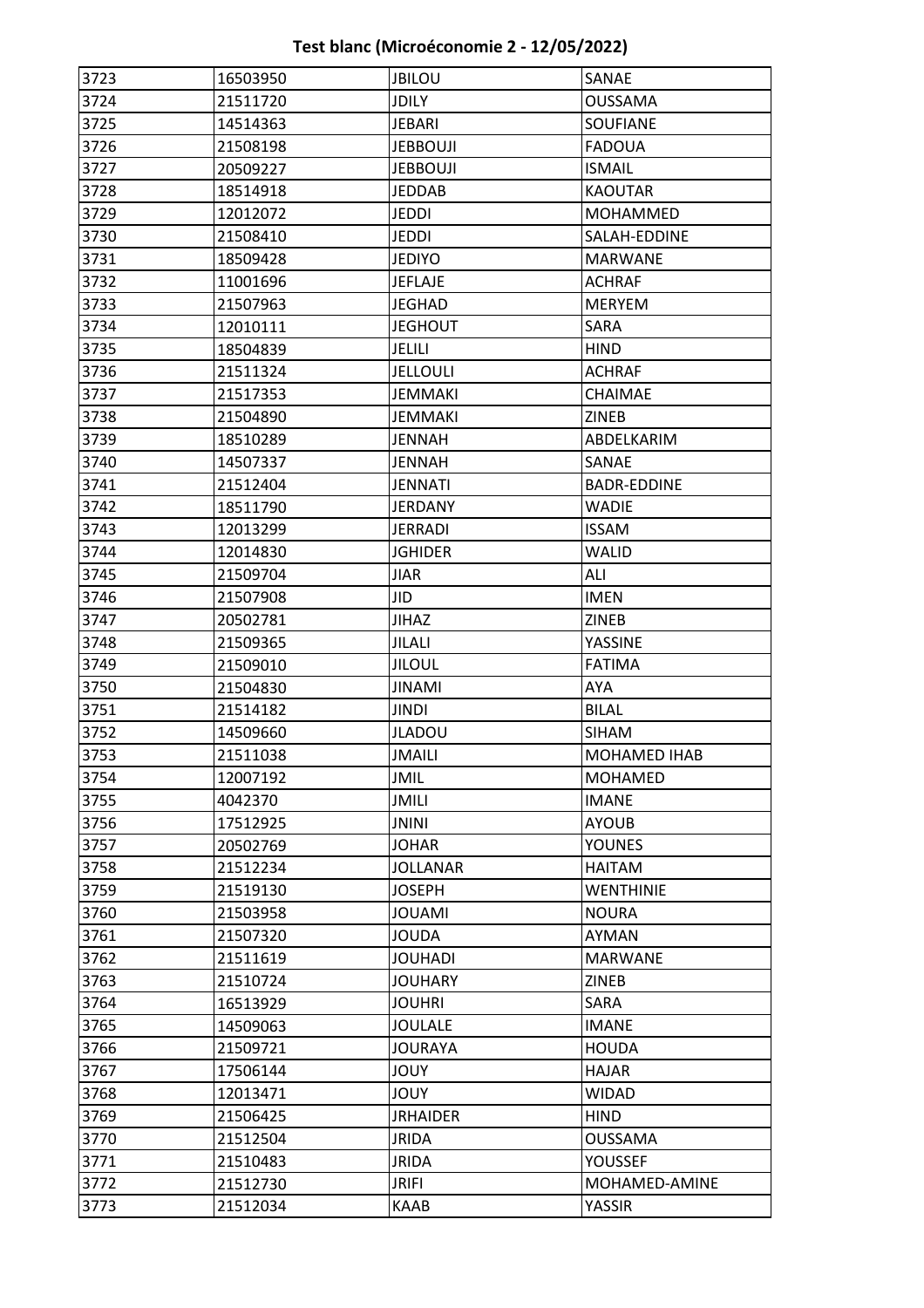| 3774 | 11009932 | <b>KABA</b>      | FATIMAZAHRA         |
|------|----------|------------------|---------------------|
| 3775 | 12003890 | <b>KABBAR</b>    | <b>HANAA</b>        |
| 3776 | 18508107 | <b>KABIL</b>     | <b>IKRAM</b>        |
| 3777 | 21509056 | <b>KABLANI</b>   | <b>KHOULOUD</b>     |
| 3778 | 9006184  | <b>KABLY</b>     | <b>HIND</b>         |
| 3779 | 5082681  | <b>KACHACH</b>   | <b>NADIA</b>        |
| 3780 | 20509476 | <b>KACHBAT</b>   | <b>BADR</b>         |
| 3781 | 21508776 | KACHCHACH        | <b>HIBA</b>         |
| 3782 | 21507836 | <b>KACHRADI</b>  | AHMED               |
| 3783 | 15505659 | <b>KACI</b>      | <b>MERYEM</b>       |
| 3784 | 15509152 | <b>KACIME</b>    | <b>FATIHA</b>       |
| 3785 | 21507277 | <b>KADAD</b>     | RANIA               |
| 3786 | 15508595 | <b>KADAD</b>     | <b>ZINEB</b>        |
| 3787 | 21515459 | <b>KADANI</b>    | <b>FATIHA</b>       |
| 3788 | 11011780 | KADDANI          | <b>FADOUA</b>       |
| 3789 | 21516734 | <b>KADDAOUI</b>  | <b>MAROUA</b>       |
| 3790 | 12012088 | <b>KADDAR</b>    | YASSMINE            |
| 3791 | 11009986 | <b>KADDIOUI</b>  | SAID                |
| 3792 | 21507573 | <b>KADDIS</b>    | ANAS                |
| 3793 | 20512724 | <b>KADDOURI</b>  | SALMA               |
| 3794 | 10008118 | <b>KADIM</b>     | <b>YACINE</b>       |
| 3795 | 12013108 | <b>KADIMI</b>    | <b>MOHAMMED</b>     |
| 3796 | 21511580 | <b>KADMIRI</b>   | <b>ZINEB</b>        |
| 3797 | 9003459  | <b>KAHAR</b>     | <b>GHITA</b>        |
| 3798 | 18506148 | <b>KAHAR</b>     | <b>HOUDA</b>        |
| 3799 | 19504659 | <b>KAHAR</b>     | <b>NADA</b>         |
| 3800 | 10006618 | KAHLAOUI         | HANAE               |
| 3801 | 17511931 | <b>KAHLOUCHE</b> | <b>AIMAN</b>        |
| 3802 | 21510552 | <b>KAHOUACHE</b> | <b>IMANE</b>        |
| 3803 | 21507271 | <b>KAICH</b>     | <b>AMINE</b>        |
| 3804 | 11012543 | KAIDI            | SAID                |
| 3805 | 21504143 | <b>KAINE</b>     | SALMA               |
| 3806 | 12007771 | <b>KAISSI</b>    | <b>MAROUAN</b>      |
| 3807 | 21511916 | KAISSOUNI        | <b>OTHMANE</b>      |
| 3808 | 18501119 | <b>KALAKHI</b>   | SALMA               |
| 3809 | 21506500 | <b>KALAM</b>     | SOUKAINA            |
| 3810 | 13007875 | <b>KALIHI</b>    | HAMZA               |
| 3811 | 21507330 | <b>KALLA</b>     | <b>IMANE</b>        |
| 3812 | 20505803 | KALLAI           | SAFAA               |
| 3813 | 21510477 | KALLOUCH         | SOUHAIL             |
| 3814 | 10003070 | <b>KALTMI</b>    | SALIMA              |
| 3815 | 11010107 | KAMAL            | ABDELALI            |
| 3816 | 21504106 | <b>KAMAL</b>     | ANAS                |
| 3817 | 21508628 | <b>KAMAL</b>     | AYA                 |
| 3818 | 13009364 | <b>KAMAL</b>     | <b>FATIMA ZAHRA</b> |
| 3819 | 10007234 | KAMAL            | <b>HOUDA</b>        |
| 3820 | 11009817 | <b>KAMAL</b>     | <b>KAOUTAR</b>      |
| 3821 | 14510151 | <b>KAMAL</b>     | <b>NOUREDDINE</b>   |
| 3822 | 13008164 | <b>KAMALI</b>    | <b>NORA</b>         |
| 3823 | 13008755 | <b>KAMEL</b>     | <b>FATIMA</b>       |
| 3824 | 21507380 | KAMIDI           | DOAA                |
|      |          |                  |                     |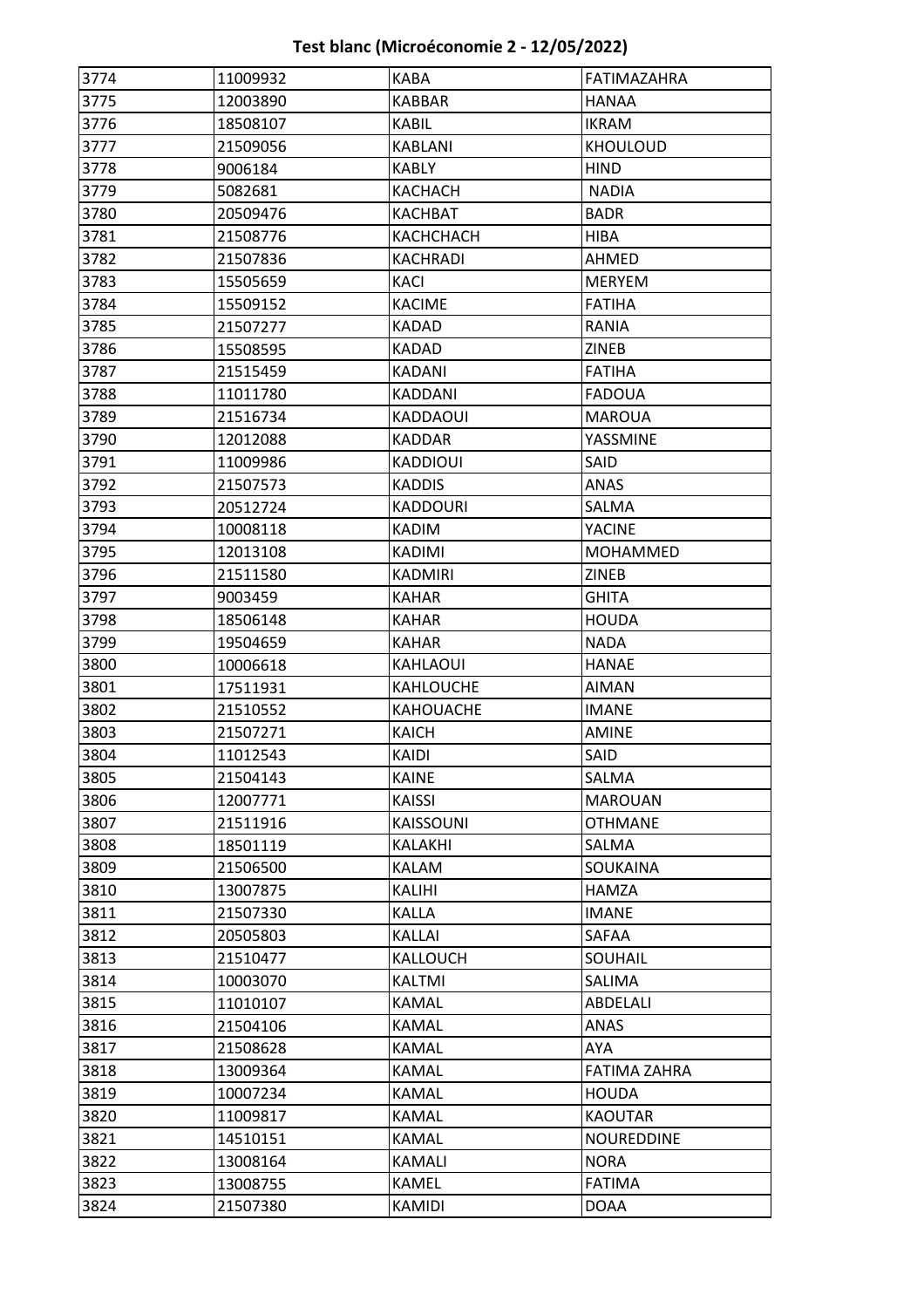| 3825 | 20522222 | KAMIL ALI        | AICHA                |
|------|----------|------------------|----------------------|
| 3826 | 21509823 | <b>KAMILI</b>    | <b>IMAD</b>          |
| 3827 | 11009972 | KAMMACH          | <b>IMANE</b>         |
| 3828 | 12014171 | <b>KAMMACH</b>   | <b>KHADIJA</b>       |
| 3829 | 20512981 | <b>KANDAD</b>    | <b>HAMZA</b>         |
| 3830 | 10007967 | <b>KANDIL</b>    | ABDELADIME           |
| 3831 | 14502846 | <b>KANDIL</b>    | SARA                 |
| 3832 | 16503982 | <b>KANDIL</b>    | YASSINE              |
| 3833 | 12015013 | <b>KANDRI</b>    | <b>SOUFIANE</b>      |
| 3834 | 12011647 | KANI             | SOUKAINA             |
| 3835 | 21509145 | <b>KANOUN</b>    | AYA                  |
| 3836 | 21509112 | <b>KANOUN</b>    | <b>IKRAM</b>         |
| 3837 | 18518329 | <b>KANSAYE</b>   | <b>OUMOU</b>         |
| 3838 | 20521575 | <b>KANTE</b>     | <b>MORY</b>          |
| 3839 | 21510333 | KANZI            | <b>NOUHAILA</b>      |
| 3840 | 10007170 | <b>KAOUINE</b>   | SARA                 |
| 3841 | 21508785 | <b>KAOUTI</b>    | <b>MALAK</b>         |
| 3842 | 21503778 | <b>KAR-ANY</b>   | <b>DOHA</b>          |
| 3843 | 21512211 | <b>KARAKCHOU</b> | <b>YOUNESS</b>       |
| 3844 | 14513370 | KARAM            | MOHAMMED             |
| 3845 | 21509988 | KARAMI           | SAFAA                |
| 3846 | 21513217 | <b>KARAOUI</b>   | <b>IMANE</b>         |
| 3847 | 21504105 | <b>KARBAL</b>    | <b>CHARAF EDDINE</b> |
| 3848 | 21512060 | KARBAL           | <b>MARWANE</b>       |
| 3849 | 21520846 | <b>KARBAL</b>    | YOUSSEF              |
| 3850 | 12014040 | <b>KARBICHE</b>  | <b>ESSADDIK</b>      |
| 3851 | 21509208 | <b>KARBOUBE</b>  | AYA                  |
| 3852 | 9005463  | <b>KARCH</b>     | HAJAR                |
| 3853 | 21511877 | <b>KARDADY</b>   | <b>HICHAM</b>        |
| 3854 | 21506623 | <b>KARDADY</b>   | SALMA                |
| 3855 | 12010554 | <b>KARDOUD</b>   | KHADIJA              |
| 3856 | 21512565 | KAREB            | <b>MUSTAPHA</b>      |
| 3857 | 21510512 | <b>KARFI</b>     | YOUSSRA              |
| 3858 | 16512210 | <b>KARHAT</b>    | <b>IMANE</b>         |
| 3859 | 21512195 | <b>KARHAT</b>    | MOHAMED CHAKIB       |
| 3860 | 21512218 | <b>KARHAT</b>    | SAID                 |
| 3861 | 11009907 | KARI             | ABDELKARIM           |
| 3862 | 20509674 | KARI             | EL MEHDI             |
| 3863 | 18507586 | KARIM            | <b>KHALID</b>        |
| 3864 | 20513348 | <b>KARIM</b>     | MOHAMED              |
| 3865 | 21510244 | <b>KARIM</b>     | MOHAMMED             |
| 3866 | 11001424 | <b>KARIM</b>     | RABAB                |
| 3867 | 21511177 | <b>KARIM</b>     | SALMA                |
| 3868 | 18516476 | KARIMI           | <b>MOHAMED</b>       |
| 3869 | 14510030 | <b>KARIOUCH</b>  | <b>NADIYA</b>        |
| 3870 | 21508022 | <b>KARISSI</b>   | SALMA                |
| 3871 | 21511929 | <b>KARKAR</b>    | AYMEN                |
| 3872 | 21507603 | <b>KARKAR</b>    | SALMA                |
| 3873 | 21506865 | <b>KARKOUCH</b>  | YOUSSSEF             |
| 3874 | 21515711 | <b>KARKOURY</b>  | <b>AIMANE</b>        |
| 3875 | 21503393 | <b>KARMI</b>     | HAJAR                |
|      |          |                  |                      |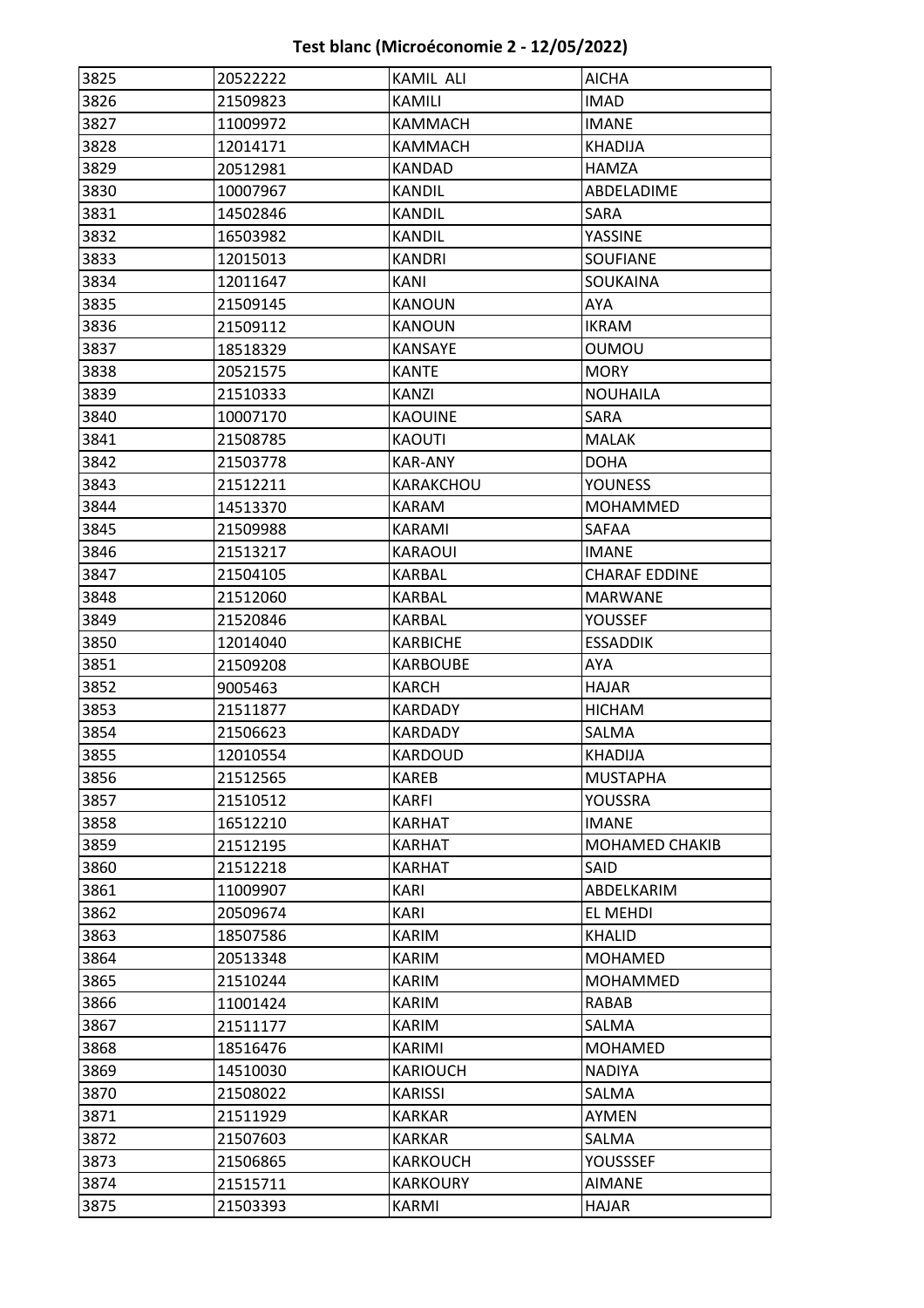| 3876 | 13009157 | <b>KARMOUSSI</b> | <b>NAJOUA</b>        |
|------|----------|------------------|----------------------|
| 3877 | 10004364 | <b>KARMOUSSI</b> | <b>WAFAE</b>         |
| 3878 | 14510578 | KAROUACHE        | ABDELILAH            |
| 3879 | 21506736 | <b>KAROUANI</b>  | <b>FATIMA ZAHRAE</b> |
| 3880 | 11009996 | <b>KAROUATA</b>  | <b>MAJDA</b>         |
| 3881 | 13010176 | KAROUI           | <b>MARYEM</b>        |
| 3882 | 14509465 | <b>KAROUM</b>    | <b>SOROUR</b>        |
| 3883 | 14514368 | <b>KAROUMI</b>   | ALI                  |
| 3884 | 18508858 | <b>KAROUMI</b>   | <b>HAMZA</b>         |
| 3885 | 15511357 | KARRAME          | EL MEHDI             |
| 3886 | 11005052 | KARROUACHE       | <b>KAOUTAR</b>       |
| 3887 | 21515369 | <b>KARROUMI</b>  | <b>NOUHAILA</b>      |
| 3888 | 17513125 | KARROUMI         | <b>RAJAA</b>         |
| 3889 | 12012722 | <b>KARSE</b>     | RANIA                |
| 3890 | 21515427 | <b>KASKASSE</b>  | <b>ISMAIL</b>        |
| 3891 | 21510415 | <b>KASMAOUY</b>  | <b>IMANE</b>         |
| 3892 | 21506803 | <b>KASMI</b>     | <b>EL MEHDI</b>      |
| 3893 | 21510067 | <b>KASSAB</b>    | <b>HAMZA</b>         |
| 3894 | 10004986 | <b>KASSED</b>    | LAILA                |
| 3895 | 16511069 | KASSIM           | MOHAMED ABDOULKADEF  |
| 3896 | 12010615 | <b>KASSIM</b>    | SARA                 |
| 3897 | 21511013 | KASSIMI          | <b>ANASS</b>         |
| 3898 | 19504913 | KASSOU           | ZAKARIAE             |
| 3899 | 17504547 | KASSOUM          | AMAL                 |
| 3900 | 16512476 | KATAMI           | SOUFIANE             |
| 3901 | 21508071 | <b>KATINE</b>    | SANAA                |
| 3902 | 21506715 | <b>KATOURI</b>   | SALMA                |
| 3903 | 13013983 | KAYAT            | ABDELOUAHED          |
| 3904 | 19504384 | <b>KAZBAR</b>    | <b>ILHAM</b>         |
| 3905 | 21507179 | <b>KAZDAR</b>    | AHMED                |
| 3906 | 21512710 | <b>KAZIZE</b>    | SALWA                |
| 3907 | 21510318 | <b>KAZOUANI</b>  | <b>HANANE</b>        |
| 3908 | 21508891 | <b>KAZZAR</b>    | AMAL                 |
| 3909 | 18507107 | <b>KAZZARI</b>   | REDA                 |
| 3910 | 21507437 | KAZZAZY          | <b>KHAWLA</b>        |
| 3911 | 21503187 | <b>KBAILI</b>    | <b>WISSAL</b>        |
| 3912 | 19518749 | KECHNAOUI        | AMINE                |
| 3913 | 20502403 | <b>KEHAIL</b>    | <b>ISMAIL</b>        |
| 3914 | 21509443 | <b>KEHAILICH</b> | MOHAMED              |
| 3915 | 21503223 | <b>KEHAILICH</b> | SALMA                |
| 3916 | 21503445 | <b>KEINA</b>     | <b>MONCEF</b>        |
| 3917 | 20503647 | <b>KENE</b>      | <b>MUSTAPHA</b>      |
| 3918 | 17504091 | <b>KENNAR</b>    | <b>WIJDANE</b>       |
| 3919 | 21507819 | <b>KENNOUF</b>   | ABDELHAQ             |
| 3920 | 19507821 | <b>KENNOUF</b>   | AMINA                |
| 3921 | 21504177 | <b>KERMOUD</b>   | <b>ACHRAF</b>        |
| 3922 | 21521536 | KERRAJ           | WISSAL               |
| 3923 | 21512206 | KERRAMOU         | <b>OUSSAMA</b>       |
| 3924 | 12011634 | <b>KERROUN</b>   | <b>MERIEM</b>        |
| 3925 | 21504553 | <b>KESLANI</b>   | ADAM                 |
| 3926 | 21509073 | <b>KESSOU</b>    | SOUHAILA             |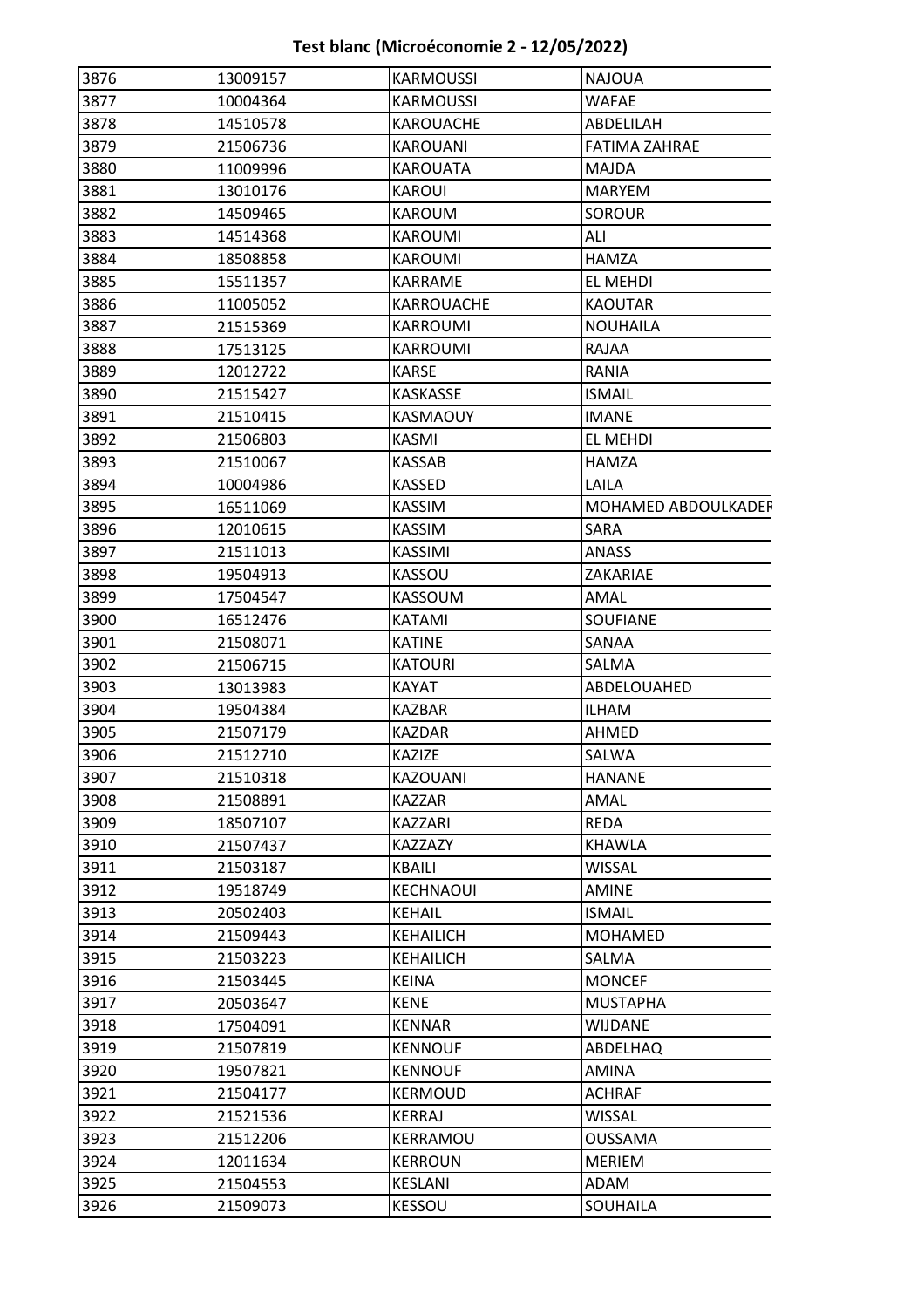| 3927 | 13007116 | <b>KEYT</b>       | <b>HANANE</b>       |
|------|----------|-------------------|---------------------|
| 3928 | 15513918 | <b>KHABB</b>      | SOUKAINA            |
| 3929 | 21520513 | <b>KHABBAL</b>    | <b>NADA</b>         |
| 3930 | 21520488 | <b>KHABBAL</b>    | WISSAL              |
| 3931 | 21505910 | <b>KHABBAR</b>    | SALMA               |
| 3932 | 18505674 | <b>KHABBAZ</b>    | <b>MOUNA</b>        |
| 3933 | 15513616 | KHACHCHANI        | <b>FADWA</b>        |
| 3934 | 14509838 | <b>KHACHCHANY</b> | SOUAD               |
| 3935 | 21506130 | KHADDADI          | <b>WAHIBA</b>       |
| 3936 | 11009766 | <b>KHADDIOUI</b>  | RAJAE               |
| 3937 | 21503025 | KHADDOU           | MOHAMMED            |
| 3938 | 15507046 | <b>KHADIR</b>     | MOHAMMED            |
| 3939 | 21502749 | <b>KHADIR</b>     | <b>TARIK</b>        |
| 3940 | 21507098 | <b>KHADIRI</b>    | SALMA               |
| 3941 | 9003356  | <b>KHADJIOUI</b>  | <b>IKRAM</b>        |
| 3942 | 21512616 | <b>KHAFIF</b>     | <b>BADR</b>         |
| 3943 | 21511393 | <b>KHAFIF</b>     | <b>IBRAHIM</b>      |
| 3944 | 16513663 | <b>KHAIDAR</b>    | SAAD                |
| 3945 | 21507860 | KHAIR             | AYMAN               |
| 3946 | 21511680 | <b>KHAIRI</b>     | ADAM                |
| 3947 | 21504443 | <b>KHAIROUNI</b>  | <b>ADAM</b>         |
| 3948 | 21507245 | <b>KHAIRY</b>     | YASSIR              |
| 3949 | 20514034 | KHAIZOURANE       | <b>MANAL</b>        |
| 3950 | 21513194 | <b>KHAJOUR</b>    | <b>FATINE-ZAHRA</b> |
| 3951 | 21512186 | <b>KHALAF</b>     | <b>ISSA</b>         |
| 3952 | 16513874 | <b>KHALAFI</b>    | <b>NAWAL</b>        |
| 3953 | 21502981 | <b>KHALBI</b>     | AHMED               |
| 3954 | 14503357 | <b>KHALBY</b>     | <b>ASMAA</b>        |
| 3955 | 13016251 | <b>KHALDOUNE</b>  | JAMAL               |
| 3956 | 21512228 | KHALFAOUI         | <b>ACHRAF</b>       |
| 3957 | 15505286 | <b>KHALFI</b>     | AATIMAD             |
| 3958 | 17513233 | <b>KHALFI</b>     | WALID               |
| 3959 | 21511863 | KHALI             | ZINEB               |
| 3960 | 21507958 | <b>KHALID</b>     | AYA                 |
| 3961 | 21511947 | <b>KHALID</b>     | <b>HAROUN</b>       |
| 3962 | 8001584  | KHALID            | <b>IBTISSAM</b>     |
| 3963 | 21511512 | <b>KHALID</b>     | <b>RIDA</b>         |
| 3964 | 13008152 | <b>KHALID</b>     | SOUKAINA            |
| 3965 | 21507677 | <b>KHALIDI</b>    | AYMEN               |
| 3966 | 21512107 | <b>KHALIL</b>     | <b>AYMEN</b>        |
| 3967 | 21502766 | <b>KHALIL</b>     | EL MAAROUFI         |
| 3968 | 21515726 | <b>KHALIL</b>     | SAID                |
| 3969 | 21508671 | KHALILI           | <b>ILHAME</b>       |
| 3970 | 21508125 | <b>KHALILI</b>    | <b>MARIAM</b>       |
| 3971 | 21502913 | <b>KHALLADI</b>   | <b>MAROUA</b>       |
| 3972 | 12010789 | KHALLADY          | EL MEHDI            |
| 3973 | 21502904 | KHALLOUKI         | <b>MERIEM</b>       |
| 3974 | 12008713 | KHALLOUKI         | <b>OUSSAMA</b>      |
| 3975 | 12004465 | KHALLOUKI         | SOUHAIL             |
| 3976 | 19507363 | KHAMLICH          | ABDERRAZZAK         |
| 3977 | 21509812 | KHAMLICHI         | <b>CHOUROUK</b>     |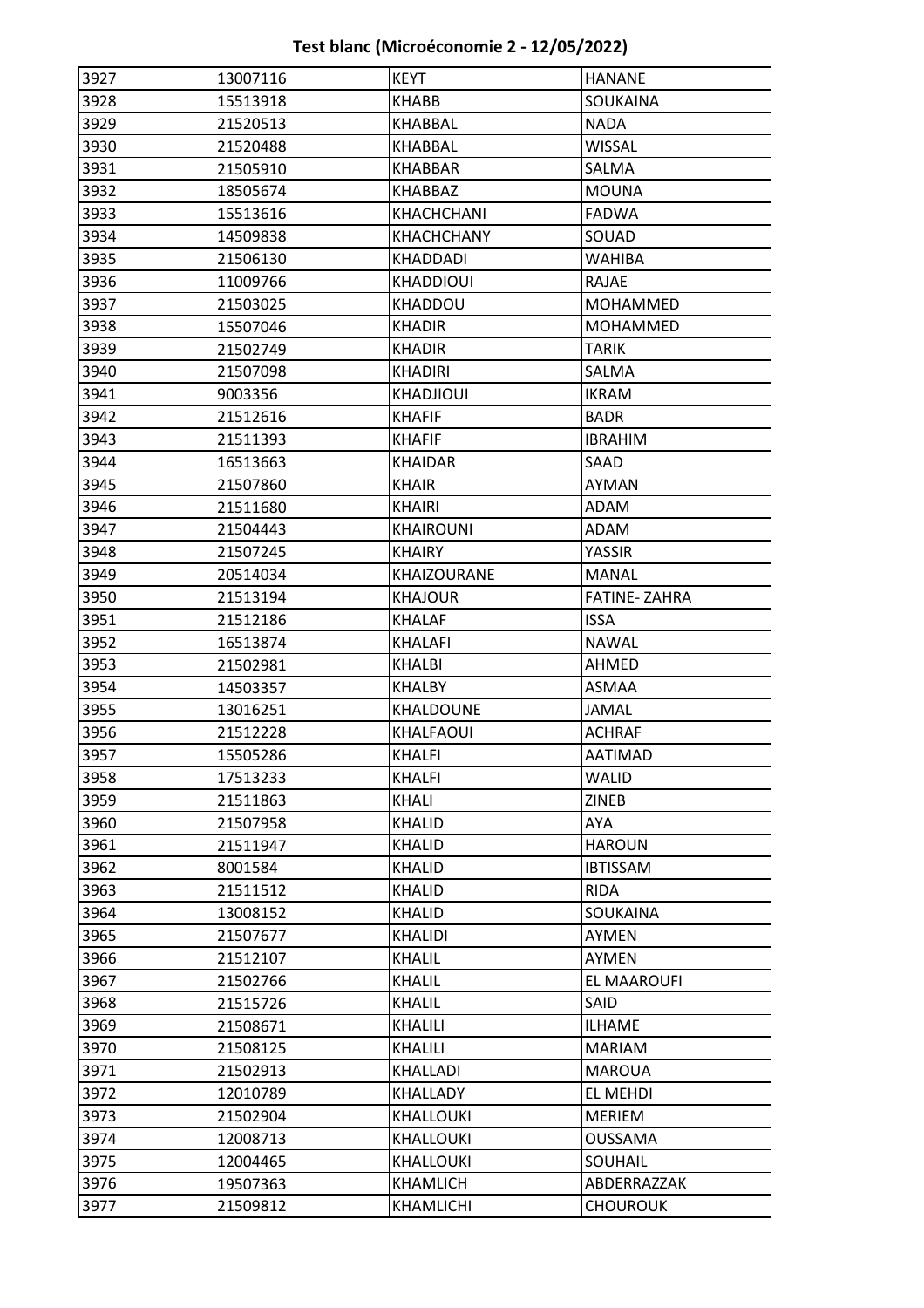| 3978 | 17513375 | <b>KHAMLICHI</b>  | <b>JAMAL</b>        |
|------|----------|-------------------|---------------------|
| 3979 | 11009777 | <b>KHAMMOURI</b>  | <b>SARA</b>         |
| 3980 | 21515872 | <b>KHAMSINE</b>   | <b>MOHAMED</b>      |
| 3981 | 20502317 | <b>KHANATI</b>    | ABDENNASSER         |
| 3982 | 21510325 | <b>KHANIAANI</b>  | <b>ACHRAF</b>       |
| 3983 | 19511537 | <b>KHANNOUSSI</b> | SANAA               |
| 3984 | 20510270 | <b>KHANOUSSI</b>  | CHAIMAE             |
| 3985 | 21512461 | <b>KHAOUA</b>     | <b>CHAIMAE</b>      |
| 3986 | 21507389 | <b>KHAOUIRY</b>   | <b>IBTISSAM</b>     |
| 3987 | 21512150 | <b>KHARBACH</b>   | EL HASSAN           |
| 3988 | 20513524 | <b>KHARBAOUI</b>  | <b>OMAIMA</b>       |
| 3989 | 21507065 | <b>KHARBOUCH</b>  | HAMZA               |
| 3990 | 21511809 | KHARBOUCHE        | <b>ANASS</b>        |
| 3991 | 17505298 | <b>KHARBOUCHE</b> | <b>HASSANE</b>      |
| 3992 | 21509985 | <b>KHARBOUCHE</b> | <b>NABILA</b>       |
| 3993 | 21510830 | <b>KHARROUB</b>   | ABDELILAH           |
| 3994 | 21512151 | <b>KHARROUBA</b>  | <b>YOUNES</b>       |
| 3995 | 19505052 | <b>KHARROUBI</b>  | <b>ANAS</b>         |
| 3996 | 21507316 | <b>KHARROUBI</b>  | <b>HASSNA</b>       |
| 3997 | 21509808 | <b>KHASSIM</b>    | <b>MOHAMMED ALI</b> |
| 3998 | 12010548 | <b>KHASSIME</b>   | CHAIMAA             |
| 3999 | 12015161 | <b>KHATBI</b>     | <b>NAIMA</b>        |
| 4000 | 20511098 | <b>KHATER</b>     | <b>AMINE</b>        |
| 4001 | 12005528 | <b>KHATIB</b>     | AMAL                |
| 4002 | 17513229 | <b>KHATIB</b>     | <b>MOSSAAB</b>      |
| 4003 | 19516913 | <b>KHATOUF</b>    | <b>YOUNES</b>       |
| 4004 | 21509114 | <b>KHATTABI</b>   | <b>BAHIJA</b>       |
| 4005 | 20501622 | <b>KHATTABI</b>   | <b>FATIMA ZAHRA</b> |
| 4006 | 10007969 | <b>KHATTABI</b>   | KHADIJA             |
| 4007 | 21510203 | <b>KHATTABI</b>   | ZAINEB              |
| 4008 | 14513393 | KHATTABI FILALI   | AHMED               |
| 4009 | 20510314 | <b>KHAY</b>       | YASSINE             |
| 4010 | 20510039 | <b>KHAYA</b>      | CHAIMAE             |
| 4011 | 20510535 | <b>KHAYA</b>      | <b>KHAOULA</b>      |
| 4012 | 13015270 | <b>KHAYA</b>      | SOUMIA              |
| 4013 | 21512064 | KHAYAL            | HAMZA               |
| 4014 | 20504369 | <b>KHAYAR</b>     | CHAIMAA             |
| 4015 | 21508500 | <b>KHAYAT</b>     | HIBA                |
| 4016 | 16502270 | <b>KHAYATE</b>    | <b>MANAL</b>        |
| 4017 | 21508134 | <b>KHAYATE</b>    | <b>OUMAIMA</b>      |
| 4018 | 20510045 | KHAYATI           | NEZHA               |
| 4019 | 17513888 | KHAZAR            | AYOUB               |
| 4020 | 14509438 | KHAZRAJ           | <b>HOUDA</b>        |
| 4021 | 21510071 | KHAZZAR           | <b>MUSTAPHA</b>     |
| 4022 | 14509250 | <b>KHDAD</b>      | <b>OTHMAN</b>       |
| 4023 | 21503492 | <b>KHEDDAR</b>    | KAOUTHAR            |
| 4024 | 12013660 | KHEIRDAKIRINE     | <b>IMANE</b>        |
| 4025 | 21512430 | <b>KHETTAR</b>    | OUSSAMA             |
| 4026 | 21508496 | <b>KHIATI</b>     | SALMA               |
| 4027 | 20518400 | KHILAJI           | <b>MERIEM</b>       |
| 4028 | 21510018 | KHILALI           | <b>MOUNA</b>        |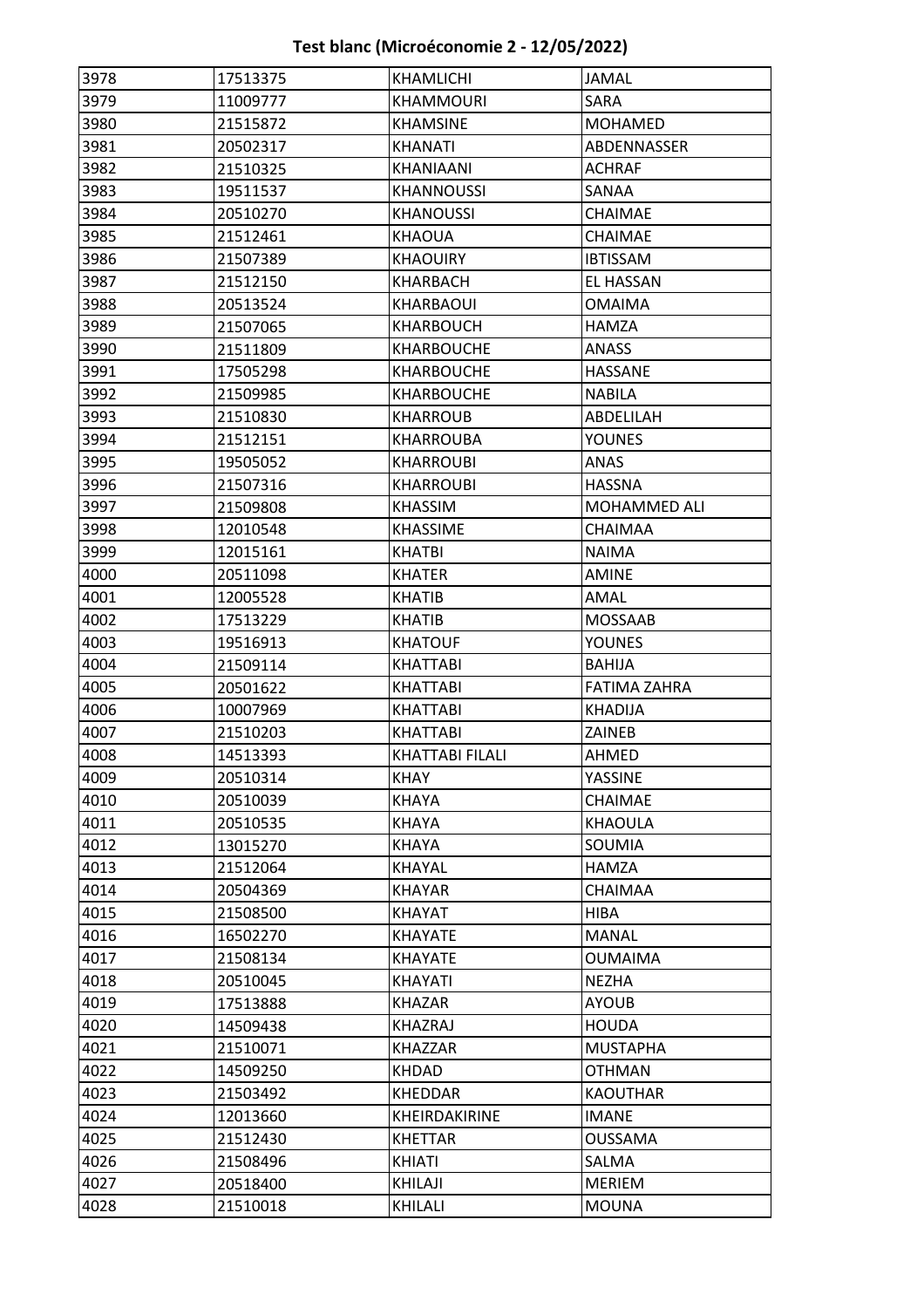| 4029 | 21510198 | <b>KHILFAOUI</b>        | LAILA             |
|------|----------|-------------------------|-------------------|
| 4030 | 10007739 | <b>KHIRY</b>            | <b>NORA</b>       |
| 4031 | 21504688 | <b>KHITARI</b>          | ASMAE             |
| 4032 | 21507390 | <b>KHMART</b>           | <b>FADWA</b>      |
| 4033 | 18510864 | <b>KHOMLI</b>           | WAFAE             |
| 4034 | 13008034 | <b>KHORIBECHY</b>       | SAFAA             |
| 4035 | 21510009 | <b>KHOUBZI</b>          | <b>IKRAM</b>      |
| 4036 | 21504355 | <b>KHOUIL</b>           | YASMINE           |
| 4037 | 18510288 | <b>KHOUIRY</b>          | ZAKIA             |
| 4038 | 10002913 | <b>KHOUJALY</b>         | AMINE             |
| 4039 | 21508965 | KHOULDAL                | <b>KHADIJA</b>    |
| 4040 | 21507583 | KHOULDAL                | MOHAMMED          |
| 4041 | 21504630 | <b>KHOULI</b>           | <b>HOUSSAM</b>    |
| 4042 | 21509885 | <b>KHOULTI</b>          | <b>MOUSSA</b>     |
| 4043 | 12015165 | <b>KHOUMALI</b>         | <b>RABIA</b>      |
| 4044 | 18516289 | KHOURIBACHE             | <b>ASSIA</b>      |
| 4045 | 21514213 | <b>KHOURIBACHE</b>      | <b>HAMZA</b>      |
| 4046 | 21503194 | <b>KHOUTABI</b>         | HAJAR             |
| 4047 | 10008680 | KHOUZAMI                | ABDERRAHMANE      |
| 4048 | 21506264 | <b>KHRICHFA</b>         | HAJAR             |
| 4049 | 21515868 | <b>KHRICHFA</b>         | <b>NOUHAILA</b>   |
| 4050 | 15501238 | <b>KHRICHFA</b>         | ZAKARIA           |
| 4051 | 20504761 | KIASS                   | <b>DOUNYA</b>     |
| 4052 | 21506743 | <b>KIASS</b>            | <b>HAYAT</b>      |
| 4053 | 13002453 | <b>KIFAH</b>            | SAADIA            |
| 4054 | 21510335 | <b>KILOULI</b>          | <b>NISSRINE</b>   |
| 4055 | 16502411 | <b>KINANE</b>           | AMAL              |
| 4056 | 21504517 | <b>KINANI</b>           | SALOUA            |
| 4057 | 14508968 | <b>KIRROUCHE</b>        | YASSINE           |
| 4058 | 21507429 | <b>KISSANE</b>          | <b>MOURAD</b>     |
| 4059 | 21505681 | <b>KITABI</b>           | <b>CHAIMAA</b>    |
| 4060 | 18507308 | <b>KIYAL</b>            | <b>AICHA</b>      |
| 4061 | 7003217  | <b>KLAL</b>             | MOHAMMED          |
| 4062 | 20509006 | <b>KLILA</b>            | SALMA             |
| 4063 | 21507296 | <b>KNABA</b>            | <b>MAROUA</b>     |
| 4064 | 21503845 | <b>KNINI</b>            | AYA               |
| 4065 | 13012095 | <b>KNOUR</b>            | <b>HALIMA</b>     |
| 4066 | 21508430 | <b>KOCILA</b>           | <b>KHADIJA</b>    |
| 4067 | 21512799 | <b>KODSI</b>            | OUSSAMA           |
| 4068 | 19519172 | <b>KOITA</b>            | GOUNDO            |
| 4069 | 21513361 | <b>KONAN CHRIST</b>     | LAURENT-DESIRE    |
| 4070 | 21519114 | <b>KONODJIGUE</b>       | <b>PETRONELLE</b> |
| 4071 | 21510670 | <b>KORCHI</b>           | <b>KHADIJA</b>    |
| 4072 | 21512795 | <b>KORCHI</b>           | <b>MOHAMED</b>    |
| 4073 | 21515874 | <b>KORIS</b>            | <b>NOUHAILA</b>   |
| 4074 | 7006360  | <b>KOSSI</b>            | <b>BRAHIM</b>     |
| 4075 | 21521773 | <b>KOSSI ODJO DOGBE</b> | <b>TCHIERRY</b>   |
| 4076 | 14509942 | <b>KOTBA</b>            | <b>AMINE</b>      |
| 4077 | 21510750 | <b>KOTBANI</b>          | <b>IMANE</b>      |
| 4078 | 7002027  | <b>KOTBANI</b>          | <b>NEZHA</b>      |
| 4079 | 21508919 | <b>KOTBI</b>            | <b>IMAD</b>       |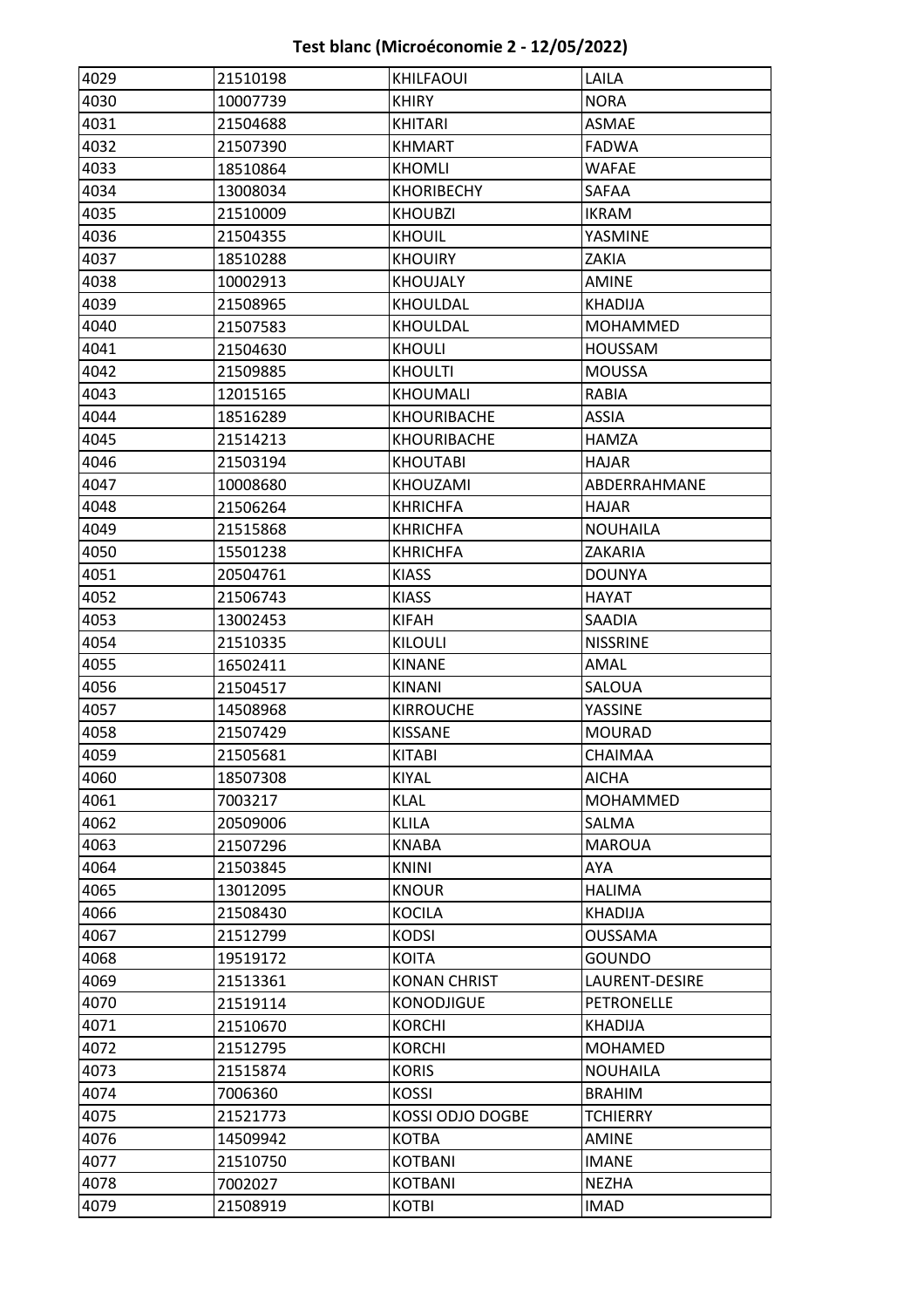| 4080 | 20505371 | KOTBI                               | ZINEB              |
|------|----------|-------------------------------------|--------------------|
| 4081 | 3001811  | <b>KOUAME</b>                       | <b>HICHAM</b>      |
| 4082 | 18506443 | <b>KOUBI</b>                        | <b>SOUFIANE</b>    |
| 4083 | 19516633 | <b>KOUBIB</b>                       | <b>MOUAD</b>       |
| 4084 | 21507063 | <b>KOUCHI</b>                       | <b>MOHAMMED</b>    |
| 4085 | 21508709 | <b>KOUDRI</b>                       | <b>NAJWA</b>       |
| 4086 | 13012381 | <b>KOUHILE</b>                      | SOUKAINA           |
| 4087 | 21522387 | KOUHO ADJOUA SIMONE HORACIA CHARNEL |                    |
| 4088 | 21507700 | <b>KOUIRA</b>                       | <b>NOURHENE</b>    |
| 4089 | 21511049 | <b>KOUIRINA</b>                     | <b>AMINE</b>       |
| 4090 | 21503541 | <b>KOUKHOU</b>                      | <b>BADR-EDDINE</b> |
| 4091 | 21508337 | <b>KOUMEILI</b>                     | <b>CHAIMAA</b>     |
| 4092 | 12005014 | <b>KOUNTRY</b>                      | <b>IMANE</b>       |
| 4093 | 21508747 | <b>KOURA</b>                        | <b>IMANE</b>       |
| 4094 | 15506700 | <b>KOURCHI</b>                      | <b>ZINEB</b>       |
| 4095 | 21508799 | <b>KOURIKCHI</b>                    | AYMEN              |
| 4096 | 21510170 | <b>KOURRA</b>                       | <b>NAWAL</b>       |
| 4097 | 20515486 | <b>KOUTOUBI</b>                     | <b>AMINE</b>       |
| 4098 | 21508079 | <b>KRAFI</b>                        | <b>IKRAM</b>       |
| 4099 | 21509761 | <b>KRAKRI</b>                       | <b>EL MAHDI</b>    |
| 4100 | 20510726 | <b>KRIBAA</b>                       | <b>NADIA</b>       |
| 4101 | 21504637 | <b>KRICHA</b>                       | EL MEHDI           |
| 4102 | 21506532 | <b>KRIDI</b>                        | AYA                |
| 4103 | 9004848  | <b>KRIKECH</b>                      | <b>IKRAM</b>       |
| 4104 | 11009828 | <b>KROUZA</b>                       | <b>MILOUDI</b>     |
| 4105 | 21506110 | LA MORABIT                          | AHMED              |
| 4106 | 9001583  | LA-RHDAF                            | RABIA              |
| 4107 | 21508743 | LAABASSI                            | YASSINE            |
| 4108 | 17513844 | LAABI                               | KENZA              |
| 4109 | 12013251 | LAABID                              | <b>MEHDI</b>       |
| 4110 | 20511442 | <b>LAACHER</b>                      | <b>MERIEM</b>      |
| 4111 | 14502558 | LAACHIR                             | ZAKARIAE           |
| 4112 | 21512732 | LAACHIRI                            | ZAKARIA            |
| 4113 | 12004859 | LAAGUIB                             | SAMIHA             |
| 4114 | 12013724 | LAAIDI                              | <b>KHALID</b>      |
| 4115 | 17512931 | LAAJILI                             | SAID               |
| 4116 | 21506637 | LAAJILY                             | <b>MOUNA</b>       |
| 4117 | 19507772 | LAALEG                              | WAHID              |
| 4118 | 21511770 | LAALIMI                             | FATIMA-EZZAHRA     |
| 4119 | 14506748 | LAALIOUI                            | <b>NAJOUA</b>      |
| 4120 | 10009127 | LAAMARI                             | RABIE              |
| 4121 | 14513419 | LAAMIM                              | YASSINE            |
| 4122 | 21506388 | <b>LAAOUIDI</b>                     | AHMED              |
| 4123 | 21507786 | <b>LAAOUINA</b>                     | FATIMA- EZZAHRA    |
| 4124 | 21510467 | <b>LAAOUINI</b>                     | WAFAE              |
| 4125 | 21506349 | LAAOUISSI                           | WISSAL             |
| 4126 | 15513538 | LAARAJ                              | FATIMA EZ-ZAHRA    |
| 4127 | 21511773 | LAARIBI                             | <b>MOUAD</b>       |
| 4128 | 21509401 | LAARIFI                             | <b>FATIMA</b>      |
| 4129 | 4042470  | LAARIK                              | <b>DRISS</b>       |
| 4130 | 11010166 | LAAROUSSI                           | <b>MARWA</b>       |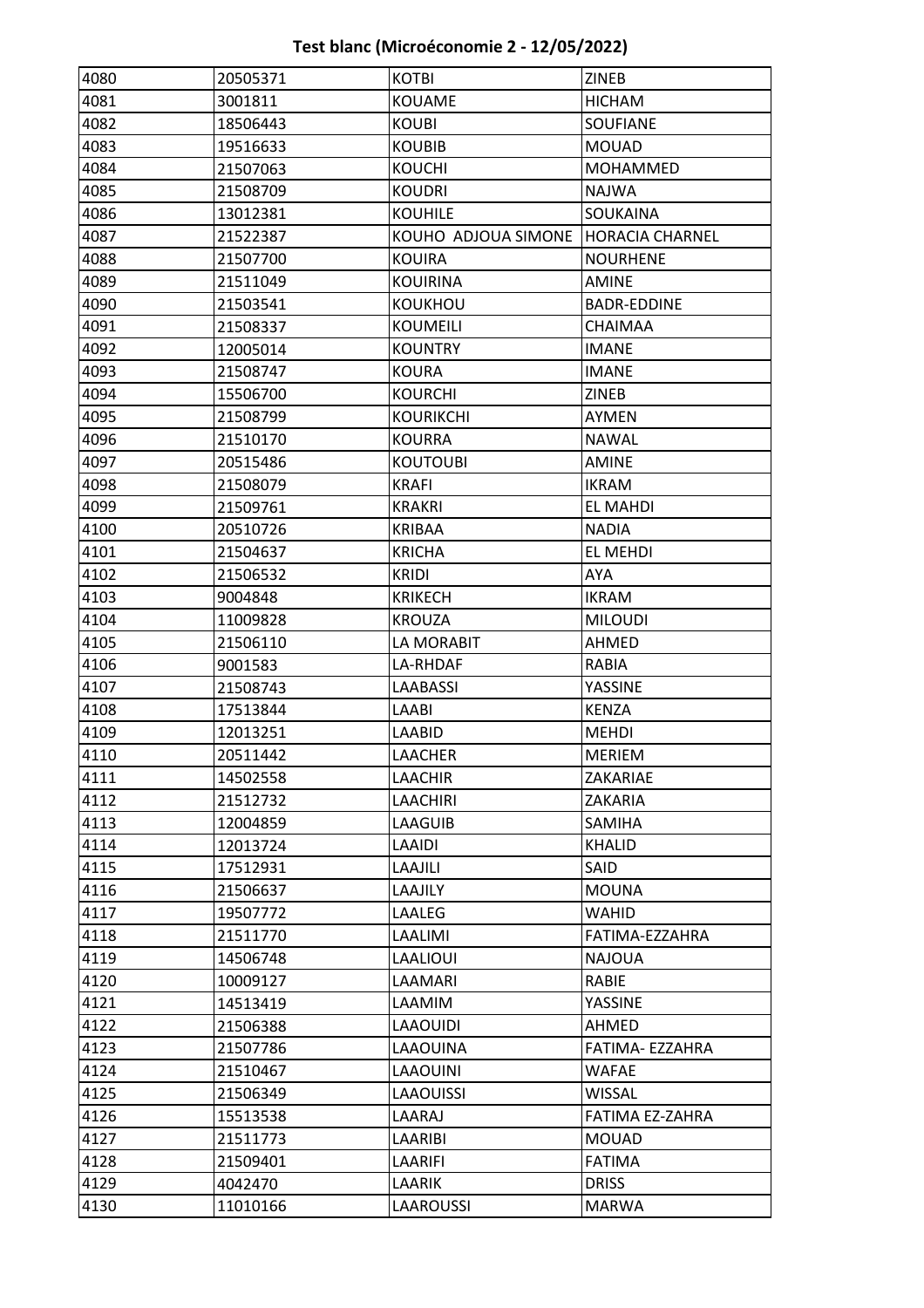| 4131 | 21508445 | LAASSAAS             | ABDESSATAR        |
|------|----------|----------------------|-------------------|
| 4132 | 14509489 | LAASSIRI             | <b>AMINA</b>      |
| 4133 | 12002488 | LAAYOUNI ELOUADGHIRI | HAMZA             |
| 4134 | 10004852 | LAAZIZ               | <b>MADIHA</b>     |
| 4135 | 21509019 | LABACHE              | <b>ZINEB</b>      |
| 4136 | 16512130 | LABBARDI             | <b>FATIMA</b>     |
| 4137 | 21515492 | LABBASSI             | FATIMA-ZAHRA      |
| 4138 | 14504281 | <b>LABCHIRI</b>      | <b>ABOUBAKR</b>   |
| 4139 | 21507306 | LABDAOUI             | <b>AYA</b>        |
| 4140 | 7002023  | LABHIHI              | OUSSAMA           |
| 4141 | 21516870 | LABI                 | AYMANE            |
| 4142 | 16513666 | LABIAD               | <b>HAMID</b>      |
| 4143 | 21509578 | LABIAD               | <b>KAMAR</b>      |
| 4144 | 16505580 | LABID                | <b>SIHAM</b>      |
| 4145 | 17506522 | LABIED               | <b>EL HOUCINE</b> |
| 4146 | 17506502 | LABIED               | HAMZA             |
| 4147 | 21512802 | LABIHI               | ABDELILAH         |
| 4148 | 21515745 | <b>LABIOUI</b>       | SALAHEDDINE       |
| 4149 | 21511926 | LABJAGHI             | <b>MOUHCINE</b>   |
| 4150 | 21508224 | LABRAIKI             | <b>MARIAM</b>     |
| 4151 | 21507311 | LABRAK               | <b>FATIMA</b>     |
| 4152 | 21505931 | LABRIHI              | ZAHRA             |
| 4153 | 21521502 | LABRIKI              | <b>MANAL</b>      |
| 4154 | 19503751 | LABROUMI             | <b>IHSSANE</b>    |
| 4155 | 21508839 | <b>LABROUZI</b>      | OUSSAMA           |
| 4156 | 21509929 | LABTIMI              | <b>IMANE</b>      |
| 4157 | 21504742 | LABTIMI              | <b>NASSIMA</b>    |
| 4158 | 21505759 | LABYB                | <b>HOUDA</b>      |
| 4159 | 19516549 | LABZAE               | AHMED             |
| 4160 | 21508201 | LACH-HAB             | HIBA              |
| 4161 | 21506521 | LACH-HAB             | <b>RACHID</b>     |
| 4162 | 6110633  | LACH-HEB             | <b>YOUNESS</b>    |
| 4163 | 21515378 | LACHGAR              | MOHAMMED AMINE    |
| 4164 | 21503913 | LACHGUER             | <b>IMANE</b>      |
| 4165 | 15513874 | LACHHAB              | ABDELLATIF        |
| 4166 | 21507681 | <b>LACHHAB</b>       | <b>AYMANE</b>     |
| 4167 | 18505485 | LACHHAB              | LAILA             |
| 4168 | 21503899 | LACHHAB              | MOHAMMED          |
| 4169 | 21507865 | LACHHAB              | RANIA             |
| 4170 | 18509556 | LADIB                | YASSINE           |
| 4171 | 18517128 | LAEJAOUI             | <b>IMANE</b>      |
| 4172 | 21510522 | LAFDILI              | <b>MALAK</b>      |
| 4173 | 20506086 | LAFHEL               | <b>FATIHA</b>     |
| 4174 | 12014874 | <b>LAFKOUK</b>       | MOHAMMED          |
| 4175 | 21506575 | LAFRAME              | YASSINE           |
| 4176 | 21512623 | LAFRIKH              | <b>MOURAD</b>     |
| 4177 | 21507081 | LAFRIKH              | <b>NADA</b>       |
| 4178 | 21511236 | LAFROUGUI            | <b>ADNANE</b>     |
| 4179 | 21507126 | LAFTAH               | ZAKARIAA          |
| 4180 | 21508151 | <b>LAFTOUHI</b>      | SOUKAINA          |
| 4181 | 20507108 | LAGHLIMI             | YOUSSEF           |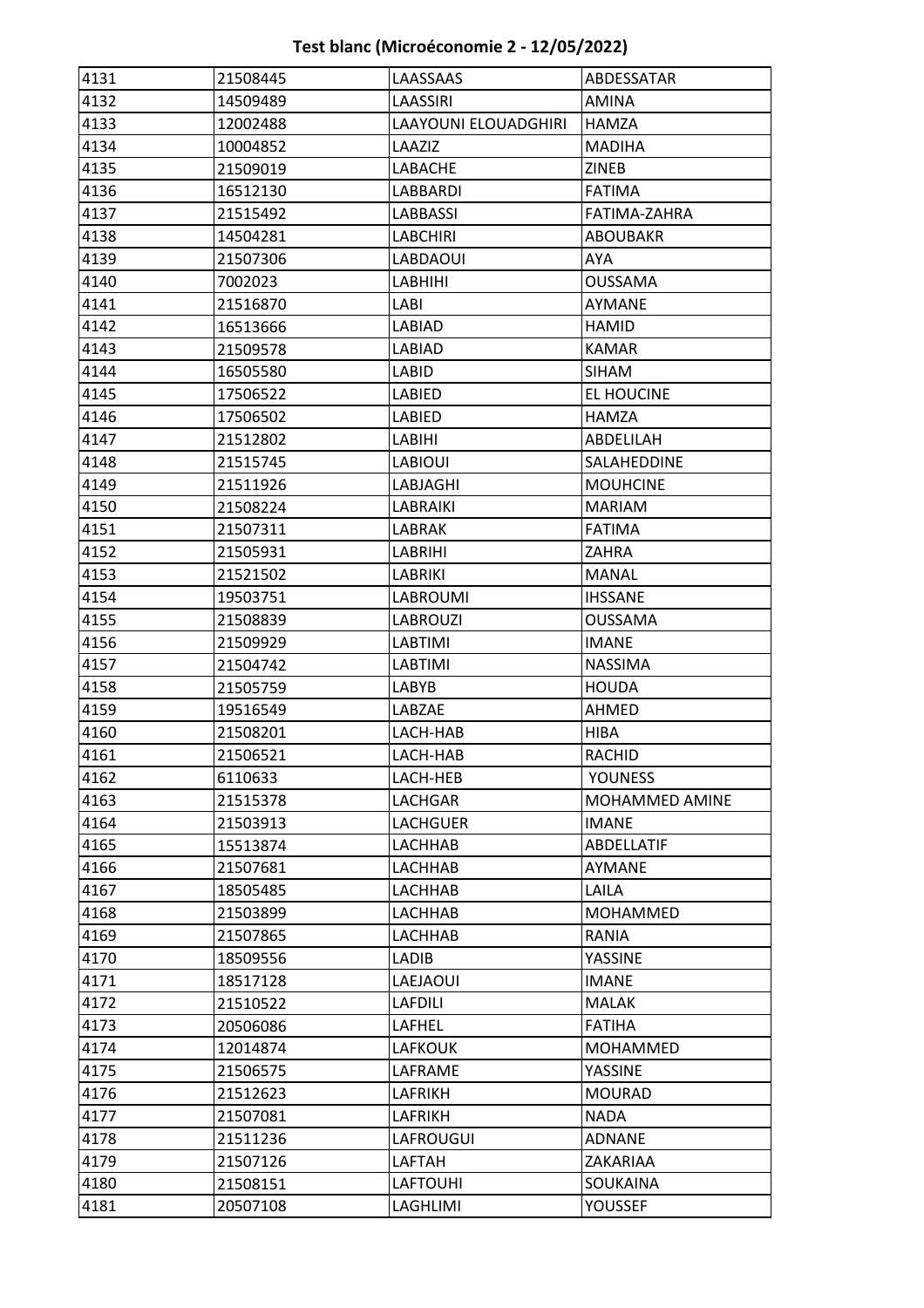| 4182 | 21510591 | <b>LAGHRI</b>    | <b>MOHAMMED</b>    |
|------|----------|------------------|--------------------|
| 4183 | 21512160 | LAGHRIB          | <b>BADREDDINE</b>  |
| 4184 | 12014354 | <b>LAGHRISSI</b> | <b>KENZA</b>       |
| 4185 | 21508072 | <b>LAGHSINI</b>  | <b>IKRAM</b>       |
| 4186 | 21511118 | LAGMIRIA         | SAID               |
| 4187 | 19513493 | LAGRATAI         | <b>OUMAIMA</b>     |
| 4188 | 17513382 | LAGRINI          | <b>AMINE</b>       |
| 4189 | 21506642 | LAGSAYER         | SOUKAINA           |
| 4190 | 21515532 | LAGUDALI         | <b>SAIDA</b>       |
| 4191 | 21520758 | LAHCHIMI         | <b>ACHRAF</b>      |
| 4192 | 17513705 | <b>LAHDILI</b>   | MOHAMMED           |
| 4193 | 13002914 | LAHJAIRI         | <b>IMANE</b>       |
| 4194 | 13008903 | LAHJARI          | YASSINE            |
| 4195 | 21504330 | LAHLALI          | <b>MOUNIRA</b>     |
| 4196 | 11010337 | LAHLOU           | <b>MOHAMED</b>     |
| 4197 | 15505597 | LAHLOU           | MOHAMMED           |
| 4198 | 21512216 | LAHMAMY          | SAAD               |
| 4199 | 21510082 | LAHMAR           | YAHYA              |
| 4200 | 13009769 | LAHMAR           | <b>YOUNESS</b>     |
| 4201 | 21512433 | LAHMIDAT         | YOUSRA             |
| 4202 | 21507887 | LAHMIDI          | <b>OUSSAMA</b>     |
| 4203 | 21509805 | <b>LAHMINE</b>   | <b>ILHAM</b>       |
| 4204 | 21511246 | LAHNANI          | SALMA              |
| 4205 | 21507033 | LAHNINE          | SALMA              |
| 4206 | 21508829 | LAHOUAOUI        | SALMA              |
| 4207 | 13011960 | LAHOUARA         | <b>KOUTAR</b>      |
| 4208 | 16512189 | LAHRACH          | <b>ANASS</b>       |
| 4209 | 21507074 | LAHRACH          | ILHAM              |
| 4210 | 21510810 | LAHRAR           | <b>MALIKA</b>      |
| 4211 | 13004157 | LAHRAR           | SARA               |
| 4212 | 19515546 | LAHRIM           | SALMA              |
| 4213 | 21506739 | <b>LAHYAOUI</b>  | <b>HIBAT ALLAH</b> |
| 4214 | 20518234 | LAHYAOUI         | SOUKAINA           |
| 4215 | 21507433 | LAIT             | SALWA              |
| 4216 | 21512073 | LAKBAILI         | ANAS               |
| 4217 | 20508811 | LAKBIDA          | <b>NOUHAILA</b>    |
| 4218 | 21508835 | <b>LAKDIRI</b>   | FATIMA EZZAHRAE    |
| 4219 | 21503487 | LAKEHAL          | <b>MANSOUR</b>     |
| 4220 | 21507118 | LAKHAL           | <b>ASSMAA</b>      |
| 4221 | 21509455 | LAKHAL           | <b>NOUHAILA</b>    |
| 4222 | 13009695 | LAKHAL           | SARA               |
| 4223 | 21510004 | LAKHAL           | <b>ZINEB</b>       |
| 4224 | 21505863 | LAKHBIZI         | <b>DOUNIA</b>      |
| 4225 | 21510462 | LAKHDA           | <b>SOUFIANE</b>    |
| 4226 | 14508284 | LAKHDACHI        | <b>ZINEB</b>       |
| 4227 | 21515829 | LAKHDAR          | <b>AYOUB</b>       |
| 4228 | 21509335 | LAKHDARI         | <b>IMANE</b>       |
| 4229 | 17513098 | LAKHDIM          | OUSSAMA            |
| 4230 | 11010423 | LAKHLIL          | <b>TAOUFIK</b>     |
| 4231 | 18509265 | LAKHNATI         | SALMAN             |
| 4232 | 13012383 | LAKHRAISSI       | MOHAMMED           |
|      |          |                  |                    |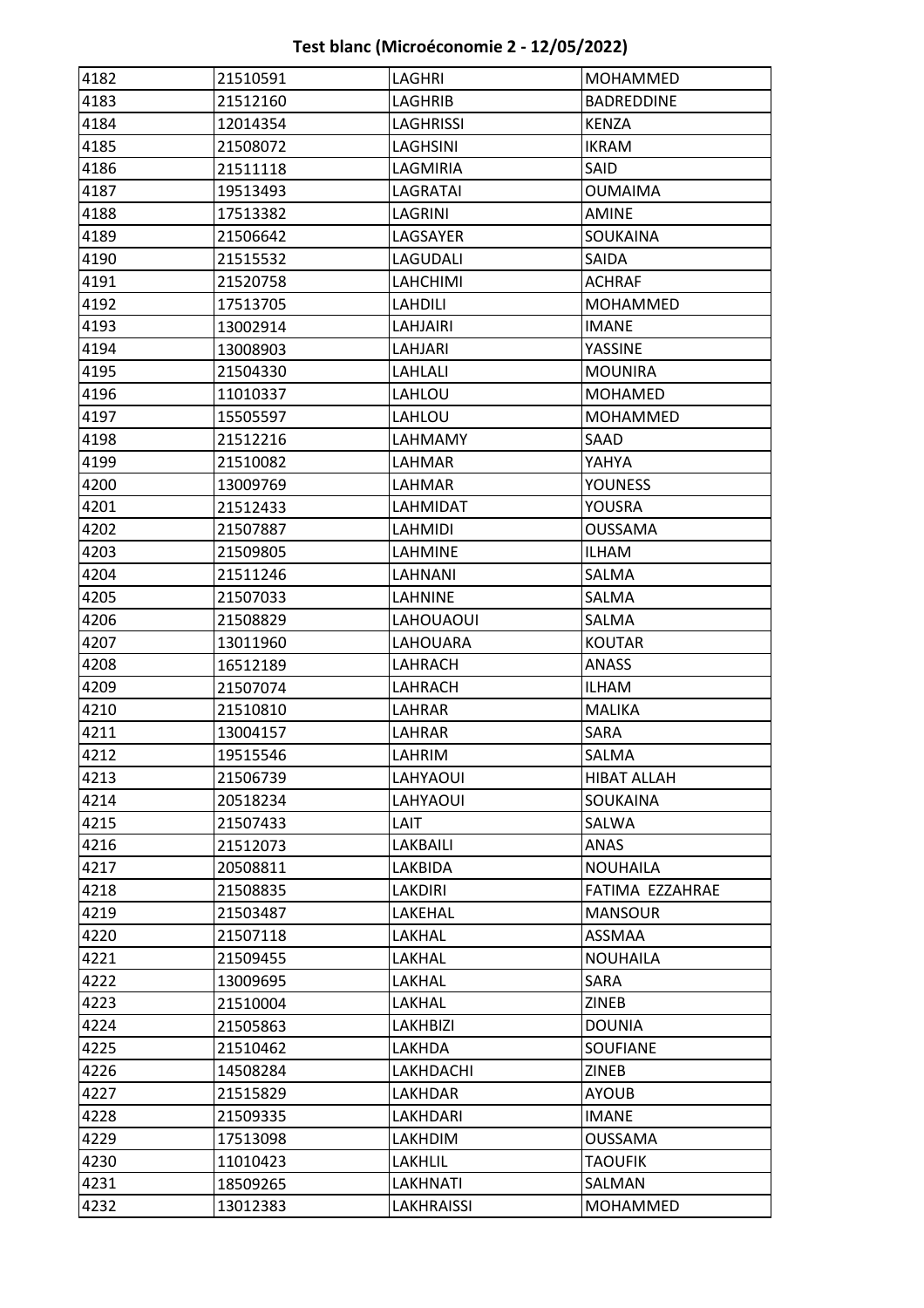| 4233 | 13008544 | LAKLACH          | OMAR                  |
|------|----------|------------------|-----------------------|
| 4234 | 20510685 | LAKLACHE         | <b>RIM</b>            |
| 4235 | 21507743 | LAKRAA           | <b>IMANE</b>          |
| 4236 | 21512596 | LAKRAA           | <b>KHADIJA</b>        |
| 4237 | 16503866 | LAKRAD           | <b>INSSAF</b>         |
| 4238 | 21510526 | LAKRAD           | KHAWLA                |
| 4239 | 13004790 | <b>LAKRAFY</b>   | <b>IMANE</b>          |
| 4240 | 21515500 | LAKRARI          | <b>AMINE</b>          |
| 4241 | 21506589 | LAKRARI          | <b>FADWA</b>          |
| 4242 | 21512093 | LAKRIDI          | <b>ANAS</b>           |
| 4243 | 21508419 | <b>LAKSIBI</b>   | ASMAA                 |
| 4244 | 21515473 | LAKSIR           | FATIMA - ZAHRA        |
| 4245 | 15507552 | LAKTIB           | ABDELILAH             |
| 4246 | 15509675 | LAMAACHI         | ABDELHADI             |
| 4247 | 11002079 | LAMAACHI         | HIND                  |
| 4248 | 21504509 | LAMAIME          | CHAIMAE               |
| 4249 | 20513021 | LAMARI           | KHAOULA               |
| 4250 | 10007692 | LAMAYZI          | <b>KARIMA</b>         |
| 4251 | 21501338 | LAMBARKI         | <b>OTHMAN</b>         |
| 4252 | 20516130 | LAMCHET          | HAJAR                 |
| 4253 | 21509314 | LAMDABAR         | <b>IKRAM</b>          |
| 4254 | 21521865 | LAMDI            | <b>IKRAM</b>          |
| 4255 | 11010251 | LAMETI           | HAMZA                 |
| 4256 | 17512500 | <b>LAMGHAILI</b> | <b>HALA</b>           |
| 4257 | 16511608 | LAMGHAILI        | HAMZA                 |
| 4258 | 14510465 | LAMGHALI         | <b>ACHRAF</b>         |
| 4259 | 17504811 | LAMGHARI         | <b>KHAWLA</b>         |
| 4260 | 21506821 | LAMGHARI         | OUMAIMA               |
| 4261 | 10006840 | LAMHAMAK         | <b>IMANE</b>          |
| 4262 | 18510052 | LAMHARMACH       | <b>KAWTAR</b>         |
| 4263 | 20508847 | LAMHAZET         | SOUMIA                |
| 4264 | 21510491 | LAMINE           | <b>MOHAMED</b>        |
| 4265 | 19516548 | LAMIRY           | <b>MOHCINE</b>        |
| 4266 | 18507247 | LAMIZI           | ADRAA                 |
| 4267 | 21510680 | LAMKAMEL         | KHADIJA               |
| 4268 | 18514807 | LAMKANNI         | <b>MOUAD</b>          |
| 4269 | 14513011 | LAMKIMEL         | <b>MOUNIA</b>         |
| 4270 | 17501876 | LAMLIJI          | CHAIMAA               |
| 4271 | 20517679 | LAMNAOUAR        | <b>ACHRAF YASSINE</b> |
| 4272 | 21508656 | LAMNAOUAR        | <b>IMANE</b>          |
| 4273 | 21520871 | LAMNOUN          | WISSAL                |
| 4274 | 18505903 | LAMRABET         | MARYAM                |
| 4275 | 21514475 | LAMRABITE        | <b>WISSAL</b>         |
| 4276 | 21512049 | <b>LAMRABTI</b>  | YASSIR                |
| 4277 | 13015110 | LAMRINI          | <b>HAMZA</b>          |
| 4278 | 21506804 | LAMSALI          | SAMIRA                |
| 4279 | 15513374 | LAMSALLAK        | <b>MINA</b>           |
| 4280 | 21507707 | <b>LAMSAOURI</b> | <b>KAOUTHAR</b>       |
| 4281 | 21502994 | <b>LAMSATFI</b>  | <b>MAROUA</b>         |
| 4282 | 21506599 | LAMSSALEK        | <b>FATIMAZAHRA</b>    |
| 4283 | 14510170 | <b>LAMTOUGUI</b> | LAILA                 |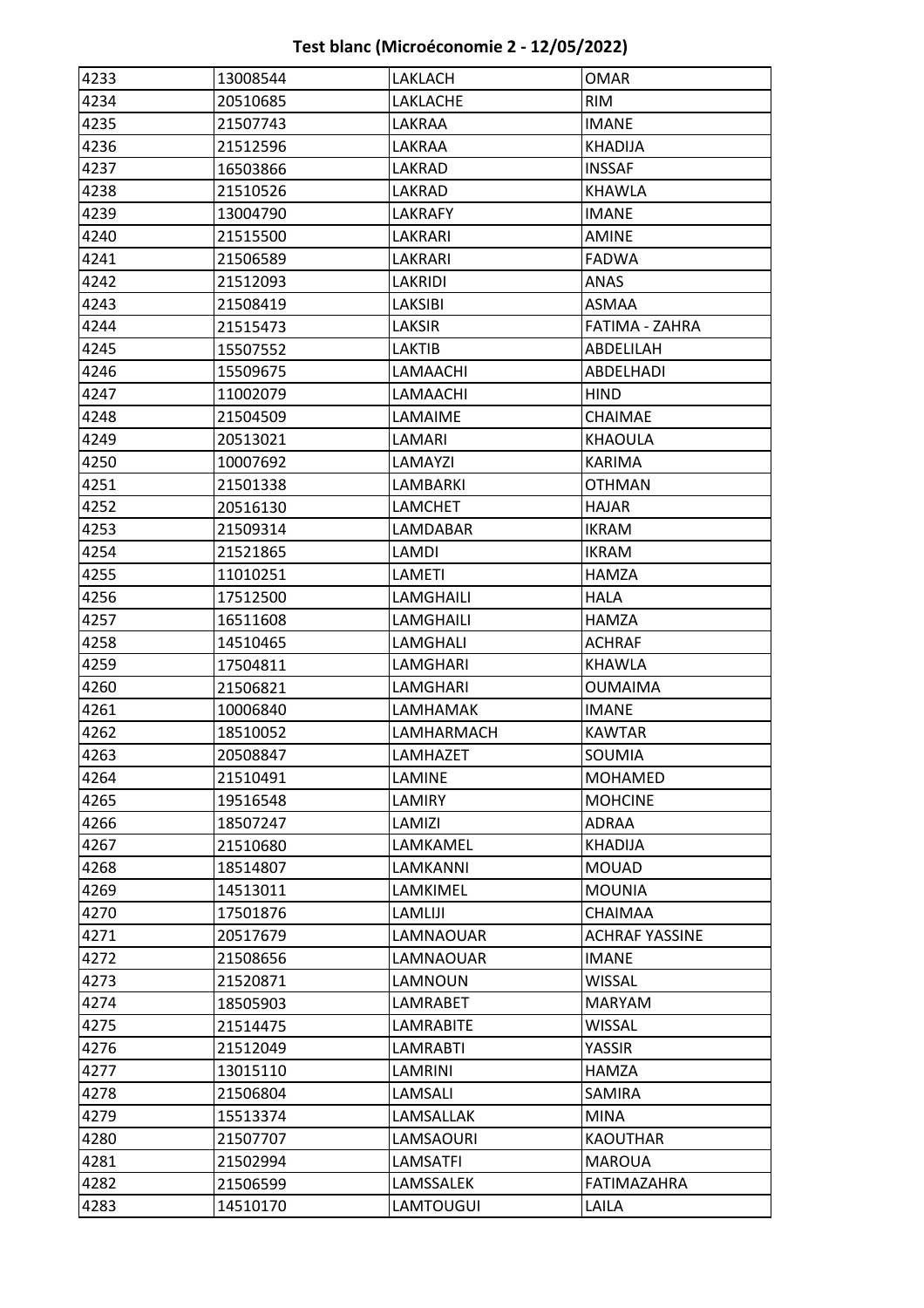| 4284 | 21510701 | LAMTOUKI        | <b>MERYEM</b>       |
|------|----------|-----------------|---------------------|
| 4285 | 21512123 | <b>LAMTTI</b>   | <b>YOUNESS</b>      |
| 4286 | 21517409 | LAMZALZI        | SAMIA               |
| 4287 | 11008865 | LAMZAOIQ        | LARBI               |
| 4288 | 21505727 | LANAYA          | <b>FAROUK</b>       |
| 4289 | 21518138 | <b>LANDY</b>    | <b>ANOUAR</b>       |
| 4290 | 21510470 | LANHAR          | <b>AMINE</b>        |
| 4291 | 18506547 | LAOUD           | <b>NIZAR</b>        |
| 4292 | 21508634 | <b>LAOUIDI</b>  | SANAA               |
| 4293 | 21515512 | LAOUINI         | <b>DOHA</b>         |
| 4294 | 21522388 | LAOUROU BILLY   | FORTUNAT BOLAWOLE   |
| 4295 | 17513111 | LAOUZI          | <b>RIHAB</b>        |
| 4296 | 21520946 | LAQTAIBI        | <b>KAOUTAR</b>      |
| 4297 | 21504174 | LAQTOB          | SAAD                |
| 4298 | 21511893 | LARAFI          | <b>AYMEN</b>        |
| 4299 | 16506308 | LARAKI          | WISSAL              |
| 4300 | 21506498 | LARCHE          | AMINE               |
| 4301 | 21507876 | LARDI           | OUMAIMA             |
| 4302 | 14510950 | LARGAOUI        | <b>CHAIMAA</b>      |
| 4303 | 15504732 | LARGO           | RAJAE               |
| 4304 | 8002663  | LARHCHA         | <b>FATIMA ZAHRA</b> |
| 4305 | 12012514 | LARHDAF         | KAMAL               |
| 4306 | 16502706 | LARHDAF         | <b>MERIEM</b>       |
| 4307 | 21518561 | LARHRIB         | <b>CHAIMAE</b>      |
| 4308 | 21520518 | LARMACH         | ASMAE               |
| 4309 | 17501999 | <b>LAROUSSI</b> | <b>OTHMANE</b>      |
| 4310 | 21508420 | LARTI           | OUMAIMA             |
| 4311 | 19506255 | LASBATI         | ABLA                |
| 4312 | 21506713 | LASFAR          | <b>FAYROUZ</b>      |
| 4313 | 18516081 | LASFAR          | <b>MERYAM</b>       |
| 4314 | 18508398 | LASFAR          | RAJAA               |
| 4315 | 11012489 | LASLA           | <b>ATIKA</b>        |
| 4316 | 20505082 | LASLOU          | AYA                 |
| 4317 | 17513176 | <b>LASMAK</b>   | <b>KHALID</b>       |
| 4318 | 17513685 | <b>LASMAK</b>   | <b>MOHAMED</b>      |
| 4319 | 21511296 | LASMAR          | <b>WISSAL</b>       |
| 4320 | 11010242 | LASRAOUI        | FATIMA ZAHRA        |
| 4321 | 17513329 | LASRI           | YOUSSEF             |
| 4322 | 21506754 | LASSAMI         | FATIMA-EZZAHRA      |
| 4323 | 21508041 | LASSIKRI        | AIDA                |
| 4324 | 21508058 | LASSOUAD        | SALMA               |
| 4325 | 12014286 | LATIF           | ABDELLAH            |
| 4326 | 10008678 | LATIFI          | ALI                 |
| 4327 | 11010341 | LATIFI          | RAJAA               |
| 4328 | 20515731 | LAYADI          | <b>OTHMANE</b>      |
| 4329 | 21502984 | LAYSAR          | <b>MERYEM</b>       |
| 4330 | 17504959 | LAZRAG          | YASMINE             |
| 4331 | 12013479 | LAZRAK          | AMRE                |
| 4332 | 12014892 | LBAHY           | <b>AMINE</b>        |
| 4333 | 21520683 | <b>LBAOUSSY</b> | <b>OTHMANE</b>      |
| 4334 | 21509828 | LBAZRY          | <b>AZIZA</b>        |
|      |          |                 |                     |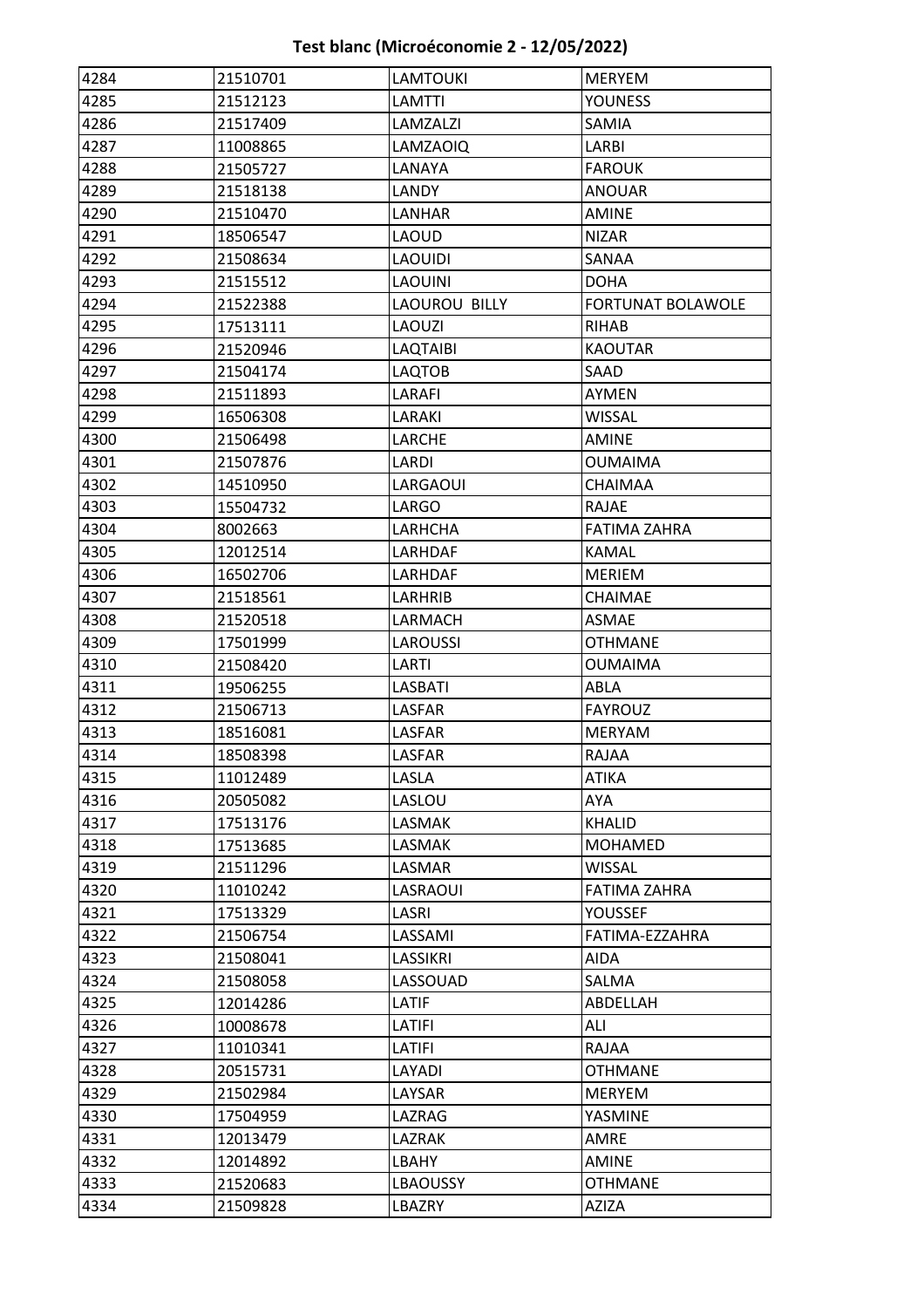| 4335 | 18510438 | <b>LBOUAISSI</b> | <b>MERIEM</b>        |
|------|----------|------------------|----------------------|
| 4336 | 11010267 | LEBBAR           | <b>KHADIJA</b>       |
| 4337 | 19502592 | <b>LEBHAIRAT</b> | <b>BOUCHAIB</b>      |
| 4338 | 20516688 | <b>LEBIAD</b>    | SALMA                |
| 4339 | 21514490 | <b>LEBIAD</b>    | SALMA                |
| 4340 | 21507236 | <b>LECHGAR</b>   | WASSIM               |
| 4341 | 20502620 | LEFHAL-LALAOUI   | YASMINE              |
| 4342 | 10007975 | LEFJAIRI         | KARIMA               |
| 4343 | 15511121 | <b>LEFKIH</b>    | <b>NAHLA</b>         |
| 4344 | 20508788 | LEFRIYEKH        | <b>AMINE</b>         |
| 4345 | 21512054 | LEGDANI          | <b>OTHMANE</b>       |
| 4346 | 21507463 | <b>LEGHLIMI</b>  | AYA                  |
| 4347 | 10007703 | <b>LEGMIRI</b>   | <b>NADIA</b>         |
| 4348 | 21508550 | <b>LEGRINI</b>   | SAAD                 |
| 4349 | 14513620 | <b>LEGROURI</b>  | ABDELGHANI           |
| 4350 | 9005239  | <b>LEHMADI</b>   | <b>HICHAM</b>        |
| 4351 | 21508300 | <b>LEHNICHI</b>  | <b>MOUNTACER</b>     |
| 4352 | 21511025 | LEKARKARI        | <b>MOHAMED</b>       |
| 4353 | 20511379 | <b>LEKSIBI</b>   | YAHYA                |
| 4354 | 21515460 | LEMAALI          | <b>SAFIA</b>         |
| 4355 | 21513365 | LEMBA KOLEGA     | <b>FIDELE LANDRY</b> |
| 4356 | 19509030 | LEMGHARI         | SALMA                |
| 4357 | 21504235 | LEMNAWAR         | <b>NABILA</b>        |
| 4358 | 18511813 | LEMOUADEN        | <b>KHADIJA</b>       |
| 4359 | 14505219 | LEMOUDA          | <b>IMANE</b>         |
| 4360 | 21515681 | <b>LEMRIDI</b>   | <b>ACHRAF</b>        |
| 4361 | 21508522 | <b>LEMTOUGI</b>  | <b>MERIEM</b>        |
| 4362 | 18513325 | <b>LERHRISSI</b> | <b>ZINEB</b>         |
| 4363 | 21507602 | LGHAOUCH         | ABDERRAHMANE         |
| 4364 | 21506831 | <b>LHAMIDI</b>   | YASSINE              |
| 4365 | 21504229 | <b>LHATA</b>     | <b>DRISS</b>         |
| 4366 | 14510558 | <b>LHATA</b>     | <b>MERYEM</b>        |
| 4367 | 21508176 | <b>LHOUMMIRI</b> | <b>ABIR</b>          |
| 4368 | 12012109 | <b>LHOUSS</b>    | <b>MERIEM</b>        |
| 4369 | 14511536 | <b>LIMANE</b>    | <b>KHADIJA</b>       |
| 4370 | 21510509 | LIMNI            | <b>MERYEM</b>        |
| 4371 | 14513504 | <b>LIMOUNI</b>   | <b>IBTISSAM</b>      |
| 4372 | 21504158 | <b>LIZOUL</b>    | MOHAMMED             |
| 4373 | 21506054 | <b>LKOTBI</b>    | <b>MERYEM</b>        |
| 4374 | 21511032 | <b>LKOURD</b>    | <b>KAWTAR</b>        |
| 4375 | 21504297 | LMGANDEZE        | <b>IBTISAME</b>      |
| 4376 | 21509276 | <b>LOCIT</b>     | <b>MADIHA</b>        |
| 4377 | 21506142 | LOQA             | <b>NAJLAE</b>        |
| 4378 | 16508351 | <b>LORAOUI</b>   | OMAR                 |
| 4379 | 20522200 | LORNG ADIOH      | EDEN ARIANE JULIETTE |
| 4380 | 19511330 | <b>LOTFI</b>     | <b>FATNA</b>         |
| 4381 | 21507609 | <b>LOTFI</b>     | <b>IKRAM</b>         |
| 4382 | 21507612 | <b>LOTFI</b>     | <b>WISSAL</b>        |
| 4383 | 21512685 | LOUAD            | RANYA                |
| 4384 | 21509810 | <b>LOUADI</b>    | <b>NOUREDDINE</b>    |
| 4385 | 21509294 | <b>LOUAFI</b>    | SOUMYA               |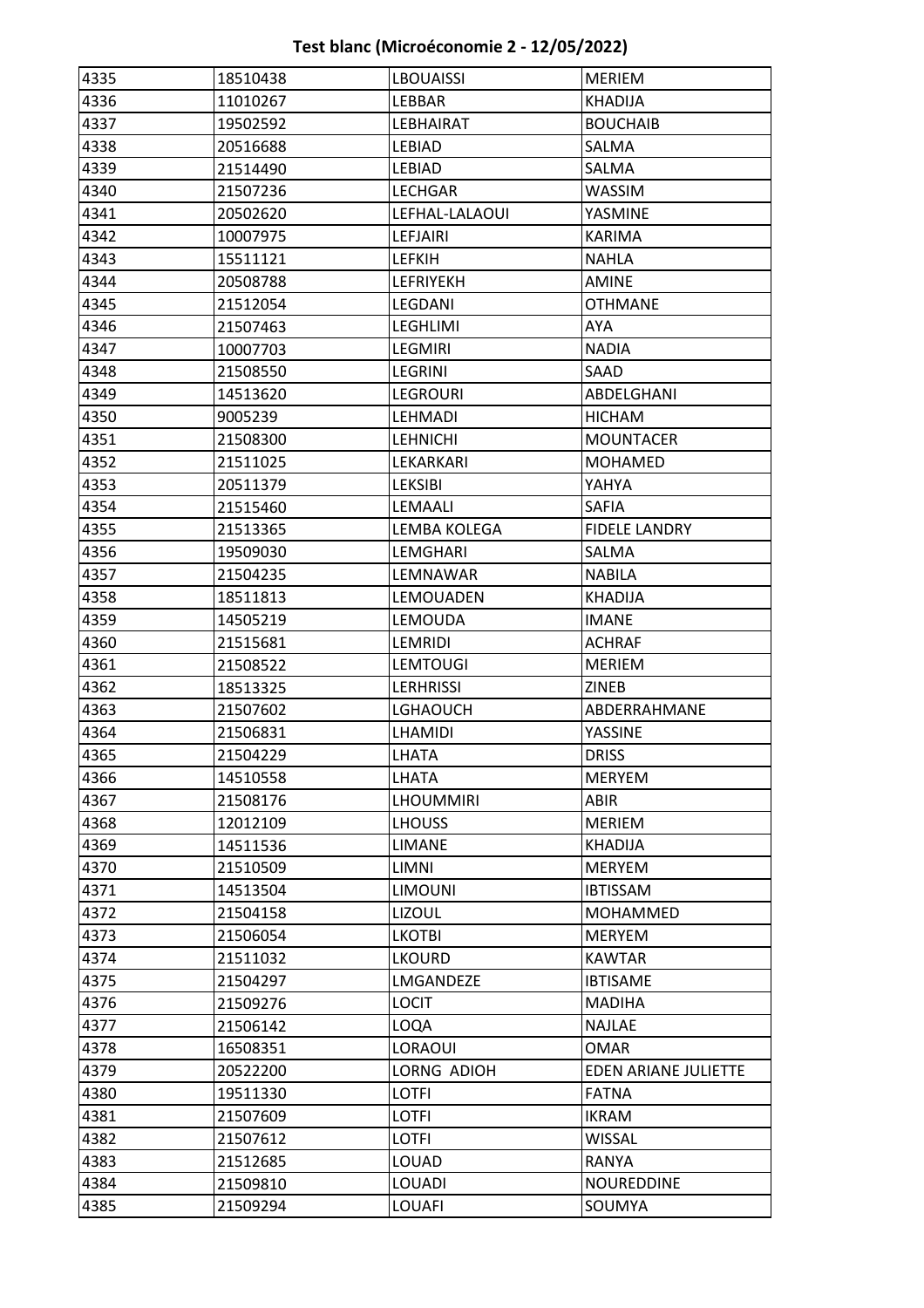| 4386 | 14512228 | <b>LOUAK</b>     | <b>MOHAMED</b>    |
|------|----------|------------------|-------------------|
| 4387 | 21506964 | <b>LOUALID</b>   | ABDERRAHMANE      |
| 4388 | 21509036 | <b>LOUAYE</b>    | <b>LOUBNA</b>     |
| 4389 | 19505464 | LOUAZNA          | <b>NESRINE</b>    |
| 4390 | 13013664 | <b>LOUBR</b>     | <b>NAJAT</b>      |
| 4391 | 12014895 | <b>LOUDAINI</b>  | <b>MAJDA</b>      |
| 4392 | 13014258 | <b>LOUDIFA</b>   | ABDERRAHIM        |
| 4393 | 11005998 | <b>LOUDIYI</b>   | <b>DOUNIA</b>     |
| 4394 | 20505834 | <b>LOUHATI</b>   | <b>SOUKAINA</b>   |
| 4395 | 21511120 | <b>LOUIHI</b>    | <b>MOHAMED</b>    |
| 4396 | 21510447 | <b>LOUIMET</b>   | <b>AYOUB</b>      |
| 4397 | 21519142 | <b>LOUIS</b>     | <b>NICKY LOVE</b> |
| 4398 | 11010369 | <b>LOUIZI</b>    | <b>FOUZIA</b>     |
| 4399 | 20501463 | <b>LOUKID</b>    | <b>OUMAIMA</b>    |
| 4400 | 20508253 | <b>LOUKILI</b>   | <b>IHSSANE</b>    |
| 4401 | 21507250 | <b>LOUKILI</b>   | <b>MOHAMMED</b>   |
| 4402 | 14513996 | <b>LOUKILI</b>   | <b>NOUREDDINE</b> |
| 4403 | 21509235 | <b>LOUKIM</b>    | <b>CHAIMAA</b>    |
| 4404 | 19507712 | <b>LOULAD</b>    | <b>ZINEB</b>      |
| 4405 | 12015312 | <b>LOULIDI</b>   | HAMZA             |
| 4406 | 21510258 | <b>LOULIJAT</b>  | YAHYA             |
| 4407 | 19508252 | <b>LOULJI</b>    | <b>MOHSSINE</b>   |
| 4408 | 21504220 | LOUMIY           | <b>BOUCHAIB</b>   |
| 4409 | 15512985 | <b>LOUNNE</b>    | <b>JIHANE</b>     |
| 4410 | 12005632 | LOURAOUI         | <b>ZOUHAIR</b>    |
| 4411 | 21506377 | <b>LOUTFI</b>    | <b>IMANE</b>      |
| 4412 | 21504647 | <b>LOUTFI</b>    | <b>MERYEM</b>     |
| 4413 | 21503447 | <b>LOUTFI</b>    | SALMA             |
| 4414 | 21508765 | LYASSAMI         | <b>ISSAM</b>      |
| 4415 | 20510838 | LYAZALI          | <b>MAROUANE</b>   |
| 4416 | 21507815 | M' HAIRY         | FATIMA-ZAHRA      |
| 4417 | 21512807 | M'BARKI          | ANAS              |
| 4418 | 11010405 | <b>M'CHICH</b>   | <b>AYOUB</b>      |
| 4419 | 21511275 | M'CHICH          | KAMAL             |
| 4420 | 21507093 | M'HAL            | <b>AYOUB</b>      |
| 4421 | 11007526 | M'HAMDI          | MOHAMED AMINE     |
| 4422 | 21511935 | M'HAMMEDI ALAOUI | ZAKARIA           |
| 4423 | 21511602 | M'HARI           | SALOUA            |
| 4424 | 20509755 | M'HARRAK         | <b>KAWTAR</b>     |
| 4425 | 18513771 | M'HARRAK         | <b>KHADIJA</b>    |
| 4426 | 21508552 | M'HARTHI         | ZAHRA             |
| 4427 | 14513333 | M'JAHED          | SOUKAINA          |
| 4428 | 13010511 | M'RABAT          | AHMED             |
| 4429 | 15506781 | M'SITAF          | EL MEHDI          |
| 4430 | 21509571 | <b>MAACHAOUI</b> | <b>MANAL</b>      |
| 4431 | 21512109 | <b>MAACHI</b>    | <b>SOUFIANE</b>   |
| 4432 | 21503425 | <b>MAAIT</b>     | <b>GHIZLANE</b>   |
| 4433 | 12014802 | MAAIT            | LAILA             |
| 4434 | 14509748 | MAAKOUL          | AICHA             |
| 4435 | 21510088 | <b>MAAMOUK</b>   | SAID              |
| 4436 | 17511537 | <b>MAAMRI</b>    | SOUKAINA          |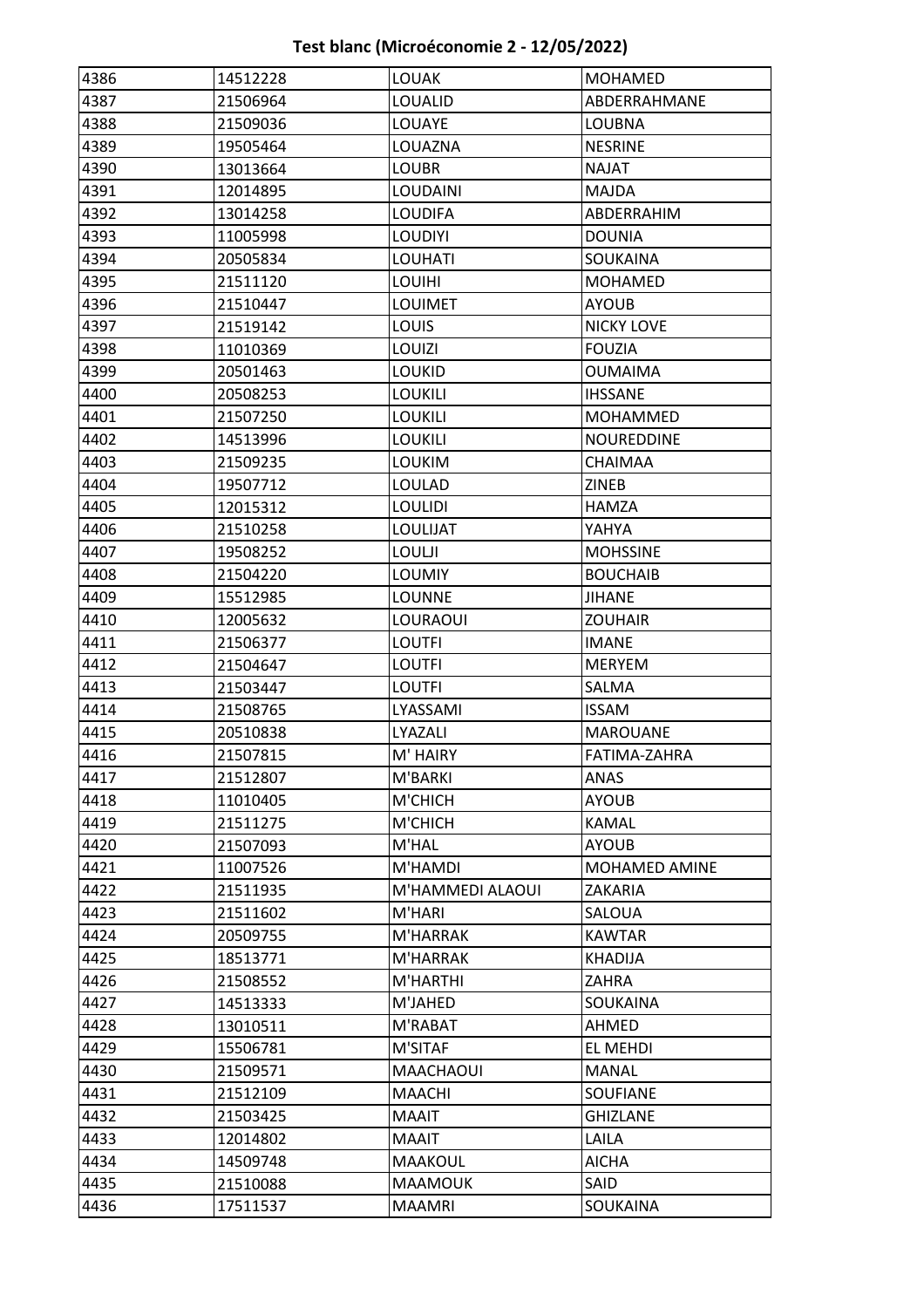| 4437 | 21510837 | <b>MAANISSE</b>  | <b>BADR</b>         |
|------|----------|------------------|---------------------|
| 4438 | 12010319 | <b>MAANNI</b>    | FATIMA EZ-ZAHRA     |
| 4439 | 20501726 | <b>MAARAS</b>    | <b>KAWTAR</b>       |
| 4440 | 21515436 | <b>MAARIF</b>    | <b>MERIEM</b>       |
| 4441 | 14502800 | <b>MAAROUF</b>   | <b>HICHAM</b>       |
| 4442 | 19505029 | <b>MAAROUF</b>   | <b>OTHMANE</b>      |
| 4443 | 10006718 | <b>MAAROUF</b>   | TOURIA              |
| 4444 | 16502862 | <b>MAAROUF</b>   | YASSINE             |
| 4445 | 19508187 | <b>MAAROUFI</b>  | <b>NOUHAILA</b>     |
| 4446 | 21509788 | <b>MAARRY</b>    | MOHAMMED            |
| 4447 | 21508124 | <b>MAATAOUI</b>  | <b>MERIEM</b>       |
| 4448 | 21503344 | <b>MAATOUK</b>   | HAMZA               |
| 4449 | 15508438 | <b>MAAZI</b>     | ROMAISSAE           |
| 4450 | 13013420 | MAAZIZE          | <b>MOHAMMED</b>     |
| 4451 | 21509899 | <b>MAAZOUZ</b>   | ZAKIA               |
| 4452 | 13015978 | <b>MAAZOUZE</b>  | <b>FATIMA</b>       |
| 4453 | 21512065 | <b>MAAZOUZI</b>  | ALI                 |
| 4454 | 11010439 | <b>MABANI</b>    | <b>TOUHAMI</b>      |
| 4455 | 20506777 | <b>MABCHOUR</b>  | ABDELALI            |
| 4456 | 21512803 | <b>MABCHOUR</b>  | <b>HANANE</b>       |
| 4457 | 11007150 | <b>MABCHOUR</b>  | <b>HOUDA</b>        |
| 4458 | 21508347 | <b>MABCHOUR</b>  | SANAE               |
| 4459 | 19504097 | <b>MABROUK</b>   | CHAIMAE             |
| 4460 | 21510311 | <b>MABROUK</b>   | HAJAR               |
| 4461 | 14509949 | <b>MABROUK</b>   | <b>HANANE</b>       |
| 4462 | 16512403 | <b>MABROUK</b>   | <b>IBTISSAM</b>     |
| 4463 | 21504941 | <b>MABROUK</b>   | <b>ILHAM</b>        |
| 4464 | 21508826 | <b>MABROUK</b>   | <b>ISMAIL</b>       |
| 4465 | 19506683 | <b>MABROUK</b>   | <b>KHADIJA</b>      |
| 4466 | 12012974 | <b>MABROUK</b>   | YOUNESS             |
| 4467 | 16509987 | <b>MABROUKI</b>  | <b>YOUSSEF</b>      |
| 4468 | 21504932 | <b>MACHALLAH</b> | SALMA               |
| 4469 | 14512858 | <b>MACHANE</b>   | <b>IHSANE</b>       |
| 4470 | 9003817  | <b>MACHHOUR</b>  | HASSANE             |
| 4471 | 21515871 | <b>MACHHOUR</b>  | <b>IKRAM</b>        |
| 4472 | 16506712 | <b>MACHI</b>     | <b>FATIMA ZAHRA</b> |
| 4473 | 14513543 | <b>MACHICH</b>   | <b>MANAL</b>        |
| 4474 | 17512980 | <b>MACHMACHI</b> | <b>OUMAIMA</b>      |
| 4475 | 21508296 | <b>MADAN</b>     | AYA                 |
| 4476 | 11009059 | <b>MADANE</b>    | <b>ELGHAZOUANI</b>  |
| 4477 | 21512449 | <b>MADANI</b>    | <b>FAICAL</b>       |
| 4478 | 12007760 | MADANI           | SOFIANE             |
| 4479 | 21504791 | <b>MADAOUF</b>   | OUSSAMA             |
| 4480 | 11012607 | <b>MADDANE</b>   | MOHAMMED            |
| 4481 | 21511881 | <b>MADHOUR</b>   | <b>OUSSAMA</b>      |
| 4482 | 15514255 | <b>MADINZI</b>   | ADNAN               |
| 4483 | 21508291 | <b>MADOUD</b>    | LAILA               |
| 4484 | 21510280 | <b>MADROUMI</b>  | SALMA               |
| 4485 | 21505897 | MAELAYNAYN       | <b>MERIEM</b>       |
| 4486 | 19501716 | <b>MAFTAH</b>    | <b>OUMNIYA</b>      |
| 4487 | 12005733 | <b>MAFTAH</b>    | SARA                |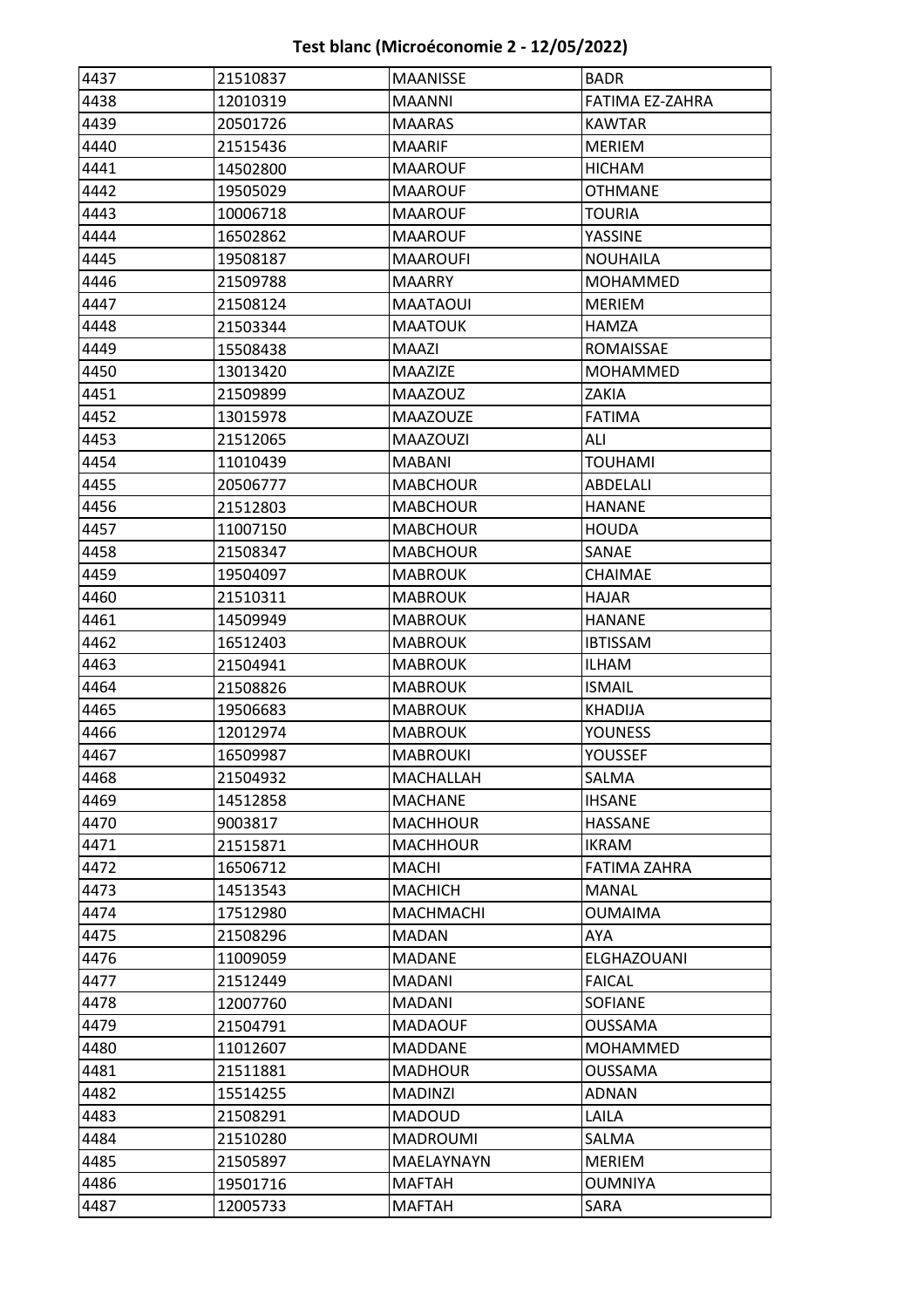| 4488 | 21511510 | <b>MAFTAH</b>               | ZAKARIA              |
|------|----------|-----------------------------|----------------------|
| 4489 | 21523511 | MAGNIMA-KAINE               | JONATHAN-TARYL       |
| 4490 | 14511339 | MAHAMADOU ALMOUCTA DOUCOURE |                      |
| 4491 | 16513956 | <b>MAHAMAT</b>              | <b>MOURNO TARSA</b>  |
| 4492 | 12010685 | <b>MAHANBAR</b>             | <b>SARA</b>          |
| 4493 | 21504303 | <b>MAHBOUB</b>              | ABDERRAHMANE         |
| 4494 | 17501047 | <b>MAHBOUB</b>              | <b>HAMZA</b>         |
| 4495 | 20504715 | <b>MAHBOUB</b>              | <b>MAJDA</b>         |
| 4496 | 21511469 | <b>MAHBOUB</b>              | MOHAMMED-ALI         |
| 4497 | 21507565 | <b>MAHBOUB</b>              | <b>NAWAL</b>         |
| 4498 | 21506778 | <b>MAHBOUB</b>              | <b>WISSAL</b>        |
| 4499 | 11010417 | <b>MAHDAOUI</b>             | SARA                 |
| 4500 | 19503789 | <b>MAHDAR</b>               | <b>IBRAHIM</b>       |
| 4501 | 21502822 | <b>MAHFOUD</b>              | <b>IMANE</b>         |
| 4502 | 21505888 | <b>MAHI</b>                 | <b>OTHMANE</b>       |
| 4503 | 21510938 | <b>MAHIOUB</b>              | <b>HAMZA</b>         |
| 4504 | 21516058 | <b>MAHIR</b>                | <b>IKRAM</b>         |
| 4505 | 21506474 | <b>MAHIR</b>                | <b>TAYIB</b>         |
| 4506 | 21503584 | <b>MAHLOUB</b>              | AHMED                |
| 4507 | 21508230 | <b>MAHMOUD</b>              | <b>MARIA</b>         |
| 4508 | 12009310 | <b>MAHMOUDI</b>             | <b>LOUBNA</b>        |
| 4509 | 21506571 | <b>MAHMOUDI</b>             | <b>MOUHSSINE</b>     |
| 4510 | 18510260 | <b>MAHMOUDI</b>             | SALMA                |
| 4511 | 21507787 | <b>MAHMOUL</b>              | MOHAMEDREDA          |
| 4512 | 18513956 | <b>MAHOUNI</b>              | <b>HIND</b>          |
| 4513 | 21509923 | <b>MAHRACHE</b>             | FATIMA-EZ-ZAHRA      |
| 4514 | 12014156 | <b>MAHROUG</b>              | KARIMA               |
| 4515 | 21510820 | <b>MAHROUG</b>              | <b>MEHDI</b>         |
| 4516 | 21512215 | <b>MAHROUQ</b>              | ANOUAR               |
| 4517 | 21508333 | <b>MAHROUSS</b>             | <b>HAYAT</b>         |
| 4518 | 21510800 | <b>MAHSOUN</b>              | <b>OTHMAN</b>        |
| 4519 | 21507358 | <b>MAHTAL</b>               | <b>MANAL</b>         |
| 4520 | 14513486 | <b>MAHZOUM</b>              | <b>ZAHRA</b>         |
| 4521 | 21521143 | MAIDUGU                     | <b>MARYAM BASHIR</b> |
| 4522 | 18518369 | <b>MAIGA</b>                | ABDOURHAMANE IBRAHIN |
| 4523 | 21523951 | <b>MAIGA</b>                | SADA                 |
| 4524 | 21523933 | <b>MAIGA</b>                | ZAHARETOU            |
| 4525 | 21510691 | <b>MAIMER</b>               | SOKAINA              |
| 4526 | 21511435 | <b>MAIT</b>                 | <b>KHALID</b>        |
| 4527 | 21504084 | <b>MAIT</b>                 | RAJAA                |
| 4528 | 19507736 | <b>MAITIY</b>               | <b>AIMAN</b>         |
| 4529 | 21508588 | <b>MAJD</b>                 | ASMA                 |
| 4530 | 20503711 | <b>MAJDOUB</b>              | <b>HAJAR</b>         |
| 4531 | 11007299 | <b>MAJDOUB</b>              | MANALE               |
| 4532 | 21506252 | <b>MAJDOUB</b>              | <b>OUSSAMA</b>       |
| 4533 | 21508076 | MAJID                       | HAYAT                |
| 4534 | 21504208 | MAJID                       | HIBA-TALLAH          |
| 4535 | 10007147 | MAJIDI                      | <b>SOUFIANE</b>      |
| 4536 | 12013013 | <b>MAJJAT</b>               | <b>HANANE</b>        |
| 4537 | 20518415 | <b>MAJJI</b>                | <b>HICHAM</b>        |
| 4538 | 21509521 | <b>MAJLOUBI</b>             | <b>OTHMANE</b>       |
|      |          |                             |                      |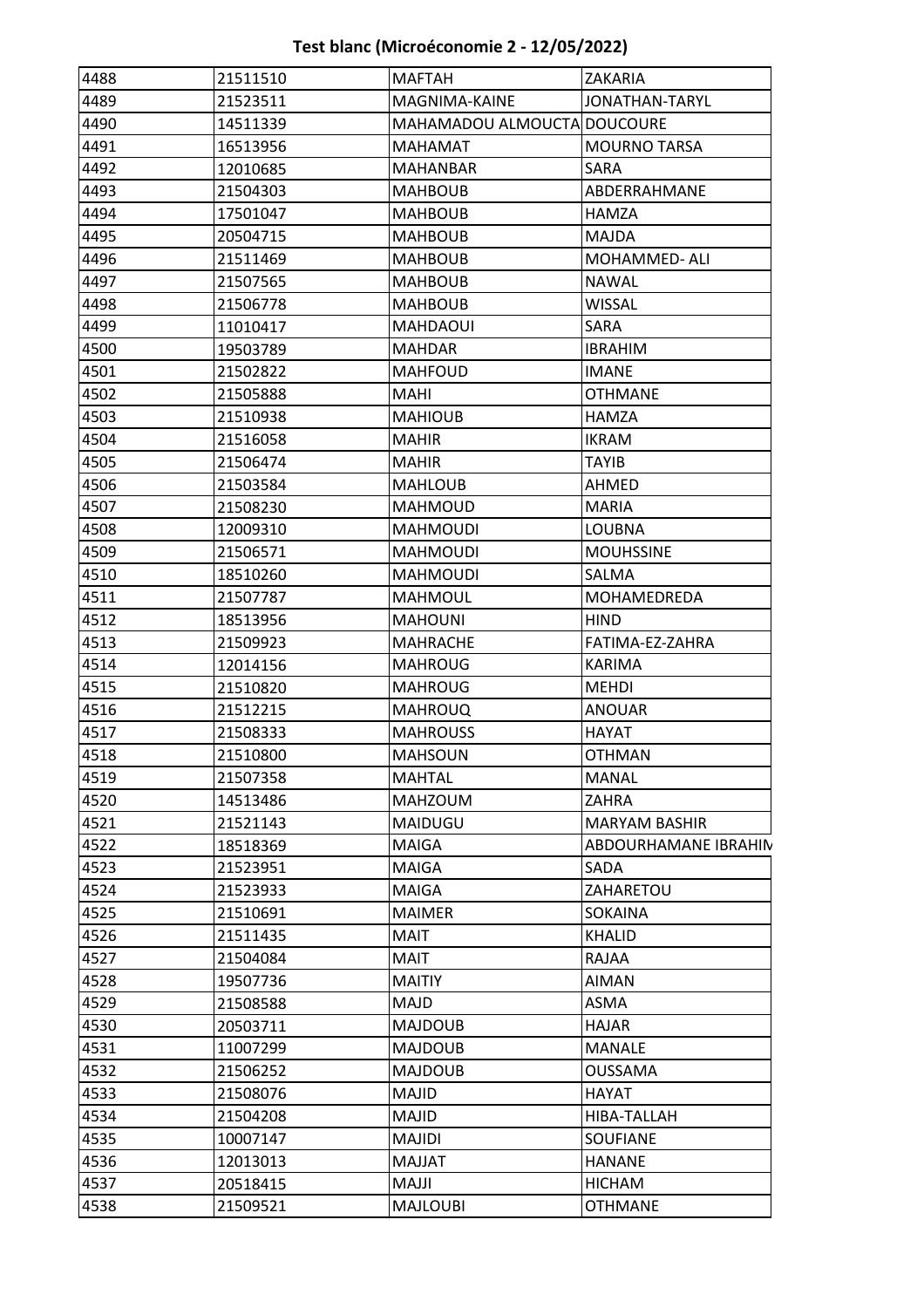| 4539 | 11007628 | <b>MAJNI</b>        | <b>WALAE</b>       |
|------|----------|---------------------|--------------------|
| 4540 | 21507541 | <b>MAKADMI</b>      | SAIDA              |
| 4541 | 21504925 | <b>MAKBOUL</b>      | ABDELKERIM         |
| 4542 | 19518687 | <b>MAKDAD</b>       | ABDELLAH           |
| 4543 | 18514308 | MAKDAD              | <b>IMANE</b>       |
| 4544 | 19502632 | MAKDAD              | <b>NOUR EDDINE</b> |
| 4545 | 20500966 | <b>MAKDAD</b>       | <b>RABAB</b>       |
| 4546 | 13009833 | <b>MAKHADAR</b>     | <b>MOHAMMED</b>    |
| 4547 | 20501596 | <b>MAKHDACH</b>     | <b>HANAE</b>       |
| 4548 | 20517044 | <b>MAKHLOUF</b>     | CHAIMAA            |
| 4549 | 18510083 | <b>MAKHOUSS</b>     | OTHMANE            |
| 4550 | 13008206 | <b>MAKICH</b>       | <b>IMANE</b>       |
| 4551 | 21504920 | <b>MAKKAK</b>       | <b>AYMEN</b>       |
| 4552 | 21510721 | <b>MAKLATI</b>      | SALMA              |
| 4553 | 21508221 | <b>MAKMEL</b>       | IKRAM              |
| 4554 | 21515629 | <b>MAKNASSI</b>     | YOUSSEF            |
| 4555 | 20508100 | <b>MAKROUM</b>      | <b>TALAL</b>       |
| 4556 | 10007448 | <b>MAKROUNI</b>     | <b>HANANE</b>      |
| 4557 | 19500901 | <b>MALIK</b>        | <b>KHOULOUD</b>    |
| 4558 | 21522077 | <b>MALIK ABOKOR</b> | <b>BARKAT</b>      |
| 4559 | 21511592 | <b>MALLOK</b>       | <b>MAROUANE</b>    |
| 4560 | 14508959 | <b>MALLOUK</b>      | AMINE              |
| 4561 | 21508161 | <b>MALLOUKI</b>     | M'BARKA            |
| 4562 | 12013028 | <b>MALOUK</b>       | <b>ASSIA</b>       |
| 4563 | 21511894 | <b>MALTOUF</b>      | <b>WALID</b>       |
| 4564 | 14513242 | <b>MAMALIK</b>      | <b>ACHRAF</b>      |
| 4565 | 13005763 | <b>MAMOUNI</b>      | <b>ABOUBAKR</b>    |
| 4566 | 15514671 | <b>MAMOUNI</b>      | <b>TAHAR</b>       |
| 4567 | 21511616 | <b>MAMY</b>         | <b>KHADIJA</b>     |
| 4568 | 19506608 | <b>MANAR</b>        | SALMA              |
| 4569 | 15514023 | <b>MANCHOUR</b>     | <b>NASSIMA</b>     |
| 4570 | 18515022 | <b>MANDILI</b>      | <b>ACHRAF</b>      |
| 4571 | 20515675 | <b>MANDILI</b>      | <b>KAOUTAR</b>     |
| 4572 | 21504237 | <b>MANIANI</b>      | SALMA              |
| 4573 | 21504903 | <b>MANJAOUI</b>     | <b>ESSAM</b>       |
| 4574 | 11010376 | <b>MANNI</b>        | <b>NADIA</b>       |
| 4575 | 9003085  | <b>MANOUZI</b>      | <b>HOUDA</b>       |
| 4576 | 15512678 | <b>MANSOUR</b>      | ABDELKRIM          |
| 4577 | 21508393 | <b>MANSOUR</b>      | <b>AYOUB</b>       |
| 4578 | 21506602 | <b>MANSOUR</b>      | <b>HANAN</b>       |
| 4579 | 21512377 | <b>MANSOURI</b>     | AYA                |
| 4580 | 12012976 | <b>MANSOURI</b>     | <b>RACHIDA</b>     |
| 4581 | 21511357 | <b>MANTAG</b>       | SALMANE            |
| 4582 | 21506719 | MANTAG              | SAMAH              |
| 4583 | 21513197 | <b>MANZOU</b>       | FATIMA - ZAHRAE    |
| 4584 | 21506542 | <b>MAOUHHIB</b>     | ZAKIA              |
| 4585 | 19507580 | <b>MAOUI</b>        | <b>NAWAL</b>       |
| 4586 | 21507692 | <b>MARBAH</b>       | ABDELHAK           |
| 4587 | 21511780 | <b>MARBOUH</b>      | <b>HAMZA</b>       |
| 4588 | 21510240 | <b>MARBOUH</b>      | YASSIR             |
| 4589 | 14512254 | <b>MARCHICH</b>     | <b>AMIR</b>        |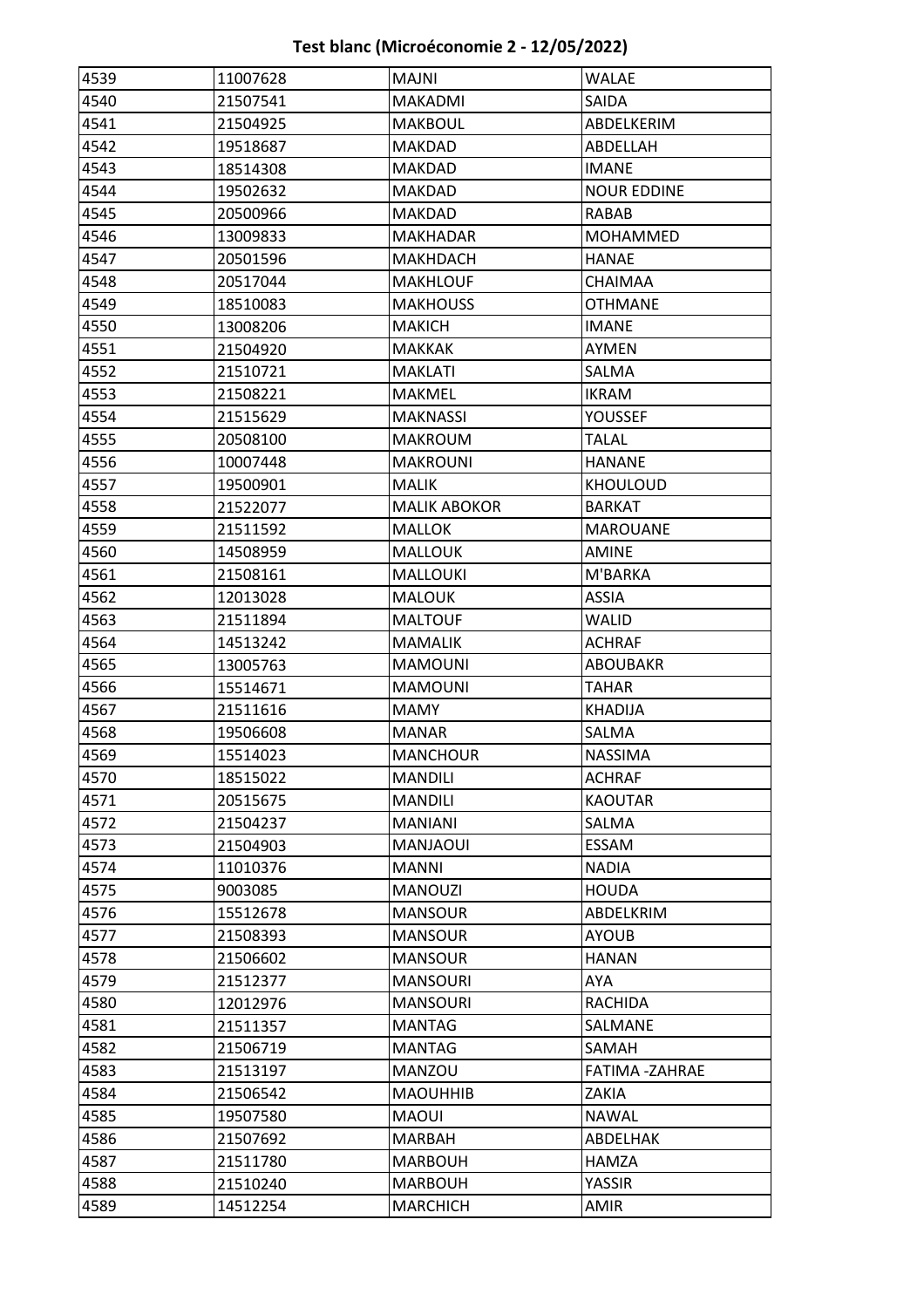| 4590 | 21507557 | <b>MARCHOUD</b>  | <b>OUSSAMA</b>    |
|------|----------|------------------|-------------------|
| 4591 | 20505715 | <b>MARCHOUD</b>  | SALMA             |
| 4592 | 9007322  | <b>MARDAS</b>    | ABDELHAKIM        |
| 4593 | 12010297 | <b>MARDI</b>     | SOUKAINA          |
| 4594 | 19508371 | <b>MARFOUK</b>   | <b>NOUHAILA</b>   |
| 4595 | 21511600 | <b>MARGHOUB</b>  | <b>BAHAEDDINE</b> |
| 4596 | 21508122 | <b>MARHAOUI</b>  | HAJAR             |
| 4597 | 21520406 | <b>MARHAOUI</b>  | HIBA              |
| 4598 | 21512086 | <b>MARHAOUI</b>  | MOHAMED AMINE     |
| 4599 | 13014395 | <b>MARHFOUL</b>  | ABDESSAMAD        |
| 4600 | 21506263 | <b>MARHOUM</b>   | <b>MOUAD</b>      |
| 4601 | 12010294 | <b>MARHOUM</b>   | <b>RAHMA</b>      |
| 4602 | 13012113 | <b>MARHRAOUI</b> | SARA              |
| 4603 | 18518493 | <b>MARIOUT</b>   | <b>AYOUB</b>      |
| 4604 | 21507263 | MARJANE          | HAMZA             |
| 4605 | 11003894 | <b>MARMOUCHA</b> | SARA              |
| 4606 | 21504404 | <b>MARMOUCHI</b> | <b>HASNA</b>      |
| 4607 | 21510791 | <b>MAROUANE</b>  | <b>HAKIM</b>      |
| 4608 | 17513708 | <b>MAROUFI</b>   | <b>AYMAN</b>      |
| 4609 | 21509427 | <b>MARZOUG</b>   | SALMA             |
| 4610 | 19504646 | <b>MARZOUGUI</b> | MOHAMMED          |
| 4611 | 15500851 | <b>MARZOUGUI</b> | SAFAA             |
| 4612 | 20513979 | <b>MARZOUK</b>   | KHADIJA           |
| 4613 | 9000621  | <b>MARZOUKI</b>  | <b>NABIL</b>      |
| 4614 | 18509614 | <b>MASDOUR</b>   | <b>MOHAMMED</b>   |
| 4615 | 15510911 | <b>MASKI</b>     | <b>HOUDA</b>      |
| 4616 | 21506105 | <b>MASMOUD</b>   | WALAE             |
| 4617 | 15512459 | <b>MASMOUDI</b>  | YASMINE           |
| 4618 | 21506959 | <b>MASOUAB</b>   | SALMA             |
| 4619 | 18515026 | <b>MASRAR</b>    | EL MOSTAFA        |
| 4620 | 14510006 | <b>MASRAR</b>    | <b>ELARBI</b>     |
| 4621 | 21508547 | <b>MASRAR</b>    | <b>IMANE</b>      |
| 4622 | 21508543 | <b>MASRAR</b>    | SALMA             |
| 4623 | 18516078 | MASSAAD          | <b>ANAS</b>       |
| 4624 | 20505174 | MASSASSE         | <b>IKRAM</b>      |
| 4625 | 21506614 | <b>MASSIOUI</b>  | WALID             |
| 4626 | 21512621 | <b>MASTOUR</b>   | <b>BADR</b>       |
| 4627 | 21510015 | <b>MASTOURI</b>  | <b>NOUHAILA</b>   |
| 4628 | 20505620 | <b>MATKOUT</b>   | JAMILA            |
| 4629 | 21515416 | <b>MATLAOUI</b>  | <b>AIMANE</b>     |
| 4630 | 21513086 | <b>MATRABI</b>   | YASSINE           |
| 4631 | 21503818 | MAWAD            | <b>KHALID</b>     |
| 4632 | 17509449 | MAZAGUI          | AMINA             |
| 4633 | 16502100 | <b>MAZANI</b>    | HALIMA            |
| 4634 | 20514467 | <b>MAZARINE</b>  | ABDERRAHIM        |
| 4635 | 21503073 | <b>MAZHAR</b>    | AYOUB             |
| 4636 | 10006918 | <b>MAZHAR</b>    | <b>KHALID</b>     |
| 4637 | 12010317 | <b>MAZHOUR</b>   | SANAA             |
| 4638 | 13013538 | <b>MAZHOURI</b>  | <b>ADIL</b>       |
| 4639 | 21506650 | <b>MAZIANE</b>   | HAJAR             |
| 4640 | 18507573 | <b>MAZIANI</b>   | CHOUKI            |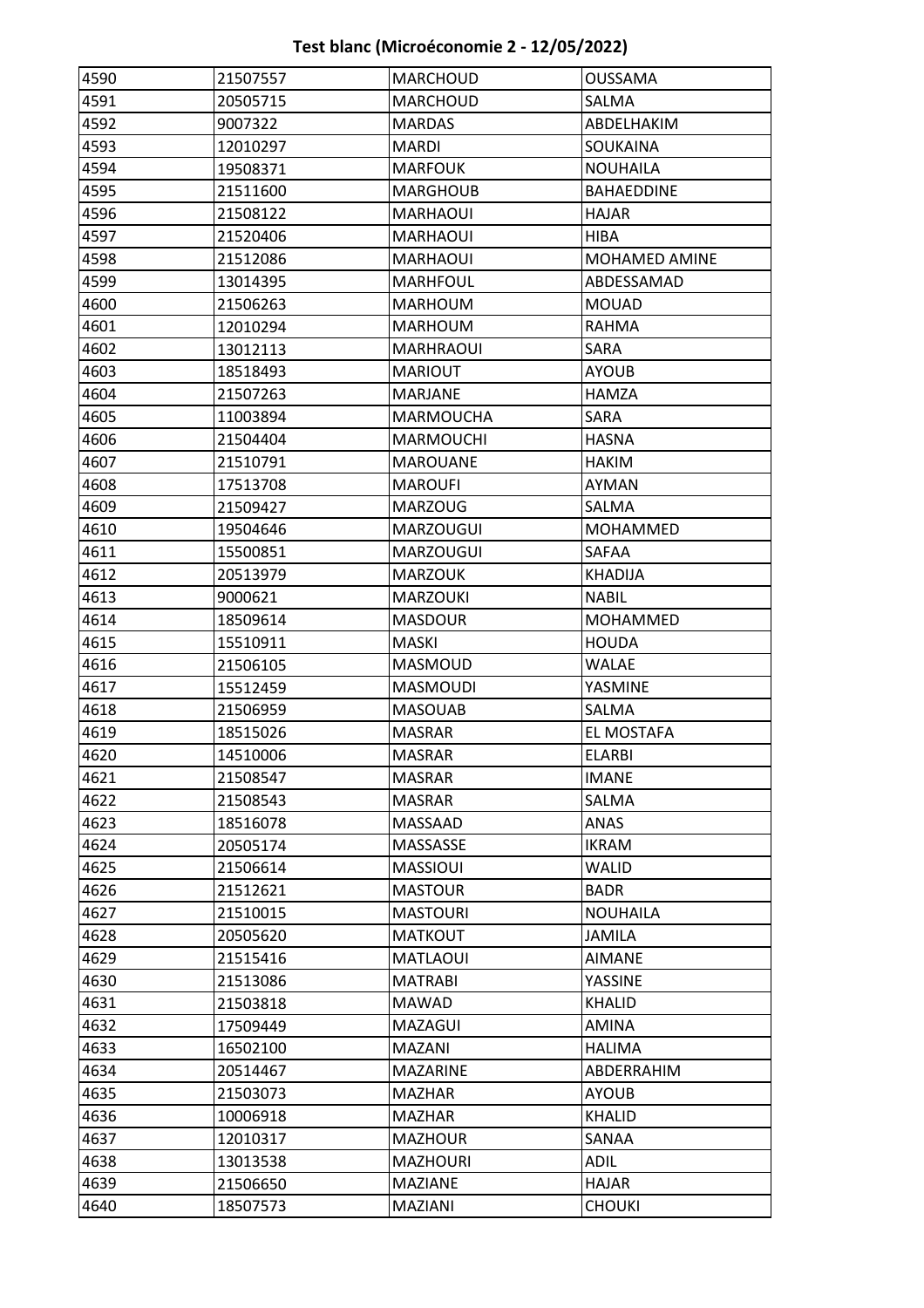| 4641 | 21509801 | <b>MAZIANI</b>          | <b>JIHAD</b>        |
|------|----------|-------------------------|---------------------|
| 4642 | 21512152 | MAZILI                  | <b>ISSA</b>         |
| 4643 | 21506760 | <b>MAZIN</b>            | <b>NOUHAILA</b>     |
| 4644 | 21509154 | <b>MAZINI</b>           | RANIA               |
| 4645 | 21508921 | <b>MAZMAR</b>           | YASSINE             |
| 4646 | 21508074 | <b>MAZOUZ</b>           | <b>NOUHAILA</b>     |
| 4647 | 21503537 | <b>MAZOUZE</b>          | <b>NIHADE</b>       |
| 4648 | 21504115 | <b>MAZROUI</b>          | WALID               |
| 4649 | 20514415 | <b>MAZYAN</b>           | LOUBNA              |
| 4650 | 21505996 | <b>MBARKI</b>           | <b>HOUDA</b>        |
| 4651 | 18507912 | <b>MECHAAL</b>          | <b>OUALID</b>       |
| 4652 | 19513712 | <b>MECHCHATE</b>        | HAJAR               |
| 4653 | 21510559 | <b>MECHNAI</b>          | <b>IBTISSAM</b>     |
| 4654 | 14510469 | <b>MECHOUET</b>         | <b>FATIMA ZOHRA</b> |
| 4655 | 21512138 | <b>MEDMAM</b>           | SAAD                |
| 4656 | 11010162 | MEDYAZ                  | <b>HOUDA</b>        |
| 4657 | 12012959 | <b>MEFTAH</b>           | <b>FATIMA</b>       |
| 4658 | 21509907 | <b>MEFTAH</b>           | <b>OUMAIMA</b>      |
| 4659 | 19518725 | <b>MEFTAH EL MENANI</b> | <b>IMANE</b>        |
| 4660 | 16512955 | <b>MEGDOULI</b>         | CHOUAIB             |
| 4661 | 18506669 | <b>MEHDI</b>            | <b>SOUFIANE</b>     |
| 4662 | 13009772 | MEJAHID                 | LEKBIRA             |
| 4663 | 10008130 | <b>MEKBOUL</b>          | <b>FATNA</b>        |
| 4664 | 21507690 | <b>MEKKAOUI</b>         | <b>BASMA</b>        |
| 4665 | 21514666 | <b>MELIANI</b>          | <b>IMANE</b>        |
| 4666 | 12009023 | <b>MELIANI</b>          | SOUKAINA            |
| 4667 | 21518507 | <b>MELIHI</b>           | <b>HAFID</b>        |
| 4668 | 20516088 | <b>MEMLOUK</b>          | ABDERRAHMANE        |
| 4669 | 21504733 | <b>MEMLOUK</b>          | ANAS                |
| 4670 | 21512814 | <b>MENAOUER</b>         | AMAL                |
| 4671 | 20514050 | <b>MENDILI</b>          | <b>RIM</b>          |
| 4672 | 21507206 | <b>MENIKHAR</b>         | <b>MOUNIR</b>       |
| 4673 | 21510044 | <b>MENJRA</b>           | <b>MALAK</b>        |
| 4674 | 21503431 | <b>MENNANE</b>          | SOUHAILA            |
| 4675 | 21516061 | <b>MENNAS</b>           | SOUKAINA            |
| 4676 | 21506256 | <b>MENOUAR</b>          | <b>HIBA</b>         |
| 4677 | 19509220 | <b>MENTLI</b>           | AYA                 |
| 4678 | 13014141 | <b>MEQDAD</b>           | <b>ZINEB</b>        |
| 4679 | 21507696 | <b>MERBAH</b>           | <b>REDA</b>         |
| 4680 | 21515444 | <b>MERHAB</b>           | ZAHIRA              |
| 4681 | 21508035 | <b>MERYEM</b>           | EL MOUDDEN          |
| 4682 | 9002887  | <b>MERZABY</b>          | ABDERRAHIM          |
| 4683 | 21506824 | <b>MESGUINE</b>         | ZAKIA               |
| 4684 | 20505435 | <b>MESKELINDI</b>       | ABDESSABOUR         |
| 4685 | 10007334 | <b>MESKINE</b>          | SOUKAINA            |
| 4686 | 21510621 | <b>MESKINI</b>          | <b>MERYEM</b>       |
| 4687 | 21510332 | <b>MESLAK</b>           | <b>NADIA</b>        |
| 4688 | 16513878 | <b>MESQUINI</b>         | ZAKARIA             |
| 4689 | 20517599 | <b>MESRAR</b>           | SANAE               |
| 4690 | 14510032 | <b>MESROUR</b>          | <b>MAJDOULINE</b>   |
| 4691 | 21510452 | MESSAOUD                | KAMAL               |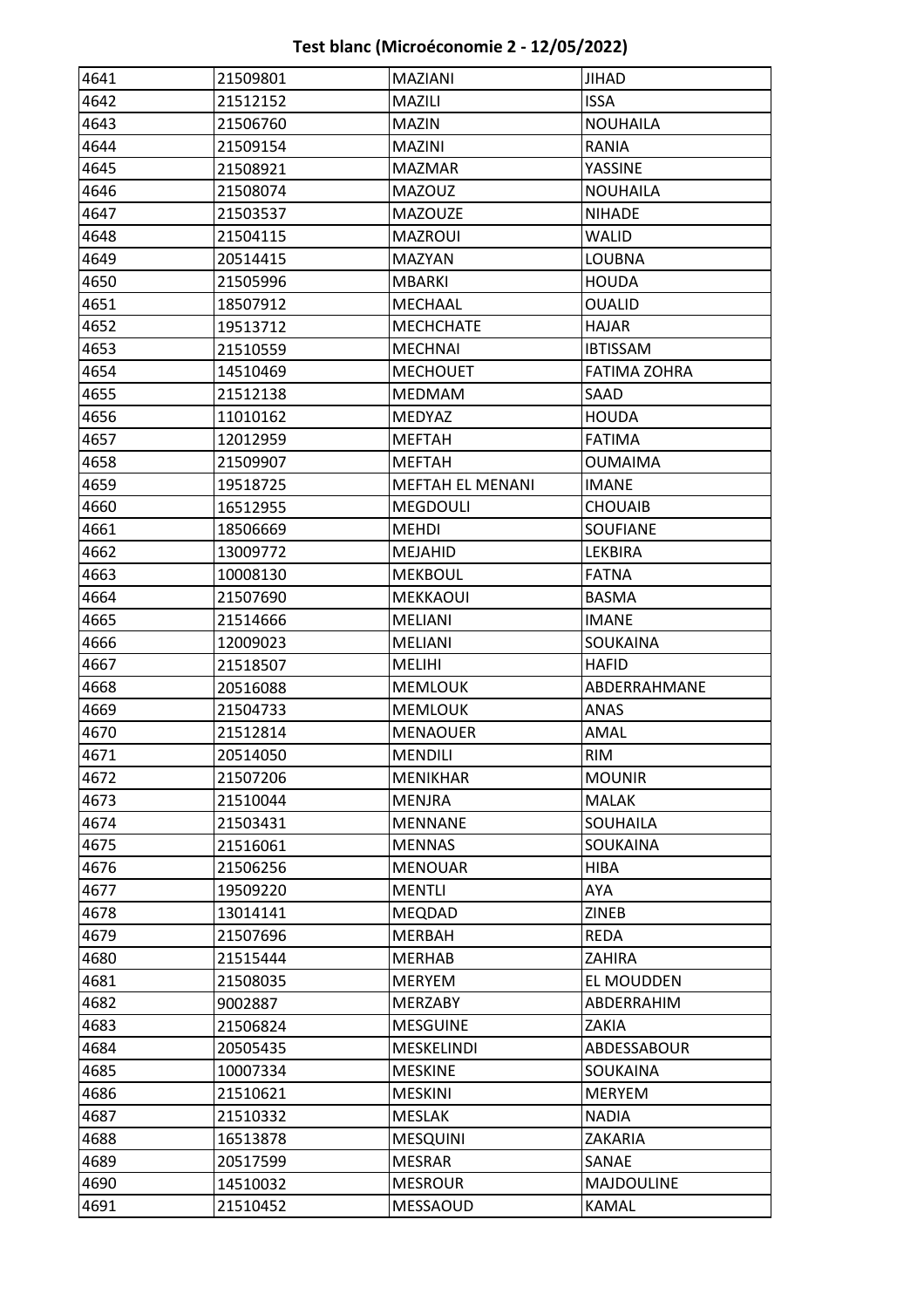| 4692 | 13007860 | <b>MESSAOUD</b>   | <b>KHADIJA</b>      |
|------|----------|-------------------|---------------------|
| 4693 | 21510052 | <b>MESSAOUDI</b>  | <b>NAJIA</b>        |
| 4694 | 13014175 | <b>MESSAOUI</b>   | <b>JIHANE</b>       |
| 4695 | 12013106 | <b>MESSOUDI</b>   | <b>IBTISSAM</b>     |
| 4696 | 21507642 | <b>MESTIRI</b>    | <b>SAFAA</b>        |
| 4697 | 21506053 | <b>MESTOUR</b>    | SAAD                |
| 4698 | 21508186 | <b>METAGUI</b>    | SALMA               |
| 4699 | 20515514 | <b>METLAOUI</b>   | <b>CHARAF</b>       |
| 4700 | 21515329 | <b>METLAOUI</b>   | <b>NADA</b>         |
| 4701 | 21502976 | <b>METTIOUI</b>   | <b>HIND</b>         |
| 4702 | 15504172 | <b>MEZIATE</b>    | <b>IHSANE</b>       |
| 4703 | 21511158 | <b>MEZOUARI</b>   | ZAID                |
| 4704 | 18505768 | <b>MEZRARI</b>    | ANAS                |
| 4705 | 21509669 | <b>MEZROUI</b>    | <b>BEN SAID</b>     |
| 4706 | 11012604 | <b>MHAIMER</b>    | <b>YOUSSEF</b>      |
| 4707 | 21506918 | <b>MHAIRSA</b>    | ADAM                |
| 4708 | 15511041 | MHAMKA            | YOUSSRA             |
| 4709 | 18508280 | <b>MIDI</b>       | SANAA               |
| 4710 | 15510829 | <b>MIFTAH</b>     | AMAL                |
| 4711 | 21508971 | <b>MIFTAH</b>     | <b>KAOUTAR</b>      |
| 4712 | 19516897 | <b>MIFTAH</b>     | <b>YOUSSEF</b>      |
| 4713 | 21505715 | <b>MIHAND</b>     | SAAD                |
| 4714 | 21508849 | <b>MIHDAR</b>     | <b>REDA</b>         |
| 4715 | 21510536 | <b>MIKIR</b>      | <b>YOUSSEF</b>      |
| 4716 | 13015231 | <b>MILMI</b>      | <b>HAMID</b>        |
| 4717 | 10004050 | <b>MILOUDI</b>    | <b>HIND</b>         |
| 4718 | 16513811 | <b>MIRAOUI</b>    | <b>HASNA</b>        |
| 4719 | 14507094 | <b>MIRE</b>       | ZAKARIA             |
| 4720 | 21506522 | <b>MIROUDI</b>    | <b>MAROUANE</b>     |
| 4721 | 21515474 | <b>MIRRANE</b>    | HALIMA              |
| 4722 | 7001270  | <b>MIRY</b>       | AMAL                |
| 4723 | 17513108 | <b>MISBAH</b>     | HAMZA               |
| 4724 | 16507078 | <b>MISSAOUI</b>   | YOUSSEF             |
| 4725 | 14513582 | <b>MISSIBI</b>    | <b>YOUSSEF</b>      |
| 4726 | 21512593 | <b>MJAHD</b>      | SALMA               |
| 4727 | 21506528 | <b>MNIKEL</b>     | <b>FATIMA ZAHRA</b> |
| 4728 | 21511825 | <b>MOAAD</b>      | <b>ACHRAF</b>       |
| 4729 | 17506385 | <b>MOAAD</b>      | SOUKAINA            |
| 4730 | 21512079 | MOATASSIM BILLAH  | <b>BOUCHAIB</b>     |
| 4731 | 10008823 | <b>MOBARAK</b>    | ABDELKARIM          |
| 4732 | 14514353 | <b>MOBARIKI</b>   | <b>GHIZLANE</b>     |
| 4733 | 21518090 | <b>MOBARIKI</b>   | HAFSA               |
| 4734 | 17506787 | <b>MOBARIKI</b>   | <b>HANANE</b>       |
| 4735 | 15513802 | <b>MOCHARIG</b>   | <b>MOHCINE</b>      |
| 4736 | 14505513 | <b>MOCHK</b>      | <b>HASSNAE</b>      |
| 4737 | 15503447 | <b>MOFID</b>      | OUMAIMA             |
| 4738 | 20509351 | <b>MOHAD</b>      | LOAY                |
| 4739 | 21516933 | <b>MOHADI</b>     | <b>OUMAIMA</b>      |
| 4740 | 20511447 | MOHAMMADI         | <b>ELBACHIR</b>     |
| 4741 | 20502428 | <b>MOHIBILLAH</b> | YASSIR              |
| 4742 | 21519460 | <b>MOHSSINE</b>   | ABDELAZIZ           |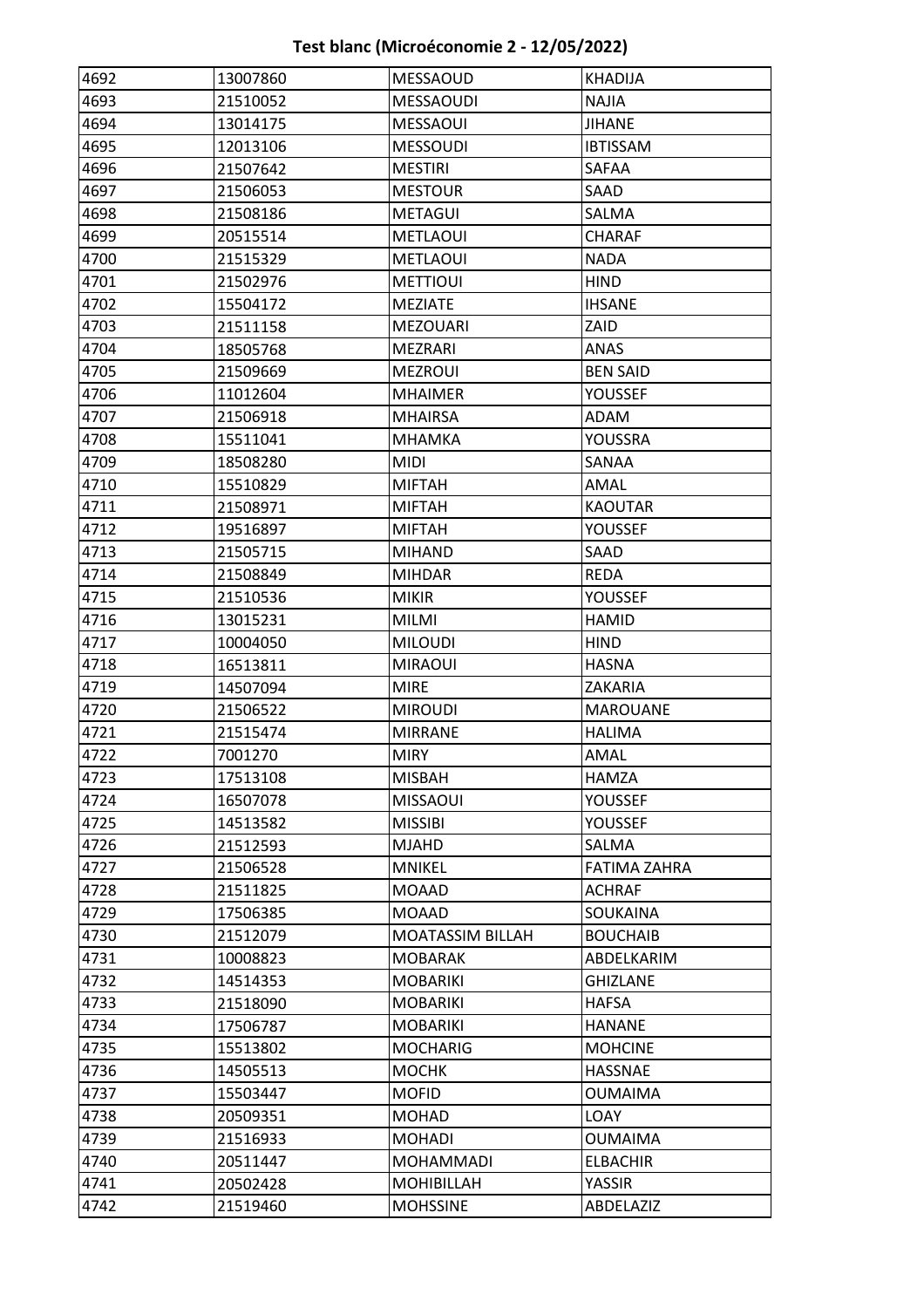| 4743 | 20505830 | <b>MOHSSINE</b>   | <b>KHADIJA</b>      |
|------|----------|-------------------|---------------------|
| 4744 | 21510199 | <b>MOJDI</b>      | MOHAMED             |
| 4745 | 20512326 | <b>MOKADEM</b>    | CHADI               |
| 4746 | 21505738 | <b>MOKADEM</b>    | <b>DOUNIA</b>       |
| 4747 | 21504692 | <b>MOKDAD</b>     | <b>FATIMA ZAHRA</b> |
| 4748 | 14502905 | <b>MOKHLIS</b>    | SOUKAINA            |
| 4749 | 21508781 | <b>MOKHLISS</b>   | <b>OUSSAMA</b>      |
| 4750 | 12013025 | <b>MOKRANE</b>    | DALILA              |
| 4751 | 12014732 | <b>MOMEN</b>      | <b>NAJIMA</b>       |
| 4752 | 11010371 | <b>MONAIM</b>     | <b>HIND</b>         |
| 4753 | 12013137 | <b>MONASSIR</b>   | JALAL               |
| 4754 | 20509865 | <b>MONDIR</b>     | <b>GHIZLANE</b>     |
| 4755 | 21509921 | <b>MONDIR</b>     | <b>KAOUTAR</b>      |
| 4756 | 10002789 | <b>MORAD</b>      | SANA                |
| 4757 | 11010451 | <b>MORAFIK</b>    | <b>SIHAM</b>        |
| 4758 | 21515844 | <b>MORATIB</b>    | <b>NABIL</b>        |
| 4759 | 21509961 | <b>MORCHID</b>    | <b>MERYEM</b>       |
| 4760 | 17514921 | <b>MORJANE</b>    | <b>ANIS</b>         |
| 4761 | 13014213 | <b>MORJANE</b>    | <b>AYOUB</b>        |
| 4762 | 21506485 | <b>MORJANE</b>    | <b>NAIMA</b>        |
| 4763 | 21513190 | <b>MORTADA</b>    | <b>ABDE LIM</b>     |
| 4764 | 13015181 | <b>MOSAID</b>     | <b>MERIEM</b>       |
| 4765 | 21506644 | <b>MOSAMEH</b>    | <b>MARYAM</b>       |
| 4766 | 12012978 | <b>MOSDAK</b>     | <b>KHADIJA</b>      |
| 4767 | 21509115 | <b>MOSLIH</b>     | <b>BOUCHRA</b>      |
| 4768 | 21512714 | <b>MOSNAD</b>     | <b>FOUZIA</b>       |
| 4769 | 18517541 | <b>MOSTAID</b>    | M'BARK              |
| 4770 | 21510428 | <b>MOSTARZAK</b>  | <b>OTHMAN</b>       |
| 4771 | 21504705 | <b>MOTAOUAKIL</b> | <b>HIBA</b>         |
| 4772 | 7006225  | <b>MOTRIB</b>     | YASSINE             |
| 4773 | 21510077 | <b>MOUABIR</b>    | ABDELBASSET         |
| 4774 | 21510142 | <b>MOUACH</b>     | <b>NOUHAILA</b>     |
| 4775 | 21504815 | <b>MOUAD</b>      | <b>IBTISSAM</b>     |
| 4776 | 21502928 | <b>MOUAD</b>      | <b>MEHDI</b>        |
| 4777 | 21509245 | <b>MOUAFFAQ</b>   | <b>DOUAA</b>        |
| 4778 | 21512178 | <b>MOUAFFI</b>    | AYMANE              |
| 4779 | 11012613 | <b>MOUAHID</b>    | <b>RACHID</b>       |
| 4780 | 12013048 | <b>MOUAHID</b>    | SANAA               |
| 4781 | 17513796 | <b>MOUAINE</b>    | LAMYAE              |
| 4782 | 15505940 | <b>MOUAK</b>      | <b>HOUSSAME</b>     |
| 4783 | 21501692 | <b>MOUAKY</b>     | <b>CHOROUK</b>      |
| 4784 | 16502486 | <b>MOUAKY</b>     | RABIE               |
| 4785 | 21503228 | <b>MOUARRAF</b>   | SARA                |
| 4786 | 20510304 | <b>MOUATADID</b>  | WISSAL              |
| 4787 | 21507052 | <b>MOUAYANE</b>   | <b>NISRINE</b>      |
| 4788 | 20509361 | MOUAYDANE         | <b>HIND</b>         |
| 4789 | 21511673 | <b>MOUBARIK</b>   | <b>MARWA</b>        |
| 4790 | 12003674 | <b>MOUBSSITE</b>  | <b>NADIA</b>        |
| 4791 | 21515451 | <b>MOUBTAKIR</b>  | FATIMA EZZAHRA      |
| 4792 | 11010168 | MOUBTASSIM        | SALIMA              |
| 4793 | 17503687 | <b>MOUCHAHID</b>  | ZAHRA               |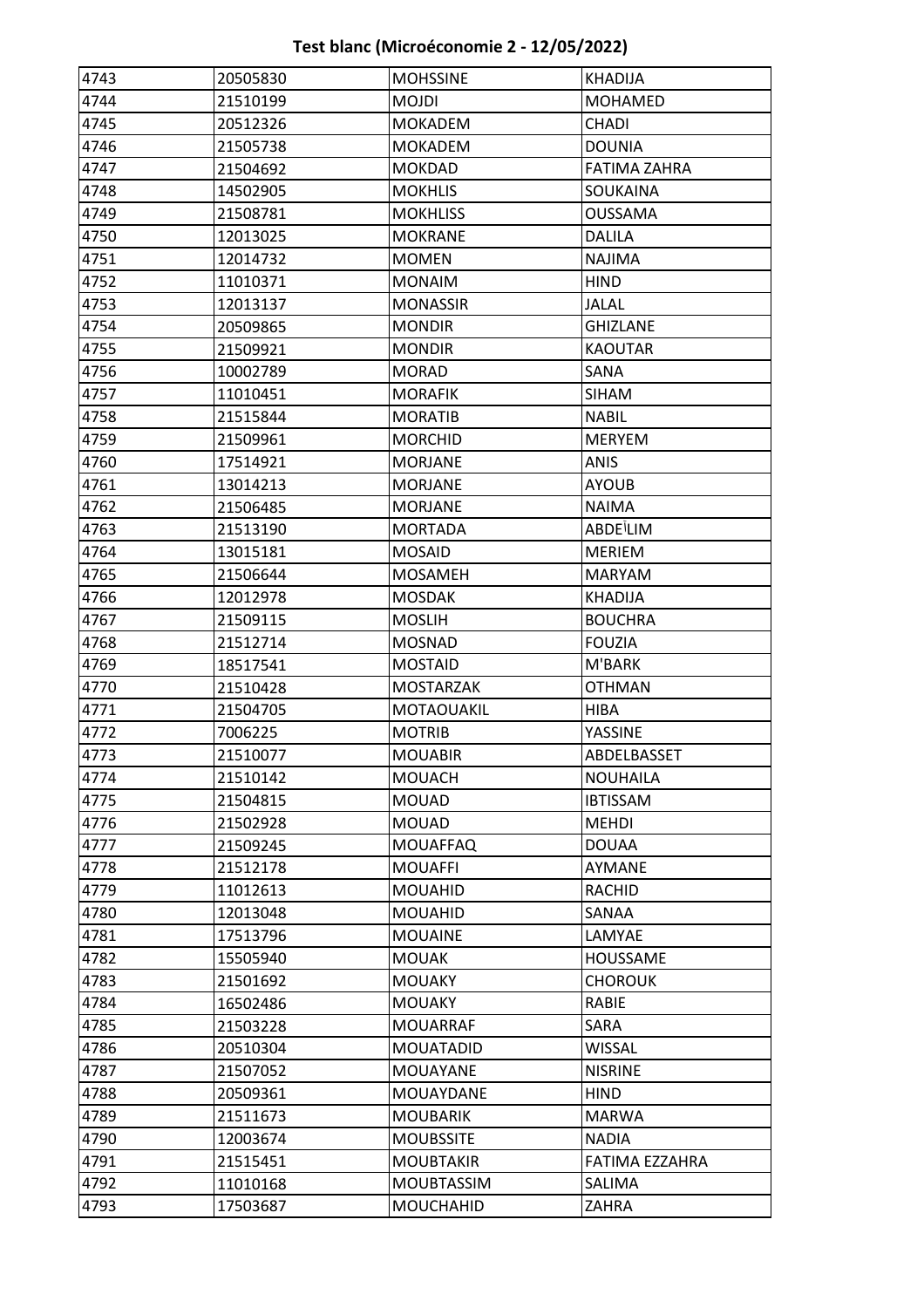| 4794 | 13005734 | <b>MOUCHRIF</b>   | <b>KHADIJA</b>      |
|------|----------|-------------------|---------------------|
| 4795 | 20516217 | <b>MOUCHRIF</b>   | <b>MERIEM</b>       |
| 4796 | 20509825 | <b>MOUDAFI</b>    | <b>HOURIA</b>       |
| 4797 | 17512915 | <b>MOUDDAN</b>    | <b>HICHAM</b>       |
| 4798 | 21510533 | <b>MOUDIR</b>     | YAHYA               |
| 4799 | 21506212 | <b>MOUDNI</b>     | <b>NOHAYLA</b>      |
| 4800 | 21511802 | <b>MOUDOUD</b>    | <b>WAFAA</b>        |
| 4801 | 20504946 | <b>MOUDRIK</b>    | <b>BASMA</b>        |
| 4802 | 9002988  | <b>MOUENISS</b>   | <b>MERIEM</b>       |
| 4803 | 21508024 | <b>MOUETAMID</b>  | <b>HAJAR</b>        |
| 4804 | 21507237 | <b>MOUFID</b>     | <b>KHAWLA</b>       |
| 4805 | 21508874 | <b>MOUFTAQUIR</b> | <b>ILYAS</b>        |
| 4806 | 12011310 | <b>MOUGUNI</b>    | <b>BRAHIM</b>       |
| 4807 | 21507870 | <b>MOUHADDAB</b>  | <b>IMAD</b>         |
| 4808 | 20513303 | <b>MOUHADDIR</b>  | AYA                 |
| 4809 | 21510021 | <b>MOUHAJIR</b>   | SALMA               |
| 4810 | 13012352 | <b>MOUHCINE</b>   | ABDSSAMAD           |
| 4811 | 21507699 | <b>MOUHCINE</b>   | <b>OUMAIMA</b>      |
| 4812 | 21515506 | <b>MOUHIB</b>     | FATIMA- EZZAHRAA    |
| 4813 | 21512043 | <b>MOUHIM</b>     | ABDELHAMID          |
| 4814 | 12013141 | <b>MOUHOUB</b>    | MOHAMMED            |
| 4815 | 21510994 | <b>MOUHSINI</b>   | AYA                 |
| 4816 | 21506598 | <b>MOUHSSINE</b>  | AYA                 |
| 4817 | 14507864 | <b>MOUIMI</b>     | SANAA               |
| 4818 | 9002891  | <b>MOUINI</b>     | MOHAMMED            |
| 4819 | 19516511 | <b>MOUJABBIR</b>  | <b>EL MAHDI</b>     |
| 4820 | 21507137 | <b>MOUJAHID</b>   | <b>IBTISSAM</b>     |
| 4821 | 13008041 | <b>MOUJIB</b>     | <b>FAHD</b>         |
| 4822 | 21511944 | <b>MOUKHTARI</b>  | ACHRAF              |
| 4823 | 20510262 | <b>MOULAY</b>     | <b>HICHAM</b>       |
| 4824 | 21510173 | <b>MOULAZIM</b>   | SALMA               |
| 4825 | 21506246 | <b>MOULDOUIRA</b> | AMINA               |
| 4826 | 21512232 | <b>MOULI</b>      | AYMAN               |
| 4827 | 21511575 | <b>MOULOUAD</b>   | <b>SALAH EDDINE</b> |
| 4828 | 14510475 | MOUMAHHADI        | <b>KARIM</b>        |
| 4829 | 21508237 | <b>MOUMAN</b>     | <b>FATIMA</b>       |
| 4830 | 21504345 | <b>MOUMAN</b>     | <b>NADIA</b>        |
| 4831 | 21509140 | <b>MOUMEN</b>     | <b>HASNAA</b>       |
| 4832 | 14514361 | <b>MOUMEN</b>     | <b>ZINEB</b>        |
| 4833 | 19502192 | <b>MOUMENE</b>    | <b>KHADIJA</b>      |
| 4834 | 16512957 | <b>MOUMMED</b>    | <b>MUSTAPHA</b>     |
| 4835 | 16504816 | <b>MOUMNI</b>     | <b>HIND</b>         |
| 4836 | 10003217 | <b>MOUNAJI</b>    | <b>ZINEB</b>        |
| 4837 | 18509477 | <b>MOUNAWAR</b>   | <b>DOHA</b>         |
| 4838 | 21503147 | <b>MOUNGID</b>    | <b>ILYASS</b>       |
| 4839 | 21512222 | <b>MOUNI</b>      | <b>ISMAIL</b>       |
| 4840 | 14511574 | <b>MOUNI</b>      | SOUKAINA            |
| 4841 | 13010055 | <b>MOUNIR</b>     | ASMAA               |
| 4842 | 21508986 | <b>MOUNIR</b>     | <b>FATIMA</b>       |
| 4843 | 21506641 | <b>MOUNIR</b>     | <b>OTHMAN</b>       |
| 4844 | 19502441 | <b>MOUNIR</b>     | SALMA               |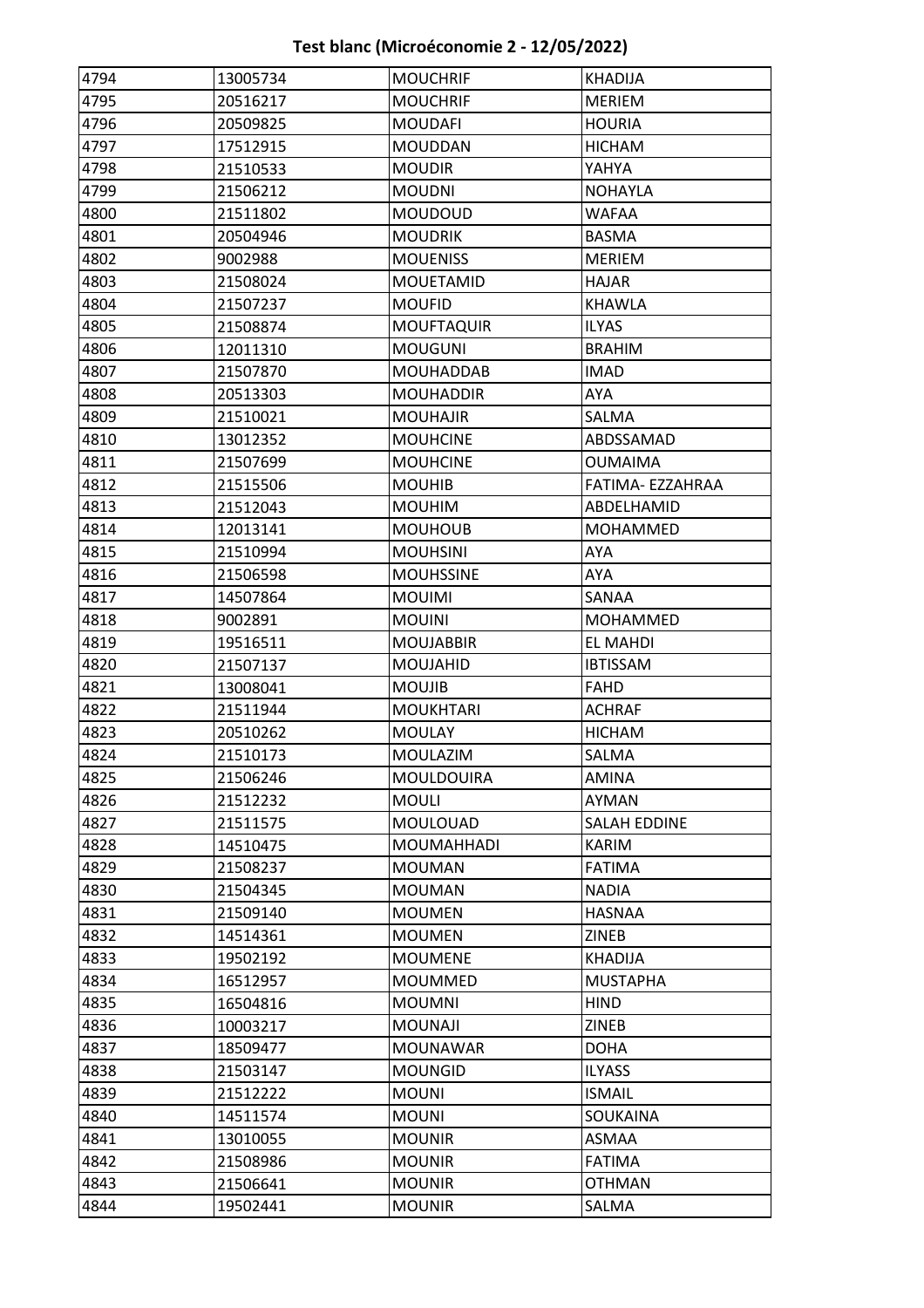| 4845 | 21508981 | <b>MOUNIR</b>              | ZAYNEB            |
|------|----------|----------------------------|-------------------|
| 4846 | 20506751 | <b>MOUNJI</b>              | <b>KHAOULA</b>    |
| 4847 | 12009039 | <b>MOUNOU</b>              | <b>HANAE</b>      |
| 4848 | 12009031 | <b>MOUNOU</b>              | ZAHIRA            |
| 4849 | 21520935 | <b>MOUNTAHI</b>            | <b>ISSAM</b>      |
| 4850 | 21506807 | <b>MOUNTASSIR</b>          | ASMA              |
| 4851 | 20501341 | <b>MOUNTASSIR</b>          | <b>BADR</b>       |
| 4852 | 21512598 | <b>MOUNTASSIR</b>          | SALMA             |
| 4853 | 21508139 | <b>MOUQRI</b>              | SALMA             |
| 4854 | 21510284 | <b>MOURABIT</b>            | <b>IKRAM</b>      |
| 4855 | 21515498 | <b>MOURABIT</b>            | <b>MOURAD</b>     |
| 4856 | 21512561 | MOURACHID                  | AHMED             |
| 4857 | 21508783 | <b>MOURAD</b>              | OTHMANE           |
| 4858 | 21509679 | <b>MOURADI</b>             | LAILA             |
| 4859 | 21517385 | <b>MOURAHIB</b>            | <b>KHAOULA</b>    |
| 4860 | 20504672 | <b>MOURHTAFAR</b>          | <b>MOHAMMED</b>   |
| 4861 | 20504793 | <b>MOURHTAFAR</b>          | MOHAMMED          |
| 4862 | 14507329 | <b>MOURJANE</b>            | <b>ASMAA</b>      |
| 4863 | 21512106 | <b>MOURJANE</b>            | <b>MOUHCINE</b>   |
| 4864 | 21509976 | <b>MOURJANY</b>            | RABAB             |
| 4865 | 21511693 | <b>MOUSNID EL IDRISSI</b>  | <b>HASSAN</b>     |
| 4866 | 21510850 | <b>MOUSSA</b>              | <b>MOUAD</b>      |
| 4867 | 21508107 | <b>MOUSSADEK</b>           | <b>RIHAB</b>      |
| 4868 | 11010128 | <b>MOUSSAFIR</b>           | ABDELHAMID        |
| 4869 | 19514828 | <b>MOUSSAID</b>            | <b>FAISSAL</b>    |
| 4870 | 21507136 | <b>MOUSSAID</b>            | <b>HANAE</b>      |
| 4871 | 21509940 | <b>MOUSSAID</b>            | KHANSAA           |
| 4872 | 21506544 | <b>MOUSSAID</b>            | <b>OUSSAMA</b>    |
| 4873 | 12004014 | <b>MOUSSAID</b>            | ZAHRA             |
| 4874 | 14510590 | <b>MOUSSAID EL IDRISSI</b> | <b>ELHOUSSINE</b> |
| 4875 | 13002252 | <b>MOUSSAMIR</b>           | LAMIAA            |
| 4876 | 20510183 | MOUSSAOUI                  | HAMZA             |
| 4877 | 21503970 | MOUSSAOUI                  | <b>KHADIJA</b>    |
| 4878 | 21514149 | <b>MOUSSA-F</b>            | <b>EL GHALI</b>   |
| 4879 | 21502889 | <b>MOUSTADRIF</b>          | <b>INSAF</b>      |
| 4880 | 20503798 | <b>MOUSTAF</b>             | ASSIA             |
| 4881 | 9005956  | <b>MOUSTAFTAH</b>          | BAHIJA            |
| 4882 | 10004843 | <b>MOUSTAGHFIR</b>         | <b>KARIMA</b>     |
| 4883 | 21507567 | <b>MOUSTAHIK</b>           | <b>NOUHAILA</b>   |
| 4884 | 21510771 | <b>MOUSTAOUI</b>           | CHAIMAA           |
| 4885 | 21515888 | <b>MOUSTAOUI</b>           | <b>KHADIJA</b>    |
| 4886 | 21507288 | <b>MOUSTARZAK</b>          | <b>BADIAA</b>     |
| 4887 | 15507839 | <b>MOUSTARZIK</b>          | <b>HIBA</b>       |
| 4888 | 14507686 | <b>MOUTAA</b>              | <b>IMAD</b>       |
| 4889 | 21515614 | <b>MOUTAIB</b>             | <b>CHAIMA</b>     |
| 4890 | 21507117 | <b>MOUTAKI</b>             | <b>AMINE</b>      |
| 4891 | 21510206 | MOUTAOUAKKIL               | ABDELMOUJIB       |
| 4892 | 21520712 | <b>MOUTARAJI</b>           | <b>OUSSAMA</b>    |
| 4893 | 18516083 | MOUTASSADDIQ               | KHAOULA           |
| 4894 | 21509771 | MOUTAWAKIL                 | <b>HATIM</b>      |
| 4895 | 17511600 | MOUTAWAKIL ALAOUI          | <b>IMAD</b>       |
|      |          |                            |                   |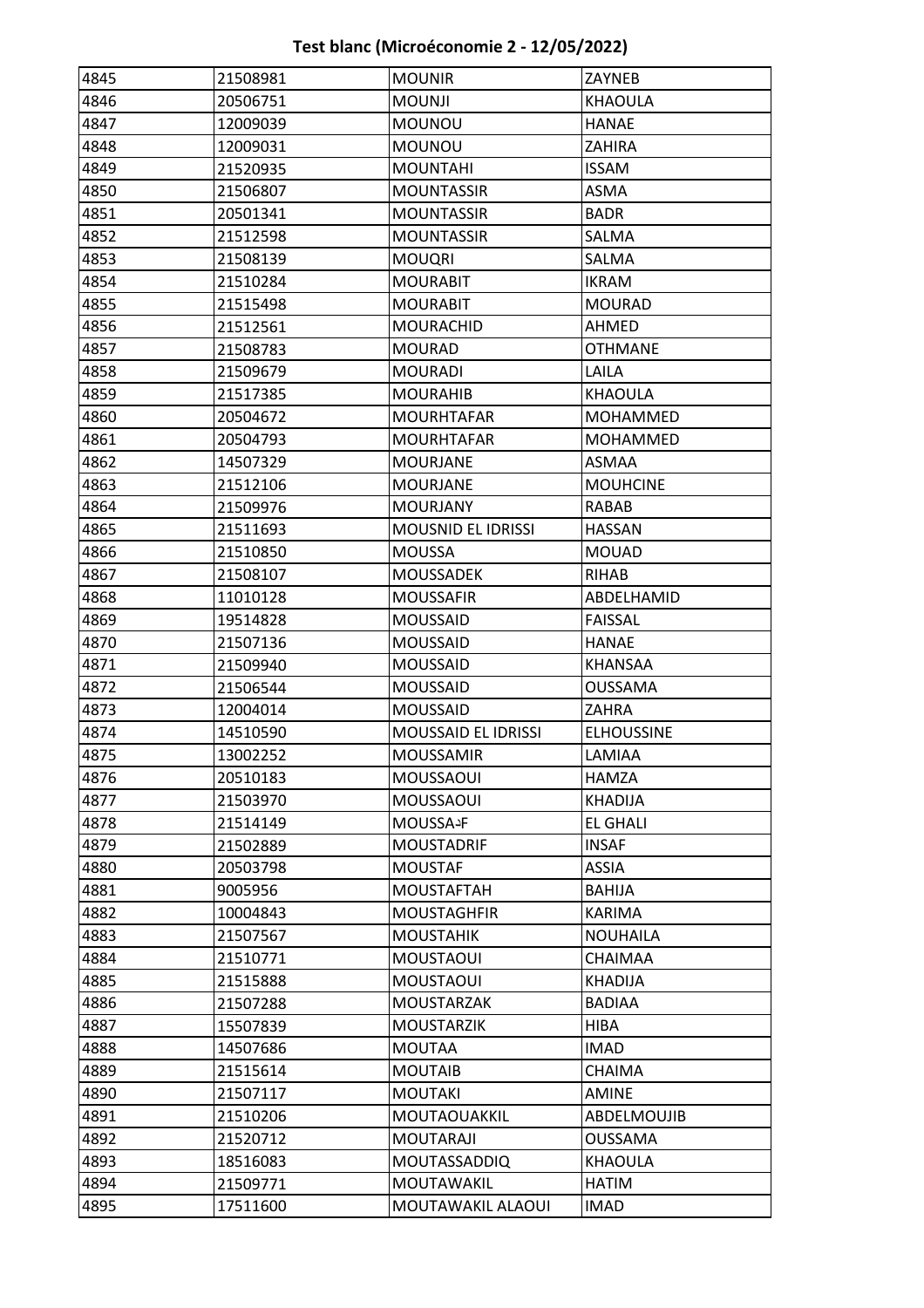| 4896 | 20503721 | MOUTAWAKKIL         | <b>MOUAAD</b>         |
|------|----------|---------------------|-----------------------|
| 4897 | 18515219 | <b>MOUTAWASIT</b>   | ABDELILAH             |
| 4898 | 21508205 | <b>MOUTAYAB</b>     | <b>IMANE</b>          |
| 4899 | 21507067 | <b>MOUTAYAB</b>     | YAHYA                 |
| 4900 | 21510094 | <b>MOUTIA</b>       | <b>AYOUB</b>          |
| 4901 | 21510993 | <b>MOUYAH</b>       | <b>AMINE</b>          |
| 4902 | 13002011 | <b>MOUYAH</b>       | <b>HOUDA</b>          |
| 4903 | 14502353 | <b>MOUYANE</b>      | <b>GHITA</b>          |
| 4904 | 14509687 | <b>MOUZAKI</b>      | <b>IBTISSAM</b>       |
| 4905 | 21510327 | <b>MOUZAKKI</b>     | <b>BADREDDINE</b>     |
| 4906 | 21515349 | <b>MOUZOUN</b>      | AM4AMUO               |
| 4907 | 21509513 | <b>MOZDAHIR</b>     | <b>AMINE</b>          |
| 4908 | 21507982 | <b>MRABBI</b>       | <b>JIHANE</b>         |
| 4909 | 18507076 | <b>MRABET</b>       | <b>ACHRAF</b>         |
| 4910 | 15504278 | <b>MRABET</b>       | SOFYA                 |
| 4911 | 21512530 | <b>MRAHI</b>        | ABDERRAHMANE          |
| 4912 | 21509108 | <b>MRAHI</b>        | <b>MAROUA</b>         |
| 4913 | 21514380 | <b>MRHIR</b>        | NOUHAILA              |
| 4914 | 12011243 | <b>MRIBIH</b>       | LAYLA                 |
| 4915 | 21511337 | <b>MRIBIH</b>       | <b>SOUFIANE</b>       |
| 4916 | 19511595 | <b>MRIKA</b>        | <b>SOUKAINA</b>       |
| 4917 | 12009191 | <b>MRINI</b>        | EL MEHDI              |
| 4918 | 12012971 | <b>MRINI</b>        | <b>KHADIJA</b>        |
| 4919 | 11013952 | <b>MRINI</b>        | REDOUANE              |
| 4920 | 9005958  | <b>MRISS</b>        | <b>MOURAD</b>         |
| 4921 | 21510585 | <b>MSAAD</b>        | <b>SIHAM</b>          |
| 4922 | 21503542 | <b>MSAADI</b>       | NOURELHOUDA           |
| 4923 | 19508381 | <b>MSALLA</b>       | <b>MUSTAPHA</b>       |
| 4924 | 11004747 | <b>MSIHDA</b>       | FATIMA EZZAHRA        |
| 4925 | 21506786 | <b>MSSAAD</b>       | <b>MARYAME</b>        |
| 4926 | 21511997 | <b>MSSAAF</b>       | MOHAMMED REDA         |
| 4927 | 21510554 | <b>MSSRAR</b>       | YASSINE               |
| 4928 | 11010236 | <b>MZAKI</b>        | YASSINE               |
| 4929 | 13008512 | <b>MZIL</b>         | <b>FATIMA</b>         |
| 4930 | 12014223 | N'DEBOULIA OGANDAGA | <b>HALIMA INES</b>    |
| 4931 | 14513550 | N'HADDOU            | <b>FAISSAL</b>        |
| 4932 | 10008040 | <b>N'THELA</b>      | <b>TAREK</b>          |
| 4933 | 21510373 | <b>NAAMANE</b>      | AYA                   |
| 4934 | 21504452 | <b>NAAMANE</b>      | <b>CHAIMAE</b>        |
| 4935 | 21509832 | <b>NAAMI</b>        | <b>INES</b>           |
| 4936 | 21510648 | NAAMI               | <b>KHADIJA</b>        |
| 4937 | 12011714 | NAAMI               | <b>SARA</b>           |
| 4938 | 21508934 | <b>NAASSI</b>       | <b>MOHAMMED AYMEN</b> |
| 4939 | 21507078 | <b>NABBAR</b>       | <b>OUASSIMA</b>       |
| 4940 | 17513482 | <b>NABHANI</b>      | <b>ASSIA</b>          |
| 4941 | 17501235 | <b>NABIH</b>        | <b>MOUAD</b>          |
| 4942 | 21504265 | <b>NABLI</b>        | MOHAMMED AMINE        |
| 4943 | 14509413 | <b>NABOULSI</b>     | <b>AMINE</b>          |
| 4944 | 21507224 | <b>NABOULSI</b>     | ANAS                  |
| 4945 | 15503146 | <b>NABTI</b>        | <b>HANANE</b>         |
| 4946 | 21510650 | <b>NACHAT</b>       | <b>KHADIJA</b>        |
|      |          |                     |                       |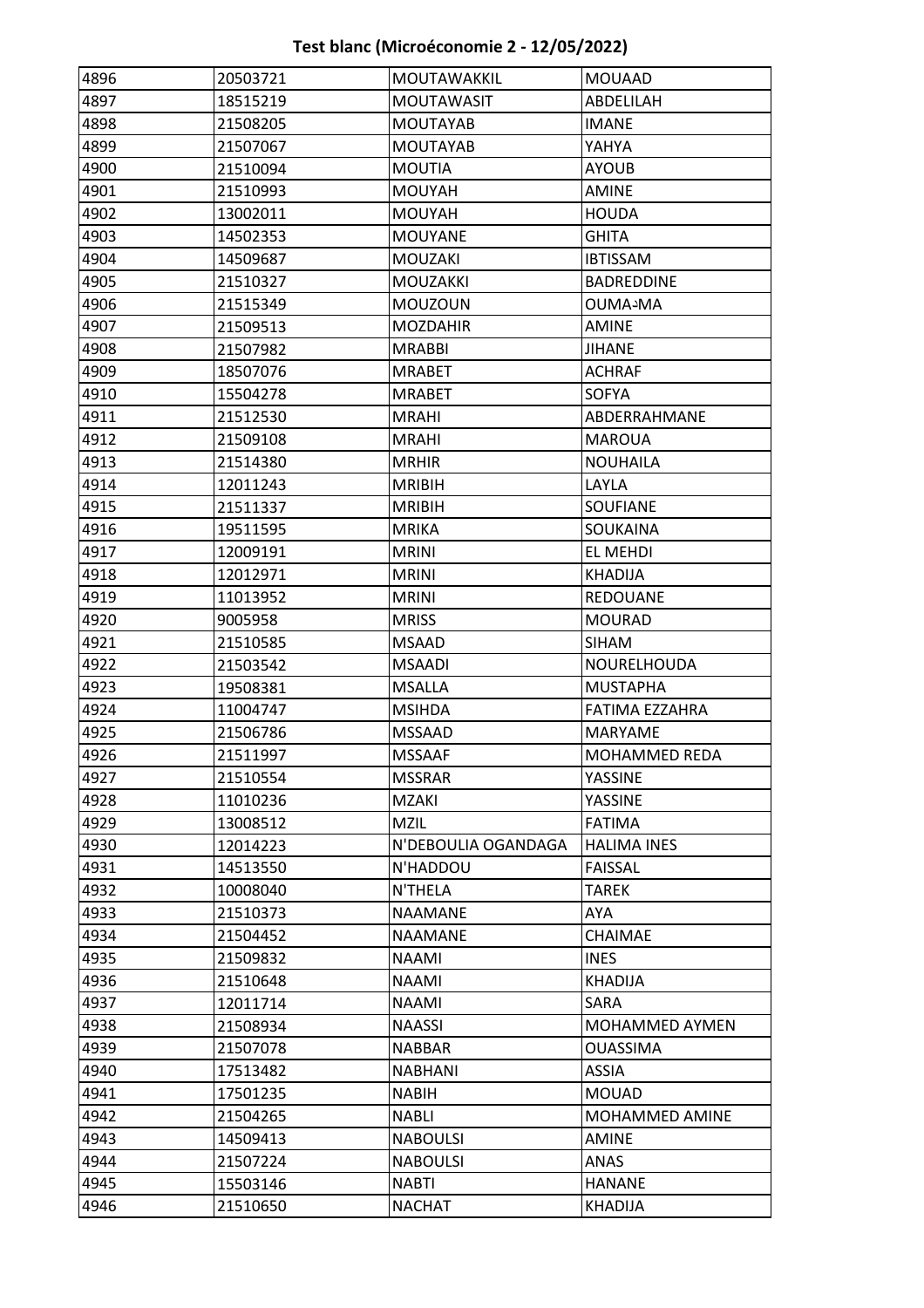| 4947 | 21515702 | <b>NACHAT</b>           | <b>RAYAN</b>      |
|------|----------|-------------------------|-------------------|
| 4948 | 19513482 | <b>NADAF</b>            | <b>OTHMANE</b>    |
| 4949 | 17504953 | <b>NADI</b>             | <b>MAROUANE</b>   |
| 4950 | 17503771 | <b>NADI</b>             | <b>OMAYMA</b>     |
| 4951 | 21507990 | <b>NADI</b>             | <b>ZINEB</b>      |
| 4952 | 19505685 | <b>NADIF</b>            | OUMAIMA           |
| 4953 | 13014280 | <b>NADIR</b>            | <b>HANANE</b>     |
| 4954 | 21506361 | <b>NADIR</b>            | <b>NOURA</b>      |
| 4955 | 21523359 | <b>NADIRA</b>           | OMAR BOUH         |
| 4956 | 21512551 | <b>NADM</b>             | <b>IMANE</b>      |
| 4957 | 14505313 | <b>NADMI</b>            | <b>AMINA</b>      |
| 4958 | 9000187  | <b>NADORI</b>           | WAIL              |
| 4959 | 21509777 | <b>NAFAA</b>            | <b>NOUHAILA</b>   |
| 4960 | 21506027 | <b>NAFAA</b>            | <b>OUMAIMA</b>    |
| 4961 | 21507911 | <b>NAFFARI</b>          | <b>MARWANE</b>    |
| 4962 | 21504336 | <b>NAFIA</b>            | SALMA             |
| 4963 | 14507185 | <b>NAFIE</b>            | SALMA             |
| 4964 | 21507928 | <b>NAFIE</b>            | SALMA             |
| 4965 | 17504531 | <b>NAGGAY</b>           | <b>KHAWLA</b>     |
| 4966 | 17513731 | <b>NAGHMOUCH</b>        | <b>NAWAL</b>      |
| 4967 | 21511028 | <b>NAHHAL</b>           | <b>SOHAIB</b>     |
| 4968 | 5083101  | <b>NAHID</b>            | <b>ISMAIL</b>     |
| 4969 | 21509448 | <b>NAHILI</b>           | MOHAMED AMINE     |
| 4970 | 21506541 | <b>NAHY</b>             | FATIMA EZZAHRAE   |
| 4971 | 18502075 | <b>NAHYL</b>            | HAMZA             |
| 4972 | 21509111 | <b>NAIBI</b>            | CHAIMAA           |
| 4973 | 20501376 | <b>NAILI</b>            | FATIMA-ZAHRAE     |
| 4974 | 19505099 | <b>NAILI</b>            | <b>MALAK</b>      |
| 4975 | 21507754 | <b>NAIM</b>             | <b>NOUREDDINE</b> |
| 4976 | 21515362 | <b>NAIM</b>             | <b>OUSSAMA</b>    |
| 4977 | 20503114 | <b>NAIM</b>             | SAAD              |
| 4978 | 21505849 | <b>NAIMI</b>            | <b>MOHAMED</b>    |
| 4979 | 16501568 | <b>NAIRE</b>            | <b>DIKRA</b>      |
| 4980 | 18505738 | NAIT HAMMOU             | <b>MERYEM</b>     |
| 4981 | 21510060 | <b>NAIT LAHCEN</b>      | <b>OUMAIMA</b>    |
| 4982 | 21506843 | <b>NAIT TALAT</b>       | <b>NOUHA</b>      |
| 4983 | 21510626 | <b>NAITCHRIF</b>        | CHAIMAA           |
| 4984 | 20513152 | <b>NAITOUFQIR</b>       | ABDELLAH          |
| 4985 | 21508376 | <b>NAIYM</b>            | <b>FATIN</b>      |
| 4986 | 13010705 | NAJAH                   | CHAIMAE           |
| 4987 | 14504110 | <b>NAJAH EL IDRISSI</b> | ACHRAF            |
| 4988 | 14510467 | <b>NAJAOUI</b>          | HAMZA             |
| 4989 | 21503400 | <b>NAJHANE</b>          | YASSINE           |
| 4990 | 15513961 | <b>NAJI</b>             | ABDENASSER        |
| 4991 | 21501309 | <b>NAJI</b>             | AYMANE            |
| 4992 | 12004839 | <b>NAJI</b>             | CHAIMAE           |
| 4993 | 21508244 | <b>NAJI</b>             | KHADIJA           |
| 4994 | 21506554 | <b>NAJI</b>             | OMAR              |
| 4995 | 21512148 | <b>NAJI</b>             | <b>YOUSSEF</b>    |
| 4996 | 19510868 | <b>NAJIB</b>            | <b>MAHFOUD</b>    |
| 4997 | 16505922 | <b>NAJIB</b>            | OUMAIMA           |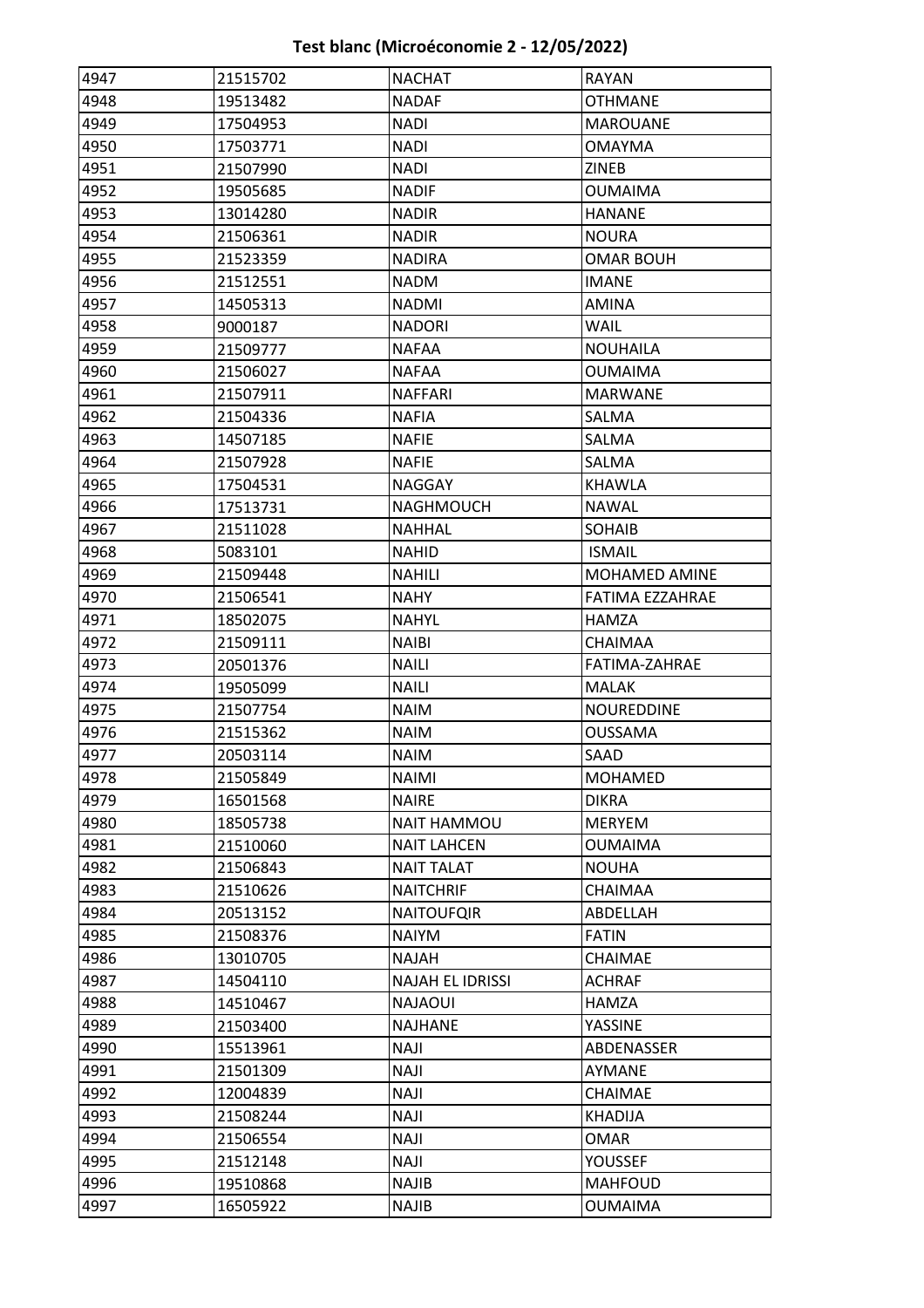| 4998 | 21506968 | <b>NAJIMI</b>     | RAJAA             |
|------|----------|-------------------|-------------------|
| 4999 | 10007302 | <b>NAJJAOUI</b>   | SARA              |
| 5000 | 17506221 | <b>NAJJAR</b>     | <b>HOSSAM</b>     |
| 5001 | 18517055 | <b>NAJJARI</b>    | <b>EL HASSAN</b>  |
| 5002 | 21507164 | <b>NAJMI</b>      | <b>LOUBNA</b>     |
| 5003 | 21507375 | <b>NAKHIL</b>     | <b>NOUHAILA</b>   |
| 5004 | 21507548 | <b>NAKHILY</b>    | ZAINEB            |
| 5005 | 20510291 | <b>NAKHKHALY</b>  | <b>IKRAME</b>     |
| 5006 | 20517185 | <b>NAKHLI</b>     | <b>NAJAT</b>      |
| 5007 | 21507635 | <b>NAKKOUCH</b>   | LAMIAA            |
| 5008 | 21510164 | <b>NAMER</b>      | <b>MAJDA</b>      |
| 5009 | 21504755 | <b>NAMIRI</b>     | <b>AICHA</b>      |
| 5010 | 12011049 | <b>NAMRI</b>      | KHADIJA           |
| 5011 | 20516729 | <b>NANAI</b>      | EL MUSTAPHA       |
| 5012 | 17501829 | <b>NANAI</b>      | <b>HOUDA</b>      |
| 5013 | 20501480 | <b>NANI</b>       | CHAIMAA           |
| 5014 | 21508083 | <b>NAOUI</b>      | <b>ILHAM</b>      |
| 5015 | 21516890 | <b>NAOUISS</b>    | <b>NOUREDDINE</b> |
| 5016 | 15515241 | <b>NAOURA</b>     | <b>ANOUAR</b>     |
| 5017 | 10007114 | <b>NAQI</b>       | SAID              |
| 5018 | 18505950 | <b>NASIR</b>      | <b>RACHID</b>     |
| 5019 | 12011396 | <b>NASIRI</b>     | <b>HAMZA</b>      |
| 5020 | 18515054 | NASREDDIN         | HAMZA             |
| 5021 | 21506296 | NASREDDINE        | ANWAR             |
| 5022 | 21507472 | <b>NASREDDINE</b> | <b>MERIEM</b>     |
| 5023 | 11010438 | <b>NASRI</b>      | <b>KARIMA</b>     |
| 5024 | 21510014 | <b>NASRI</b>      | OMAIMA            |
| 5025 | 18514347 | <b>NASRY</b>      | <b>JIHADE</b>     |
| 5026 | 16511514 | <b>NASRY</b>      | <b>MOHAMED</b>    |
| 5027 | 21515654 | <b>NASSABI</b>    | <b>ILIESS</b>     |
| 5028 | 18515590 | <b>NASSIB</b>     | <b>AYOUB</b>      |
| 5029 | 20515661 | <b>NASSIB</b>     | <b>OUSSAMA</b>    |
| 5030 | 13014432 | <b>NASSIF</b>     | <b>BAHIJA</b>     |
| 5031 | 18515690 | <b>NASSIH</b>     | ZAKARIA           |
| 5032 | 21508030 | <b>NASSIK</b>     | KHADIJA           |
| 5033 | 12011214 | <b>NASSILI</b>    | <b>FADOUA</b>     |
| 5034 | 18508261 | <b>NASSIR</b>     | FATIMA-EZZAHRA    |
| 5035 | 21511776 | <b>NASSRY</b>     | ABDELMONAIM       |
| 5036 | 21510292 | <b>NASYR</b>      | SALMA             |
| 5037 | 10006776 | <b>NATIJ</b>      | FATIMA-EZ-ZAHRA   |
| 5038 | 21509158 | <b>NATTAKI</b>    | LAILA             |
| 5039 | 20510220 | <b>NAYFALI</b>    | KAWTAR            |
| 5040 | 20507118 | NAZGHANE          | CHAIMAA           |
| 5041 | 19506229 | <b>NAZID</b>      | <b>ACHRAF</b>     |
| 5042 | 21512181 | <b>NAZIH</b>      | HAMZA             |
| 5043 | 21503880 | <b>NAZIH</b>      | <b>JIHANE</b>     |
| 5044 | 12006500 | <b>NAZMI</b>      | <b>MOURAD</b>     |
| 5045 | 21508759 | <b>NBIRI</b>      | CHAIMAE           |
| 5046 | 20522016 | <b>NDIAYE</b>     | CHEIKH            |
| 5047 | 13014130 | <b>NEDDAM</b>     | SALMA             |
| 5048 | 21507853 | NEDJRAOUI         | CHAHRAZAD         |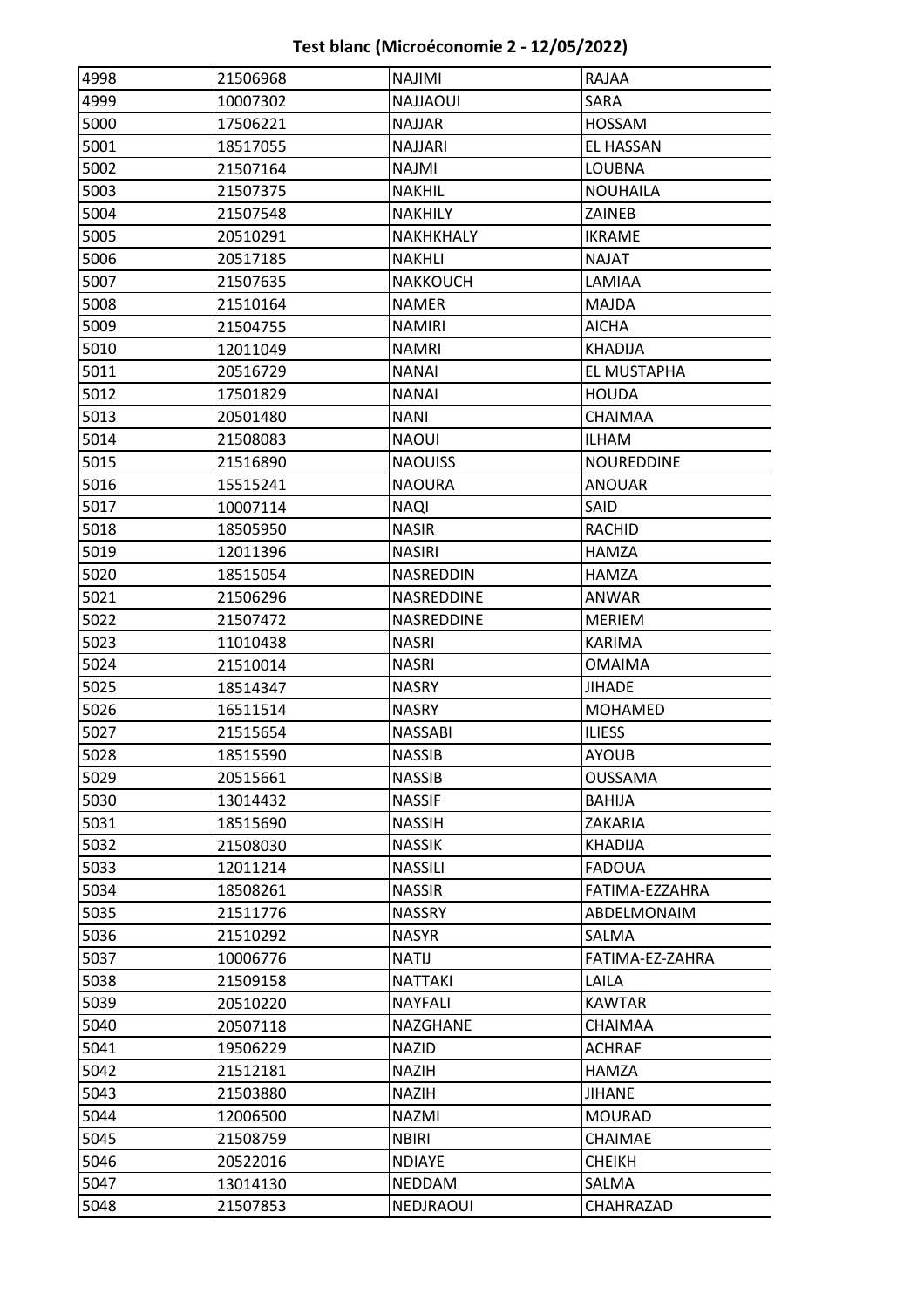| 5049 | 21522061 | <b>NEEMATA</b>     | RAMADHANI             |
|------|----------|--------------------|-----------------------|
| 5050 | 21503209 | <b>NEFAFTI</b>     | <b>IBRAHIM</b>        |
| 5051 | 21508406 | <b>NEHHALE</b>     | YASSINE               |
| 5052 | 21510567 | <b>NEJD</b>        | AYMEN                 |
| 5053 | 20512971 | <b>NEJJAR</b>      | SALMA                 |
| 5054 | 20500606 | <b>NEJMI</b>       | AYA                   |
| 5055 | 21510712 | <b>NESBANE</b>     | <b>OUMAIMA</b>        |
| 5056 | 15503639 | <b>NESBAOUI</b>    | <b>HASNA</b>          |
| 5057 | 18507705 | <b>NESLAS</b>      | YOUSSRA               |
| 5058 | 21513348 | <b>NEYA</b>        | ABIBATA ROKIATOU      |
| 5059 | 20522204 | NEYA ABIBATA       | <b>ROKIATOU</b>       |
| 5060 | 12013045 | <b>NFAOUI</b>      | LAILA                 |
| 5061 | 21523652 | NGOMA PELEKA       | <b>CONSTANT RICHE</b> |
| 5062 | 20514821 | NGOUHOU A MABEGHA  | <b>RUBEN</b>          |
| 5063 | 21522598 | NGUNGU-LONGOMO     | <b>CHRISTIAN</b>      |
| 5064 | 21515293 | <b>NHARI</b>       | AMAL                  |
| 5065 | 21519909 | NIANGADOU          | <b>MAMADOU</b>        |
| 5066 | 12012331 | <b>NIBOUGUY</b>    | <b>MERIEM</b>         |
| 5067 | 21509421 | NID-ALI            | WALID                 |
| 5068 | 21510583 | <b>NIDALI</b>      | <b>HIND</b>           |
| 5069 | 15510843 | <b>NIFDAL</b>      | SOUKAINA              |
| 5070 | 13008006 | <b>NIGRO</b>       | SANAA                 |
| 5071 | 21502776 | <b>NIKAB</b>       | <b>AMINE</b>          |
| 5072 | 21506303 | <b>NIRI</b>        | ZAHRAE                |
| 5073 | 21508325 | <b>NISMA</b>       | <b>AIT NJIM</b>       |
| 5074 | 21504165 | <b>NISSRINE</b>    | <b>TORBY</b>          |
| 5075 | 21517337 | <b>NITIDAR</b>     | <b>ESSAID</b>         |
| 5076 | 21515432 | <b>NIYA</b>        | <b>HALIMA</b>         |
| 5077 | 21510667 | <b>NJIMI</b>       | <b>AICHA</b>          |
| 5078 | 21507020 | <b>NJIMI</b>       | YOUSSEF               |
| 5079 | 21509499 | <b>NKHAILI</b>     | <b>BASSMA</b>         |
| 5080 | 21509725 | <b>NKIRI</b>       | <b>OUISSAL</b>        |
| 5081 | 21516032 | <b>NMILI</b>       | <b>KHADIJA</b>        |
| 5082 | 21511928 | <b>NOKRANI</b>     | <b>AYOUB</b>          |
| 5083 | 21509203 | <b>NOKRY</b>       | MOHAMMED              |
| 5084 | 18515104 | <b>NOUAL</b>       | <b>FAISSEL</b>        |
| 5085 | 20504254 | <b>NOUAOURI</b>    | <b>HAJAR</b>          |
| 5086 | 15502031 | <b>NOUAR</b>       | <b>ACHRAF</b>         |
| 5087 | 11010447 | <b>NOUARI</b>      | SALMA                 |
| 5088 | 20503604 | <b>NOUHAS</b>      | OMAR                  |
| 5089 | 11010421 | <b>NOUIGA</b>      | <b>ADIL</b>           |
| 5090 | 15504001 | <b>NOUKHILY</b>    | <b>NADA</b>           |
| 5091 | 12012502 | NOUKHKHAL          | <b>BOUCHRA</b>        |
| 5092 | 9003447  | <b>NOUKHKHAL</b>   | SAID                  |
| 5093 | 20500530 | <b>NOUMAINE</b>    | LAMYAE                |
| 5094 | 20509913 | <b>NOUMANE</b>     | <b>ILYAS</b>          |
| 5095 | 12013094 | <b>NOUNI</b>       | <b>MOHAMED</b>        |
| 5096 | 20509666 | <b>NOUQATI</b>     | <b>SOPHIA</b>         |
| 5097 | 11011437 | <b>NOURELFENNE</b> | <b>AZIZ</b>           |
| 5098 | 17511257 | <b>NOURI</b>       | FATIMA ZAHRAA         |
| 5099 | 18509699 | <b>NOURI</b>       | <b>HASSNA</b>         |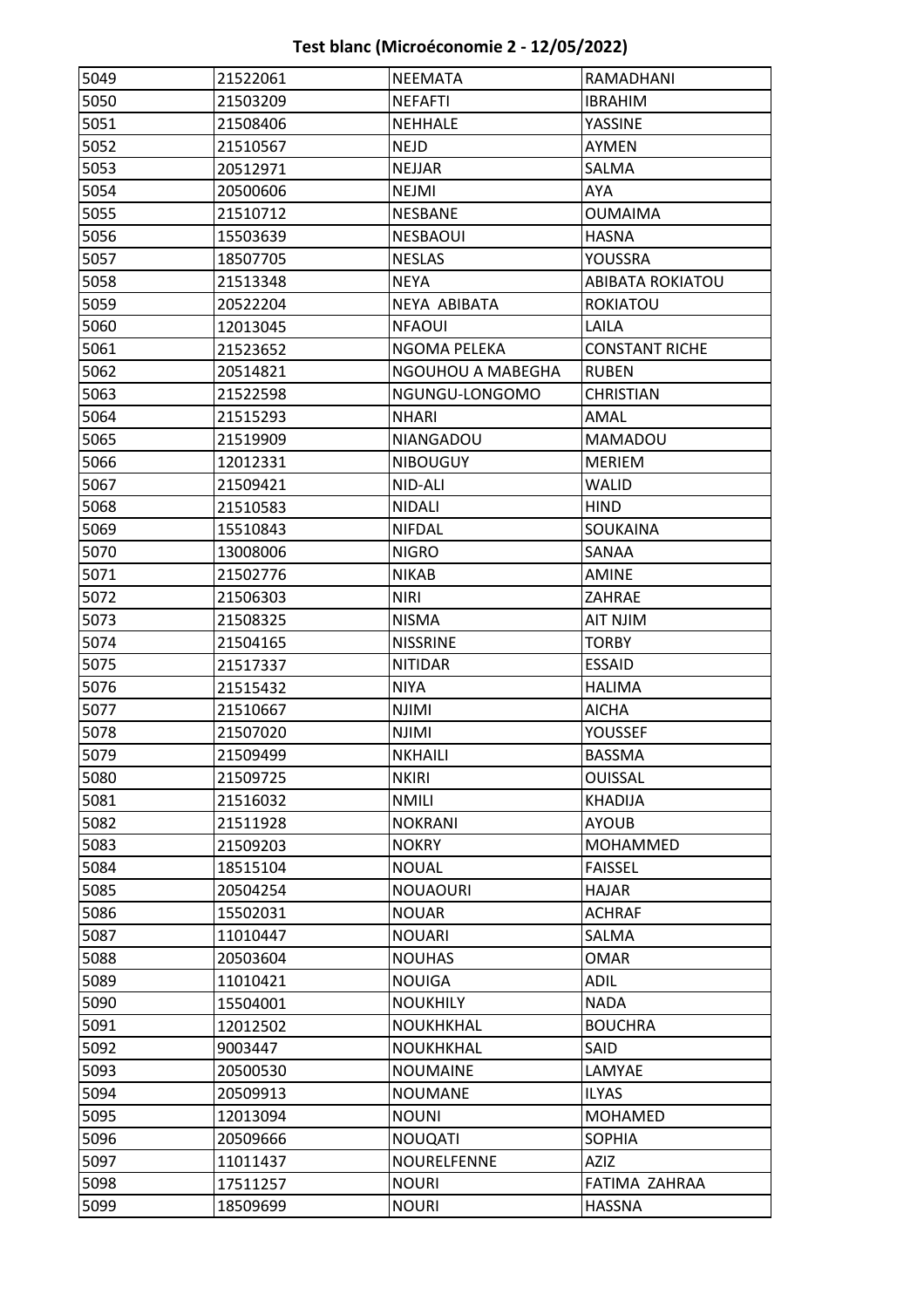| 5100 | 21509074 | <b>NOURRI</b>          | <b>KHAOULA</b>         |
|------|----------|------------------------|------------------------|
| 5101 | 21512157 | <b>NOUSAIRI</b>        | <b>YOUSSEF</b>         |
| 5102 | 16512800 | <b>NSASI</b>           | <b>MATIMBU BENIE</b>   |
| 5103 | 21503793 | <b>NYAB</b>            | <b>JAMILA</b>          |
| 5104 | 20518939 | NZEMBI LISSOKO         | <b>MOISE RICHIS</b>    |
| 5105 | 21512185 | OBAD                   | <b>JABRANE</b>         |
| 5106 | 21512071 | <b>OGUA</b>            | <b>AYOUB</b>           |
| 5107 | 19516762 | <b>OKHEDDOU</b>        | <b>YOUNES</b>          |
| 5108 | 21512046 | <b>OMARI</b>           | <b>DRISS</b>           |
| 5109 | 21513336 | <b>OMBI</b>            | <b>JEANNINE NOELLA</b> |
| 5110 | 17513853 | <b>ONANGA ELEWANYE</b> | AMANDA ALBERTHA        |
| 5111 | 12014611 | <b>OSADARE</b>         | <b>GRACE FUNMILAYO</b> |
| 5112 | 21523391 | OSSANGO NDINGA         | <b>JACK ETI</b>        |
| 5113 | 21508193 | <b>OSSEILI</b>         | AYA                    |
| 5114 | 20512315 | <b>OTHMANE</b>         | <b>BAGBAG</b>          |
| 5115 | 13015987 | <b>OTHMANE</b>         | YASSINE                |
| 5116 | 21502828 | <b>OTMANE</b>          | <b>RABAB</b>           |
| 5117 | 13008595 | <b>OU-TOUKHRIBINE</b>  | FATIMA-ZAHRA           |
| 5118 | 11010550 | <b>OU-TOUKHRIBINE</b>  | <b>HASNA</b>           |
| 5119 | 21520623 | OUAABI                 | <b>BRAHIM</b>          |
| 5120 | 12013472 | <b>OUABBOU</b>         | <b>AYOUB</b>           |
| 5121 | 10007064 | <b>OUABBOU</b>         | <b>HANAE</b>           |
| 5122 | 21513367 | <b>OUABEZOUA</b>       | <b>SAINT PIERRE</b>    |
| 5123 | 21509155 | <b>OUACHEN</b>         | <b>KHADIJA</b>         |
| 5124 | 21508097 | <b>OUADDAF</b>         | <b>FATIMA ZAHRA</b>    |
| 5125 | 19516746 | <b>OUADDAHI</b>        | <b>CHOUAIB</b>         |
| 5126 | 18515215 | <b>OUADDANE</b>        | <b>MOHAMMED</b>        |
| 5127 | 21510575 | <b>OUADGHIBY</b>       | <b>YOUNESS</b>         |
| 5128 | 18502591 | <b>OUADIA</b>          | <b>HAMZA</b>           |
| 5129 | 21508374 | <b>OUADIE</b>          | <b>BASMA</b>           |
| 5130 | 21503348 | <b>OUAFFAK</b>         | <b>JANNA</b>           |
| 5131 | 17508020 | <b>OUAFIDI</b>         | <b>ABDELATI</b>        |
| 5132 | 21514190 | <b>OUAFKI</b>          | <b>WIAM</b>            |
| 5133 | 14509946 | OUAFLI                 | YASSINE                |
| 5134 | 21509554 | OUAGGASS               | <b>IKRAM</b>           |
| 5135 | 11006415 | <b>OUAHABI</b>         | <b>JAMAL</b>           |
| 5136 | 20510839 | OUAHIB                 | <b>ILHAM</b>           |
| 5137 | 21508123 | <b>OUAIR</b>           | ZINEB                  |
| 5138 | 21512613 | <b>HILAUO</b>          | AHMED                  |
| 5139 | 21506228 | OUAKAD                 | <b>KHADIJA</b>         |
| 5140 | 21505674 | <b>OUAKAD</b>          | <b>NACER</b>           |
| 5141 | 21508154 | OUAKIF                 | <b>IBTISSAM</b>        |
| 5142 | 13015950 | <b>OUAKILI</b>         | ZAKARIA                |
| 5143 | 19506155 | OUAKKAD                | HAMZA                  |
| 5144 | 21517427 | <b>OUALI ALAMI</b>     | <b>HAJAR</b>           |
| 5145 | 21510411 | <b>OUALIB</b>          | HASNA                  |
| 5146 | 21520858 | <b>OUALICHANE</b>      | <b>MORAD</b>           |
| 5147 | 14511685 | <b>OUALID</b>          | SAMIR                  |
| 5148 | 21512182 | <b>OUALIJI</b>         | <b>HOUSSAM</b>         |
| 5149 | 19515336 | <b>OUALISSAOU</b>      | <b>KHADIJA</b>         |
| 5150 | 10009133 | <b>OUALLAL</b>         | AZIZ                   |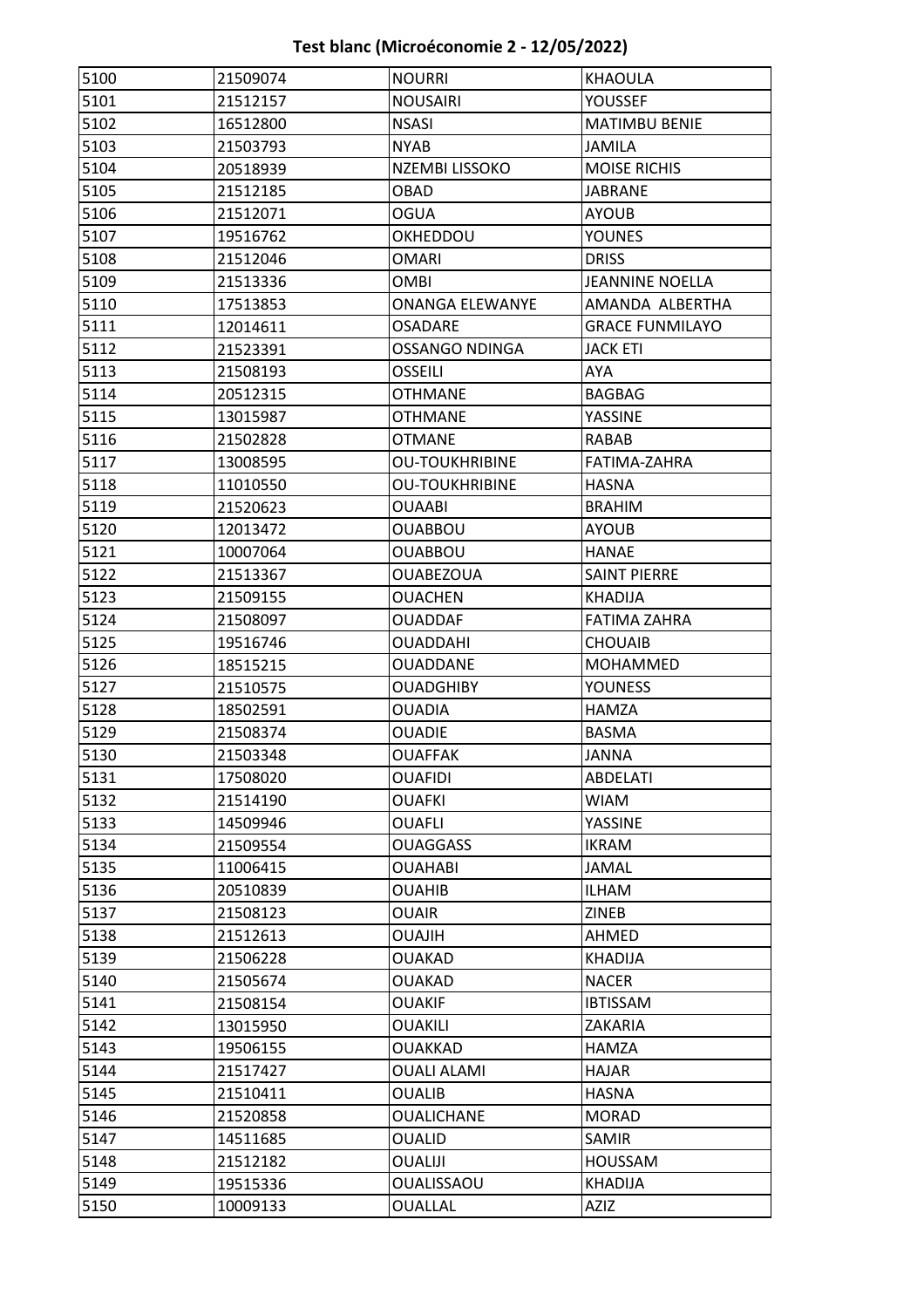| 5151 | 21515881 | OUANJLI                | MAHA             |
|------|----------|------------------------|------------------|
| 5152 | 12012293 | <b>OUARAK</b>          | SOUMIA           |
| 5153 | 21511392 | <b>OUARDI</b>          | AYMAN            |
| 5154 | 15504182 | <b>OUARDINE</b>        | ABDELLAH         |
| 5155 | 19508986 | <b>OUARDY</b>          | FATIMA EZAHRA    |
| 5156 | 12010966 | <b>OUAREG</b>          | <b>ROUKIA</b>    |
| 5157 | 21511186 | <b>OUARHLI</b>         | <b>CHAIMAE</b>   |
| 5158 | 11012890 | <b>OUARIAGLI</b>       | <b>BOUCHRA</b>   |
| 5159 | 21517282 | <b>OUARIGHI</b>        | YASSER           |
| 5160 | 15512591 | <b>OUARKI</b>          | OUMAIMA          |
| 5161 | 21510463 | <b>OUARKI</b>          | ZAYNAB           |
| 5162 | 21508647 | <b>OUARRAK</b>         | <b>HAFSA</b>     |
| 5163 | 21509228 | <b>OUARRAK</b>         | <b>MARWA</b>     |
| 5164 | 17510838 | <b>OUASMI</b>          | <b>RACHID</b>    |
| 5165 | 9000649  | <b>OUASSI</b>          | <b>MERIEM</b>    |
| 5166 | 18509423 | <b>OUASSI</b>          | RAJAE            |
| 5167 | 20504580 | <b>OUASSI</b>          | REDA             |
| 5168 | 21506772 | <b>OUASSIF</b>         | WIJDANE          |
| 5169 | 19518169 | <b>OUATTARA</b>        | <b>BOUCARY</b>   |
| 5170 | 21508958 | OUAZIZ                 | YASSINE          |
| 5171 | 21508467 | <b>OUAZIZI</b>         | <b>AICHA</b>     |
| 5172 | 21514373 | <b>OUAZRI</b>          | MOHAMMED         |
| 5173 | 21511869 | <b>OUAZZA</b>          | <b>HASSAN</b>    |
| 5174 | 13009233 | <b>OUAZZAD</b>         | SOUMIA           |
| 5175 | 10008474 | <b>OUAZZANI CHAHDI</b> | SELOUA           |
| 5176 | 18515880 | <b>OUBAALI</b>         | <b>CHOROUK</b>   |
| 5177 | 21509668 | OUBAH                  | SALMA            |
| 5178 | 18509332 | <b>OUBAHA</b>          | SAAD             |
| 5179 | 21504799 | <b>OUBAHA</b>          | YASSINE          |
| 5180 | 16504771 | <b>OUBAIL</b>          | <b>LOUBNA</b>    |
| 5181 | 20515659 | <b>OUBAKKA</b>         | <b>FOUZIA</b>    |
| 5182 | 20504276 | <b>OUBARKA</b>         | AYMANE           |
| 5183 | 11012475 | <b>OUBBAD</b>          | M'HAMED          |
| 5184 | 20510829 | <b>OUBEDDA</b>         | YAHYA            |
| 5185 | 20510658 | <b>OUBELAID</b>        | <b>OUSSAMA</b>   |
| 5186 | 21507227 | <b>OUBELLA</b>         | ZAKARIA          |
| 5187 | 12010689 | <b>OUBETA</b>          | <b>MOUNA</b>     |
| 5188 | 16503458 | <b>OUBID</b>           | EL MEHDI         |
| 5189 | 19516740 | <b>OUBOURHIM</b>       | <b>ANOUAR</b>    |
| 5190 | 21505837 | <b>OUBSSIS</b>         | ABDELALI         |
| 5191 | 8005816  | OUCHEN                 | ABDELAALI        |
| 5192 | 13014676 | <b>OUCHEN</b>          | FATIMA EZZAHRA   |
| 5193 | 21512607 | <b>OUCHGOUT</b>        | <b>MINA</b>      |
| 5194 | 21507428 | <b>OUCHNID</b>         | <b>NADIA</b>     |
| 5195 | 21506546 | <b>OUCHRA</b>          | <b>IHSANE</b>    |
| 5196 | 11010630 | <b>OUDAD</b>           | KARIMA           |
| 5197 | 14512303 | <b>OUDDAH</b>          | SARA             |
| 5198 | 16512347 | <b>OUEDRIB</b>         | <b>SOUNDOUSS</b> |
| 5199 | 9005979  | OUELADGHAZAL           | LARBI            |
| 5200 | 10005501 | <b>OUELCAID</b>        | RACHID           |
| 5201 | 18514367 | <b>OUFAKIR</b>         | <b>BOUBAKR</b>   |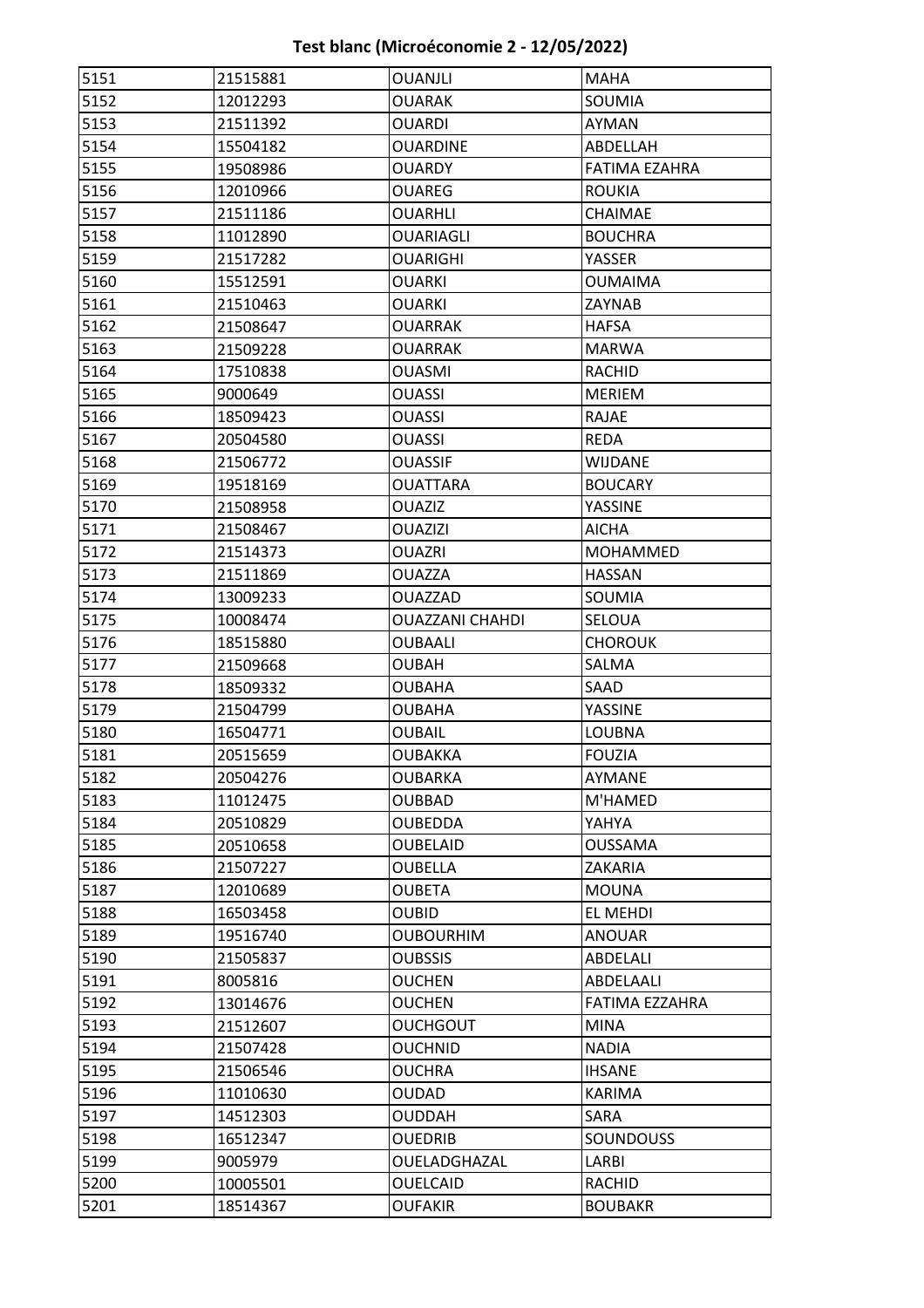| 5202 | 21506757 | <b>OUFIR</b>          | <b>IBTISSAM</b>     |
|------|----------|-----------------------|---------------------|
| 5203 | 21511257 | <b>OUFIR</b>          | <b>ISMAIL</b>       |
| 5204 | 17513740 | <b>OUFISSA</b>        | <b>AYOUB</b>        |
| 5205 | 9005222  | <b>OUGADIR</b>        | <b>MOURAD</b>       |
| 5206 | 21510156 | <b>OUGADY</b>         | ABLA                |
| 5207 | 14504920 | <b>OUGGADI</b>        | HAMZA               |
| 5208 | 21505945 | <b>OUGHELT</b>        | <b>IMANE</b>        |
| 5209 | 21508505 | OUGHLAM               | LAMIA               |
| 5210 | 21509104 | <b>OUGLI</b>          | <b>FATIMAZAHRAE</b> |
| 5211 | 21508088 | <b>OUHAMMOU</b>       | <b>IMANE</b>        |
| 5212 | 21515627 | <b>OUHANE</b>         | <b>IHSANE</b>       |
| 5213 | 13015380 | <b>OUHIYA</b>         | <b>HINDA</b>        |
| 5214 | 21510178 | <b>OUIDANI</b>        | CHAIMAA             |
| 5215 | 11012893 | <b>OUIJJANI</b>       | <b>FATIMA ZAHRA</b> |
| 5216 | 12012288 | <b>OUINAIT</b>        | <b>AMINA</b>        |
| 5217 | 21511899 | <b>OUISSADAN</b>      | ASMAA               |
| 5218 | 12011365 | <b>ALLUO</b>          | AHMED               |
| 5219 | 21511219 | <b>OUKACHA</b>        | <b>MARIAM</b>       |
| 5220 | 17513878 | <b>OUKHALMICH</b>     | SOUHAIL             |
| 5221 | 18508260 | OUKHARAZ              | <b>MOHAMED</b>      |
| 5222 | 10006563 | <b>OUKHDOUCHE</b>     | HAJAR               |
| 5223 | 9004004  | <b>OUKIM</b>          | <b>MERIEM</b>       |
| 5224 | 21507036 | <b>OULAKBIR</b>       | YASSINE             |
| 5225 | 11013259 | <b>OULD IDRISS</b>    | <b>ELY CHEIKH</b>   |
| 5226 | 19504928 | <b>OULD LABBOUBIA</b> | <b>KAWTAR</b>       |
| 5227 | 15513950 | <b>OULD RABAA</b>     | YASSINE             |
| 5228 | 21512050 | OULD-SFIYA            | <b>MOHSINE</b>      |
| 5229 | 14507730 | <b>OULDSFIYA</b>      | ABDELLAH            |
| 5230 | 21503083 | OULECHBAR             | AHMED NAJIB         |
| 5231 | 21512213 | OULHAJ                | <b>HICHAM</b>       |
| 5232 | 20517829 | <b>OULHAJ</b>         | <b>MOHAMED</b>      |
| 5233 | 21502872 | <b>OULINI</b>         | <b>WISSAL</b>       |
| 5234 | 21515404 | <b>OUMALYA</b>        | SALAH               |
| 5235 | 21508991 | <b>NOAMUO</b>         | LAYLA               |
| 5236 | 21521930 | <b>OUMAROU AMADOU</b> | KADIDJATOU          |
| 5237 | 18504894 | <b>OUMARRI</b>        | <b>ZINEB</b>        |
| 5238 | 17514669 | <b>OUMGHARI</b>       | YOUNESSE            |
| 5239 | 21512528 | <b>OUMIMOUNE</b>      | CHAIMAA             |
| 5240 | 11010524 | <b>OUMLIL</b>         | LAILA               |
| 5241 | 20514082 | <b>OUMOUSSA</b>       | <b>NAIMA</b>        |
| 5242 | 21508111 | <b>OUMSI</b>          | AMAL                |
| 5243 | 16512002 | <b>OUMZAI</b>         | SOUKAINA            |
| 5244 | 21512226 | <b>OUNASS</b>         | <b>AYOUB</b>        |
| 5245 | 16512531 | <b>OUNOUH</b>         | SANAA               |
| 5246 | 18519227 | <b>OUQACHOU</b>       | YASSINE             |
| 5247 | 16505798 | <b>OUQAIL</b>         | YASMINE             |
| 5248 | 16512810 | <b>OURAHOU</b>        | <b>NAJOUA</b>       |
| 5249 | 21510040 | <b>OURAK</b>          | <b>MANAL</b>        |
| 5250 | 14510577 | OURIGA                | <b>ELMEHDI</b>      |
| 5251 | 14503706 | <b>OURRAMI</b>        | <b>HAMZA</b>        |
| 5252 | 21508233 | <b>OUSAID</b>         | RABAB               |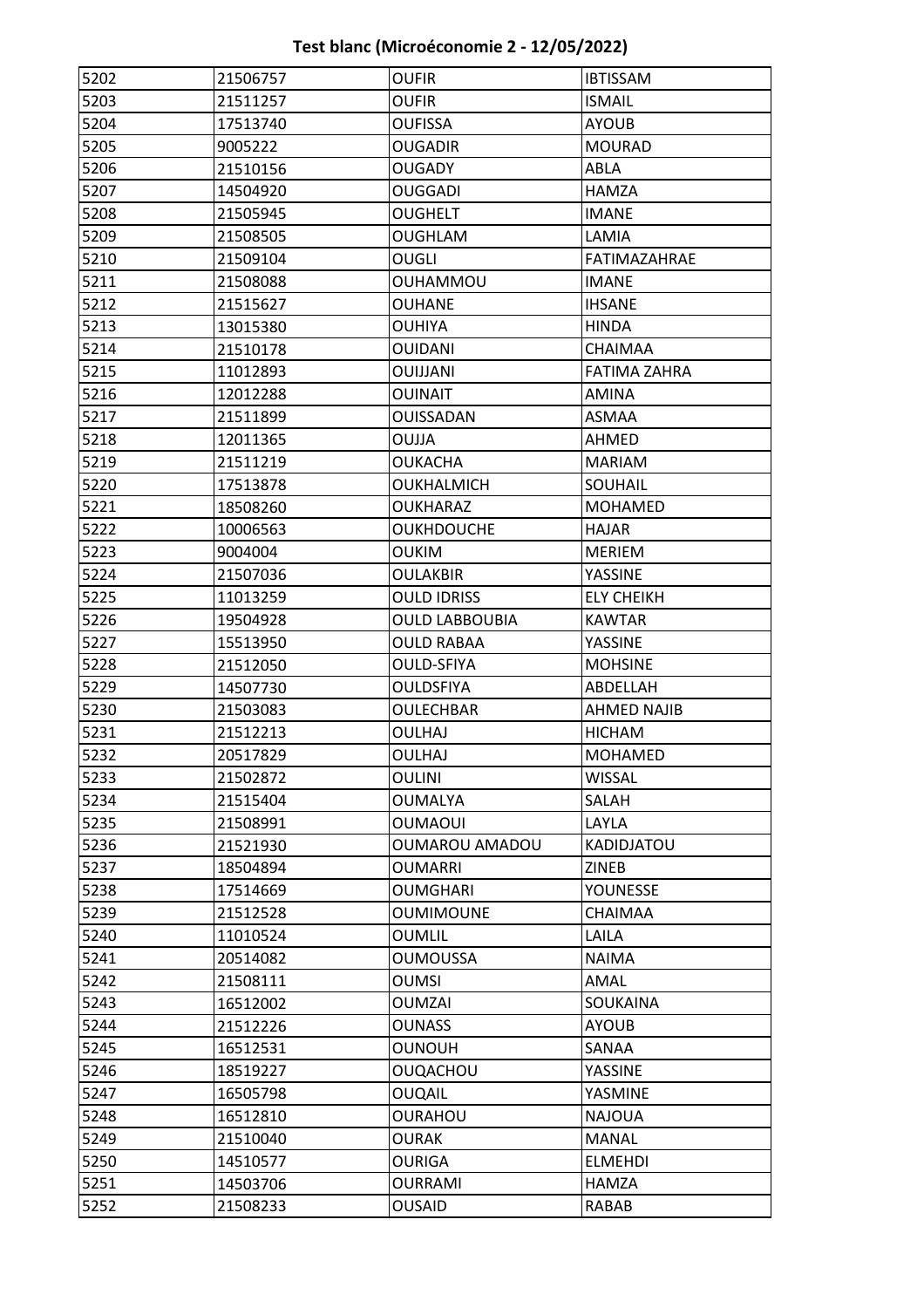| 5253 | 11010621 | <b>OUSBAA</b>       | AMAL                  |
|------|----------|---------------------|-----------------------|
| 5254 | 12016247 | <b>OUSMOUH</b>      | <b>IDRISS</b>         |
| 5255 | 21508156 | OUSSALAH            | <b>NOUHAILA</b>       |
| 5256 | 20509106 | <b>OUSSAMA</b>      | YAHYA                 |
| 5257 | 20509830 | <b>OUSSHAK</b>      | <b>MAROUANE</b>       |
| 5258 | 4042796  | <b>OUSSIYAD</b>     | <b>KHADIJA</b>        |
| 5259 | 21511439 | <b>OUTACHKOUCHT</b> | AKRAM                 |
| 5260 | 21504296 | <b>OUTALEB</b>      | <b>YOUNESS</b>        |
| 5261 | 21515076 | <b>OUTEZGUI</b>     | <b>NOURA</b>          |
| 5262 | 20509104 | <b>OUTLOUHOU</b>    | <b>MOHAMED</b>        |
| 5263 | 21506466 | <b>OUYAHYA</b>      | MOHAMED               |
| 5264 | 21513339 | <b>OUYAMBA</b>      | KADIRATU IMELDA       |
| 5265 | 21516035 | <b>OUYIDIR</b>      | <b>ILYASS</b>         |
| 5266 | 21506143 | <b>OUZENTOU</b>     | <b>LOUBNA</b>         |
| 5267 | 21521772 | PENPEN WOUEMBE      | <b>MARC FREDY</b>     |
| 5268 | 21519809 | PINTO CABRAL        | <b>CARLOS ALBERTO</b> |
| 5269 | 17514943 | <b>PITCHOU</b>      | ZINE EL ABIDINE       |
| 5270 | 18506579 | QABBOUBA            | ABDERRAHMANE          |
| 5271 | 21510352 | QADA                | <b>ILYASS</b>         |
| 5272 | 20510504 | QAMRAOUI            | <b>AYOUB</b>          |
| 5273 | 21510581 | QANDAR              | <b>ACHRAF</b>         |
| 5274 | 21512805 | QAOUS               | AYA                   |
| 5275 | 18519220 | QASSID              | EL MEHDI              |
| 5276 | 14506776 | <b>QIBOUR</b>       | AMINA                 |
| 5277 | 21507262 | QOSSAY              | AMIRA                 |
| 5278 | 19515453 | <b>QUAILA</b>       | <b>LOUBNA</b>         |
| 5279 | 21506477 | QUARMOUCH           | ADAM                  |
| 5280 | 17513656 | <b>QUOSSAIBI</b>    | <b>ADNANE</b>         |
| 5281 | 21504708 | <b>QZIBAR</b>       | EL HOUCINE            |
| 5282 | 20510846 | R'BIA               | <b>KHAOULA</b>        |
| 5283 | 20505358 | R'BIAA              | SALMA                 |
| 5284 | 19512244 | RABAH               | ADNAN                 |
| 5285 | 21510382 | <b>RABANE</b>       | <b>OUMAIMA</b>        |
| 5286 | 20509880 | <b>RABASS</b>       | <b>MOUNIA</b>         |
| 5287 | 21512141 | <b>RABHI</b>        | <b>OUSSAMA</b>        |
| 5288 | 21507972 | RABHI               | SALMA                 |
| 5289 | 20500502 | RABIA               | <b>HAMZA</b>          |
| 5290 | 13013986 | <b>RACHCHAK</b>     | <b>AFRAH</b>          |
| 5291 | 19516505 | <b>RACHDI</b>       | <b>MANAL</b>          |
| 5292 | 20511536 | <b>RACHED</b>       | SALAHEDDINE           |
| 5293 | 11010687 | RACHID              | SANA                  |
| 5294 | 14510072 | <b>RACHID</b>       | <b>YOUSSEF</b>        |
| 5295 | 21510706 | <b>RACHIDI</b>      | <b>IMANE</b>          |
| 5296 | 12006697 | <b>RACHIDI</b>      | <b>MOURAD</b>         |
| 5297 | 12011699 | <b>RACHIKI</b>      | SAMI                  |
| 5298 | 20505663 | RADADI              | YASMINE               |
| 5299 | 21503060 | <b>RADDADI</b>      | ANASS                 |
| 5300 | 21509833 | RADI                | SOUKAINA              |
| 5301 | 13007323 | RADI                | <b>ZINEB</b>          |
| 5302 | 21512560 | <b>RADIF</b>        | <b>AICHA</b>          |
| 5303 | 21504911 | RADOUANI            | <b>NOUHAILA</b>       |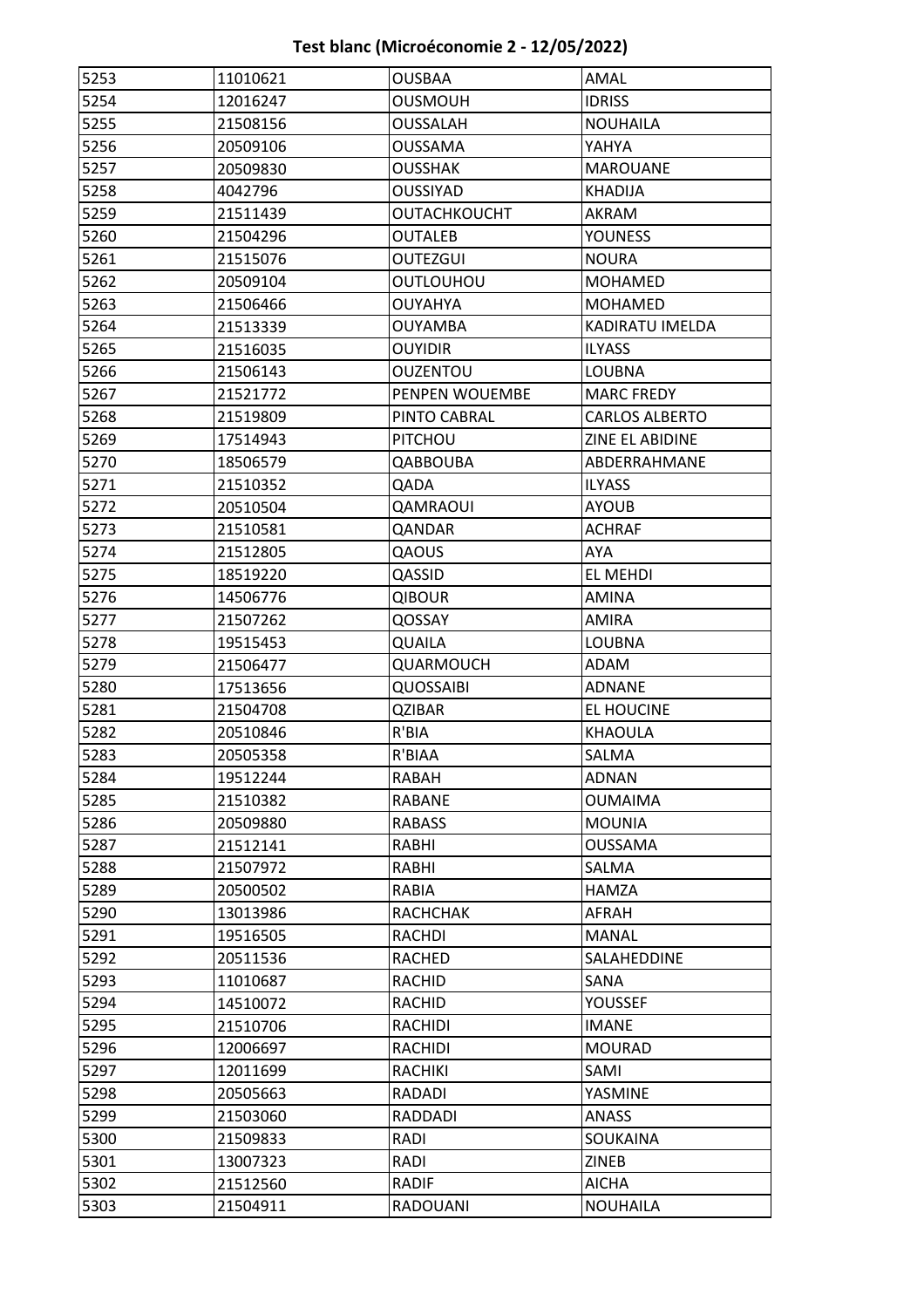| 5304 | 21511897 | <b>RAFA</b>     | <b>HOUSSAM</b>         |
|------|----------|-----------------|------------------------|
| 5305 | 14513246 | <b>RAFFAS</b>   | LAMIA                  |
| 5306 | 21503332 | RAFI            | <b>NOUREDDINE</b>      |
| 5307 | 5082456  | <b>RAFIAI</b>   | <b>FATIMA</b>          |
| 5308 | 21503813 | RAFII           | <b>CHAIMAA</b>         |
| 5309 | 21508943 | RAFII           | CHAIMAA                |
| 5310 | 21511348 | <b>RAFIK</b>    | ANWAR                  |
| 5311 | 21509411 | <b>RAFIK</b>    | <b>MARWA</b>           |
| 5312 | 17513369 | <b>RAFIK</b>    | <b>ZINEB</b>           |
| 5313 | 21508225 | <b>RAFIKI</b>   | <b>IMAD</b>            |
| 5314 | 21522033 | RAFYQ           | CHAIMAA                |
| 5315 | 18515328 | <b>RAGOUBA</b>  | FATIMA-ZAHRA           |
| 5316 | 17503525 | RAGOUBA         | IKRAM                  |
| 5317 | 9003857  | <b>RAGOUBA</b>  | <b>MOHAMED</b>         |
| 5318 | 21503362 | <b>RAGUIGUE</b> | CHADI                  |
| 5319 | 21503373 | RAGUIGUE        | <b>MEHDI</b>           |
| 5320 | 21509654 | RAHEL           | ZAKARIA                |
| 5321 | 13009197 | <b>RAHHALI</b>  | <b>KHADIJA</b>         |
| 5322 | 19504135 | <b>RAHHALY</b>  | <b>OUMAIMA</b>         |
| 5323 | 21509858 | RAHHI           | <b>KAWTAR</b>          |
| 5324 | 21511471 | RAHIB           | ABRAR                  |
| 5325 | 21505956 | RAHIB           | YAHYA                  |
| 5326 | 8005821  | <b>RAHIBI</b>   | SARA                   |
| 5327 | 21508796 | <b>RAHIL</b>    | AYMANE                 |
| 5328 | 21519463 | RAHIL           | IKRAM                  |
| 5329 | 20504779 | <b>RAHIM</b>    | <b>WALID</b>           |
| 5330 | 21507881 | RAHIOUI         | <b>HIBA</b>            |
| 5331 | 21507579 | RAHMANI         | <b>SAID</b>            |
| 5332 | 10007088 | <b>RAHMOUN</b>  | AMAL                   |
| 5333 | 18510067 | RAHMOUNE        | CHAYMAA                |
| 5334 | 13006399 | <b>RAHMOUNI</b> | <b>AZIZ</b>            |
| 5335 | 20506517 | <b>RAHOUNI</b>  | <b>OUMAIMA</b>         |
| 5336 | 21507993 | RAIDA           | <b>IBTISSAM</b>        |
| 5337 | 21510734 | RAIF            | <b>HADIL</b>           |
| 5338 | 21503536 | RAIS            | <b>KHADIJA</b>         |
| 5339 | 21504378 | <b>RAJOUANE</b> | <b>NOUHAILA</b>        |
| 5340 | 13015215 | <b>RAJOUM</b>   | MOHAMED AMINE          |
| 5341 | 21503506 | RAJRAJI         | ABDELGHAFOUR           |
| 5342 | 21506221 | <b>RAKASS</b>   | ZAHIRA                 |
| 5343 | 21504795 | RAKHILA         | AYMANE                 |
| 5344 | 16512197 | RAKHILA         | <b>BOUCHAIB</b>        |
| 5345 | 13002059 | RAKHILA         | RADOUAN                |
| 5346 | 10004318 | RAKI            | <b>MOUNIR</b>          |
| 5347 | 21510968 | RAKIKI          | SALMA                  |
| 5348 | 19516701 | RAKILI          | <b>MOHAMMED</b>        |
| 5349 | 21522176 | RAKOTONIRINA    | <b>CLARCKY AUBERTO</b> |
| 5350 | 21508185 | RAMI            | HAJAR                  |
| 5351 | 21508757 | RAMI            | <b>HIBA</b>            |
| 5352 | 20502389 | RAMI            | <b>MERIEM</b>          |
| 5353 | 21512180 | RAMI            | MOHAMMED AMINE         |
| 5354 | 21510363 | RAMI            | SAAD                   |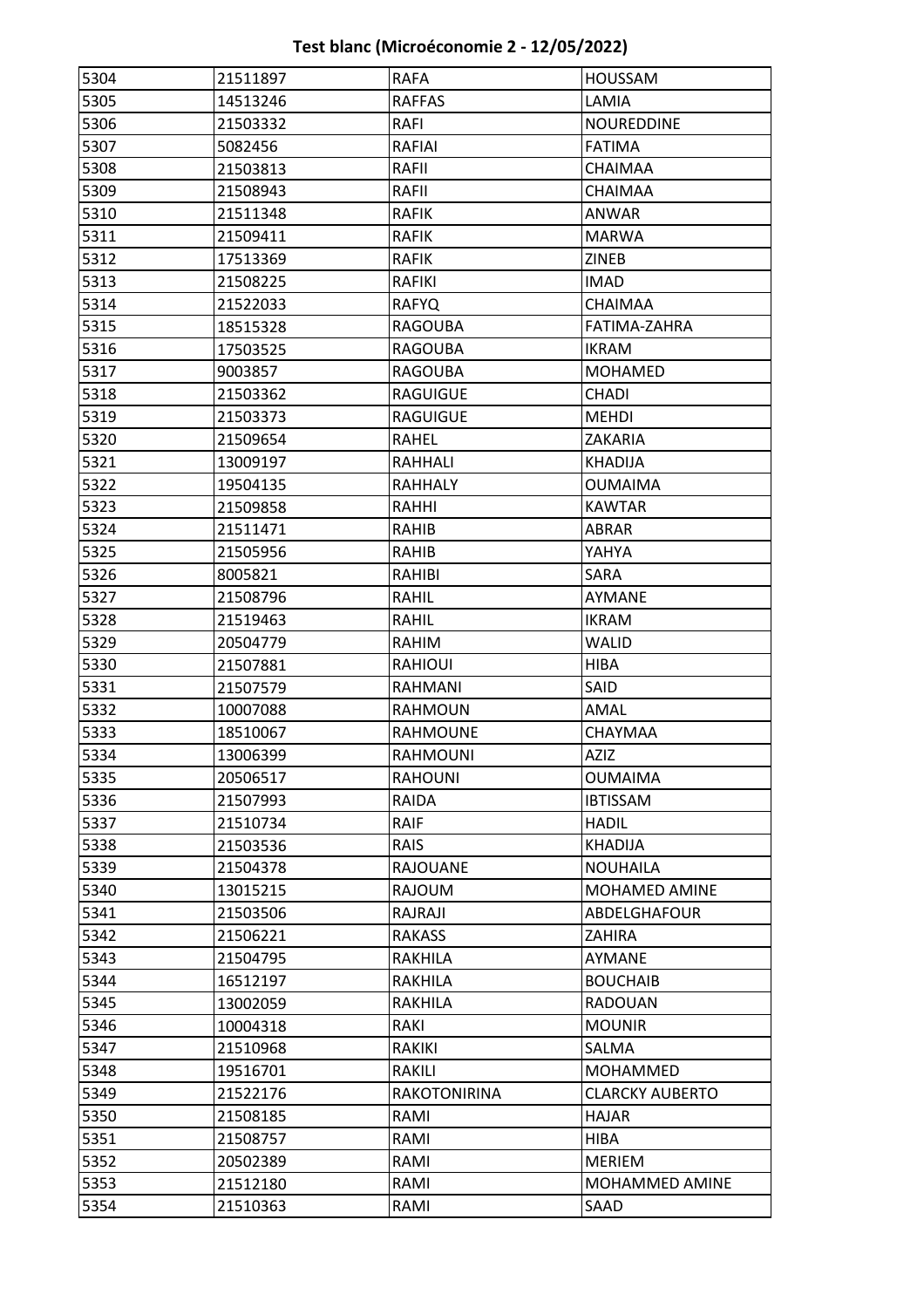| 5355 | 12012897 | RAMI              | SARA                    |
|------|----------|-------------------|-------------------------|
| 5356 | 14514364 | RAMI              | SOUAD                   |
| 5357 | 21508190 | RAMI              | <b>YOUSRA</b>           |
| 5358 | 21507632 | RAMMACHI          | <b>NADIA</b>            |
| 5359 | 18505495 | RAMMAL            | <b>MOUAD</b>            |
| 5360 | 17513239 | RAMMOUHI          | ZAKARIA                 |
| 5361 | 18508277 | RAMRAM            | <b>KHADIJA</b>          |
| 5362 | 11010680 | RAMRAM            | SOUMYA                  |
| 5363 | 21510933 | RAMY              | WISSAL                  |
| 5364 | 21506830 | RAMZI             | <b>BILAL</b>            |
| 5365 | 21509672 | RAMZI             | <b>RKIA</b>             |
| 5366 | 21508766 | RAMZI             | ZAKARIA                 |
| 5367 | 19508620 | <b>RAOUDI</b>     | YASSINE                 |
| 5368 | 12011057 | RAOUI             | <b>MERYEM</b>           |
| 5369 | 19505476 | RAOUI             | ZINEB                   |
| 5370 | 21503449 | <b>RAOUIA</b>     | <b>OUMAIMA</b>          |
| 5371 | 20521995 | RASOANIRINA       | <b>GISELE LOETHITIA</b> |
| 5372 | 21505732 | <b>RASSIDI</b>    | <b>MEHDI</b>            |
| 5373 | 16502265 | <b>RASYN</b>      | <b>HOUDA</b>            |
| 5374 | 21507898 | RATI              | <b>MERIEM</b>           |
| 5375 | 16502789 | RATIB             | <b>ZINEB</b>            |
| 5376 | 18506612 | <b>RATTBI</b>     | SOUHAILA                |
| 5377 | 13008033 | <b>RAYAN</b>      | CHADIA                  |
| 5378 | 19509193 | RAYANE            | <b>MOUNA</b>            |
| 5379 | 21517860 | RAYHAN            | SANAE                   |
| 5380 | 20521997 | RAZAFIARISON      | <b>JUDIE PRINCIA</b>    |
| 5381 | 21509151 | <b>RAZZOUK</b>    | <b>IMANE</b>            |
| 5382 | 17502226 | <b>RBIB</b>       | <b>KHAOULA</b>          |
| 5383 | 13015954 | <b>RCHOUK</b>     | <b>RADOUANE</b>         |
| 5384 | 21508836 | <b>RECHCHOUK</b>  | ABDELILAH               |
| 5385 | 20513802 | <b>REDOINI</b>    | <b>OUMAIMA</b>          |
| 5386 | 21506580 | <b>REGAB</b>      | IMANE                   |
| 5387 | 16513002 | REGGAD            | <b>HANANE</b>           |
| 5388 | 9002027  | REKBACHE          | <b>ISHAQ</b>            |
| 5389 | 19506077 | REMCHANI          | YASSMINE                |
| 5390 | 9000482  | <b>RERHIOUI</b>   | <b>SOUFIANE</b>         |
| 5391 | 21511450 | <b>REZGUINI</b>   | <b>HASSAN</b>           |
| 5392 | 21518148 | REZKANE           | <b>MEHDI</b>            |
| 5393 | 21509106 | <b>REZZOUGUI</b>  | ASMAA                   |
| 5394 | 12013004 | RGUIG-ASSKALI     | <b>ALAA</b>             |
| 5395 | 16503679 | RHABBAR           | <b>MYRIEME</b>          |
| 5396 | 21503555 | RHACHTIR          | AYA                     |
| 5397 | 18506891 | <b>RHADDIOUI</b>  | YOUSRA                  |
| 5398 | 21507275 | <b>RHAFAR</b>     | HANAA                   |
| 5399 | 21505939 | <b>RHAFIR</b>     | <b>REDA</b>             |
| 5400 | 21506410 | RHAIT             | <b>DOUNIA</b>           |
| 5401 | 17507052 | <b>RHALIOUCHE</b> | <b>HIND</b>             |
| 5402 | 21511314 | RHALY             | <b>FATIMA ZAHRAE</b>    |
| 5403 | 17508712 | <b>RHALY</b>      | MOHAMED HAYTAM          |
| 5404 | 21507200 | RHAMMADI          | <b>NOUHAILA</b>         |
| 5405 | 20505641 | RHAMMADY          | WAFAA                   |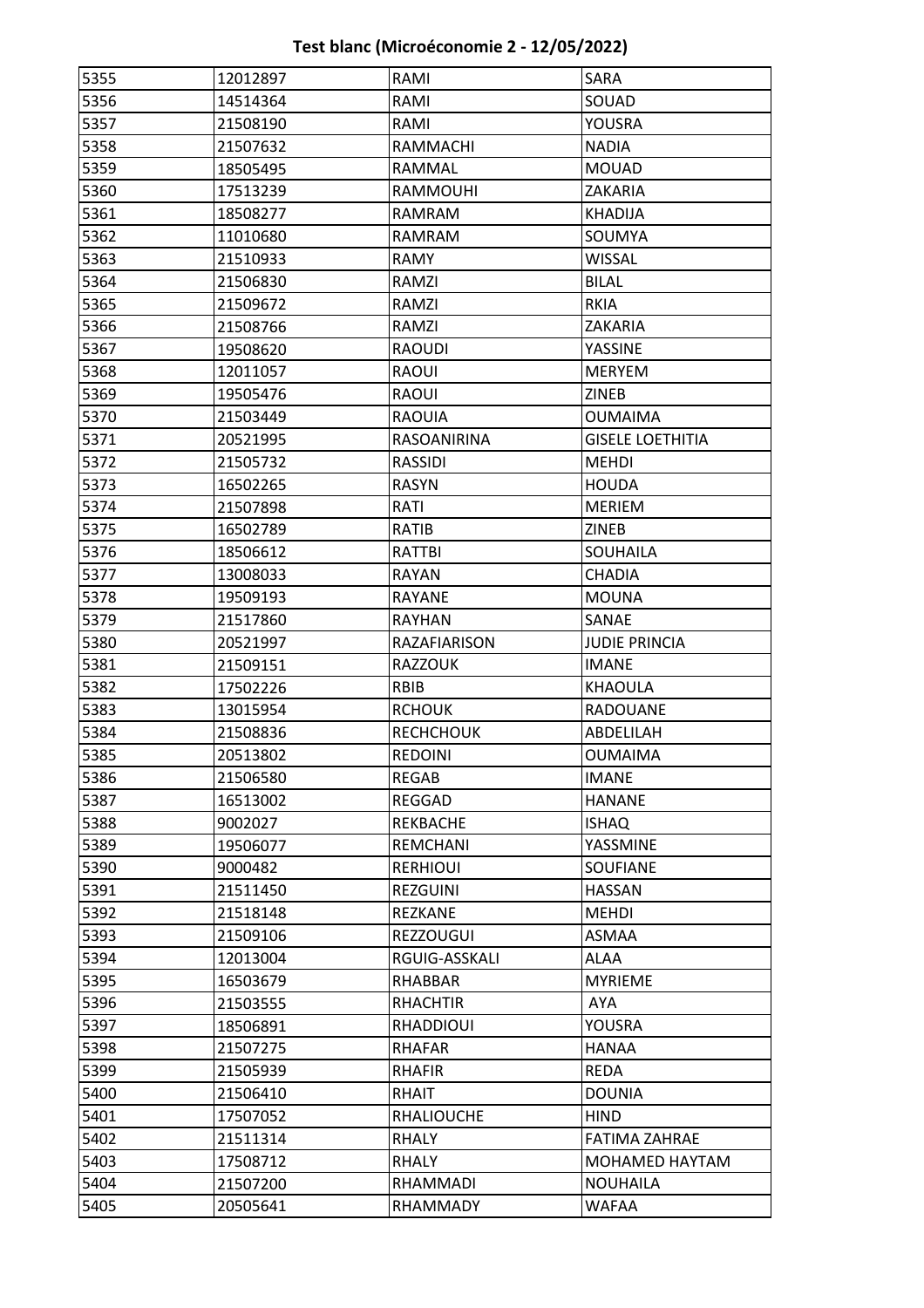| 5406 | 21506379 | <b>RHANDOUR</b>  | AYA               |
|------|----------|------------------|-------------------|
| 5407 | 21511625 | RHARBAOUI        | <b>BENAISSA</b>   |
| 5408 | 21509327 | RHARBAOUI        | <b>KARIMA</b>     |
| 5409 | 21502920 | RHAZALE          | AMAL              |
| 5410 | 9004870  | RHAZI            | <b>IKRAM</b>      |
| 5411 | 9005427  | RHAZI            | <b>MERYEM</b>     |
| 5412 | 21506617 | <b>RHAZOUATE</b> | <b>MERIEM</b>     |
| 5413 | 21520937 | <b>RHAZOUR</b>   | SAAD              |
| 5414 | 9004910  | <b>RHENJAR</b>   | <b>MEHDI</b>      |
| 5415 | 10003712 | RHEZOUANE        | AMAL              |
| 5416 | 12014198 | RHIAB            | <b>KHALID</b>     |
| 5417 | 17502203 | <b>RHOUAS</b>    | <b>SOUKAINA</b>   |
| 5418 | 12012964 | <b>RHOUAT</b>    | FATIMA EZ-ZAHRA   |
| 5419 | 21511320 | <b>RHOUDDA</b>   | <b>AMINE</b>      |
| 5420 | 21502823 | RHOULAM          | <b>BILAL</b>      |
| 5421 | 21504087 | <b>RHOUNAM</b>   | SALMA             |
| 5422 | 21508975 | RHOURBAL         | LAILA             |
| 5423 | 21504593 | <b>RHOURIBIL</b> | <b>ABDERRAFIE</b> |
| 5424 | 16503490 | RHOUZLANI        | <b>CHAIMAE</b>    |
| 5425 | 16511419 | <b>RIAD</b>      | ASMAA             |
| 5426 | 19508607 | <b>RIAD</b>      | <b>REDWANE</b>    |
| 5427 | 21509779 | RIADI            | ABDERRAHMANE      |
| 5428 | 21508477 | RIADI            | <b>ZAHRA</b>      |
| 5429 | 12005982 | RIADY            | FATIMA ZAHRA      |
| 5430 | 18511077 | RIAHI            | <b>MOHAMMED</b>   |
| 5431 | 21509730 | <b>RIAME</b>     | <b>NOUHAILA</b>   |
| 5432 | 21512860 | <b>RICHAOUI</b>  | <b>YOUSSEF</b>    |
| 5433 | 21511092 | <b>RIDA</b>      | <b>DOUAE</b>      |
| 5434 | 21508143 | RIDA             | <b>IMANE</b>      |
| 5435 | 14513527 | RIDALLAH         | <b>HAKIM</b>      |
| 5436 | 14507062 | <b>RIDOUAN</b>   | <b>NIDAL</b>      |
| 5437 | 21507343 | <b>RIFKI</b>     | <b>WIAM</b>       |
| 5438 | 12011078 | <b>RIHANE</b>    | <b>ZINEB</b>      |
| 5439 | 21507228 | RIMA             | <b>MARWA</b>      |
| 5440 | 16511901 | RIMAM            | <b>SOUKAINA</b>   |
| 5441 | 21521495 | <b>RITB</b>      | <b>KARIM</b>      |
| 5442 | 21511466 | <b>RIZAOUI</b>   | <b>ACHRAF</b>     |
| 5443 | 17504614 | <b>RIZKI</b>     | <b>NAJAT</b>      |
| 5444 | 21506653 | <b>RIZQ</b>      | SOUKAINA          |
| 5445 | 13016009 | <b>RIZQI</b>     | <b>MARYAMA</b>    |
| 5446 | 10005269 | <b>RKAIBA</b>    | MOHAMMED          |
| 5447 | 11012885 | <b>RKIBI</b>     | <b>RACHID</b>     |
| 5448 | 11010671 | <b>RKIOUI</b>    | <b>RACHID</b>     |
| 5449 | 21509144 | RMILI            | <b>KHAWLA</b>     |
| 5450 | 21512381 | <b>RMOUCH</b>    | AYA               |
| 5451 | 12014386 | <b>ROBIO</b>     | <b>MOHAMED</b>    |
| 5452 | 21502725 | <b>ROCHDI</b>    | AYA               |
| 5453 | 19511349 | <b>ROCHDI</b>    | <b>FATINE</b>     |
| 5454 | 21512439 | <b>ROCHDI</b>    | <b>ZINEB</b>      |
| 5455 | 21508915 | <b>ROCHDY</b>    | <b>WALID</b>      |
| 5456 | 21508234 | <b>ROCHEDI</b>   | <b>WIAM</b>       |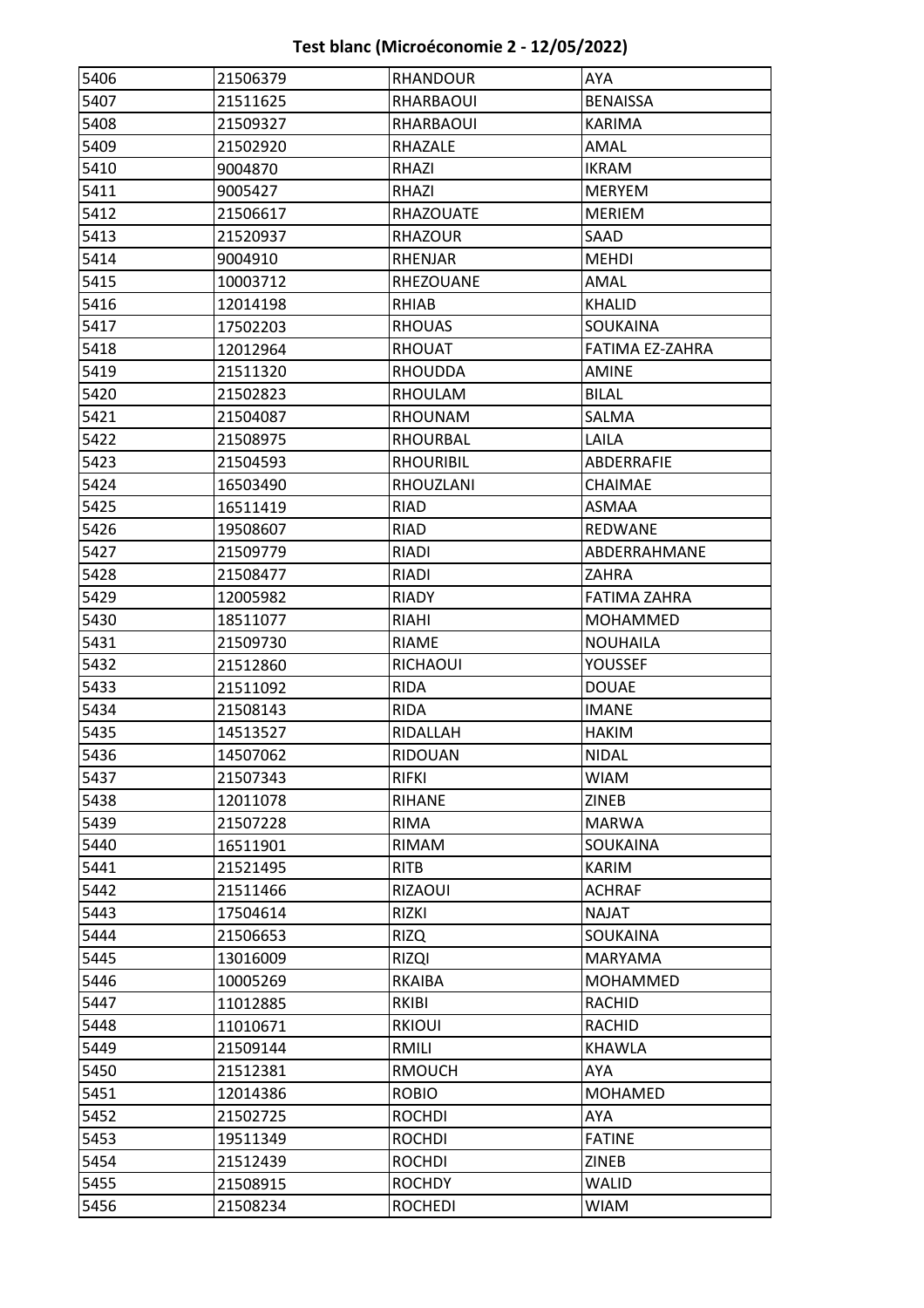| 5457 | 21509974 | <b>ROKK</b>     | <b>AYMAN</b>        |
|------|----------|-----------------|---------------------|
| 5458 | 15507748 | <b>ROKK</b>     | <b>NAJMA</b>        |
| 5459 | 21507663 | <b>ROUAGA</b>   | <b>SIHAM</b>        |
| 5460 | 12014480 | <b>ROUAK</b>    | <b>ABDELMOUGHIT</b> |
| 5461 | 17512823 | <b>ROUANE</b>   | <b>NADIA</b>        |
| 5462 | 21508556 | <b>ROUANE</b>   | SARA                |
| 5463 | 21510093 | <b>ROUANE</b>   | YASSIR              |
| 5464 | 21507432 | <b>ROUDANE</b>  | <b>LOUBNA</b>       |
| 5465 | 19511815 | <b>ROUF</b>     | <b>SOUFIANE</b>     |
| 5466 | 21510686 | <b>ROUGAIBI</b> | <b>ASMAA</b>        |
| 5467 | 15508943 | <b>ROUGUI</b>   | <b>KHADIJA</b>      |
| 5468 | 21511135 | <b>ROUIAS</b>   | <b>ASSIA</b>        |
| 5469 | 14514367 | <b>ROUIHA</b>   | <b>NADIA</b>        |
| 5470 | 14510010 | <b>ROUINAB</b>  | <b>HAMZA</b>        |
| 5471 | 12006103 | <b>ROUINBA</b>  | CHAIMAA             |
| 5472 | 18501977 | <b>ROUISSI</b>  | <b>ILYASSE</b>      |
| 5473 | 14507721 | <b>ROUISSI</b>  | YASSINE             |
| 5474 | 21508228 | <b>ROUKBY</b>   | YOUSRA              |
| 5475 | 15508395 | <b>ROUKHILA</b> | MOHAMMED            |
| 5476 | 20510448 | <b>ROUNDI</b>   | <b>AZALARAB</b>     |
| 5477 | 21509492 | <b>ROUROU</b>   | LINA                |
| 5478 | 16512218 | <b>ROUSSI</b>   | <b>AYOUB</b>        |
| 5479 | 21507627 | RRABHI          | FATIMA-AZAHRA       |
| 5480 | 21509338 | <b>RTAYEL</b>   | ZAKARIA             |
| 5481 | 21509329 | RYAHI           | YASSER              |
| 5482 | 21512800 | RZAIKI          | <b>BOUTAINA</b>     |
| 5483 | 17513659 | S'HIH           | SOUFIANE            |
| 5484 | 21508117 | SAAD            | <b>NOUHAILA</b>     |
| 5485 | 21511491 | SAAD            | <b>TOUIL</b>        |
| 5486 | 21508305 | SAADALLAH       | HAJAR               |
| 5487 | 17507389 | SAADAOUI        | <b>CHAFIK</b>       |
| 5488 | 7001891  | SAADI           | <b>FATIHA</b>       |
| 5489 | 15505582 | SAADI           | <b>IMANE</b>        |
| 5490 | 21506552 | SAADI           | <b>OUMAIMA</b>      |
| 5491 | 10003885 | SAADOUNE        | GHIZLANE            |
| 5492 | 19514970 | SAADOUNI        | <b>AIMEN</b>        |
| 5493 | 21519072 | SAADOUNI        | AYA                 |
| 5494 | 21512171 | SAADY           | <b>HAMID</b>        |
| 5495 | 20506213 | SAAIDA          | MOHAMED AMINE       |
| 5496 | 21510571 | SAAIF           | <b>HAFSA</b>        |
| 5497 | 21508130 | SAALAOUI        | AMINA               |
| 5498 | 15514690 | SABAR           | KARIM               |
| 5499 | 13016155 | SABAR           | MAJDA               |
| 5500 | 21506104 | SABBAH          | <b>ACHRAF</b>       |
| 5501 | 21508754 | SABBAR          | <b>AYMEN</b>        |
| 5502 | 10007305 | SABBAR          | <b>HANANE</b>       |
| 5503 | 13013175 | SABBAR          | KHAOULA             |
| 5504 | 21506312 | SABBAR          | <b>OTHMANE</b>      |
| 5505 | 17504220 | SABBAR          | <b>OUMAIMA</b>      |
| 5506 | 21508350 | SABBAR          | SAIDA               |
| 5507 | 21508697 | SABBAR          | WISSAL              |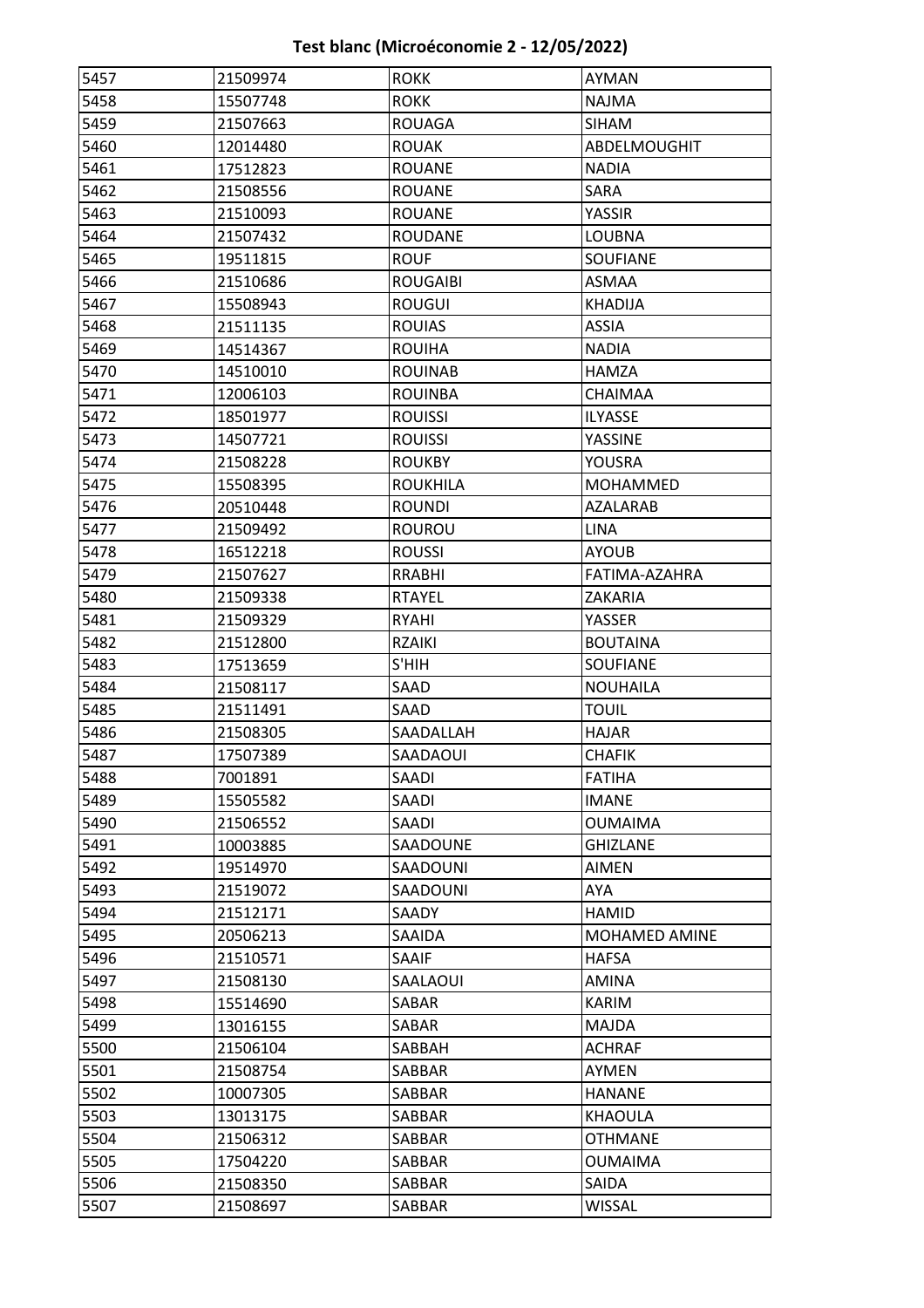| 5508 | 13008748 | SABBAR        | ZINEB           |
|------|----------|---------------|-----------------|
| 5509 | 12008830 | SABER         | <b>ATIKA</b>    |
| 5510 | 21509963 | SABER         | <b>DOUNIA</b>   |
| 5511 | 21511848 | SABER         | EL KHANSSAA     |
| 5512 | 12011306 | <b>SABER</b>  | <b>HASSAN</b>   |
| 5513 | 21510963 | SABER         | <b>IMANE</b>    |
| 5514 | 21506887 | SABER         | <b>MAROUANE</b> |
| 5515 | 21504762 | <b>SABER</b>  | <b>MERYEM</b>   |
| 5516 | 14506705 | SABER         | <b>ZOUHAIR</b>  |
| 5517 | 21520679 | SABIL         | AYMANE          |
| 5518 | 12010431 | SABIL         | <b>MOUNIA</b>   |
| 5519 | 11010768 | <b>SABIR</b>  | <b>ANOUAR</b>   |
| 5520 | 12016245 | <b>SABIR</b>  | <b>ILHAM</b>    |
| 5521 | 21510035 | SABIR         | <b>MANAL</b>    |
| 5522 | 21504811 | SABIR         | OTHMANE         |
| 5523 | 15506160 | SABIR         | SARA            |
| 5524 | 19508292 | SABIR         | <b>YASSINE</b>  |
| 5525 | 21511819 | <b>SABIRI</b> | OUMAIMA         |
| 5526 | 11011020 | <b>SABIRI</b> | <b>SOFIA</b>    |
| 5527 | 19514898 | SABOUR        | <b>ILYASS</b>   |
| 5528 | 21510541 | SABRI         | <b>DOHA</b>     |
| 5529 | 21506451 | SABRI         | FATIMA-ZAHRA    |
| 5530 | 13013926 | SABRI         | <b>MALIKA</b>   |
| 5531 | 19503694 | SABRI         | OUMAIMA         |
| 5532 | 12006433 | SABRI         | WAFAA           |
| 5533 | 21508626 | SADAK         | <b>MERIEM</b>   |
| 5534 | 21500501 | SADAK         | <b>ZOUBIDA</b>  |
| 5535 | 19515026 | SADAOUI       | ABDESSAMAD      |
| 5536 | 13013763 | SADDAR        | ABDELMOUNAIM    |
| 5537 | 21506992 | SADDOUKI      | ABDERRAHMANE    |
| 5538 | 13014277 | SADEK         | <b>HAJAR</b>    |
| 5539 | 21520396 | SADEK         | <b>JAMAL</b>    |
| 5540 | 18514169 | SADEMI        | <b>OUSSAMA</b>  |
| 5541 | 21509873 | <b>SADIK</b>  | <b>IBRAHIM</b>  |
| 5542 | 21506658 | <b>SADIK</b>  | <b>KHAOULA</b>  |
| 5543 | 20510744 | <b>SADIK</b>  | YAHYA           |
| 5544 | 20510089 | <b>SADIK</b>  | YASSIR          |
| 5545 | 21507916 | SADIK         | <b>YOUSSEF</b>  |
| 5546 | 21512167 | SADIKI        | YASSINE         |
| 5547 | 13013174 | SADIQI        | <b>DOUNIA</b>   |
| 5548 | 21502859 | SADIR         | WAIL            |
| 5549 | 21513320 | SADKI         | <b>MOSTAPHA</b> |
| 5550 | 13009358 | SADKI         | <b>MOUNIA</b>   |
| 5551 | 14509139 | <b>SADOUK</b> | <b>NAJAT</b>    |
| 5552 | 12013468 | SADOUKI       | <b>MOHAMED</b>  |
| 5553 | 15515371 | SADOUQ        | <b>MONSIF</b>   |
| 5554 | 11010997 | SADRANE       | <b>MERIEM</b>   |
| 5555 | 20520706 | SADRAOUI      | YASSINE         |
| 5556 | 16505499 | SADREDDINE    | <b>KHADIJA</b>  |
| 5557 | 9004886  | SAFAR         | <b>AICHA</b>    |
| 5558 | 12012899 | SAFAROUI      | YASSINE         |
|      |          |               |                 |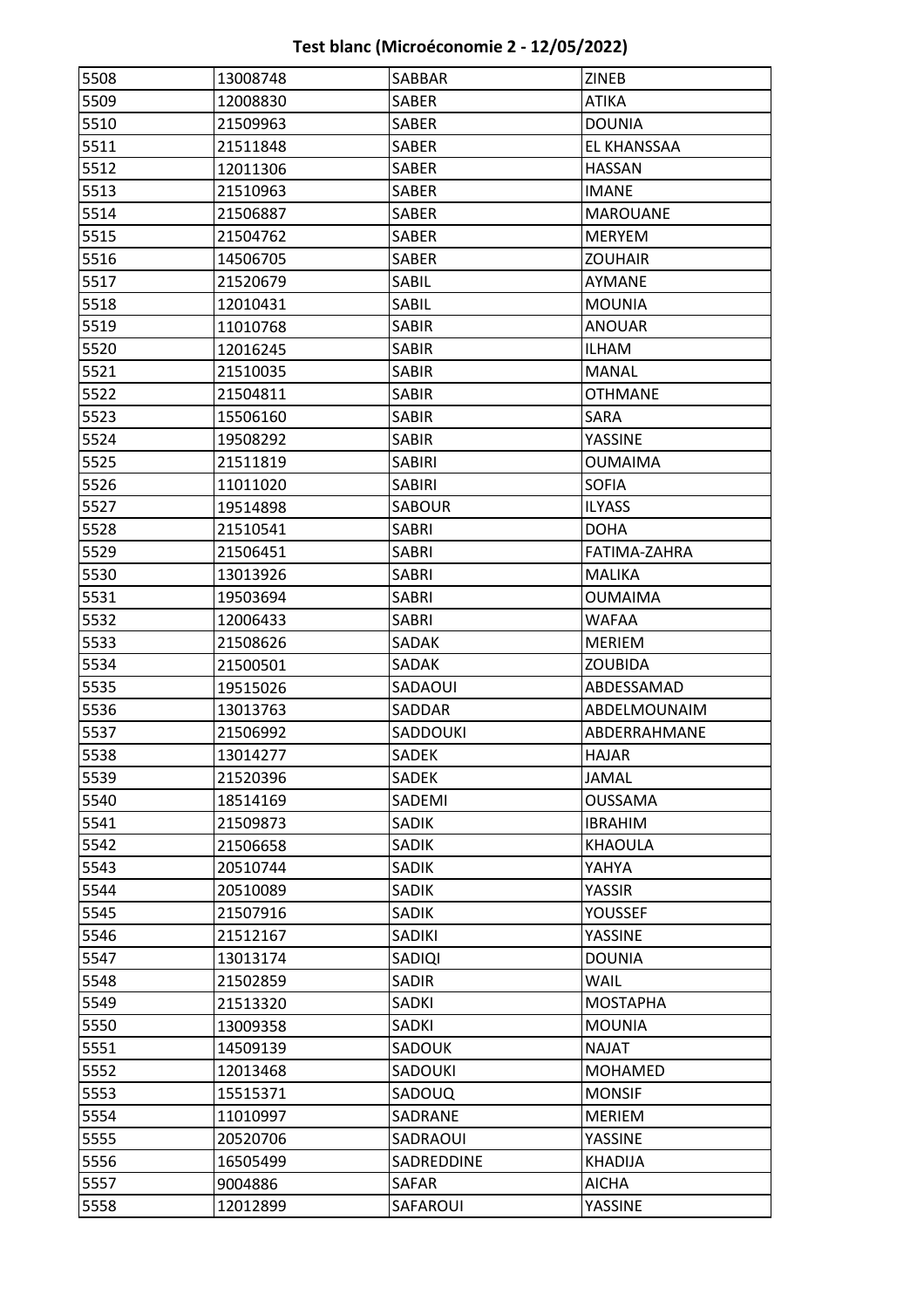| 5559 | 21509715 | SAFIH             | <b>IMANE</b>          |
|------|----------|-------------------|-----------------------|
| 5560 | 21504842 | <b>SAFIR</b>      | <b>MARWA</b>          |
| 5561 | 21507781 | <b>SAFOUAN</b>    | <b>GHIZLANE</b>       |
| 5562 | 21506769 | <b>SAFRI</b>      | <b>HALIMA</b>         |
| 5563 | 21511270 | <b>SAFSAFI</b>    | <b>CHOAIB</b>         |
| 5564 | 11006725 | SAFY              | SHAHRAZED             |
| 5565 | 21504649 | SAGAR             | <b>ASMAA</b>          |
| 5566 | 15515296 | SAGAZ             | SARA                  |
| 5567 | 21512421 | <b>SAGHIR</b>     | WALID                 |
| 5568 | 21511161 | <b>SAGHIRI</b>    | <b>ADIL</b>           |
| 5569 | 21506208 | SAGHRANI          | LOUBNA                |
| 5570 | 12012309 | SAGOU             | <b>NADIA</b>          |
| 5571 | 11005742 | SAGRASSE          | <b>MOHCINE</b>        |
| 5572 | 21507412 | <b>SAHA</b>       | <b>BILAL</b>          |
| 5573 | 21508413 | <b>SAHBE</b>      | <b>NOUHAILA</b>       |
| 5574 | 21509989 | SAHID             | SOUKAINA              |
| 5575 | 21512499 | SAHLAL            | AMAL                  |
| 5576 | 9003891  | <b>SAHLI</b>      | LAILA                 |
| 5577 | 21507415 | SAHMI             | <b>ANASS</b>          |
| 5578 | 11010761 | SAHRAOUI          | SARA                  |
| 5579 | 20504549 | SAHRAOUI          | <b>ZINEB</b>          |
| 5580 | 21508249 | SAID              | <b>BOUCHRA</b>        |
| 5581 | 21508010 | <b>SAIDI</b>      | <b>MARYAM</b>         |
| 5582 | 3002458  | <b>SAIDOUK</b>    | YASSINE               |
| 5583 | 21514934 | <b>SAIF</b>       | <b>HOUSSAM</b>        |
| 5584 | 21509157 | SAIFEDDINE        | SALMA                 |
| 5585 | 21511059 | SAIM              | <b>HOUSSAM EDDINE</b> |
| 5586 | 21511437 | SAINANE           | SAAD                  |
| 5587 | 9004275  | SAJID             | <b>IBTISSAM</b>       |
| 5588 | 21509529 | SAJIDI            | MOHAMMED AMINE        |
| 5589 | 21506175 | <b>SAKHI</b>      | <b>IBTISSAM</b>       |
| 5590 | 21515846 | <b>SAKHI</b>      | YAHYA                 |
| 5591 | 21509139 | <b>SAKHSOUKHI</b> | <b>ZINEB</b>          |
| 5592 | 21507760 | SAKIT             | ABDELILAH             |
| 5593 | 11007101 | <b>SAKNI</b>      | <b>KHAIREDDINE</b>    |
| 5594 | 21505776 | SALAHEDDINE       | SALMA                 |
| 5595 | 13007149 | SALAII            | <b>AYOUB</b>          |
| 5596 | 18508142 | SALAMA            | SOUKAINA              |
| 5597 | 21509729 | SALAMA            | SOUKAINA              |
| 5598 | 21507949 | SALAMA            | <b>ZINEB</b>          |
| 5599 | 17513427 | SALAMAT           | <b>YOUNESS</b>        |
| 5600 | 11012702 | SALAMI            | <b>MOUAD</b>          |
| 5601 | 21503941 | SALEM             | <b>HAMZA</b>          |
| 5602 | 21510527 | SALHAM            | HAJAR                 |
| 5603 | 17513327 | SALHI             | <b>HAMZA</b>          |
| 5604 | 13005468 | SALHI             | <b>HOUDA</b>          |
| 5605 | 11010903 | SALHI             | <b>NORA</b>           |
| 5606 | 21509042 | <b>SALIH</b>      | <b>IKRAM</b>          |
| 5607 | 21507967 | SALIH             | <b>NISRINE</b>        |
| 5608 | 21510683 | SALIHI            | <b>KHAWLA</b>         |
| 5609 | 21515536 | SALIM             | <b>FADOUA</b>         |
|      |          |                   |                       |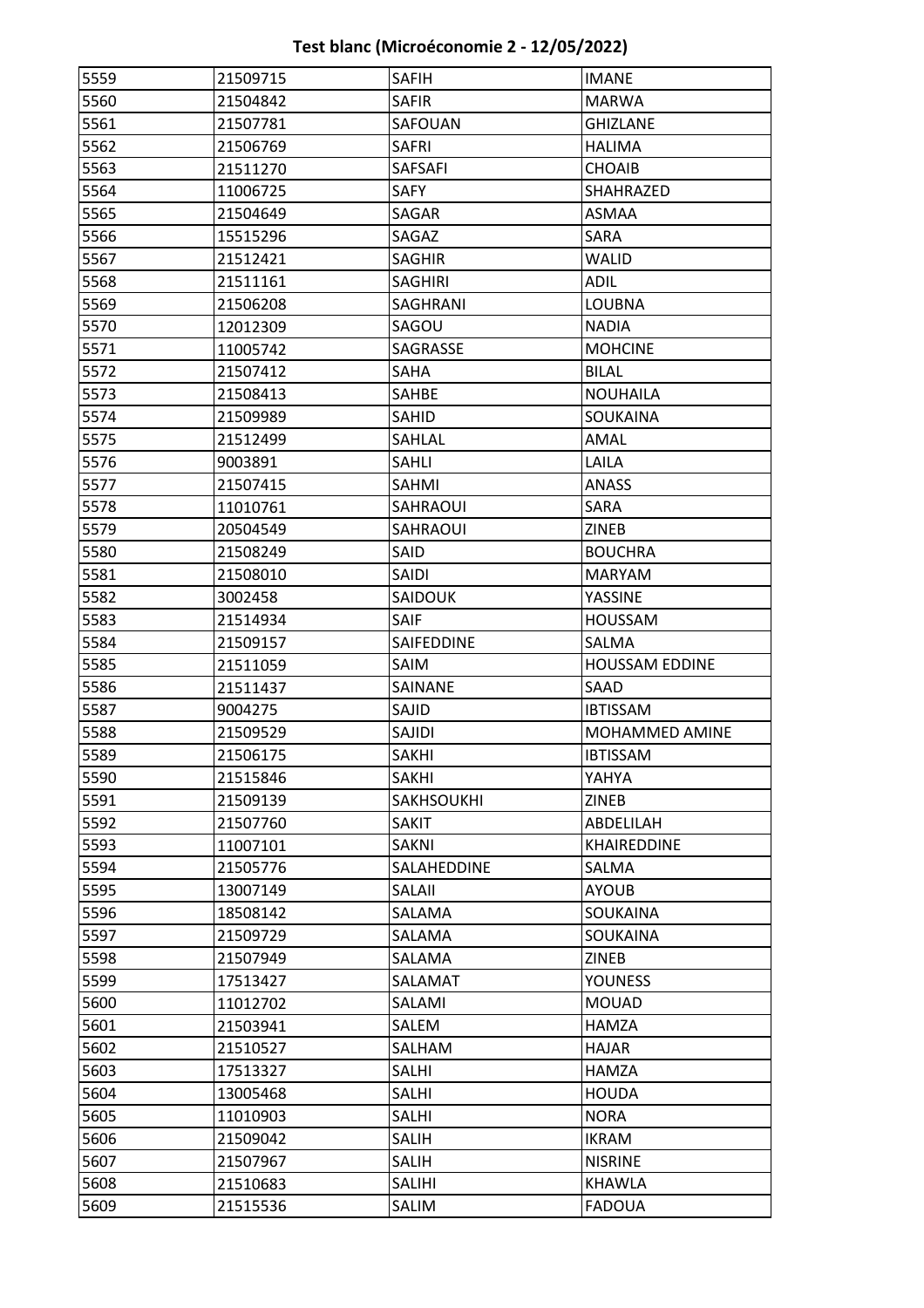| 5610 | 11012490 | SALIM         | <b>HAFID</b>    |
|------|----------|---------------|-----------------|
| 5611 | 21518103 | SALIM         | <b>OTHMANE</b>  |
| 5612 | 15510836 | SALIM         | SAFAE           |
| 5613 | 14509694 | SALIM         | SAIDA           |
| 5614 | 20509541 | SALIME        | RACHID          |
| 5615 | 21512670 | SALIMI        | <b>HANANE</b>   |
| 5616 | 18517775 | SALL          | ADAMA ADAMA     |
| 5617 | 21522539 | SALL          | <b>MOSTAPHA</b> |
| 5618 | 21509251 | SALLAK        | <b>MOHCINE</b>  |
| 5619 | 21507370 | SALLAK        | WIAM            |
| 5620 | 17513690 | SALLAM        | <b>MUSTAPHA</b> |
| 5621 | 15514288 | SALLAMI       | <b>YOUSSEF</b>  |
| 5622 | 21507721 | SALLOUH       | <b>KHAOULA</b>  |
| 5623 | 20516973 | SALMANE       | YAHYA           |
| 5624 | 21511403 | SALMANE       | YOUSSEF         |
| 5625 | 20509892 | SALMI         | <b>MOSTAFA</b>  |
| 5626 | 16512798 | SALMI         | <b>OMAR</b>     |
| 5627 | 18506799 | SALMI         | OUSSAMA         |
| 5628 | 21509220 | SALMI         | <b>RHITA</b>    |
| 5629 | 20513585 | SALMI         | YASSINE         |
| 5630 | 21511596 | SALOUANE      | <b>ZINEB</b>    |
| 5631 | 21508183 | SALOUAOUI     | FATIMAZAHRA     |
| 5632 | 11010764 | SAMAA         | <b>KAWTAR</b>   |
| 5633 | 21504340 | SAMAD         | KHAWLA          |
| 5634 | 21509855 | SAMADI        | YASSINE         |
| 5635 | 12012888 | SAMAH         | <b>SAADIA</b>   |
| 5636 | 12010854 | SAMAR         | HAMZA           |
| 5637 | 21506550 | SAMDI         | <b>ASSIA</b>    |
| 5638 | 21508578 | SAMI          | <b>HATIM</b>    |
| 5639 | 21507292 | SAMI          | <b>MAID</b>     |
| 5640 | 21511783 | SAMI          | <b>MOAD</b>     |
| 5641 | 11007392 | SAMIH         | <b>AYOUB</b>    |
| 5642 | 20510768 | SAMIH         | <b>BOUTAINA</b> |
| 5643 | 21507842 | SAMIH         | CHAIMAA         |
| 5644 | 21510508 | SAMIH         | MOHAMED         |
| 5645 | 19515468 | SAMIL         | <b>NOUHAILA</b> |
| 5646 | 9004844  | SAMINE        | ABDESSAMAD      |
| 5647 | 21518546 | SAMINE        | <b>HAJAR</b>    |
| 5648 | 14514382 | <b>SAMIRS</b> | <b>ZINEB</b>    |
| 5649 | 18515828 | SAMMOUD       | LAILA           |
| 5650 | 21506664 | SAMSAM        | <b>MERIEM</b>   |
| 5651 | 12010339 | SANBATI       | SOUKAINA        |
| 5652 | 21510521 | SANFRA        | SALMA           |
| 5653 | 21512444 | SANGHARI      | <b>OUSSAMA</b>  |
| 5654 | 21510282 | SANHAJI       | <b>AYOUB</b>    |
| 5655 | 21508803 | SANHAJI       | <b>HOUSSAM</b>  |
| 5656 | 14505451 | SANNOURY      | AKRAM           |
| 5657 | 15515123 | SANOH         | <b>MORY</b>     |
| 5658 | 17513745 | SANTAI        | SOUKAINA        |
| 5659 | 21521140 | SANUSI        | AMINA GAMBO     |
| 5660 | 21515843 | SAOUAB        | <b>HAFSA</b>    |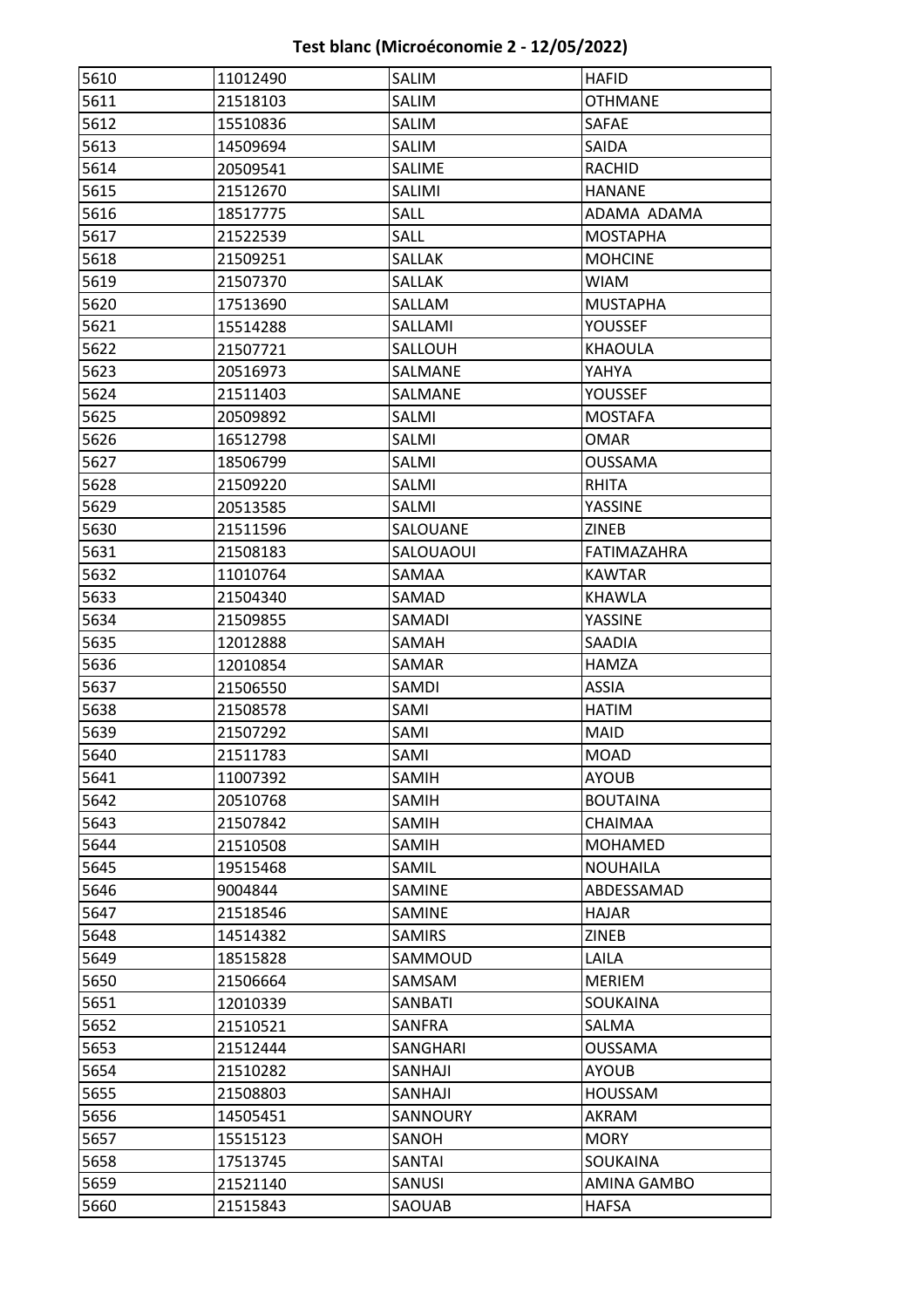| 5661 | 21512452 | SAOUD            | <b>HAFSA</b>      |
|------|----------|------------------|-------------------|
| 5662 | 12005058 | SAOUD            | <b>MERIEM</b>     |
| 5663 | 21504536 | SAOUDI           | <b>NOUHAILA</b>   |
| 5664 | 21511691 | SAOUI            | AYMANE            |
| 5665 | 12014715 | SAOUI            | SAMIR             |
| 5666 | 21509822 | SAOUI            | <b>WALID</b>      |
| 5667 | 12007167 | SAOULA           | ELHASSAN          |
| 5668 | 20511311 | SARFAOUI         | <b>IBTISSAM</b>   |
| 5669 | 15513911 | SARHAN           | <b>MERYEM</b>     |
| 5670 | 15505385 | SARHANE          | <b>KHADIJA</b>    |
| 5671 | 14506641 | SARHRANI         | YASSINE           |
| 5672 | 21508530 | SARHROUNI        | <b>NABIL</b>      |
| 5673 | 21509209 | <b>SARHROUNY</b> | YASMINE           |
| 5674 | 12012940 | <b>SARIF</b>     | <b>SAID</b>       |
| 5675 | 21506483 | <b>SARIH</b>     | YASSIR            |
| 5676 | 21515824 | <b>SARRAF</b>    | <b>ASMAE</b>      |
| 5677 | 21507148 | <b>SARRAKH</b>   | WAFAE             |
| 5678 | 18508966 | <b>SARRI</b>     | <b>OTHMANE</b>    |
| 5679 | 20515615 | SASSI            | <b>IMANE</b>      |
| 5680 | 17514974 | <b>SATOR</b>     | <b>KHALID</b>     |
| 5681 | 20502053 | SATTAR           | <b>KAWTAR</b>     |
| 5682 | 20508503 | SAYAD            | <b>HAJAR</b>      |
| 5683 | 18514167 | SAYAD            | <b>MERYEM</b>     |
| 5684 | 21506073 | SAYEB            | WISSAL            |
| 5685 | 12012442 | SAYEH            | LOUBNA            |
| 5686 | 21510186 | SAYH             | <b>HIBA</b>       |
| 5687 | 21505926 | SAYIAR           | SOUFIANE          |
| 5688 | 21510401 | SBAALLIL         | <b>BACHIR</b>     |
| 5689 | 21509128 | <b>SBAE</b>      | AYA               |
| 5690 | 21508501 | SBAI             | <b>HALIMA</b>     |
| 5691 | 19506823 | SBAI             | <b>HIND</b>       |
| 5692 | 15508967 | SBAI             | <b>HOUDA</b>      |
| 5693 | 21510855 | SBAI             | <b>HOUSSAME</b>   |
| 5694 | 21515392 | SBAI             | <b>OUSSAMA</b>    |
| 5695 | 18509176 | SBAII            | <b>IMANE</b>      |
| 5696 | 21521981 | SBAYEI           | ZAYNAB            |
| 5697 | 13006911 | <b>SBOUKI</b>    | <b>DOUNIA</b>     |
| 5698 | 11006975 | SEBBAH           | <b>IMANE</b>      |
| 5699 | 19504794 | SEBBANE          | <b>HOUDA</b>      |
| 5700 | 13009727 | SEBBANI          | <b>TAOUFIK</b>    |
| 5701 | 20513893 | SEBBAR           | <b>BOUTAINA</b>   |
| 5702 | 21507368 | <b>SEBBAR</b>    | <b>RIHAB</b>      |
| 5703 | 21507664 | <b>SEBTI</b>     | <b>HIBA</b>       |
| 5704 | 13016391 | <b>SEDKI</b>     | <b>ABDELLATIF</b> |
| 5705 | 19507524 | SEFIYAOUI        | AMINA             |
| 5706 | 14507136 | <b>SEFRADI</b>   | <b>OUMAIMA</b>    |
| 5707 | 21512458 | <b>SEFSAFI</b>   | YOUSSRA           |
| 5708 | 17503878 | <b>SEGHIR</b>    | <b>KAWTAR</b>     |
| 5709 | 21512472 | SEGMAOUI         | SIFELISLAM        |
| 5710 | 20504564 | <b>SEKKOUT</b>   | <b>KHALID</b>     |
| 5711 | 21515678 | <b>SELLATE</b>   | <b>IMANE</b>      |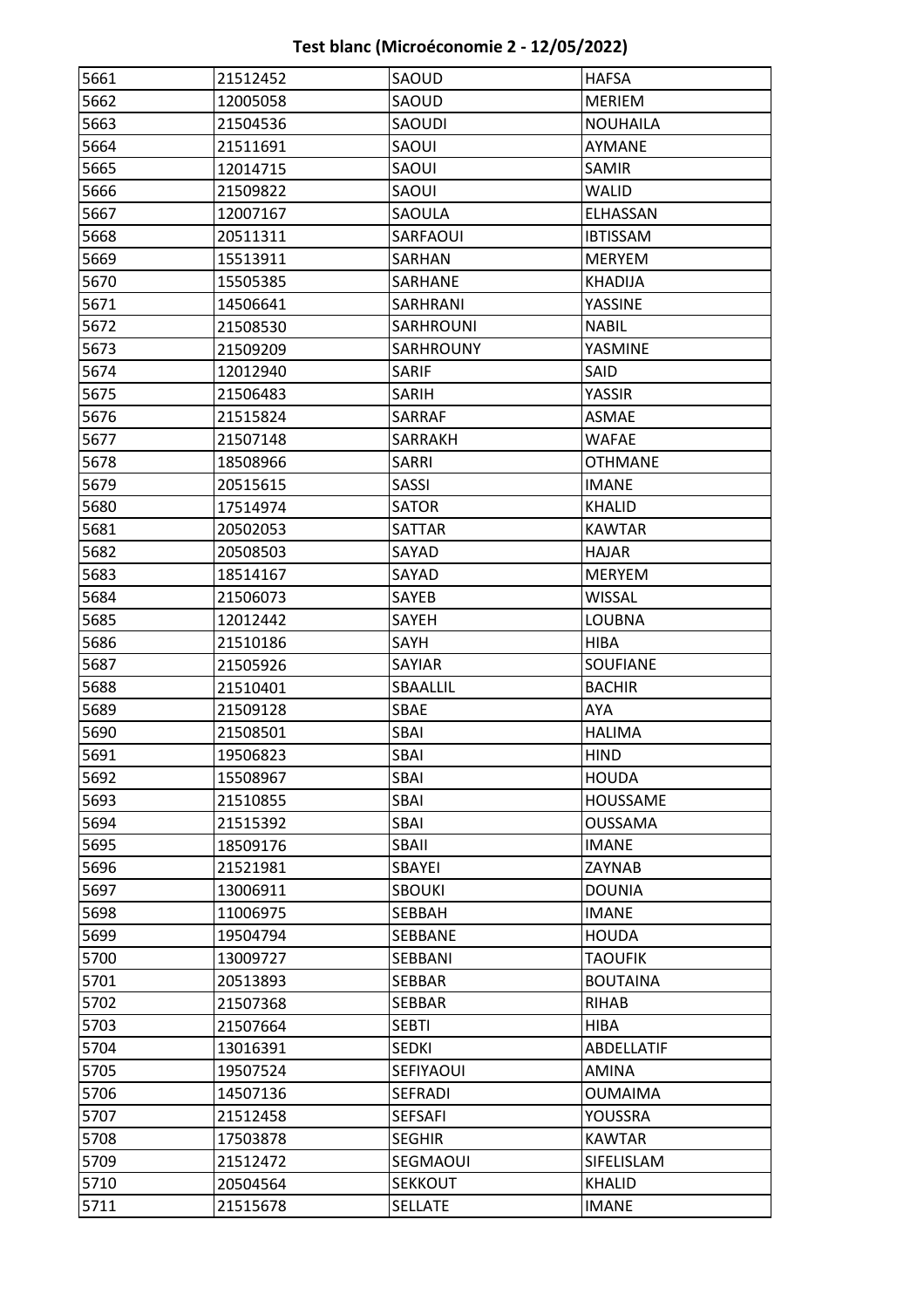| 5712 | 21504490 | SELLOUM            | MARWA           |
|------|----------|--------------------|-----------------|
| 5713 | 14513844 | SELLOUMI           | SABRINE         |
| 5714 | 17513886 | SELMANE            | ZAKARIA         |
| 5715 | 13009478 | SEMLALI            | <b>GHIZLANE</b> |
| 5716 | 16505913 | SEMMAH             | <b>KAOUTHAR</b> |
| 5717 | 19505284 | <b>SENBI</b>       | <b>ACHRAF</b>   |
| 5718 | 14513552 | SENHAJI            | <b>REDA</b>     |
| 5719 | 21505802 | SENHAJI-SAID       | LAMIAA          |
| 5720 | 13002014 | SENNABI            | <b>BOUCHRA</b>  |
| 5721 | 16511468 | <b>SERFATY</b>     | SAAD            |
| 5722 | 19508463 | <b>SERHANE</b>     | HAMZA           |
| 5723 | 21521499 | <b>SERHANE</b>     | <b>IMAN</b>     |
| 5724 | 21509945 | <b>SERHANE</b>     | <b>IMANE</b>    |
| 5725 | 10007647 | <b>SERHANE</b>     | SANAE           |
| 5726 | 21512088 | <b>SERRAF</b>      | YASSINE         |
| 5727 | 21505804 | <b>SETATI</b>      | <b>WISSAL</b>   |
| 5728 | 21509260 | <b>SETIH</b>       | AMINA           |
| 5729 | 16511339 | <b>SEYIDI</b>      | <b>BOUKE</b>    |
| 5730 | 14511529 | SFIOUI             | <b>HAMID</b>    |
| 5731 | 21509194 | <b>SHAIMED</b>     | HAMZA           |
| 5732 | 20500425 | <b>SHAIMI</b>      | SAAD            |
| 5733 | 67505663 | <b>SIAA</b>        | FATIMA EZ-ZAHRA |
| 5734 | 11012500 | SIDAOUI            | <b>SAIDA</b>    |
| 5735 | 20511015 | <b>SIDHOUM</b>     | ANASS           |
| 5736 | 20510982 | <b>SIDHOUM</b>     | <b>MOHCINE</b>  |
| 5737 | 18519313 | <b>SIDI BRAHIM</b> | SIDI MOHAMED    |
| 5738 | 21522390 | <b>SIDIBE</b>      | <b>MAMA</b>     |
| 5739 | 16511032 | <b>SIDIBE</b>      | TIEKOURA        |
| 5740 | 15515121 | <b>SIHAM</b>       | <b>KHAOULA</b>  |
| 5741 | 21509435 | <b>SIMA</b>        | ALI             |
| 5742 | 21522381 | SINAN              | OUSSAMA         |
| 5743 | 17510742 | SIRAJ              | HAMZA           |
| 5744 | 21512212 | SIRAJELHAK         | <b>AYOUB</b>    |
| 5745 | 21510665 | <b>SIRAOUI</b>     | <b>BOUCHRA</b>  |
| 5746 | 21512496 | <b>SIRRI</b>       | SARA            |
| 5747 | 17515341 | <b>SISSOKO</b>     | AMSATOU         |
| 5748 | 15503216 | <b>SITIL</b>       | SAHAR           |
| 5749 | 10008692 | <b>SITRO</b>       | <b>FOUAD</b>    |
| 5750 | 13014121 | <b>SITTO</b>       | ABDELGHANI      |
| 5751 | 11011181 | <b>SIYARH</b>      | <b>AYOUB</b>    |
| 5752 | 21504872 | SKALLI BOUAZIZA    | BASMA           |
| 5753 | 21509333 | SKALLI BOUAZIZA    | SALMA           |
| 5754 | 21512233 | <b>SKARI</b>       | YAHYA           |
| 5755 | 21515300 | <b>SKHAIRI</b>     | OUSSAMA         |
| 5756 | 21506203 | <b>SKOUTA</b>      | <b>IBRAHIM</b>  |
| 5757 | 20504054 | SLAMA              | FATIMA EZZAHRA  |
| 5758 | 12014364 | SLAOUI             | <b>GHITA</b>    |
| 5759 | 21512415 | SLAYTANE           | ABDELLATIF      |
| 5760 | 10006752 | SMAALI             | SAID            |
| 5761 | 21508844 | <b>SMAIHRY</b>     | SALMA           |
| 5762 | 21504415 | SMAILI             | MOHAMMED        |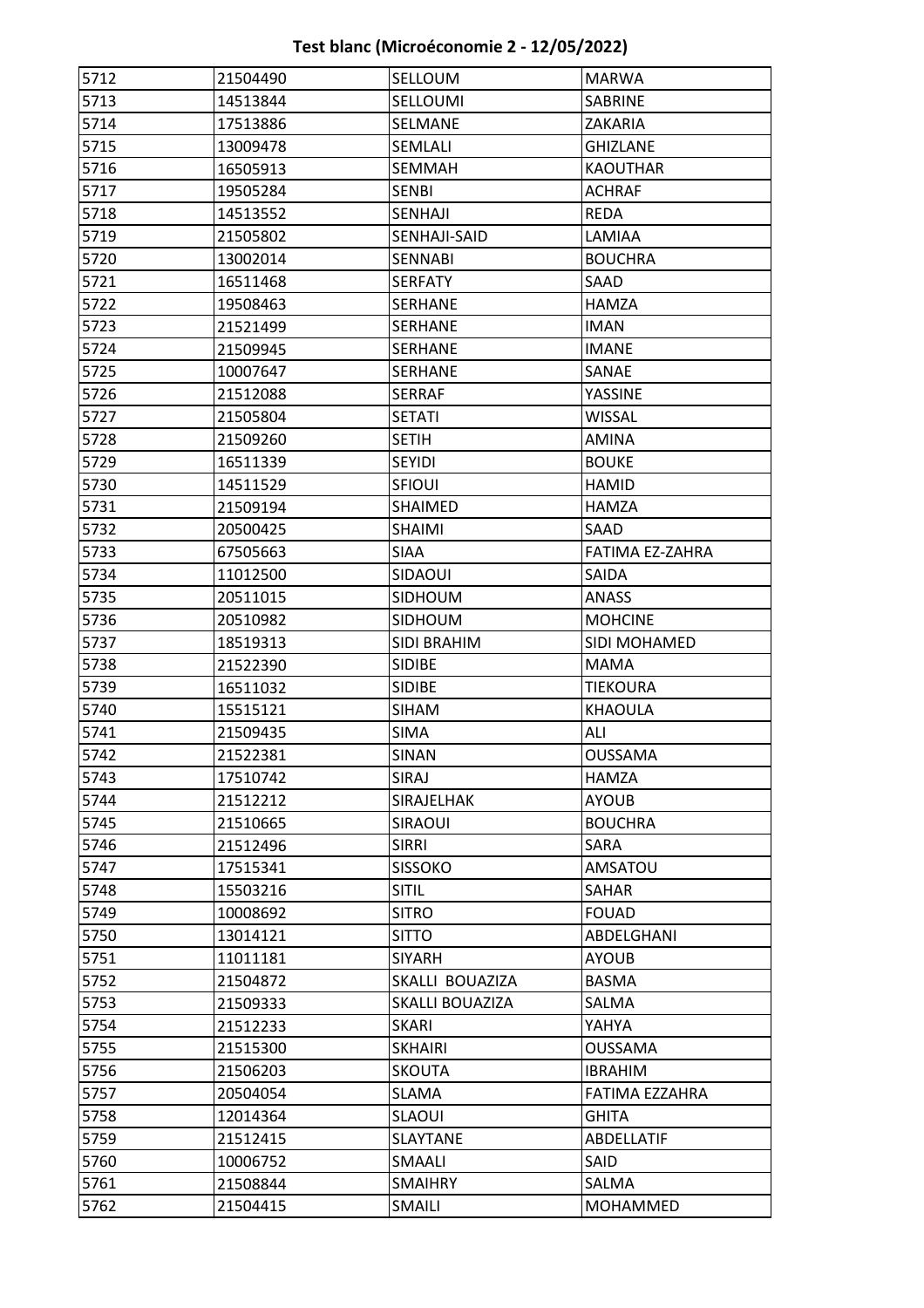| 5763 | 11010859 | <b>SMAIRY</b>    | <b>HALIMA</b>             |
|------|----------|------------------|---------------------------|
| 5764 | 17504261 | SMIDA            | <b>ATIF</b>               |
| 5765 | 10007255 | <b>SMIRI</b>     | <b>MERYEM</b>             |
| 5766 | 21508590 | <b>SMIRY</b>     | <b>FATIHA</b>             |
| 5767 | 21508065 | <b>SMOUDI</b>    | <b>GHIZLANE</b>           |
| 5768 | 9001978  | SMOUGUI          | ADIL                      |
| 5769 | 21503326 | SOALI            | SOUHAIL                   |
| 5770 | 9004132  | SOBAI            | <b>ZOHRA</b>              |
| 5771 | 21507662 | SOHBAN           | <b>HAJAR</b>              |
| 5772 | 20510737 | <b>SOLHI</b>     | <b>FARAH</b>              |
| 5773 | 20502855 | SOLO             | <b>HOUDA</b>              |
| 5774 | 13013803 | SOMBORO          | <b>CASIMIR</b>            |
| 5775 | 21507423 | SORHRANI         | <b>MAROUANE</b>           |
| 5776 | 21501208 | <b>SOROUR</b>    | <b>IMANE</b>              |
| 5777 | 21511908 | <b>SOUAIK</b>    | <b>OUSSAMA</b>            |
| 5778 | 14508278 | SOUAL            | <b>HASSAN</b>             |
| 5779 | 21506749 | SOUANI           | <b>KHAWLA</b>             |
| 5780 | 12010543 | SOUDALI          | <b>RIDA</b>               |
| 5781 | 21507930 | <b>SOUDASSI</b>  | AYA                       |
| 5782 | 21515430 | <b>SOUFRI</b>    | MOHAMMED                  |
| 5783 | 21507348 | SOUHAIL          | <b>ACHGAR</b>             |
| 5784 | 20509960 | SOUHDI           | <b>BASSMA</b>             |
| 5785 | 21514178 | <b>SOUHLI</b>    | ASMAA                     |
| 5786 | 14512184 | SOUIDI           | SARAH                     |
| 5787 | 21505808 | SOUIF            | <b>MERIEM</b>             |
| 5788 | 21508241 | <b>SOUIFI</b>    | <b>MERIEM</b>             |
| 5789 | 17506869 | SOUINI           | <b>YOUSSEF</b>            |
| 5790 | 19513417 | SOUISSI          | <b>ANAS</b>               |
| 5791 | 21511356 | SOUISSI          | <b>OUSSAMA</b>            |
| 5792 | 12004969 | <b>SOUISSI</b>   | SOUAD                     |
| 5793 | 21508101 | SOULAIMANI       | FATIMA EZZAHRA            |
| 5794 | 21507197 | SOULAIMANI       | FATIMA-EZZAHRAA           |
| 5795 | 21509046 | SOULHI           | <b>MANAL</b>              |
| 5796 | 11010923 | SOULI            | <b>ASSIYA</b>             |
| 5797 | 17514102 | SOUMBOUNOU       | <b>FATOUMATA DITE ATA</b> |
| 5798 | 21504917 | SOUNOUNI         | WALID                     |
| 5799 | 21511382 | <b>SOUTAFI</b>   | <b>OUSSAMA</b>            |
| 5800 | 14512164 | SOW              | <b>MOHAMED</b>            |
| 5801 | 21512789 | SRAIDI           | MOHAMED AMINE             |
| 5802 | 21509540 | SRAIDI           | <b>MOUAD</b>              |
| 5803 | 12011440 | <b>SRATI</b>     | <b>NADIA</b>              |
| 5804 | 14510790 | <b>SROUR</b>     | <b>ISMAIL</b>             |
| 5805 | 21509218 | <b>STAIFI</b>    | <b>HANAE</b>              |
| 5806 | 21507395 | <b>STAIFI</b>    | ZAINAB                    |
| 5807 | 9000498  | <b>STAILI</b>    | SALAHEDDINE               |
| 5808 | 14510226 | <b>STAMBOULI</b> | YASSIR                    |
| 5809 | 21507018 | <b>STATY</b>     | <b>BASSMA</b>             |
| 5810 | 21511636 | <b>STINI</b>     | <b>FATIMA</b>             |
| 5811 | 21507130 | SYADA            | <b>AYOUB</b>              |
| 5812 | 21512906 | <b>SYASSI</b>    | <b>KAOUTAR</b>            |
| 5813 | 16513671 | <b>SYLLA</b>     | <b>AMADOU</b>             |
|      |          |                  |                           |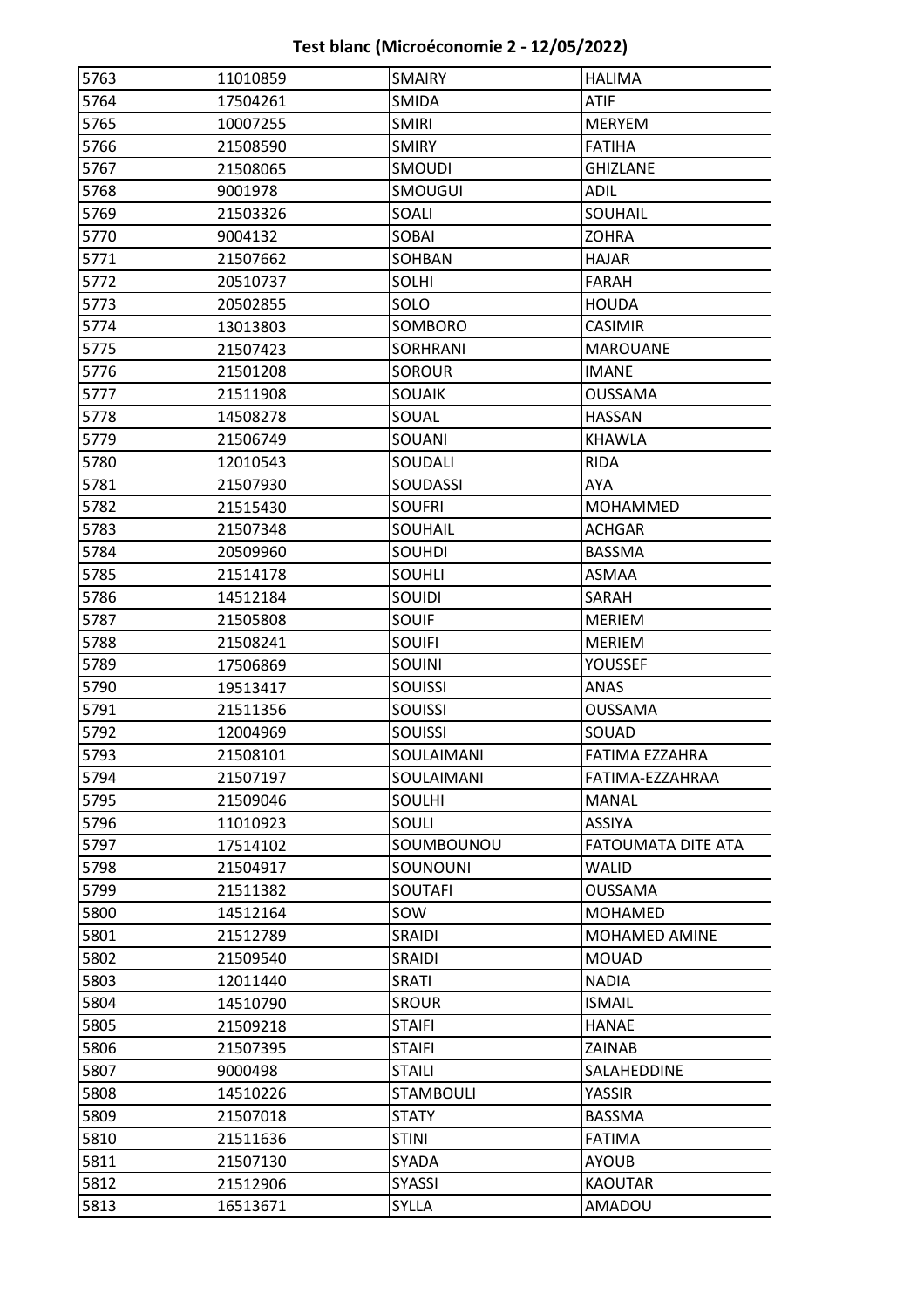| 5814         | 15505591             | TAALIBI                         | AHMED                     |
|--------------|----------------------|---------------------------------|---------------------------|
| 5815         | 20508883             | <b>TABARANI</b>                 | ABDELHADI                 |
| 5816         | 21515674             | <b>TABAT</b>                    | <b>NOUHAILA</b>           |
| 5817         | 12000343             | <b>TABATE</b>                   | SAFAA                     |
| 5818         | 21511363             | <b>TABIB</b>                    | <b>MOHAMMED</b>           |
| 5819         | 21510602             | <b>TABIT</b>                    | <b>ASSIA</b>              |
| 5820         | 10003473             | TABIT                           | <b>MOUAD</b>              |
| 5821         | 15504049             | <b>TABITY</b>                   | <b>KHADIJA</b>            |
| 5822         | 21512470             | <b>TABLOUTI</b>                 | <b>CHOAIB</b>             |
| 5823         | 16511571             | <b>TABLOUTI</b>                 | <b>NADIA</b>              |
| 5824         | 18509826             | <b>TABOUDRART</b>               | <b>SIHAM</b>              |
| 5825         | 21506319             | <b>TABROUR</b>                  | <b>OUMAIMA</b>            |
| 5826         | 20513907             | <b>TABYA</b>                    | AYMEN                     |
| 5827         | 21508607             | <b>TACHEFINE</b>                | <b>REDA</b>               |
| 5828         | 21510716             | TACHFINE                        | <b>RACHIDA</b>            |
| 5829         | 14508392             | <b>TADIMI</b>                   | <b>HANANE</b>             |
| 5830         | 10006794             | TAGHI                           | <b>CHERKI</b>             |
| 5831         | 21512032             | <b>TAGHI</b>                    | <b>IDRISS</b>             |
| 5832         | 13013631             | <b>TAGHOU</b>                   | <b>ASMAA</b>              |
| 5833         | 14508760             | TAGHOUTI                        | OMAIMA                    |
| 5834         | 21510638             | <b>TAGHY</b>                    | SALMA                     |
| 5835         | 21518051             | <b>TAGMOUTE</b>                 | <b>AYOUB</b>              |
| 5836         | 21520940             | TAGZAOUI                        | <b>IKRAM</b>              |
| 5837         | 18508446             | <b>TAHALLA</b>                  | <b>FATIMA</b>             |
| 5838         | 19514600             | <b>TAHIR</b>                    | <b>DOUNIA</b>             |
| 5839         | 21509896             | TAHIR                           | MOHAMMED                  |
| 5840         | 11010947             | TAHIRI                          | LATIFA                    |
| 5841         | 21510735             | <b>TAHIRI</b>                   | <b>NOUHAILA</b>           |
| 5842         | 13004652             | <b>TAHRAOUI</b>                 | <b>MOHAMED</b>            |
| 5843         | 21509061             | <b>TAHRI</b>                    | <b>ABDEL HAKIM</b>        |
| 5844         | 11011044             | <b>TAIB</b>                     | <b>HAJAR</b>              |
| 5845         | 18507703             | <b>TAIB</b>                     | <b>MERYEM</b>             |
| 5846         | 21510605             | <b>TAIBOUBI</b>                 | <b>MOUHCINE</b>           |
| 5847         | 21507948             | <b>TAIDNI</b>                   | <b>FATIMA</b>             |
| 5848         | 10007157             | <b>TAIRAN</b>                   | MOHAMED                   |
| 5849         |                      |                                 | <b>CHAKIRA</b>            |
|              | 12013269<br>21509304 | TAJANI<br><b>TAJANI</b>         | <b>HANAE</b>              |
| 5850<br>5851 |                      | <b>TAKI EDDINE</b>              | SAAD                      |
| 5852         | 21505672<br>21512462 | <b>TAKI-EDDINE</b>              |                           |
| 5853         | 21504781             | <b>TAKOUA</b>                   | WIDAD<br><b>HICHAM</b>    |
|              |                      |                                 |                           |
| 5854         | 13007929             | <b>TALAL</b><br><b>TALBAZET</b> | <b>IBTISSAM</b><br>SALAMA |
| 5855         | 21511931             |                                 |                           |
| 5856         | 20508081             | <b>TALBI</b>                    | OMAR                      |
| 5857         | 21510030             | <b>TALBI</b>                    | SANAA                     |
| 5858         | 18507620             | <b>TALBI</b>                    | <b>YOUNESS</b>            |
| 5859         | 18516602             | <b>TALBI</b>                    | YOUSSEF                   |
| 5860         | 21515345             | <b>TALHA</b>                    | <b>FAHD</b>               |
| 5861         | 21504558             | <b>TALHA</b>                    | <b>OUSSAMA</b>            |
| 5862         | 21509997             | <b>TALI</b>                     | <b>RIHAB</b>              |
| 5863         | 12009937             | <b>TALIB</b>                    | ZINEB                     |
| 5864         | 13003323             | <b>TALLIBY</b>                  | AYOUB                     |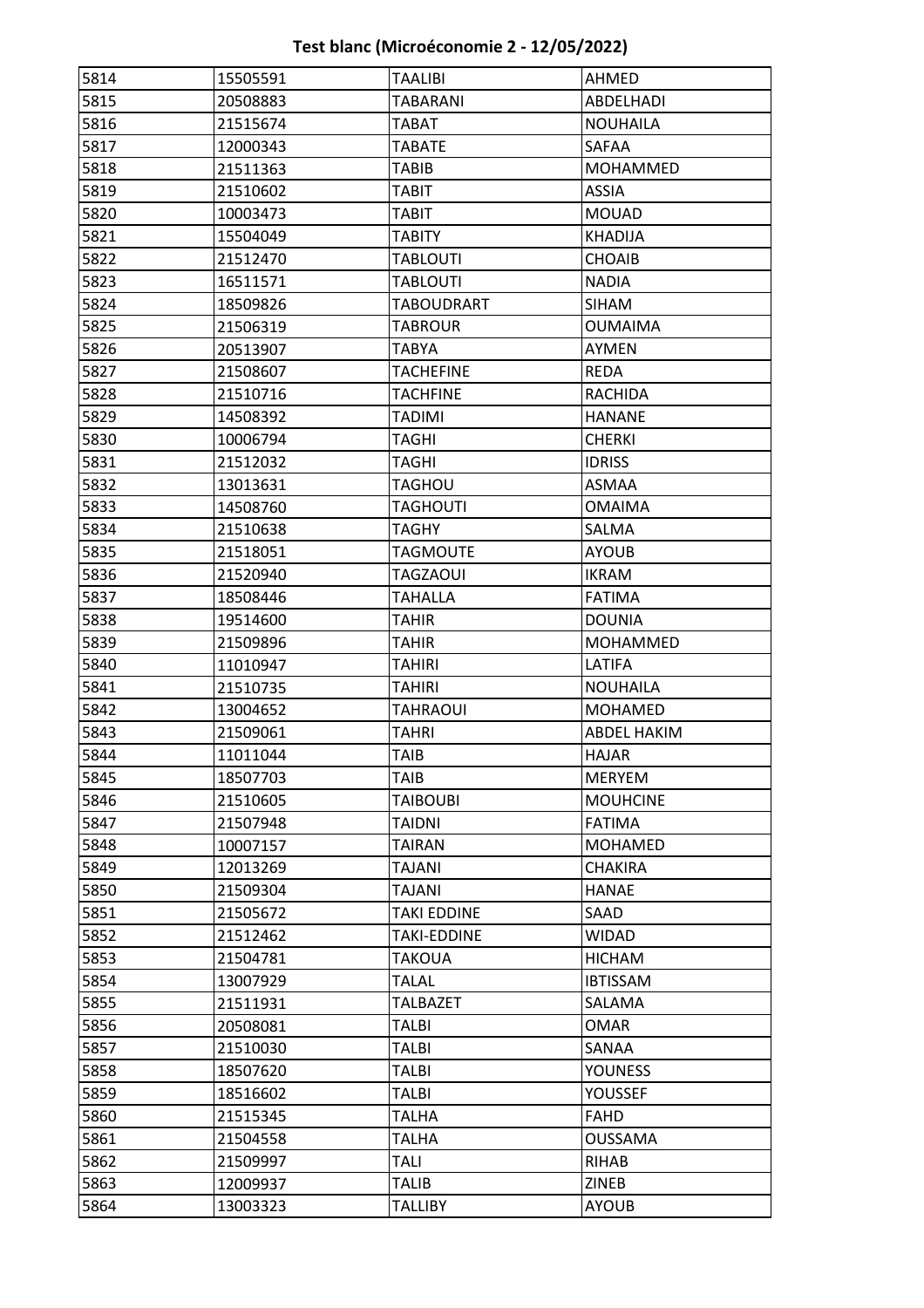| 5865 | 21511924 | <b>TALLIBY</b>      | HAFSA              |
|------|----------|---------------------|--------------------|
| 5866 | 20504790 | <b>TALOUI</b>       | SALMA              |
| 5867 | 14513459 | <b>TALOUNI</b>      | <b>MADIHA</b>      |
| 5868 | 21507294 | <b>TALOUNI</b>      | RABAB              |
| 5869 | 21512544 | <b>TALSSI</b>       | <b>YOUSSEF</b>     |
| 5870 | 21510599 | TAMANI              | WISSALE            |
| 5871 | 14514375 | <b>TAMER</b>        | <b>TARIQ</b>       |
| 5872 | 21518492 | <b>TAMINE</b>       | <b>KHADIJA</b>     |
| 5873 | 16502801 | <b>TAMMAR</b>       | <b>DOUNIA</b>      |
| 5874 | 16512176 | TAMRI               | SOUKAINA           |
| 5875 | 21503456 | <b>TAMTAME</b>      | <b>HAJAR</b>       |
| 5876 | 15506732 | <b>TANAN</b>        | FATIMA - EZ -ZAHRA |
| 5877 | 21515525 | <b>TANFOUH</b>      | AIMAD              |
| 5878 | 18520111 | <b>TANGARA</b>      | <b>ALY BADARA</b>  |
| 5879 | 21508246 | <b>TANGO</b>        | <b>MALAK</b>       |
| 5880 | 11010924 | <b>TANJI</b>        | <b>NISRINE</b>     |
| 5881 | 17502709 | <b>TANTAOUI</b>     | <b>MOHAMED</b>     |
| 5882 | 21511932 | <b>TANZY</b>        | <b>OTHMANE</b>     |
| 5883 | 21511089 | <b>TAOUFIKALLAH</b> | AYMEN              |
| 5884 | 14510589 | <b>TAOUFIKI</b>     | AMAL               |
| 5885 | 10004909 | <b>TAOUFIKI</b>     | SAIDA              |
| 5886 | 21512443 | <b>TAOUFYQ</b>      | <b>ZOUHAIR</b>     |
| 5887 | 9000126  | <b>TAOUIL</b>       | SOUMYA             |
| 5888 | 21509640 | <b>TAOUMI</b>       | <b>IDRISS</b>      |
| 5889 | 21509089 | TAOUMI              | <b>KAOUTAR</b>     |
| 5890 | 21508582 | <b>TAOUSSI</b>      | <b>KARIMA</b>      |
| 5891 | 9005138  | <b>TAOUZAR</b>      | YASSINE            |
| 5892 | 21510785 | <b>TARAKA</b>       | SAFAA              |
| 5893 | 21508670 | <b>TARBAOUI</b>     | <b>TARIQ</b>       |
| 5894 | 13012275 | TARHI               | ADAM               |
| 5895 | 21504860 | <b>TARHLAOUI</b>    | <b>NAJIA</b>       |
| 5896 | 21506527 | <b>TARIK</b>        | ABDALLAH           |
| 5897 | 21510730 | <b>TARIQ</b>        | <b>NOUHAILA</b>    |
| 5898 | 18518433 | <b>TARKHAOUI</b>    | AYMAN              |
| 5899 | 21509982 | <b>TAROUILAL</b>    | AMAL               |
| 5900 | 20511344 | <b>TARRAF</b>       | AHMED              |
| 5901 | 21509039 | <b>TARROUZY</b>     | SANAE              |
| 5902 | 21502730 | <b>TASSAFT</b>      | EL YAZID           |
| 5903 | 21503514 | <b>TASSOUI</b>      | HASSAN             |
| 5904 | 21512047 | <b>TAWAB</b>        | <b>IMAD</b>        |
| 5905 | 18508974 | <b>TAWFIQ</b>       | <b>AYOUB</b>       |
| 5906 | 21503528 | <b>TAYABI</b>       | GHITA              |
| 5907 | 21506247 | <b>TAYEB</b>        | <b>MERYEM</b>      |
| 5908 | 19516795 | <b>TAYEB</b>        | <b>ZINEB</b>       |
| 5909 | 12012125 | <b>TAZI</b>         | ABDELGHANI         |
| 5910 | 17502987 | TAZI                | <b>NOUHAILA</b>    |
| 5911 | 21509683 | <b>TBAILI</b>       | SALIHA             |
| 5912 | 19502629 | <b>TEBAA</b>        | <b>ELMEHDI</b>     |
| 5913 | 21508429 | <b>TEGRAOUI</b>     | REHAB              |
| 5914 | 21511501 | <b>TELAJ</b>        | <b>MOUAD</b>       |
| 5915 | 16505077 | <b>TEMENIATI</b>    | ASSIA              |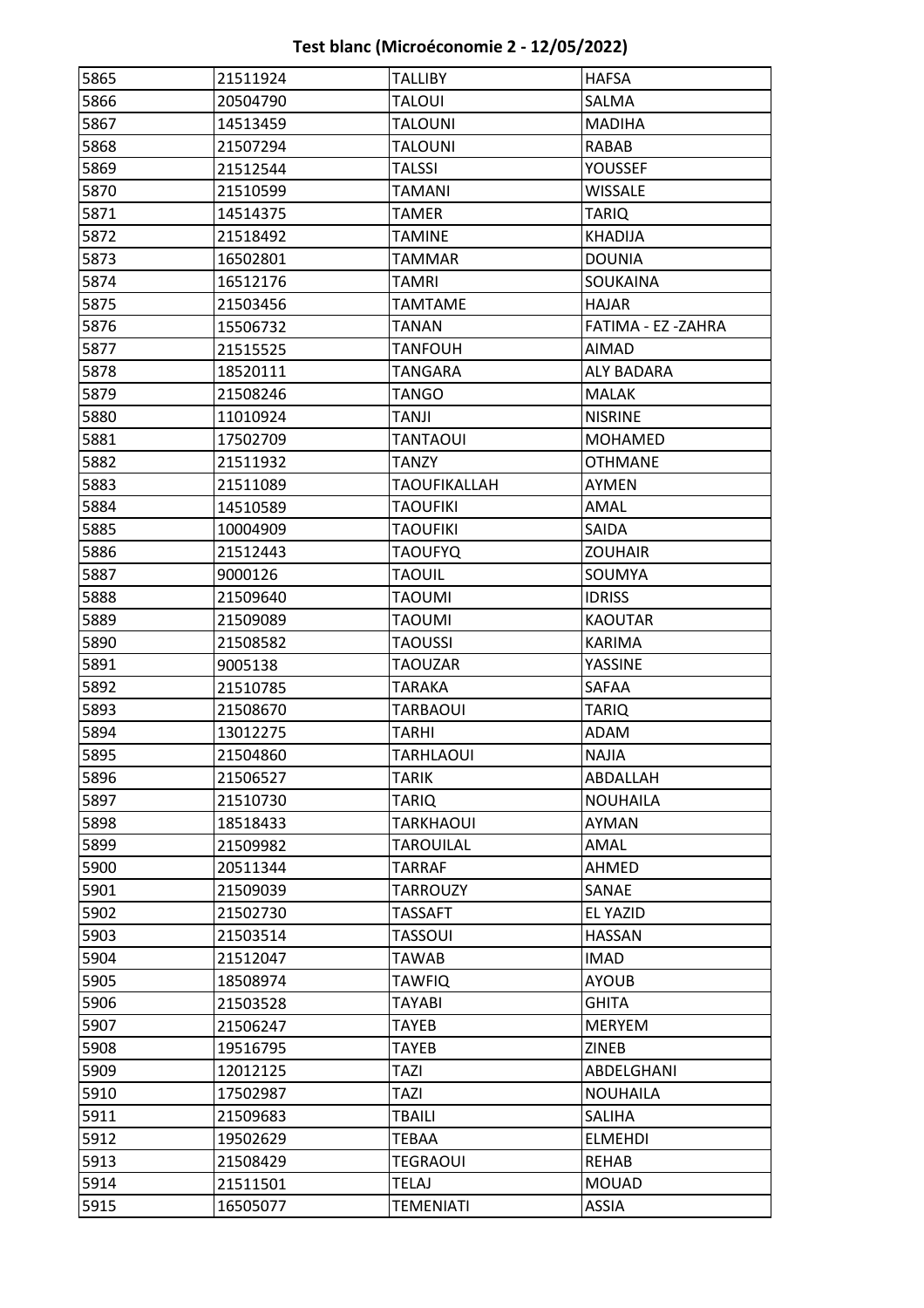| 5916         | 11011531             | <b>TERBAOUI</b>                 | <b>ZINEB</b>          |
|--------------|----------------------|---------------------------------|-----------------------|
| 5917         | 21509063             | <b>TERFAOUI</b>                 | <b>AYMANE</b>         |
| 5918         | 17508017             | <b>TERGUI</b>                   | AYMANE                |
| 5919         | 14510064             | <b>TEZNINE</b>                  | ABDELALI              |
| 5920         | 21514179             | <b>TGHOUFRINE</b>               | ZAKARIAE              |
| 5921         | 21512548             | THAB                            | <b>HICHAM</b>         |
| 5922         | 12006254             | <b>THABBAA</b>                  | <b>MOUAD</b>          |
| 5923         | 21510473             | <b>THAMIR</b>                   | <b>ELMEHDI</b>        |
| 5924         | 17515009             | <b>THERA</b>                    | <b>IDRISSA</b>        |
| 5925         | 19505918             | TIANE                           | OMAR                  |
| 5926         | 21509223             | <b>TIBARI</b>                   | <b>WISSAL</b>         |
| 5927         | 18505329             | TIBOU                           | RANIA                 |
| 5928         | 21506621             | TICHA                           | OMAIMA                |
| 5929         | 16507142             | <b>TICHA</b>                    | ZAKARIA               |
| 5930         | 21508206             | <b>TIEMICHT</b>                 | OMAYMA                |
| 5931         | 12007549             | <b>TIGHOULA</b>                 | <b>NEZHA</b>          |
| 5932         | 21509352             | <b>TIGRI</b>                    | <b>HALIMA</b>         |
| 5933         | 12012967             | <b>TIHBAK</b>                   | LARBI                 |
| 5934         | 21506966             | <b>TIHLATI</b>                  | AYMEN                 |
| 5935         | 21512175             | <b>TIHOUN</b>                   | ABDELILAH             |
| 5936         | 21512068             | <b>TIJAHI</b>                   | ZAKARIA               |
| 5937         | 11010455             | TIJJANI                         | ABDELWAHAD            |
| 5938         | 21512559             | <b>TILIOUA</b>                  | OUSSAMA               |
| 5939         |                      | <b>TIMAGHRIT</b>                | HASNA                 |
| 5940         | 16503482<br>21511185 | <b>TIMZIT</b>                   | <b>ILYAS</b>          |
| 5941         | 21511241             | <b>TINZEFTE</b>                 | <b>FATIHA</b>         |
| 5942         |                      |                                 |                       |
| 5943         | 14512186<br>13005191 | TISSAFI HASSANI<br><b>TIZAF</b> | KENZA<br><b>ZINEB</b> |
|              |                      | <b>TMOULIK</b>                  | CHAIMAA               |
| 5944<br>5945 | 21507871<br>19518494 |                                 |                       |
| 5946         |                      | <b>TOGOLA</b><br><b>TOMI</b>    | <b>DOUA</b><br>SALMA  |
| 5947         | 20505817             |                                 |                       |
| 5948         | 19516396             | <b>TORCHY</b>                   | <b>BADR</b>           |
|              | 15509026             | <b>TOUAHAR</b>                  | <b>ELHOUSSINE</b>     |
| 5949         | 9000732              | <b>TOUAHAR</b>                  | LAILA                 |
| 5950         | 17514889             | <b>TOUAYL</b>                   | <b>OUMAIMA</b>        |
| 5951         | 11006009             | <b>TOUBA</b>                    | <b>ELMAHDI</b>        |
| 5952         | 11012505             | <b>TOUBIL</b>                   | <b>MEHDI</b>          |
| 5953         | 21512428             | <b>TOUBOU</b>                   | <b>AMINE</b>          |
| 5954         | 21506857             | <b>TOUFIK</b>                   | <b>OTHMAN</b>         |
| 5955         | 21512603             | <b>TOUGUI</b>                   | <b>HATIM</b>          |
| 5956         | 21512505             | <b>TOUHTOUH</b>                 | <b>ALAE</b>           |
| 5957         | 21511637             | <b>TOUIJER</b>                  | CHAIMAA               |
| 5958         | 21509707             | <b>TOUIL</b>                    | <b>AYMEN</b>          |
| 5959         | 10009144             | <b>TOUIL</b>                    | <b>BADR</b>           |
| 5960         | 13002008             | <b>TOUIL</b>                    | <b>IBTISSAM</b>       |
| 5961         | 10002937             | <b>TOUIL</b>                    | IMAD                  |
| 5962         | 21508317             | <b>TOUIL</b>                    | <b>KHADIJA</b>        |
| 5963         | 21515311             | <b>TOUIL</b>                    | MOUSTAPHA             |
| 5964         | 21515319             | <b>TOUIL</b>                    | <b>MUSTAPHA</b>       |
| 5965         | 21520878             | <b>TOUIL</b>                    | <b>OTHMANE</b>        |
| 5966         | 21502950             | <b>TOUIL</b>                    | SALAH-EDDINE          |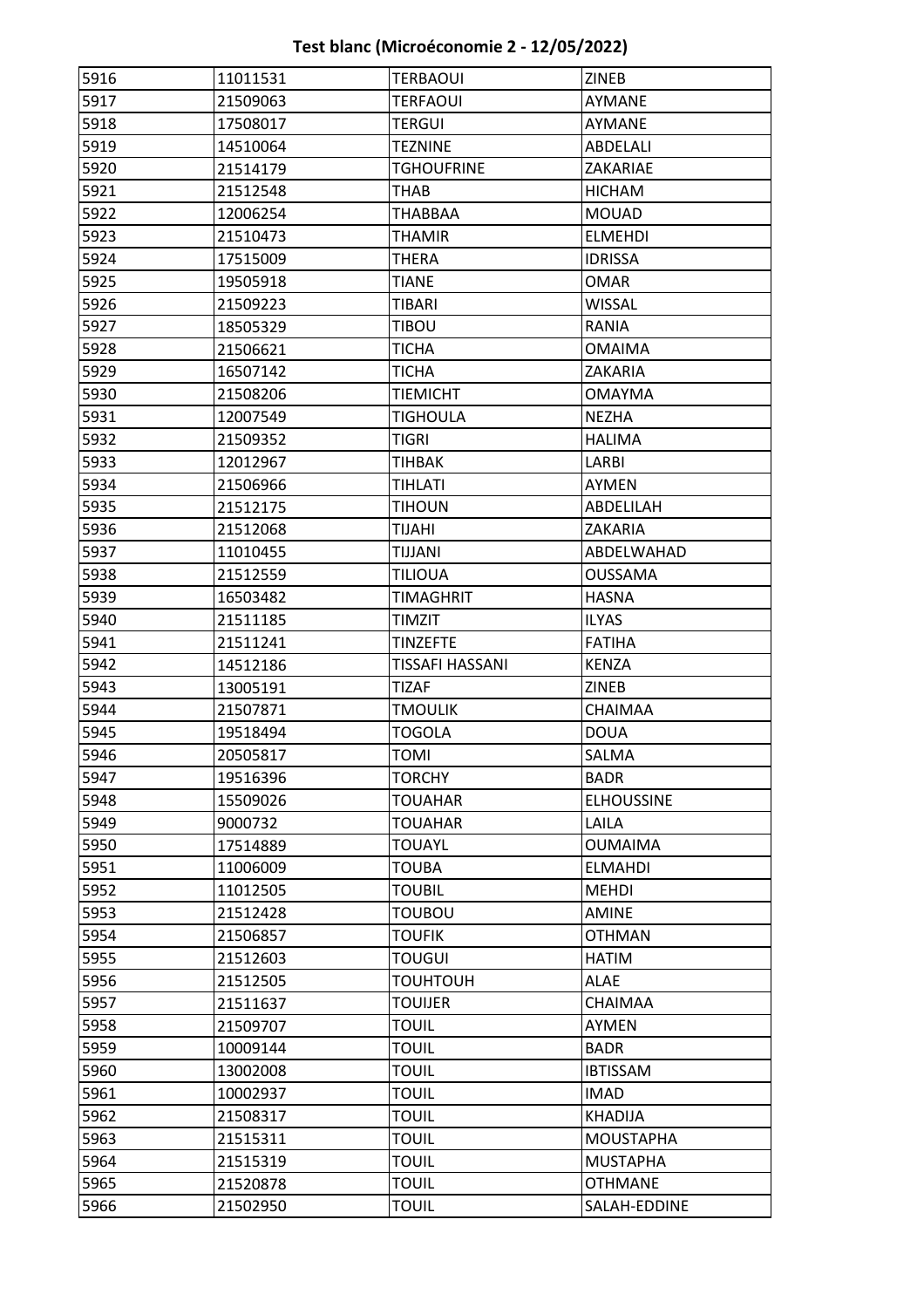| 5967 | 21505892 | <b>TOUIL</b>    | SALMA                   |
|------|----------|-----------------|-------------------------|
| 5968 | 3002632  | <b>TOUIL</b>    | SANAA                   |
| 5969 | 21507326 | <b>TOUIRES</b>  | <b>RIM</b>              |
| 5970 | 16502297 | <b>TOUIRTOU</b> | ZAINEB                  |
| 5971 | 17513818 | <b>TOUMANY</b>  | <b>ZINEB</b>            |
| 5972 | 21511331 | <b>TOUMI</b>    | ABDELHAK                |
| 5973 | 13012529 | <b>TOUMI</b>    | <b>SAFIYA</b>           |
| 5974 | 21510746 | <b>TOUMI</b>    | SANAA                   |
| 5975 | 20510727 | <b>TOUNBO</b>   | YASMINE                 |
| 5976 | 15514244 | <b>TOUNFITI</b> | <b>HASNAA</b>           |
| 5977 | 14514186 | <b>TOURABI</b>  | <b>MOURAD</b>           |
| 5978 | 21508038 | <b>TOURABI</b>  | RAJAA                   |
| 5979 | 18517864 | <b>TOURAITY</b> | <b>IMANE</b>            |
| 5980 | 21523851 | <b>TOURE</b>    | <b>DIAHARA</b>          |
| 5981 | 15514308 | <b>TOURE</b>    | <b>FATOUMATA YARIE</b>  |
| 5982 | 18518387 | <b>TOURE</b>    | <b>KADIDIA</b>          |
| 5983 | 17514503 | <b>TOURE</b>    | <b>MAHAMANE SEKOU</b>   |
| 5984 | 21523932 | <b>TOURE</b>    | YOUSSOUF BOCAR          |
| 5985 | 12014646 | <b>TOURGUI</b>  | <b>ZHOR</b>             |
| 5986 | 21509122 | <b>TOURKI</b>   | CHAIMAA                 |
| 5987 | 21516450 | <b>TOURY</b>    | ABDELGHANI              |
| 5988 | 18514241 | <b>TOUTI</b>    | <b>DOUNIA</b>           |
| 5989 | 21506605 | <b>TOUTLA</b>   | FATIMA EZZAHRA          |
| 5990 | 21510274 | <b>TOUTZI</b>   | <b>GHITA</b>            |
| 5991 | 21512055 | <b>TOUZERE</b>  | <b>MOURAD</b>           |
| 5992 | 21521361 | <b>TOUZRI</b>   | <b>IBTISSAM</b>         |
| 5993 | 11011064 | <b>TRAFEH</b>   | <b>ASSIYA</b>           |
| 5994 | 18516112 | <b>TRAORE</b>   | <b>ABDOUL KARIM</b>     |
| 5995 | 21518751 | <b>TRAORE</b>   | <b>ANNA</b>             |
| 5996 | 17515335 | <b>TRAORE</b>   | <b>BOUBACAR SIDIKI</b>  |
| 5997 | 21523631 | <b>TRAORE</b>   | <b>FACELY</b>           |
| 5998 | 21522058 | TRAORE          | <b>MAMADOU BOUBACAR</b> |
| 5999 | 17514483 | <b>TRAORE</b>   | <b>TACKO OUMAR</b>      |
| 6000 | 21520600 | <b>TRAUALE</b>  | <b>AUA</b>              |
| 6001 | 19513216 | <b>TRIZIZI</b>  | <b>MORAD</b>            |
| 6002 | 13016160 | <b>TSOULI</b>   | <b>HOUDA</b>            |
| 6003 | 21511080 | <b>WAAZIZ</b>   | KHAOULA                 |
| 6004 | 14509793 | WADDI           | <b>NISSRINE</b>         |
| 6005 | 11010724 | <b>WADE</b>     | AMADOU MOCTAR           |
| 6006 | 21506468 | WADIH           | <b>JIHANE</b>           |
| 6007 | 20516421 | WAFIQ           | WIDAD                   |
| 6008 | 18515448 | <b>WAFIR</b>    | MARYEM                  |
| 6009 | 12006032 | WAGRI           | CHAIMAA                 |
| 6010 | 20517070 | WAGRI           | HAJAR                   |
| 6011 | 21510422 | WAGRI           | <b>MAROUA</b>           |
| 6012 | 19508449 | WAGRI           | <b>MUSTAPHA</b>         |
| 6013 | 18515709 | <b>WAHBI</b>    | <b>KHADIJA</b>          |
| 6014 | 21510246 | WAHBI           | SOUMAYA                 |
| 6015 | 14513460 | <b>WAHHABI</b>  | <b>ANASS</b>            |
| 6016 | 21509064 | WAHID           | <b>IKRAM</b>            |
| 6017 | 12012846 | WAHOUB          | <b>MEHDI</b>            |
|      |          |                 |                         |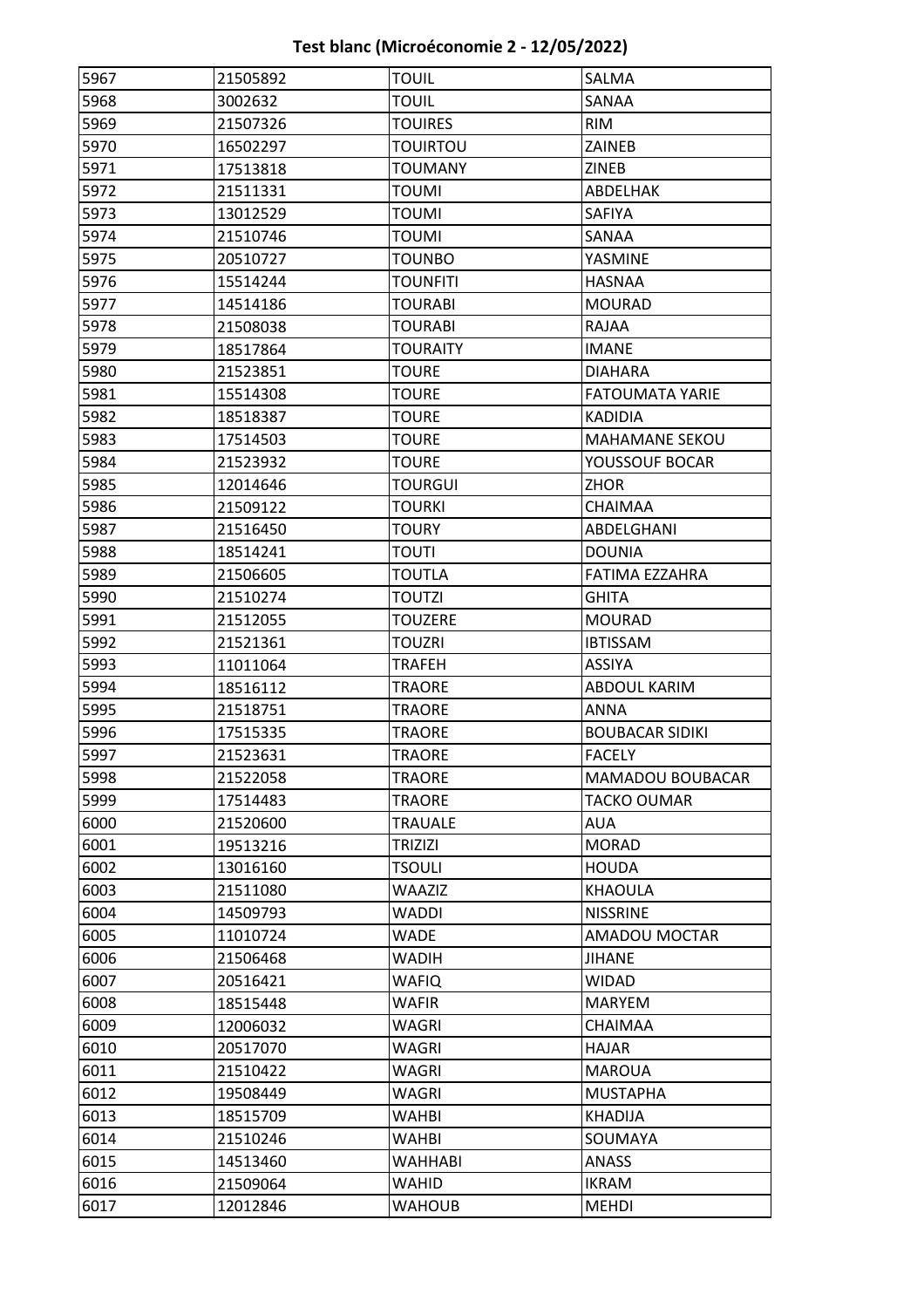| 6018 | 19508477 | WAKACH                     | ZAKARIAE            |
|------|----------|----------------------------|---------------------|
| 6019 | 20500259 | <b>WAKASS</b>              | <b>IMANE</b>        |
| 6020 | 21502753 | <b>WALID</b>               | <b>ELMOUHADEB</b>   |
| 6021 | 21506660 | <b>WALID</b>               | <b>IMANE</b>        |
| 6022 | 21508158 | <b>WALID</b>               | <b>JALILA</b>       |
| 6023 | 12010345 | WALIL                      | <b>KHADIJA</b>      |
| 6024 | 10007604 | WAQASSE                    | SAID                |
| 6025 | 21511432 | WARAD                      | <b>AMINE</b>        |
| 6026 | 21506568 | <b>WARDI</b>               | <b>AYA</b>          |
| 6027 | 21504097 | WARFOU                     | <b>MALAK</b>        |
| 6028 | 21508772 | WARID                      | OUMAIMA             |
| 6029 | 20508640 | <b>WASSIFA</b>             | ASMAA               |
| 6030 | 21507411 | WAZOUL                     | <b>KHALID</b>       |
| 6031 | 21508938 | <b>WIDADI</b>              | <b>ICHRAK</b>       |
| 6032 | 21512166 | <b>WORIGHI</b>             | <b>AMINE</b>        |
| 6033 | 20513506 | <b>YACOUBI</b>             | <b>MEHDI</b>        |
| 6034 | 21512192 | YACOUBI ABDELMOUMEN ACHRAF |                     |
| 6035 | 21511000 | YAHYA                      | <b>FATIMA ZAHRA</b> |
| 6036 | 9003250  | YAHYA                      | <b>YOUNES</b>       |
| 6037 | 21518517 | YAKDANE                    | MOHAMMED            |
| 6038 | 11013674 | <b>YAKHLEF</b>             | ASMAE               |
| 6039 | 21511232 | YAKOUT                     | <b>IMANE</b>        |
| 6040 | 14508059 | YAMANI                     | ALI                 |
| 6041 | 21515371 | YAMINI                     | <b>MOHAMMED</b>     |
| 6042 | 14513335 | YARJALLAH EL BELGHITI      | HASSAN              |
| 6043 | 9004334  | YASSANI                    | <b>KAWTAR</b>       |
| 6044 | 13008714 | YASSIF                     | ET TAIBI            |
| 6045 | 12011133 | YASSINE                    | <b>ELMEHDI</b>      |
| 6046 | 14510949 | YASSINE                    | <b>MERIEM</b>       |
| 6047 | 15513953 | YATIM                      | ALI NAJI            |
| 6048 | 21510753 | YAZIDI                     | <b>KHAOULA</b>      |
| 6049 | 21508653 | YAZIDI                     | <b>MALAK</b>        |
| 6050 | 21515714 | YAZZO                      | ABDESSALAM          |
| 6051 | 21520899 | <b>YBICHE</b>              | OUISAL              |
| 6052 | 21507027 | YLAJ                       | <b>NOUHAILA</b>     |
| 6053 | 20510060 | <b>YOSSOUFI</b>            | <b>JAMILA</b>       |
| 6054 | 21511128 | YOUHA                      | AYA                 |
| 6055 | 21507748 | YOUNANI                    | YAHYA               |
| 6056 | 20508537 | <b>YOUNES</b>              | <b>BRAHIM</b>       |
| 6057 | 21506647 | <b>YOUNES</b>              | <b>MARWA</b>        |
| 6058 | 11012851 | <b>YOUNES</b>              | RAJAA               |
| 6059 | 21504521 | YOUNESSE                   | SALMA               |
| 6060 | 21508236 | YOUNNESSE                  | SANA                |
| 6061 | 21511443 | YOURJA                     | <b>MOUHCINE</b>     |
| 6062 | 21509973 | <b>YOUSSOUFI</b>           | <b>HODA</b>         |
| 6063 | 12010347 | YOUSSOUFINE                | <b>ISMAIL</b>       |
| 6064 | 11002658 | <b>ZAABOUL</b>             | <b>MOAD</b>         |
| 6065 | 17513673 | ZAABOUL                    | YOUSSEF             |
| 6066 | 12010420 | ZAALAMI                    | <b>AMINE</b>        |
| 6067 | 21512712 | ZAARAOUI                   | LAYT                |
| 6068 | 15511002 | ZABOUGA                    | <b>KAOUTHER</b>     |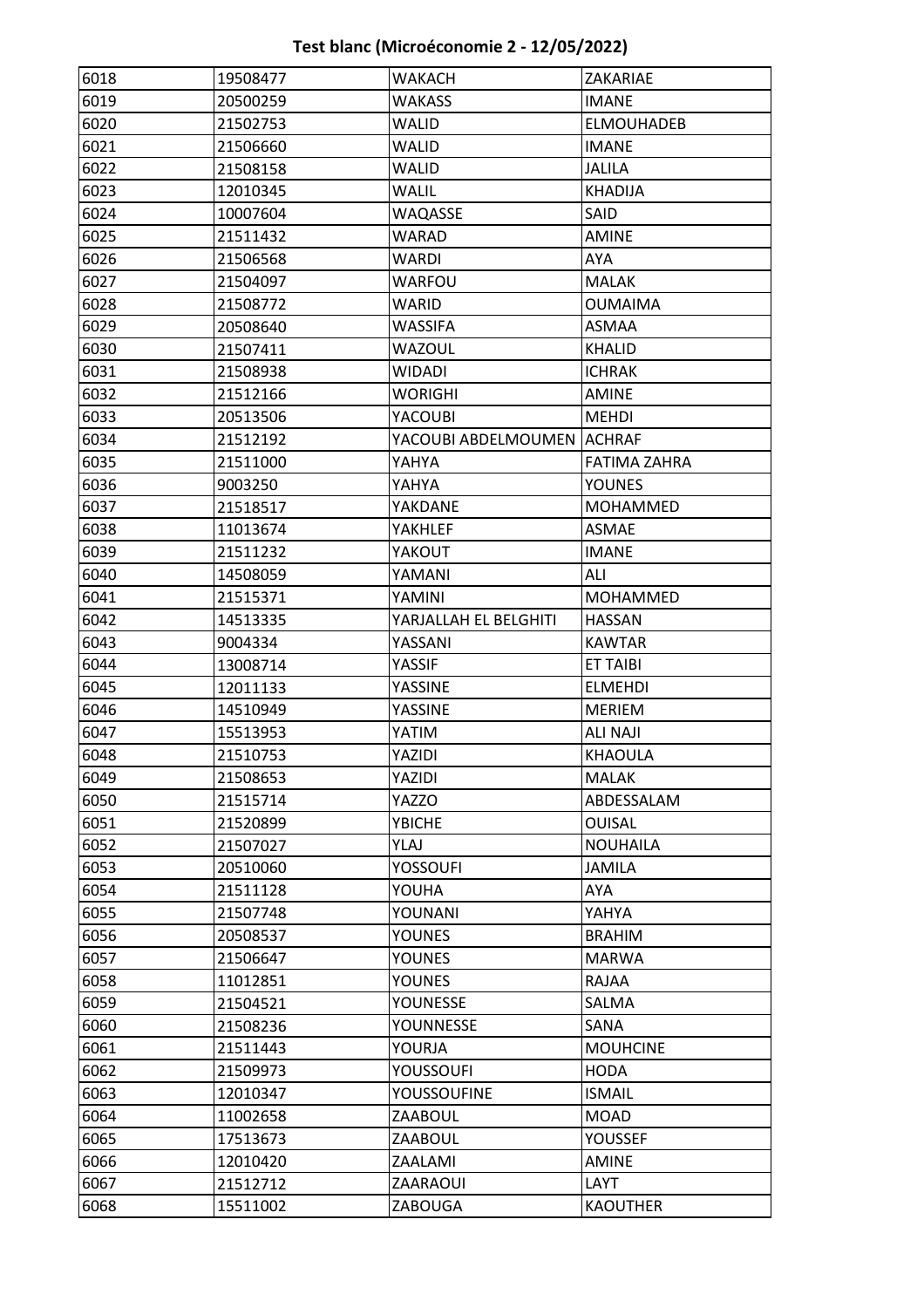| 6069         | 11011186 | ZAEZAI         | <b>SOFIA</b>    |
|--------------|----------|----------------|-----------------|
| 6070         | 18514826 | ZAFER          | ABDELHAMID      |
| 6071         | 13014788 | ZAGDI          | <b>RIDA</b>     |
| 6072         | 20504691 | ZAGHARI        | SOUFIANE        |
| 6073         | 11011212 | ZAGHLOUL       | <b>FOUZIA</b>   |
| 6074         | 13010123 | ZAGHLOUL       | <b>IMANE</b>    |
| 6075         | 11011214 | ZAGNAZI        | MOHAMED AMINE   |
| 6076         | 12011222 | ZAHER          | <b>JAOUAD</b>   |
| 6077         | 21512176 | <b>ZAHHAF</b>  | <b>FAICAL</b>   |
| 6078         | 21508847 | ZAHI           | CHAIMAE         |
| 6079         | 20510327 | ZAHI           | <b>REDA</b>     |
| 6080         | 21503476 | ZAHID          | FATIMA-ZAHRAE   |
| 6081         | 11011217 | ZAHID          | <b>MOUNIR</b>   |
| 6082         | 21503085 | ZAHID          | <b>SALMA</b>    |
| 6083         | 14514379 | ZAHIR          | AMAL            |
| 6084         | 21510497 | ZAHIR          | ANAS            |
| 6085         | 21506537 | ZAHIR          | <b>ASSIA</b>    |
| 6086         | 20516558 | ZAHIR          | EL MAHDI        |
| 6087         | 9001263  | ZAHIR          | <b>FATIMA</b>   |
| 6088         | 10006740 | ZAHIR          | <b>KAWTAR</b>   |
| 6089         | 21508645 | ZAHIR          | <b>KHADIJA</b>  |
| 6090         | 21507146 | ZAHIR          | <b>RIDA</b>     |
| 6091         | 13002444 | ZAHRANI        | AMAL            |
| 6092         | 21512179 | ZAHRANI        | <b>OUSSAMA</b>  |
| 6093         | 12011768 | ZAHRAOUI       | ABDELLATIF      |
| 6094         | 21509960 | ZAHRAOUI       | SAMIA           |
| 6095         | 21512738 | ZAHYR          | GHIZLANE        |
| 6096         | 21509657 | ZAID           | ABDEL-MOUGHIT   |
| 6097         | 18505391 | ZAID           | RABAB           |
| 6098         | 20509135 | ZAIDANE        | MOHAMED AMINE   |
| 6099         | 21512515 | ZAIDI          | FATIMA-ZAHRA    |
| 6100         | 21515388 | ZAIDI          | <b>IKRAM</b>    |
| 6101         | 19507760 | ZAIDI          | <b>IMANE</b>    |
| 6102         | 14507102 | ZAIDI          | SOUFIANE        |
| 6103         | 15514026 | ZAIDI          | <b>YOUSSEF</b>  |
|              |          |                |                 |
| 6104         | 21507607 | ZAIMI          | LOUBNA          |
| 6105<br>6106 | 21515761 | ZAINE          | YAHYA<br>RAMI   |
|              | 20500254 | ZAIRI          |                 |
| 6107<br>6108 | 21507466 | ZAIRI<br>ZAIRI | <b>MANAL</b>    |
|              | 20516703 |                | <b>OUMAIMA</b>  |
| 6109         | 18506677 | ZAITAR         | MERYEM          |
| 6110         | 18509919 | ZAITOUNE       | <b>CHAIMAE</b>  |
| 6111         | 21508751 | ZAITOUNI       | YAHYA           |
| 6112         | 12012958 | ZAIZOUN        | <b>YOUNES</b>   |
| 6113         | 21511036 | ZAIZOUNE       | <b>ADIL</b>     |
| 6114         | 21506810 | ZAKAKI         | SALAHEDDINE     |
| 6115         | 21512100 | ZAKARI         | <b>ISMAIL</b>   |
| 6116         | 20514650 | ZAKI           | <b>IBTISSAM</b> |
| 6117         | 21509142 | <b>ZAKOURI</b> | LAMYAE          |
| 6118         | 11008799 | ZAKRANI        | <b>HANAE</b>    |
| 6119         | 21517366 | ZALIM          | SOUHAILA        |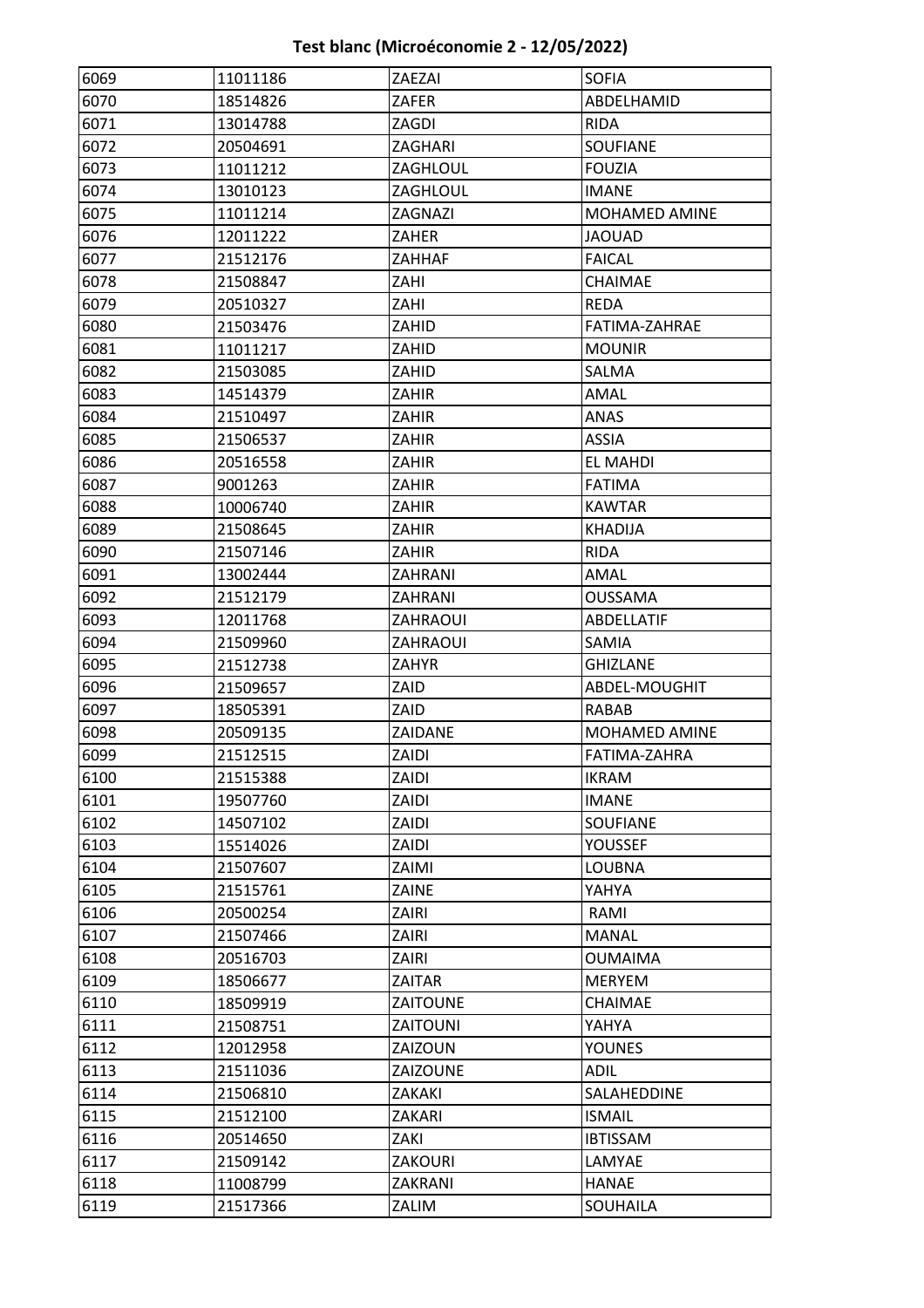| 6120 | 17513306 | ZAMMITY          | <b>MERIEM</b>         |
|------|----------|------------------|-----------------------|
| 6121 | 21508308 | ZAMMOURI         | ANAS                  |
| 6122 | 21510080 | ZAMROUDI         | <b>MOHAMED</b>        |
| 6123 | 21508085 | ZANANI           | <b>AICHA</b>          |
| 6124 | 19511982 | ZANOUN           | <b>ZINEB</b>          |
| 6125 | 21507903 | ZAOUINE          | <b>INAS</b>           |
| 6126 | 14509769 | ZAOULI           | YASMINE               |
| 6127 | 21512096 | ZAR              | YASSINE               |
| 6128 | 21514378 | ZARDI            | SALMA                 |
| 6129 | 21510998 | ZARIRY           | <b>ILYAS</b>          |
| 6130 | 21504566 | ZARKI            | <b>ISMAIL</b>         |
| 6131 | 12010437 | ZARKI            | SOUKAINA              |
| 6132 | 21520615 | ZAROUAL          | <b>ADIL</b>           |
| 6133 | 21502849 | ZAROUALI         | HAMZA                 |
| 6134 | 13005099 | ZAROUALY         | ABDERRAHIM            |
| 6135 | 18505825 | ZAROUALY         | <b>FATIMA ZAHRA</b>   |
| 6136 | 13005730 | ZAROUK           | <b>OUMAIMA</b>        |
| 6137 | 9001437  | ZARRI            | <b>NOURA</b>          |
| 6138 | 21506648 | ZARROUKY         | WISSAL                |
| 6139 | 11011180 | ZAZZA            | YOUSSEF               |
| 6140 | 17504332 | ZBAKH            | ZAKARIA               |
| 6141 | 20515914 | ZBIR             | HAMZA                 |
| 6142 | 14510471 | ZDA              | LAKBIRA               |
| 6143 | 15513612 | ZDIH             | <b>FATIMA</b>         |
| 6144 | 14502710 | ZDIH             | SAID                  |
| 6145 | 21508935 | ZEALI            | <b>HAFSA</b>          |
| 6146 | 11011198 | ZEDDI            | <b>ASMAA</b>          |
| 6147 | 21515467 | <b>ZEDDOUSSI</b> | <b>HASNAE</b>         |
| 6148 | 15506832 | ZEGHARI          | HAMZA                 |
| 6149 | 20503505 | ZEGNOUN          | <b>IMANE</b>          |
| 6150 | 19502789 | <b>ZEGNOUN</b>   | <b>YOUNESS</b>        |
| 6151 | 21508964 | <b>ZEGNOUNE</b>  | <b>MOHAMED</b>        |
| 6152 | 16501544 | <b>ZEHAF</b>     | <b>MARYAMA</b>        |
| 6153 | 17513028 | <b>ZEHAF</b>     | <b>YOUNES</b>         |
| 6154 | 21512237 | ZEHRAOUI         | ABDELAAZIZ            |
| 6155 | 12010429 | <b>ZEKHNINE</b>  | LATIFA                |
| 6156 | 21504444 | ZEKRAOUI         | SOUKAINA              |
| 6157 | 20501840 | ZEKROUI          | <b>IMANE</b>          |
| 6158 | 21509045 | ZEMMOURI         | <b>MERIEME</b>        |
| 6159 | 21504459 | ZEMRI            | <b>MERIEM</b>         |
| 6160 | 20508813 | ZENASNI          | IKRAM                 |
| 6161 | 20514510 | ZENIBI           | <b>IKRAM</b>          |
| 6162 | 12013578 | ZENOUAKI         | ABDELGHANI            |
| 6163 | 20509163 | <b>ZERHOUNI</b>  | <b>AMINE</b>          |
| 6164 | 15503479 | ZERIOUIL         | <b>ZINEB</b>          |
| 6165 | 21515372 | <b>ZERMOUTI</b>  | <b>FATIMA ZAHRA</b>   |
| 6166 | 13005321 | ZEROUAL          | <b>HOUSSAM EDDINE</b> |
| 6167 | 20512667 | ZEROUAL          | <b>NOUHAILA</b>       |
| 6168 | 21503704 | ZEROUAL          | ZAKARIA               |
| 6169 | 21509025 | ZEROUALI         | <b>OTHMANE</b>        |
| 6170 | 14508434 | ZEROUALI         | SARA                  |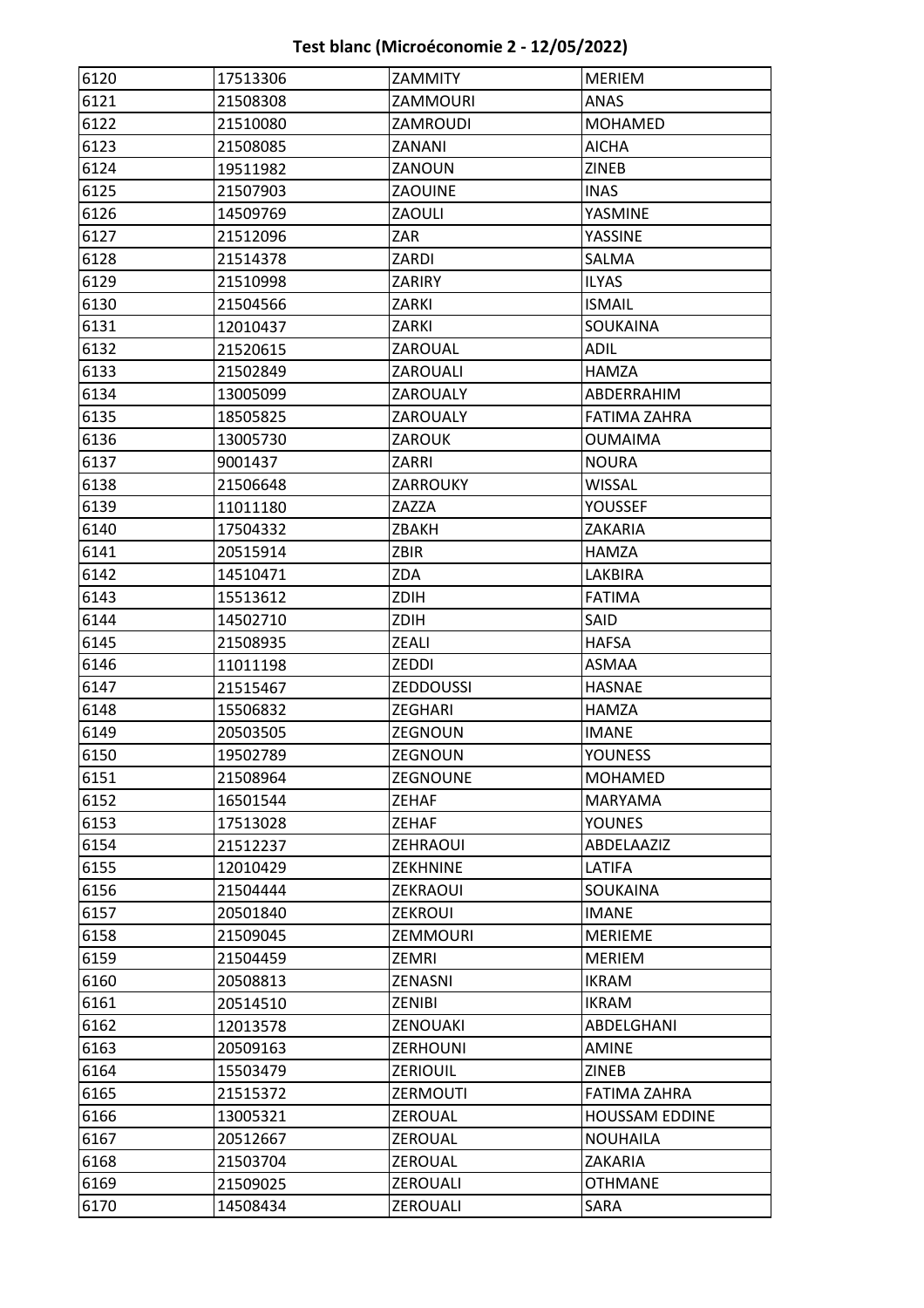| 6171 | 21511171 | <b>ZERRAI</b>   | <b>ASMAE</b>    |
|------|----------|-----------------|-----------------|
| 6172 | 21504714 | ZERROUAL        | WIJDANE         |
| 6173 | 11011241 | <b>ZERROUKI</b> | <b>NABIL</b>    |
| 6174 | 21516027 | ZERWAL          | <b>MOHAMED</b>  |
| 6175 | 21511274 | <b>ZERZOUR</b>  | MOHAMMED AMINE  |
| 6176 | 15513922 | <b>ZERZOURI</b> | CHAYMAA         |
| 6177 | 21509709 | <b>ZHAIRI</b>   | <b>KHADIJA</b>  |
| 6178 | 21512149 | <b>ZHAITE</b>   | <b>MOHAMED</b>  |
| 6179 | 21509028 | <b>ZHAR</b>     | <b>KAWTAR</b>   |
| 6180 | 21511366 | <b>ZHOURI</b>   | <b>IMAD</b>     |
| 6181 | 13009574 | ZIAD            | ABID            |
| 6182 | 13009229 | ZIAD            | LATIFA          |
| 6183 | 21505713 | ZIAD            | <b>NADA</b>     |
| 6184 | 21509290 | <b>ZIAD</b>     | <b>NAJWA</b>    |
| 6185 | 21508213 | ZIAD            | ZINEB           |
| 6186 | 14509770 | ZIANE           | <b>KHADIJA</b>  |
| 6187 | 13006992 | ZIANE           | <b>SIHAM</b>    |
| 6188 | 16506382 | ZIANI           | LAILA           |
| 6189 | 21510081 | ZIANI           | OMAR            |
| 6190 | 18514865 | ZIANI           | WALID           |
| 6191 | 12003495 | ZIANY           | ABDESSAMAD      |
| 6192 | 17506162 | ZIANY           | <b>ILYASS</b>   |
| 6193 | 15513553 | <b>ZIAT</b>     | CHAIMAA         |
| 6194 | 21504121 | ZILMATEN        | SOUMIA          |
| 6195 | 11004457 | ZIN             | <b>IMANE</b>    |
| 6196 | 21506827 | <b>ZINE</b>     | <b>ANAS</b>     |
| 6197 | 11011243 | <b>ZINE</b>     | <b>IBTISSAM</b> |
| 6198 | 18508114 | ZINGAD          | <b>ILYASSE</b>  |
| 6199 | 21505661 | ZINY            | <b>INAS</b>     |
| 6200 | 16505260 | <b>ZIRAOUI</b>  | <b>HIND</b>     |
| 6201 | 21512221 | <b>ZIRARI</b>   | <b>OTHMANE</b>  |
| 6202 | 21509080 | <b>ZIRARI</b>   | SARA            |
| 6203 | 21511920 | <b>ZITOUNI</b>  | <b>AYOUB</b>    |
| 6204 | 21512193 | <b>ZITOUNI</b>  | YASSINE         |
| 6205 | 21503978 | ZIYATY          | <b>REDA</b>     |
| 6206 | 11012585 | ZMIMITA         | <b>YOUSSEF</b>  |
| 6207 | 9000451  | ZMIRILI         | <b>JADALLAH</b> |
| 6208 | 18513772 | ZNIBER          | <b>MERYEME</b>  |
| 6209 | 21504573 | <b>ZOHAYR</b>   | <b>MERYEM</b>   |
| 6210 | 21509380 | <b>ZOHAYR</b>   | <b>OMAR</b>     |
| 6211 | 21506563 | ZOUADI          | <b>ACHRAF</b>   |
| 6212 | 11011409 | ZOUAK           | FATIMA ZAHRA    |
| 6213 | 21505670 | <b>ZOUBIR</b>   | <b>MERYEM</b>   |
| 6214 | 21507631 | <b>ZOUBIR</b>   | SALMA           |
| 6215 | 21506548 | <b>ZOUGARHI</b> | AYA             |
| 6216 | 15510859 | ZOUGGARH        | ABDELKADER      |
| 6217 | 21504865 | <b>ZOUGGARI</b> | <b>MAROUA</b>   |
| 6218 | 21508414 | <b>ZOUGUANE</b> | <b>KAWTAR</b>   |
| 6219 | 18515583 | ZOUHAD          | <b>OUSSAMA</b>  |
| 6220 | 21512659 | <b>ZOUHAIR</b>  | <b>FADWA</b>    |
| 6221 | 21504790 | <b>ZOUHAIR</b>  | HIBA            |